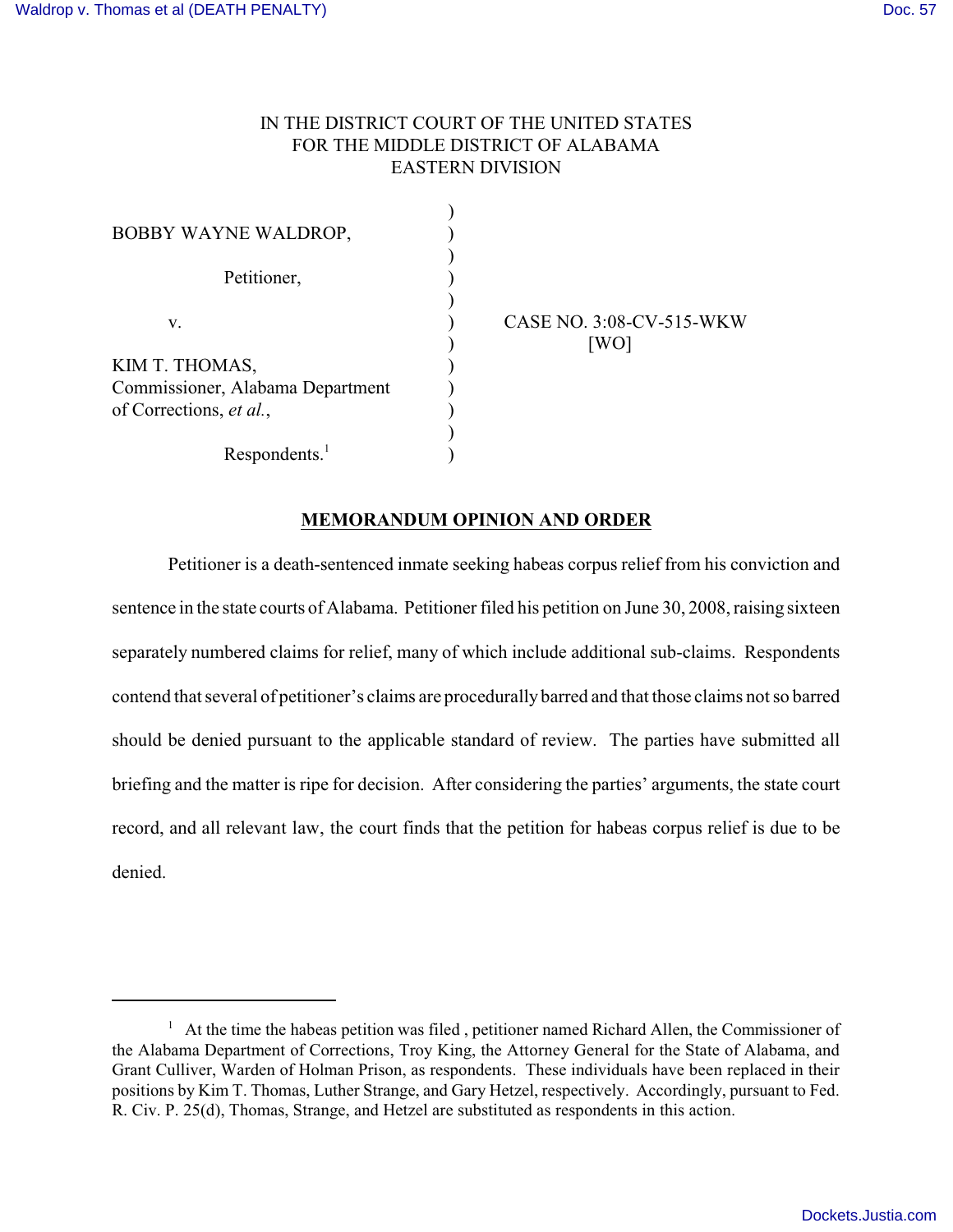#### **I. BACKGROUND**

The following factual summary of the events leading to petitioner's conviction and sentence

is excerpted from the opinion of the Alabama Supreme Court affirming his conviction and sentence.

The evidence at trial revealed the following. Waldrop and his wife, Clara, resided with Waldrop's grandparents, Sherrell Prestridge and Irene Prestridge. Sherrell had heart and hip problems and had difficultywalking. Irene was bedridden, blind, and suffered from diabetes. Because of the Prestridges' numerous medical problems, the living room of their house had been converted into a bedroom with two hospital beds. Testimony at trial indicated that Waldrop knew that his grandmother and grandfather received Social Security checks before the third day of each month.

Between 10:30 a.m. and 2:00 p.m. on April 5, 1998, Waldrop and Clara left the Prestridges' house and checked into a hotel in Anniston. That same day, Waldrop and Clara pawned Sherrell's lawn mower and Waldrop smoked an undetermined amount of crack cocaine. Later that evening, Waldrop and Clara returned to the Prestridges' house. Testimony at trial indicated that Waldrop was not high on crack cocaine when he and Clara returned to the house. While Waldrop was in his grandparents' bedroom, Waldrop and Sherrell began arguing over money. In a statement Waldrop made to the police, which was introduced at trial, Waldrop stated:

"I went into the kitchen and got the knife and [came] back. [Sherrell] pushed me and he saw the knife and that's when I [swung] the knife at his throat and he started to bleed from the throat real bad. [Sherrell] was at the foot of the bed and Istarted to stab him and I had the knife in my left hand and I cut myself in the hand. I got on top of him [on] the floor and started to choke him, and he wouldn't stop breathing, so I cut a little more on both sides of his neck. It was [too] late. I stuck the knife into his back and I figured it would hit his lungs and he'd stop breathing. I just wanted to finish what Istarted. It looked like he was suffering."

Sherrell suffered 43 stab wounds to his head, neck, back, and chest; he died as a result of his injuries.

Waldrop's grandmother, Irene, had been lying in her bed in the same room while Waldrop attacked his grandfather. She heard Waldrop kill her husband, and she was screaming throughout the incident. After he killed Sherrell, Waldrop instructed Clara to kill Irene. Clara cut and stabbed Irene twice. Waldrop then took the knife from Clara. Testimony at trial indicated that Irene told Waldrop that she loved him before he placed a pillow over her face and stabbed her in the chest, throat,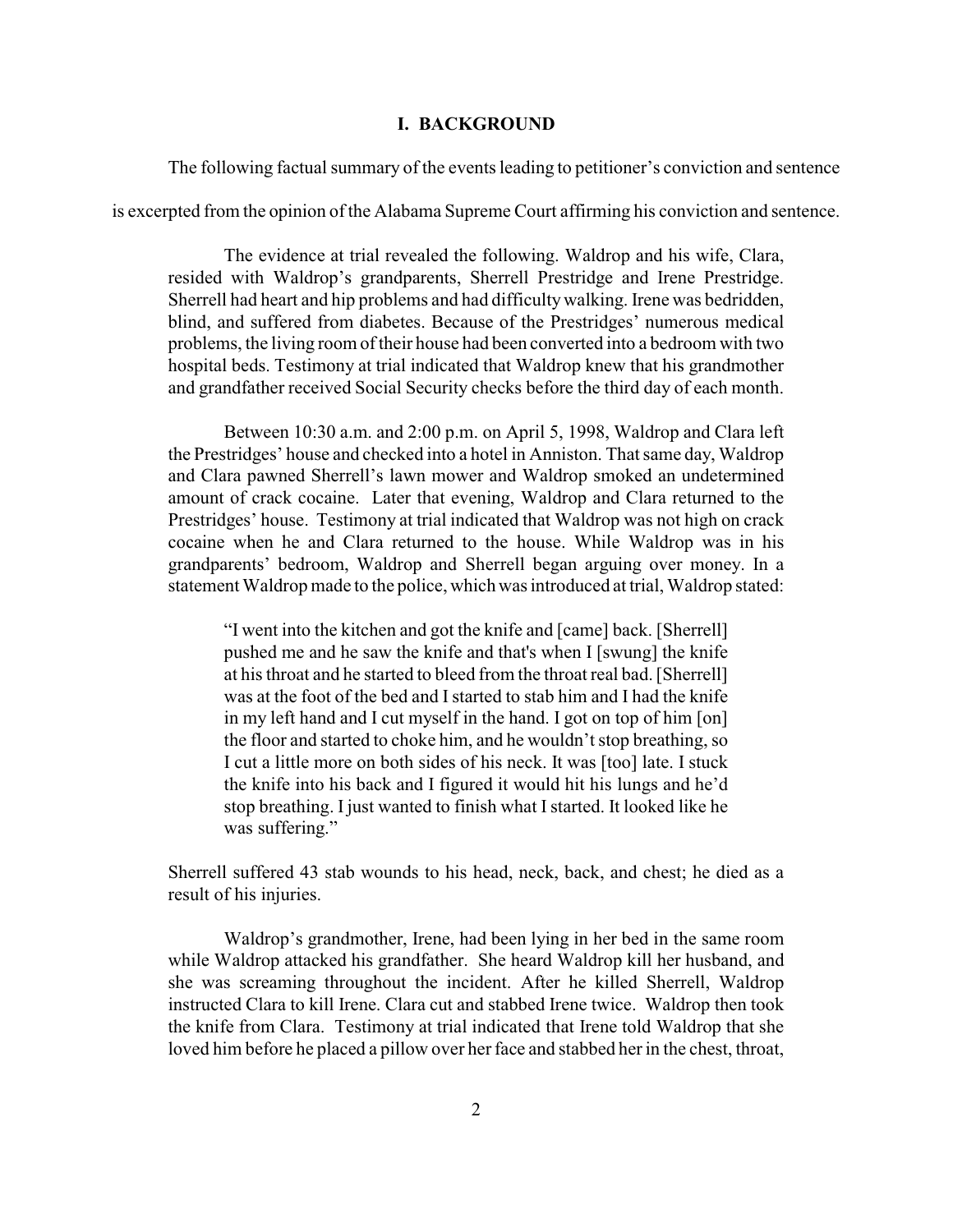and shoulders until she died. Irene suffered a total of 38 stab and cut wounds. Waldrop and Clara took Sherrell's wallet, and they left to buy drugs, ultimately driving to Georgia where they were apprehended.

Waldrop was charged with two counts of murder made capital because the murder was committed during a robbery in the first degree and one count of murder made capital because two or more persons were murdered by one act or pursuant to one scheme or course of conduct. At trial, the jury found Waldrop guilty of all three counts. Subsequently, the trial court conducted a sentencing hearing pursuant to Ala. Code 1975, § 13A-5-46. After the sentencing hearing, the jury, by a vote of 10-2, recommended that Waldrop be sentenced to life imprisonment without the possibility of parole. Circuit Judge Dale Segrest overrode the jury's recommendation and sentenced Waldrop to death.

*Ex parte Waldrop*, 859 So. 2d 1181, 1184-85 (Ala. 2002) (citations omitted). On direct appeal, the Alabama Court of Criminal Appeals ("Court of Criminal Appeals" or "CCA") "remanded the case for the trial court to reweigh mitigating circumstances and the aggravating circumstances and to issue a new sentencing order." *Id.* (citing *Waldrop v. State*, 859 So. 2d 1138 (Ala. Crim. App. 2000)). On return to remand, the Court of Criminal Appeals affirmed petitioner's conviction and sentence. *Waldrop*, 859 So. 2d at 1181. The Alabama Supreme Court granted petitioner's request for certiorari review "to determine whether the trial court's sentencing order stated sufficient reasons for overriding the jury's recommendation of life imprisonment without the possibilityof parole" and, in addition, to determine the effect, if any, of the United States Supreme Court's then-recent decision in *Ring v. Arizona*, 536 U.S. 584 (2002), on petitioner's conviction or sentence. *Ex parte Waldrop*, 859 So. 2d at 1184. The Alabama Supreme Court affirmed petitioner's conviction and sentence. *Id.* at 1193. The United States Supreme Court denied petitioner's request for certiorari review of that decision. *Waldrop v. Alabama*, 540 U.S. 968 (2003).

On April 23, 2004, petitioner filed a petition for relief from his conviction and sentence pursuant to Rule 32 of the Alabama Rules of Criminal Procedure in the Circuit Court of Randolph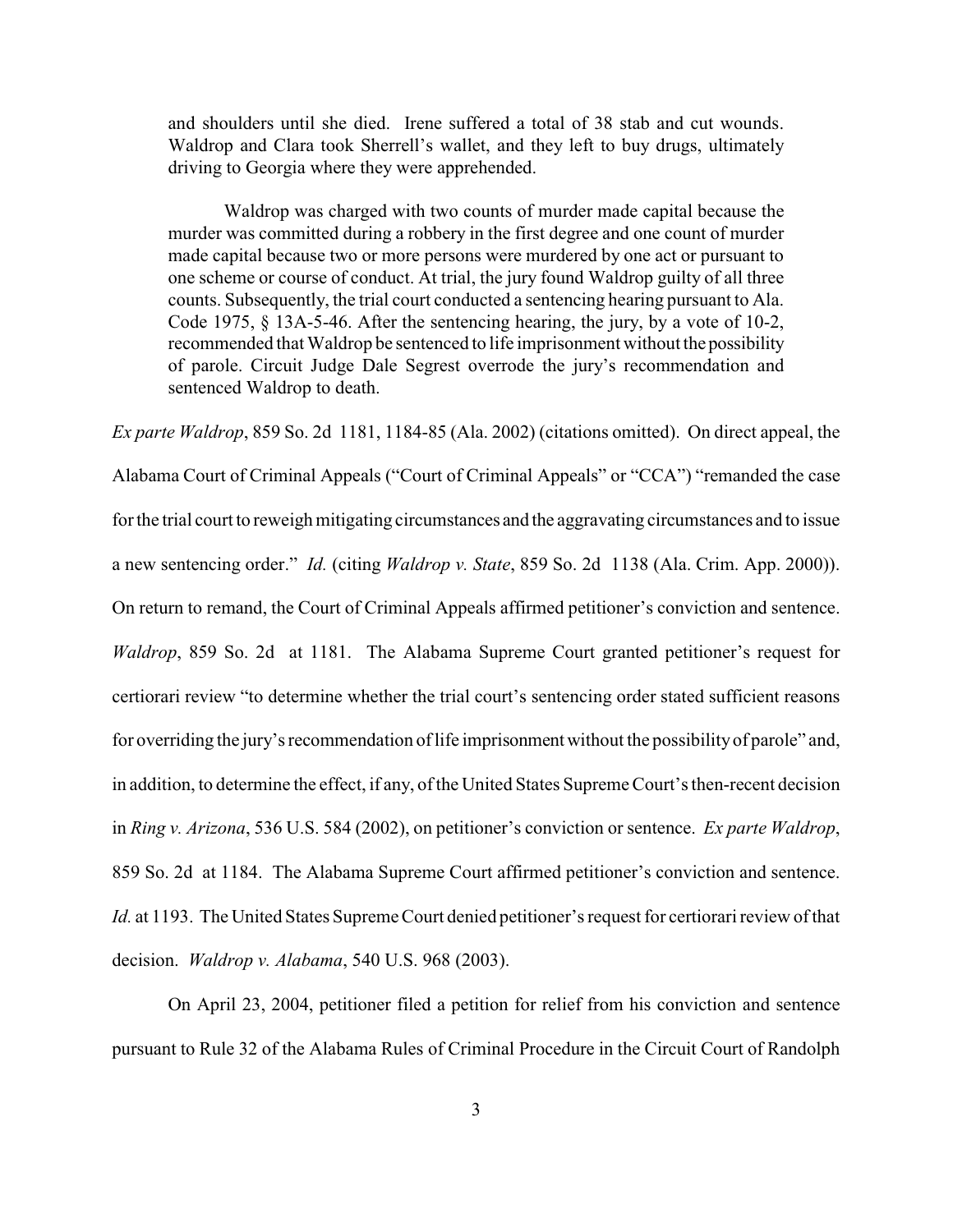County, Alabama. St. Ct. R. Vol. 14, Tab R-52.<sup>2</sup> On March 18, 2005, the circuit court entered an order granting the State's motion for summary dismissal of several of petitioner's Rule 32 claims and ordering an evidentiary hearing with respect to the remaining claims. R-73 at 21. The circuit court conducted the evidentiary hearing on November 21 and 22, 2005. Rule 32 Tr. (R-60) at 1. After the hearing, the Circuit court entered an order denying petitioner's remaining claims. R-74 at 13. Petitioner appealed the circuit court's judgment to the Alabama Court of Criminal Appeals, which affirmed. *Waldrop v. State*, 987 So. 2d 1186, 1208 (Ala. Crim. App. 2007). On January 18, 2008, the Alabama Supreme Court denied petitioner's request for certiorari review of this decision. R-76 at 1. On June 30, 2008, petitioner filed the instant petition for federal habeas corpus relief.

### **II. PETITIONER'S CLAIMS**

Petitioner presents the following claims for relief in his habeas petition:

- A. The trial court illegally refused to consider undisputed mitigating evidence.
- B. The trial court sentenced BobbyWaldrop to death on the basis of race in violation of the United States Constitution.
- C. The trial court sentenced Bobby Waldrop to death in violation of the Sixth Amendment's command that the jury, not the judge, make the findings necessary to impose death.
- D. It was unconstitutional for the trial court to impose a sentence of death upon Mr. Waldrop after the jury sentenced him to life without parole.
- E. Bobby Waldrop was denied the effective assistance of counsel.

 $2$  The court will utilize the following citation conventions throughout this order. Citations to the records of petitioner's state court trial, direct appeal, and Rule 32 proceedings will refer to the tab and page number within the given tab containing the cited material ("R-# at #"). Where necessary for purposes of clarity, citations to the record on appeal of petitioner's Rule 32 proceedings will cite the page number of the cumulative record ("Rule 32 C.R. at #"). Citations to the transcripts of petitioner's trial and the evidentiary hearing in the Rule 32 proceedings will identify the proceeding and refer, where practicable, to the page number of the reporter's transcript ("Trial Tr. at #" or "Rule 32 Tr. at #").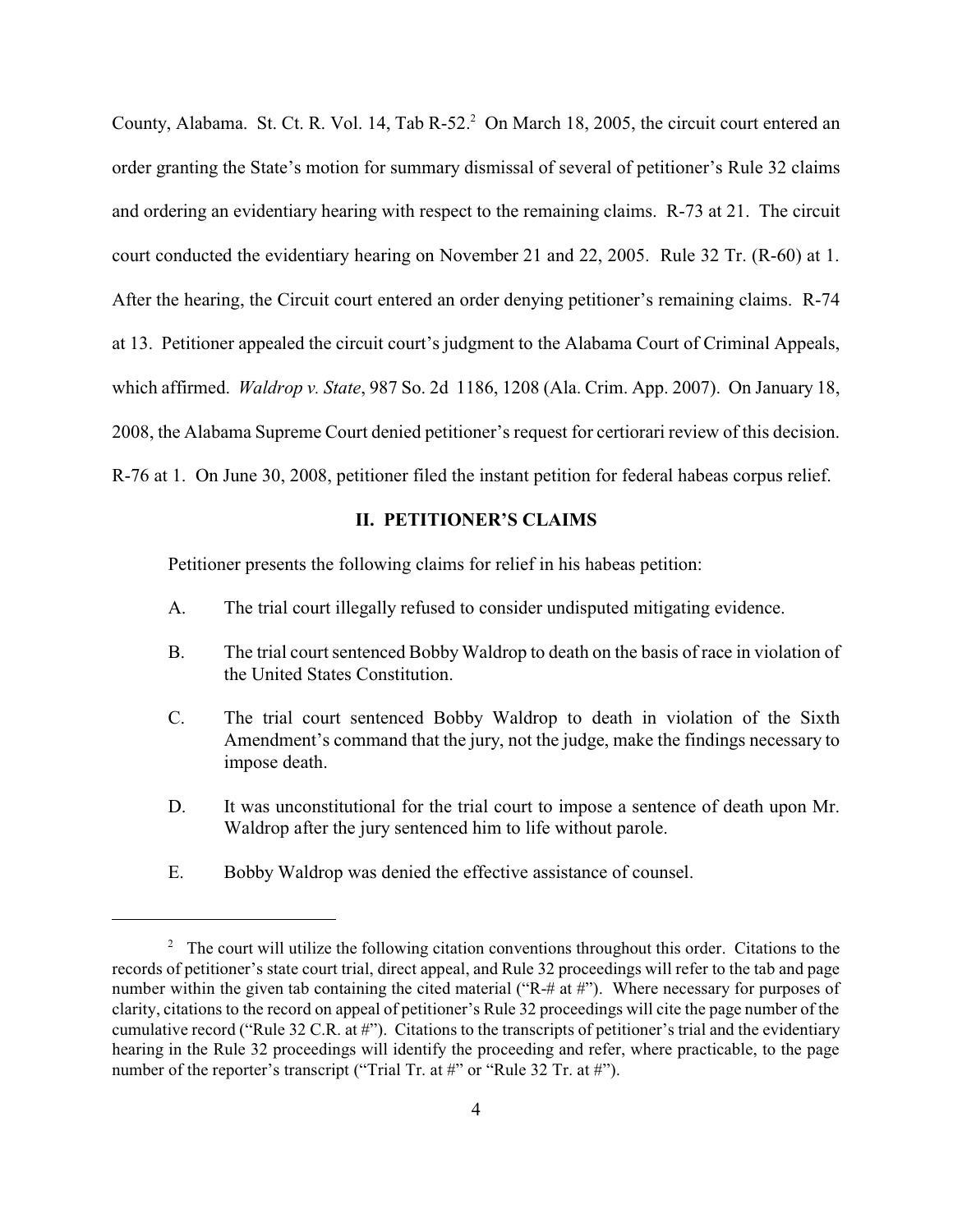- F. The trial judge failed to recuse himself on the basis of personal bias.
- G. The trial court improperly acted to intimidate defense witnesses and thereby interfered with Mr. Waldrop's right to present a defense.
- H. The trial court violated Bobby Waldrop's rights by using evidence not admitted at trial to override the jury's life verdict.
- I. Mr. Waldrop was denied a jury drawn from a fair cross section of the community.
- J. The admission of hearsay statements from Bobby Waldrop's co-defendant violated his constitutional rights to confrontation, due process, and a fair trial.
- K. The trial court impermissibly restricted the defense expert's testimony.
- L. The trial court erred in giving the jury misleading and incorrect instructions on the law.
- M. The trial court erred in admitting Bobby Waldrop's statement.
- N. Mr. Waldrop's right to a fair and impartial jury was violated by jurors' failure to disclose truthfully on voir dire.
- O. The double counting of robbery as an element of the capital offense and as an aggravating circumstance violated Mr. Waldrop's right to an individualized sentence.
- P. The state failed to turn over exculpatory evidence to the defense.

### **III. STANDARDS OF REVIEW**

Respondents argue that several of petitioner's claims are procedurally barred from federal habeas review while others cannot survive the deferential review required by 28 U.S.C. § 2254(d). The court will below discuss the standards and criteria to be applied in evaluating these defenses.

## **A. Procedural Defenses**

Respondents' procedural defenses entail the related but distinct concepts of exhaustion and procedural default. A state prisoner seeking habeas corpus relief must first exhaust the remedies available to him in the state courts before seeking relief in federal court.  $\S 2254(b)(1)(A)$ . "The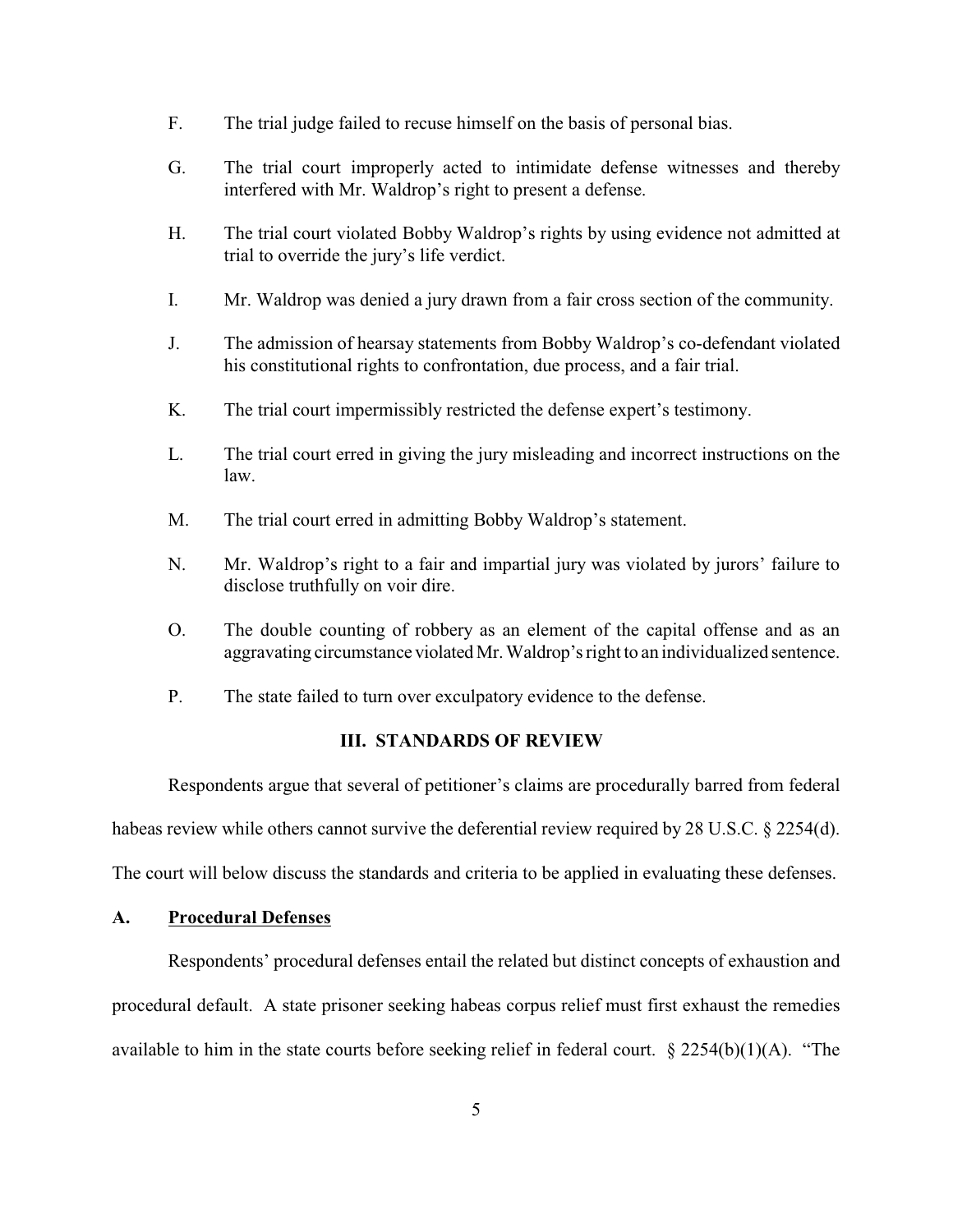prisoner exhausts his remedies by presenting his constitutional claim to the State courts, to afford them an opportunity to correct any error that may have occurred." *Hardy v. Comm'r, Ala. Dep't of Corr.*, 684 F.3d 1066, 1074 (11th Cir. 2012) (citing *Duncan v. Henry*, 513 U.S. 364, 365 (1995) (*per curiam*)). Courts generally require that the "opportunity" to resolve federal constitutional claims in the state courts be "full and fair." *O'Sullivan v. Boerckel*, 526 U.S. 838, 845 (1999). Hence, the state prisoner must generally alert the state courts to the federal nature of a given claim. *Duncan*, 513 U.S. at 365-66 ("If state courts are to be given the opportunity to correct alleged violations of prisoners' federal rights, theymust surely be alerted to the fact that the prisoners are asserting claims under the United States Constitution."). To do this, "a claim for reliefin habeas corpus must include reference to a specific federal constitutional guarantee, as well as a statement of the facts that entitle the petitioner to relief." *Gray v. Netherland*, 518 U.S. 152, 162-63 (1996). In addition, the state prisoner must "invok[e] one complete round of the State's established appellate review process." *O'Sullivan*, 526 U.S. at 845. This requirement obliges the state prisoner to seek even discretionary review in the State's highest court, provided that such "review is part of the ordinary appellate review procedure in the State[,]" in order to exhaust federal habeas corpus claims in the State courts. *Id.* at 847.

Because a federal court ordinarilymay not grant habeas corpus relief when the petitioner has not exhausted available state remedies, "[i]f a petitioner fails to exhaust his state remedies, a district court must dismissthe petition without prejudice to allow for such exhaustion." *Gore v. Crews*, 720 F.3d 811, 815 (11th Cir. 2013). If state remedies are no longer available to the state prisoner due to state procedural limitations, the unexhausted claim is generally treated as exhausted but procedurally defaulted from federal habeas review. *Id.* at 816 ("An unexhausted claim is not procedurally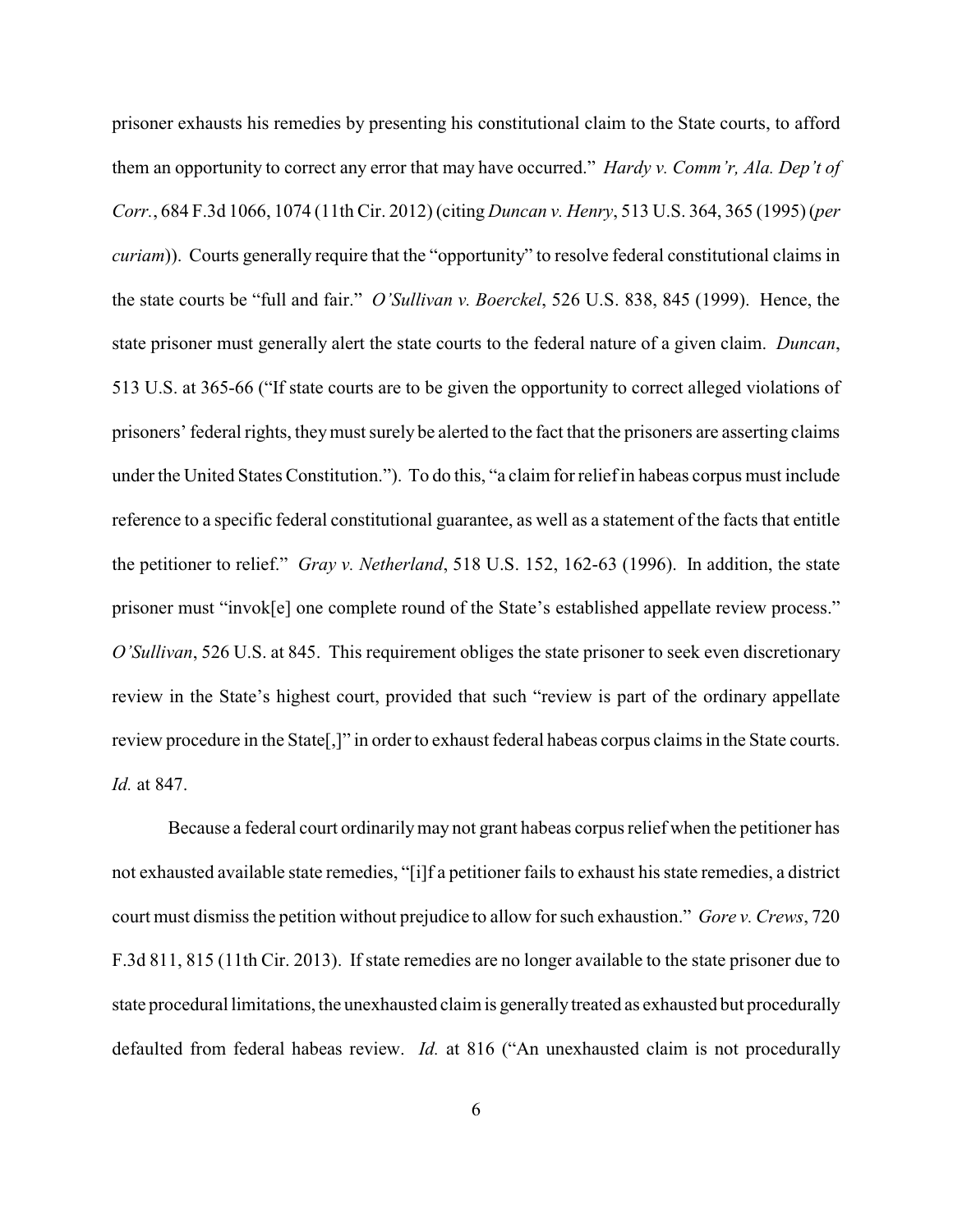defaulted unless it is evident that any future attempts at exhaustion would be futile due to the existence of a state procedural bar."). *See also McNair v. Campbell*, 416 F.3d 1291, 1305 (11th Cir. 2005) ("It is well established that when a petitioner has failed to exhaust his claim by failing to fairly present it to the state courts and the state court remedy is no longer available, the failure also constitutes a procedural bar.").

A claim may be deemed procedurally barred in federal habeas review, even if it was presented in the state courts, for other reasons. For example, "[a]s a general rule, a federal habeas court may not review state court decisions on federal claims that rest on state law grounds, including procedural default grounds, that are 'independent and adequate' to support the judgment." *Boyd v. Comm'r, Alabama Dep't of Corr.*, 697 F.3d 1320, 1335 (4th Cir. 2012) (citing *Coleman v. Thompson*, 501 U.S. 722, 729 (1991)). The Eleventh Circuit applies a

three-part test to . . . determine whether a state court's procedural ruling constitutes an independent and adequate state rule of decision. First, the last state court rendering a judgment in the case must clearly and expressly say that it is relying on state procedural rules to resolve the federal claim without reaching the merits of the claim. Second, the state court decision must rest solidly on state law grounds, and may not be intertwined with an interpretation of federal law. Finally, the state procedural rule must be adequate; i.e., it may not be applied in an arbitrary or unprecedented fashion. The state court's procedural rule cannot be manifestly unfair in its treatment of the petitioner's federal constitutional claim to be considered adequate for purposes of the procedural default doctrine. In other words, a state procedural rule cannot bar federal habeas review of a claim unless the rule is firmly established and regularly followed.

*Id.* at 1335-36 (quotations and citations omitted).

A federal court may consider a procedurally defaulted claim only if the petitioner can show (1) cause for the procedural default in the state courts and prejudice flowing from the asserted federal

violation, or (2) that a fundamental miscarriage of justice will result if the federal claim is not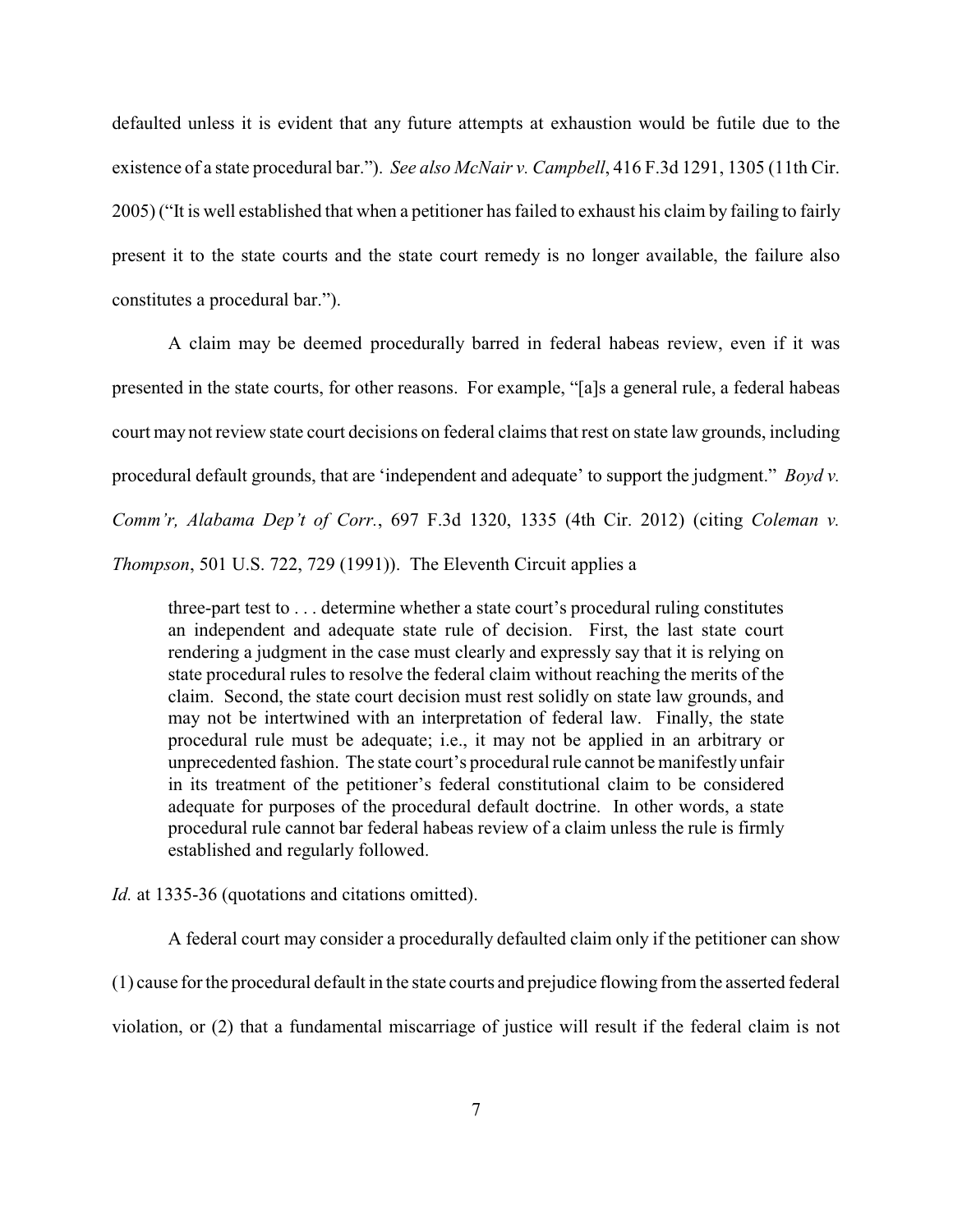considered on its merits. *Bishop v. Warden, GDCP*, 726 F.3d 1243, 1258 (11th Cir. 2013). "As a general matter, 'cause' for procedural default exists if 'the prisoner can show that some objective factor external to the defense impeded counsel's efforts to complywith the State's procedural rule.'" *Id.* (quoting *Murray v. Carrier*, 477 U.S. 478, 488 (1986)). A petitioner may achieve this threshold by showing, for instance, that "the factual or legal basis for a claim was not reasonably available to counsel, or that some interference by officials made compliance impracticable." *Murray*, 477 U.S. at 488 (citations and quotations omitted). Likewise, the ineffective assistance of counsel may constitute "cause" for a procedural default of a federal claim in the state courts. *Id.*

In addition to cause, the habeas petitioner must demonstrate actual prejudice to overcome a procedural default. "Actual prejudice means more than just the possibility of prejudice; it requires that the error 'worked to his *actual* and substantial disadvantage, infecting his entire trial with error of constitutional dimensions.'" *Ward v. Hall*, 592 F.3d 1144, 1178 (11th Cir. 2010) (quoting *United States v. Frady*, 456 U.S. 152, 170 (1982)).

Finally, a federal court may review a procedurally defaulted habeas claim on the merits, even in the absence of cause or prejudice, if necessary to remedy a "fundamental miscarriage of justice." A fundamental miscarriage of justice occurs if a "constitutional violation has probably resulted in the conviction of one who is actually innocent." *Murray*, 477 U.S. at 496. To show a fundamental miscarriage of justice based on asserted actual innocence, the petitioner must "support his allegations" of constitutional error with new reliable evidence–whether it be exculpatory scientific evidence, trustworthy eyewitness accounts, or critical physical evidence–that was not presented at trial." *Schlup v. Delo*, 513 U.S. 298, 324 (1995).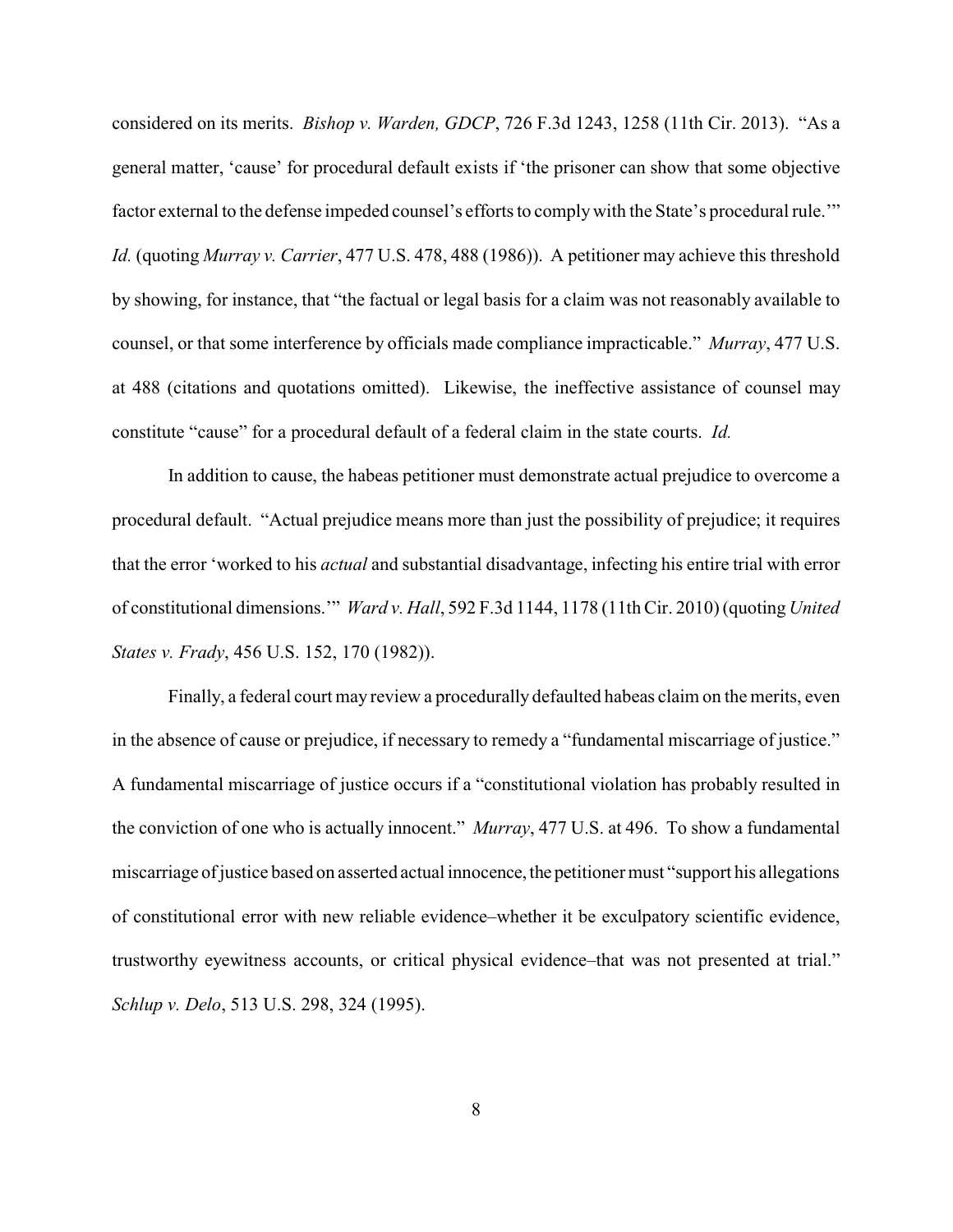### **B. Review Pursuant to 28 U.S.C. § 2254(d)**

For those claims presented and decided on the merits in the state courts, this court is to apply the standard of review set out in  $\S 2254(d)(1)$  and (2), as modified by the Antiterrorism and Effective Death Penalty Act of 1996 ("AEDPA"), Pub. L. No. 104, 132, 110 Stat. 1214 (1996). Section 2254(d) provides as follows:

An application for a writ of habeas corpus on behalf of a person in custody pursuant to the judgment of a State court shall not be granted with respect to any claim that was adjudicated on the merits in State court proceedings unless the adjudication of the claim-

(1) resulted in a decision that was contrary to, or involved an unreasonable application of, clearlyestablished Federal law, as determined by the Supreme Court of the United States; or

(2) resulted in a decision that was based on an unreasonable determination of the facts in light of the evidence presented in the State court proceeding.

The phrase "'clearly established Federal law, as determined by the Supreme Court of the United States' . . . refers to the holdings, as opposed to the dicta, of [the Supreme Court's] decisions as of the time of the relevant state-court decisions." *Williams v. Taylor*, 529 U.S. 362, 412 (2000). A state court decision is "contrary to" clearly established federal law "if the state court arrives at a conclusion opposite to that reached by [the Supreme] Court on a question of law or if the state court decides a case differently than [the Supreme] Court has on a set of materially indistinguishable facts." *Id.* at 412-13. A state court decision "involve<sup>[s]</sup> an unreasonable application of" clearly established federal law "if the state court identifies the correct governing legal principle from [the Supreme] Court's decisions but unreasonably applies that principle to the facts of the prisoner's case." *Id.* at 413. "[A] federal habeas court may not issue the writ simply because that court concludes in its independent judgment that the relevant state-court decision applied clearly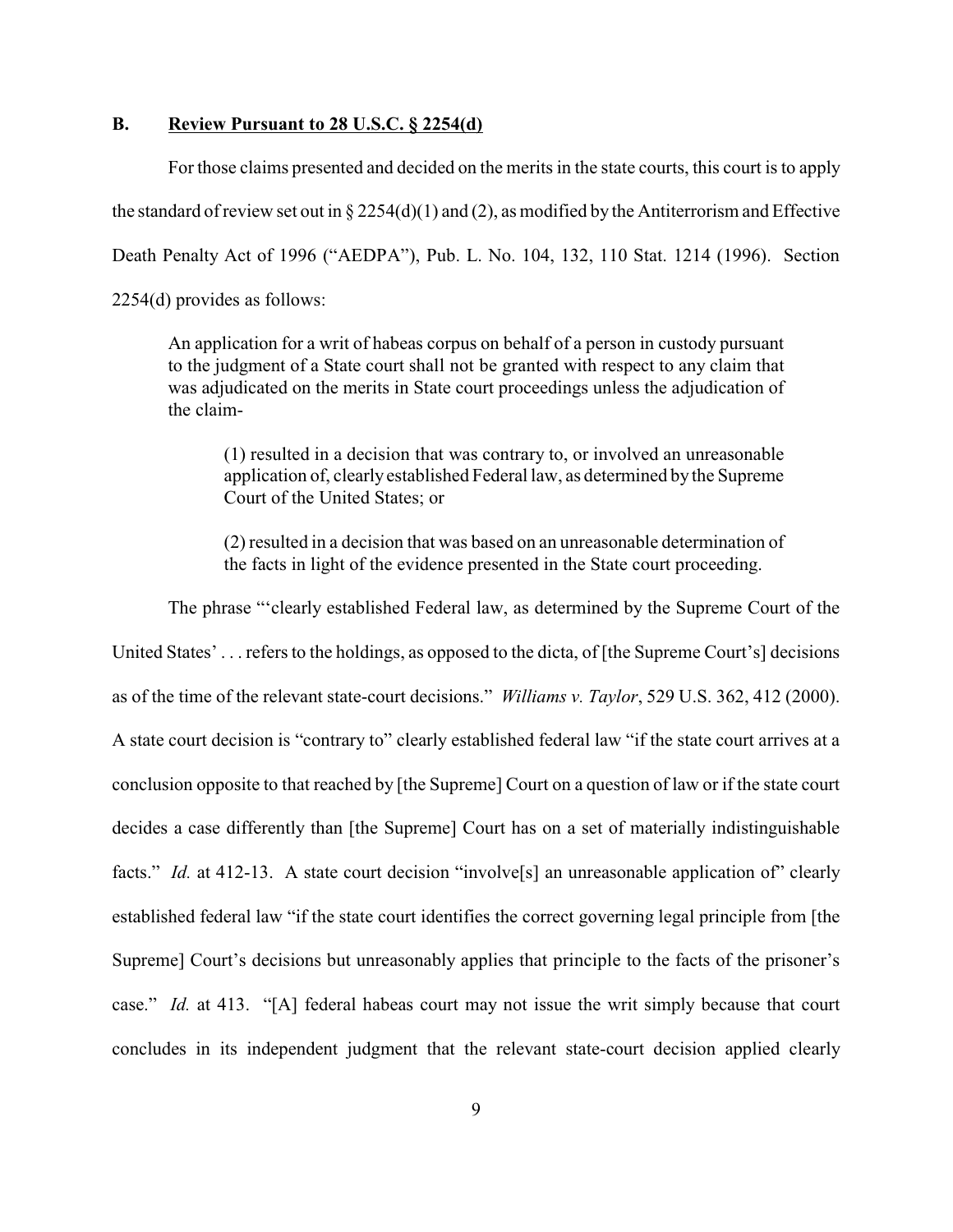established federal law erroneously or incorrectly. Rather, that application must also be unreasonable." *Id.* at 411.

Likewise, under § 2254(d)(2), "a state court factual determination is not unreasonable merely because the federal habeas court would have reached a different conclusion in the first instance." *Wood v. Allen*, 558 U.S. 290, 301 (2010). "In reviewing whether a state court's decision was based on an 'unreasonable determination of the facts' under  $\S 2254(d)(2)$ , [the court] presume[s] the state court's factual findings are correct, and the petitioner has the burden to rebut those facts by clear and convincing evidence." *Wellons v. Warden, GA Diagnostic &Classification Prison*, 695 F.3d 1202, 1206 (11th Cir. 2012) (citing 28 U.S.C. § 2254(e)(1)). "This statutory presumption of correctness applies to the factual determinations of both state trial and appellate courts." *Id.*(citing *Bui v. Haley*, 321 F.3d 1304, 1312 (11th Cir. 2003)).

Given all of the above, while "deference [in the habeas context] does not imply abandonment or abdication of judicial review" and does not "preclude relief," *Miller-El v. Cockrell*, 537 U.S. 322, 340 (2003), the deferential standard imposed by § 2254(d), as to both legal conclusions and factual determinations by the state courts, erects a substantial bar for state inmates seeking habeas relief in federal court.<sup>3</sup>

(continued...)

<sup>3</sup>

In this vein, the Supreme Court recently observed as follows:

If this standard is difficult to meet, that is because it was meant to be. As amended by AEDPA, § 2254(d) stops short of imposing a complete bar on federal court relitigation of claims already rejected in state proceedings. *Cf. Felker v. Turpin*, 518 U.S. 651, 664 (1996) (discussing AEDPA's "modified res judicata rule" under § 2244). It preserves authority to issue the writ in cases where there is no probability fairminded jurists could disagree that the state court's decision conflicts with this Court's precedents. It goes no farther. Section 2254(d) reflects the view that habeas corpus is a "guard against extreme malfunctions in the state criminal justice systems," not a substitute for ordinary error correction through appeal. *Jackson v. Virginia*, 443 U.S. 307, 332, n.5 (1979) (Stevens, J.,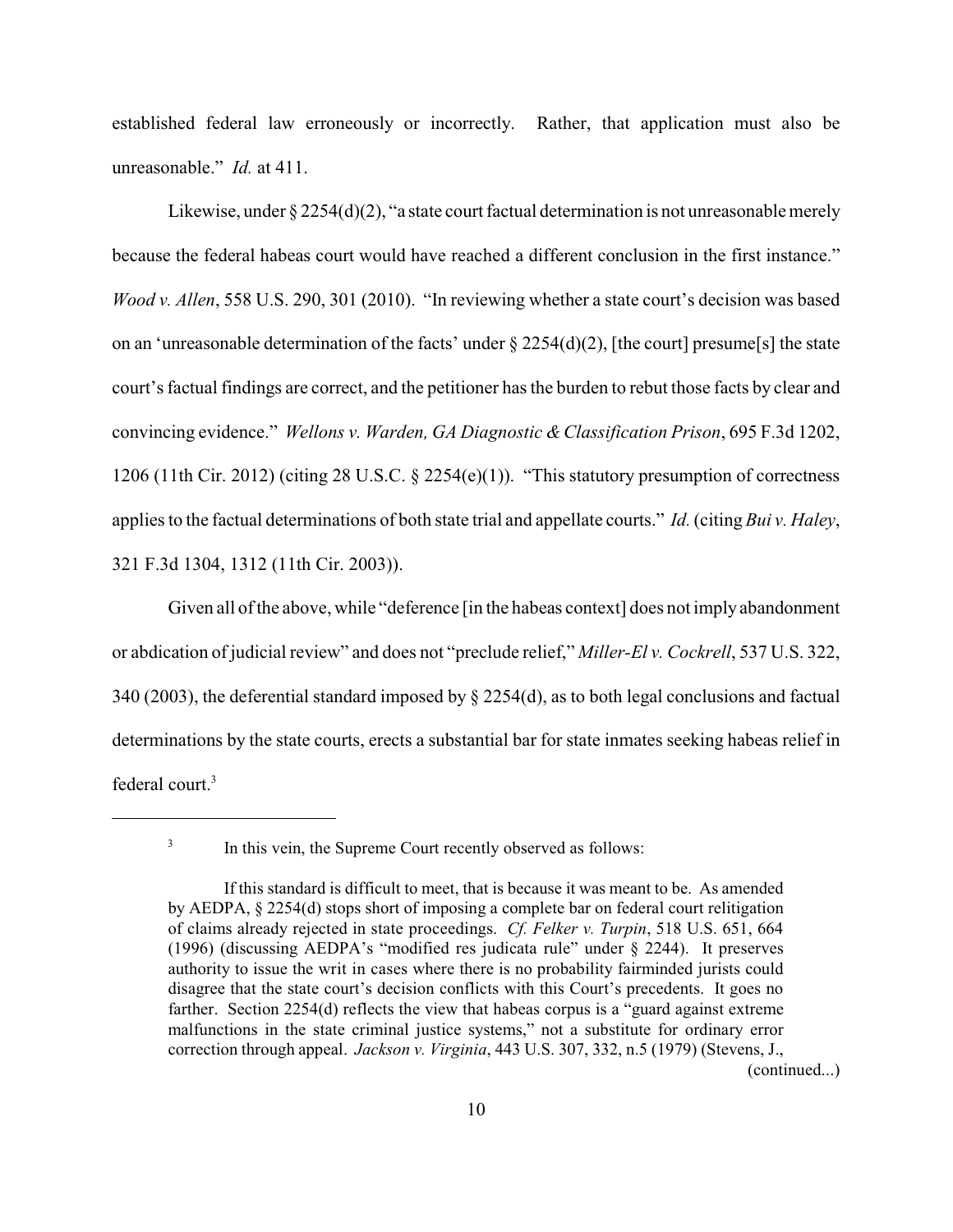#### **IV. DISCUSSION**

The court will first examine whether respondents' assertions of procedural defenses to certain claims are meritorious and then proceed to apply § 2254(d) or conduct a *de novo* merits review of any remaining claims.

## **A. Procedural defenses as to claims raised for the first and only time in discretionary review before the Alabama Supreme Court**<sup>4</sup>

## **1.** *Claims A, B, G, H, I, J, K, L, & O*

Respondents first contend that eleven of petitioner's claims are procedurally barred because they were not "fairly presented," and thus were not exhausted, in the state courts.<sup>5</sup> Specifically, respondents assert that, because the subject claims were first raised in petitioner's petition for certiorari review to the Alabama Supreme Court on direct review of his conviction, he failed to invoke one full round of Alabama's ordinary review process as to these claims, and he may not now

 $\frac{3}{2}$ (...continued)

concurring in judgment). As a condition for obtaining habeas corpus relief from a federal court, a state prisoner must show that the state court's ruling on the claim being presented in federal court was so lacking in justification that there was an error well understood and comprehended in existing law beyond any possibility for fairminded disagreement.

*Harrington v. Richter*, 562 U.S. \_\_, \_\_, 131 S.Ct. 770, 786-87 (2011). *See also Loggins v. Thomas*, 654 F.3d 1204, 1220 (11th Cir. 2011) ("[I]f some fairminded jurists could agree with the state court's decision, although others might disagree, federal habeas relief must be denied. However it is phrased, the deference due is heavy and purposely presents a daunting hurdle for a habeas petitioner to clear.").

 $\frac{4}{1}$  In this section, the court will discuss those claims which may be entirely disposed of by virtue of certain procedural defenses. Claims which respondents contend are only partially procedurally barred and are otherwise subject to review under § 2254(d), will be reviewed–as to both procedural defenses and the merits–in a subsequent section of this opinion.

 $\frac{5}{10}$ . The eleven claims respondents contend are so procedurally barred are claims A, B, D, F, G, H, I, J, K, L, and O (hereinafter, the "subject claims"). With two exceptions–claims D and F, which the court will discuss separately–petitioner does not contest respondents' description of when and how these claims were presented in the state courts. Pet'r's Reply (Doc. # 53) 1.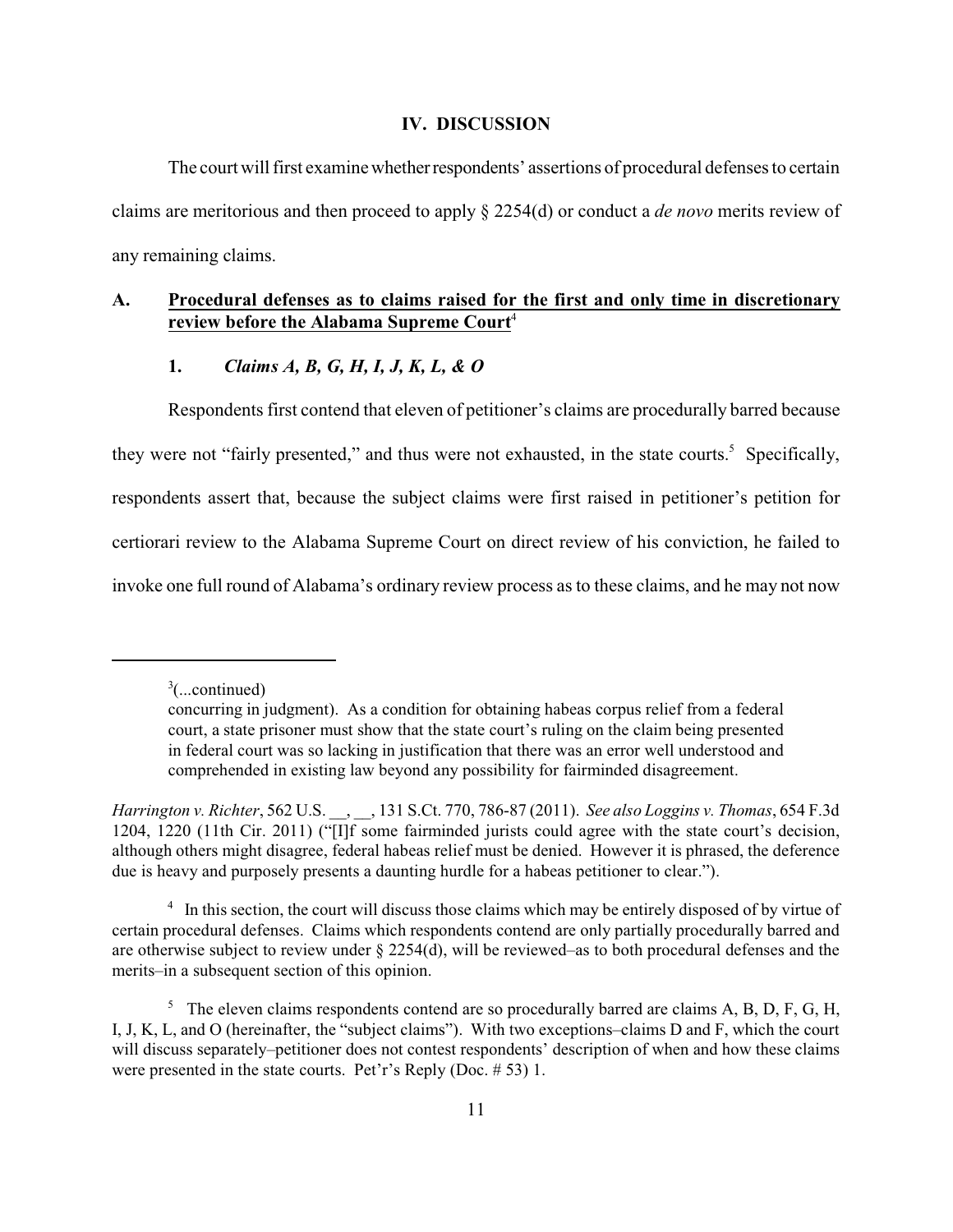return to state court to exhaust the claims due to state procedural limitations. *See* Resps.' Br. (Doc. # 41) at 2-8; Resps.' Reply (Doc. # 50) at 7-18.

As discussed above, in order to exhaust claims in the state courts, "state prisoners must give the state courts one full opportunity to resolve any constitutional issues by invoking one complete round of the State's established appellate review process." *O'Sullivan*, 526 U.S. at 845. In *Castille v. Peoples*, 489 U.S. 346, 349 (1989), the United States Supreme Court denied that "the presentation of claims to a State's highest court on discretionary review, without more, satisfies the exhaustion requirement." In *Castille*, the habeas petitioner, Peoples, was convicted of several offenses in the state courts of Pennsylvania. After his convictions were affirmed in Pennsylvania's intermediate appellate court, he sought discretionary review in the Pennsylvania Supreme Court by means of a petition for allocatur, which raised various claims that, apparently, were not raised in the lower courts. *Id.* at 347. The Court observed that, "[u]nder Pennsylvania law, such allocatur review 'is not a matter of right, but of sound judicial discretion, and an appeal will be allowed only when there are special and important reasons therefor.'" *Id.* (citing Pa. R. App. P. 1114). Peoples did not succeed in obtaining further review in the Pennsylvania Supreme Court, and he subsequently filed a federal habeas corpus petition raising at least two claims that had only been raised in the state courts in his petition for allocatur. *Id.* at 348.

Contrasting "exceptions" where a state court exercises discretion to rule on a presented claim it could procedurally reject or where a state court simply fails to address a presented claim during mandatory review, the Supreme Court held that "where the claim has been presented for the first and only time in a procedural context in which its merits will not be considered unless 'there are special and important reasons therefor[,]'" the claim has not been fairly presented to the state courts and,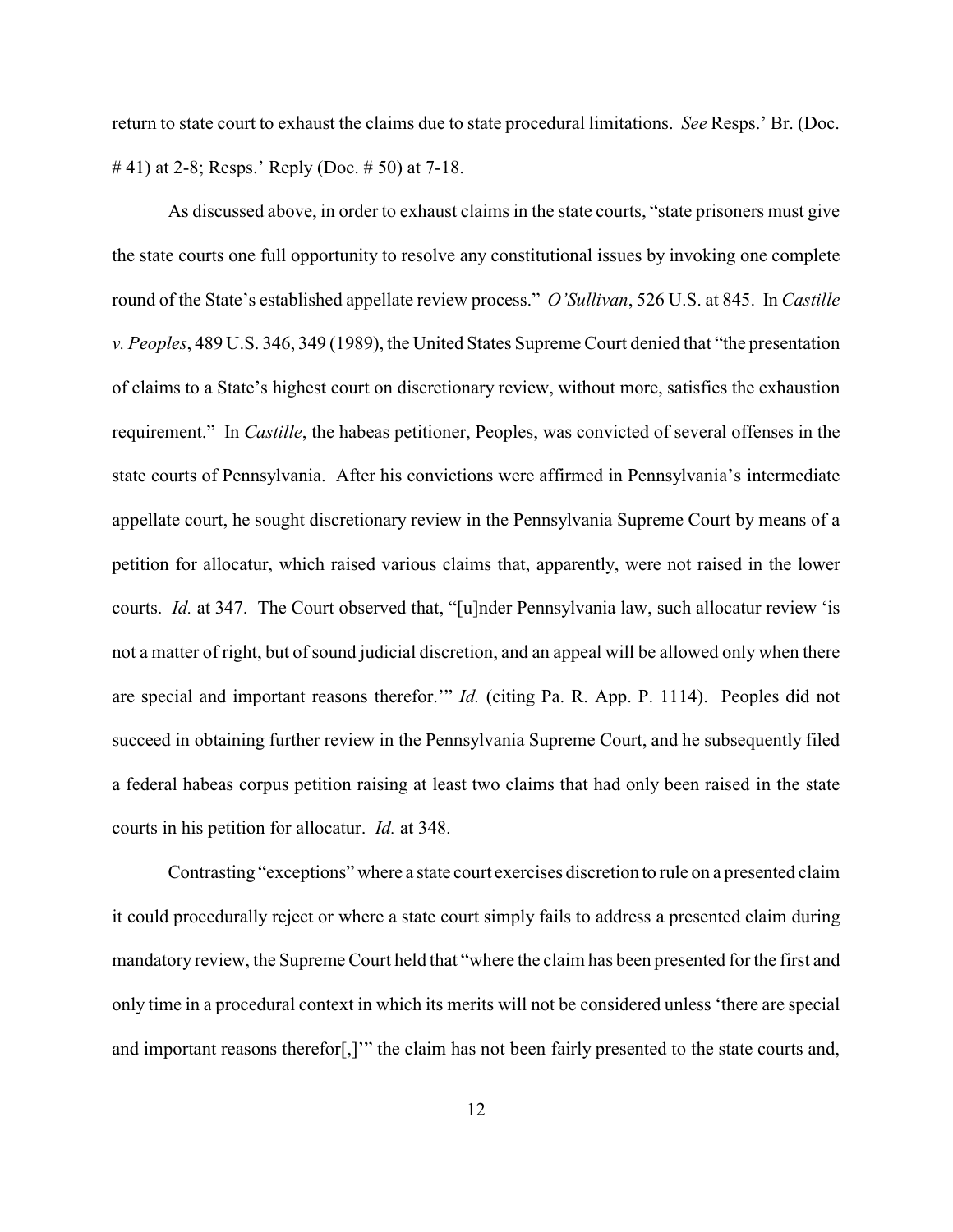therefore, will not satisfy the exhaustion requirement. *Id.* at 351 (quoting Pa. Rule App. P. 1114). The Eleventh Circuit applied *Castille* in holding that a habeas petitioner failed to fairly present his claims in the state courts because his "first and only presentation of his federal claims . . . came in his petition for writ of certiorari before the Georgia Supreme Court." *Mauk v. Lanier*, 484 F.3d 1352, 1358 (11th Cir. 2007). The Eleventh Circuit explained as follows:

Because the Georgia Supreme Court's decision to grant certiorari is discretionary, *see, e.g., Adair v. Traco Div.*, 192 Ga. 59, 14 S.E.2d 466, 469 (Ga. 1941), and because certiorari can only be granted in cases "which are of gravity or great public importance," Ga. Const. art. VI, § 6, ¶ 5, we cannot say, in light of *Castille*, that Mauk has fairly presented his claims. Mauk's claims were presented in a procedural context in which the merits were not considered, as the Georgia Supreme Court's denial of certiorari does not constitute a ruling on the merits. *See Adair*, 14 S.E.2d at 469 (explaining that the Georgia Supreme Court's denial of a petition for certiorari "'shall not be taken as an adjudication that the decision or judgment of the Court of Appeals is correct'") (citation omitted); *Ezor v. Thompson*, 241 Ga.App. 275, 526 S.E.2d 609, 610-11 (Ga. Ct. App.1999) (same). We thus must conclude that Mauk has not fairly presented his federal constitutional claims to the Georgia courts and thus has failed to exhaust his state remedies.

*Id.*

Respondents contend that *Castille* and *Mauk* foreclose consideration of all claims that were raised for the first and only time in Waldrop's petition for certiorari in the Alabama Supreme Court on direct appeal and that were not actually considered by that court. Respondents reason that because, as in *Castille* and *Mauk*, "Waldrop raised [these claims] in a procedural context in which the merits of a claim are not considered unless special reasons exist." Resps.' Br. (Doc. # 41) at 5. Indeed, as respondents emphasize, the standard guiding the Supreme Court of Alabama's exercise of discretion in granting certiorari is essentially identical to that employed by the Pennsylvania Supreme Court, as described in *Castille*. *Compare Castille*, 489 U.S. at 347 (citing Pa. R. App. P. 1114) ("Under Pennsylvania law, such allocaturreview 'is not a matter of right, but of sound judicial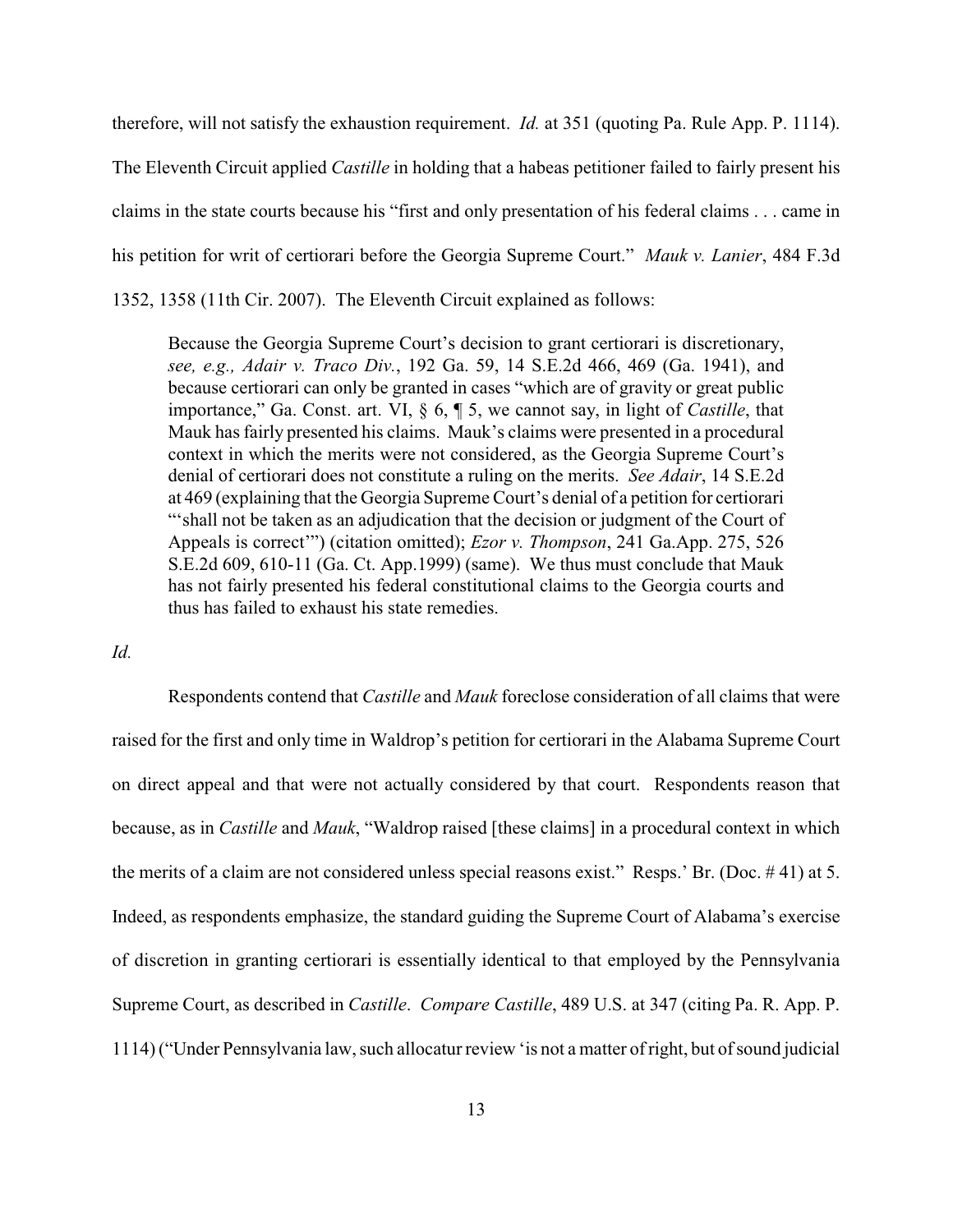discretion, and an appeal will be allowed only when there are special and important reasons therefor.'"), *with* Ala. R. App. P. 39(a) ("Certiorari review is not a matter of right, but of judicial discretion. A petition for a writ of certiorari will be granted only when there are special and important reasons for the issuance of the writ."). Moreover, as the Eleventh Circuit found with respect to Georgia in *Mauk*, the Alabama Supreme Court's denial of certiorari review does not reflect that court's judgment on the merits of a particular claim or case. *See Ex parte McDaniel*, 418 So. 2d 934, 935 (Ala. 1982).

Petitioner proffers a number of reasons why he believes his claims were fairly presented in the state courts, *Castille* and *Mauk* notwithstanding. First, citing *Trawick v. Allen*, 520 F.3d 1264, 1266 (11th Cir. 2008), he asserts that "Eleventh Circuit precedent recognizes that claims presented in a certiorari petition at the Alabama Supreme Court *are* fairly presented in state court and thus cognizable in federal court." Pet'r's Br. (Doc. # 44) at 9-10. Second, he contends, "the State's argument is undermined by the fact that it conceded elsewhere in its Answer that this Court must review the merits of claims that were raised for the first time at the Alabama Supreme Court." *Id.* at 10. Specifically, he argues that, because respondents do not contend that his claim based upon *Ring* is procedurally barred, the State has conceded that his other claims which were presented to, but not decided by, the Alabama Supreme Court are subject to merits review. *Id.* at 10. Third, petitioner asserts that respondents' argument improperly predicates the exhaustion issue on whether the Alabama Supreme Court opted to consider a given claim, rather than whether he simply afforded the state courts the opportunity to consider the claim. *Id.* at 10-13. Finally, petitioner argues that certain unique characteristics of Alabama's appellate review procedure in capital cases materially distinguish his case from *Mauk* and, by extension, *Castille*. Petitioner specifically identifies two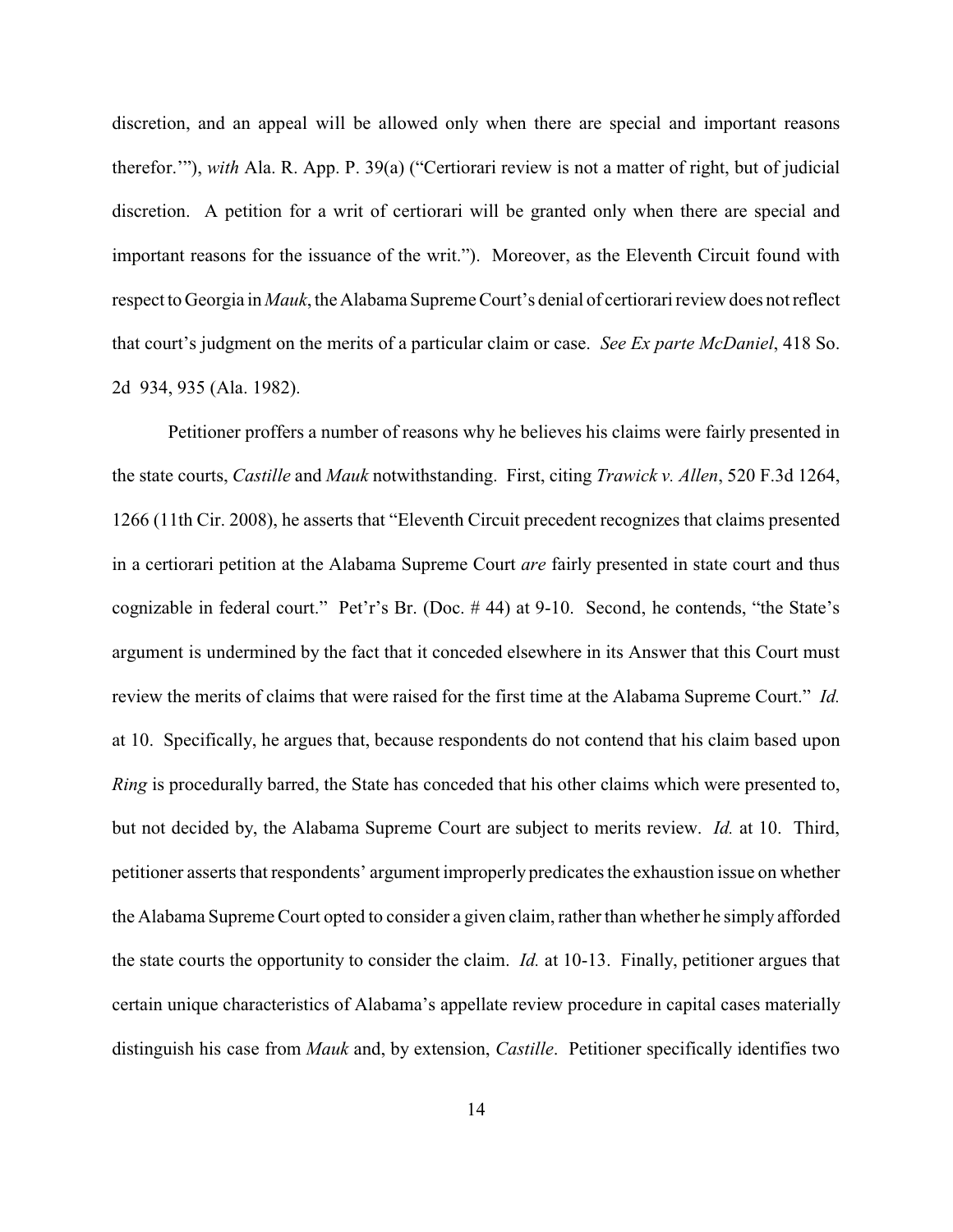such characteristics: first, in Alabama, after the Court of Criminal Appeals has affirmed a conviction and death sentence, Alabama's Rules of Appellate Procedure require the defendant-appellant's attorney to file a petition for certiorari review in the Supreme Court of Alabama; and second, those same rules further empower the Supreme Court to consider granting certiorari "from a decision failing to recognize as prejudicial any plain error or defect in the proceeding under review whether or not the error or defect was brought to the attention of the trial court or the Court of Criminal Appeals." Ala. R. App. P. 39(a)(2)(A). *See* Pet'r's Br. (Doc. # 44) at 13-14; Pet'r's Reply (Doc. # 53) at 3, 5-6.

Petitioner's arguments are unpersuasive. First, *Trawick* simply does not hold, or even imply, that *all* claims presented in a certiorari petition to the Alabama Supreme Court, whether considered by that court or not, are fairly presented for purposes of applying the exhaustion requirement. In *Trawick*, the Eleventh Circuit merely affirmed the district court's judgment on Trawick's claim that the prosecution engaged in unlawful gender discrimination during juryselection at his trial. 520 F.3d at 1266. The Eleventh Circuit noted that, "[a]lthough Trawick did not raise any objection to genderbiased striking during trial, he did argue that claim on direct appeal to the Alabama Supreme Court on the basis of *J.E.B. [v. Alabama*, 511 U.S. 127 (1994)], which the U.S. Supreme Court decided several weeks after Trawick's conviction. The Alabama Supreme Court held that Trawick failed to establish a prima facie case of gender discrimination." *Id.* Thus, in *Trawick*, the Eleventh Circuit affirmed the district court's application of § 2254(d) review to a claim that had been decided on the merits during discretionary review by the state's highest court.<sup>6</sup> The Eleventh Circuit did not even

The circumstances in *Trawick* are similar to this case with respect to petitioner's *Ring* claim. *Ring* 6 was decided shortly after the Alabama Supreme Court had granted petitioner's request for certiorari review (continued...)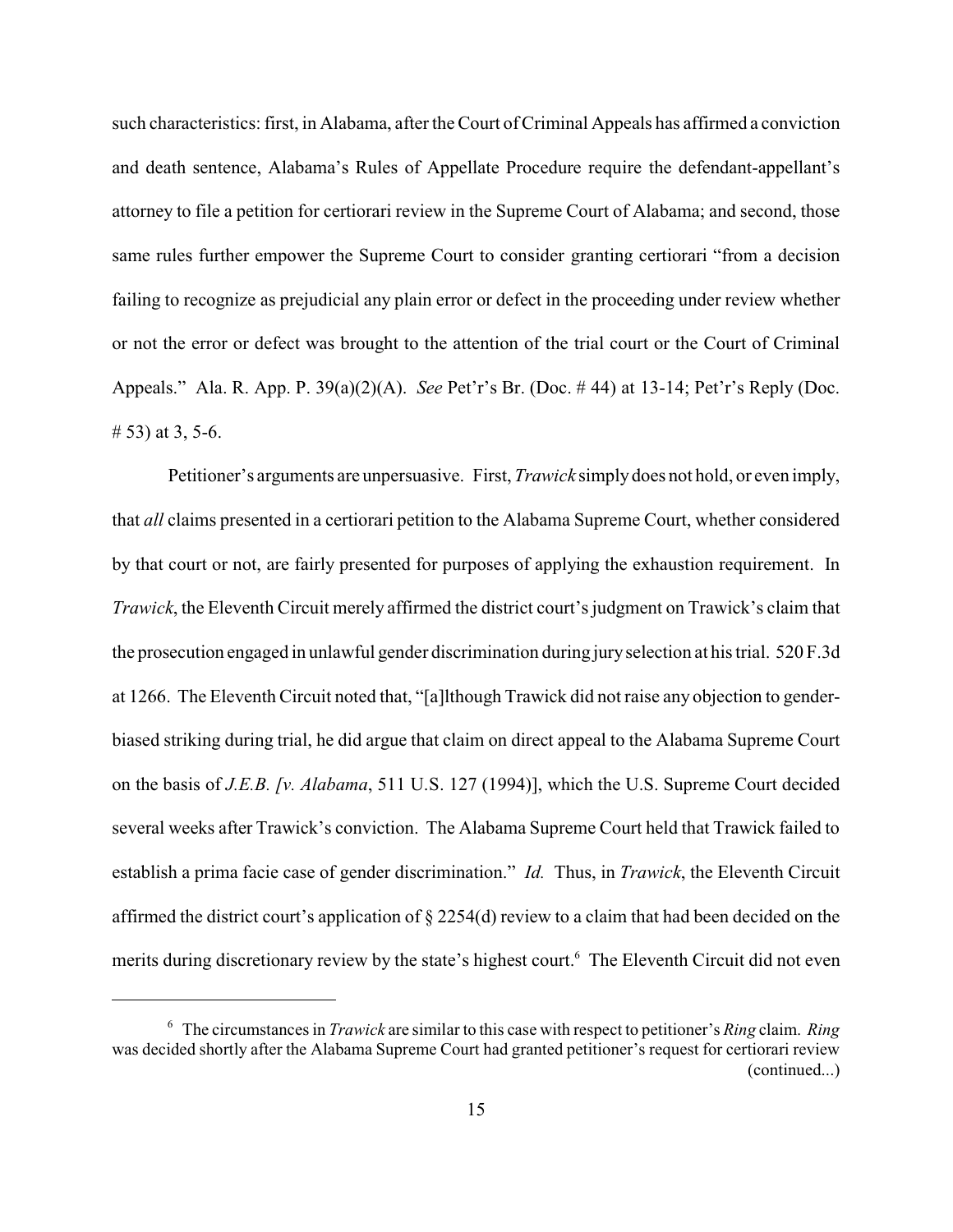arguably endorse the proposition that a claim first presented in discretionary review to the state's highest court is fairly presented, and thus exhausted, even if the state court does not consider the claim. Petitioner does not cite any case, much less one involving Alabama, in which a habeas court has found a claim fairly presented, and thus exhausted, where it was first presented in discretionary review in the state's highest court and the state court explicitly limited its consideration to unrelated claims. Thus, *Trawick* is inapplicable.<sup>7</sup>

Petitioner next contends that "the State's argument is undermined by the fact that it conceded elsewhere in its Answer that this Court must review the merits of claims that were raised for the first time at the Alabama Supreme Court" because respondents do not contend that petitioner's claim based upon *Ring* is procedurally barred despite that it too was first presented in discretionary review before the Alabama Supreme Court. Pet'r's Br. (Doc. # 44) at 10. However, respondents merely

 $\delta$ (...continued)

but had expressly limited its consideration to the separate issue of "whether the trial court's sentencing order stated sufficient reasons for overriding the jury's recommendation of life imprisonment." *Waldrop*, 859 So. 2d at 1184. Thus, the Alabama Supreme Court requested that the parties, as well as *amicus curiae*, "submit supplemental briefs addressing the impact of *Ring*." *Id.* In *Trawick* and in this case, the Alabama Supreme Court simply took note of the release of potentially applicable intervening United States Supreme Court authority and endeavored to apply the new authority in the first instance in a case already pending before it.

Indeed, closer review of the Alabama Supreme Court's opinion in *Trawick* only further 7 distinguishes that case from petitioner's. In *Trawick* the Alabama Supreme Court clarified that it had "carefully reviewed the many issues Trawick raises in his brief" but that it was addressing "only the primary issues and those issues that were not discussed in the opinion of the Court of Criminal Appeals." *Ex parte Trawick*, 698 So. 2d 162, 167 (Ala. 1997). Moreover, the court explained that it had "reviewed the record and the briefs . . . in regard to all the issues raised by Trawick, not just those specifically discussed above." *Id.* at 178-79. Ultimately, the court found "no error, 'plain' or otherwise." *Id.* at 179. Thus, the Alabama Supreme Court made clear that, even as to claims not specifically addressed in its opinion, it had considered all of the claims in Trawick's briefing and rejected them. By contrast, in this case the Alabama Supreme Court expressly limited its consideration of Waldrop's petition for certiorari review to his claim concerning whether the trial court sufficiently stated its reasons for overriding the jury's recommended sentence and then subsequently expanded its consideration in light of *Ring*. Nowhere does the Supreme Court of Alabama suggest that it considered any matter other than these two issues during the course of its discretionary review in *Waldrop*.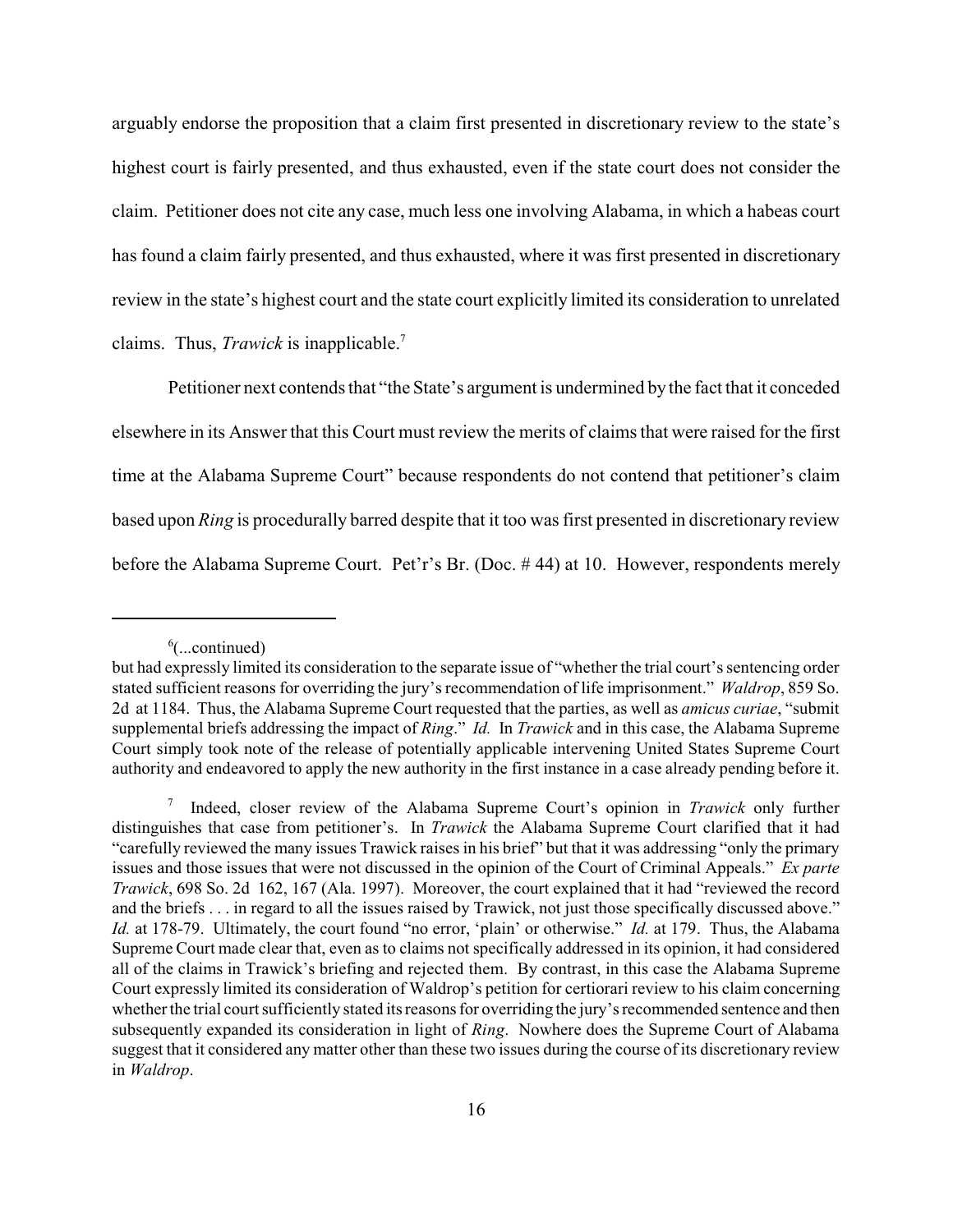recognize that a claim that is first raised in discretionary review but is nevertheless considered and adjudicated on its merits by the reviewing state court should not be treated as unexhausted, even if it was not fairly presented, by the federal courts. *Castille* itself appears to support this distinction as a "reasonabl[y] infer[red]" "exception" to a narrow interpretation of the statutory exhaustion requirement that would otherwise require a petitioner to seek collateral relief in the state courts on a claim that has already been decided on direct review. *See* 489 U.S. at 351; *id.* at 350 ("Read narrowly, [§ 2254(c)] appears to preclude a finding of exhaustion if there exists any possibility of further state-court review. We have, however, expressly rejected such a construction, *Brown v. Allen*, 344 U.S. 443, 448-449, n.3 (1953), holding instead that once the state courts have ruled upon a claim, it is not necessary for a petitioner 'to ask the state for collateral relief, based upon the same evidence and issues alreadydecided bydirect review.'"). Other appellate courts have recognized this exception explicitly. *See, e.g., Casey v. Moore*, 386 F.3d 896, 916 n.18 (9th Cir. 2004) ("Of course, a claim is exhausted if the State's highest court expressly addresses the claim, whether or not it was fairly presented.") (citing *Castille*, 489 U.S. at 351).

Because the exhaustion requirement is itself "grounded in principles of comity[,]" *Mauk*, 484 F.3d at 1357, federal courts may reasonably infer that a claim already decided on the merits by the state's highest court, whether fairly presented or not, is exhausted for purposes of federal habeas review and is therefore not subject to the procedural bars potentially applicable to claims that were similarly presented, but not considered, in discretionary review. *See Castle v. Schriro*, 414 F. App'x 924, 926 (9th Cir. 2011) ("Only if the appellate court goes ahead and considers the new issue on its merits are the interests of comity satisfied such that the federal court can properly consider the issue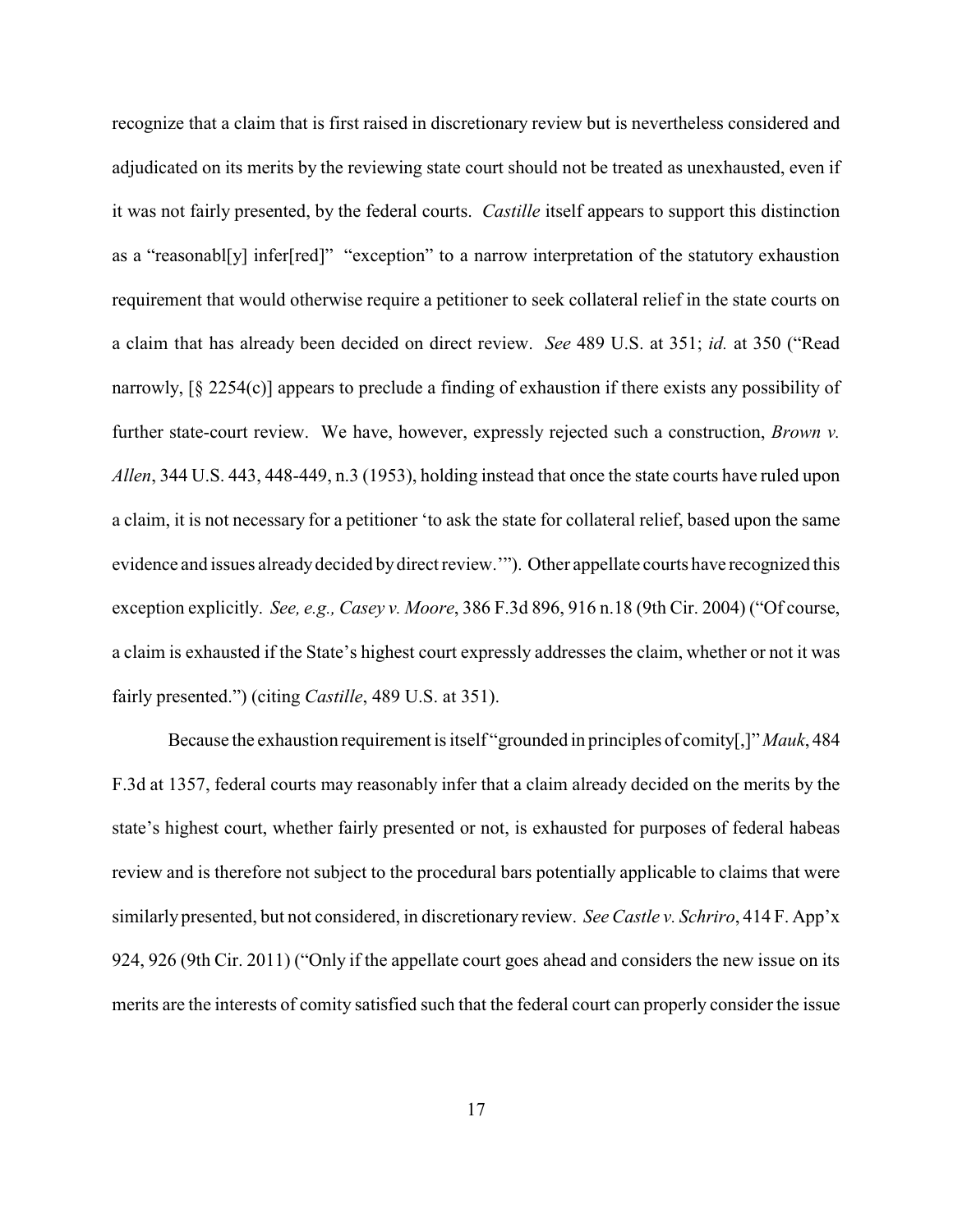under 28 U.S.C. § 2254(b)(1)(A)."). Accordingly, respondents' failure to assert a similar procedural defense against petitioner's *Ring* claim is immaterial.

Petitioner next asserts that "this Court should reject the State's fair presentation contention because the [sic] it is predicated on the fact that the Alabama Supreme Court did not address the claim." Pet'r's Br. (Doc. # 44) at 10. Petitioner goes on to argue that "federal habeas law recognizes that the proper inquiry under the 'fair presentation' doctrine is not whether the state courts actually reviewed the merits of a claim but instead on whether the state court had *an opportunity* to review it." *Id.* at 10-11. In this respect petitioner's argument wholly ignores *Castille* and its obvious instruction that the context surrounding the "opportunity" afforded the state court is important. While there is undeniably a tension between the general requirement that a habeas petitioner must at some point merely provide the state courts with the opportunity to resolve his federal claim and *Castille*'s more exacting requirement that he not provide such opportunity for the first and only time in discretionary review, there is no doubt that *Castille* materially contributes to the Court's exhaustion jurisprudence and is as much a part of "federal habeas law" as the more general cases cited by petitioner. Thus, it is not enough simply to argue that the existence of some "opportunity" afforded the state courts is the only pertinent consideration. As *Castille* and subsequent cases applying it have made clear, the timing and circumstances of the "opportunity" and, indeed, the state court's response, are highly relevant to a federal court's analysis. Petitioner's argument that only the "opportunity" is determinative fails to explain away the Supreme Court's clear holding that the "opportunity" Peoples afforded the Pennsylvania Supreme Court to address the federal claims in his petition for allocatur, in a procedural context similar to that before the Alabama Supreme Court in this case, was not sufficient to constitute "fair presentation."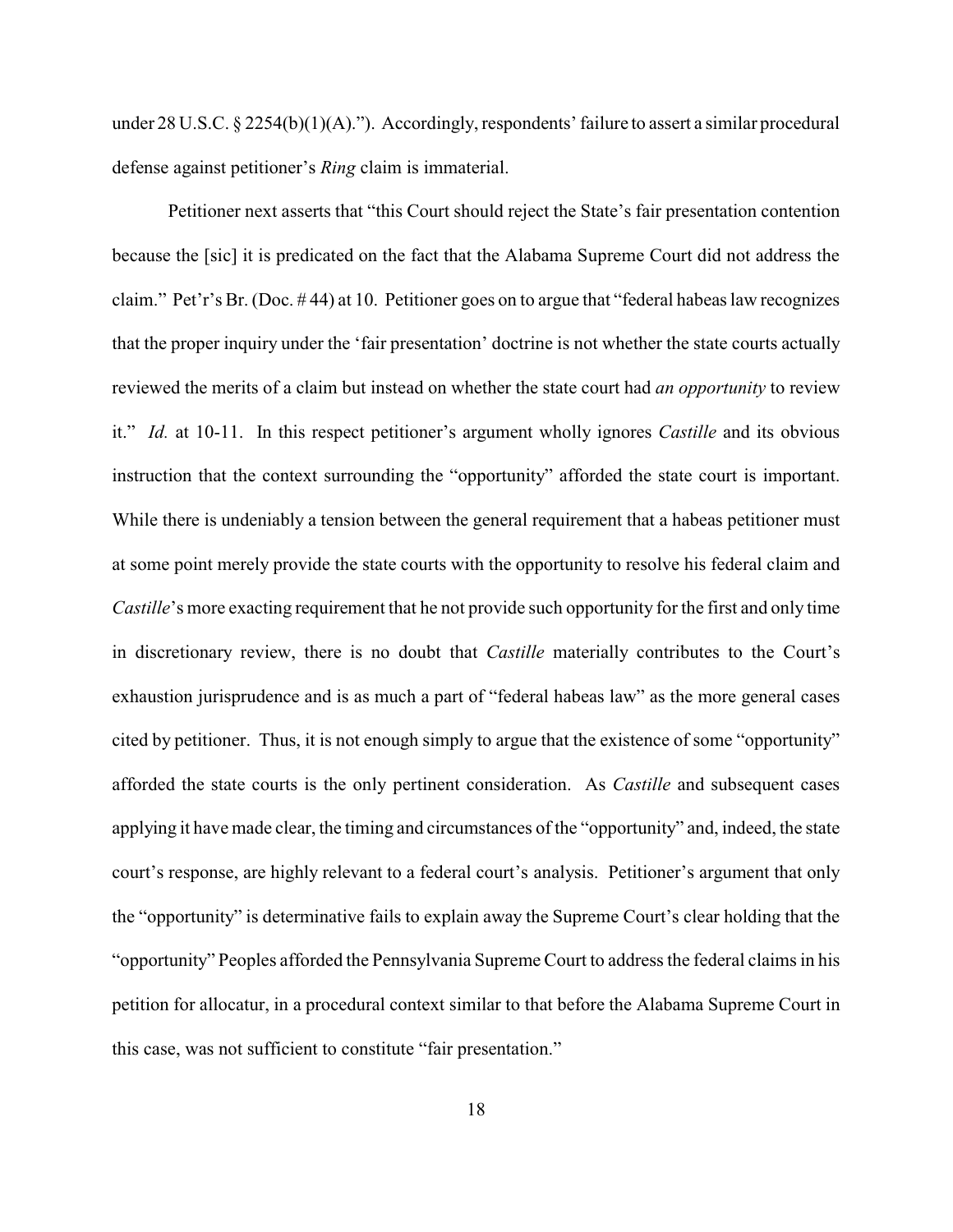Petitioner's final argument that the subject claims were "fairly presented" by virtue of his petition for discretionary review relies upon the "unique" circumstances that he asserts distinguish capital appellate review in Alabama's state courts from the state appellate review processes which were at issue in *Castille* or *Mauk*. Pet'r's Br. (Doc. # 44) at 13-14. As discussed above, these traits include the requirement that counsel for a capital defendant file a petition for discretionary review upon the conclusion of direct review by the Alabama Court of Criminal Appeals (*see* Ala. R. App. P. 39(a)(2)), and the ability of the Alabama Supreme Court "to review *any* claim in a death penalty case, regardless of whether it was raised at the Court of Criminal Appeals" (*see* Ala. R. App. P. (a)(2)(A)). Pet'r's Br. (Doc. #44) at 13. According to petitioner, these provisions of the Alabama Rules of Appellate Procedure work to "ensure<sup>[]</sup> the state supreme court's ability to review all claims, including those not raised below." *Id.*

The court fails to see how these rules, even acting in concert, effect a sufficiently "fair presentation" of claims in discretionary review to satisfy *Castille*. While Alabama has taken commendable steps to enhance the ability and likelihood of its Supreme Court to notice and correct error in capital cases, it has not established a materially different standard of review guiding the Court's discretion in considering whether to grant certiorari. Even if the measures identified by petitioner have the perceived effect of making certiorari review in capital cases more robust than that for non-capital cases, this is a reflection of the stakes for the parties, not of any intent to make it easier for appellants to preserve claims for subsequent federal review. Nor does it otherwise transform what remains essentially a discretionary exercise by the Alabama Supreme Court. Even in capital cases, certiorari review remains "not a matter of right, but of judicial discretion[,]" and, even in a capital case, certiorari "will be granted only when there are special and important reasons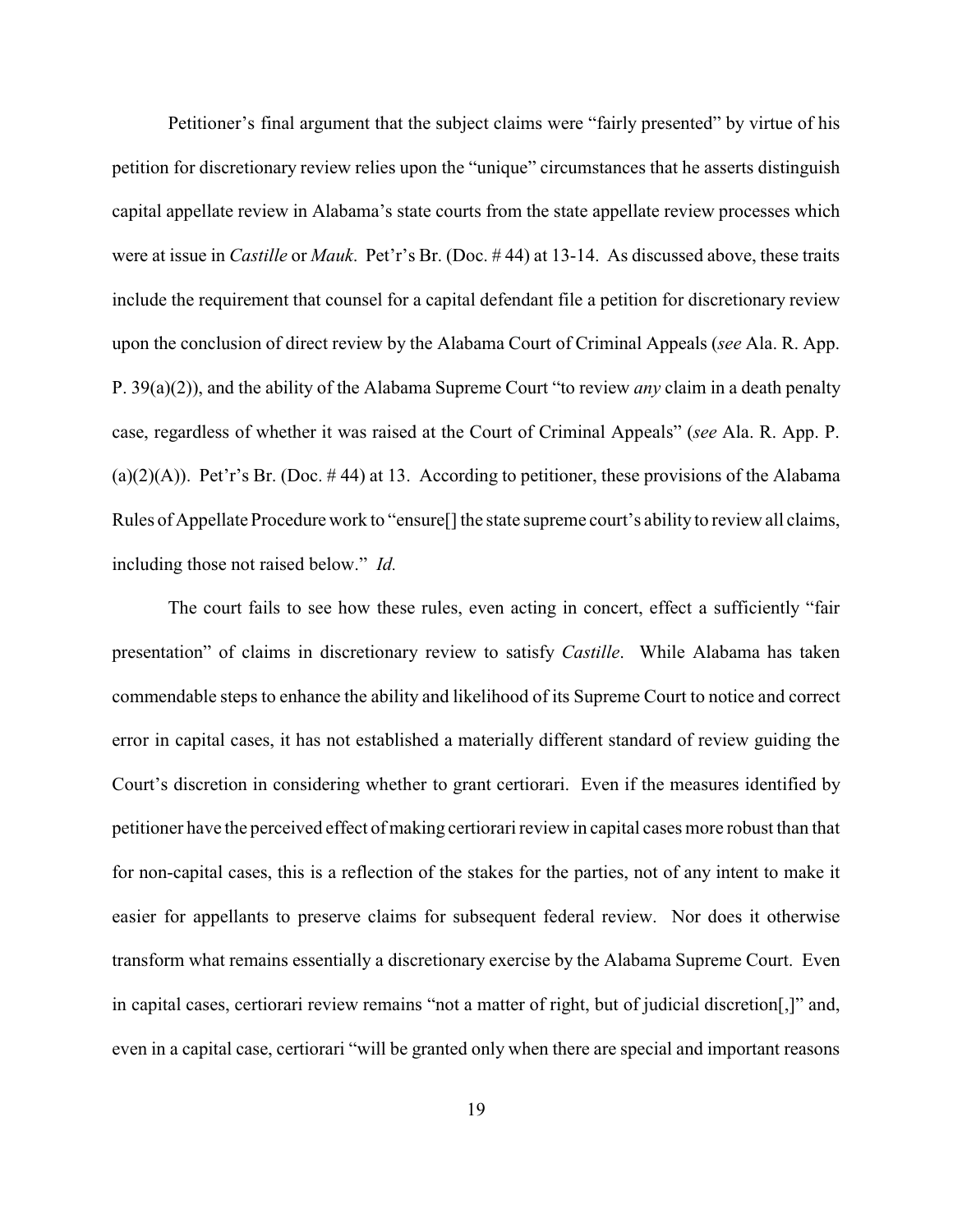for the issuance of the writ." Ala. R. App. P. 39(a). Thus, although the Alabama Supreme Court requires the filing of a petition for certiorari review by the defendant's attorney and although it has carved out for itself the ability to consider granting certiorari on issues that were not raised at trial or in the Court of Criminal Appeals, or even in the petition itself, $\delta$  the Rule provisions highlighted by petitioner do not fundamentally transform the Alabama Supreme Court's certiorari review into a sort of quasi appeal as-of-right in which all claims presented receive mandatory consideration. Accordingly, the provisions cited by petitioner do not materially distinguish Alabama's discretionary review in capital cases from the appellate procedures at issue in *Castille* and *Mauk*. 9

*Castille*'s holding is simple: "[W]here the claim has been presented for the first and only time in a procedural context in which its merits will not be considered unless there are special and important reasons therefor," it has not been fairly presented to the state courts. 489 U.S. at 351 (citations and quotation omitted). Because petitioner presented a number of claims for the first and only time in his petition for certiorari review to the Alabama Supreme Court, and that court will not grant such petitions unless "there are special and important reasons for the issuance of the writ," Ala. R. App. P. 39(a), he failed to fairly present those claims to the state courts irrespective of whether

<sup>&</sup>lt;sup>8</sup> See Ala. R. App. P. 39(a)(2)(D) ("The scope of review . . . is modified only to the extent necessary to permit the Supreme Court to notice any plain error or defect in the proceeding under review, whether or not brought to the attention of the trial court or the Court of Criminal Appeals or set forth in the petition, and to take appropriate appellate action by reason thereof, whenever such error has or probably has adversely affected substantial rights of the petitioner."). The fact that the Supreme Court can "notice any plain error" in the record, even if it is not "set forth in the petition" illustrates that the Rule has little to do with whether and how a claim is presented to the court, which is the crux of a federal court's subsequent analysis in the fair presentation inquiry. Rather, it affirms that the Rule is designed to enhance the Court's ability to correct error, not to broaden or displace the "special and important" circumstances under which it might grant discretionary review.

<sup>&</sup>lt;sup>9</sup> Indeed, the Rule preserves the essentially discretionary character of certiorari review by making clear that the Alabama Supreme Court is not required "to conduct an independent review for the purpose for determining the existence of plain error." Ala. R. App. P. 39(a)(2)(D).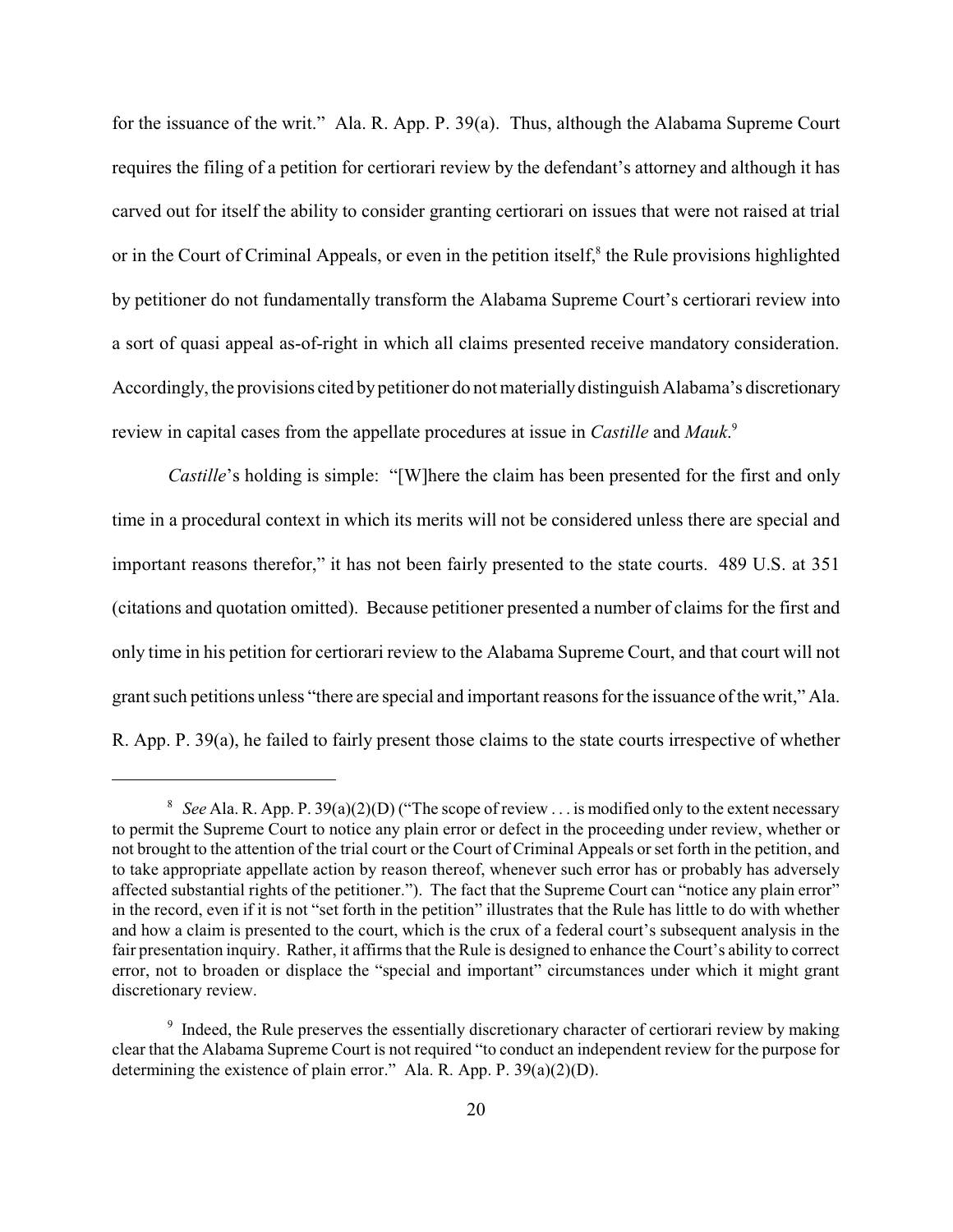the Supreme Court of Alabamamay have chosen in its discretion to consider one or more of his other claims in the petition for discretionary review.

Apart from the above flaws in petitioner's reasoning, his argument–that claims he presented for the first and only time in his certiorari petition that were not considered by the state court are nonetheless fairly presented for purposes of habeas review–evinces a disregard for comity, which this court is not permitted to indulge. Comity is not just the reason for the exhaustion requirement; it also accounts for the AEDPA's restriction on the scope of federal habeas review. *See Frazier v. Bouchard*, 661 F.3d 519, 527 (11th Cir. 2011) ("AEDPA limits the scope of federal habeas review of state court judgments in the spirit of furthering 'comity, finality, and federalism.'") (quoting *Michael Williams v. Taylor*, 529 U.S. 420, 436 (2000)). Petitioner would have this court repeatedly apply the AEDPA's highly deferential standard of review to, essentially, the Alabama Supreme Court's denial of certiorari review on certain of his claims under the theory that the state court "failed to recognize" the merits of his claims when it denied certiorari. *See, e.g.,* Pet'r's Br. (Doc. # 44) at 14 ("The state court's failure to recognize this constitutional error [Claim A - petitioner's *Lockett* claim] is contrary to, and an unreasonable application of, . . . Supreme Court precedent."); *see also id.* at 108-09, 113, 114, 119, 122, 133, and 147. However, the AEDPA's standard of review is reserved for claims decided on their merits in the state courts.  $\S 2254(d)$ . As noted above, the Supreme Court of Alabama has stated repeatedly that its denial of certiorari review "should never be considered as an expression . . . on the merits of the controversy." *Ex parte McDaniel*, 418 So. 2d at 935. It is for this reason that a federal court generally should not rely upon a state court's simple denial of certiorari or discretionary review as the relevant decision for purposes of applying the AEDPA.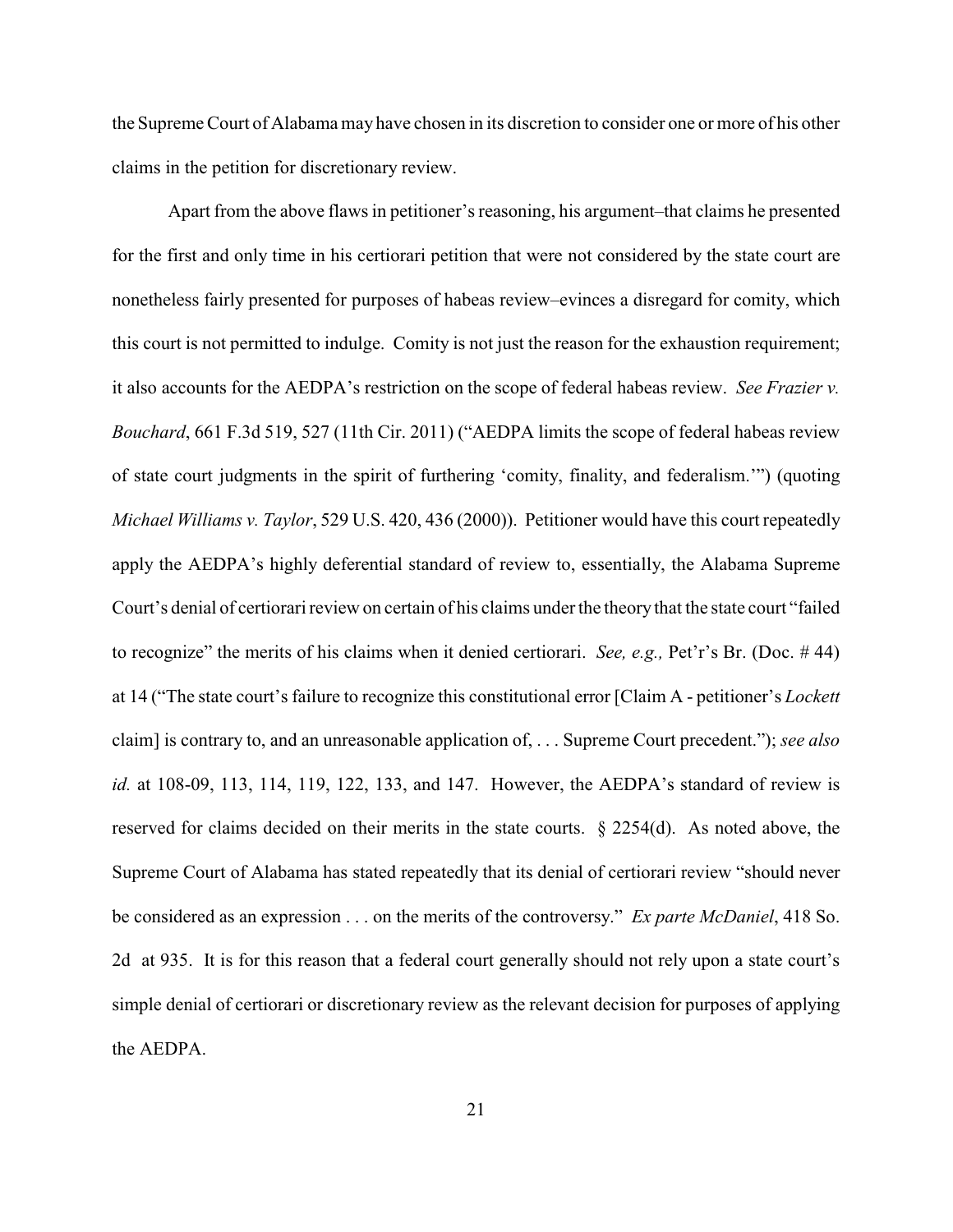In the rare circumstance where there is some reason to emphasize to which of the various state court decisions a federal court should apply  $\S 2254(d)$ , courts have recognized that a state court's denial of discretionary review is not relevant for § 2254(d) purposes. *See, e.g., Frazer v. South Carolina*, 430 F.3d 696, 726 (4th Cir. 2005) (Luttig, J., dissenting) ("However, the majority correctly acknowledges, as it must, that the state PCR court decision is the relevant state court decision for purposes of section 2254(d). Under no circumstances can a discretionary denial of certiorari be relevant to the inquiry mandated by section 2254(d).").

In the conventional case–where the petitioner has invoked one complete round of state court review by properly raising his federal claims before each applicable level of the state court system but was denied discretionary review in the state's highest court–applying § 2254(d) review to trial or intermediate level appellate court judgments is routine. However, in this case there is no lower court judgment on the merits of the subject claims to which this court could apply § 2254(d) because petitioner raised them for the first and onlytime in discretionaryreview before the Alabama Supreme Court. If that court has specifically, and repeatedly, admonished that its denial of certiorari should not be construed as a statement on the merits of a given claim, issue, or case, then neither the AEDPA nor comity is served by construing such a decision as a judgment on the merits and proceeding to apply § 2254(d). Nevertheless, in repeatedly encouraging this court to apply § 2254(d) review to the Alabama Supreme Court's "failure to recognize" the merit of his various claims when it rejected certiorari review, petitioner seeks precisely this result.

An additional troubling implication of petitioner's argument is the incentive it possibly could set for capital defendants appealing their conviction and sentence. If a claim is exhausted but not subject to the standard of review in § 2254(d) because the state court did not decide the claim on its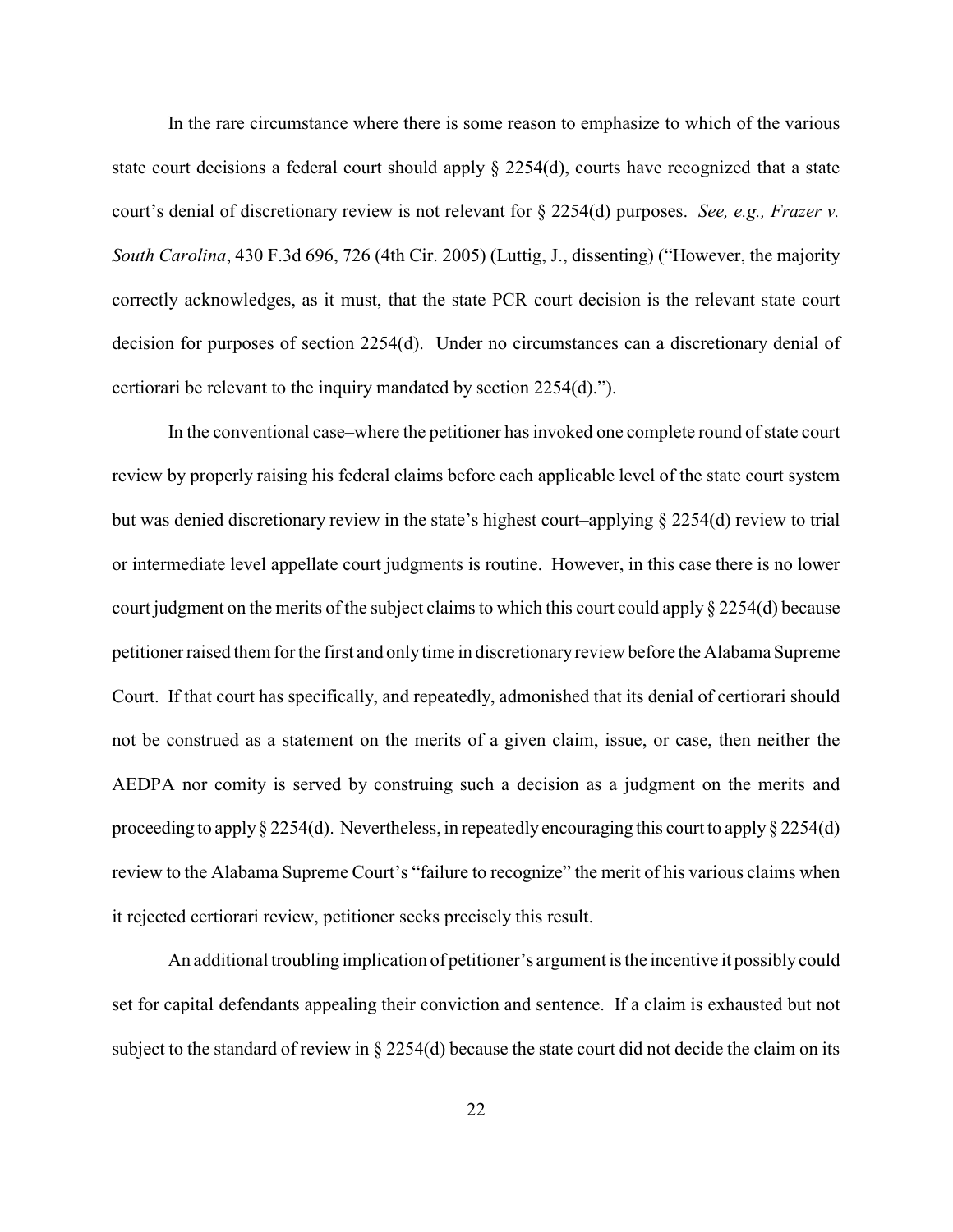merits, then it must be decided on its merits *de novo* in federal court. *Muhammad v. Sec'y, Fla. Dep't of Corr.*, 733 F.3d 1065, 1071 (11th Cir. 2013). As set forth above, AEDPA's highly deferential standard of review is extremely difficult for a petitioner to surmount. A petitioner should not be allowed to circumvent this exacting standard of review and obtain a *de novo* review of the merits of his federal claims merely because he failed to properly raise all of his claims at each level of the state court system and the state's highest court declined to grant discretionary review of the claims. Adopting petitioner's reasoning would only encourage state court appellants to forego presenting their claims at all levels of the state court system in hopes of later obtaining discretionary review in the state's highest court or, failing that, unencumbered merits review in federal court. This would be a perverse result considering the AEDPA's objective of upholding comity and federalism.

For all of the foregoing reasons, the court finds that those claims that petitioner raised for the first and only time in his petition for discretionary review in the Alabama Supreme Court were not "fairly presented" to the state courts because petitioner did not invoke one complete round of review by properly raising the claims at each level of the state court system or in a context in which their merits would necessarily be considered by the state courts. Thus, the court must determine whether the claims are procedurally barred in federal habeas review.

As discussed above, "when a petitioner has failed to exhaust his claim by failing to fairly present it to the state courts and the state court remedy is no longer available, the failure also constitutes a procedural bar." *McNair*, 416 F.3d at 1305. Thus, the court must determine whether any state court remedy remains available for those claims which petitioner failed to fairly present to the state courts. For each of the claims petitioner first raised in his petition for discretionary review in the Alabama Supreme Court, state law procedural limitations would preclude petitioner from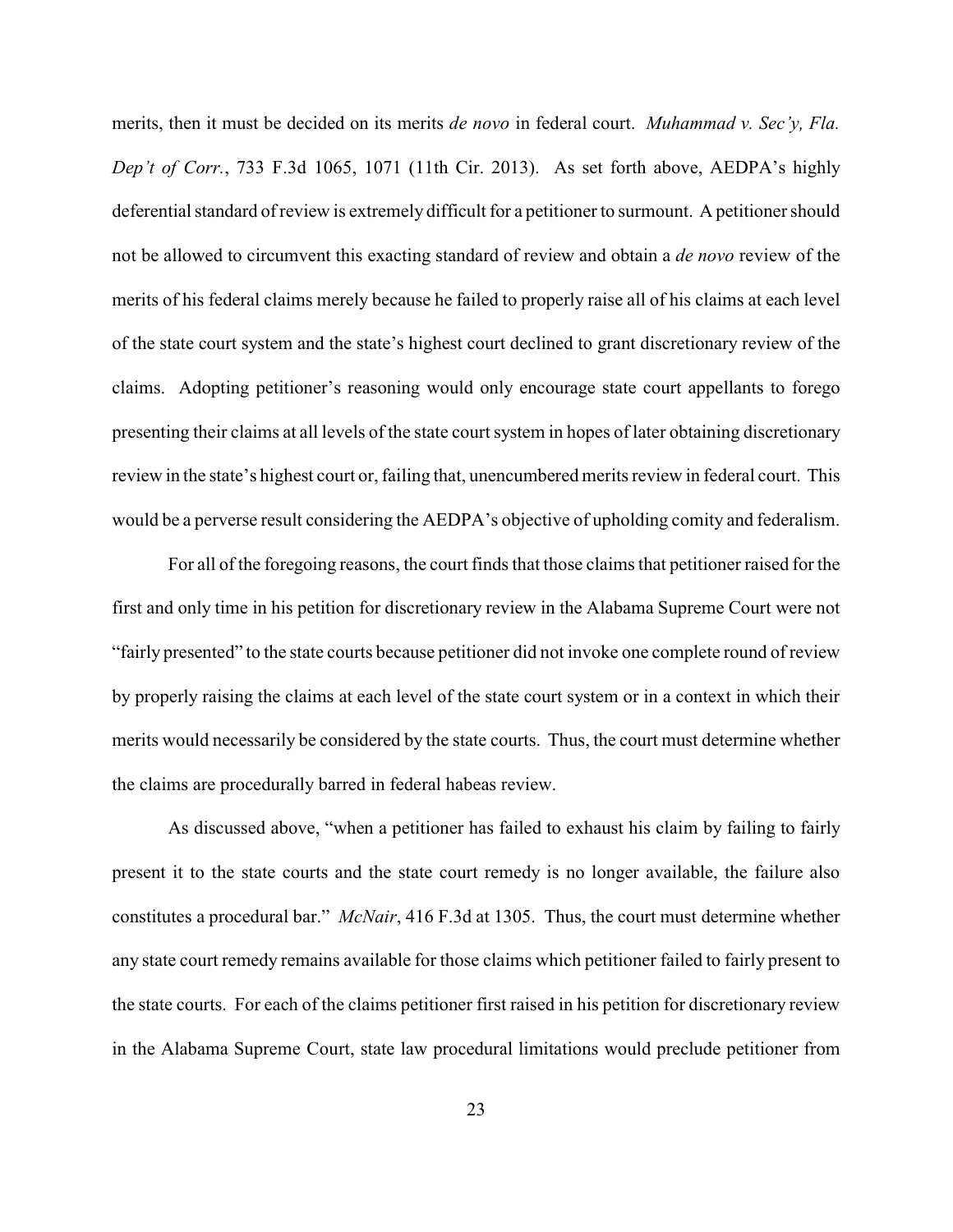returning to state court to exhaust remedies. Among other possibly relevant limitations, Rule 32.2(b) of the Alabama Rules of Criminal Procedure prohibits a successive petition raising grounds for relief different from a previous petition, except in limited circumstances that are not applicable in this case. *See Hunt v. Comm'r, Ala. Dep't of Corr.*, 666 F.3d 708, 730 (11th Cir. 2012) (holding that a claim raised in a prior Rule 32 petition but not appealed to the Alabama Court of Criminal Appeals was "unexhausted" and procedurallybarred because "Alabama's bar against successive Rule 32 petitions would make exhaustion unavailable"). Likewise, Rule 32.2(c) imposes a one-year limitation on the filing of Rule 32 petitions that precludes petitioner from filing a new Rule 32 petition raising the subject claims. *See Henderson v. Campbell*, 353 F.3d 880, 891 n.16 (11th Cir. 2003) (noting that claims that were not exhausted in state court would be barred in a subsequent Rule 32 petition due to the Rule's provision forbidding successive petitions and limitations period). Accordingly, no state remedies remain available to petitioner for any of the subject claims, and they are procedurally defaulted from federal habeas review unless he can show cause or prejudice for his failure to exhaust the claims in state court.

As recounted above, the court may consider procedurally defaulted claims only if petitioner can show cause for the procedural default in the state courts and resulting prejudice or a fundamental miscarriage of justice. *Bishop*, 726 F.3d at 1258. Petitioner makes no attempt to satisfy this rigorous standard, instead maintaining that each of the subject claims was fairly presented in the state courts. *See* Pet'r's Reply (Doc. #53) 1-6. The court finds that petitioner cannot show "cause" for his failure to exhaust his claims in the state courts, or that a fundamental miscarriage of justice will result if the court fails to consider the merits of the subject claims.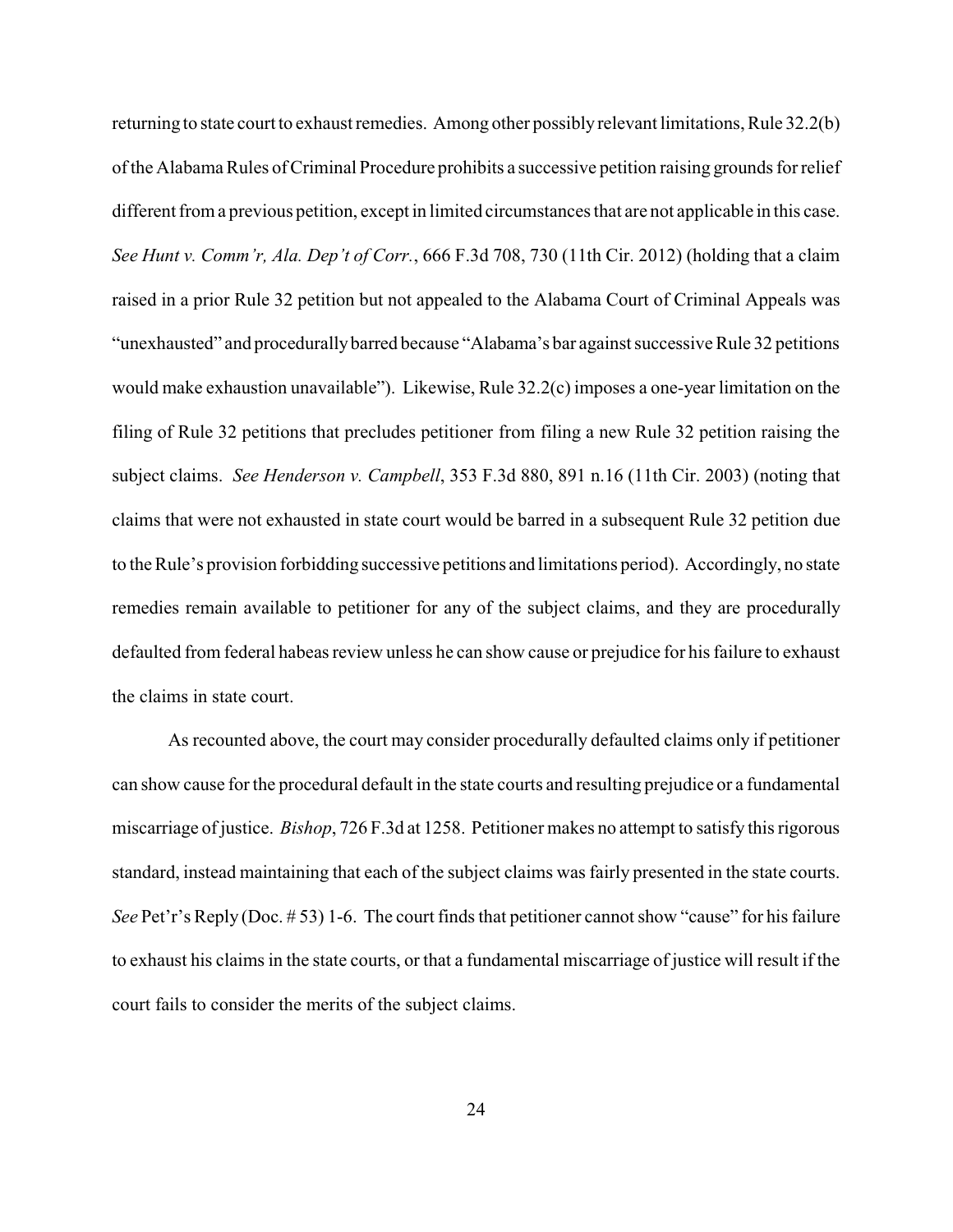For all of the foregoing reasons, the court finds that those claims which petitioner raised for the first and only time in his petition for discretionary review in the Alabama Supreme Court are procedurallydefaulted for purposes of federal habeas corpus review. Petitioner's brief concedes that the following claims were raised in this fashion: Claim A (*see* Pet'r's Br. [Doc. # 44] at 9); Claim B (*see id.* at 19); Claim G (*see id.* at 108-09); Claim H (*see id.* at 112-13); Claim I (*see id.* at 114- 15); Claim J (*see id.* at 118); Claim K (*see id.* at 122); Claim L (*see id.* at 132); and Claim O (*see id.* at 146-47). Accordingly, these claims are due to be dismissed.

### **2.** *Other claims subject to procedural defenses*

Claim D is petitioner's claim that Alabama's capital sentencing system violates the Equal Protection Clause because it permits judicial override of the jury's advisory verdict without providing "guidance for weighing and considering the jury's verdict[,]" "because of the disproportionate application of the death penalty in Alabama against defendants convicted of killing white victims[,]" and because, "at the time BobbyWaldrop was sentenced, Alabama appellate courts did not review the appropriateness, reliability, or equal exercise of judicial overrides." *See* Pet. ¶¶ 55, 58, and 59. Respondents contend that petitioner failed to raise this claim at trial or on direct appeal, except to the extent he raised a state law claim in his petition for discretionary review in the Alabama Supreme Court which argued that the trial court failed to adequately state its reasons for overriding the jury's sentencing recommendation. Resps.' Ans. (Doc. # 16) at 19-20; Resps.' Br. (Doc. # 41) at 10-11. Petitioner states that he did raise this claim "as Claim XXVII in his certiorari petition and Claim XXI in his supporting brief to the Alabama Supreme Court[,]" and he maintains that "the Alabama Supreme Court addressed Mr. Waldrop's arguments pertaining to the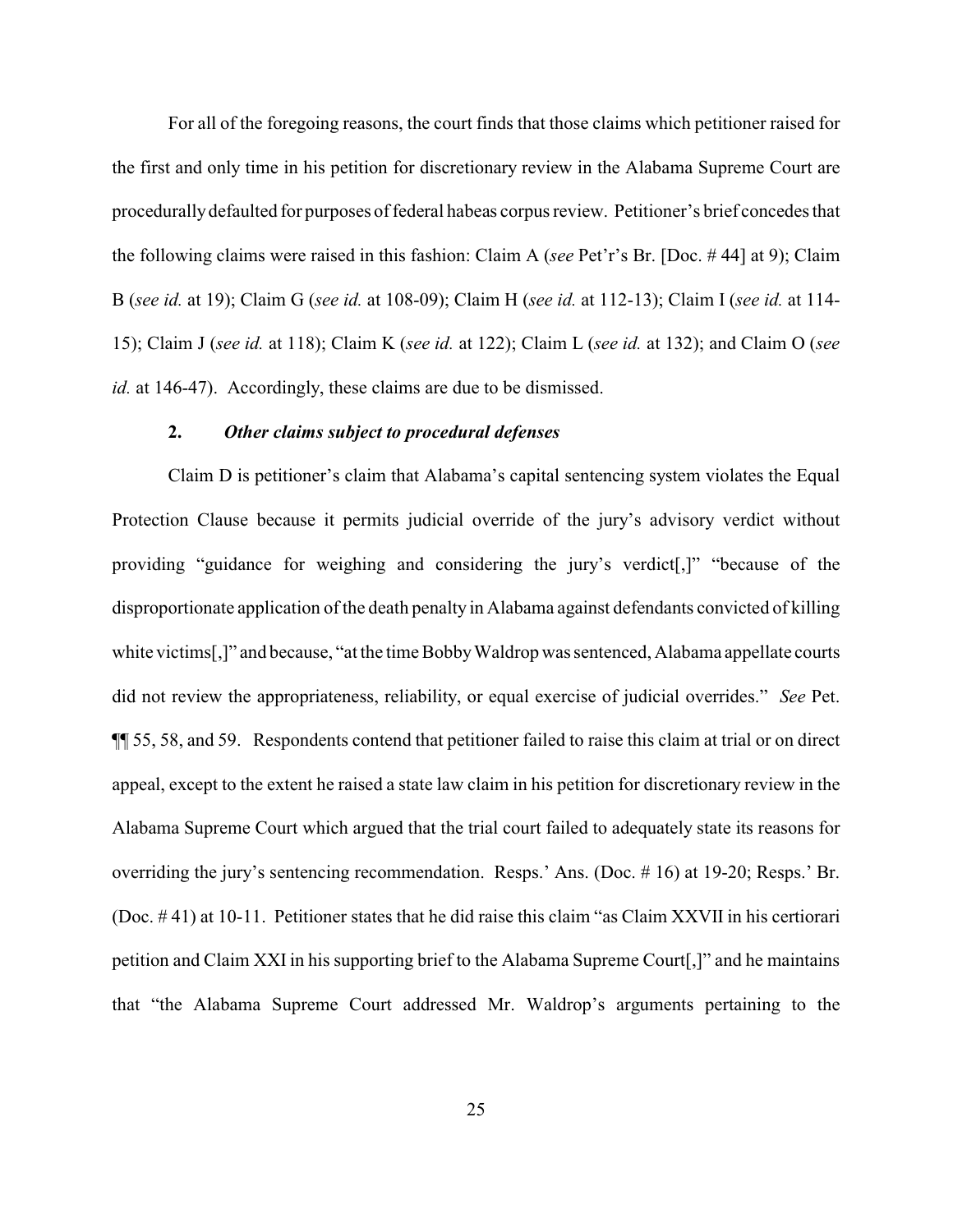unconstitutionality of Alabama's standardless override system[,]" including his federal Equal Protection claim. Pet'r's Br. (Doc. # 44) 45-46; *id.* at n.10.

As the court discussed in the previous section of this opinion, claims which petitioner raised for the first and only time in his petition for discretionary review before the Alabama Supreme Court were not "fairly presented" to the state courts and, hence, are procedurally defaulted in federal habeas corpus if the state court declined to consider the claim. Thus, petitioner's concession that he first raised the claim in his certiorari petition in the Alabama Supreme Court is dispositive of the fair presentation inquiry and the claim is procedurally barred unless, as he contends, the Alabama Supreme Court considered and decided this claim on its merits despite his failure to "fairly present" it. Upon review of the record, the court finds that the Alabama Supreme Court did not consider, much less decide, petitioner's claim that Alabama's judicial override sentencing scheme violates the Equal Protection Clause of the Fourteenth Amendment to the Constitution for the reasons set forth in ¶¶ 55, 58, and 59 of the petition.

The claim petitioner proffers as having "fairly presented" his federal Equal Protection claim to the Alabama Supreme Court, Claim XXVII, reads as follows:

The trial court's override of the jury's sentencing recommendation was erroneous because it was based on a statute which does not specify what weight the trial court should have given to the jury's recommendation that Mr. Waldrop be sentenced to life imprisonment without parole. Thus, the court's override violated the constitutional requirement that there be 'measured, consistent application' of the death penalty and 'fairness to the accused,' *Eddings v. Oklahoma*, 455 U.S. 104, 110- 11 (1982), and the correlative command of the Equal Protection Clause.

R-38 at 78-79. Petitioner presented a separate claim in his petition for certiorari review that also challenged Alabama's judicial override on distinct grounds. Claim XVI of the petition argued that certiorari should be granted to review petitioner's claim that the trial court's final sentencing order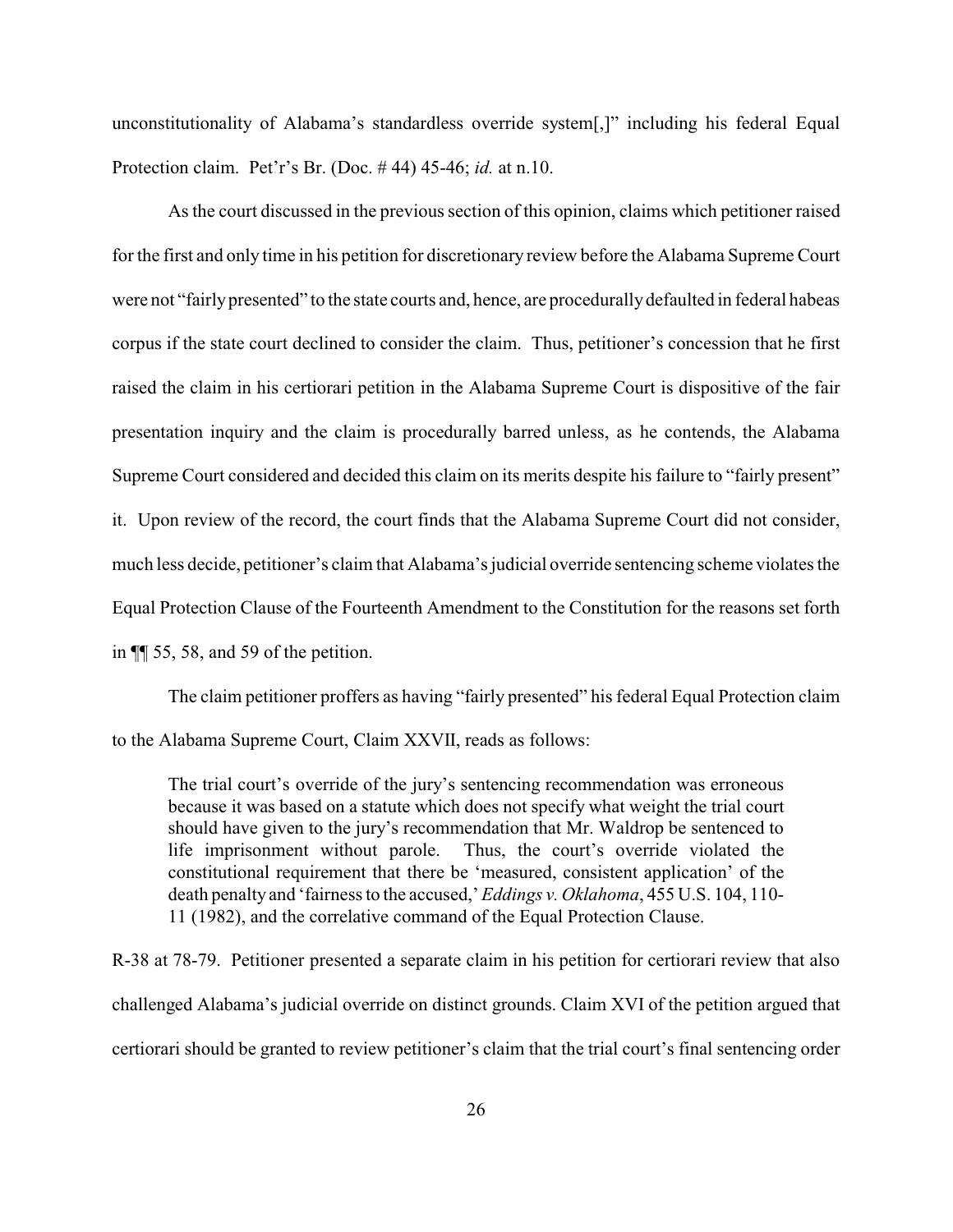failed to provide "the court's reasons for giving the jury's sentencing recommendation the consideration that it was given" as required by *Ex parte Taylor*, 808 So. 2d 1215, (Ala. 2001). R-38 at 68. Petitioner argued that the "trial court's error violated Mr. Waldrop's right to due process and a reliable sentencing under the Fifth, Eighth, and Fourteenth Amendments to the United States Constitution, the Alabama Constitution, and Alabama law." *Id.* at 68-69. The Alabama Supreme Court's order granting certiorari review concisely states that "consideration of the petition for writ of certiorari, and briefing, shall be limited to whether the trial court's order states sufficient reasons for overriding the jury's sentencing recommendation. *See Ex parte Taylor*[]." *See also Ex parte Waldrop*, 859 So. 2d at 1184 ("On April 25, 2002, this Court granted Waldrop's petition for certiorari review to determine whether the trial court's sentencing orderstated sufficient reasons for overriding the jury's recommendation of life imprisonment without the possibility of parole, as required by this Court's instructions in *Ex parte Taylor*[].").

It is clear in comparing the two claims raised in the petition and the Alabama Supreme Court's opinion that the Court granted certiorari only as to petitioner's claim concerning whether the content of the trial court's sentencing order complied with *Ex parte Taylor*, a claim that even petitioner describes as "a state-law-based claim challenging the court's override," Pet'r's Br. (Doc. # 44) at 45-46 n.10, not his separate Equal Protection challenge to the statute's failure to instruct the trial court what weight to afford a jury's life recommendation. Moreover, the portion of the Alabama Supreme Court's opinion cited by petitioner as having addressed his Equal Protection challenge, *see id.* (citing *Ex parte Waldrop*, 859 So. 2d at 1191, and referring, broadly, to petitioner's "state and federal challenges"), simply does not evince any such consideration. The portion cited by petitioner consists almost entirely of the Court's description of the issue before it in *Ex parte Taylor*, a lengthy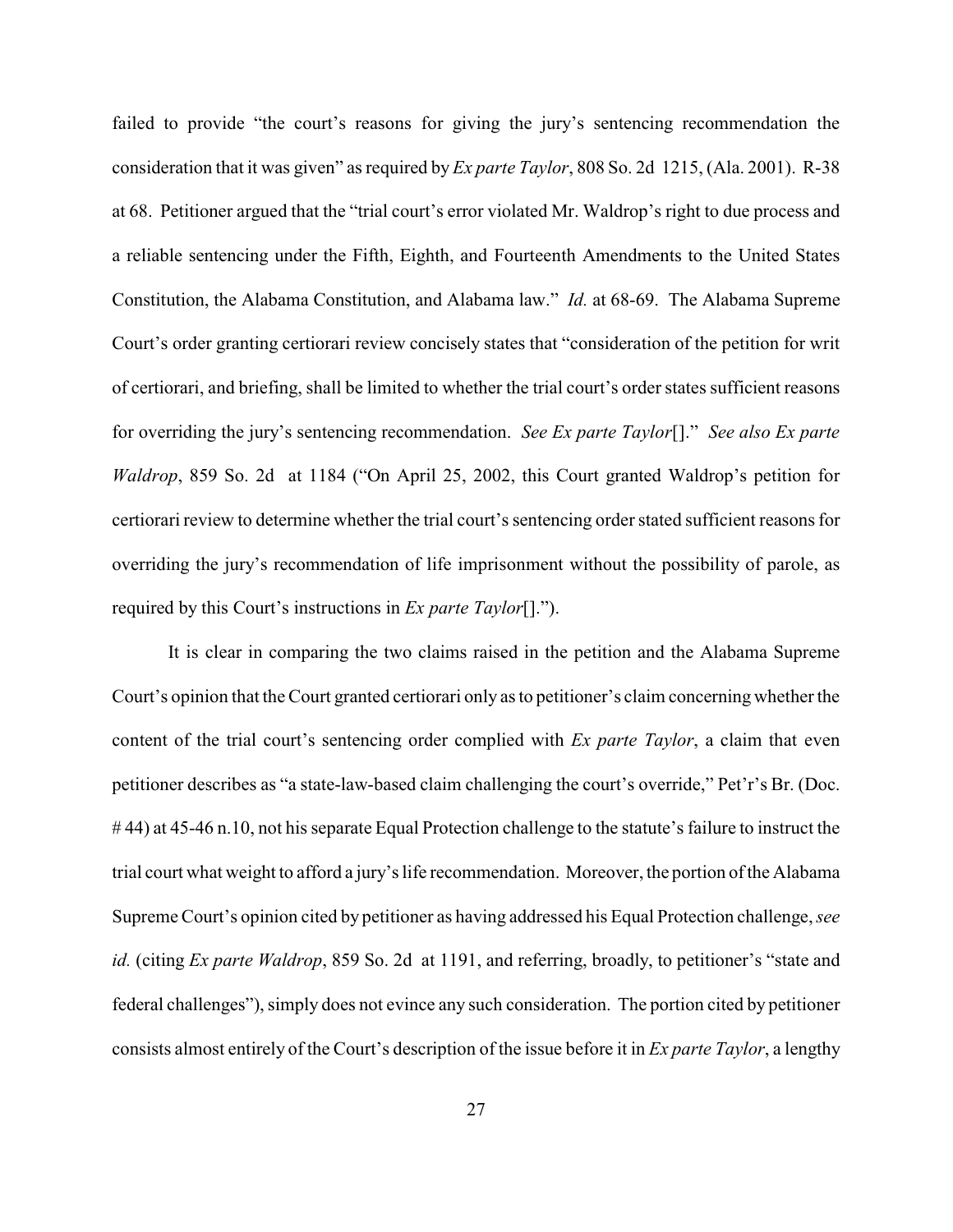quote from that opinion, and a description of when *Ex parte Taylor* was released relative to the procedural developments in petitioner's case. *Ex parte Waldrop*, 859 So. 2d at 1191. Notably, it does not include any description or analysis of an Equal Protection challenge to judicial override.<sup>10</sup>

Further review of the opinion in *Ex parte Waldrop* underscores that the Alabama Supreme Court did not charge itself with considering or deciding the merit of petitioner's instant Equal Protection challenge to the statute authorizing judicial override. What the Court did decide in *Ex parte Waldrop* was simply that, because *Ex parte Taylor* was released after the trial court had entered its revised sentencing order and the Court of Criminal Appeals had affirmed on return to remand, the sentencing order failed to comply with *Ex parte Taylor*'s requirement that the trial court sufficiently state its reasons for overriding the jury's sentencing recommendation, but that the normal remedy of remand to the trial court was unavailable because the trial judge had retired. *Id.* at 1191- 92. Thus, "in order to ensure that the death penalty in this case was not imposed in an arbitrary an capricious manner," the Alabama Supreme Court endeavored to "perform its own review of the propriety of the death sentence and determine whether the aggravating circumstances outweigh the mitigating circumstances." *Id.* at 1192. After reviewing the circumstances of petitioner's crime and

<sup>&</sup>lt;sup>10</sup> To the extent *Ex parte Taylor* addresses any Equal Protection claim, it does so summarily in a footnote, which is not in that part of the opinion later excerpted in *Ex parte Waldrop* and proffered by petitioner as indicative that his Equal Protection claim was addressed among his "federal challenges" to Alabama's judicial override. *See Ex parte Taylor*, 808 So. 2d at 1217 n.2 ("Taylor argues that the trial judge's override of the jury's recommended sentence violations the Equal Protection Clause because, he says, similarly situated capital defendants have not been sentenced to death by an order overriding a jury's recommendation of a life sentence without parole and because, he says, the death penalty is imposed disproportionately in Alabama on defendants who are convicted of killing white persons. However, Taylor presents no evidence, and cites no authority, to support these arguments, and we have found no evidence in the record to support them. Therefore, we conclude that these arguments are without merit."). Thus, there is simply no support for petitioner's assertion that, in discussing and quoting from a different part of its decision in *Ex parte Taylor*, the Alabama Supreme Court somehow addressed his instant Equal Protection claim among his "federal challenges."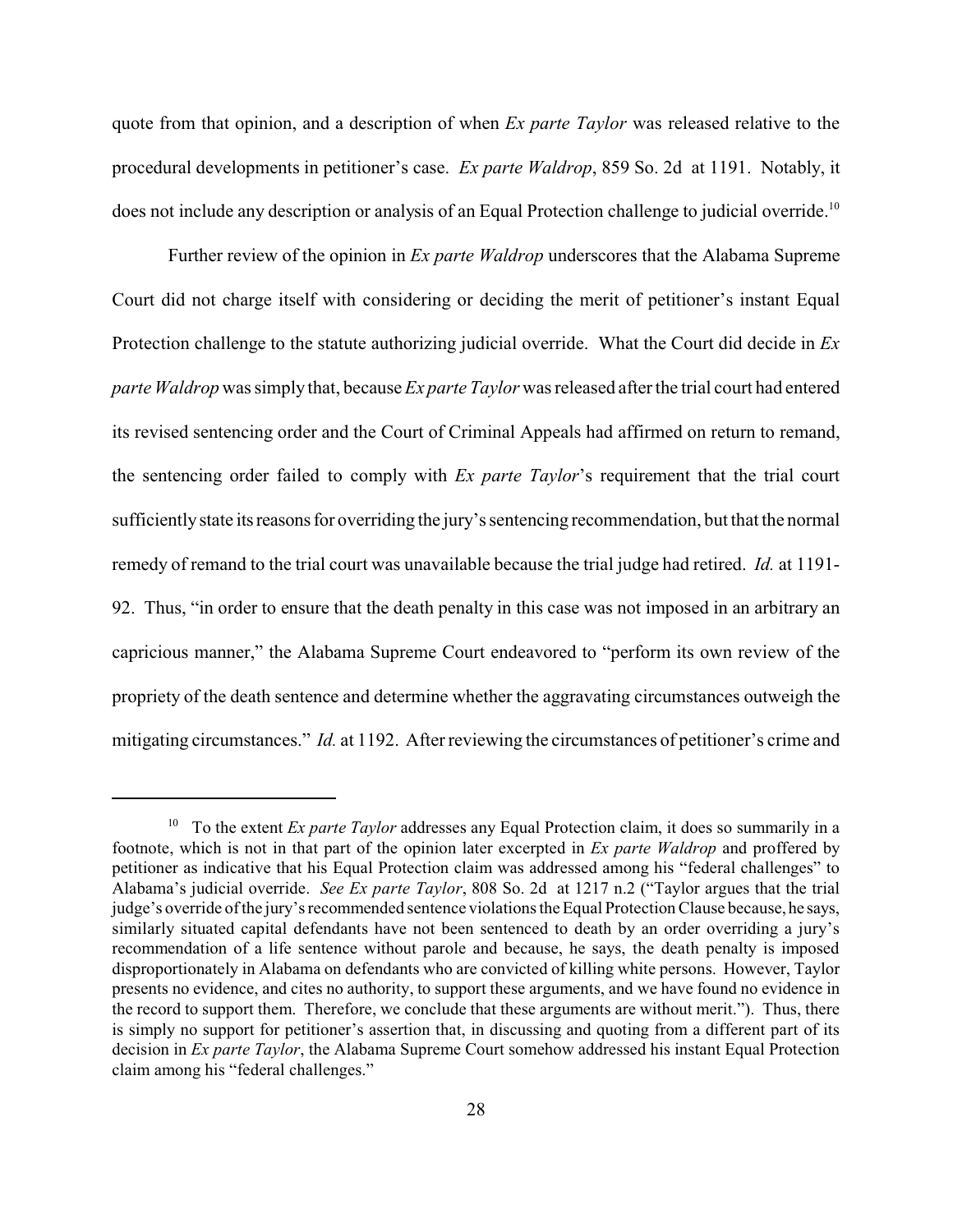the mitigation evidence offered at trial, the Court concluded that "the trial court gave the mitigating circumstances the correct weight." *Id.* at 1193. Nowhere in the opinion does the Court purport to consider, much less decide, any claim that Alabama's judicial override violates Equal Protection because "it was based on a statute which does not specify what weight the trial court should have given the jury's recommendation that Mr. Waldrop be sentenced to life imprisonment without parole." R.-38 at 78. In sum, then, the Alabama Supreme Court did not purport to grant certiorari review of any "federal challenge[]" to Alabama's judicial override based upon the Equal Protection argument presented in the instant petition, and, in describing the context of *Ex parte Taylor* and how the trial court failed to comply with that decision, did not decide any such claim on its merits.

Accordingly, Claim XXVII of petitioner's certiorari petition to the Alabama Supreme Court simply could not have served as the vehicle through which his present Equal Protection claim was "fairly presented" and exhausted in the state courts because the Alabama Supreme Court did not grant certiorari on that claim or otherwise consider it in discretionary review. As petitioner concedes that this is the only forum in which he raised this claim in the state courts, for the reasons stated above, he failed to "fairly present" and exhaust Claim D in the state courts and it is therefore procedurally defaulted in federal habeas review and is due to be dismissed.

# **B. Claims Wholly or Partially Subject to Review Under § 2254(d) or** *De Novo* **Merits Review**

## **1.** *Claim C*

Claim C is petitioner's claim that his Sixth Amendment rights were violated because the trial judge, rather than the jury, sentenced him to death. The claim is based largely upon the Supreme Court's decision in *Ring*, in which, applying its holding in *Apprendi v. New Jersey*, 530 U.S. 466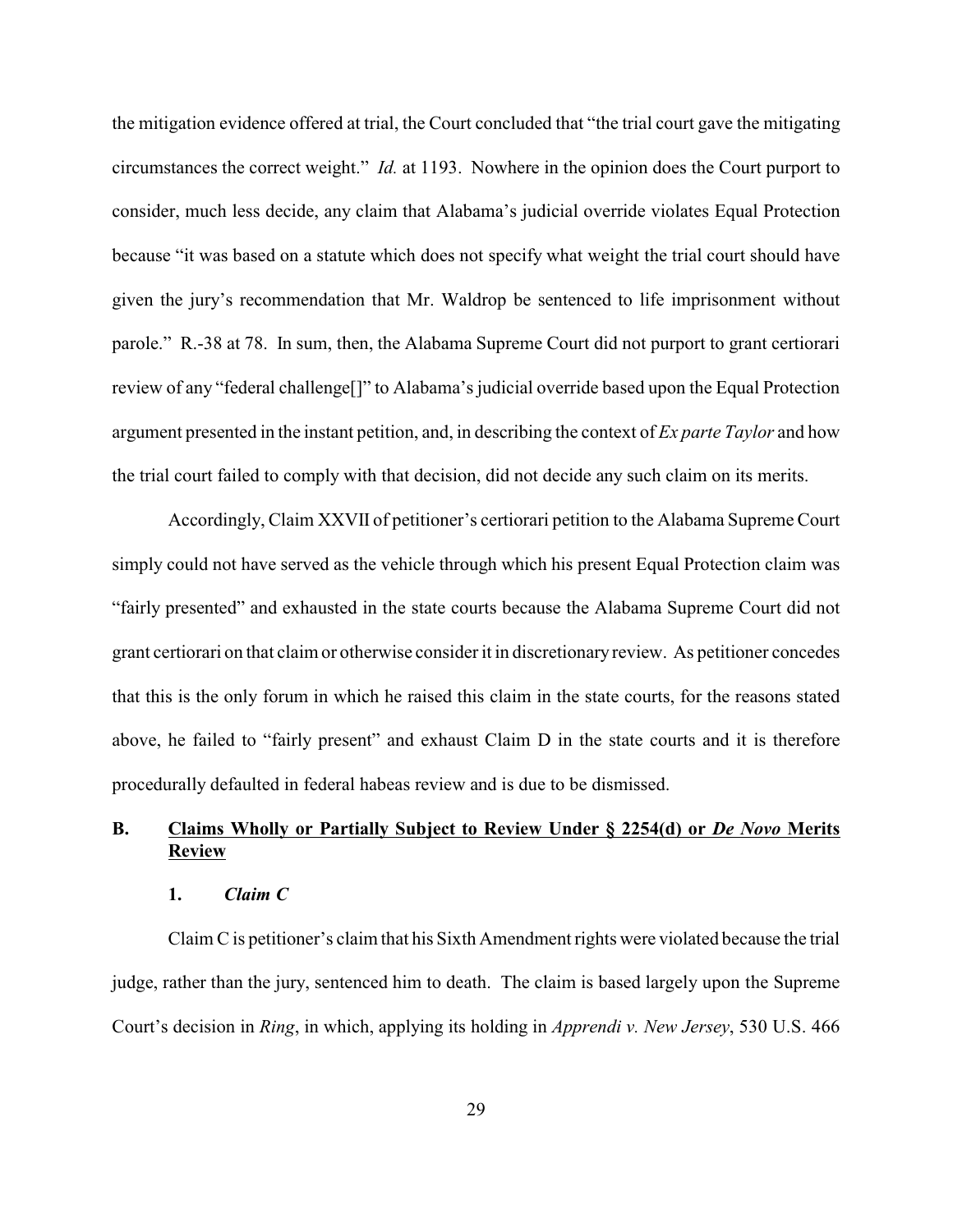(2000), the Court held that capital defendants "are entitled to a jury determination of any fact on which the legislature conditions an increase in their maximum punishment." 536 U.S. at 589. Petitioner asserts that, before a death sentence may be imposed, Alabama's capital sentencing statute requires a number of findings of fact which, under *Ring*, must be reserved for the jury. These factual findings include (1) a finding concerning what, if any, [statutory] aggravating circumstances . . . exist; (2) a finding concerning what statutory and non-statutory mitigating circumstances exist; and (3) a finding that the statutory aggravating circumstances outweigh the mitigating circumstances." Pet.¶ 35. Petitioner argues that, contrary to *Ring*, the judge made these essential fact findings rather than the jury: "The *judge* found that two aggravating circumstances existed; the *judge* made findings concerning the existence of mitigating circumstances; the *judge* found that the aggravating circumstances outweighed the mitigating circumstances." *Id.* at ¶ 36 (emphasis in original). Petitioner argues that, in permitting the judge to make these findings, Alabama's capital sentencing scheme unconstitutionally diminished the role of the jury in his case because "[t]he jury made no reviewable fact-findings that any aggravating circumstances existed at the penalty phase[,]" and nor did the jury "find the 'heinous, atrocious, or cruel' aggravating circumstance on which the judge relied in imposing death" or "make the required finding that aggravating circumstances outweighed the mitigating circumstances." *Id.* at ¶ 37. Accordingly, petitioner claims, Alabama's "judicial override . . . is unconstitutional in light of *Ring*[,]" and the "state court adjudication of this claim resulted in a decision that was contrary to, and involved an unreasonable application of, clearly established United States Supreme Court precedent." *Id.*

In elaboration on his Sixth Amendment *Ring* claim, petitioner divides the claim into several numbered sub-arguments. First, he argues that, because the jury's sentencing verdict form does not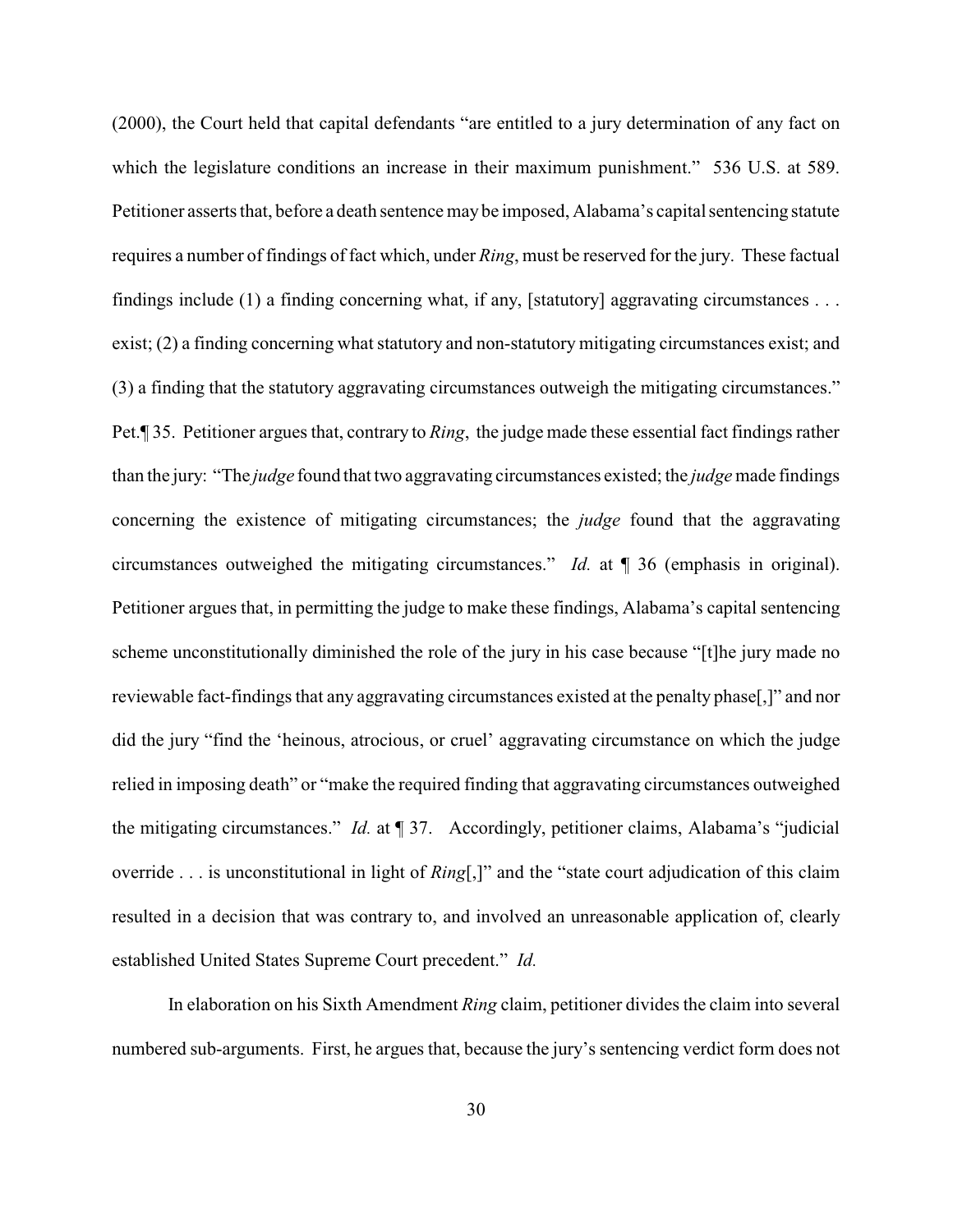require the jury to indicate its factual findings regarding aggravating circumstances, and instead only requires the jury to indicate its recommendation of death or life without parole, there is no indication that the jury found the existence of any aggravating circumstance in this case. *See* Pet. ¶¶ 38-43.<sup>11</sup> Second, he argues that his Sixth Amendment rights were violated when, contrary to *Ring*, the trial judge alone found and relied upon the existence of Alabama's statutory aggravating circumstance that the murder was heinous, atrocious, or cruel in sentencing him to death. *Id.* at ¶¶ 44-46. As petitioner asserts, there is no indication in the record that the jury found the existence of this aggravating circumstance. Third, Petitioner argues that his death sentence violates his Sixth Amendment rights because the jury's advisory verdict of life without parole indicates its finding "that the aggravating circumstances, if any existed, *did not outweigh* the mitigating circumstances." *Id.* at  $\P$  47 (emphasis in original). However, he asserts, by overriding the jury's verdict, the trial court, contrary to *Ring*, "necessarily made a finding that the aggravating circumstances outweighed the mitigating circumstances, and thus relied on a factual determination that the jury specifically rejected." *Id.* Fourth, petitioner argues *Ring* invalidates Alabama's capital sentencing statute to the extent the statute permits a trial judge to override a jury's sentencing verdict despite that "the jury did not find beyond a reasonable doubt the facts necessary to impose the death penalty." *Id.* at ¶ 48.

Respondents concede that petitioner exhausted his claims based upon *Ring* in the state courts. Resps.' Ans. (Doc. # 16) 14-16. Indeed, as set forth above, because *Ring* was decided after the Alabama Supreme Court granted petitioner's request for discretionary review on a separate claim,

 $11$  As a component of this sub-argument, petitioner maintains that the Alabama Supreme Court's "judicial reconstruction" of Alabama's capital murder statute, by which it determined that the jury's verdict that petitioner was guilty of capital murder in the course of a robbery constitutes a factual finding of the existence of at least one aggravating circumstance, *see Waldrop*, 859 So. 2d at 1187-88, is incorrect as a matter of state and federal law and itself constitutes a violation of his constitutional rights. *See* Pet. ¶¶ 41-43.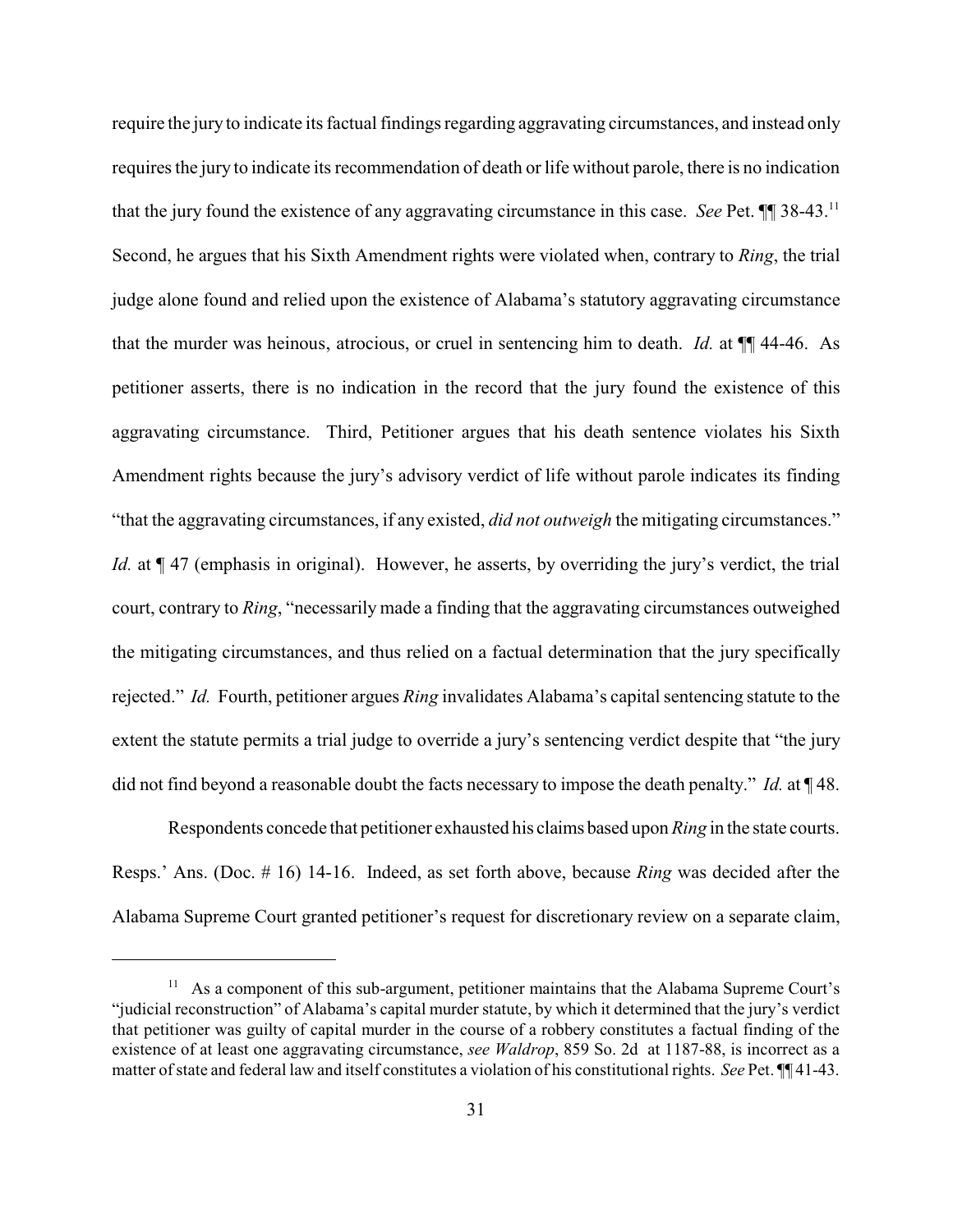and in view of its potential ramifications for Alabama, the Court thereafter requested that the parties and *amicus curiae* submit briefs on *Ring*'s effect on petitioner's case. Ultimately, the Alabama Supreme Court denied relief. The state court first rejected petitioner's claim that the trial judge, rather than the jury, rendered factual findings that made petitioner eligible for the death penalty:

Because the jury convicted Waldrop of two counts of murder during a robbery in the first degree, a violation of Ala. Code 1975,  $\S$  13A-5-40(a)(2), the statutory aggravating circumstance of committing a capital offense while engaged in the commission of a robbery, Ala. Code 1975, § 13A-5-49(4), was "proven beyond a reasonable doubt." Ala. Code 1975, § 13A-5-45(e); Ala. Code 1975, § 13A-5-50. Only one aggravating circumstance must exist in order to impose a sentence of death. Ala. Code 1975, § 13A-5-45(f). Thus, in Waldrop's case, the jury, and not the trial judge, determined the existence of the "aggravating circumstance necessary for imposition of the death penalty." *Ring*, 536 U.S. at 609. Therefore, the findings reflected in the jury's verdict alone exposed Waldrop to a range of punishment that had as its maximum the death penalty. This is all *Ring* and *Apprendi* require.

*Waldrop*, 859 So. 2d at 1188. The state court also rejected petitioner's claim that *Ring* requires that the jury, rather than the judge, "determine whether the aggravating circumstances outweigh the mitigating circumstances." *Id.* The court held that the weighing of aggravating and mitigating circumstances does not require a factual determination. Rather, "it is a moral or legal judgment that takes into account a theoretically limitless set of facts and that cannot be reduced to a scientific formula or the discovery of a discrete, observable datum." *Id.* at 1189. Accordingly, the court held, "*Ring* and *Apprendi* do not require that a jury weigh the aggravating circumstances and the mitigating circumstances." *Id.* at 1190. Finally, the Alabama Supreme Court rejected petitioner's claim that the trial judge's exclusive finding of the existence of the heinous, atrocious, or cruel aggravating circumstance violated *Ring*. The court held as follows:

However, *Ring* and *Apprendi* do not require that the jury make every factual determination; instead, those cases require the jury to find beyond a reasonable doubt only those facts that result in "an increase in a defendant's authorized punishment ..."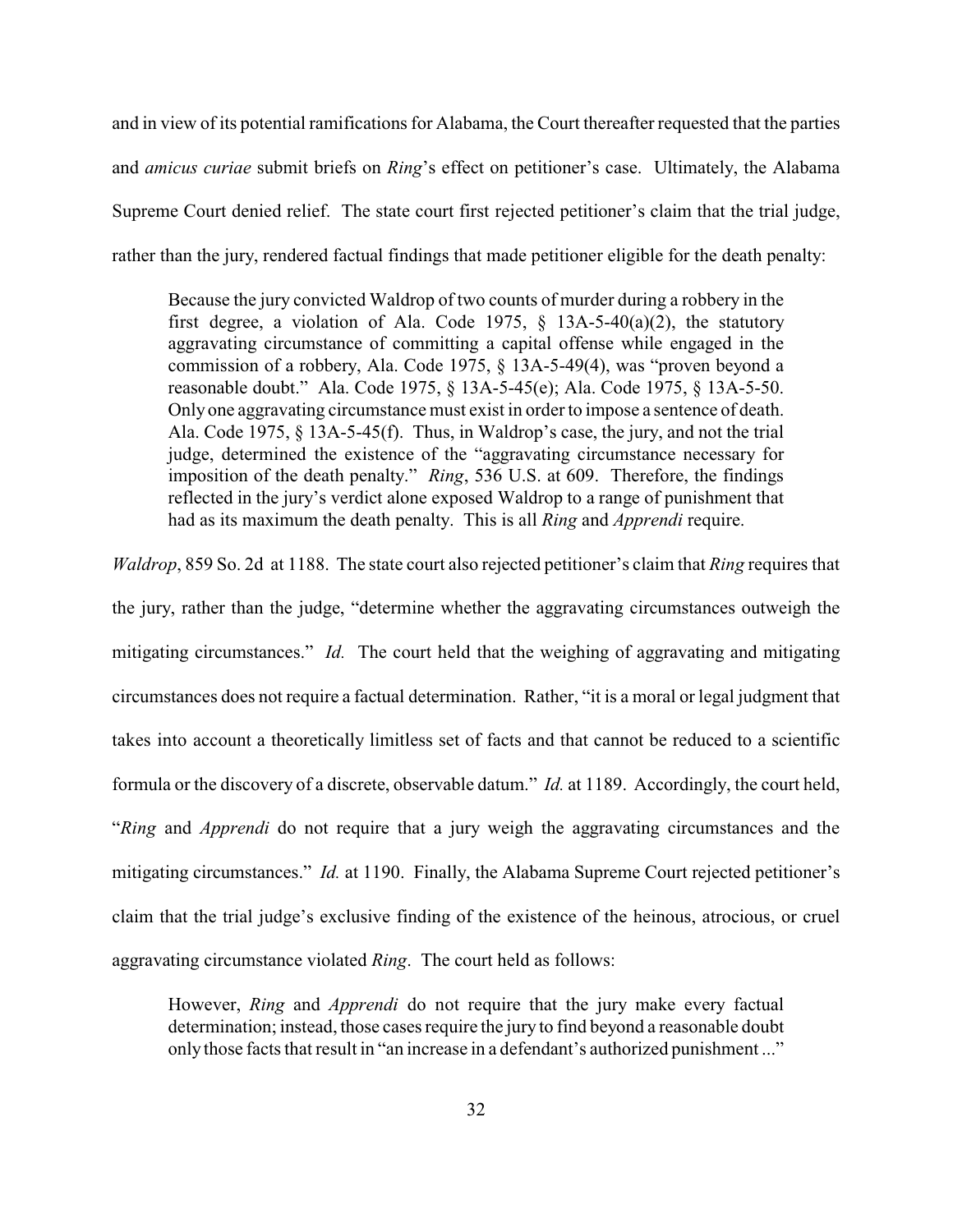or "'expose[ ] [a defendant] to a greater punishment . . . .'" *Ring*, 536 U.S. at 602, 604 (quoting *Apprendi*, 530 U.S. at 494). Alabama law requires the existence of only one aggravating circumstance in order for a defendant to be sentenced to death. Ala. Code 1975,  $\S$  13A-5-45(f). The jury in this case found the existence of that one aggravating circumstance: that the murders were committed while Waldrop was engaged in the commission of a robbery. At that point, Waldrop became "exposed" to, or eligible for, the death penalty. The trial court's subsequent determination that the murders were especially heinous, atrocious, or cruel is a factor that has application only in weighing the mitigating circumstances and the aggravating circumstances, a process that we held earlier is not an "element" of the offense.

*Id.* at 1190. Respondents submit that, in all relevant aspects, the Alabama Supreme Court's decision on petitioner's *Ring* claim is neither contrary to, or an unreasonable application of, United States Supreme Court precedent. Resps.' Ans. (Doc. # 16) 15-16; Resps.' Br. (Doc. # 50) 19-30.

In *Lee v. Commissioner, Alabama Department of Corrections*, 726 F.3d 1172 (11th Cir.

2013), the Eleventh Circuit addressed a claim very similar to petitioner's *Ring* claim. Lee, like petitioner, was convicted of murder during the course of a robbery and sentenced to death. *Id.* at 1197. Like petitioner, Lee argued "that his death sentence is unconstitutional under *Ring* because the state trial judge in his case, not the jury: (1) found the specific aggravating fact that authorized the death penalty; and (2) concluded that the aggravating fact outweighed the mitigating circumstances." *Id.* The state courts in *Lee*, relying upon the Alabama Supreme Court's decision in *Ex parte Waldrop*, *see Lee v. State*, 898 So. 2d 790, 858 (Ala. Crim. App. 2001), determined that *Ring* did not invalidate Lee's sentence or Alabama's capital sentencing scheme. *Id.* The Court of Appeals held that the state courts' decision was neither contrary to nor an unreasonable application of Supreme Court precedent:

We can easily dispose of Lee's claim in light of the narrowness of the Supreme Court's holding in *Ring*. As the state appellate court . . . concluded, the jury's guilty verdict on the capital offense of robbery-murder established the existence of an aggravating circumstance sufficient to support a death sentence. In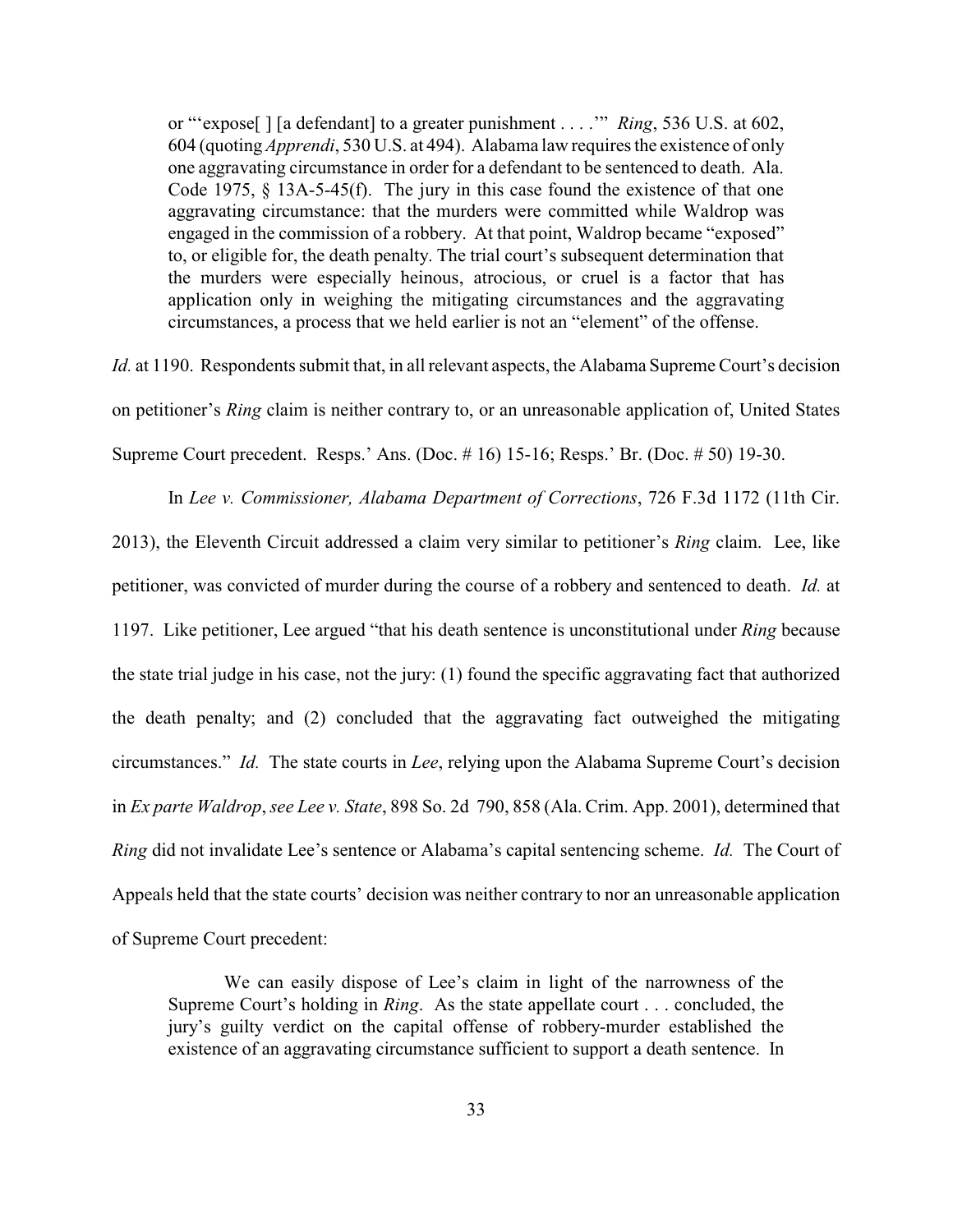Alabama, a statutory aggravating circumstance is that "[t]he capital offense was committed while the defendant was engaged or was an accomplice in the commission of, or an attempt to commit . . . robbery." Ala. Code § 13A-5-49(4). In the guilt phase, the jury convicted Lee of the capital offense of "[m]urder by the defendant during a robbery in the first degree or an attempt thereof committed by the defendant." Ala. Code § 13A-5-40(a)(2). A jury's guilt-phase finding of conviction under  $\S$  13A-5-40(a)(2) necessarily includes a finding that the aggravating circumstance in § 13A-5-49(4) is present. Alabama statute requires interpreting the jury verdict in this manner. *See* Ala. Code § 13A-5-45(e) ("[A]ny aggravating circumstance which the verdict convicting the defendant establishes was proven beyond a reasonable doubt at trial shall be considered as proven beyond a reasonable doubt for purposes of the sentencing hearing."). Nothing in *Ring*–or any other Supreme Court decision—forbids the use of an aggravating circumstance implicit in a jury's verdict. Indeed, *Ring* itself specifically left open and did not decide the question of whether the aggravator used to impose a death sentence could be implicit in the jury's verdict. *See Ring*, 536 U.S. at 609 n.7 ("We do not reach the State's assertion that any error was harmless because a pecuniary gain finding was implicit in the jury's guilty verdict.").

Furthermore, *Ring* does not foreclose the ability of the trial judge to find the aggravating circumstances outweigh the mitigating circumstances. Asthe*Ring*Court also made clear, it was not deciding whether the Sixth Amendment: (1) required the jury to make findings as to mitigating circumstances; (2) required the jury to make the ultimate determination as to whether to impose the death penalty; or (3) forbade the state court from reweighing aggravating and mitigating circumstances. *Id.* at 597 n. 4.

The holding of *Ring* is narrow: the Sixth Amendment's guarantee of jury trials requires that the finding of an aggravating circumstance that is necessary to imposition of the death penalty must be found by a jury. That occurred in Lee's case by virtue of the jury's capital robbery-murder verdict. *Ring* goes no further, and Lee points to no Supreme Court precedent that has extended *Ring*'s holding to forbid the aggravating circumstance being implicit in the jury's verdict or to require that the jury weigh the aggravating and mitigating circumstances.

Accordingly, we must conclude that the state appellate court's decision is not contrary to or an unreasonable application of *Ring*, and Lee is not entitled to habeas relief on this claim.

*Id.* at 1197-98.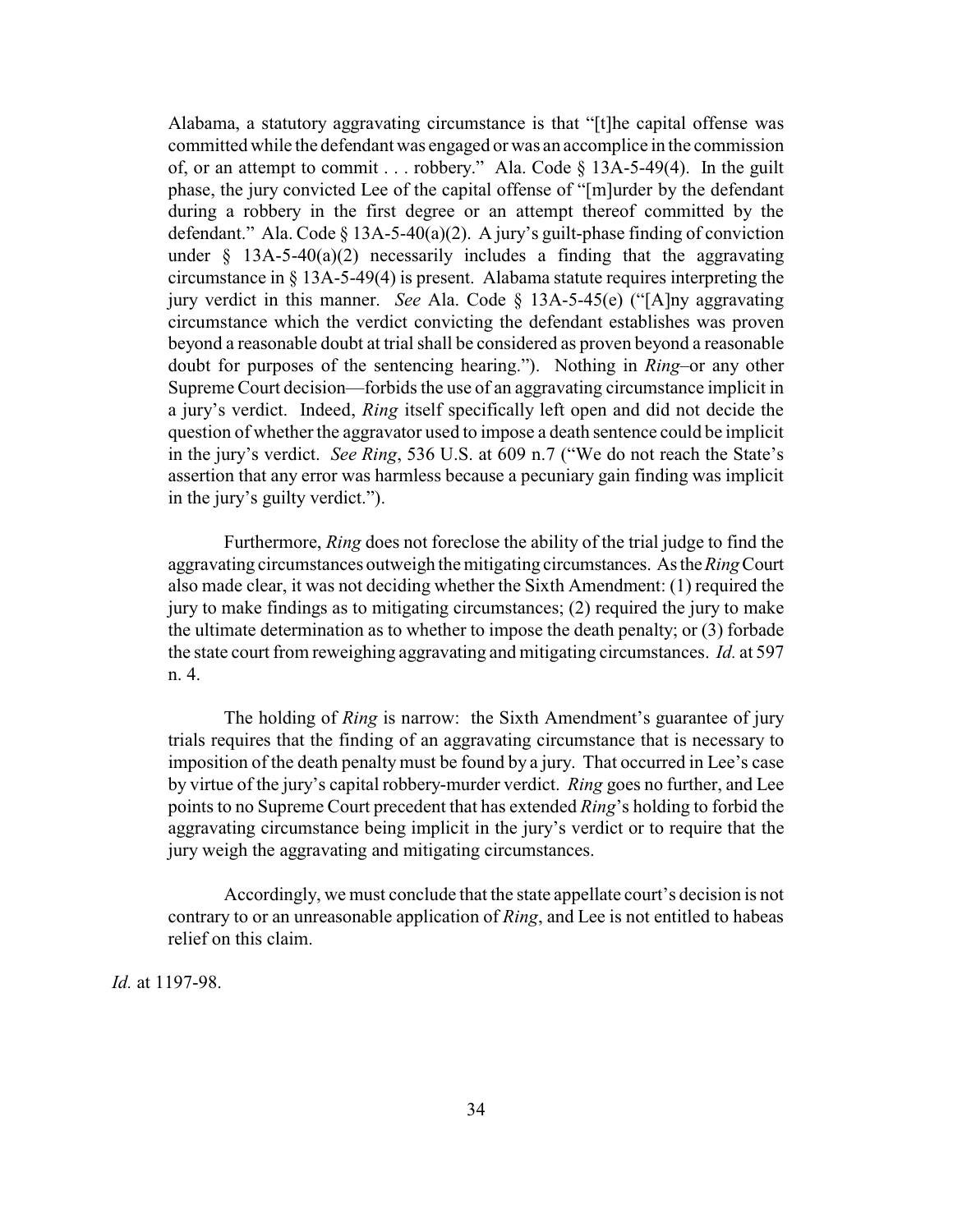In consideration of this authority, the court must conclude that petitioner's *Ring* claim is due to be denied.<sup>12</sup> Because *Ring* does not preclude the trial court from finding and applying an aggravating circumstance that is implicit in the jury's verdict, and it further does not preclude the trial court from finding that aggravating circumstances outweigh mitigating circumstances, the state court's decision on this claim is not contrary to, or an unreasonable application of, Supreme Court precedent. This conclusion disposes of the first, third, and fourth of the numbered sub-headings of the Sixth Amendment/*Ring* claim stated in the petition. Likewise, "in light of the narrowness of the Supreme Court's holding in *Ring*," *Lee*, 726 F.3d at 1197, the court concludes that, because the jury had already found sufficient facts to render petitioner eligible for the death penalty, the trial court's additional finding and application of Alabama's heinous, atrocious, or cruel aggravating circumstance did not violate petitioner's Sixth Amendment rights. The state court's decision as to this aspect of petitioner's *Ring* claim, therefore, is not contrary to, or an unreasonable application of, Supreme Court precedent. This disposes of the second numbered sub-heading comprising

<sup>&</sup>lt;sup>12</sup> Of course, the Court of Appeals' decision in *Lee* is not "clearly established federal law"–meaning it is not a decision of the United States Supreme Court–for the purposes of review or granting habeas relief pursuant to § 2254(d). But it is precedent as to the interpretation of *Ring*, especially as it applies to the similar fact pattern in this case. *See, e.g., Meriwether v. Chatman*, 292 F. App'x 806, 822 (11th Cir. 2008) ("However, [two relevant Courts of Appeals decisions] are precedent as to what Supreme Court law is regarding waiver of the Sixth Amendment right to counsel and thus aid our analysis of whether the state court's decision was 'contrary to, or an unreasonable application of' Supreme Court precedent.") (citing *Phoenix v. Matesanz*, 233 F.3d 77, 83 (1st Cir. 2000)). Indeed, the district court in *Lee* itself recognized that opinions of the intermediate appellate courts are valuable to the district courts both in determining whether a state court decision is contrary to clearly established federal law and, more fundamentally, "obtaining guidance . . . concerning what the Supreme Court meant . . . as to a particular point." *Lee v. Thomas*, 2012 WL 3137901 \*12 n.23 (S.D. Ala. Aug. 1, 2012). Thus, while "Circuit precedent may not be used 'to refine or sharpen a general principle of Supreme Court jurisprudence into a specific legal rule that [the Supreme] Court has not announced[,]" *Lee*, 726 F.3d at 1192, it is nonetheless valuable to the district courts in interpreting "clearly established federal law" for purposes of its application in habeas corpus proceedings.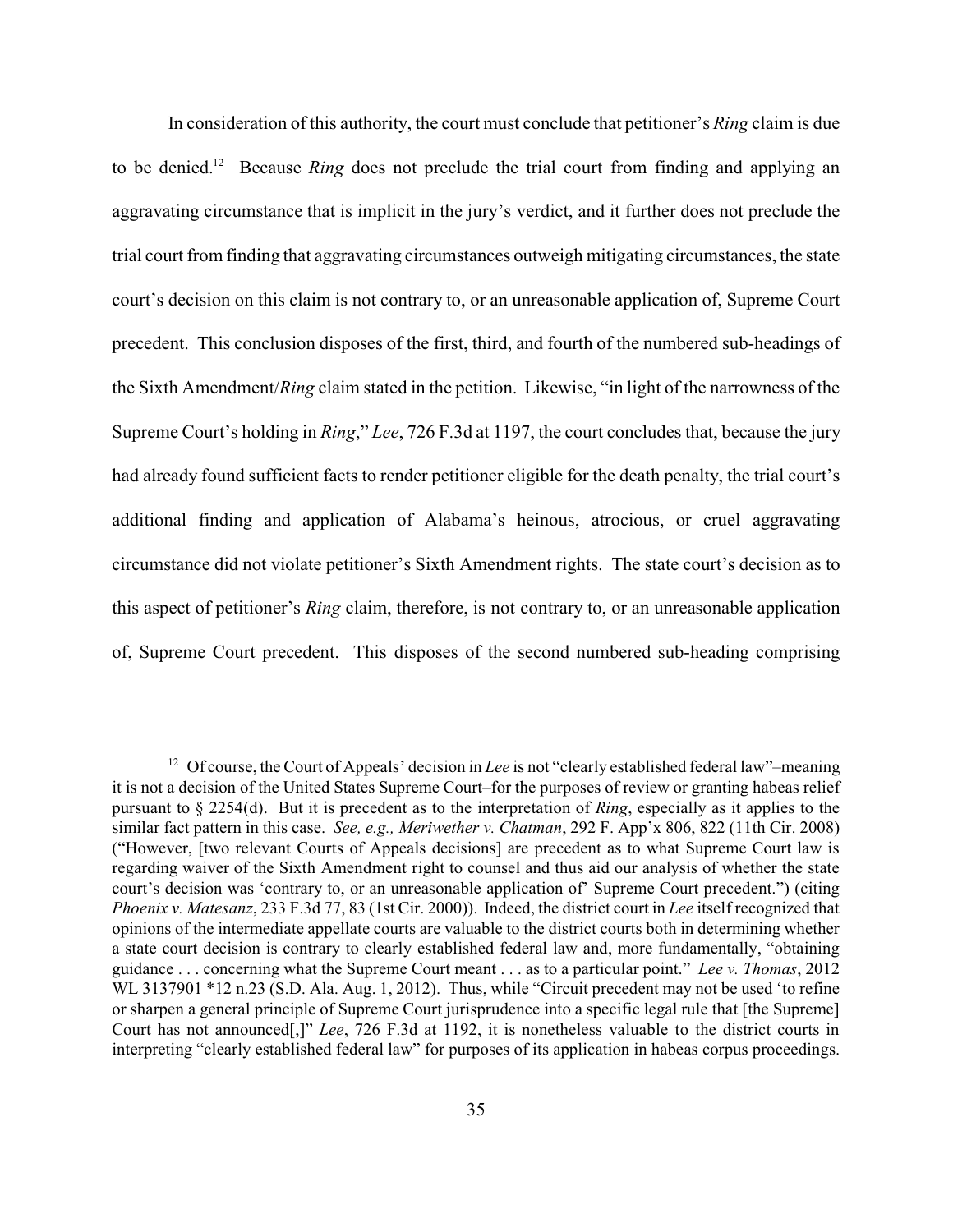petitioner's claim. Because all components of petitioner's Sixth Amendment/*Ring* claim cannot surmount the standard of review pursuant to  $\S 2254(d)(1)$ , Claim C is denied.<sup>13</sup>

## **2.** *Claim E*

Claim E is petitioner's claim that he was denied the effective assistance of counsel at trial. It is petitioner's lengthiest claim, spanning several pages of the petition and consisting of numerous sub-parts and arguments. *See* Pet. ¶¶ 63-93. Respondents submit that the petition raises thirteen separate claims of ineffective assistance, and that several of these discrete claims are procedurally barred. Resps.' Ans. (Doc.  $\# 16$ ) at 21-55; Resp.'s Br. (Doc.  $\# 41$ ) at 12-29. To the extent the claims

Pet. ¶ 19. For the reasons given above, to the extent this allegation supports or is a component of petitioner's *Ring* claim, it fails. To the extent petitioner actually intends to present a discrete claimof constitutional error inflicted on him by the "judicial reconstruction" of the Alabama Supreme Court, it is unclear why he did not separately allege such a claim in the petition. What is clear is that he did not exhaust any such claim in the state courts by, for instance, alleging the claim in his Rule 32 petition. Moreover, to the extent he argues that the purported "judicial reconstruction" was contrary to Supreme Court precedent, *see* Pet'r's Br. (Doc. # 44) 25-29, he fails to cite any authority holding that a jury's findings of fact at the guilt phase cannot, alone, establish an aggravating circumstance which is implicit in the jury's verdict and is subsequently applied by the trial judge. Thus, any such claim, to the extent it is even intended and is somehow not procedurally defaulted, is due to be denied.

Petitioner also arguably presents a claim that Alabama's robbery-murder aggravating circumstance is constitutionally invalid. *See* Pet. ¶ 41 n.6 ("The robbery-murder aggravating circumstance, standing alone, cannot make a defendant subject to the death penalty in a constitutionally meaningful way because the circumstance is so pervasive."). However, for the same reasons identified above, to the extent any discrete claim was indeed intended and is not procedurally defaulted, it is due to be denied.

 $13$  The petition arguably suggests that additional sub-claims are intended to be raised in conjunction with petitioner's *Ring* claim. For instance, petitioner appears to allege a claim charging the Alabama Supreme Court with having violated his constitutional rights:

The state supreme court's retroactive revision of Alabama law impermissibly eases the State's burden of proving that the death penalty is appropriate by ensuring that jurors are unaware that their guilt-innocence phase finding will authorize the trial judge to impose the death penalty without additional process in violation of the requirements of the Due Process Clause and the Sixth, Eighth and Fourteenth Amendments. It likewise violated Bobby Waldrop's rights to confrontation, due process, effective assistance of counsel, and to a fair trial and reliable sentencing determination by a jury, as guaranteed by the Fifth, Sixth, Eighth, and Fourteenth Amendments to the United States Constitution.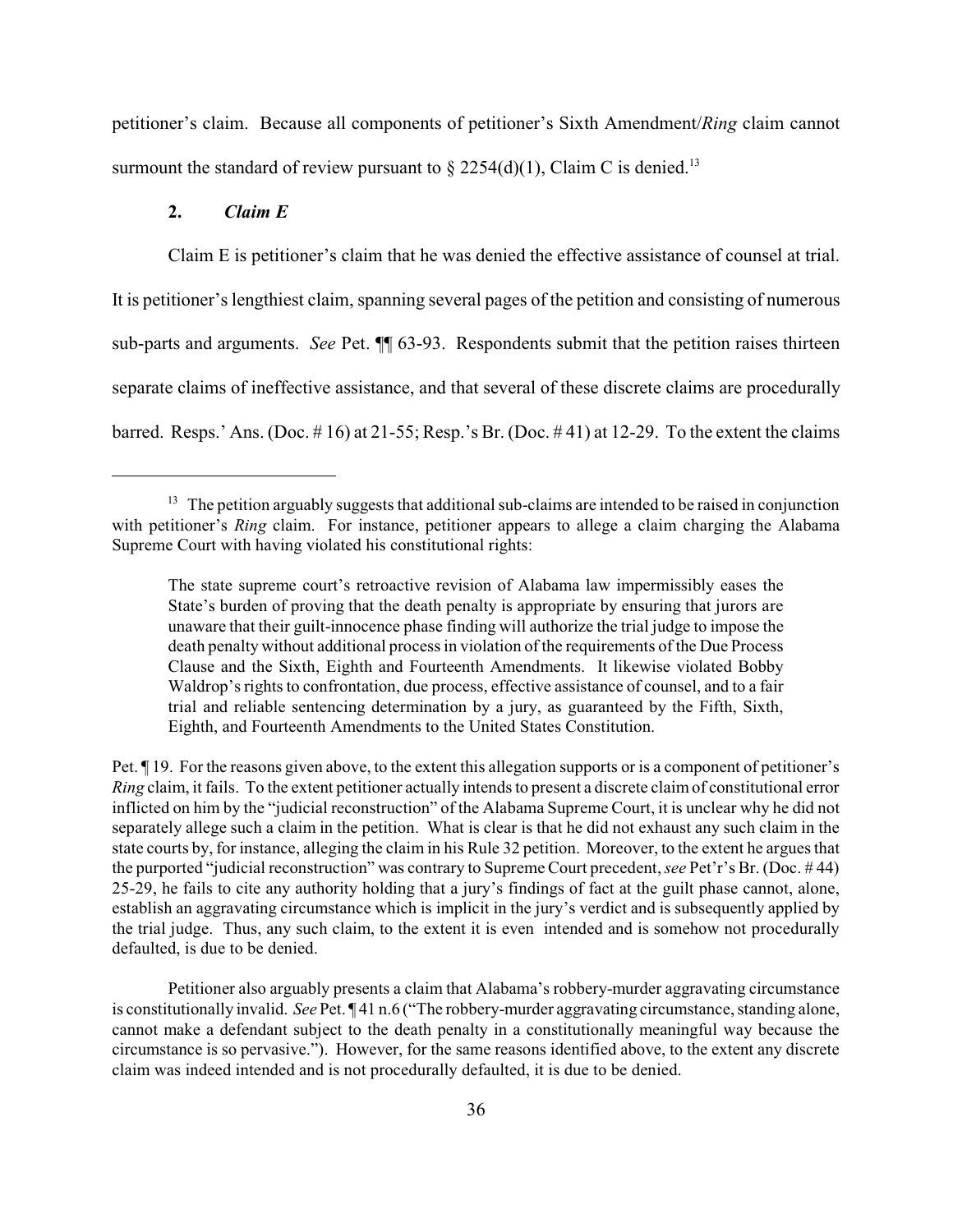are not procedurallybarred, respondents assert, theyare due to be dismissed as insufficiently pleaded pursuant to Rule 2(c) of the Rules Governing § 2254 Cases in the United States District Courts ("the Habeas Rules"), or, alternatively, they are due to be denied pursuant to the standard of review of § 2254(d). The court will examine each of petitioner's claims and allegations of ineffective assistance in-turn to determine whether respondents' assertion of procedural default applies or whether the claim or allegation is subject to review under § 2254(d) or *de novo* review of its merits. To best facilitate this process, the court will divide petitioner's claims into categories related to counsel's investigation and preparation for the guilt phase, investigation and preparation for the penalty phase, specific allegations concerning counsel's performance at trial, and petitioner's claim of cumulative error.

Claims that are not procedurally defaulted are subject to review on their merits or pursuant to the deferential standard of the AEDPA. A petitioner claiming that his constitutional rights were violated bythe ineffective assistance of counsel must satisfythe familiar two-prong test of *Strickland v. Washington*, 466 U.S. 668 (1984), by showing both that his counsel performed deficiently and that he was prejudiced by counsel's deficient performance. The Eleventh Circuit recently described such a petitioner's burden as follows:

The performance prong is satisfied only if the petitioner "show[s] that counsel's representation fell below an objective standard of reasonableness." *Strickland v. Washington*, 466 U.S. 668, 688 (1984). In other words, the petitioner "must establish that no competent counsel would have taken the action that his counsel did take." *Chandler v. United States*, 218 F.3d 1305, 1315 (11th Cir. 2000) (en banc). Under the prejudice prong, the petitioner must show a "reasonable probability" that, but for counsel's errors, the outcome of his trial would have been different. *Strickland*, 466 U.S. at 694. "A reasonable probability is a probability sufficient to undermine confidence in the outcome." *Id.* at 694. Furthermore, "[b]ecause the failure to demonstrate either deficient performance or prejudice is dispositive . . . there is no reason for a court deciding an ineffective assistance claim to address both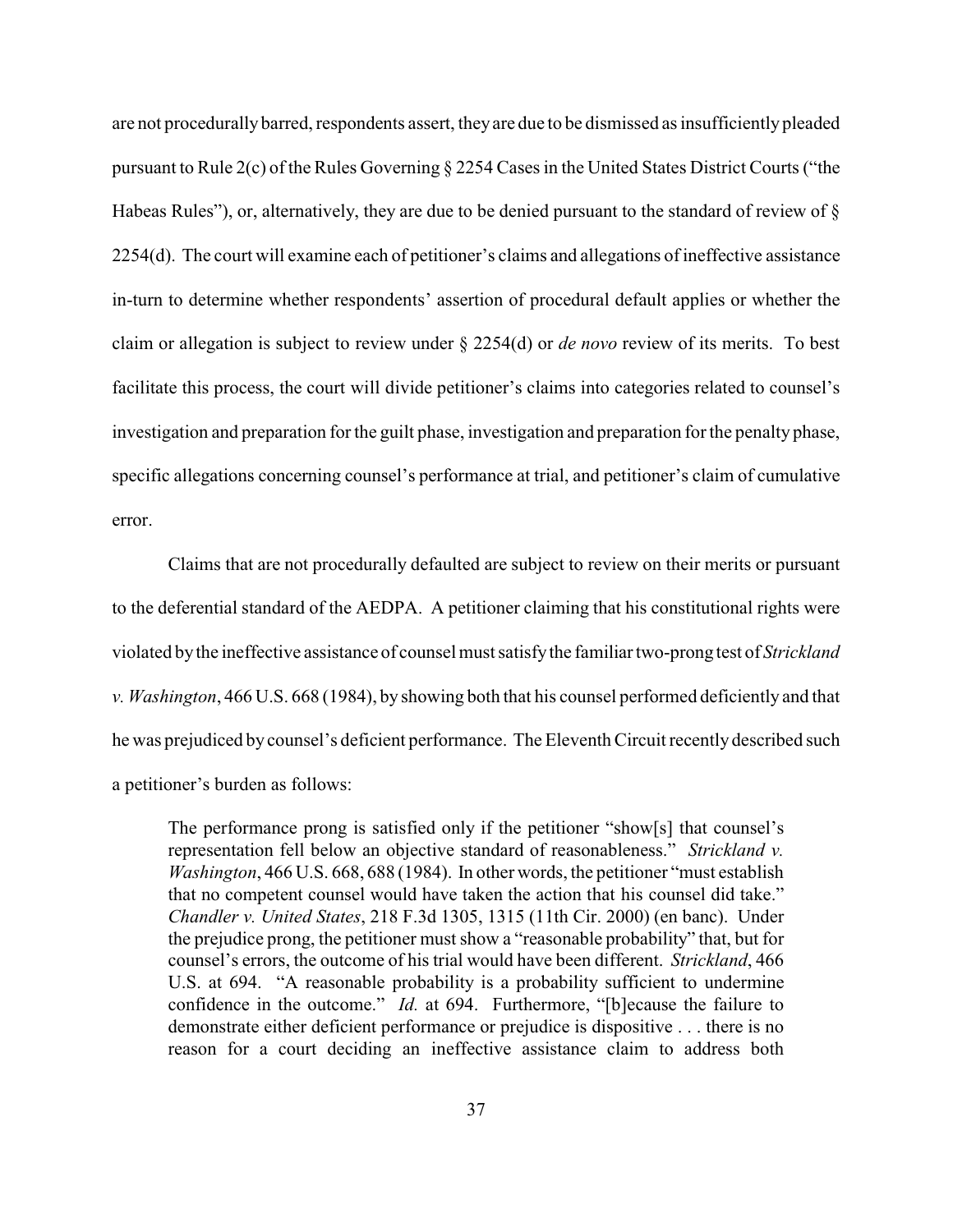components of the inquiry if the defendant makes an insufficient showing on one." *Windom v. Sec'y, Dep't of Corr.*, 578 F.3d 1227, 1248 (11th Cir. 2009) (internal quotation marks and alteration omitted).

*McNabb v. Comm'r, Ala. Dep't of Corr.*, 727 F.3d 1334, 1339 (11th Cir. 2013).

. . .

To the extent petitioner's claims were exhausted and decided on the merits in the state courts

and are now subject to the AEDPA, his burden in obtaining relief is significantly enhanced. In

*Harrington*, the Supreme Court discussed the interplay of the *Strickland* standard and § 2254(d).

The pivotal question is whether the state court's application of the *Strickland* standard was unreasonable. This is different from asking whether defense counsel's performance fell below *Strickland*'s standard. Were that the inquiry, the analysis would be no different than if, for example, this Court were adjudicating a *Strickland* claim on direct review of a criminal conviction in a United States district court. Under AEDPA, though, it is a necessary premise that the two questions are different. For purposes of § 2254(d)(1), "an *unreasonable* application of federal law is different from an *incorrect* application of federal law." *Williams*, *supra*, at 410. A state court must be granted deference and latitude that are not in operation when the case involves review under the *Strickland* standard itself.

"Surmounting *Strickland*'s high bar is never an easy task." *Padilla v. Kentucky*, 559 U.S. 356, 371 (2010). An ineffective-assistance claim can function as a way to escape rules of waiver and forfeiture and raise issues not presented at trial, and so the *Strickland* standard must be applied with scrupulous care, lest "intrusive post-trial inquiry" threaten the integrity of the very adversary process the right to counsel is meant to serve. *Strickland*, 466 U.S., at 689-690. Even under *de novo* review, the standard for judging counsel's representation is a most deferential one. Unlike a later reviewing court, the attorney observed the relevant proceedings, knew of materials outside the record, and interacted with the client, with opposing counsel, and with the judge. It is "all too tempting" to "second-guess counsel's assistance after conviction or adverse sentence." *Id.* at 689; *see also Bell v. Cone*, 535 U.S. 685, 702 (2002); *Lockhart v. Fretwell*, 506 U.S. 364, 372 (1993). The question is whether an attorney's representation amounted to incompetence under "prevailing professional norms," not whether it deviated from best practices or most common custom. *Strickland*, 466 U.S., at 690.

Establishing that a state court's application of *Strickland* was unreasonable under § 2254(d) is all the more difficult. The standards created by *Strickland* and § 2254(d) are both "highly deferential," id., at 689; *Lindh v. Murphy*, 521 U.S. 320, 333 n.7 (1997), and when the two apply in tandem, review is "doubly" so, *Knowles[*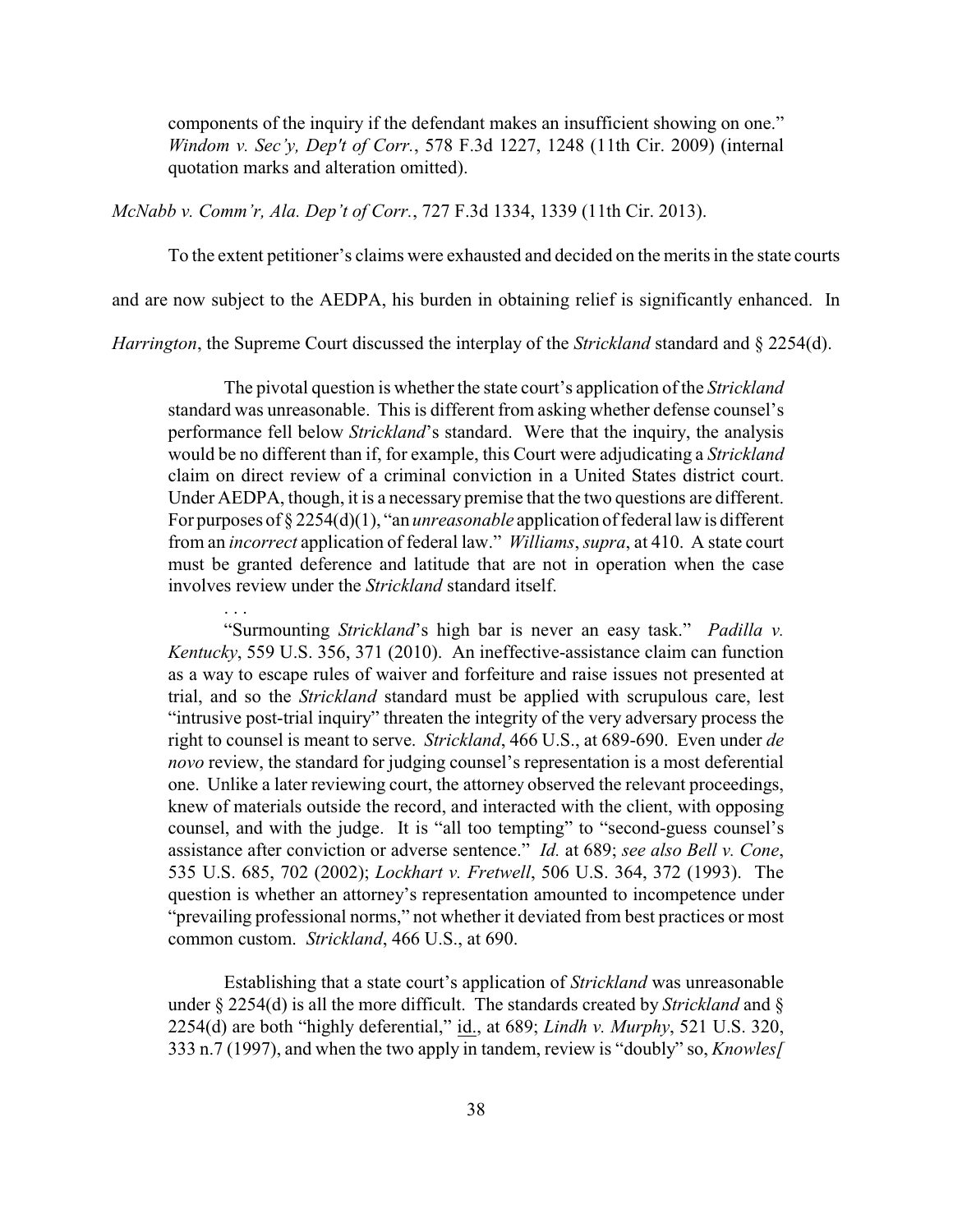*v. Mirzayance*, 556 U.S. 111, 123 (2009)]. The *Strickland* standard is a general one, so the range of reasonable applications is substantial. 556 U.S., at 123. Federal habeas courts must guard against the danger of equating unreasonableness under *Strickland* with unreasonableness under § 2254(d). When § 2254(d) applies, the question is not whether counsel's actions were reasonable. The question is whether there is any reasonable argument that counsel satisfied *Strickland*'s deferential standard.

*Harrington*, 562 U.S. at  $\phantom{0}$ , 131 S.Ct. at 785, 788 (emphasis in original). In other words, as the

Eleventh Circuit recently explained,

[w]here the highly deferential standards mandated by *Strickland* and AEDPA both apply, they combine to produce a doubly deferential form of review that asks only whether there is any reasonable argument that counsel satisfied *Strickland*'s deferential standard. This [d]ouble deference is doubly difficult for a petitioner to overcome, and it will be a rare case in which an ineffective assistance of counsel claim that was denied on the merits in state court is found to merit relief in a federal habeas proceeding.

*Gissendaner v. Seaboldt*, 735 F.3d 1311, 1323 (11th Cir. 2013) (quotations and citations omitted).

It is through these layered deferential standards that the court must consider any of petitioner's

ineffective assistance claims that were decided on their merits in the state courts.

#### **a.** *Failure to investigate and prepare for the guilt phase*

Petitioner claims that counsel was ineffective in his investigation and preparation for the guilt phase of trial. As best the court can tell, petitioner complains that counsel failed to investigate "the circumstances surrounding the crime, the nature of Mr. Waldrop's relationship with his codefendant, and the conditions of Mr. Waldrop's interrogation" because he did not sufficiently discuss these matters with petitioner. Pet. ¶¶ 66, 68. Petitioner also alleges that counsel was ineffective in investigating and presenting the defense theory that petitioner "lacked the requisite intent to support a capital murder conviction because he had no intent to commit robbery at the time of the murder and because intoxication prevented him from forming an intent to kill." Pet. ¶ 68. *See also id.* at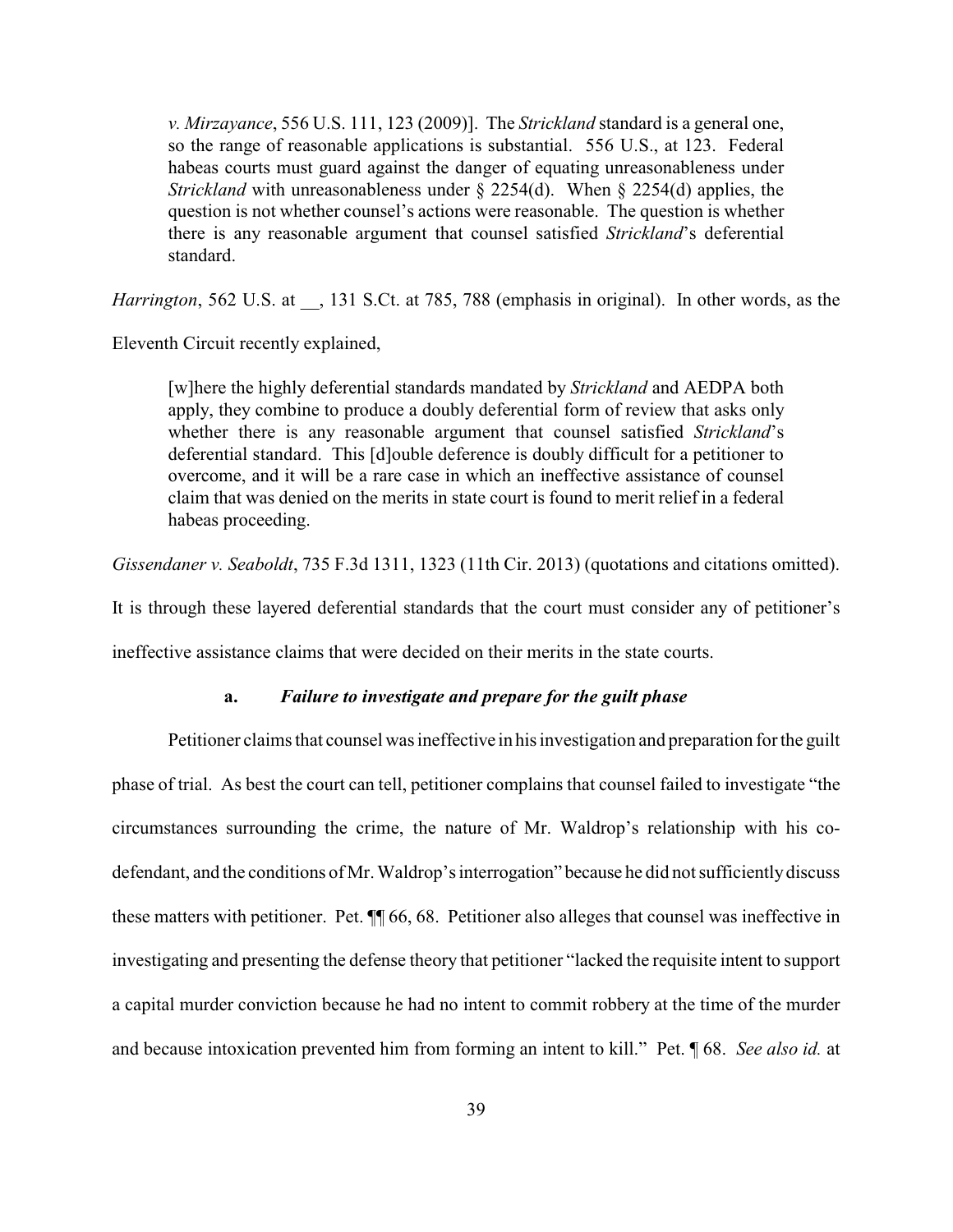¶ 82 (alleging counsel "failed to investigate mental health evidence vital to Mr. Waldrop's defense at both phases"); *id.* at ¶ 83 (faulting counsel for failing to "seek funds for an independent psychologist who would have testified during the guilt/innocence phase about Mr. Waldrop's inability to form the requisite intent to be convicted of capital murder or to competently and voluntarily waiv[e] his rights while being interrogated by police").

Respondents argue that petitioner's claims alleging that counsel failed to adequately investigate and prepare for the guilt phase and failed to adequately investigate mental health evidence, including securing an independent psychologist, are procedurally defaulted because he failed to exhaust the claims by raising them in his direct appeal of the Rule 32 court's denial of his Rule 32 petition and he may not now return to state court in order to exhaust them. *See id.* at 12- 16.<sup>14</sup> Petitioner argues that his claims were exhausted. Pet'r's Br. (Doc. #44) at 95-96. In order to resolve respondents' procedural defenses, the court must first clearly delineate petitioner's allegations of ineffective assistance and survey the state court record for each of the allegations.

Petitioner's first claim is that counsel failed to "adequately investigate and prepare Mr. Waldrop's defense, including the circumstances surrounding the crime, the nature of Mr. Waldrop's relationship with his co-defendant, and the conditions of Mr. Waldrop's interrogation." Pet. ¶ 68. The only allegation in the petition which appears to specifically state what counsel failed to do or what more counsel could have done to investigate these circumstances, other than to more

 $14$  To be clear, in order to exhaust those claims presented in his Rule 32 petition, petitioner was obliged to fairly present such claims at all levels of the state court system, not just the intermediate Court of Criminal Appeals. *See Hunt*, 666 F.3d at 729-30 (citations omitted) ("In the context of this case, the prisoner must appeal the Rule 32 court's denial of his claim to the court of criminal appeals in order to satisfy the exhaustion requirement. . . . Moreover, after the court of criminal appeals affirms the Rule 32 court's denial of a claim, the prisoner, to exhaust all available remedies, must petition the Alabama Supreme Court for certiorari review.").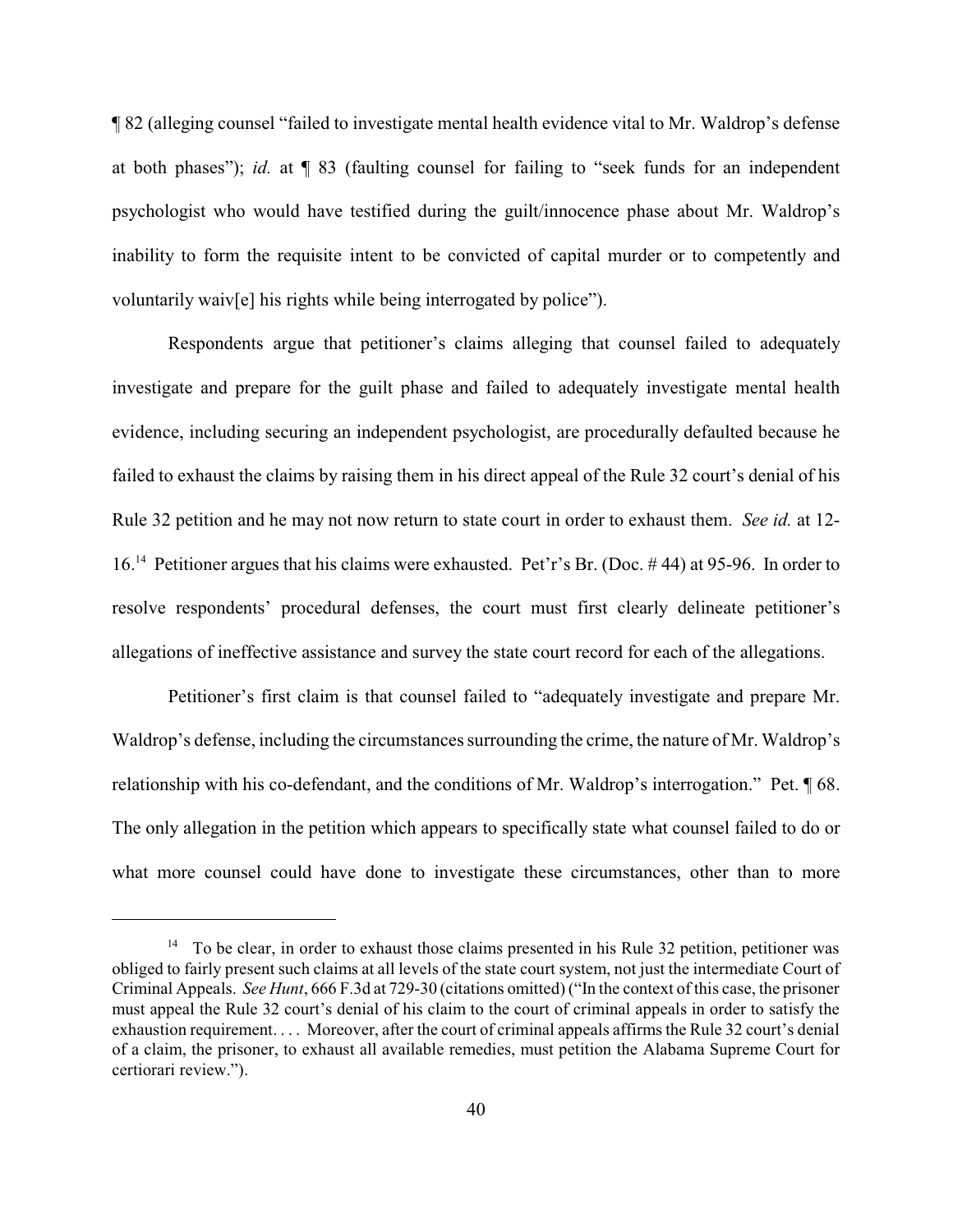thoroughly investigate mental health evidence and procure expert assistance, separate allegations that will be considered separately below, is petitioner's claim that counsel should have asked him "about his relationship with the victims and with his co-defendant, about the circumstances of the crime, including Mr. Waldrop's state of mind, or about the circumstances of his arrest and interrogation." *Id.* at  $\P$  66.<sup>15</sup> However, petitioner does not allege that his counsel completely failed to speak with him prior to trial, and he does not explain why he did not volunteer any of the information he believes counsel should have extracted from him. Petitioner does not state with any clarity the content of the information counsel failed to obtain from him regarding "the circumstances of the crime,"<sup>16</sup> so that the court can evaluate prejudice.<sup>17</sup>

<sup>&</sup>lt;sup>15</sup> Although petitioner also claims–presumably in connection with his guilt-phase investigation and preparation claim given the location of the paragraph in the petition–that counsel should have spoken with his family members and others before trial, the "information and testimony" to be offered by these persons concerned his "violent and impoverished upbringing, devotion to church and to his grandparents, good behavior at school, and that he was a hard worker." Pet. ¶ 67. Even if relevant to his penalty phase defense, petitioner fails to explain how any of this information would have benefitted his guilt phase defense.

 $16$  To be sure, petitioner states that "[e]ffective trial counsel would have discussed with Bobby Waldrop topics including his childhood; relationships with his parents, grandparents, siblings, and codefendants; childhood exposure to violence and abuse; crack cocaine dependency; and educational, medical and employment history." Pet. ¶ 66. Even if taken as a true and fair comment on the expectations for a reasonable and effective counsel, petitioner does not explain how any of this information would have been relevant to his case at the guilt phase. At first blush, information of the sort described by petitioner would have far more relevance to the penalty phase of the trial. Even to the extent that petitioner's telling counsel about his relationships, hard upbringing, and drug addiction could have informed trial strategy at the guilt phase, it is clear that counsel was not oblivious to such matters. As the court will discuss *infra*, elements of these issues were in fact adduced in the guilt phase testimonies of petitioner's mother and his expert witness.

 $17$  This general lack of specificity arguably constitutes a pleading deficiency and supports respondents' argument that, in addition to being procedurally barred, this claim is "due to be dismissed because it fails to comply with Rule 2(c)" of the Habeas Rules. *See* Resps.' Br. (Doc. # 50) at 57-58. Petitioner's briefing in support of this claim does not clarify or expand upon the claims in the petition. In fact, in the portion of his merits briefing related to his claim that counsel was ineffective at the guilt phase of trial, he stated simply that he "relies for his merits argument on his Petition for Writ of Habeas Corpus, at ¶ 63-68, 82-93." Pet'r's Br. (Doc. # 44) at 95. Ultimately, the court need not dismiss the claim on the basis of the sufficiency of petitioner's pleading because, even assuming the claim is adequately pleaded, (continued...)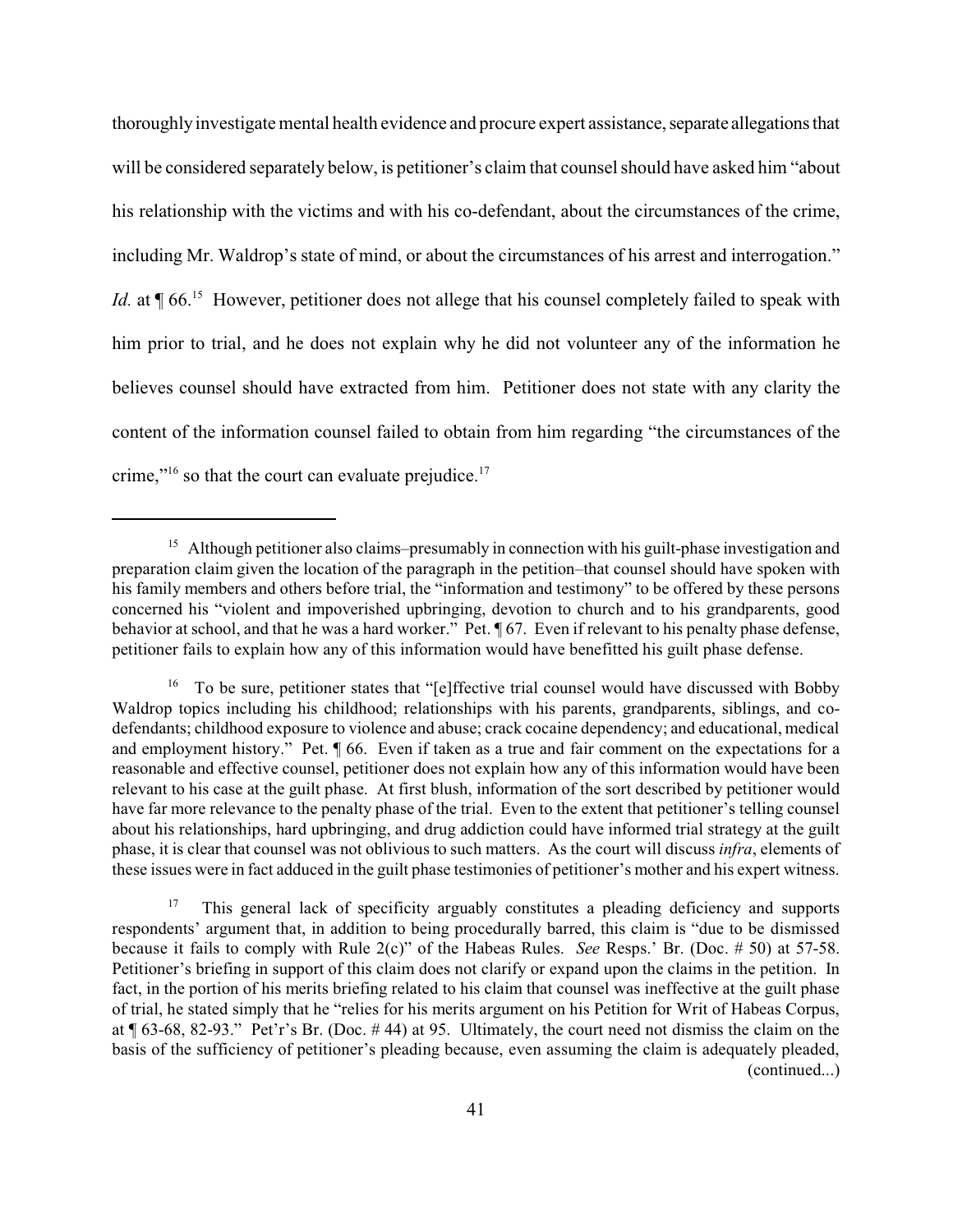Petitioner presented the same general allegations in his Rule 32 petition. He claimed that counsel failed to adequately interview him about guilt phase issues like "the circumstances of the crime, including Mr. Waldrop's state of mind, or about the circumstances of his arrest and interrogation." R.-52 at 6. Also, as with his federal petition, Waldrop argued generally in his Rule 32 petition that counsel "did not adequately investigate the circumstances surrounding the crime, the nature of Mr. Waldrop's relationship with his co-defendant, or the conditions of Mr. Waldrop's interrogation. Trial counsel did not adequately investigate or present the theory that Mr. Waldrop lacked the requisite intent to support a capital murder conviction because he had no intent to commit robbery at the time of the murder and because intoxication prevented him from forming an intent to kill." R.-52 at 8-9. He alleged that counsel's failure to adequately investigate prejudiced him at the guilt phase of trial because it "prevented him from making reasonable strategic decisions." *Id.* at 43. However, except to the extent that he alleged a number of separate instances of counsel's alleged ineffectiveness during the guilt phase, petitioner did not explain what "reasonable strategic decisions" counsel should have made. When the State first asserted that petitioner consequently failed to sufficiently articulate facts establishing prejudice due to counsel's alleged insufficient investigation and preparation for the guilt phase, petitioner answered simply that his "pleading is sufficiently specific in that he alleges that considering the totality of trial counsel's errors, there is a reasonable probability that the outcome of his trial would have been different." R.-54 at 10-11.

Ultimately, for purposes of review in this court, the trial court found that the claim lacked merit, either as a matter of substance or because it was not sufficiently pleaded. The court first ruled

 $17$ (...continued) petitioner is not entitled to relief.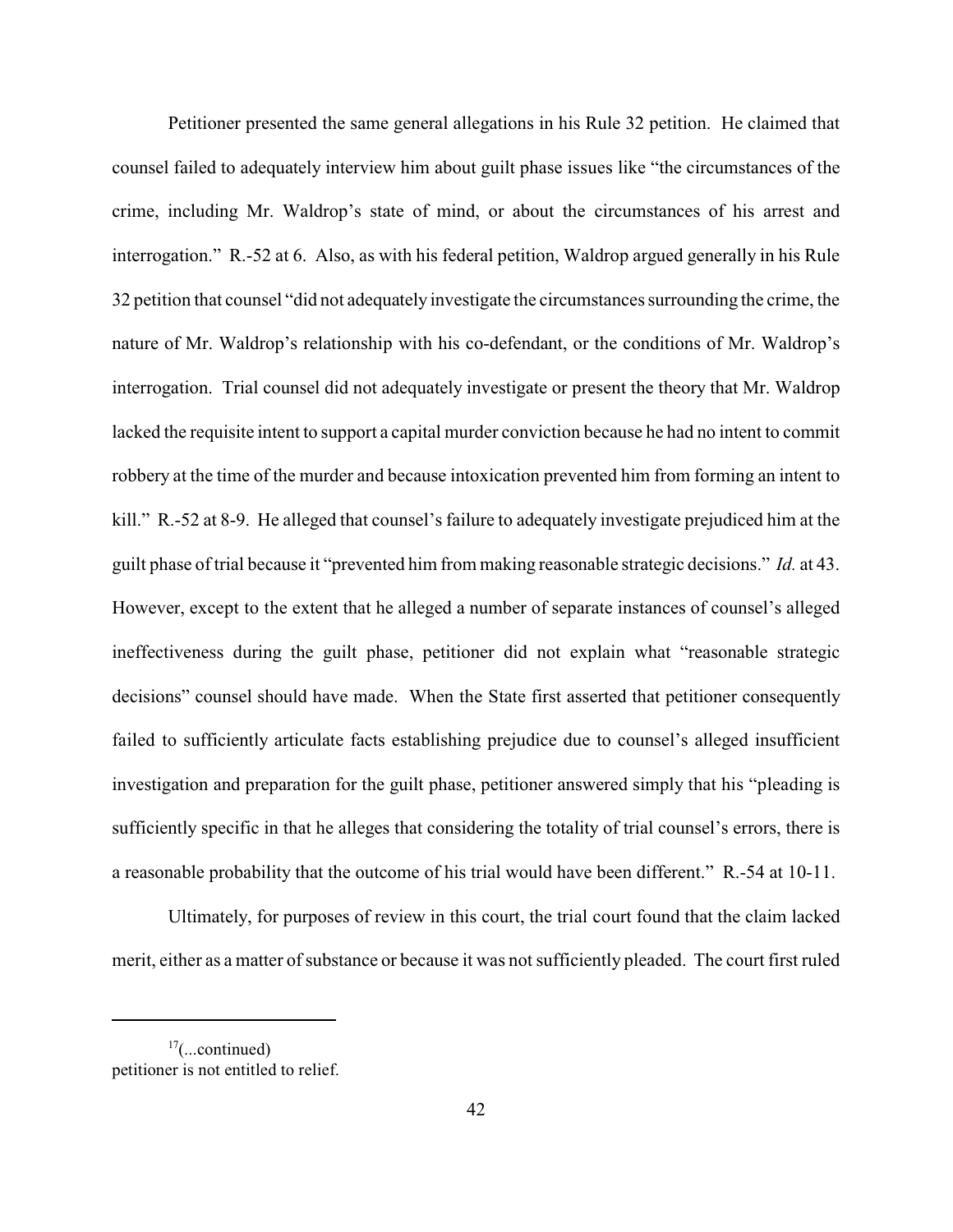that petitioner's claim about counsel's insufficient interviews with petitioner was without merit. R.- 73 at 5-6. Next, the court determined that petitioner's more general claim about counsel's guilt phase investigation and preparation was to be dismissed pursuant to Rules 32.6(b) and 32.7(d) because it was "insufficiently specific" and devoid of any "material issue of fact or law which would entitle the petitioner to relief." R.-73 at  $6.^{18}$ .

On appeal, petitioner challenged the summary nature of the Rule 32 court's denial of his ineffective assistance claims concerning counsel's preparation for the guilt phase. He argued that the circuit court's "order failed to respond to the claim as a whole and ignored the cumulative nature of the ineffectiveness analysis" and that the circuit court improperly "took as true the State's assertions and assumptions and denied claims on the merits without" providing petitioner the opportunity to prove facts. R.-63 at 77-78. For instance, he argued that the circuit court erred in concluding that he had failed to specifically allege how he was "prejudiced by counsel's failure to investigate" because "the petition contains hundreds of paragraphs alleging the facts counsel should have discovered and presented." R.-63 at 77. After noting that much of Waldrop's appellate brief consisted of "general assertions but only specifically identifies a few claims," the Court of Criminal

 $18$  The Eleventh Circuit has "held repeatedly that a state court's rejection of a claim under the state's heightened-fact pleading rule in Alabama Rule of Criminal Procedure 32.6(b) is a ruling on the merits." *Lee*, 726 F.3d at 1208 (footnote omitted).

In short, an Alabama court's consideration of the sufficiency of the pleadings concerning a federal constitutional claim contained in a Rule 32 petition necessarily entails a determination on the merits of the underlying claim; we cannot construe such a rule to be a state procedural bar that would preclude our review. We therefore must review the merits determination of the Court of Criminal Appeals under the deferential standards set forth in AEDPA.

*Borden v. Allen*, 646 F.3d 785, 816 (11th Cir. 2011).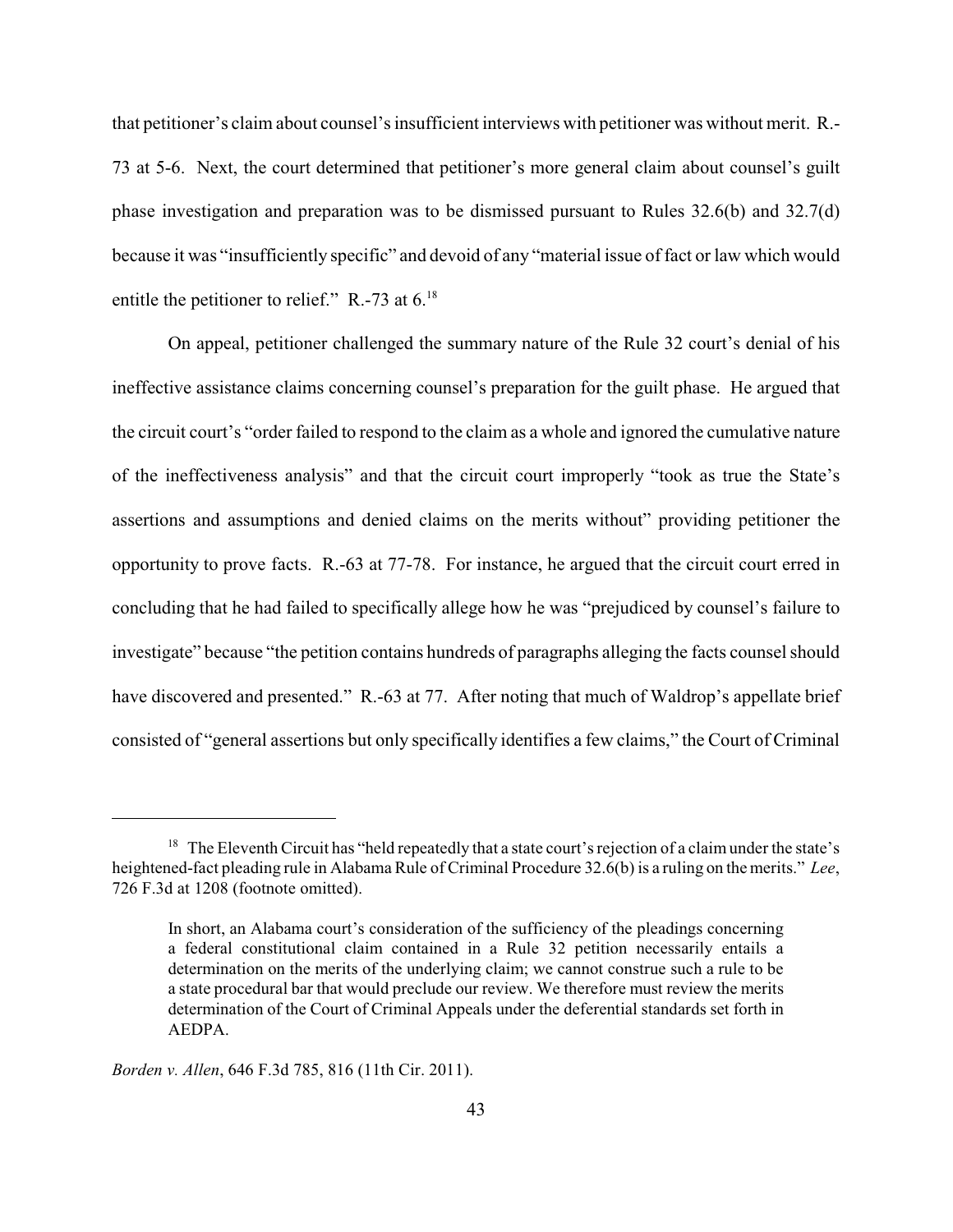Appeals affirmed the circuit court's dismissal, but onlydiscussed those claims specificallyidentified in Waldrop's brief. *Waldrop*, 987 So. 2d at 1205-07.

In his petition for certiorari review in the Alabama Supreme Court, petitioner continued to challenge the summary nature of the circuit court's denial of his claim, rather than squarely restating the ineffective assistance claim that was denied by the circuit court. The only portion of Waldrop's petition for certiorari review which purports to concern counsel's ineffectiveness in his guilt-phase investigation argues that the "summary dismissal of Mr. Waldrop's allegations in part I of his petition specifying counsel'sfailuresto investigate and his allegations regarding counsel's first-phase failures" contravenes state decisional law clarifying the pleading requirements in a Rule 32 petition. *See* R.-67 at 66. The Alabama Supreme Court denied certiorari. R.-76.

To the extent the instant claim alleges simply that counsel failed to adequately investigate and prepare for the guilt phase of trial because counsel did not adequately interview petitioner, the court finds that the claim was not exhausted in the state courts because, although the circuit court denied this claim on its merits, petitioner did not present the claim "'face-up and squarely'" in his brief to the Court of Criminal Appeals or in his petition for certiorari in the Alabama Supreme Court. *See Hunt*, 666 F.3d at 731 (quoting *Kelley v. Sec'y for the Dep't of Corr.*, 377 F.3d 1317, 1345 (11th Cir. 2004)). Instead, petitioner presented a more general challenge to the summary nature of the circuit court's denial of several of his ineffective assistance claims, and argued that the circuit court improperly applied Alabama law by requiring him to "prove" his allegations at the pleading stage. Although, as will be discussed below, petitioner specifically raised other guilt-phase ineffective assistance claims in his appellate filings, his briefing cannot be construed as having raised and exhausted any claim that counsel failed to adequately interview him before trial. Because petitioner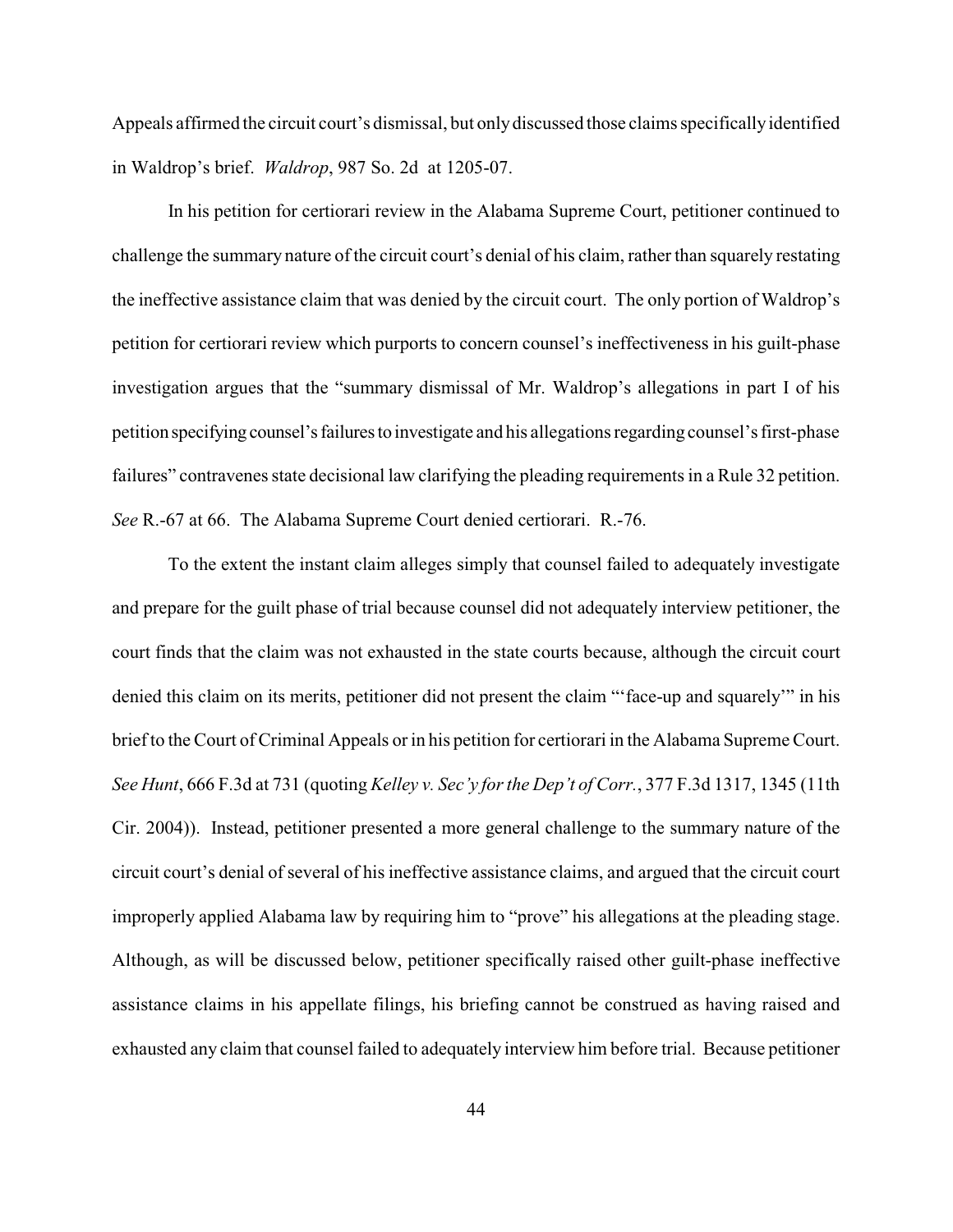would now be barred from returning to state court to exhaust the claim, and because he has not shown cause or prejudice for his failure to exhaust this claim in the state courts, or that a fundamental miscarriage of justice will result if the claim is not adjudicated on its merits, the claim is procedurally defaulted from federal habeas review.<sup>19</sup>

To the extent that petitioner intends the instant claim as a more generalized allegation about counsel's failure to investigate–similar to the general allegation presented in his Rule 32 petition– the court finds that petitioner is not entitled to relief. In failing to allege what more counsel could have done to investigate the matters described in  $\P$  68 of the petition–again, apart from more strenuouslyinterviewing petitioner, investigating mental health evidence, and procuring appropriate expert assistance, the latter two of which are considered separately below–petitioner has failed to properly allege deficient performance on the part of counsel.

Petitioner's next claim concerning counsel's guilt-phase preparation and investigation is premised on counsel's alleged failure to "investigate mental health evidence" Pet. ¶ 82. Petitioner only alleges that "mental health evidence," consisting of his "exposure to violence and trauma; family and personal history of chemical dependency; constant displacement and unstable familial relationships caused by his mother's infidelity; and his mother's history of depression and suicide

<sup>&</sup>lt;sup>19</sup> Were the claim not procedurally defaulted, the court would nevertheless deny it on its merits. The record indicates that petitioner was interviewed by his counsel "numerous times" while awaiting trial. Rule 32 Tr. (R.-60) at 48. Based upon these interviews and other available evidence, counsel believed that petitioner was addicted to cocaine, that he committed the murders as a result of his addiction, and that this would be the core of his defense to the charges. *Id.* at 61. Both in state court and in this court, petitioner has failed to allege, much less demonstrate, how, if counsel had conducted more rigorous interviews with petitioner, there is a reasonable likelihood that he would not have been convicted of capital murder. Indeed, the "hundreds of paragraphs" alleging facts which counsel could have discovered upon a more thorough investigation that petitioner alluded to in his appeal to the Court of Criminal Appeals pertain, almost entirely, to the penalty phase of trial. Accordingly, petitioner has not demonstrated deficient performance or prejudice and he is not entitled to habeas relief on this claim.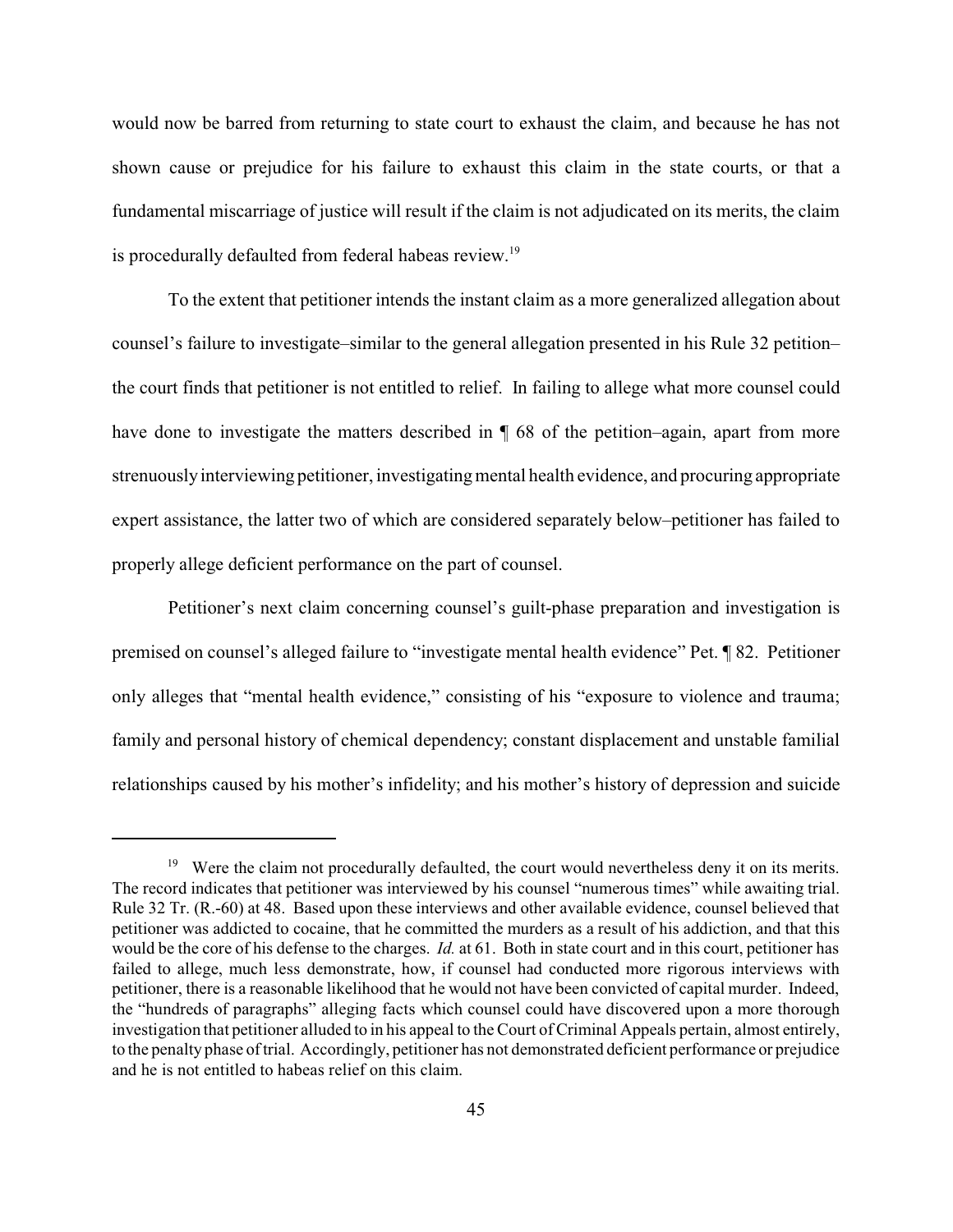attempts" was "vital to [his] defense at both phases." Pet. ¶ 82. However, neither the petition nor petitioner's briefingmateriallyattempts to relate such information to petitioner's guilt phase defense. Instead, "mental health evidence" of the sort described by petitioner is repeatedly described as "mitigating" and extensively linked to petitioner's penalty phase ineffective assistance claims. *See* Pet.  $\P$  73, 76-78; Pet'r's Br. (Doc. #44) at 54-69. Respondents contend that this claim is procedurally barred because petitioner did not raise it in his appeal of the denial of his Rule 32 petition. Resps.' Br. (Doc. # 41) at 15-16.

Petitioner first raised his claim that counsel failed to adequately investigate mental health evidence for use at the guilt phase in his Rule 32 petition. R.-52 at 31. Specifically, he argued that, had counsel spoken with his family members prior to trial,

he would have discovered evidence vital to Mr. Waldrop's defense at both the guilt/innocence and penalty phases, including but not limited to: Mr. Waldrop's exposure to violence and trauma; family and personal history of chemical dependency; constant displacement and unstable familial relationships caused by his mother's infidelity; and his mother's history of depression and suicide attempts.

R.-52 at 31. Like his federal petition, petitioner's Rule 32 petition was similarly vague about the import of evidence of this sort to his guilt-phase defense. *See* R.-52 at 31. Moreover, when the State first challenged petitioner's allegation about counsel's failure to investigate mental health evidence for use at the guilt phase as insufficiently specific, petitioner, as he has done in this court, only relied on allegations in the petition discussing such evidence in the context of his penalty phase ineffectiveness claim. *See* R.-54-7-8; R.-56 at 5 (once again describing the relevant "mental health evidence" as "mitigating").

The Rule 32 court dismissed petitioner's general claim about the failure to investigate mental health evidence as both procedurally barred pursuant to Rule 32.2(a), because it was raised and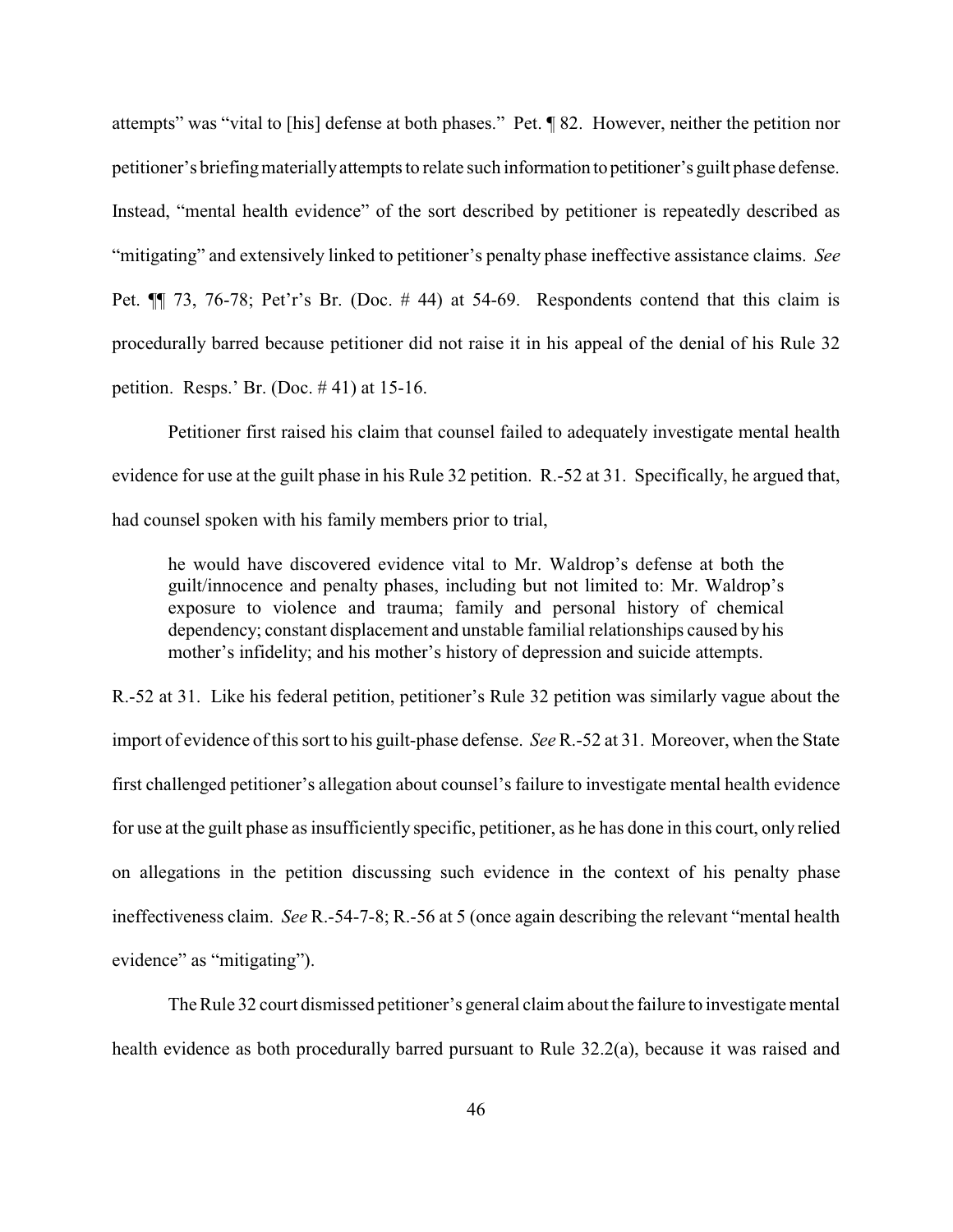addressed on direct appeal, and without merit. R.-73 at 7-8. As to the merits, the court found that counsel had conducted an adequate investigation into mental health evidence because counsel had considered a pretrial psychological evaluation of petitioner's competency to stand trial and mental state at the time of offense, as well as a report on petitioner's request for youthful offender status. The court found that counsel was entitled to rely upon the information contained in these reports in making his strategic determinations about what evidence to investigate and present at the guilt phase of trial, and that, therefore, counsel had acted reasonably in his investigation of mental health evidence. R.-73 at 8.

On appeal, petitioner argued that the circuit court improperly denied this claim because it made "merits determinations that are simply unsupported by the record and base[d] its conclusions on assumptions and errors that Mr. Waldrop was entitled to rebut factually at an evidentiary hearing." R.-63 at 77. Specifically, he argued that the circuit court erroneously found the claim without merit because it effectively absolved counsel of the duty to further investigate mental health evidence basedmerelyupon counsel's review of a court-ordered competencyevaluation and youthful offender report. *Id.* at 77-78. Nevertheless, the Court of Criminal Appeals affirmed, holding that the "record supports the court's findings." 987 So. 2d at 1206-07. Petitioner then sought certiorari review in the Alabama Supreme Court, arguing that the "appeals court's finding that a competency evaluation and youthful offender report stating that Mr. Waldrop had never been in a mental institution sufficed as a reasonable investigation into Bobby's mental health contravenes precedent finding it unreasonable for counsel to rely on a competency evaluation to rule out mental health evidence . . . ." R.-67 at 67-68. The Alabama Supreme Court, however, denied certiorari review. R.-76. Accordingly, because petitioner presented this claim at all levels of the state courts and it was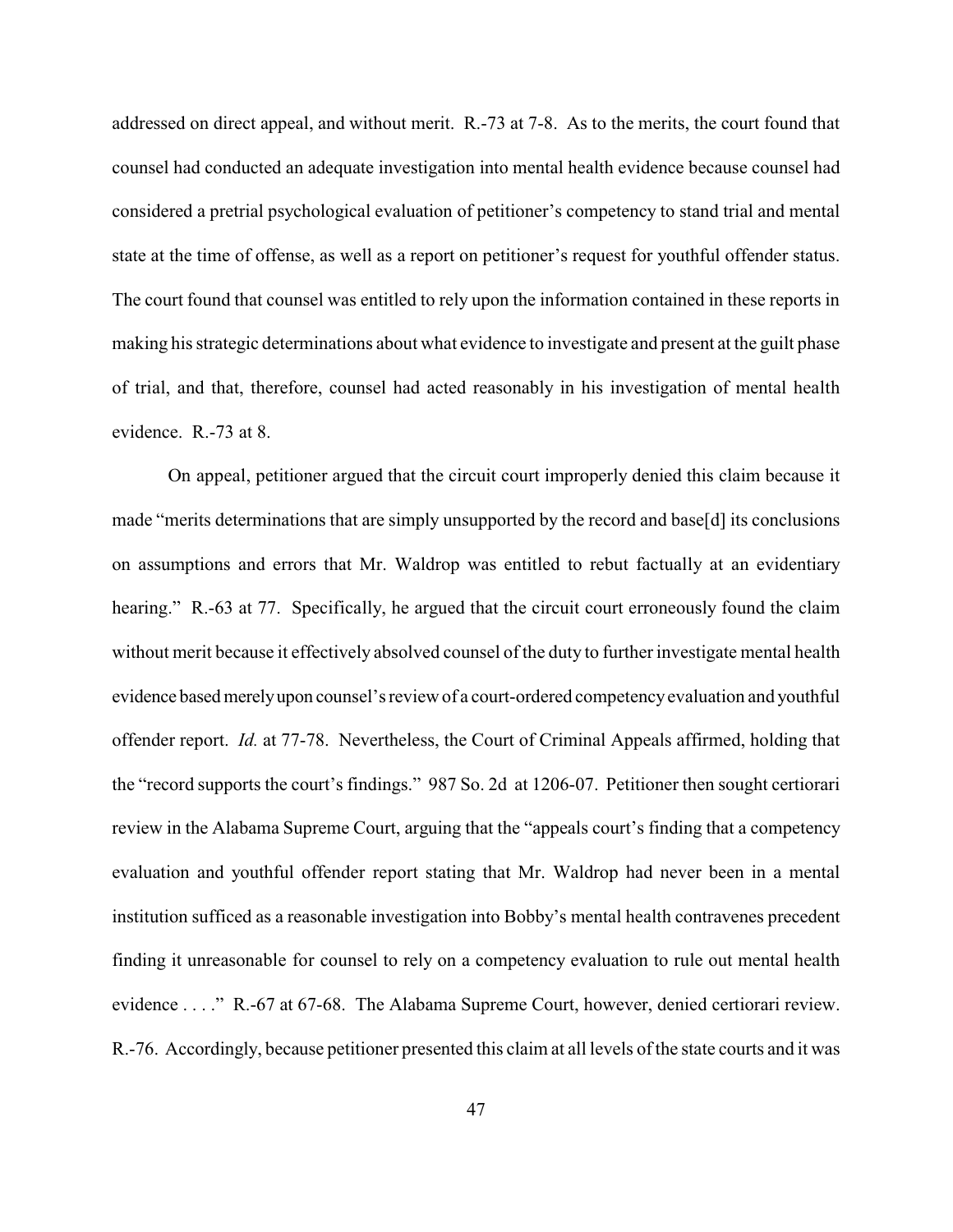decided on its merits in the Court of Criminal Appeals, the claim is not procedurally defaulted, as argued by respondents, and the court must determine whether the Court of Criminal Appeals' decision survives review pursuant to § 2254(d).

Because the state court decided this issue on *Strickland*'s performance prong and did not reach whether petitioner was prejudiced, the court considers only that prong in its analysis under § 2254(d). After reviewing the record, the court cannot conclude that petitioner has shown that the state court's decision denying his claim that counsel failed to adequately investigate mental health evidence for use at the guilt phase of trial was contrary to, or involved an unreasonable application of, clearly established federal law, or that it was based upon an unreasonable factual determination in light of the record before the state courts.

Before counsel was appointed to represent petitioner at trial, petitioner was subject to an Outpatient Forensic Psychological Evaluation to determine "his competencyto stand trial and mental state at the time of the alleged offense." R.-31 at 1. The examiner interviewed petitioner and administered the Competency to Stand Trial Assessment Instrument. *Id.* at 1-3. He observed "normal motor activity, normal eye contact," no "unusual mannerisms," logical thought structure, normal affect, coherence, and comprehension, excellent memory, accurate orientation to place and time, no reported "hallucinations, delusions, depersonalization, nor derealization," and he described petitioner's responses as "good to excellent." *Id.* at 3. As to petitioner's mental state at the time of the offense, the examiner found as follows:

All the information available to me indicates quite clearly that at the time of the alleged offense of Capital Murder, Mr. Waldrop had a fairly lengthy history of dependence on crack cocaine and marijuana as well as narcotics. While he may have been voluntarily intoxicated at the time of the alleged offense, he was suffering no serious mental illness or mental defect that would render him incapable of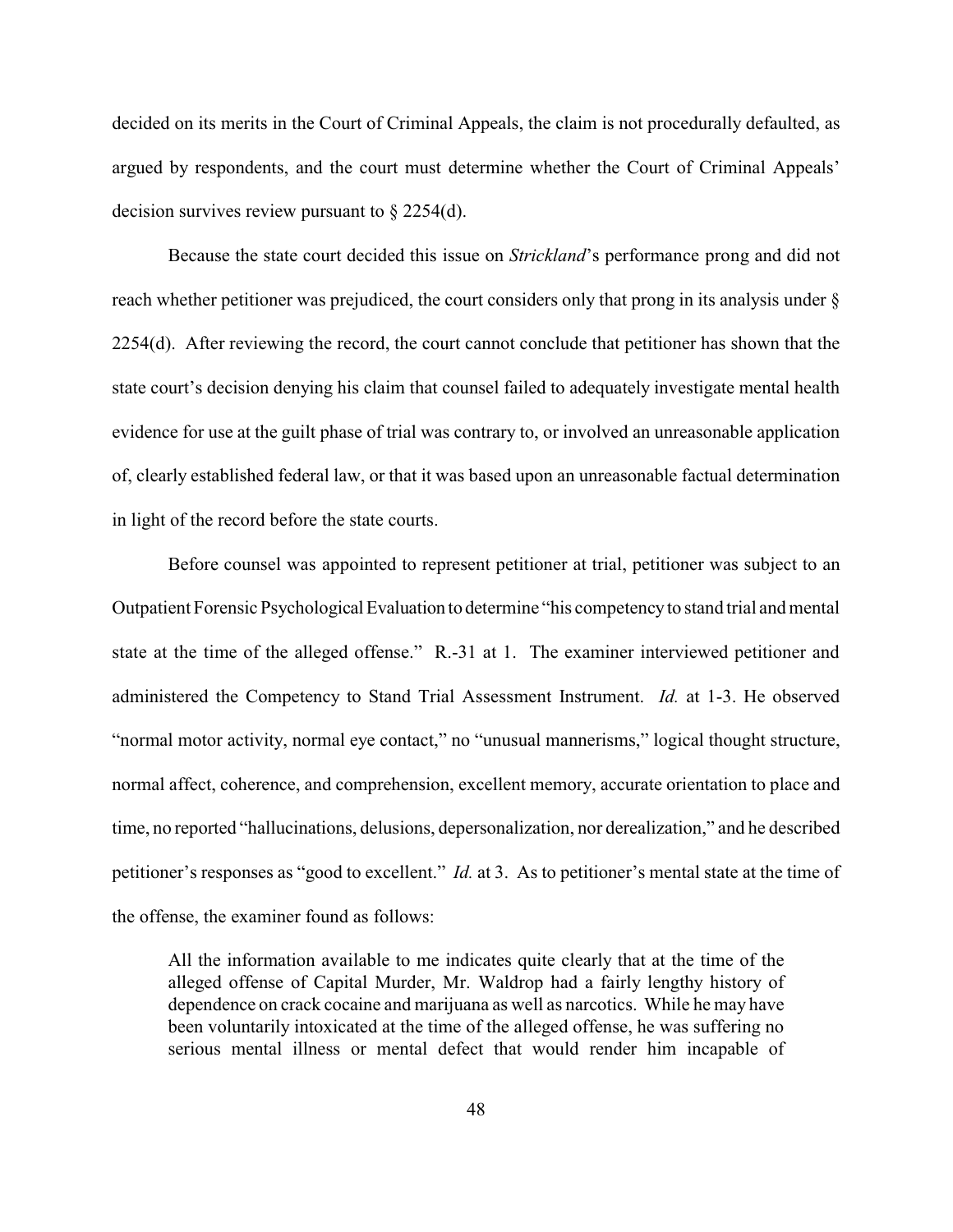understanding the nature an quality of his actions or the consequences of his behaviors.

*Id.* at 4. This evaluation was reported on January 27, 1999. *Id.* at 1. When counsel was appointed in mid to late March of 1999, with a trial date in early August, counsel had to determine, based on his own impressions of the case as reflected in the evidence and his interviews with petitioner, how best to use expert evidence, if any, to explain petitioner's actions. Counsel was aware of and had considered the pretrial forensic psychological exam. Rule 32 Tr. (R.-60) at 74. Counsel queried petitioner at the outset about issues related to mental health, but did not perceive any signs of mental illness. *Id.* at 75. Rather, the evidence and his discussions with petitioner quickly led him to believe that explaining to the jury petitioner's cocaine addiction, and how it motivated his behavior, was imperative for both the guilt and penalty phases of trial. *See id.* at 61-63, 73. Moreover, apart from his reliance on the pretrial reports and his own impressions of petitioner's mental health, counsel's strategy related to the investigation and presentation of mental health evidence was informed by his own prior experience in front of Judge Segrest in a separate capital murder case. In that case, which also involved "cocaine addiction," counsel believed his client to be severely mentally ill and, accordingly, retained a "mental health expert" to present a coordinated mental health defense. *Id.* at 70. Counsel obtained a recommendation for a life sentence from the jury which Judge Segrest overrode in sentencing his client to death. *Id.*

Given all of these concerns, counsel determined that his investigation into mental health evidence should be focused on explaining to the jury the effects of petitioner's cocaine addiction in relatable but authoritative terms. Thus, on the advice of counsel from the Southern Center for Human Rights ("SCHR"), a well-regarded advocacy group with substantial experience litigating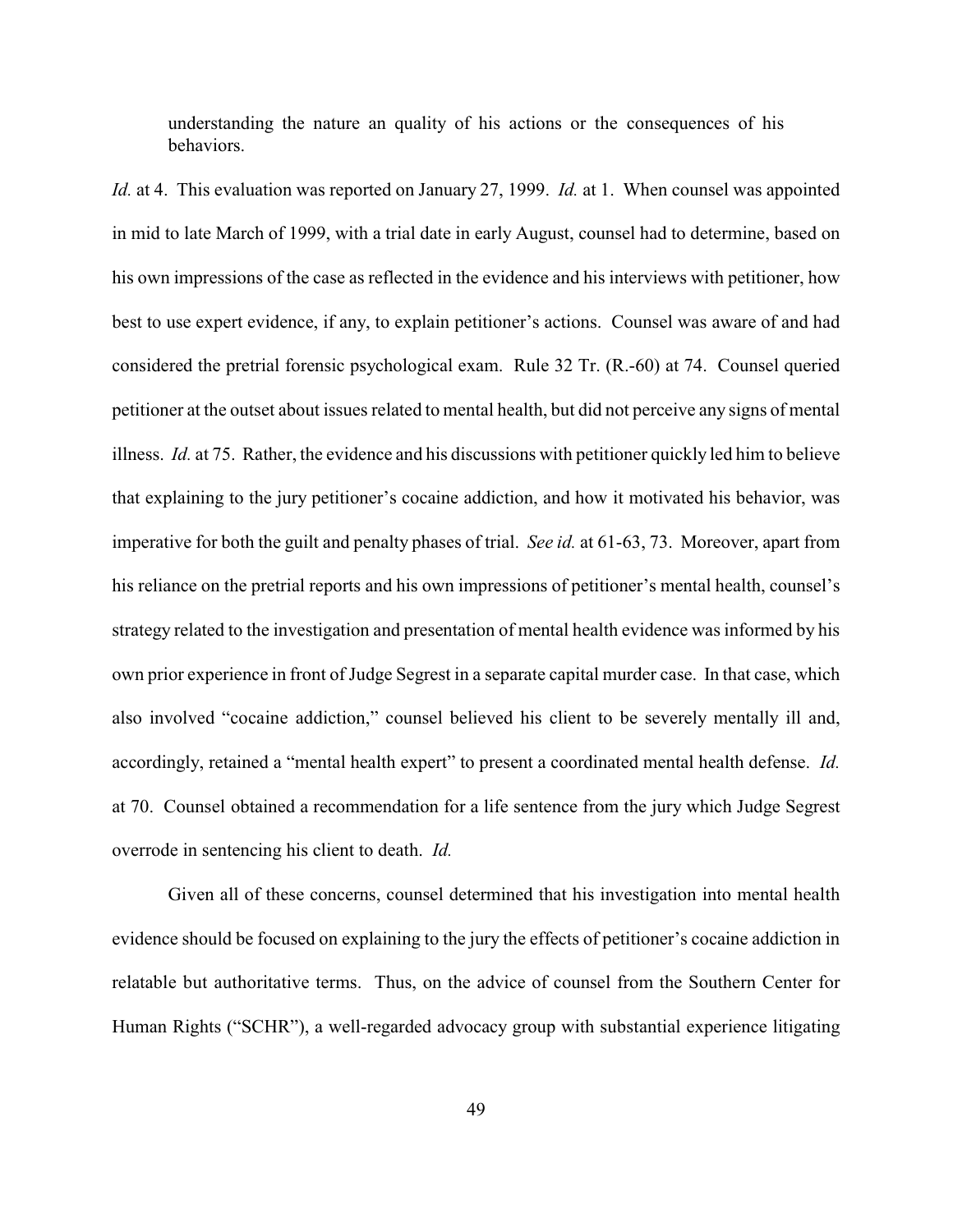capital cases in Alabama, counsel hired Dr. Randall Tackett, a professor of pharmacology and toxicology at the University of Georgia, to offer expert opinion about how crack cocaine affects the brain and influences behavior. *Id.* at 63-64. As Dr. Hackett explained to the trial judge in-chambers, he has considerable knowledge and training in neuroanatomy and neuropharmacology, that is, "how drugs work by interacting with certain neurotransmitter systems in the brain." Trial Tr. (R.-10) at 782-83. His work in the field won an award from the Georgia Psychological Association and he consulted with the National Psychological Association on its licensing exam. *Id.* at 783. Thus, while Dr. Hackett was not experienced with clinical psychological analysis, he was eminently qualified to testify about how drugs like crack cocaine affect the brain and influence behavior. At the guilt phase of trial, counsel offered Dr. Tackett's testimony about how crack cocaine affects brain chemistry in hopes of showing the jury that petitioner lacked sufficient intent to be convicted of capital murder as a consequence of his addiction. *See* Rule 32 Tr. (R.-60) at 73 ("Well, I think not only his testimony spoke of the cocaine addiction, but it gave the jury some pause as to whether or not he could form the intent to kill his grandparents.")

Based upon this record, the court cannot conclude that the state court's determination that counsel's investigation into mental health evidence was not deficient is contrary to, or an unreasonable application of, Supreme Court precedent. Counsel reviewed the available reports on petitioner's mental health,<sup>20</sup> interviewed petitioner about mental health issues, and determined, based upon these observations and his own prior experience in front of Judge Segrest, $21$  that he should

 $^{20}$  In general, attorneys are permitted to rely upon the findings of an expert psychological evaluation in formulating trial strategy. *Darling v. Sec'y, Dep't of Corr.*, 619 F.3d 1279, 1284 (11th Cir. 2010).

<sup>&</sup>lt;sup>21</sup> Notably, *Strickland* recognizes that, in evaluating counsel's performance, counsel's "selection" (continued...)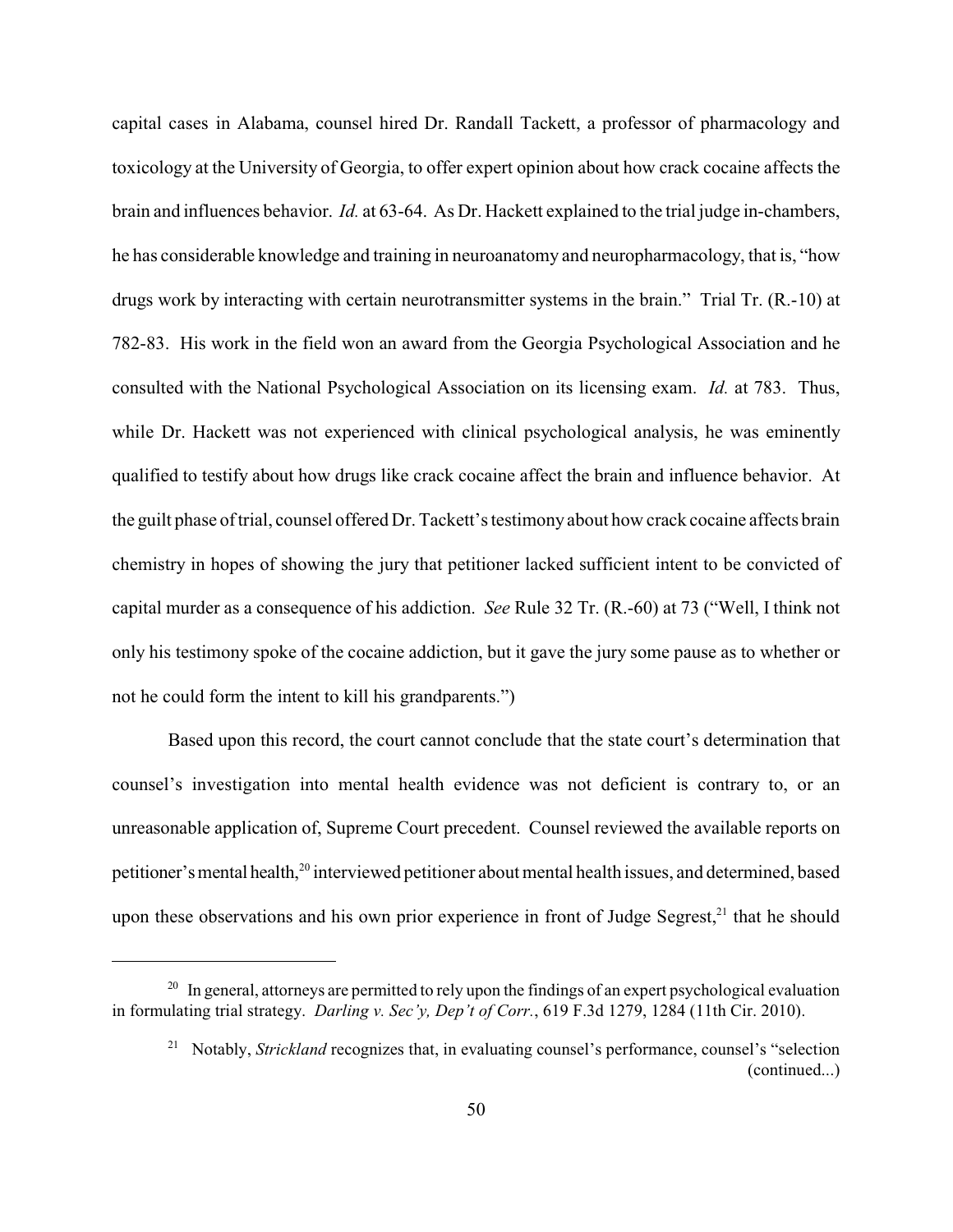focus the defense on explaining petitioner's drug addiction and its effects on his behavior to the jury. To that end, he consulted with an organization of experienced capital attorneys about how best to do this and settled upon presenting the testimony of an expert in neuropharmacology and toxicology to show how crack cocaine affects brain chemistryand behavior. While counsel certainlymight have done more to discover mental health evidence, reasonable jurists can debate whether no competent counsel would have done as counsel did in this instance. Accordingly, the state court's conclusion that counsel did not render deficient performance is not unreasonable, and petitioner is not entitled to habeas corpus relief on his claim that counsel was ineffective in his investigation of mental health evidence for use at the guilt phase of trial.

Petitioner's final allegation arguably included within the ambit of his guilt phase investigation and preparation ineffectiveness claim is at least related to, if not a part of, his claim about counsel's failure to investigate mental health evidence. He alleges that counsel failed to "seek funds for an independent psychologist, who would have testified during the guilt/innocence phase about Mr. Waldrop's inability to form the requisite intent to be convicted of capital murder or to competently and voluntarily waiv[e] his rights while being interrogated by police." Pet. ¶ 83. To the extent that this claim is intended as a separate allegation of ineffective assistance, the court finds it is unexhausted and procedurally defaulted.

Petitioner first presented this claim in his Rule 32 petition, arguing that counsel should have retained a psychological expert capable of informing the jury about his purported inability to form the requisite intent to commit murder or voluntarily waive his rights as a result of his addiction to

 $21$ (...continued)

of strategies" might reasonably be influenced by "the idiosyncracies of the particular decisionmaker, such as unusual propensities toward harshness or leniency." *Strickland*, 466 U.S. at 695.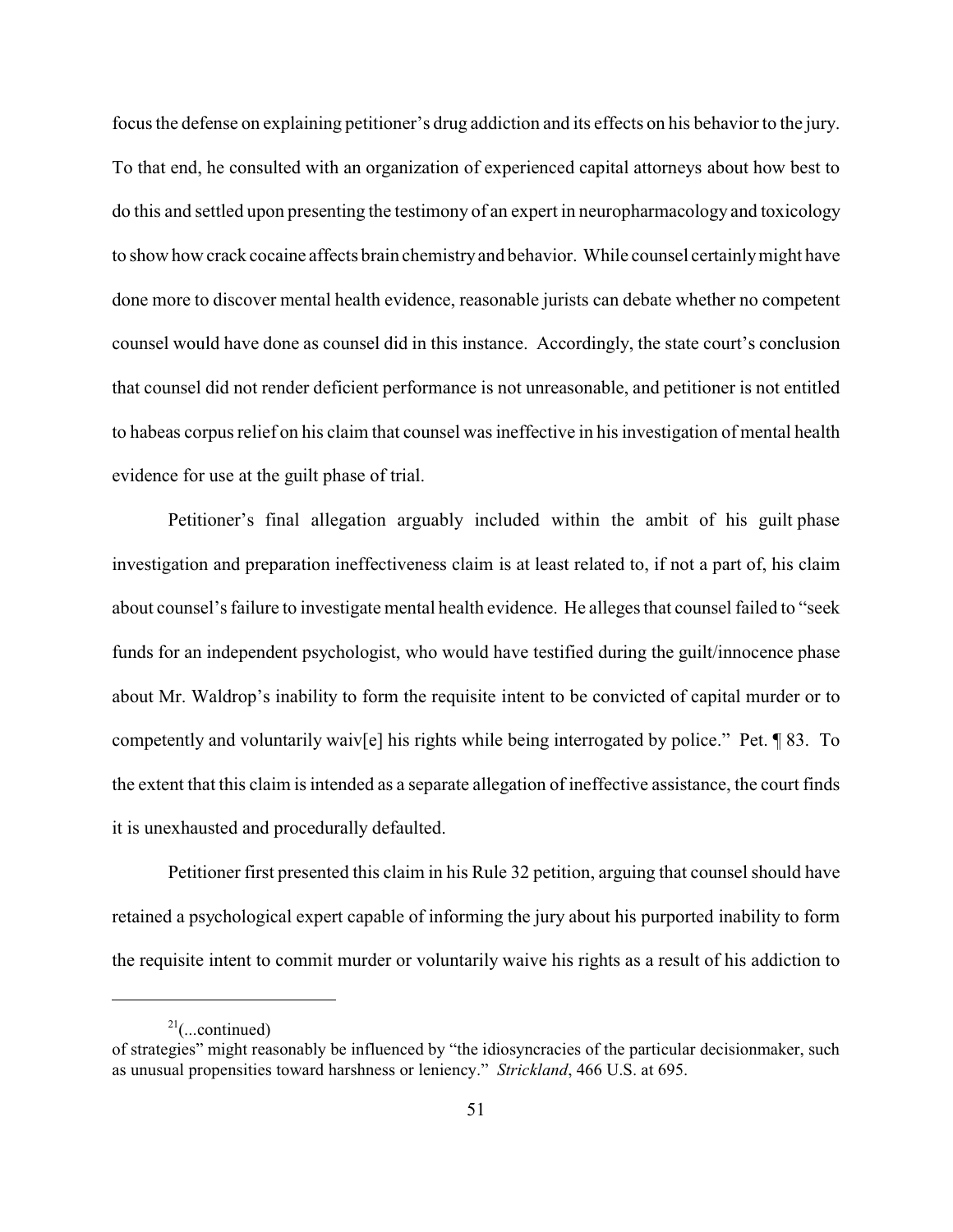cocaine, as well as explain why petitioner was susceptible to "chemical dependency." *See* R.-52 at 31-34. The circuit court found the claim to be without merit because trial evidence indicated that petitioner was not intoxicated at the time of his confession and because petitioner's pharmacology expert testified at trial about cocaine's effects on the brain and offered his opinion that petitioner committed the murders to facilitate feeding his addiction. R.-73 at 8-10.

In that portion of his appellate brief challenging the circuit court's dismissal of his other guilt phase ineffectiveness claims, petitioner did not discuss the circuit court's judgment that his claim about counsel's failure to hire an independent psychologist for use at the guilt phase of trial was without merit. *See* R.-63 at 76-80. However, in an earlier portion of the brief he argued that the circuit court improperly precluded him at the evidentiary hearing from offering expert opinion in support of his claim that counsel was ineffective for failing to retain an independent psychologist for purposes of presenting "mitigating evidence." *See* R.-63 at 12, 15-17.<sup>22</sup> Petitioner further stated that the circuit court's dismissal of his claim about counsel's failure to obtain expert psychological assistance for the guilt phase was erroneous for the reasons discussed in the subsequent portion of his brief dealing with his other guilt phase ineffectiveness claims. *Id.* at 17. The Court of Criminal Appeals affirmed the circuit court's exclusion of the testimony of petitioner's psychologist because it agreed with the circuit court's conclusion that petitioner's underlying ineffective assistance claim was without merit, and because petitioner "failed to comply with the circuit court's order to submit

 $22$  At the evidentiary hearing in the circuit court, he expressly argued that he should be allowed to present the expert testimony of a clinical neuropsychologist to show what counsel should have presented during the sentencing phase of trial. *See* Rule 32 Tr. (R.-60) at 403-04, 406-08, 420-21.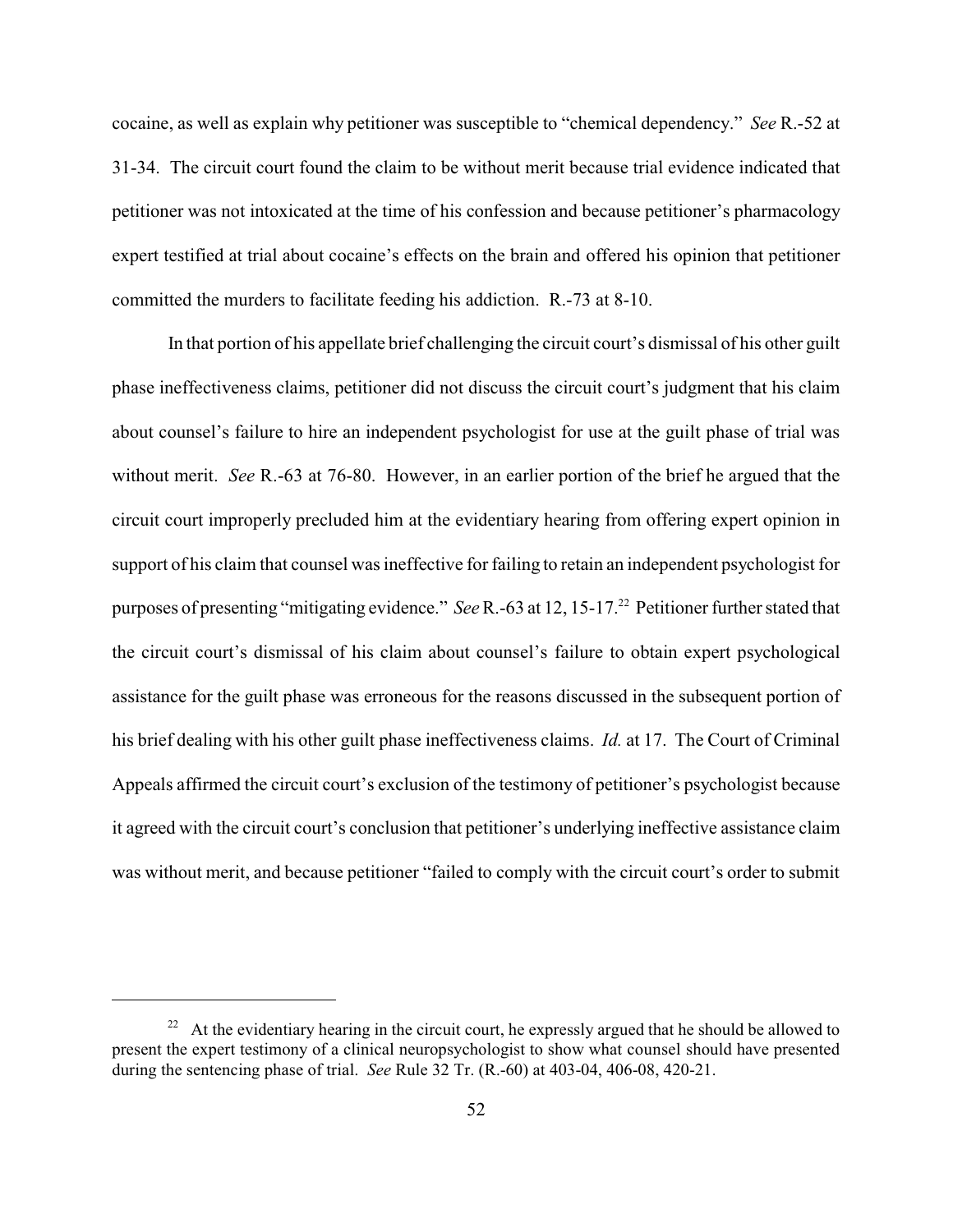a statement of the experts' expected testimony." *Waldrop*, 987 So. 2d at 1191-93.<sup>23</sup> On the merit

of the claim, the Court of Criminal Appeals held as follows:

The transcript of Waldrop's trial shows that a mental evaluation was conducted on Waldrop before trial to determine his mental competency to stand trial and his mental state at the time of the murders. Waldrop was evaluated by a clinical psychologist. It was this expert's opinion that Waldrop was competent to stand trial and that he was not suffering from a mental disease at the time that he committed the murders. The trial record also shows that Waldrop's attorney at trial, Charles Gillenwaters, specifically stated that he was not going to pursue a mental-disease defense, because if he did the State said it was ready to rebut any evidence presented on this claim. Thus, trial counsel had no reason to retain another psychologist to dispute the first expert's findings. A postconviction petition does not show ineffective assistance merely because it presents a new expert opinion that is different from the theory used at trial. Counsel is not ineffective for failing to shop around for additional experts. Counsel is not required to continue looking for experts just because the one he has consulted gave an unfavorable opinion. Thus, we agree with the court that there was no "material issue of fact or law that would entitle [Waldrop] to relief" on this issue. Therefore, the court did not err in excluding [petitioner's expert psychologist's] testimony at the Rule 32 hearing.

*Id.* at 1193 (citations and quotations omitted). Thus, in effect, as with petitioner's claim about

counsel's failure to investigate mental health evidence, the state court determined that he failed to

show counsel's deficient performance in failing to retain an independent psychologist.

 $23$  In making this determination, the Court of Criminal Appeals ("CCA")may have conflated petitioner's separate guilt and penalty phase ineffective assistance claims concerning counsel's failure to retain a psychological expert. The claim was ostensibly presented to the CCA as a challenge to the circuit court's failure to allow petitioner's expert psychologist to testify at the Rule 32 evidentiary hearing about the applicability of mitigating circumstances. The CCA affirmed the circuit court, utilizing the lower court's reasoning as to the guilt phase issue–that petitioner had not stated a viable claim for relief–to deny petitioner's argument about the exclusion of the testimony on penalty phase issues. *Waldrop*, 987 So. 2d at 1193. Thus, it is not entirely clear that the CCA intended to address this claim as it relates to the guilt phase. However, considering that it also is not entirely clear that petitioner intended to present the claim as a guilt phase issue, and further mindful of the deference owed a state court in adjudicating the issues before it, prudence and comity counsel construing the CCA's judgment as affecting both the guilt and penalty phase components of this claim. *See Harrington*, 133 S.Ct. at 1095-96 ("While it is preferable for an appellate court in a criminal case to list all of the arguments that the court recognizes as having been properly presented, federal courts have no authority to impose mandatory opinion-writing standards on state courts."). *See also Lee*, 726 F.3d at 1210-12.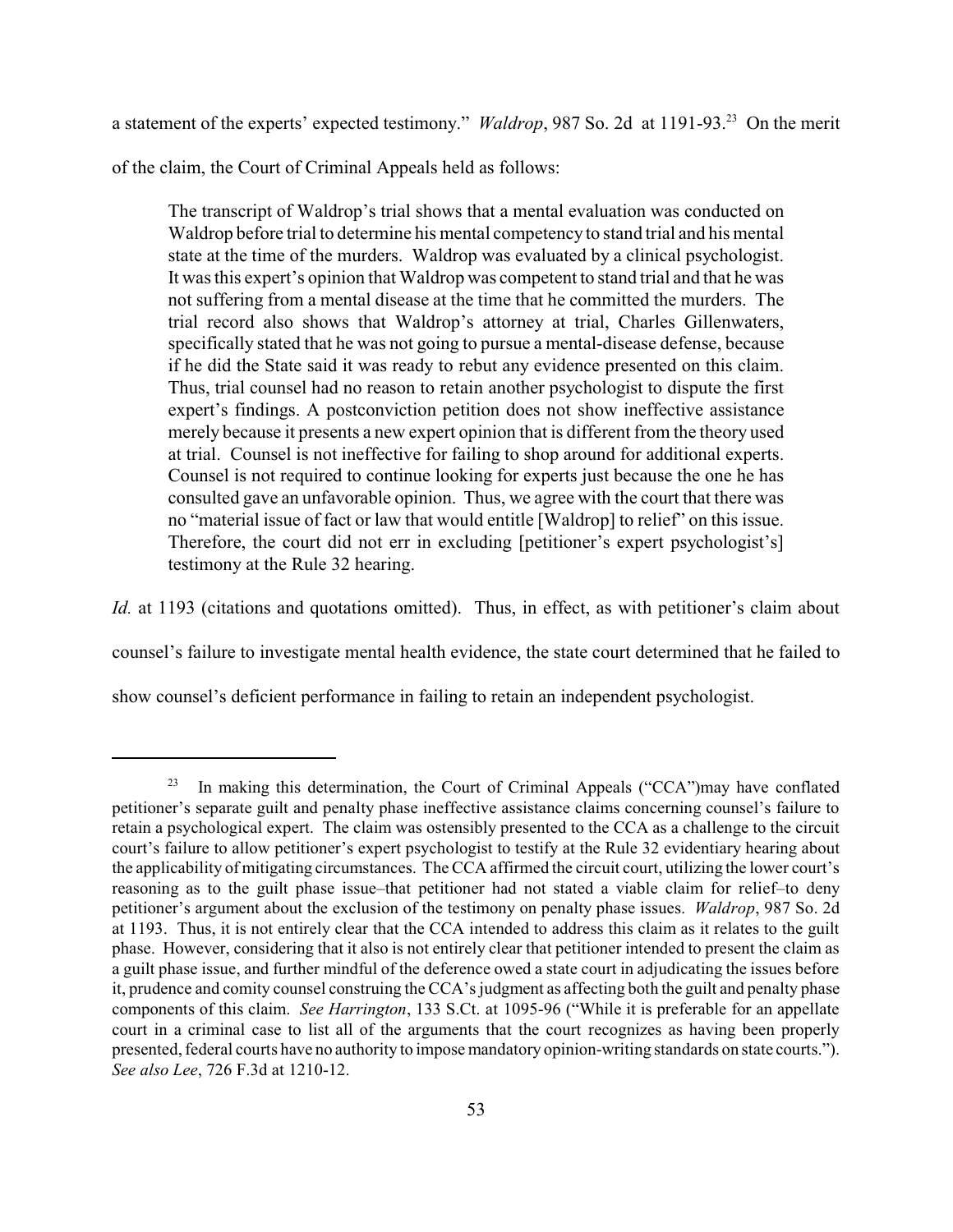In his petition for certiorari review in the Alabama Supreme Court, petitioner distinguished his guilt and penalty phase ineffectiveness claims predicated on counsel's failure to hire an independent psychologist. R.-76 at 11-14. He argued that the lower courts erroneously relied upon the determination that, as a guilt phase claim, the issue lacked merit when deciding whether he was entitled to present the expert's testimony at his Rule 32 evidentiary hearing on his penalty phase claims.  $Id^{24}$  The remainder of the petition for certiorari deals mostly with petitioner's penalty phase ineffectiveness claim. *See id.* at 22-53. In the subsequent portion of the petition addressing his guilt phase ineffective assistance claims, he argued that the circuit court's summary dismissal of his guilt phase claims violated state law precedents clarifying Rule 32's pleading burdens. *Id.* at 66. Petitioner did not specifically challenge or even discuss the lower courts' treatment of his guilt phase ineffectiveness claim concerning counsel's failure to retain an independent psychological expert. Thus, while petitioner clearly challenged the exclusion of his expert psychologist's testimony on penalty phase ineffective assistance issues, he did not appeal the CCA's judgment to the extent it disposed of his corresponding guilt phase claim, despite what arguably served as judgment on the merits of the claim. Petitioner failed to exhaust, therefore, this claim in the state courts. *Hunt*, 666 F.3d at 729-30. Because he may not now return to the state courts to exhaust the claim, it is procedurallydefaulted in federal habeas corpus review. Moreover, because petitioner has not shown

<sup>&</sup>lt;sup>24</sup> *See also* R.-76 at 18 (citation omitted) (emphasis in original) ("The appeals courts' decision provides no legal basis for barring this patently mitigating evidence. It merely parrots the circuit's order denying on the merits the allegations that counsel was ineffective at the **first phase** for failing to obtain expert assistance on issues related solely to first-phase determinations (namely, whether mental health problems prevented Mr. Waldrop from forming the requisite intent to be convicted of capital murder and from making a knowing and voluntary statement). The record is clear that Mr. Waldrop was not attempting to present expert testimony on first-phase issues at the Rule 32 hearing.").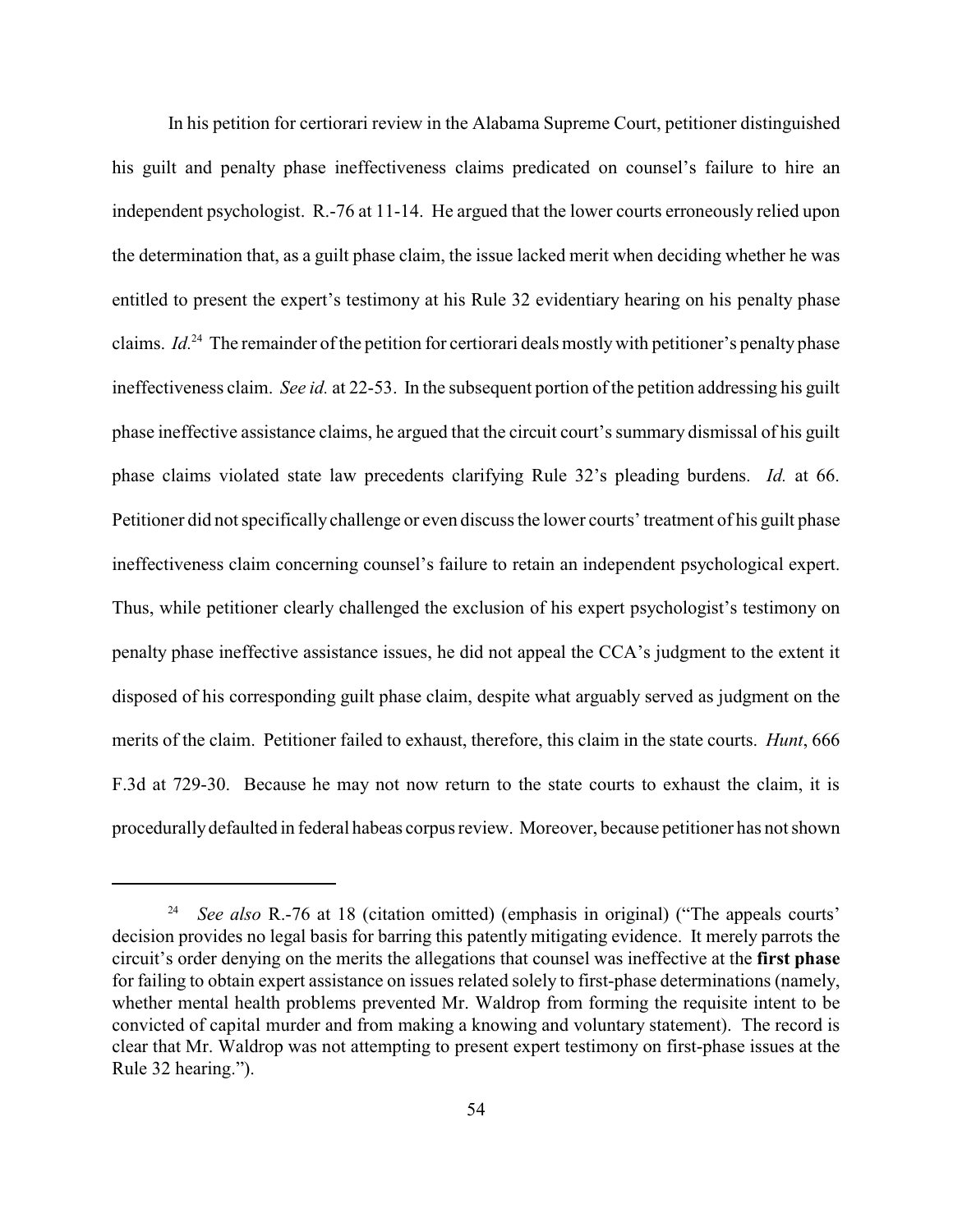cause or prejudice for his failure to exhaust the claim, or that he will suffer a fundamental miscarriage of justice if the claim is not adjudicated on its merits, the claim is due to be dismissed as procedurally defaulted.<sup>25</sup>

As to prejudice, which this court would review *de novo* because the CCA did not reach that prong of the *Strickland* inquiry, the court finds that there is not a reasonable probability that the result of the guilt phase of trial would have been different had counsel retained an independent psychologist. Petitioner alleges that such an expert "would have testified during the guilt/innocence phase about Mr. Waldrop's inability to form the requisite intent to be convicted of capital murder or to competently and voluntarily waiving [sic] his rights while being interrogated by police[.]" Pet ¶ 83. Indeed, petitioner alleges that counsel should have better developed the theory that he lacked the requisite intent "because intoxication prevented him from forming the intent to kill." *Id.* at ¶ 68. But in order to show that he lacked sufficient intent due to his voluntary intoxication, petitioner would have had to show that his voluntary intoxication was so severe that it amounted to insanity. *See Ex parte McWhorter*, 781 So. 2d 330, 340-41 (Ala. 2000). Nothing in the record or the petition and petitioner's briefs indicates that petitioner could have satisfied this rigorous requirement. The petition does not posit any other theory under which he might have negated the intent element of capital murder with the aid of an independent psychological expert. Moreover, the expert psychologist petitioner retained in Rule 32 proceedings does not unequivocally opine that petitioner was incapable of forming the intent to commit murder. *See* Rule 32 C.R. at 351-57. While the expert clearly opines about the applicability of certain statutory mitigating circumstances based upon petitioner's mental state at the time of the offense, his affidavit does not speak with the same force about petitioner's ability to form intent as a legal matter. Rather, his observations about petitioner's intent are more vague and general. He opines that petitioner had "diminished" "cognitive functioning and self-control of behavior," an "overwhelmed" "capacity to control emotions and behavior," and that he "lacked the cognitive resources to constrain his behavior." *Id.* Nor does the expert opine that petitioner was incapable of voluntarily submitting to questioning after his arrest. He only states that petitioner was "distraught and emotional and unable to withhold information," but that he "answered every question posed by the interviewer, was not evasive, and (continued...)

<sup>&</sup>lt;sup>25</sup> Were this claim not subject to procedural default, the court would still deny relief. Based upon a review of the record, the court concludes that petitioner cannot show deficient performance or prejudice on this claim as it relates to the guilt phase. As to deficient performance, which would be reviewed pursuant to the AEDPA given that the CCA decided the claim on that prong, the court cannot conclude that the state court's judgment was unreasonable. The state court recognized the expert opinion evidence which counsel already had respecting petitioner's mental health at the time of the offense and determined that he was not required to go searching for a separate expert who might offer a contrary opinion. Moreover, as this court recounted with respect to petitioner's claim about counsel's investigation of mental health evidence, counsel's strategy was informed by his own recent experiences in a death penalty case in front of Judge Segrest in which he had presented expert mental health evidence, in a case he judged more amenable to that kind of evidence, and had watched as Judge Segrest overrode the jury's recommendation for a life sentence. It thus was not unreasonable for counsel to attempt to establish important evidence about petitioner's ability to form intent through his pharmacology expert. While counsel might have fared better with an independent expert psychologist, reasonable jurists could debate whether any competent counsel would have done the same given the circumstances confronting counsel.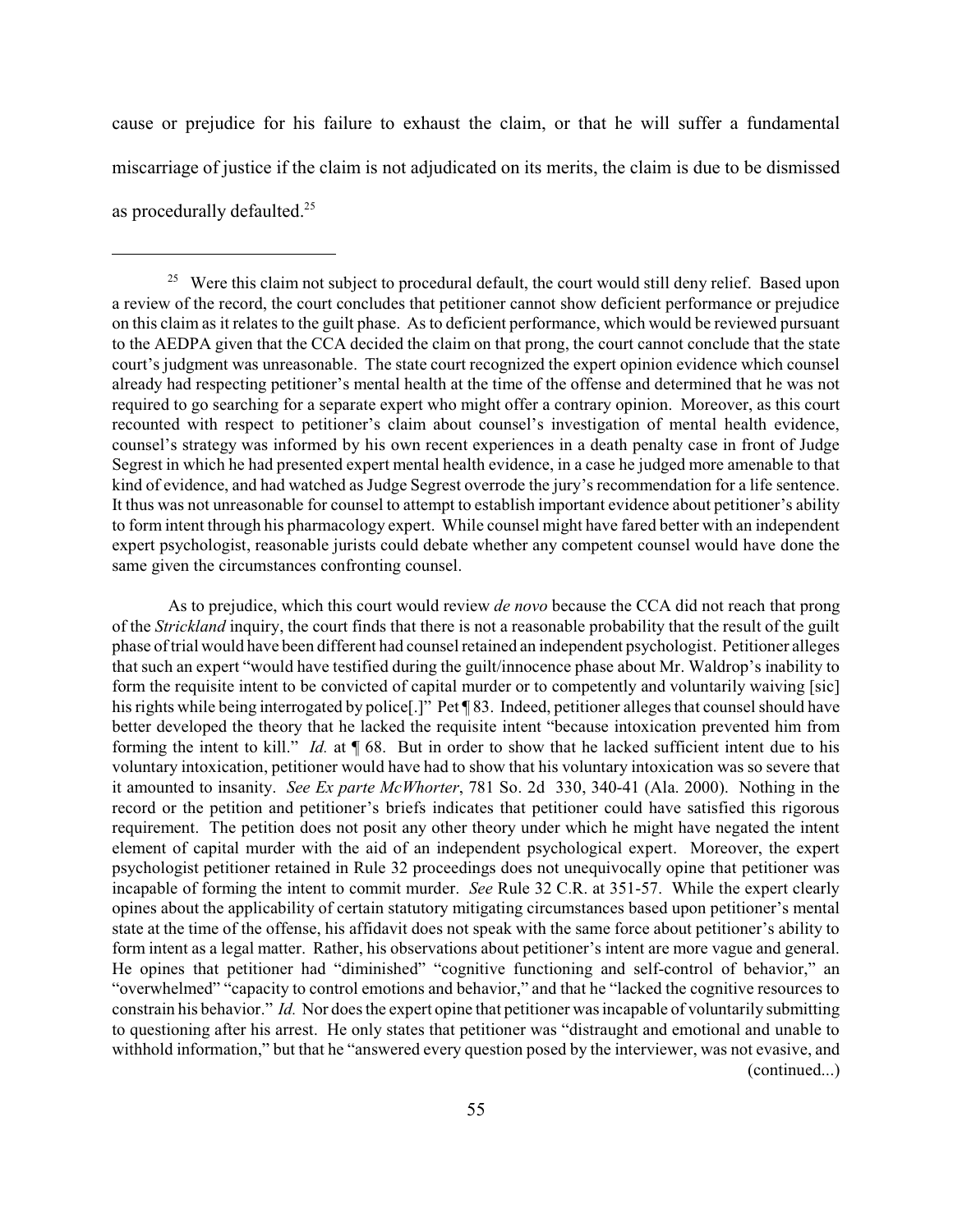#### **b.** *Failure to investigate and prepare for the penalty phase of trial*

Petitioner's lengthiest claim concerns counsel's alleged ineffectiveness with respect to his investigation and preparation for the penalty phase of trial. He faults counsel for failing to, *inter alia*, hire an "investigator, mitigation specialist, or social worker to obtain a familyor social history," obtain important "medical, educational, divorce, or social history records," interview people other than petitioner and his mother, "assemble a defense team, obtain co-counsel, or seek assistance from a mental health expert," furtherinvestigate leads uncovered byhis meager investigation, and prepare for the judicial sentencing hearing after he obtained the jury's recommendation for a life sentence. Pet. ¶¶ 72-74.

Petitioner claims that a wealth of mitigation evidence was left unused or undiscovered due to counsel's insufficient investigation and preparation for the penalty phase. The court need not, for present purposes, recite all of the mitigation evidence petitioner argues should have been presented at the penalty phase. Petitioner has ably recounted the evidence in his briefing in this court, *see* Pet'r's Br. (Doc. # 44) at 55-76, as well as in his briefing in the state courts in support of this claim, all of which the court has reviewed extensively. The federal habeas petition summarizes this evidence as follows:

76. The juryorsentencing judge should have learned that BobbyWaldrop experienced a nightmarish childhood characterized by physical and emotional abuse, violence perpetrated by and among family members, neglect and abandonment, his mother's infidelity and suicide attempts, poverty, and a family history and environment that left him uniquely vulnerable to addiction. In spite of the factors set against him, Bobby Waldrop started working at an early age to help his family

 $25$ (...continued)

demonstrated appropriate emotional response." *Id.* at 356. Based upon this record, the court cannot conclude that petitioner could show prejudice due to counsel's failure to retain an independent psychologist for use at the guilt phase of trial.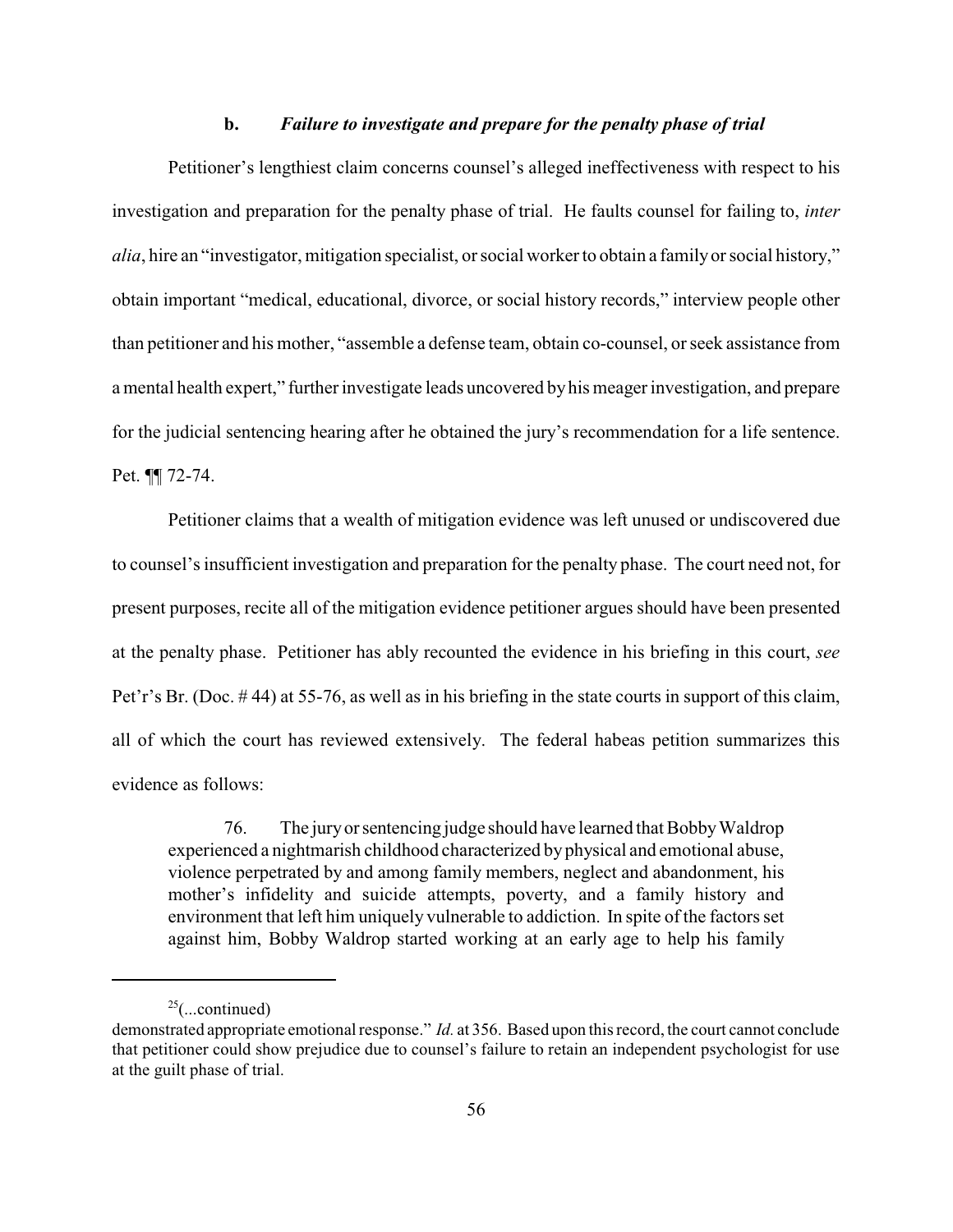purchase food and was a hard worker and respectful student who was active in church and nursed his beloved grandparents. A series of crises overwhelmed Bobby's limited capacity to cope - he spiraled into depression and began using crack cocaine after his wife lost their baby, the couple's belongings burned right before his eyes, and, for the first time, he was arrested and taken to jail. By Christmas 1997, just prior to the offense, he was gaunt and unrecognizable to his own mother - he was not himself at all. [. . .]

77. Counsel failed to discover or present readily available mitigating evidence about Bobby's mother, her treatment of him, her multiple suicide attempts, her sexual indiscretions and their effect on her family, and her illegal, violent behavior. Trial counsel failed utterly to discover and present available mitigating evidence about the nightmarish violence and abuse that characterized Bobby's family and life history, including the fact that Bobby's mother held him and his sister at gunpoint and threatened to kill them.

78. Trial counsel failed to discover and present readily available mitigating evidence that Bobby's addiction was the product of genetics and a tragic, neglectful environment. Counsel presented no evidence about the causes of Mr. Waldrop's cocaine addiction. Readily available evidence shows that Bobby became addicted while reeling from a series of traumatic events, including his wife's miscarriage of their baby, with which he could not otherwise cope.

79. Trial counsel failed to discover readily available evidence about Bobby Waldrop's generous character in the face of hardship, ability to do well in structured environments, and caring behavior towards his grandparents. Trial counsel did not present testimony from Bobby's family members or friends about their close and loving relationships with him.

Pet. ¶¶ 76-79 (citations omitted). Petitioner concludes that counsel's

failure to conduct a reasonable and complete investigation and to present powerful mitigating evidence that would have convinced the sentencer to sentence Bobby Waldrop to life without parole in accordance with the jury's recommendation denied Mr. Waldrop his right to effective assistance of counsel and a reliable sentencing proceeding as guaranteed by the Fifth, Sixth, Eighth, and Fourteenth Amendments to the United States Constitution. The state court adjudication of this claim resulted in a decision that was contrary to, and involved an unreasonable application of, clearly established United States Supreme Court precedent.

*Id.* at **[**81.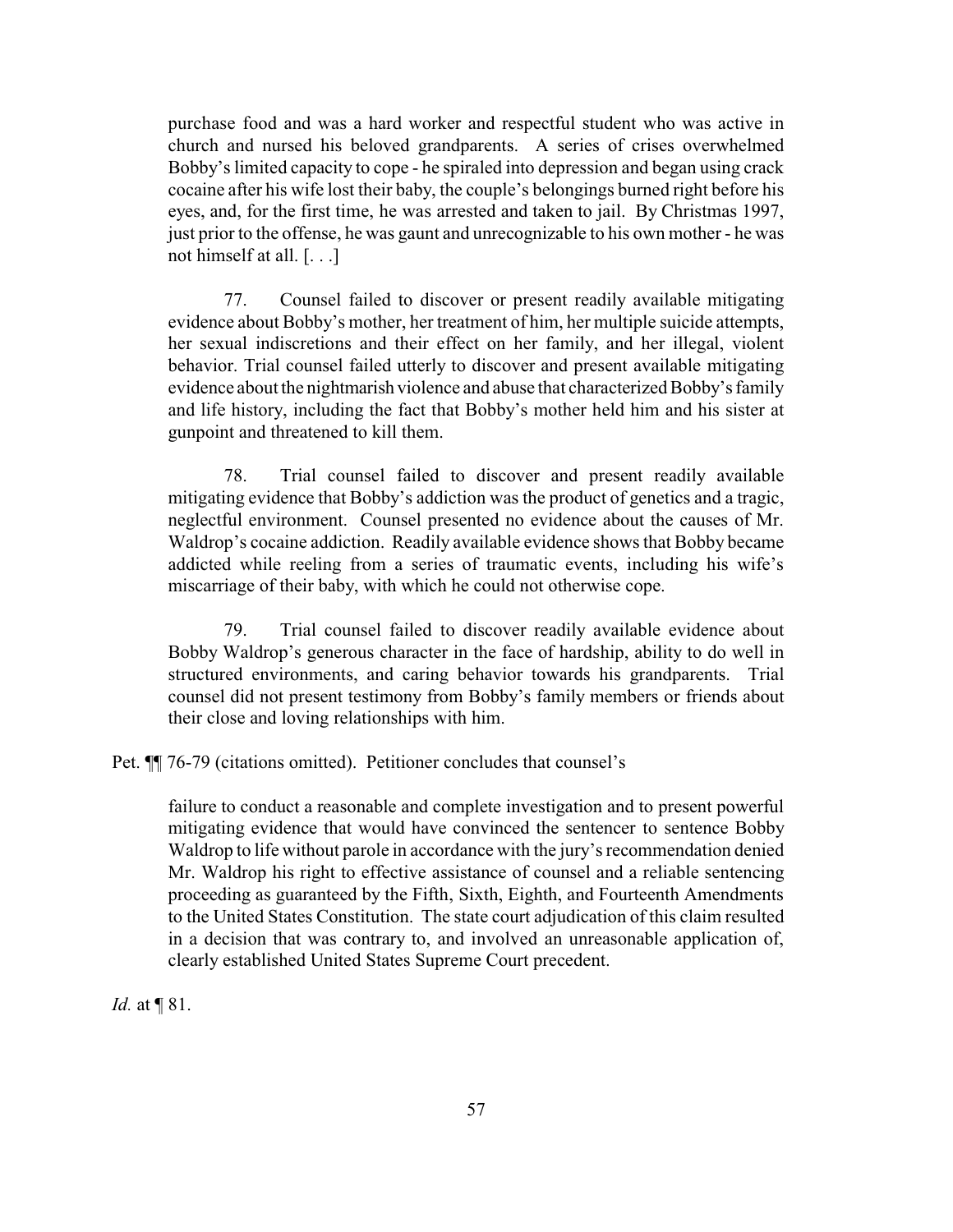Respondents contend that, to the extent petitioner's claim is predicated on his allegations about counsel's failure to investigate mental health evidence or retain an independent psychologist for use at the penalty phase and failure to hire a social worker to prepare a social history in advance of the penalty phase, the claim is procedurally barred because these allegations were not raised in petitioner's appeal of the denial of his Rule 32 petition. Resp.'s Br. (Doc. # 41) at 15-18. In all other respects, respondents argue, petitioner is not entitled to relief because the CCA's adjudication of his claim is not contrary to, and does not involve an unreasonable application of, clearly established federal law, and is not based upon an unreasonable factual determination in light of the record before the state courts. Resps.' Reply (Doc. # 50) at 34-55. The court will first examine respondents' procedural default argument.

### **i. Procedural default**

Respondents contend that petitioner's allegations respecting counsel's failure to sufficiently investigate mental health evidence, retain an independent psychologist, and hire a social worker in preparation for the penalty phase are procedurally defaulted because they were not raised in petitioner's appeal of the circuit court's denial of his Rule 32 petition. Resp.'s Br. (Doc. # 41) at 15- 18. Petitioner raised these claims in his appeal of the denial of his Rule 32 petition. Under the heading "Counsel's Investigation was Deficient" in his brief before the Court of Criminal Appeals, petitioner faulted counsel for failing to "engage an investigator, mitigation specialist, or social worker to obtain a family or social history even though the circuit court granted funds" and for failing to "seek the assistance of a defense mental health expert" for purposes of presenting mitigation evidence. R.-63 at 25-26. The brief describes much of the evidence proper investigation and utilization of these sources would have allowed counsel to present in the penalty phase. *Id.* at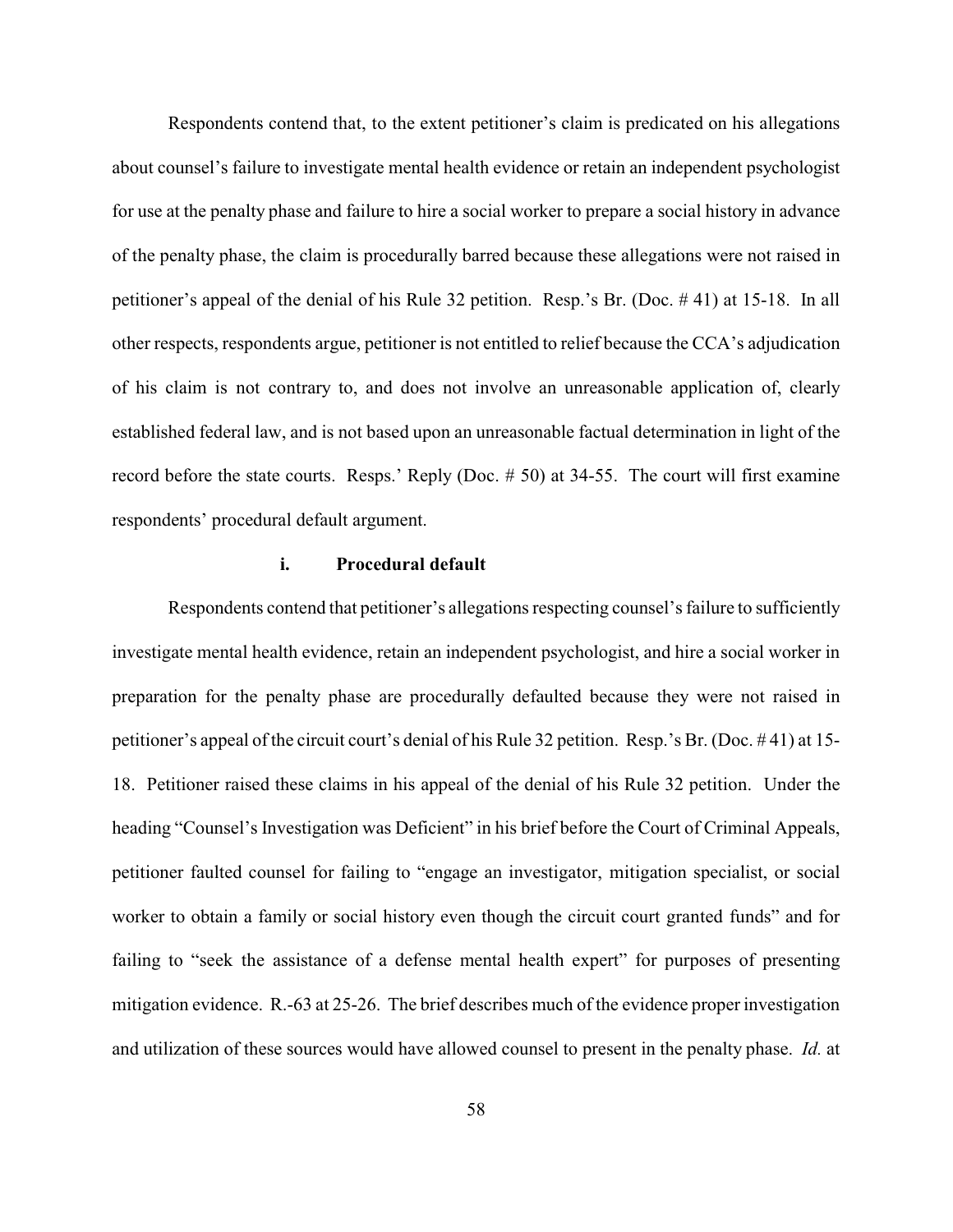29-54. The Court of Criminal Appeals concluded that the circuit court's exclusion of testimony by petitioner's expert witnesses, a social worker and a neuropsychologist, was not erroneous because petitioner's claim that counsel was ineffective for retaining a psychologist was without merit and the testimony he would have offered through his social worker was cumulative of the testimony of his other witnesses. *Waldrop* 987 So. 2d at 1193. The Court of Criminal Appeals also determined that counsel was not ineffective for failing to present much of the evidence that would have been cultivated and explained by an expert social worker and neuropsycholgist, including evidence about petitioner's family history of abuse and neglect, genetic predisposition to substance abuse and addiction, and the effects of his addiction on his actions because petitioner could not show prejudice. *Id.* at 1194-1202. Petitioner presented these same claims in his petition for certiorari review in the Alabama Supreme Court. *See* R.-67 at 26-27, 29-48. Accordingly, the court finds that, because petitioner presented his penalty phase ineffectiveness claims related to counsels' failure to hire a social worker, investigate mental health evidence, and retain an independent psychologist in the state courts and, indeed, exhausted those claims, the claims are not procedurally defaulted from review in federal habeas corpus.

### **ii. Application of § 2254(d) or** *de novo* **merits review**

As the court has determined that no portion of this claim is procedurally defaulted and respondents concede that the remainder of petitioner's penalty phase investigation and preparation claim was exhausted and decided on its merits in the state courts, the court must review the Court of Criminal Appeals' decision pursuant to the AEDPA. The court will first summarize the state court's decision and then discuss the petitioner's specific arguments about the application of  $§$  2254(d).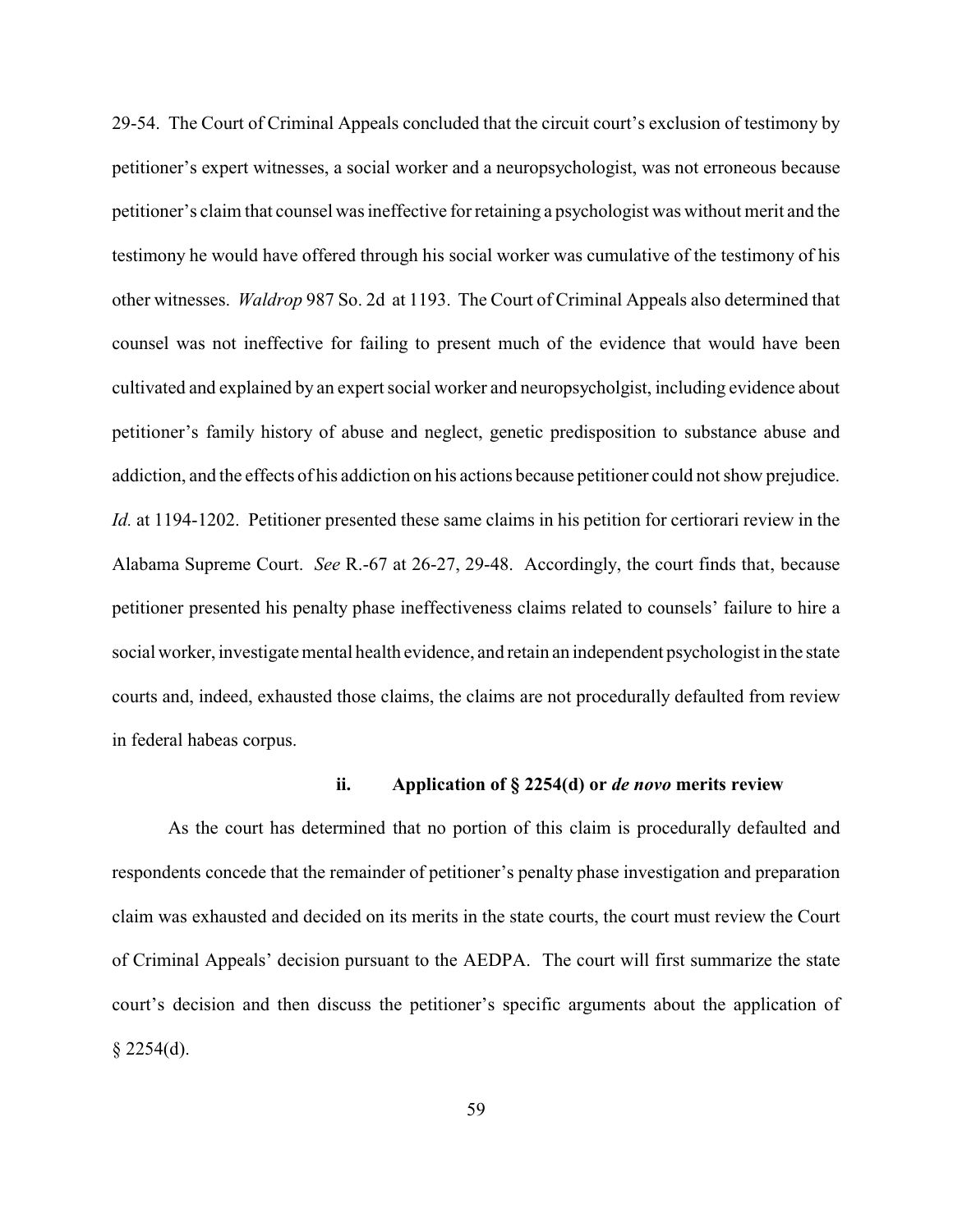#### **(a) The Court of Criminal Appeals' Decision**

In denying this claim, the CCA first articulated the *Strickland* standard and, in pertinent part, correctly recited the prejudice inquiry as it is set out in *Wiggins v. Smith*, 539 U.S. 510 (2003). *Waldrop*, 987 So. 2d at 1194-95. The CCA then examined, apart from petitioner's allegations about what counsel failed to do, all of the things counsel affirmatively did in preparation for the penalty phase of trial, including speaking with petitioner, his mother, one of his sisters, and his employer, examining petitioner's prison records, attending portions of petitioner's co-defendant's trial and obtaining a transcript of the trial, and retaining Dr. Tackett "to testify about the effects of cocaine addiction." *Id.* at 1195. The CCA noted counsel's belief, as expressed at the evidentiary hearing, that, after reviewing the evidence and speaking with petitioner, his best hope to avoid a death sentence was to explain and emphasize how petitioner's addiction motivated his actions. *Id.* at 1196. Thus, although counsel argued before the jury that other mitigating circumstances were applicable, including that petitioner was "'from a broken family, his age, and the fact that he had no prior criminal record[,]'" *id.*, counsel limited his presentation on those issues because he believed the fact that petitioner so violently killed his grandparents–whom had often provided him with a sort of refuge from the dysfunction and iniquities of his own parents–would likely militate against any feelings of sympathy for petitioner. Rather, counsel believed that "'cocaine addiction was the strongest mitigator that [he] should focus on,'" and he therefore sought to persuasively explain that circumstance to the jury by, *inter alia*, presenting the expert testimony commended to him bySCHR. *Id.* The CCA summarized counsel's presentation of mitigating evidence during both phases of trial:

"Although Petitioner's claim is that his trial counsel should have done something more, we first look at what the lawyer did in fact." *Chandler v. United States*, 218 F.3d 1305, 1320 (11th Cir. 2000). A review of the record shows that at the guilt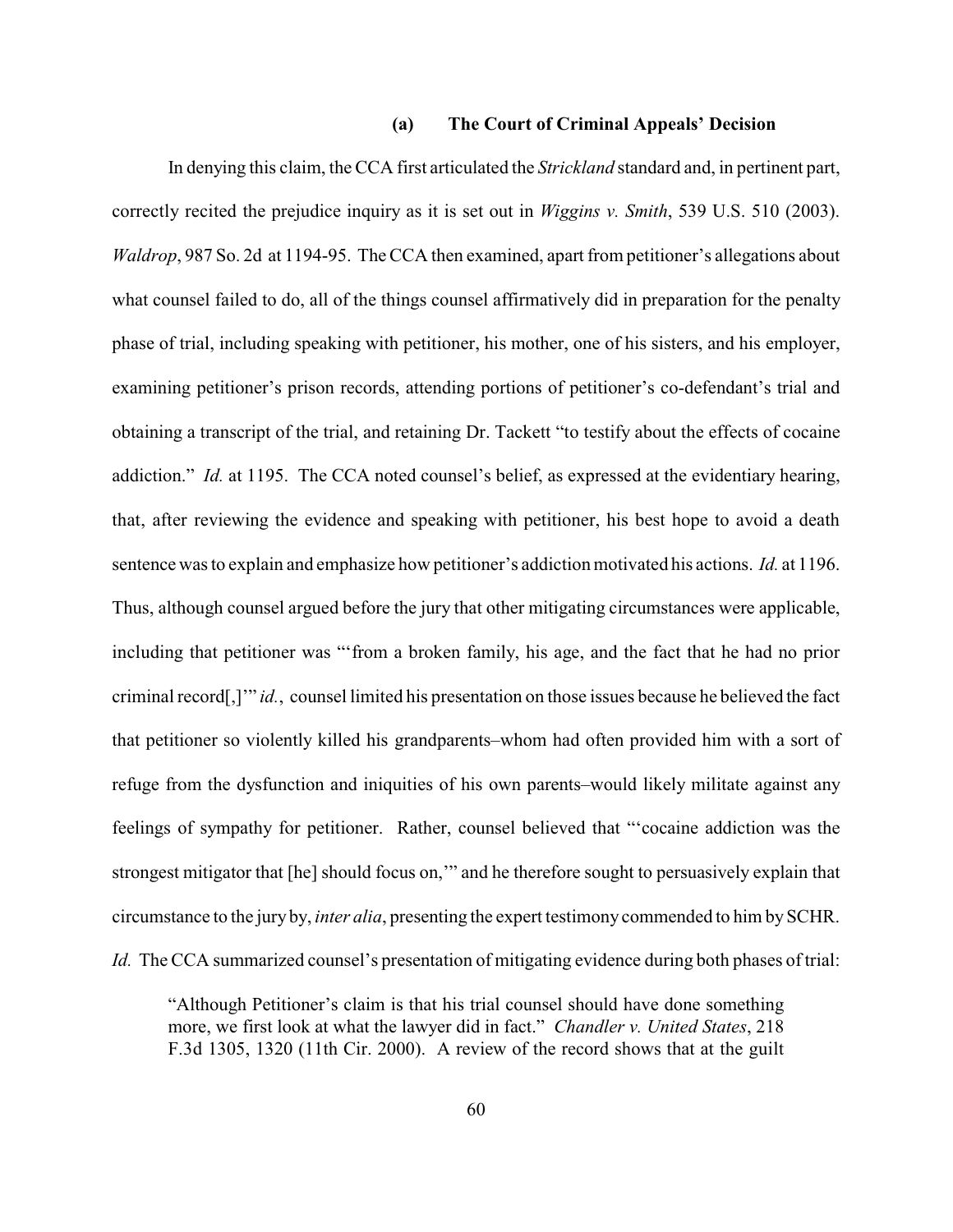phase [counsel] called Waldrop's mother and several other witnesses to testify. Waldrop's mother said that she had had Waldrop when she was 14 years old, that she did not know how to care for a child, that Waldrop's father was not responsible, and that Waldrop lived the majority of his life with her parents, the victims.

At the sentencing hearing, [counsel] asserted that Waldrop had no significant history of criminal activity, that Waldrop had been under the influence of cocaine when he committed the murders, that he could not appreciate the criminality of his actions, that he was only 19 years of age at the time of the murders, that he came from a broken home, that he worked well with others, and that he was remorseful for his actions.

Dr. Tackett testified at sentencing that the use of crack cocaine changes a person's brain chemistry and that it was his opinion that Waldrop was on cocaine when he committed the murders. He said that Waldrop was suffering extreme mental or emotional disturbance at the time of the murders because of his addiction to cocaine. BobbyWaldrop testified at sentencing that at the time of the murders he was under the influence of cocaine and heroin. The following occurred:

"[Defense counsel]: Why did you kill them?

"[Waldrop]: On account of the drugs I was using. I love my grandparents very much and at that time I was on these drugs—I mean I was not—I wasn't the person that I am now. I mean, it was like this was all I cared about. I didn't care about my family. I didn't care about my wife. I didn't care if I hurt myself or anybody else."

(R. 1030.) Sheriff Jeff Fuller also testified that he was responsible for the Randolph County jail and that for the four months Waldrop had been in jail awaiting trial Waldrop had caused no problems.

*Id.* at 1196-97.

After reviewing counsel's investigation and presentation of mitigating evidence at trial, the

CCA evaluated whether the additional evidence petitioner presented during the Rule 32 evidentiary

hearing in the circuit court established prejudice. The CCA quoted from the circuit court's findings

of fact respecting the value of this evidence. *Id.* at 1197-1200. For the most part, the circuit court

found the evidence alluded to in ¶¶ 76-79 of the petition and meticulously detailed in petitioner's

briefing uncorroborated, incredible, irrelevant, unpersuasive, or insufficiently compelling to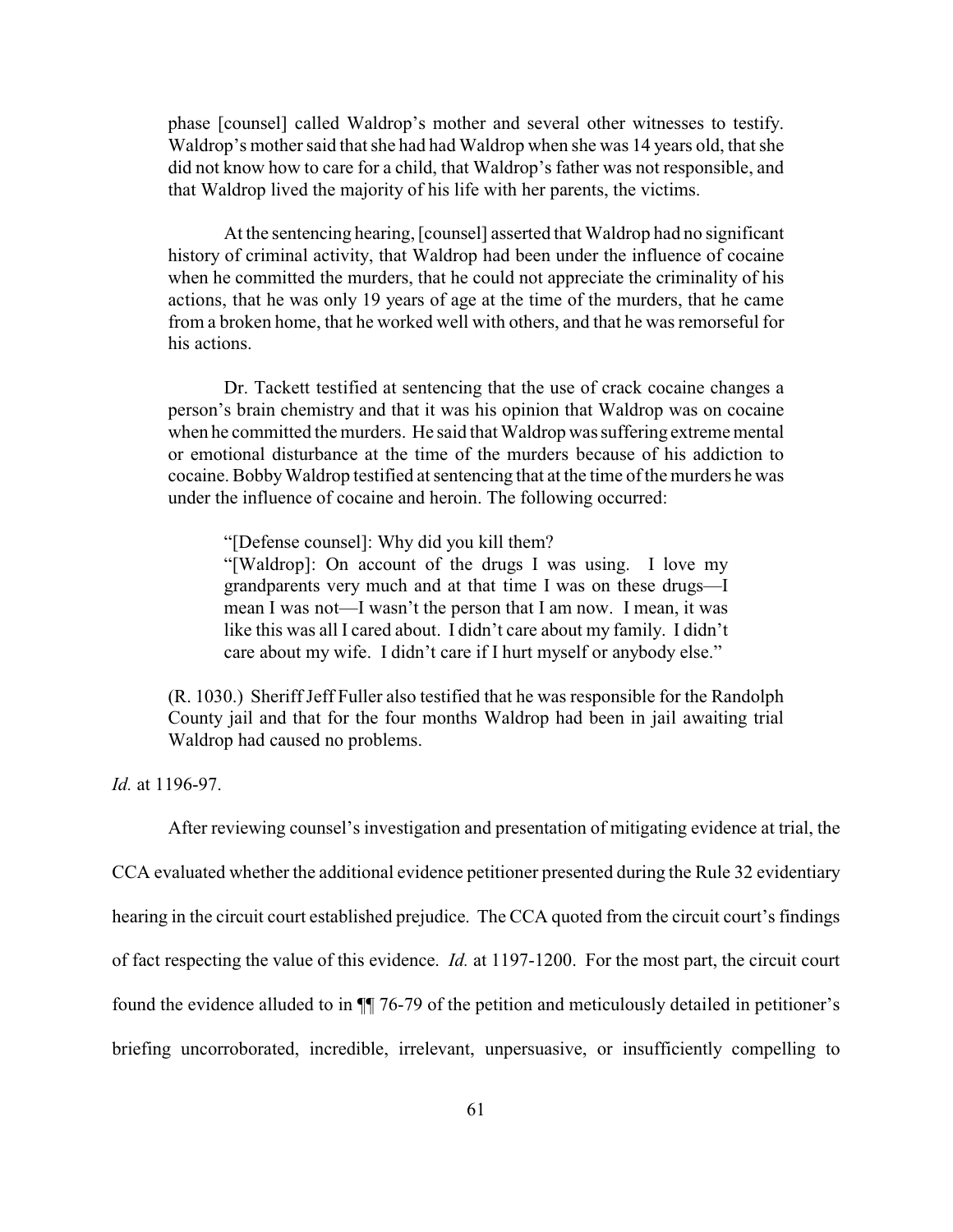undermine confidence in the outcome of petitioner's sentencing. Moreover, the CCA, by way of the circuit court, questioned whether, had counsel presented the mitigation case offered by petitioner

during Rule 32 proceedings, the jury might have still recommended a life sentence.

"If [counsel] had presented the testimony that Mr. Waldrop offered at the Rule 32 evidentiary hearing it is conceivable to this Court that the jury would have lost the significance of the cocaine addiction and become angered that Mr. Waldrop was trying to blame his actions on one of the deceased victims (Sherrell Prestridge), his mother, his father, or his 'family's history' of alcohol and drug use. Thus, [counsel's] strategic decision to focus on his 'strongest jury argument' was not unreasonable and was effective with the jury. Based on the evidence produced at the hearing, [counsel] had discovered most of the information that Mr. Waldrop claims he did not have and therefore his investigation was not unreasonable. It is this Court's opinion that Mr. Gillenwaters acted reasonably and that the result of Mr. Waldrop's trial would not have been different."

*Waldrop*, 987 So. 2d at 1200. The CCA accordingly adopted the circuit court's findings of fact in

concluding that petitioner was not prejudiced.

The circuit court's findings are supported by the record, and we adopt them as part of this opinion. Few witnesses at the evidentiary hearing offered anynegative insight into Waldrop's upbringing except his mother. The majority of her testimony consisted of detailing the abuse that she had suffered at the hands of her father, one of the victims, and her husband. Furthermore . . . it is conceivable that evidence of an abusive childhood environment would have hurt Waldrop given that he was charged with killing his grandparents—the two people who were his primary caregivers during his childhood.

# *Id.*

Having surveyed counsel's investigation and preparation for the penalty phase and adopted the circuit court's findings on prejudice, the Court of Criminal Appeals next distinguished petitioner's case from *Wiggins*, upon which petitioner had relied in challenging counsel's penalty phase investigation. The court held that, unlike in *Wiggins*, in this case counsel "conducted a reasonable investigation and chose not to concentrate on Waldrop's childhood. However some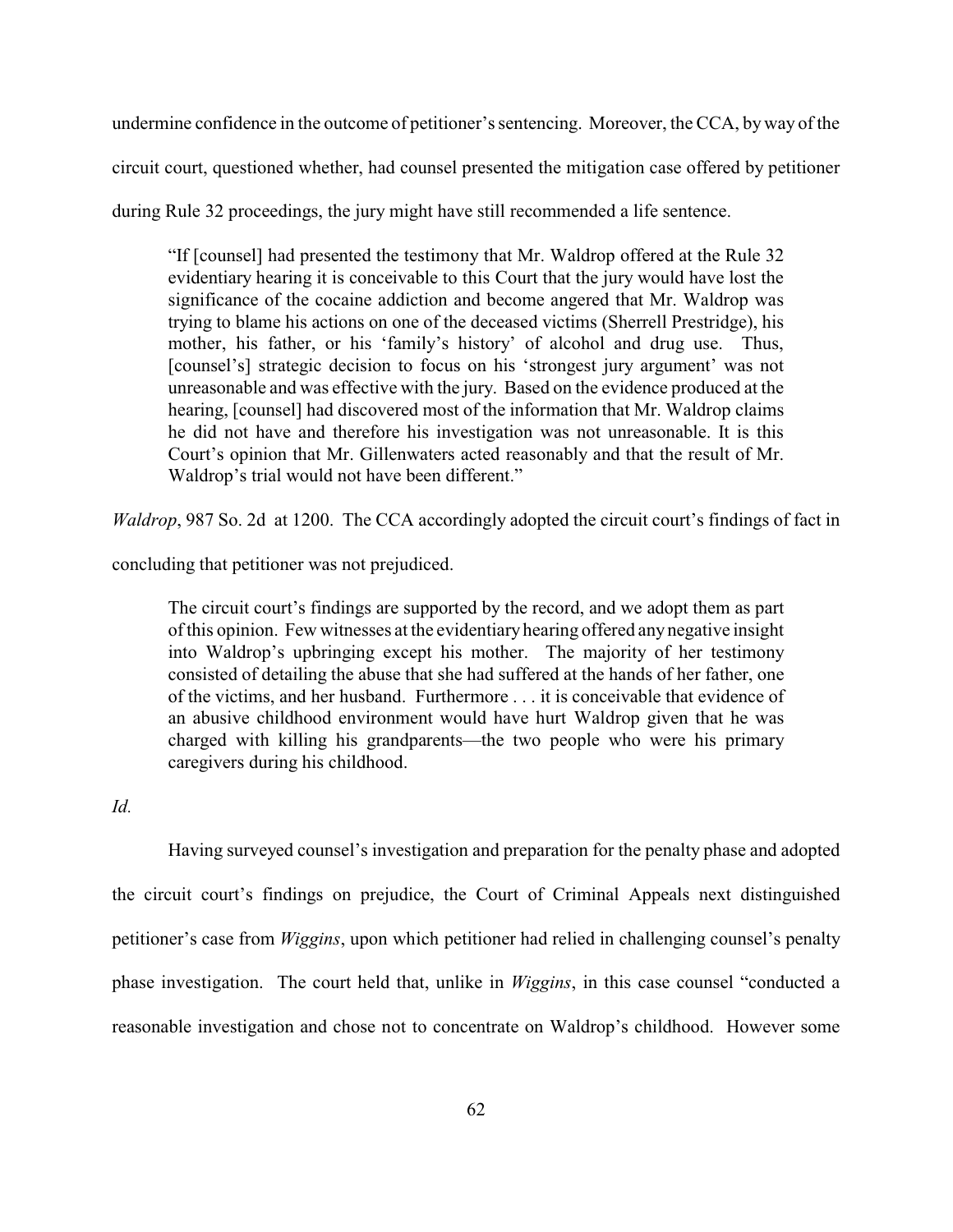evidence of Waldrop's childhood was introduced at trial. This case is distinguishable from *Wiggins*, and that case does not mandate reversal." *Waldrop*, 987 So. 2d at 1201. Ultimately, the Court of

Criminal Appeals concluded as follows:

Clearly, this is not a case where counsel failed to investigate, a case where counsel was ignorant of what evidence could be presented in mitigation, or a case where counsel presented no mitigation evidence. [Counsel] was also aware that the sentencing judge, the same judgewho had sentenced Waldrop's wife for the murders, had evidence of Clara Waldrop's abusive childhood and stated in his sentencing order that he afforded it little weight.[] [Counsel] made a reasoned strategic decision to portray Waldrop as the victim of his cocaine addiction. This defense was so effective that the jury recommended that Waldrop be sentenced to life imprisonment with the possibility of parole. Under the unique circumstances of this case, we hold that [counsel]'s performance was not ineffective and that the court correctly denied relief on this claim.

*Id.* at 1202 (footnote omitted). Accordingly, the CCA determined that counsel's performance was not deficient and that petitioner was not prejudiced by counsel's investigation and preparation for the penalty phase.

## **(b) Petitioner's arguments about the Court of Criminal Appeals' application of** *Strickland***'s deficient Performance and prejudice prongs**

Petitioner contends that the Court of Criminal Appeals' decision is contrary to, and an unreasonable application of, clearly established federal law. Pet. ¶ 81; Pet'r's Br. (Doc. # 44) at 46, 88 (as to deficient performance) and 94 (as to prejudice). On counsel's performance, petitioner portrays the Court of Criminal Appeals' decision as holding that "because counsel had *some* information about BobbyWaldrop's background, he therefore 'conducted a reasonable investigation' and 'made a reasoned strategic decision' to exclusively 'portray Waldrop as the victim of his cocaine addiction.'" Pet'r's Br. (Doc. # 44) at 79 (emphasis in original). He argues that, "[i]n holding that defense counsel in a capital trial provides effective assistance as guaranteed by the Sixth Amendment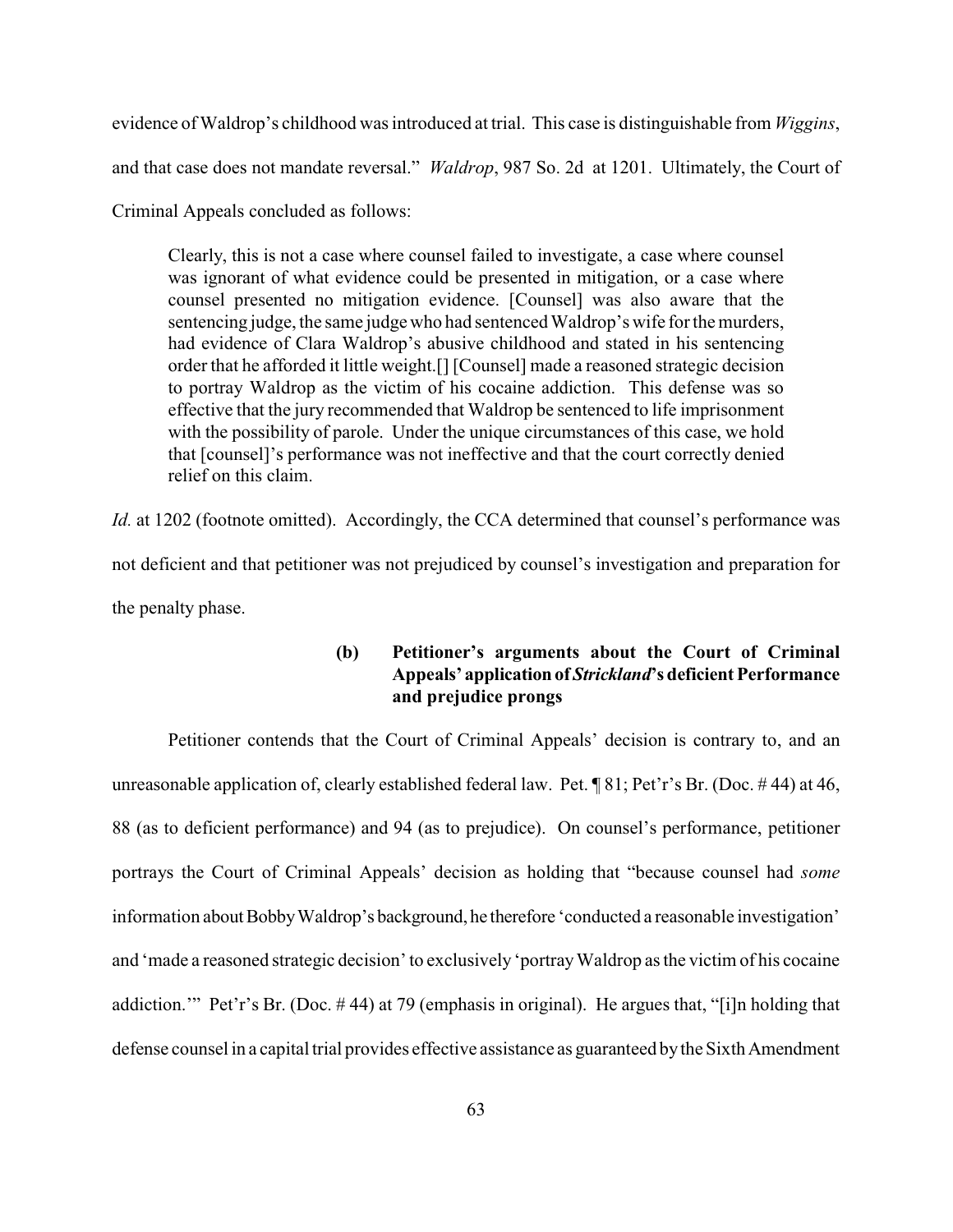so long as he learns *some* information about the defendant's background and presents *some* evidence at the penalty phase," the state court's decision is contrary to and an unreasonable application of numerous Supreme Court precedents which hold generally that counsel are not insulated from a finding of ineffectiveness merely because counsel performed a cursory investigation and presented some evidence during the penalty phase. *Id.* at 80 (emphasis in original). Petitioner also argues that the state court's decision is contrary to, or an unreasonable application of, *Strickland* and its progeny because it tacitly approves of counsel's admission that he did little or nothing to prepare for the judicial sentencing hearing following the jury's recommendation of a life sentence. *Id.* at 85-86. Petitioner describes counsel's conduct in this regard as a "total abdication of his duty to his client." *Id.* at 86. Finally, petitioner argues that the state court's decision was contrary to and unreasonably applied *Strickland* because it relied upon counsel's testimony that petitioner never informed him of any abuse from his childhood in finding that counsel made a reasonable strategic decision not to further investigate petitioner's background. *Id.* at 86-87. Petitioner concludes his argument about counsel's deficient performance as follows:

The Alabama Court of Criminal Appeals's decision focusing entirely on counsel's decision not to present additional mitigating evidence at sentencing, and failing to address whether counsel's investigation was adequate under prevailing professional norms, is contrary to and an unreasonable application of *Strickland*. Trial counsel abandoned his investigation at an unreasonable point, particularly in light of the information about Bobby's background that was known to counsel. By simply assuming that trial counsel's investigation was adequate, without considering the reasonableness of counsel's decision to limit the scope of their inquiry, the Alabama court unreasonably applied *Strickland*.

*Id.* at 87-88 (citations and internal quotations omitted).

Ultimately, the court need not determine whether the Court of Criminal Appeals' judgment that counsel did not perform deficiently is contrary to, or involved an unreasonable application of,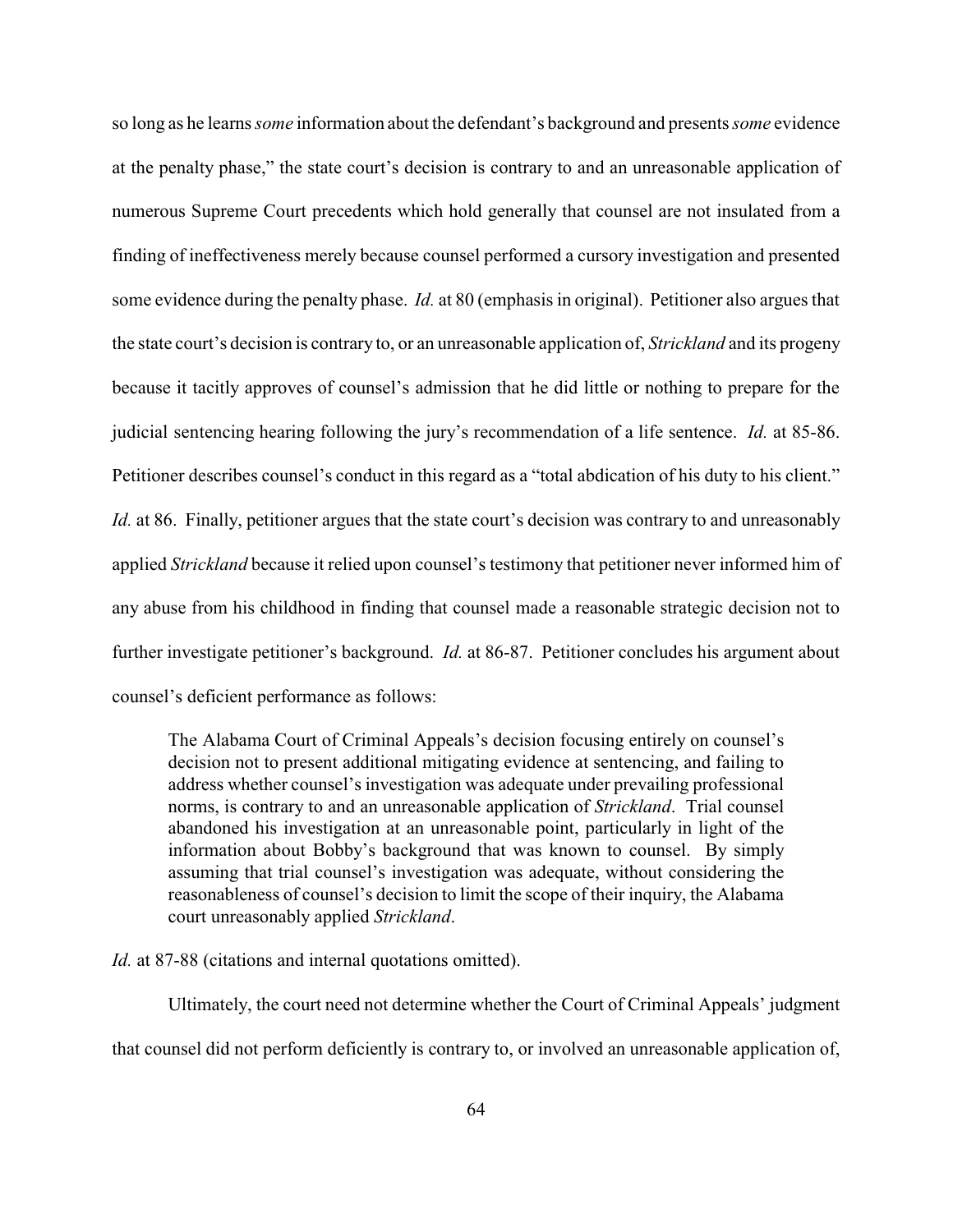clearly established federal law, or whether it was based upon an unreasonable determination of the facts in light of the evidence before the state courts. Even assuming that the CCA's judgment about counsel's performance is unreasonable, the court finds that the state court's judgment that petitioner was not prejudiced by counsel's performance is not contrary to, or an unreasonable application of, clearly established federal law. On the issue of prejudice, petitioner contends that he is entitled to habeas corpus relief because

the state court unreasonablydiscounted mitigating evidence because it was presented through family member witnesses, speculated that evidence about Bobby Waldrop's disadvantaged and abusive background was not mitigating because the victims in this case were his grandparents, weighed *against* a finding of prejudice the jury's life verdict, failed to evaluate prejudice using the reasonable sentencer standard, and failed to consider the totality of the relevant mitigating evidence to determine whether there is a reasonable probability that a reasonable sentencer would have sentenced Bobby Waldrop to life instead of death.

Pet'r's Br. (Doc. # 44) at 88 (emphasis in original). The court will examine each of these points in evaluating the state court's judgment pursuant to § 2254(d).

## **(c) Application of § 2254(d) to the state court's analysis of prejudice**

Petitioner's first argument is that the Court of Criminal Appeals, by virtue of adopting the circuit court's findings of fact, unreasonably found that he had "failed to prove any additional mitigating circumstances at the Rule 32 hearing" because the court did not fully "credit the testimony of familymembers because they are related to Bobby[.]" Pet'r's Br. (Doc. # 44) at 88-89. He argues that "[e]very major Supreme Court decision addressing a claim of ineffectiveness at the penalty phase relies on the testimony of the defendant's family members, especially to prove facts about the defendant's childhood (such as abuse, neglect, and domestic violence) that are unlikely to be provable through non-family witnesses who are not privy to what happens inside a family's home."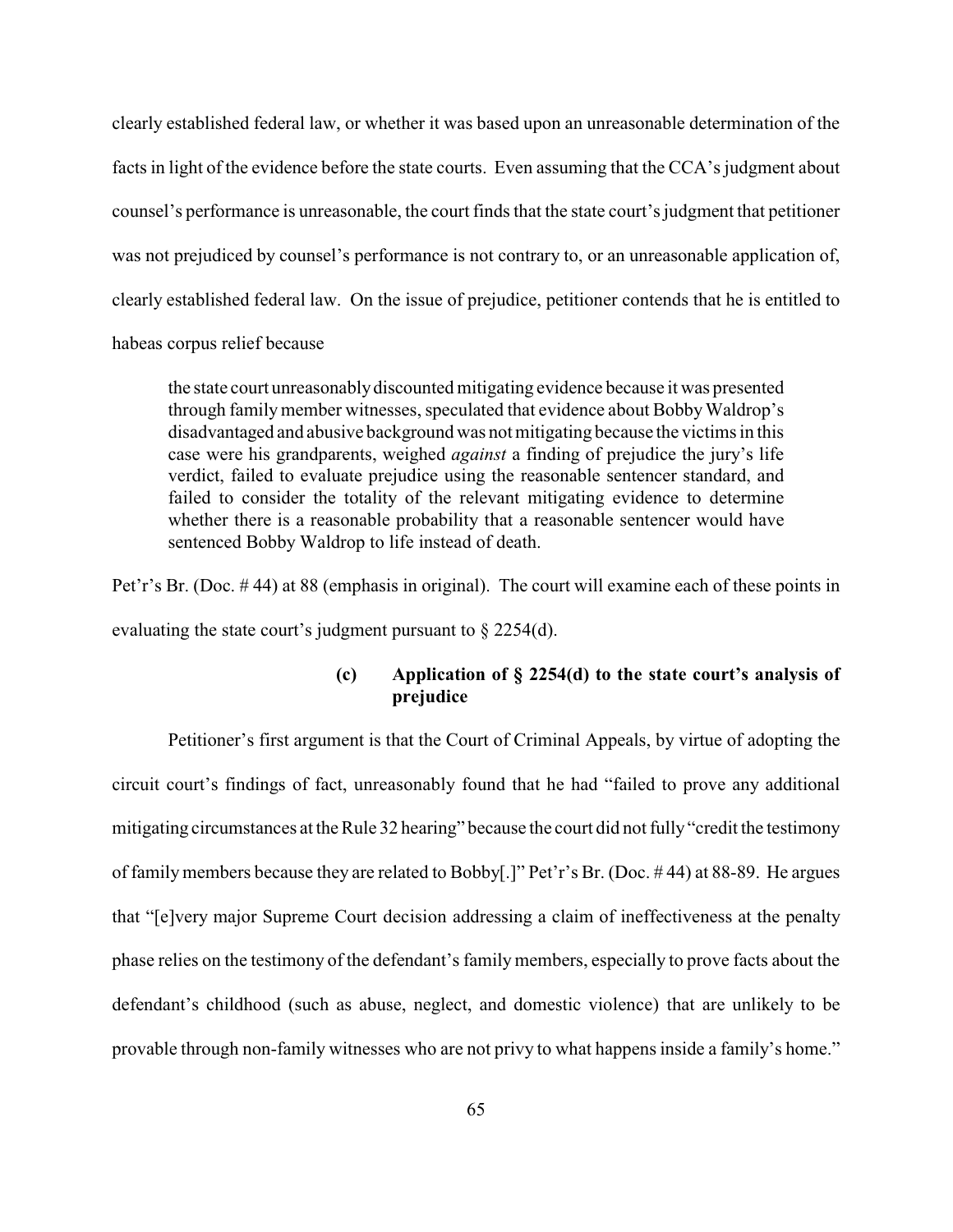*Id.* at 89. Petitioner also points to other evidence, including the testimony of non-family witnesses, the proffered testimony of his two experts, and "over 350 pages of documentary evidence, all of which established a considerable amount of mitigation that was never rebutted by the State." *Id.* at 89-90. He maintains that the family member testimony "discredited" by the state courts "was corroborated by other witnesses who testified about the frequent police calls to the Waldrop household, seeing bruises on Bobby and his siblings, and witnessing criminally violent behavior by Bobby's parents." *Id.* at 90.

Petitioner's first argument is flawed in several respects. To begin with, petitioner exaggerates the extent to which the state courts discredited the testimony of his family member witnesses. Petitioner cites to a single sentence in the entirety of the CCA's opinion to support his contention that the state courts "refus[ed] to credit the testimony of family members because they are related to Bobby[.]" *See id.* at 89. That sentence, which is found in one of the portions of the opinion in which the CCA is quoting from the circuit court's order, reads as follows: "'Regardless, the Court did not find Mrs. Irelan's testimony credible on this issue. She clearly has an interest in the outcome of this hearing–Mr.Waldrop is her son and she already lost her parents.'" *Waldrop*, 987 So. 2d at 1197-98. What petitioner omits is that the state court's credibility "finding" on "this issue" is preceded by the court's discussion of petitioner's allegation that counsel failed to introduce evidence that petitioner's grandfather–Mrs. Irelan's father and one of the victims–"'beat her on many occasions, even while [she was] pregnant.'" *Id.* at 1197. In questioning the reliability of this portion of Mrs. Irelan's testimony, the state court did not somehow refuse to credit the entirety of the testimony of petitioner's familymember witnesses, including the remaining aspects of Mrs. Irelan's testimony. The court did not, for example, question the veracityof anytestimony about Mrs. Irelan's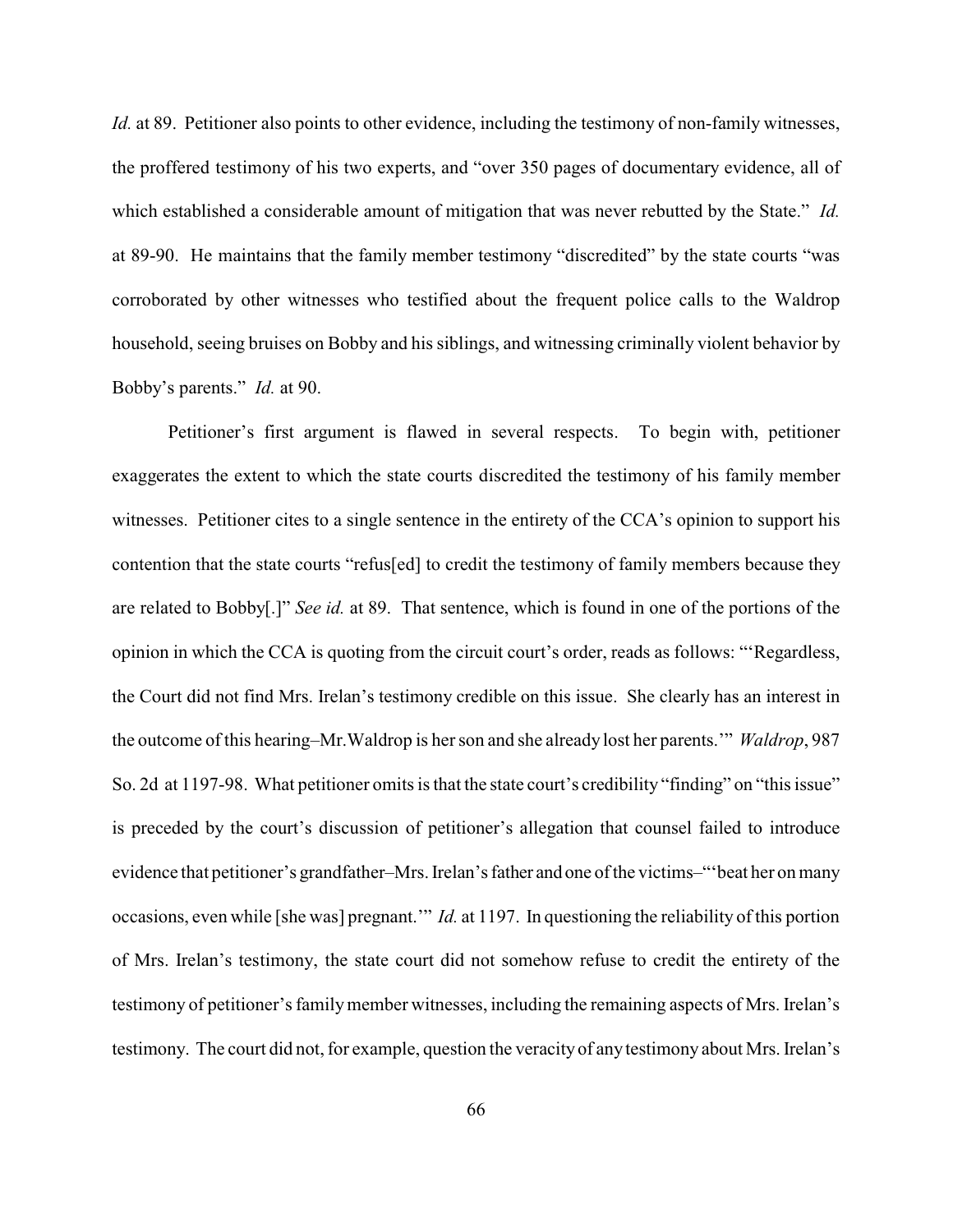adultery or promiscuity, her violent outbursts against others, her suicide attempts, or whether petitioner loved and was loved byhis grandparents, all of which were important points in petitioner's case duringRule 32 proceedings, and much of which was established bythe testimonyof petitioner's family members. Elsewhere, the court questioned the relevance of testimony about the violence inflicted on petitioner's family members, but not the credibility of the witnesses. *See id.* at 1198.

A closer review of the decision indicates that the state court's trepidation on this point is the reasonable product of the state court's obligation to balance competing interests when assessing credibility. While petitioner is indisputably correct that the testimony of family members is often the crux of any effort to establish the unpleasant facets of a person's childhood and family history for mitigation purposes, courts are not required to accept all such testimony without scrutiny. The CCA's opinion reflects the circuit court's searching on this point, not merely a categorical rejection of the testimony of *all* of petitioner's family member witnesses, when it questions why petitioner offered little to nothing to corroborate Mrs. Irelan's testimony about the very serious abuse she claims she suffered at the hands of her father. In the sentences immediately succeeding the credibility finding cited by petitioner, the CCA, by way of the circuit court, remarked as follows:

Mr. Waldrop's own witness, the Prestridges' and Waldrop's neighbor, Phyllis Lipham, testified that she neversaw Mr. Prestridge hit his children. Mr. Waldrop did not produce any corroborating documents of Mrs. Irelan's claim that she lost a baby after one of the alleged beatings or her claim that a teacher observed blood on her dress while at school. Additionally, Mr. Waldrop did not call to testify Mrs. Irelan's two sisters who were present in court the day of the hearing and on his witness list, one of whom Mrs. Irelan also testified, was also 'beat' by their father to corroborate Mrs. Irelan's testimony.

*Id.* at 1198. Thus, to the extent the state courts made any explicit credibility determination against his family member witnesses, it related to the much narrower issue of whether the victim, Mr.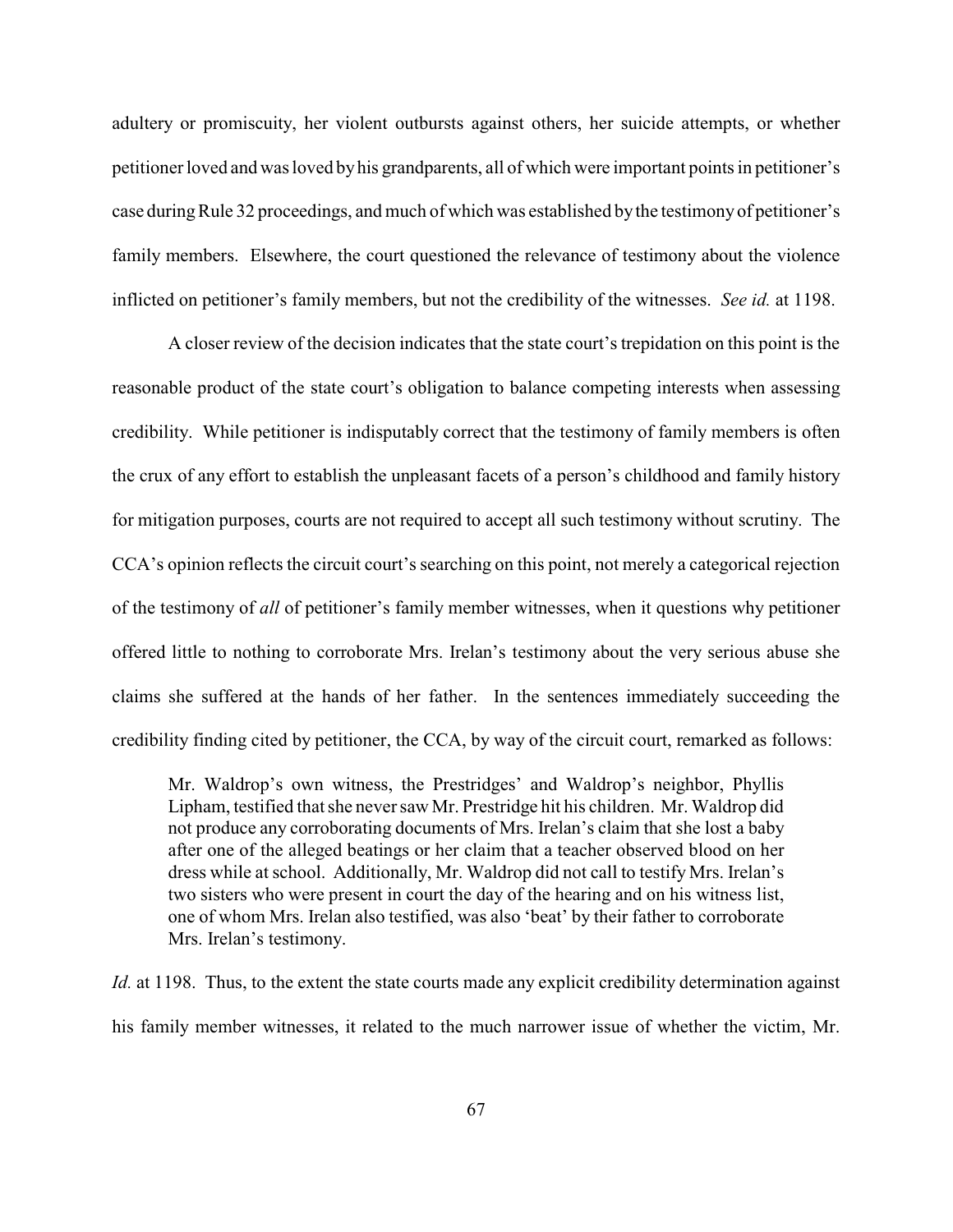Prestridge, so severely and regularly beat his children, including petitioner's mother, to the point that he terminated Mrs. Irelan's pregnancy and left her with noticeable bruising and wounds that openly bled even while Mrs. Irelan was at school. And even to that extent, the state courts' findings are reasonable given that petitioner failed to offer the sort of corroborating evidence one might reasonably expect to support the allegations. In this case, the court finds it particularly salient that Mrs. Irelan's siblings, including Nancy Rostofer, who was also allegedly subject to beatings by Mr. Prestridge, *see* Rule 32 Tr. (R.-60) at 354-55, did not corroborate her testimony. The testimony of another family member who experienced Mr. Prestridge's beatings, but was not also as objectively motivated to support petitioner's case as was his mother, would have been especially powerful evidence in support of petitioner's allegations about Mr. Prestridge. The state courts did not act unreasonably in questioning Mrs. Irelan's credibility due to the omission of such evidence.

Petitioner's first argument is also undermined by his specious assertion that the state courts overlooked the purported corroboration of the testimonyof his familymembers byother, non-related witnesses. Petitioner points to three such examples, arguing that non-familywitnesses testified about "the frequent police calls to the Waldrop household," "seeing bruises on Bobby and his siblings," and "witnessing criminally violent behavior by Bobby's parents." Pet'r's Br. (Doc. # 44) at 90. However, the corroboration described bypetitioner is not as conclusive or as probative as he portrays it to be. For example, petitioner points to the testimonyof the Prestridges' neighbor, Phyllis Lipham, about "the frequent police calls to the Waldrop household," supposedly as corroboration of unspecified portions of his family members' testimonies about violence perpetrated by petitioner's familymembers. First, to the extent a distinction need be drawn here, Mrs. Lipham was asked about her observations of the Prestridges' home, not "the Waldrop household." Although her subsequent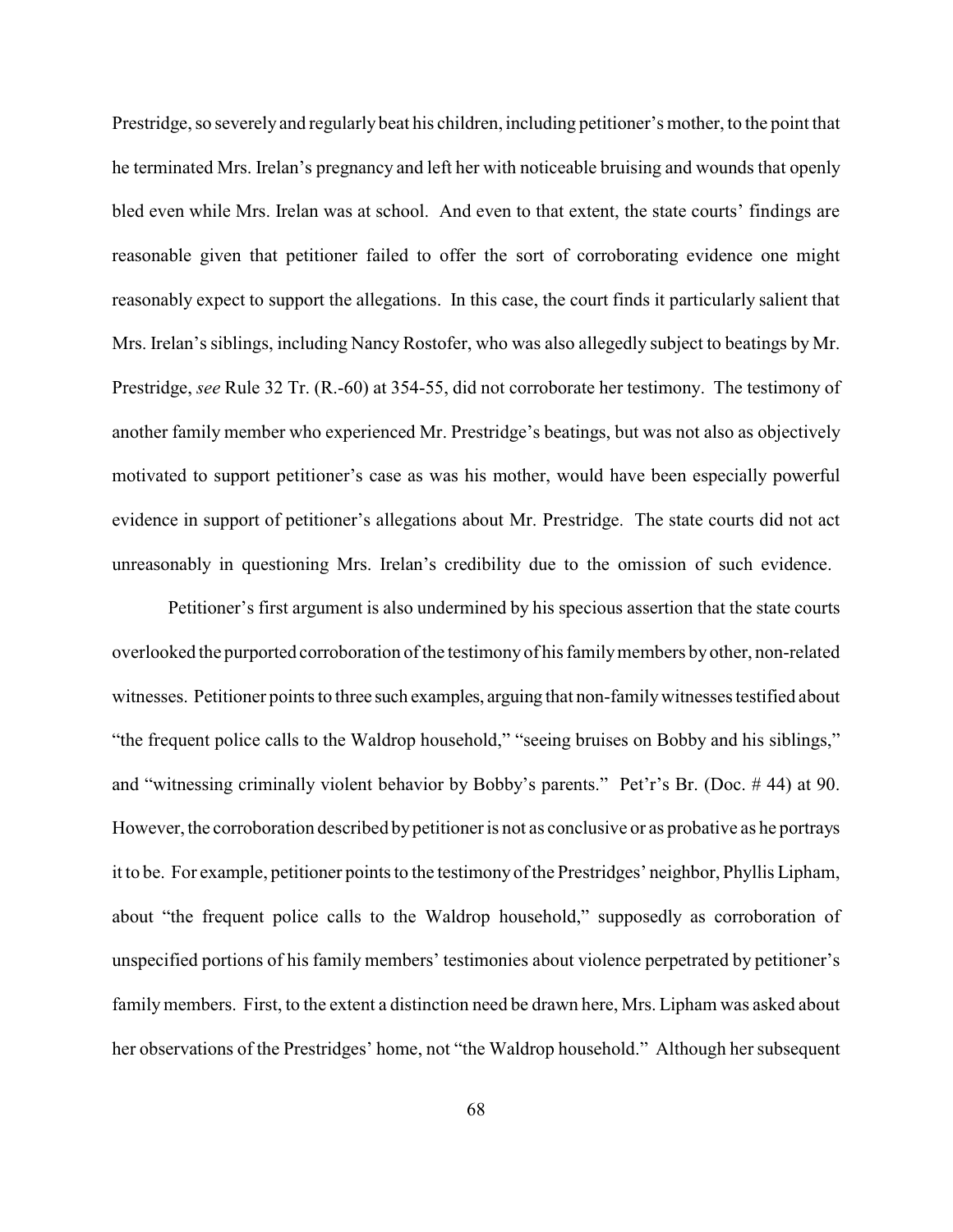testimony makes clear that the Waldrops lived in a trailer very near the Prestridges' home, *see* Rule 32 Tr. (R.-60) at 234-35, it is important to recognize that Mrs. Lipham did not testify specifically that she had seen police visiting "the Waldrop household." In any event, Mrs. Lipham simply testified that she had never seen a fight or "conflict" occur at the Prestridges' home, but that she would sometimes hear some sort of commotion emanating from the Prestridges' and would sometimes see law enforcement going out to visit. *Id.* at 228-29. Mrs. Lipham's testimony is not related temporally by petitioner to any of the specific events described in the petition. As to the frequency of law enforcement visits, she testified that they occurred "[s]ometimes pretty often. Sometimes it would be a couple times a week." *Id.* at 229. She thought the visits might have been more frequent on Friday and Saturday nights, but could not remember because it had been so long. *Id.* at 230. Thus, her testimony about police visits was vague at best and, even if indicative of recurrent problems at the Prestridge household, is of limited use in assessing the value of petitioner's specific allegations of violence byhis familymembers that he observed or experienced. More importantly, her testimony in no waycorroborates the specific allegations about Mr. Prestridge's beatings of petitioner's mother that the state courts found incredible.

Petitioner also points to Mrs. Lipham's testimony about "seeing bruises on Bobby and his siblings" as supposed corroboration of his family members' testimony about abuse he and his siblings endured. However, Mrs. Lipham's testimony on this point is equivocal at most and, more reasonably construed, offers little of the corroboration claimed by petitioner. Mrs. Lipham testified that she never observed fights or conflicts at the Prestridges' home (*id.* at 228), that the Waldrop children always appeared nourished and clothed (*id.* at 258), and that she never saw any signs of abuse or beatings on the Waldrop children (*id.* at 258). When asked specifically about her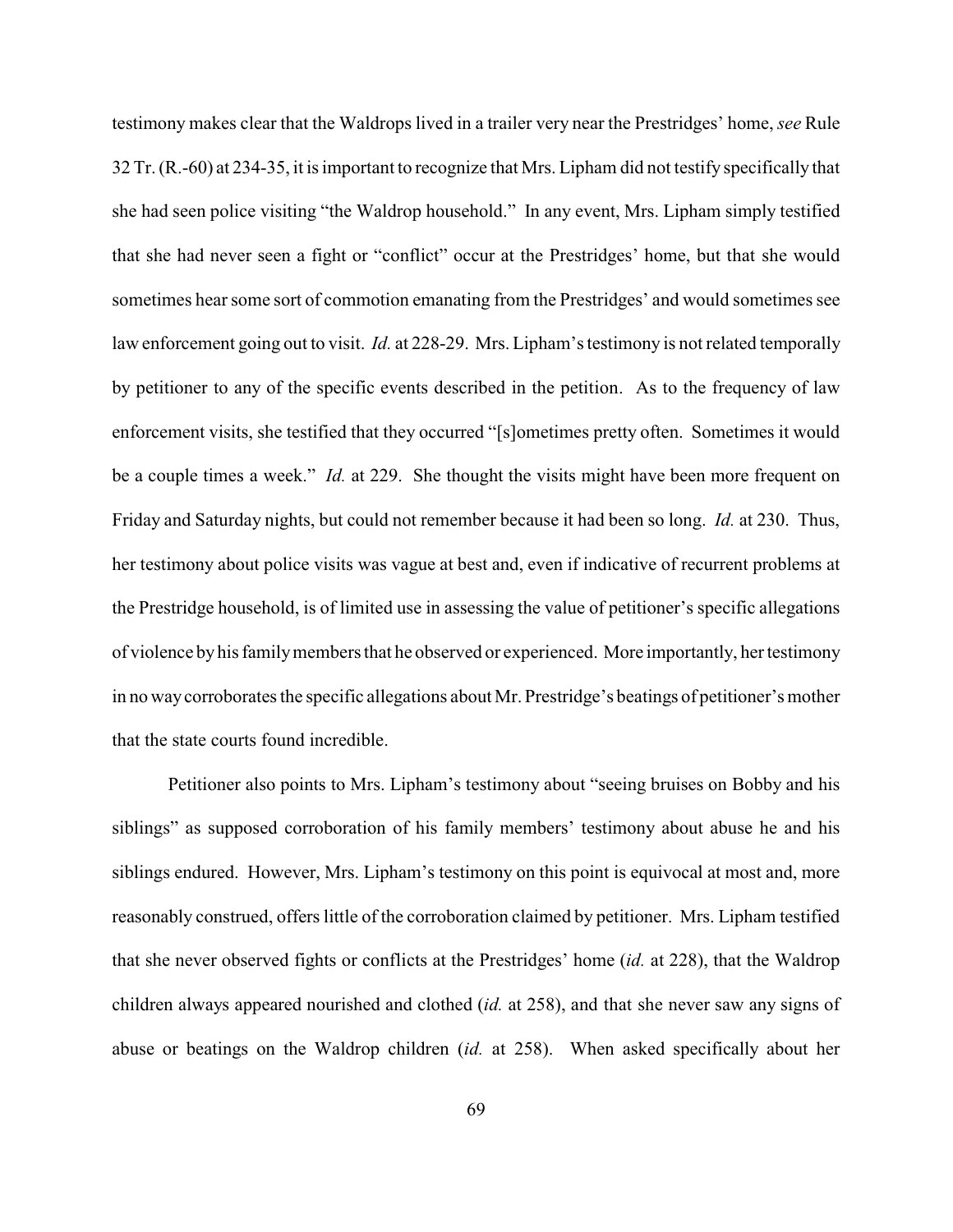observation of bruises on the Waldrop children, she testified as follows: "I never saw any, nothing other than the normal childhood play. You know, kids get out in the yard and play, and they're going to get a few knocks and bruises." *Id.* at 258. Thus, Mrs. Lipham, who testified that she saw the Waldrop children a good bit when they were younger (*id.* at 257), clearly saw no signs of abuse or neglect on the children and attributed the minor "knocks and bruises" she may have observed to ordinary "childhood play" in the yard, not abuse by petitioner's parents, grandfather, or other relatives. Mrs. Lipham's testimony simply does not provide the sort of unequivocal corroboration for which petitioner offers it, and it in no way corroborates his specific allegations about Mr. Prestridge's alleged abuse of petitioner's mother and others.

Finally, petitioner points to the testimony of Johnny Morrison as corroboration for other family members' testimony about "witnessing criminally violent behavior by Bobby's parents." Mr. Morrison testified that he was shot by petitioner's mother when he was attempting to move a trailer onto property near the Prestridges' home. *Id.* at 102-04. While Mr. Morrison's testimony certainly corroborates one particularlyegregious act of violence bypetitioner's mother, it does not corroborate any of petitioner's other allegations or family witness testimonies about other violent acts by petitioner's mother, much less violent acts by his father or Mr. Prestridge. Furthermore, as noted above, the state courts did not find any of petitioner's allegations about violent acts by his mother incredible. Rather, the state courts simply found Mrs. Irelan's testimony about severe beatings inflicted by her father incredible. Thus, the corroboration offered by Mr. Morrison is of little use in judging the reasonableness of the state court's credibility judgment as to Mrs. Irelan's testimony.

For all of the foregoing reasons, petitioner's claim that the state court unreasonably discredited all of the testimony of his family members is unfounded. While the state court certainly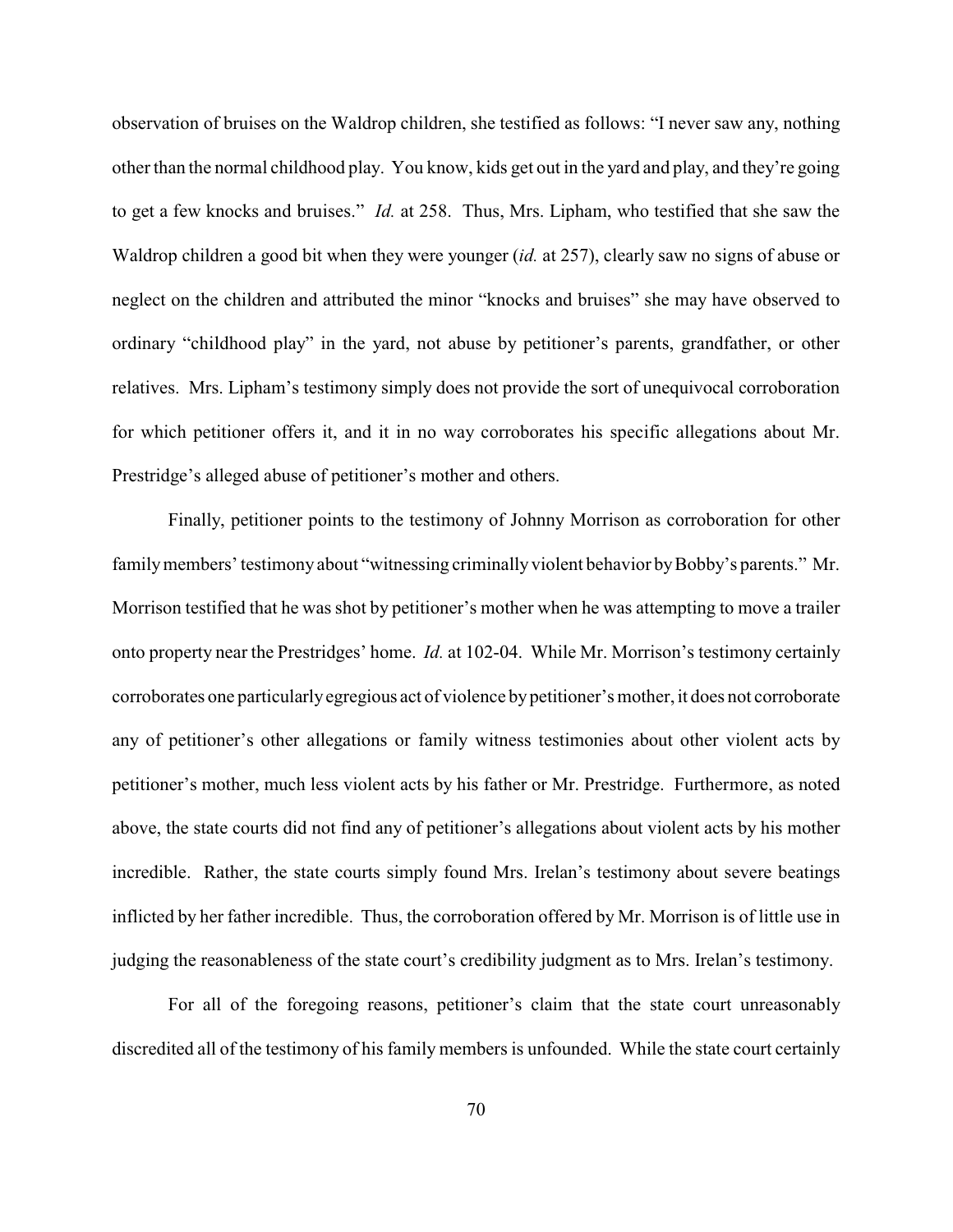found much of the testimony of limited relevance or persuasive value, petitioner has failed to show that the state court acted unreasonably in the narrow instance in which it found Mrs. Irelan's testimony about beatings inflicted on her and her siblings by her father incredible.

Petitioner's second argument in support of his claim that the state courts unreasonably resolved the prejudice inquiry is that "the state court unreasonably discounted all evidence about Bobby's abusive and neglectful childhood based on speculation" that such evidence would have backfired against petitioner because he killed his grandparents, the two persons who often provided for him when his parents were unable to do so. Pet'r's Br. (Doc. # 44) at 90-91. He argues this "points up the state court's failure to consider the totality of the evidence in evaluating prejudice, but also conflicts with Supreme Court precedent" which has found state court decisions unreasonable for disregarding evidence about a petitioner's abusive childhood where such evidence might have offered some insight about the defendant's relationship with the victim. *Id.* at 91. He further argues that "[c]ompetent counsel should have used evidence that Bobby grew up in a family that habitually used extreme violence against each other in response to conflict and stress to help the jury understand Bobby and his acts, which horrified no one so much as Bobby himself." *Id.* at 91.

In speculating about whether, consideringhis victims, petitioner's mitigation case could have been damaged had counsel offered the childhood abuse and neglect evidence adduced at the Rule 32 hearing, the CCA did not unreasonably "discount" all such evidence, as argued by petitioner. Indeed, by the time the court engaged in the "speculation" challenged by petitioner, it had already endorsed and adopted the circuit court's finding that much of petitioner's childhood abuse and neglect evidence was not "'particularly credible or relevant.'" *Waldrop*, 987 So. 2d at 1199. Thus, the CCA's "speculation" about whether, considering its limited probative value, presenting more of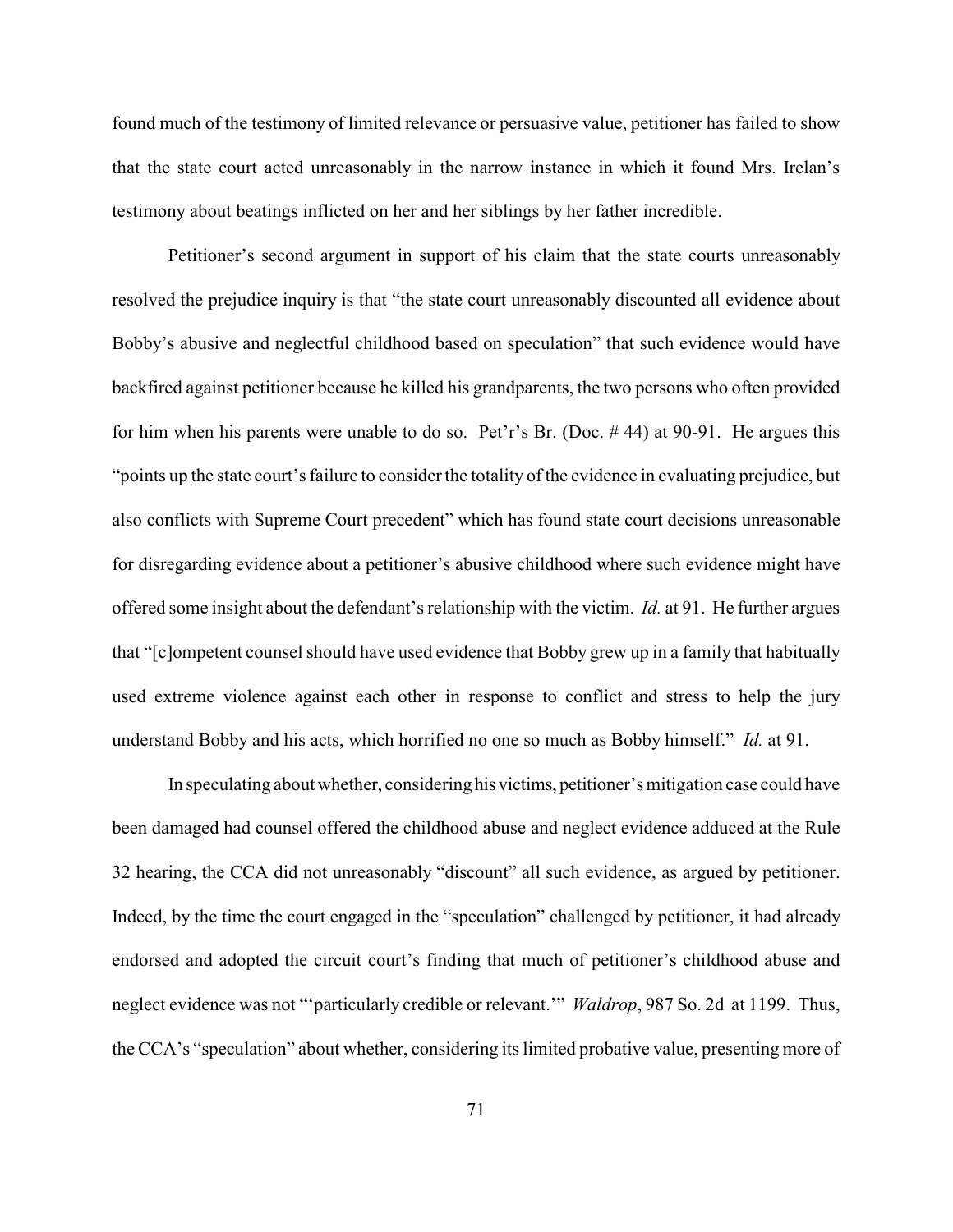the childhood abuse and neglect evidence would have ultimately benefitted petitioner because of the identity of his victims was not the basis for the court's credibility and relevance findings about that evidence.<sup>26</sup> The record does not support any contention that the CCA discounted petitioner's mitigating evidence due only to the fact that his victims were his grandparents.<sup>27</sup>

Nor can the court conclude that any speculation by the state court about the possibility that 27 petitioner's childhood abuse and neglect evidence could have worked as a "double-edged sword" was unreasonable. The CCA remarked that it was "conceivable" that presenting the childhood abuse and neglect evidence could have backfired because, although petitioner had presented little to no evidence about suffering violence or abuse at their hands, he gruesomely murdered his grandparents. The evidence adduced in post-conviction proceedings overwhelmingly allocated any blame for petitioner's hardshipsto his parents. Indeed, the evidence mostly indicated that petitioner's grandparents provided important nurturing and resources to him throughout hislife. Given these circumstances, it was reasonable to speculate that evidence of petitioner's difficult childhood, mitigated as it was by the considerable evidence of petitioner's grandparents'substantial role in balancing his own parents'failings, might conceivably have angered the jury and distracted from the substance abuse evidence, which counsel reasonably considered his strongest point of mitigation.

Petitioner asserts that "[c]ompetent counsel should have used evidence that Bobby grew up in a family that habitually used extreme violence against each other in response to conflict and stress to help the jury understand Bobby and his acts, which horrified no one so much as Bobby himself." Pet'r's Br. (Doc. #44) at 91. He reasons that this sort of evidence "is not the type of damaging evidence that counsel could reasonably decide not to present, such as evidence of other crimes committed by the defendant." *Id.* However, even accepting that evidence of petitioner's family background could be generally mitigating and not objectively damaging to his case, it is reasonable to speculate that in the unique context of this case counsel might have feared the jury would not have connected any "evidence that Bobby grew up in a family that habitually used extreme violence against each other in response to conflict and stress" to his actions.

Petitioner's manifestation of the "extreme violence" he argues characterizes his family was more gruesome, senseless, and overwhelmingly disproportionate to any act of violence he alleges has been committed by any of his other family members, even considering that his mother once shot a man. Moreover, there is scant evidence that petitioner's violent actions were the result of any "conflict or stress" involving his grandparents. Rather, as petitioner's own statement made clear, he killed his grandparents because he wanted their money so he could buy drugs. *See* R.-2 at 182-83 (petitioner's statement) ("Papa and I got to fussing about me borrowing some money and I was so high *and I knew he was on a monthly income*. I went into the kitchen and got the knife and came back Papa pushed me and he saw the knife and that's when I (continued...)

 $26$  Importantly, the CCA had already adopted the circuit court's finding that, considering that counsel succeeded in obtaining a life recommendation from the jury, had counsel "presented the testimony that Mr. Waldrop offered at the Rule 32 evidentiary hearing[,] it is conceivable to this Court that the jury would have lost the significance of the cocaine addiction evidence," which counsel perceived as his best jury argument in mitigation. *Waldrop*, 987 So. 2d at 1199-1200.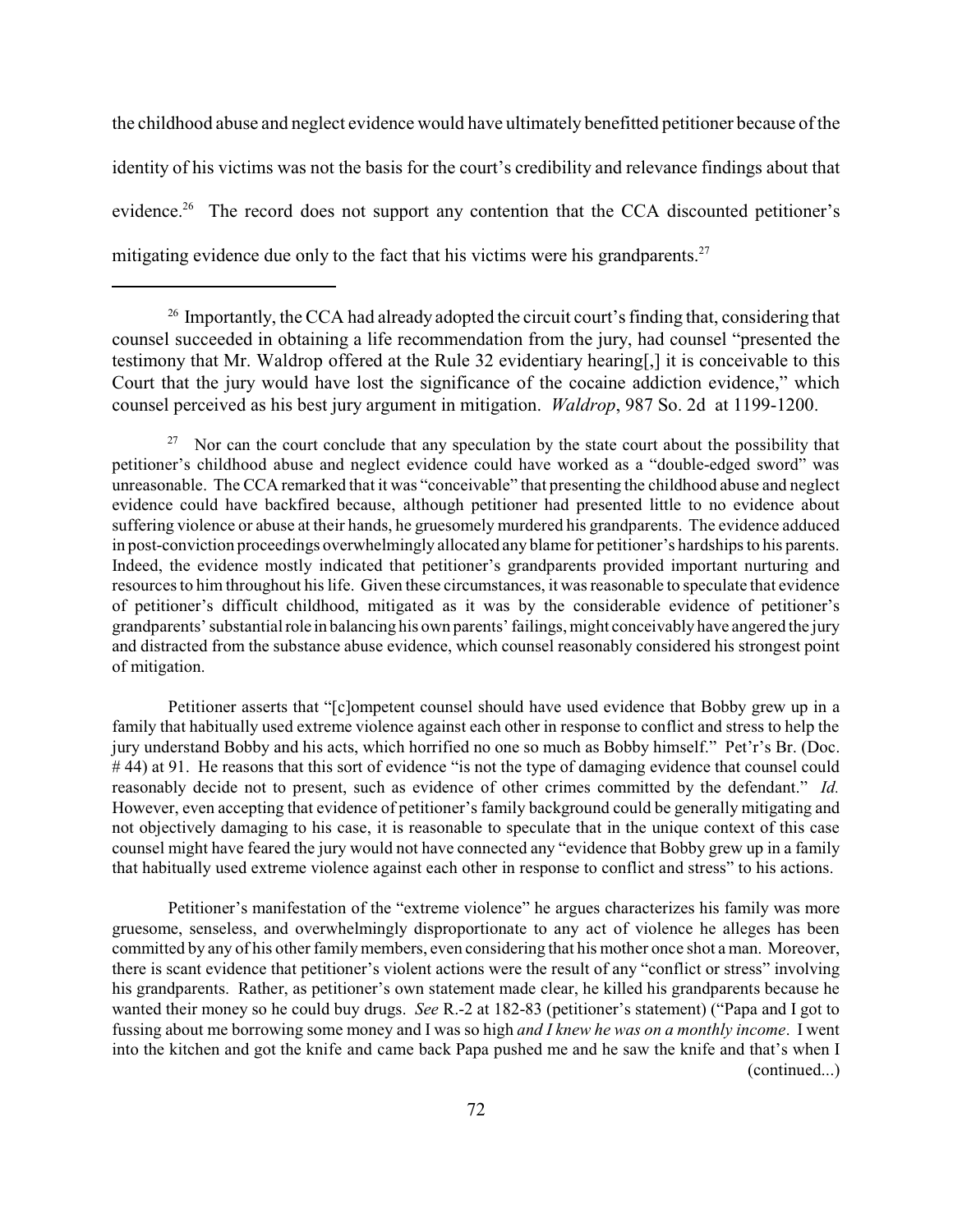Petitioner's third argument in support of his claim that the state courts unreasonably decided the prejudice prong of his penalty phase ineffectiveness claim is that the state courts "weighed *against* a finding of prejudice the jury's 10-2 verdict for life." Pet'r's Br. (Doc. # 44) at 92. He argues this "weighing" "is contrary to and an unreasonable application of *Strickland*, which makes clear that, in assessing prejudice, the reviewing court must acknowledge that a 'verdict or conclusion only weakly supported by the record is more likely to have been affected by errors than one with overwhelming record support.'" *Id.* (quoting *Strickland*, 466 U.S. at 696). Petitioner apparently construes the jury's recommendation of a life sentence as indicating that the trial judge's ultimate verdict of death lacks substantial support in the record and that, therefore, the failure to present the mitigating evidence he offered during Rule 32 proceedings "'*weighs heavily in favor of a finding of prejudice.*'" *Id.* (quoting *Williams v. Allen*, 542 F.3d 1326, 1343 (11th Cir. 2008)) (emphasis petitioner's).

The court finds petitioner's argument unavailing. At the outset, the court notes that petitioner's apparent premise–that a jury recommendation of life necessarily weighs in favor of a finding of prejudice–is logically flawed and is not reflexively applied by the Eleventh Circuit. *See Lee*, 726 F.3d at 1196 ("Indeed, the fact that the jury recommended life imprisonment counsels

 $27$ (...continued)

swung the knife at his throat and he started to bleed from the throat real bad.") (emphasis supplied). Confronted with the practical reality of these blunt facts–and charged with trying to persuade a jury to vote to spare his client's life–counsel unsurprisingly, and reasonably, determined that, in order to "help the jury understand Bobby and his acts," he should focus his case on showing the jury how petitioner's addiction controlled and compelled his behavior. Counsel certainly could have presented more evidence about how petitioner's family often resorted to violent outbursts "in response to conflicts and stress." Such evidence might even have "help[ed] the jury understand Bobby" and sympathize with him as a person. But given the unique intimacy and violence of petitioner's actions, it is questionable whether such evidence would have appreciably helped the jury to understand why he stabbed and sliced his grandparents to death.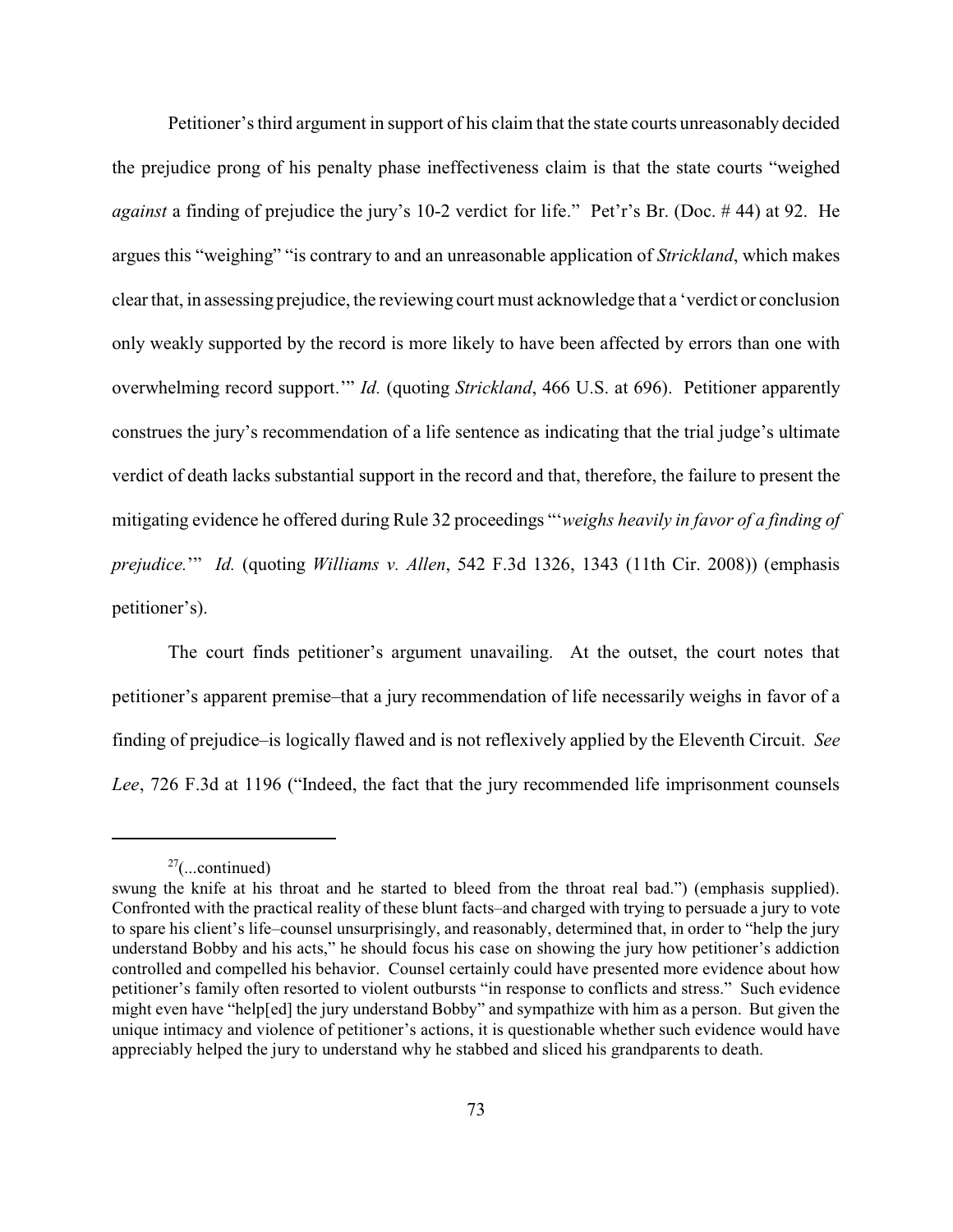against a determination that Lee was prejudiced under *Strickland*."). The jury's life recommendation in this case does not necessarilyentail that the purportedlymeager childhood and family background evidence offered by counsel at trial was sufficiently compelling that, had counsel only presented more evidence of that ilk, there is a reasonable probability that the jury's life recommendation would have been unanimous or that the trial judge would have accepted the jury's recommendation rather than imposing a death sentence. The jury's life recommendation just as easily may–and more likely does–reflect that counsel's focus on presenting petitioner's drug addiction as mitigation was persuasive to the jury.

Even setting aside *Lee* and anyinherent logical fallacies, however, petitioner does not explain how the state court purportedly determined that the jury's life recommendation precluded a finding of prejudice. Nor does he provide a quotation from the Court of Criminal Appeals demonstrating the unreasonable "weighing" he attributes to the state courts. Rather, he merely provides a citation to a single page of the CCA's opinion. *See* Pet'r's Br. (Doc. # 44) at 92 (citing *Waldrop*, 987 So. 2d at 1202). In the cited portion of the CCA's opinion, the state court is discussing petitioner's argument on appeal that "he is entitled to a new sentencing hearing" pursuant to a prior CCA decision, *Harris v. State*, 947 So. 2d 1079 (Ala. Crim. App. 2004), in which the CCA "held that counsel was ineffective for failing to investigate Harris's background to obtain mitigation evidence" where Harris's counsel instead "relied on 'residual doubt,' which . . . is not a mitigating circumstance, even though counsel had an abundance of mitigating evidence that he failed to discover and present." *Waldrop*, 987 So. 2d at 1201-02 (citing *Harris*, 947 So. 2d at 1079 ). In concluding that petitioner was not entitled to a new sentencing hearing under *Harris*, the CCA remarked that "this is not a case where counsel failed to investigate, a case where counsel was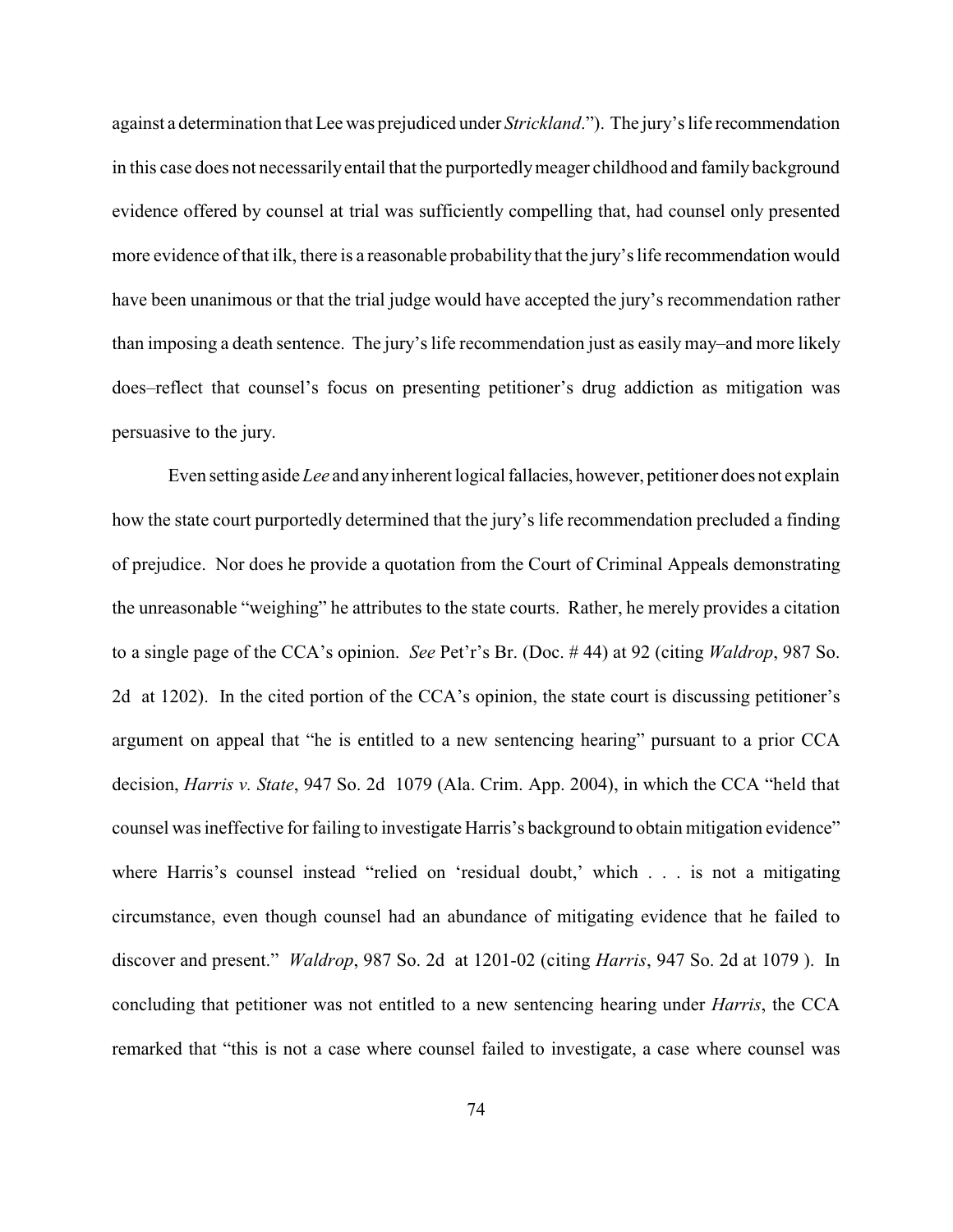ignorant of what evidence could be presented in mitigation, or a case where counsel presented no mitigation evidence." *Id.* at 1202. In addition, the CCA recognized counsel's judgment that, considering that the trial judge had afforded little weight to evidence of petitioner's co-defendant's "abusive childhood" when offered during her penalty phase case, counsel's best argument in mitigation was to focus on his addiction evidence. The Court of Criminal Appeals concluded as follows:

Gillenwaters made a reasoned strategic decision to portray Waldrop as the victim of his cocaine addiction. *This defense was so effective that the jury recommended that Waldrop be sentenced to life imprisonment with the possibility of parole.* Under the unique circumstances of this case, we hold that Gillenwaters's performance was not ineffective and that the court correctly denied relief on this claim.

#### *Id.* (emphasis supplied).

This court does not imbue this passage of the CCA's opinion with the same significance as petitioner. First, it is evident that the point of the section of the CCA's opinion that petitioner cites was merely to contrast petitioner's counsel's *performance* with that of the attorneys in *Harris*. *See id.* (considering that counsel performed some investigation, was not wholly ignorant of available mitigation evidence, and presented some mitigation evidence, "we hold that Gillenwaters's performance was not ineffective"). The CCA was not specifically rendering any findings on the issue of prejudice. The CCA decided that issue earlier in its opinion when it quoted extensively from and approved of the circuit court's findings that petitioner had failed to provide any especially credible or relevant mitigation evidence during the Rule 32 proceedings. *Id.* at 1199-1200. The Court simply observed that the reasonable strategic decision it attributed to counsel was objectively successful before the jury. Up to that point, the entire purpose of the passage had been to distinguish petitioner's counsel's actions from the attorneys in *Harris*, who, rather than investigating and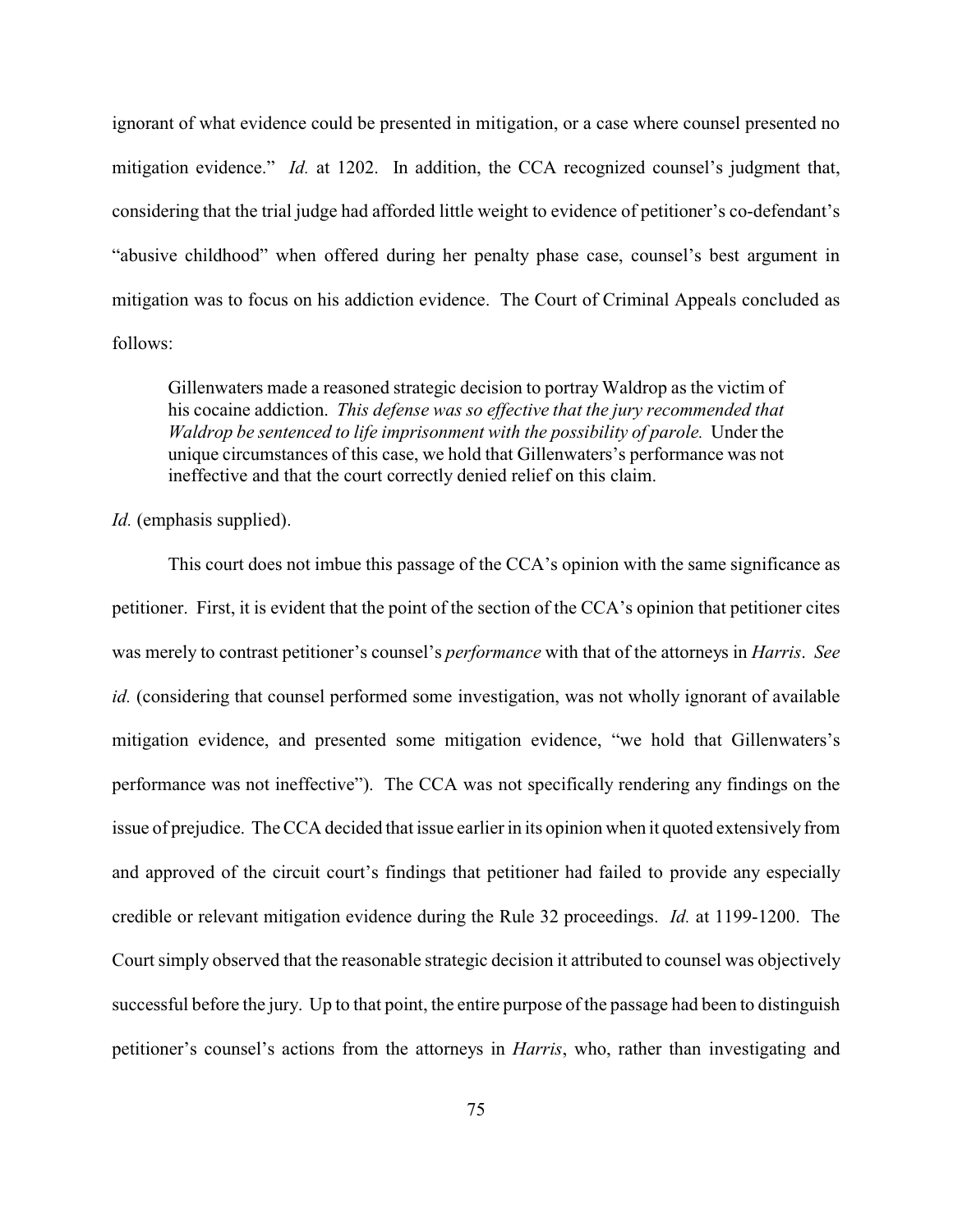preparing to present copious and available mitigation evidence, oriented their strategy on arguing residual doubt, which "is not a mitigating circumstance." Bycontrast, petitioner's counsel presented expert opinion about addiction that was directly pertinent to two statutory mitigating circumstances and that had already conclusively been found as mitigating by the same trial judge in petitioner's codefendant's case, who did not receive a death sentence.<sup>28</sup>

In any event, this court fails to grasp petitioner's argument that the CCA's reasoning is "contrary to and an unreasonable application of *Strickland*." Pet'r's Br. (Doc. # 44) at 92. While that decision certainly, and unremarkably, observes that "a verdict or conclusion only weakly supported by the record is more likely to have been affected by errors than one with overwhelming record support," 466 U.S. at 696, petitioner does not explain how the verdict in his case is "only weakly supported by the record." *Strickland* does not hold that an advisory jury verdict for life somehow indicates a lack of "record support" for a death sentence imposed by the ultimate sentencer. Nor does petitioner cite any other Supreme Court case with such a holding.

Furthermore, this case is highly aggravated, notwithstanding the jury's recommendation of a life sentence. This point distinguishes petitioner's case from *Williams*, which he cites apparently for the proposition that the jury's recommendation of a life sentence, rendered without the benefit of "'powerful evidence adduced at postconviction, *weighs heavily in favor of a finding of prejudice*.'" Pet'r's Br. (Doc. # 44) at 92 (quoting 542 F.3d at 1343) (emphasis petitioner's). But in *Williams*, which relied upon the same *Strickland* language cited by petitioner, the Eleventh Circuit

<sup>&</sup>lt;sup>28</sup> See Rule 32 C.R. 1268 (the trial court's sentencing order in Clara Waldrop's case) ("The Court finds that the defendant had been smoking crack cocaine prior to the commission of the offense, but she was not so intoxicated that she could not form an intent. There is no question, however, that her ability to appreciate the criminality of her conduct or to conform her conduct to the requirements of law was impaired; and the court finds this to be a mitigating circumstance.").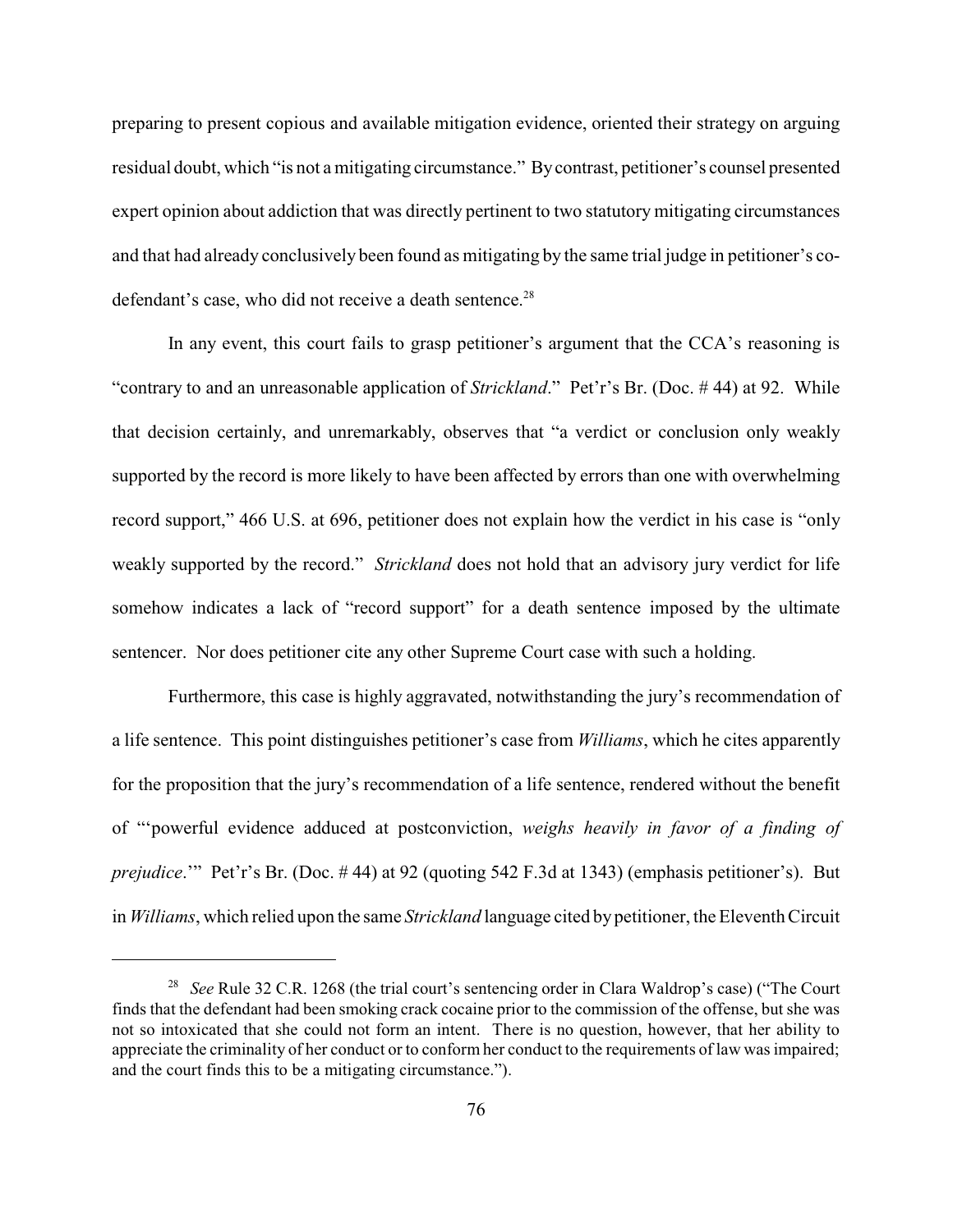specifically found that the finding of prejudice due to counsel's failure to present certain mitigating evidence was particularly supported because the "case is not highly aggravated." 542 F.3d at 1343. In *Williams*, "the trial court imposed the death penalty on the basis of a single statutory aggravating circumstance [the robbery-murder aggravator]–one that is an element of the underlying capital murder charge." *Id.* In this case, however, death was imposed based on that aggravator and the additional, "particularly powerful," *see Boyd*, 592 F.3d at 1302-03, "heinous, atrocious, or cruel" aggravator. Indeed, in *Boyd*, without operating in the confines of AEDPA deference, the Eleventh Circuit held that, even in a case where the jury recommended a life sentence, the unique weight of the "heinous, atrocious, or cruel" aggravator in that case was sufficient to overcome any weight in the prejudice inquiry owed to the jury's life recommendation. *See id.* at 1303. Thus, petitioner has failed to show either that CCA unreasonablyweighed the jury's life recommendation in its prejudice analysis, or that its decision is contrary to or an unreasonable application of *Strickland*.

Petitioner's fourth argument in support of his claim that the state courts unreasonably resolved the prejudice inquiry against him is his contention that "the Court of Criminal Appeals found no prejudice in part because the particular sentencing judge would not have afforded much weight to evidence of Bobby's abusive childhood." Pet'r's Br. (Doc. # 44) at 93. He argues that the CCA's decision is "contrary to and unreasonably applies *Strickland* because it fails to measure prejudice based on the presumption of a reasonable sentencer." *Id.* In support of this argument, petitioner cites, without any quotation or extended discussion, to the same portion of the CCA opinion discussed in relation to his prior argument about the CCA's purported failure to properly weigh the jury's recommendation of a life sentence in its prejudice findings.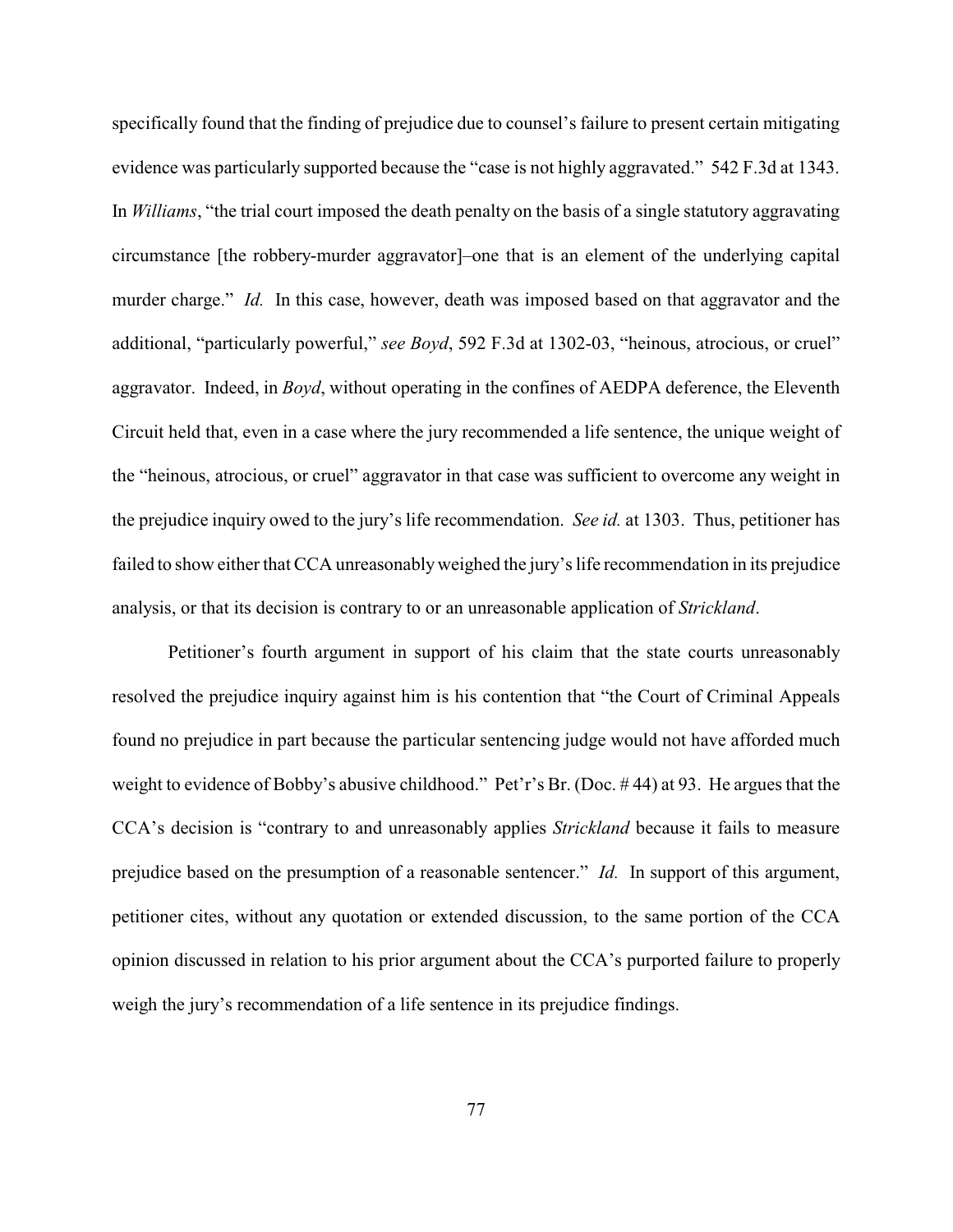Petitioner's argument is without merit. As discussed above, the portion of the CCA's opinion upon which petitioner relies was concerned with evaluating the reasonableness of counsel's investigation, especially as compared to two cases cited by petitioner, *Wiggins* and *Harris*, in his appellate brief. Thus, the CCA was examining counsel's performance, not prejudice, which the court had already resolved against petitioner by that point. In pertinent part, the CCA observed that, in deciding to focus more on addiction evidence than childhood abuse evidence, counsel "was also aware that the sentencing judge, the same judge who had sentenced Waldrop's wife for the murders, had evidence of Clara Waldrop's abusive childhood and stated in his sentencing order that he afforded it little weight." *Waldrop*, 987 So.2d at 1202.

As the Supreme Court explained in *Strickland*, the "reasonable sentencer" standard is relevant to a court's reweighing of aggravating and mitigating circumstances in resolving the prejudice inquiry, not determining the reasonableness of counsel's actions under the performance prong.

The assessment of prejudice should proceed on the assumption that the decisionmaker is reasonably, conscientiously, and impartially applying the standards that govern the decision. It should not depend on the idiosyncracies of the particular decisionmaker, such as unusual propensities toward harshness or leniency. *Although these factors may actually have entered into counsel's selection of strategies and, to that limited extent, may thus affect the performance inquiry, they are irrelevant to the prejudice inquiry.* 

*Strickland*, 466 U.S. at 695 (emphasis supplied). *See also Ferrell v. Hall*, 640 F.3d 1199, 1234 (11th Cir. 2011). Thus, in observing that counsel likely opted to focus his penalty phase strategy on presenting evidence about petitioner's drug addiction in light of the trial judge's diminishment of the childhood abuse evidence offered at his co-defendant's trial, the CCA was not unreasonably "fail[ing] to measure prejudice on the presumption of a reasonable sentencer." Pet'r's Br. (Doc. #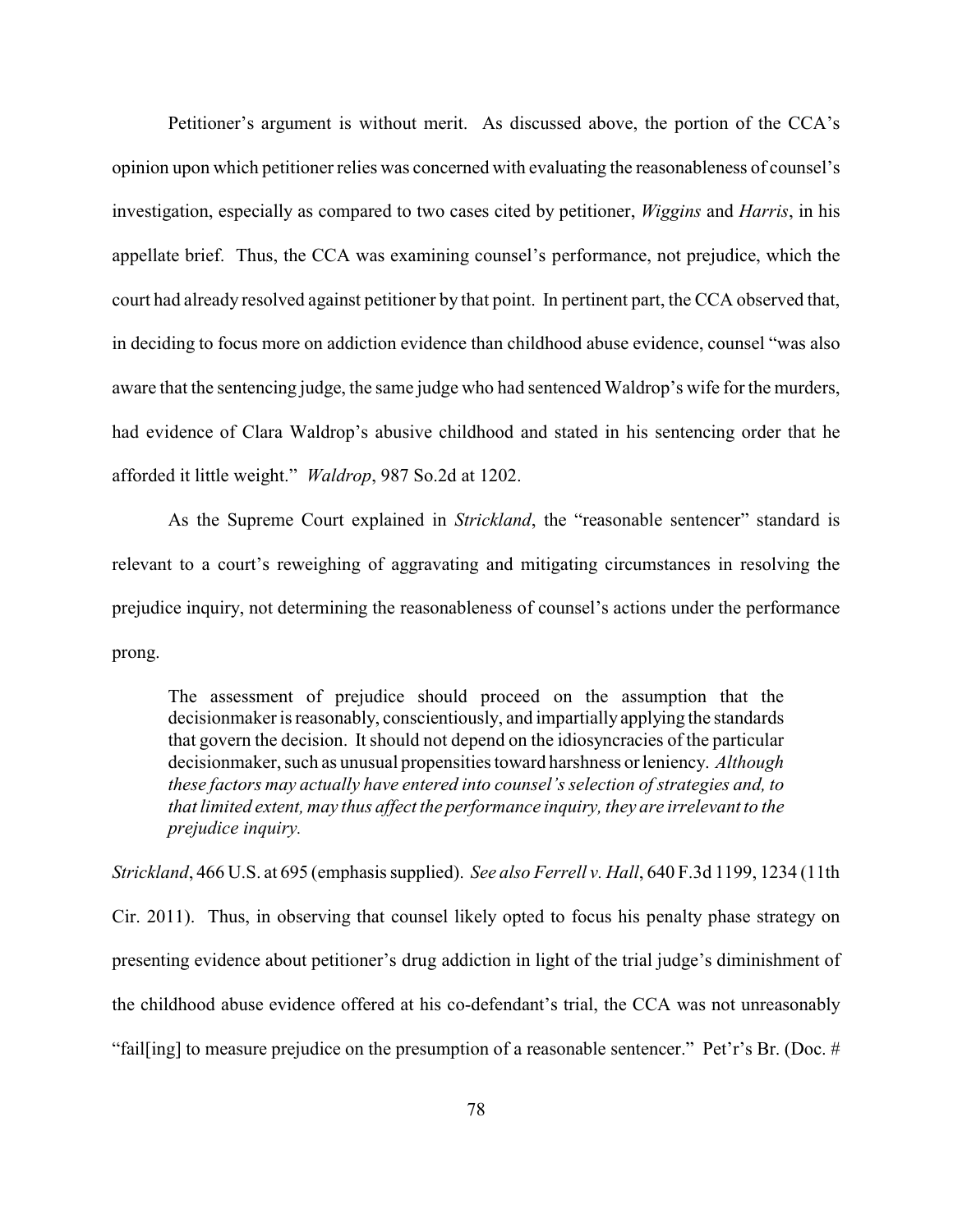44) at 93. Indeed, the CCA was not measuring prejudice at all, but was instead assessing the reasonableness of the strategic decision the CCA attributed to counsel. There is no clearly established federal law that requires counsel to adopt a trial strategy based upon *Strickland*'s hypothetical "reasonable sentencer." Rather, counsel is permitted to reasonably tailor trial strategy to accommodate the practical reality that the case will be tried before a judge with unique tendencies and sensibilities. The CCA did not unreasonably fail to weigh prejudice pursuant to the "reasonable sentencer" standard of *Strickland*.

Petitioner's final argument in support of his contention that the CCA unreasonably resolved the prejudice inquiry is that the state court failed to "'evaluate the totality of the available mitigating evidence.'" Pet'r's Br. (Doc. # 44) at 93 (quoting *Williams*, 529 U.S. at 397-98). He asserts that the CCA "either did not consider or unreasonably discounted the mitigation evidence adduced in the postconviction hearing, and its decision that Bobby Waldrop was not prejudiced by his counsel's failure to conduct a thorough investigation is unreasonable." Pet'r's Br. (Doc. # 44) at 94. Petitioner submits that the CCA's "failure to consider the evidence adduced in post-conviction together with the evidence at trial is apparent from its failure to recognize that its speculative theory about the negative effect of mitigating information was disproven when, in response to hearing just a small amount of the availablemitigating evidence about BobbyWaldrop's background–including evidence about his relationship with his grandparents–the jury returned a *life verdict*." *Id.* at 93. Moreover, he maintains that the mitigating evidence he offered in postconviction "contradicts the critical misperceptions on which the sentencing judge apparently relied in rejecting the jury's life verdict, particularly with respect to Bobby's drug addiction." *Id.* at 94. He concludes that the CCA's holding "that Bobby Waldrop failed to meet his burden to show that he was prejudiced by counsel's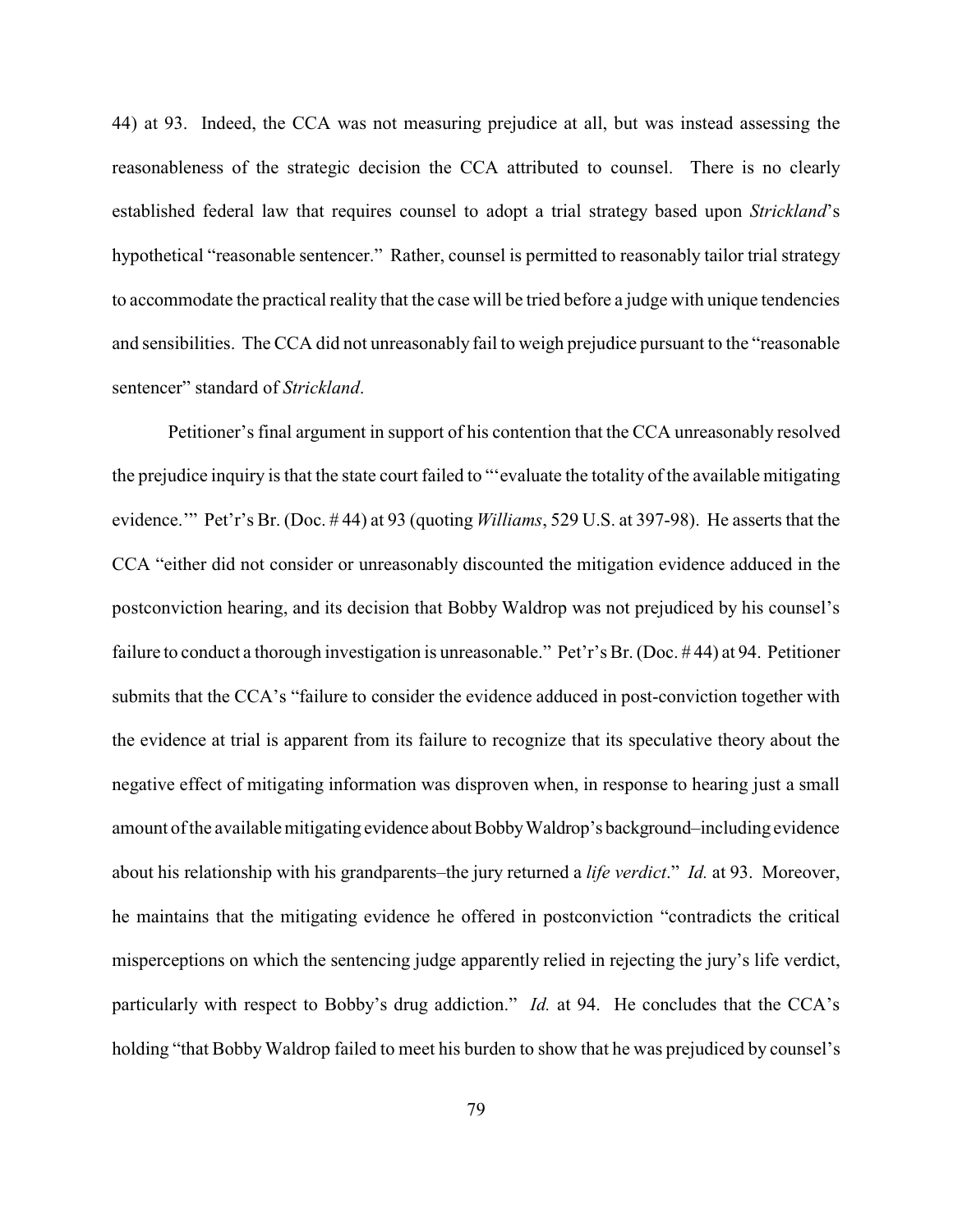deficiency is contrary to and an unreasonable application of clearly established Supreme Court precedent. *Id.*

This argument is, in effect, the most significant of those related to petitioner's penalty phase ineffective assistance of counsel claim because petitioner is challenging the CCA's purported failure to properly recognize and weigh all of the mitigating evidence introduced at trial and in postconviction proceedings when assessing prejudice. In order to determine whether the CCA's decision is contrary to, or involved an unreasonable application of, clearly established federal law, the court will first briefly recount the mitigating evidence introduced at trial and during post conviction proceedings.

### *The totality of the mitigating evidence*

At trial, counsel began to elicit mitigating evidence about petitioner's family circumstances and his relationship with his grandparents from the State's first witness during the guilt phase, petitioner's aunt. She testified on cross examination that petitioner's mother was "fourteen or fifteen" when petitioner was born, and that the family lived with the Prestridges at that time. Trial Tr. (R.-9) at 373-74. Sherrell Prestridge purchased a trailer for petitioner and his wife to live in because, in effect, petitioner was "the oldest grandson, and he had raised him, . . . because that was his son in other words." *Id.* at 374. Sometimes petitioner's parents would prevent the Prestridges from visiting with the Waldrop children out of spite, but at other times the children would stay with their grandparents "for a time." *Id.* at 374-75. Just prior to the murders, the Prestridges had provided petitioner with money, a place to live, and helped him obtain a car. *Id.* She confirmed that her parents loved petitioner. *Id.* at 375. She also testified that petitioner's mother "left with another man and was living with him" before she and petitioner's father were divorced, and that petitioner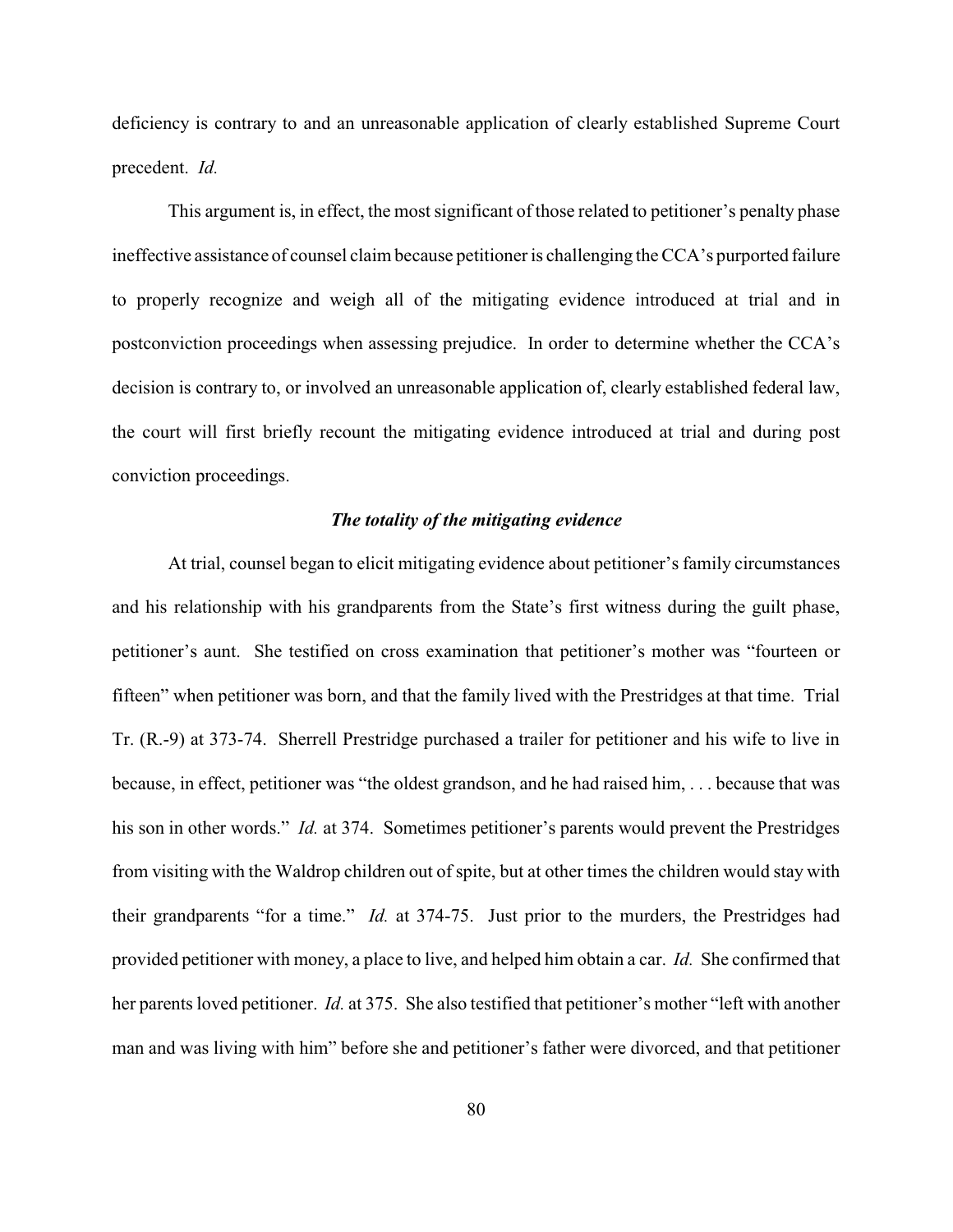was saddened by his parents' divorce. *Id.* at 377-79. She testified that she and her father signed the bond to have petitioner released from jail when he was first arrested on drug possession charges. *Id.* at 379.

Counsel's first witness after the State rested was petitioner's mother, Shirely Irelan, who testified about petitioner's use of drugs around the time of the murders. Trial Tr. (R.-10) at 740-41. She also testified that petitioner loved his grandparents and that they loved him and wanted him to move in with them because they were worried about him. *Id.* at 742. She was fourteen when she married petitioner's father, and they lived with her parents after the marriage. *Id.* at 745. She confirmed that petitioner had spent a substantial part of his nineteen years living with his grandparents because she "didn't know how to take care of a baby, and his father was not really responsible either. So, I knew if I left him with momma and daddy that he would be took care of." *Id.* at 746. When asked specifically when she first noticed that petitioner had a drug problem, Mrs. Irelan responded that it was when petitioner was sixteen, after the divorce and after he dropped-out of school, when he started smoking marijuana. *Id.* at 747. She believed that he was on crack cocaine a few months before her parents were killed. *Id.*

Counsel also presented the testimony of petitioner's former manager at Trintex Corporation, who testified that petitioner "was such a good worker" who was energetic and "got along with his fellow employees[,]" and that he never had "any kind of disciplinary actions . . . other than his absentees[,]" which eventually resulted in his termination. *Id.* at 759. Petitioner's absentees mostly occurred on Mondays, and he was terminated after accruing five unexcused absences. *Id.* at 759-60. A few months after he was first terminated, petitioner was rehired, and again "his performance on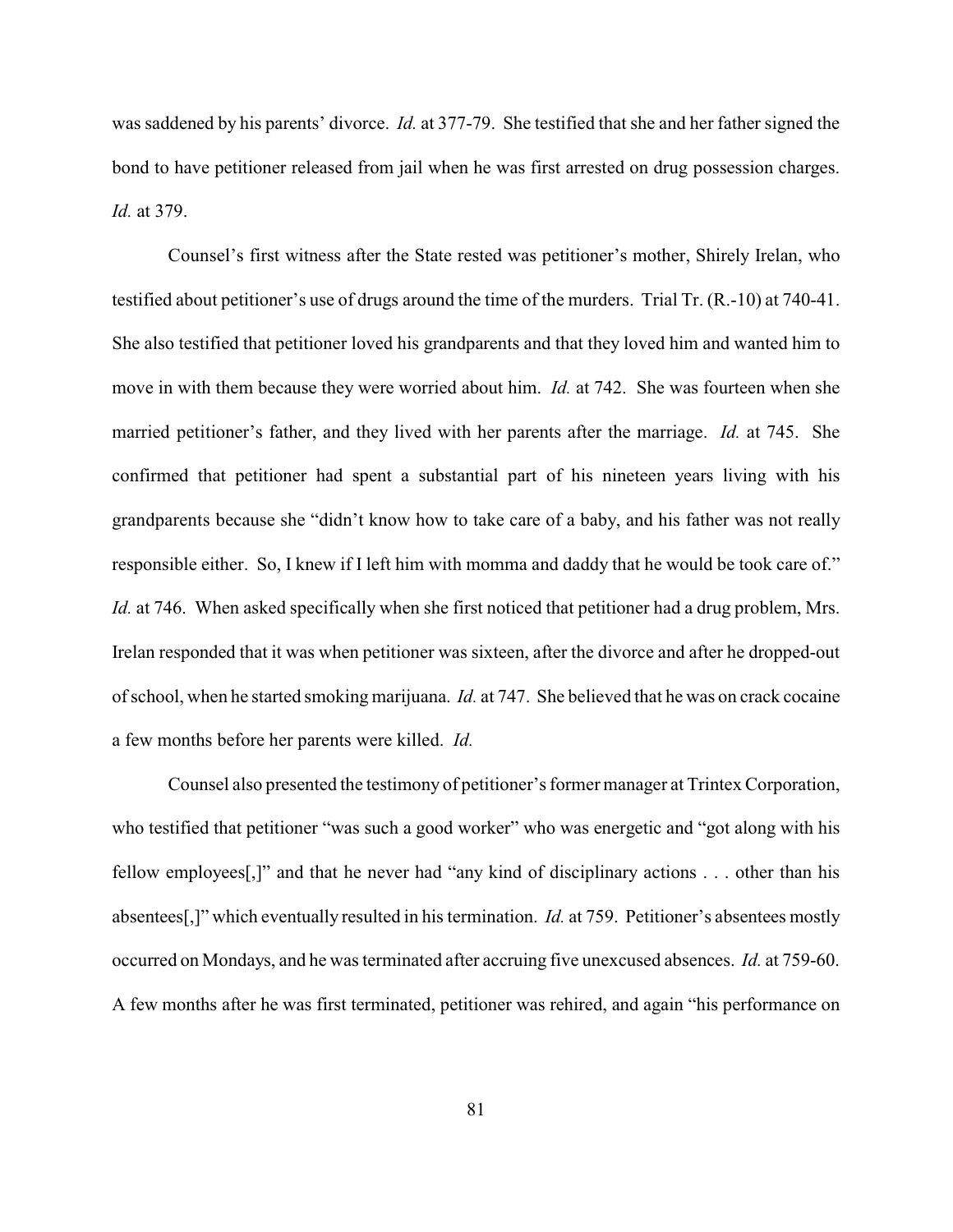the job was great." *Id.* at 761. However, he began having unexcused absences again a few months later and was again terminated. *Id.*

Counsel's next witness was petitioner's great aunt, IrenePrestridge's sister. She testified that the Prestridges often cared for petitioner and that he lived with them "off and on from the time he was born" such that they "thought of Bobby as their son and not their grandson. They loved Bobby and Bobby loved them." *Id.* at 765-66.

Counsel's next witness was Dr. Tackett, who, as discussed previously in this opinion, testified generally about drug intoxication and addiction, and about how crack cocaine addiction can influence behavior. He ultimately surmised that, even if petitioner was not intoxicated at the time of the murders, he committed the murders in order to be able to satisfy his body's craving for the drug.

After petitioner was convicted of capital murder, counsel argued in his opening statement of the penalty phase that, drawing upon much of the evidence already entered during the guilt phase, the jury should consider several mitigating circumstances, including petitioner's lack of criminal history, that he was under the influence of extreme mental or emotional disturbance, that his ability to "appreciate the criminality of his conduct and conform his conduct to the requirements of law was substantially impaired" due to his use of cocaine, his age, "the facts of Bobby's childhood"–including that he "came from a broken home" and that his grandparents essentially raised him due to his parents' failings, that he was a good worker before his addiction caused him to start missing work, and that he demonstrated remorse for his actions. Trial Tr. (R.-18) at 1010-14. Counsel again called Dr. Tackett, who testified in the penalty phase that he believed petitioner's "brain chemistrywas still being influenced by the drug" at the time of the murders in that, "when this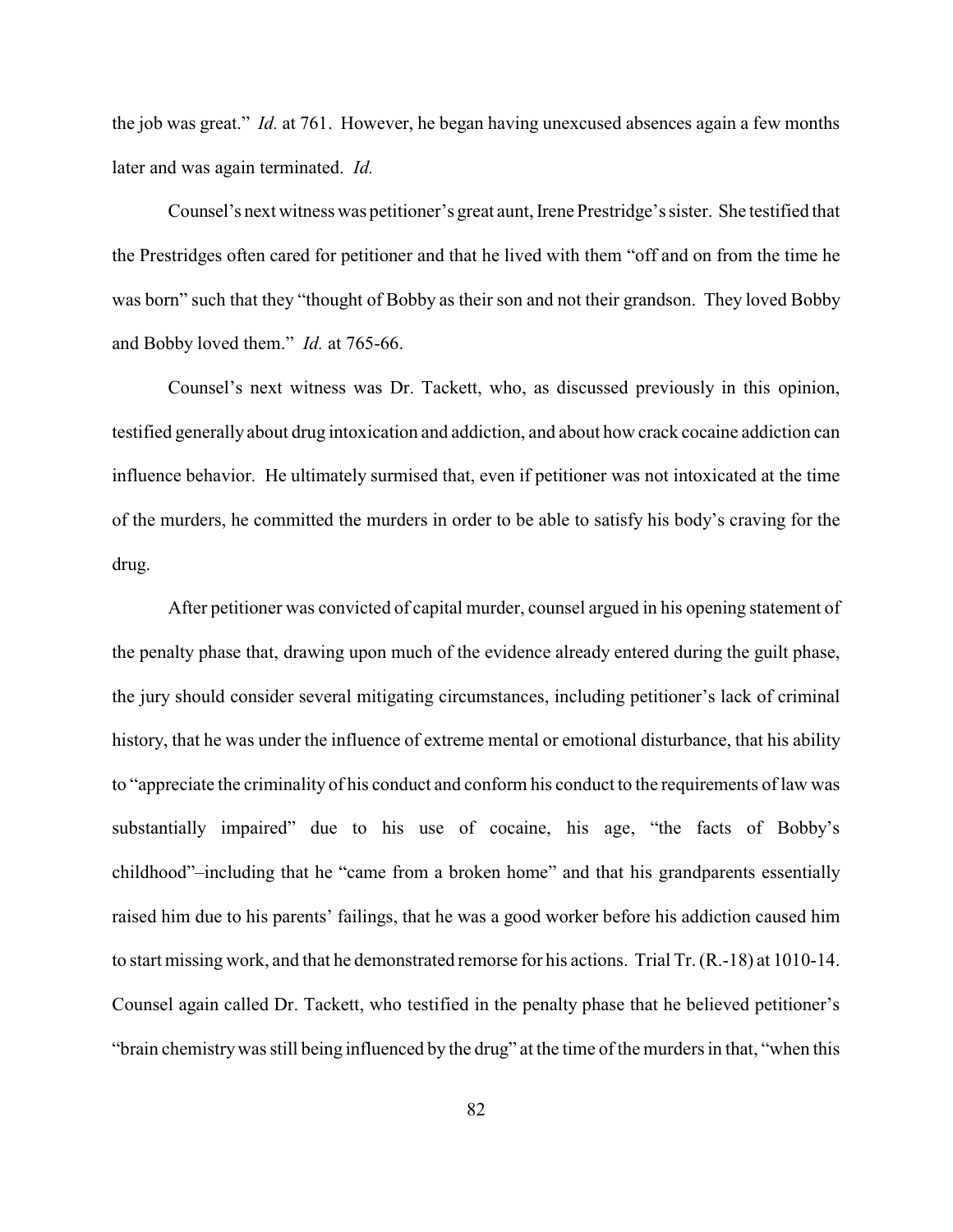occurred, . . . he was probably on the depressive phase of coming down from being on the effects of crack cocaine." Trial Tr. (R.-20) at 1017. He testified that withdrawal from crack cocaine can cause someone to "suffer extreme mental or emotional disturbance[,]" and that he believed petitioner was likely experiencing symptoms of that sort at the time of the murders. *Id.*

After Dr. Tackett's testimony, petitioner testified about his heavy drug use leading up to the day of the murders. *Id.* at 1026-30. When asked why he killed his grandparents, he testified as follows:

On account of the drugs I was using. I love my grandparents very much and at that time I was on these drugs–I mean I was not–I wasn't the person that I am now. I mean, it was like this was all I cared about. I didn't care about my family. I didn't care about my wife. I didn't care if I hurt myself or anybody else.

*Id.* at 1030. Petitioner also testified that his grandparents had raised him since he was a child, that they were good to him, and that he had never had any altercations with either of them. *Id.* at 1033. Petitioner's final witness in the penalty phase was Sheriff Fuller, who testified that petitioner had not caused any problems since he was incarcerated in the county jail awaiting trial. *Id.* at 1042.

At the sentencing hearing before the trial judge, after having obtained the jury's life recommendation, counsel again asserted as mitigating circumstances that petitioner had no prior record of serious criminal offenses, that the murder was committed while petitioner was under the influence of extreme mental or emotional disturbance, that his capacity to appreciate the criminality of his conduct and conform his conduct to the requirements of law was substantially impaired, that his age was mitigating, and "that he was from a broken home, his work record, and the fact that he was remorseful for his actions." Trial Tr. (R.-25) at 1094-96, 1100-06. Counsel also argued against the applicability of the heinous, atrocious, or cruel aggravator based on his contention that the State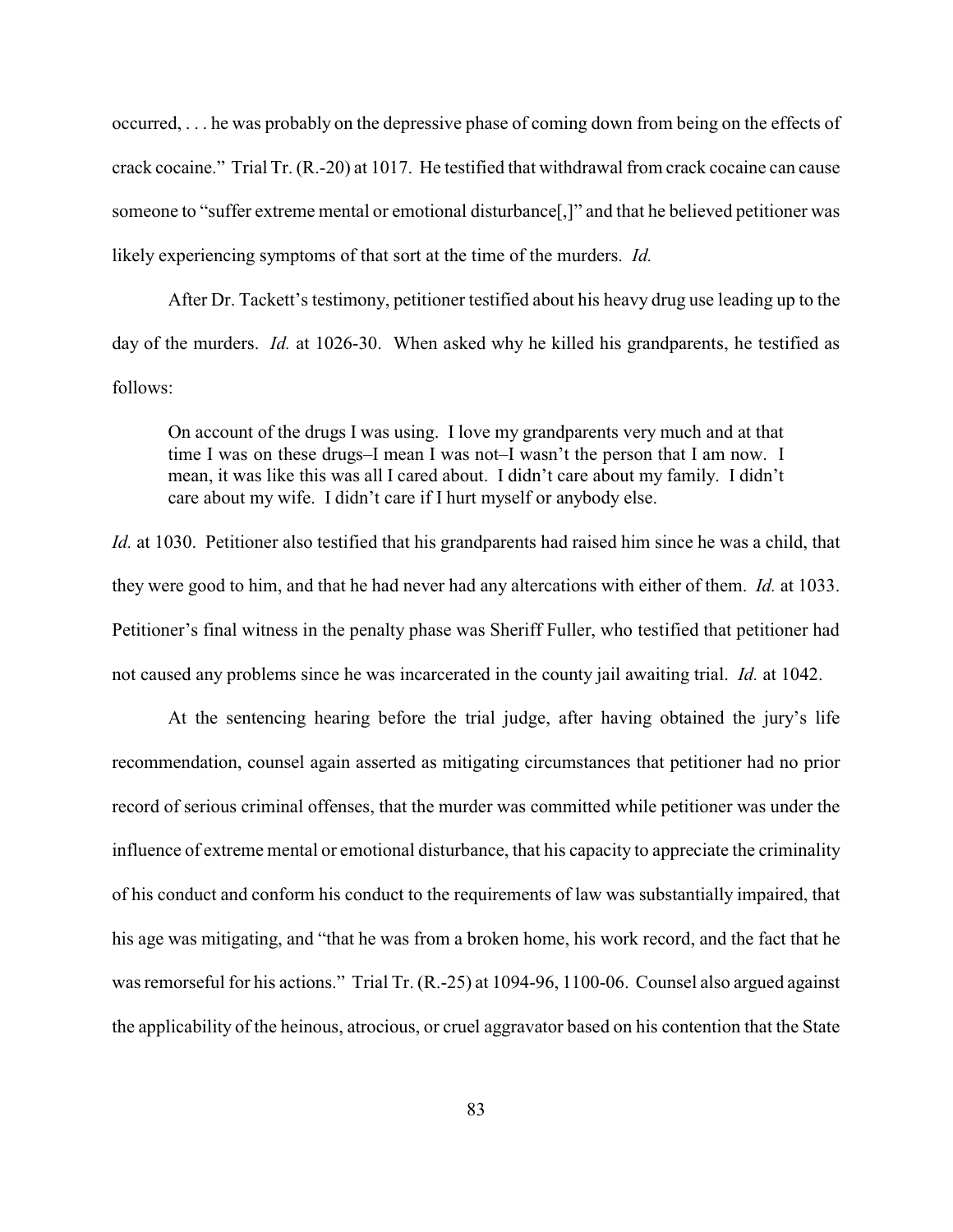had failed to prove that petitioner tortured the victims. *Id.* at 1098-99. When it became apparent that the trial judge would not assign much weight to any mitigating circumstances that were attributable to petitioner's use of and addiction to cocaine, petitioner's counsel objected strenuously to the court's findings. *Id.* at 1119-23.

Against this backdrop of the evidence and argument presented to the jury and trial judge, petitioner offered new evidence at the Rule 32 hearing to show that he was prejudiced by counsel's alleged deficient investigation and preparation for the penalty phase. The bulk of this information concerned the circumstances of petitioner's childhood, including his family's poverty, alleged pervasive violence involving his family members, privation and neglect, and his mother's alleged adultery and promiscuity. For example, at the Rule 32 evidentiary hearing, Johnny Morrison testified about the time that petitioner's mother shot him while he attempted to deliver a trailer to land near the Waldrop's. Rule 32 Tr. (R.-60) at 103-04. Howard House, a manager at Trintex at the time that petitioner and his parents worked there, testified that he had seen petitioner's parents arguing at work, that he had terminated petitioner's mother, and that after she was terminated, she attacked and beat up one of the other Trintex employees before leaving the premises. *Id.* at 143-46. Freddie Whitley testified that he was a pastor at a church where the Waldrops attended for about a year while petitioner was a teenager. *Id.* at 177. He testified that petitioner participated in Bible readings, played drums, and sang in the church choir. *Id.* at 178. Petitioner attended with his parents and siblings, and sometimes with his grandparents as well. *Id.* Mr. Whitley believed petitioner and his grandparents loved each other, and that they got along well. *Id.* at 178-80.

T.J. Morgan, another manager at Trintex who had also testified at trial, reiterated his trial testimony about petitioner's good work and reputation at Trintex. *Id.* at 188-89. Barrett Holloway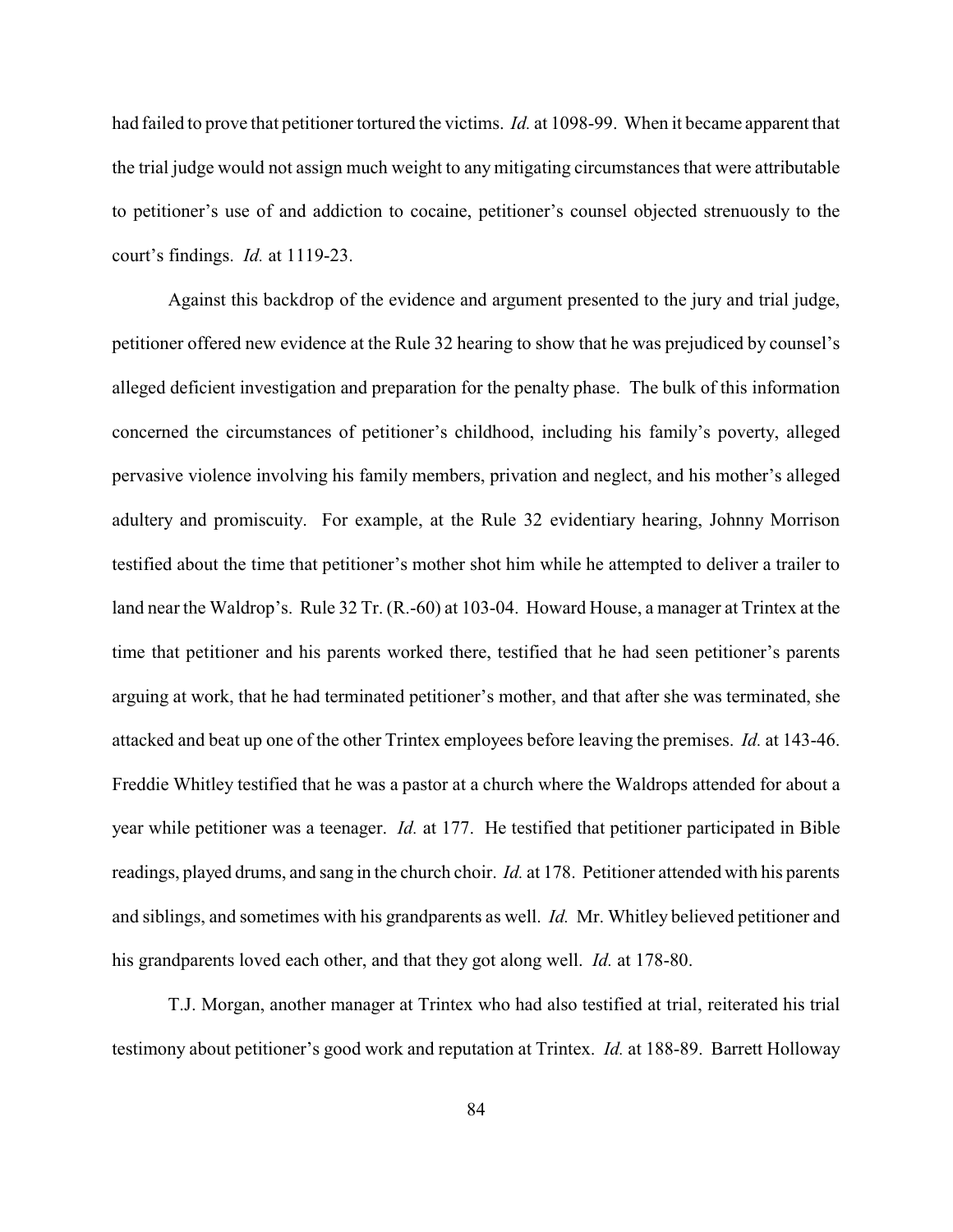taught petitioner in seventh grade, and testified that he was always respectful and well-behaved in class. *Id.* at 204-05. Petitioner had eight absences that year, which Holloway described as "getting to an excessive amount." *Id.* at 217. As discussed previously, the Prestridges' neighbor, Phyllis Lipham, testified about the occasional commotion and apparent arguing she would hear coming from the Prestridges' from time-to-time, as well as the law enforcement visits. *Id.* at 229-30, 256. Mrs. Lipham also testified about often observing men visiting the Waldrop home–presumably to have sex with petitioner's mother–after petitioner's father had left for work. *Id.* at 250-51. She testified that the children were usually at home or playing out in the yard during these visits. *Id.* at 251.

As much as the above evidence might have hinted at some problematic circumstances surrounding petitioner's family background, other evidence offered by these same witnesses militates against the harshness of many of petitioner's allegations about the circumstances of his life. For instance, Mr. House testified that petitioner's father was even-tempered, that he never saw signs of abuse between petitioner's parents, and that they always appeared well-fed and properly attired. *Id.* at 147. Pastor Whitley similarly saw no signs of abuse or neglect respecting the Waldrop children; petitioner never informed him of any problems at home; petitioner never appeared lacking of food or appropriate clothing; and he appeared appropriately cleaned and groomed. *Id.* at 183-85. Mr. Holloway, petitioner's teacher, also saw no signs of abuse in his year with petitioner, and he never heard of any problems involving petitioner's home life. *Id.* at 221. Mrs. Lipham testified that she never saw any fights at the Prestridges', she never saw Sherrell Prestridge hit one of his children or grandchildren, and that he would yell at them when he needed to get on to them. *Id.* at 226-27. She also testified that Sherrell Prestridge was not a heavy drinker, that he had quit drinking altogether, but that he probably drank more when petitioner was a young boy. *Id.* at 254-55. Finally, as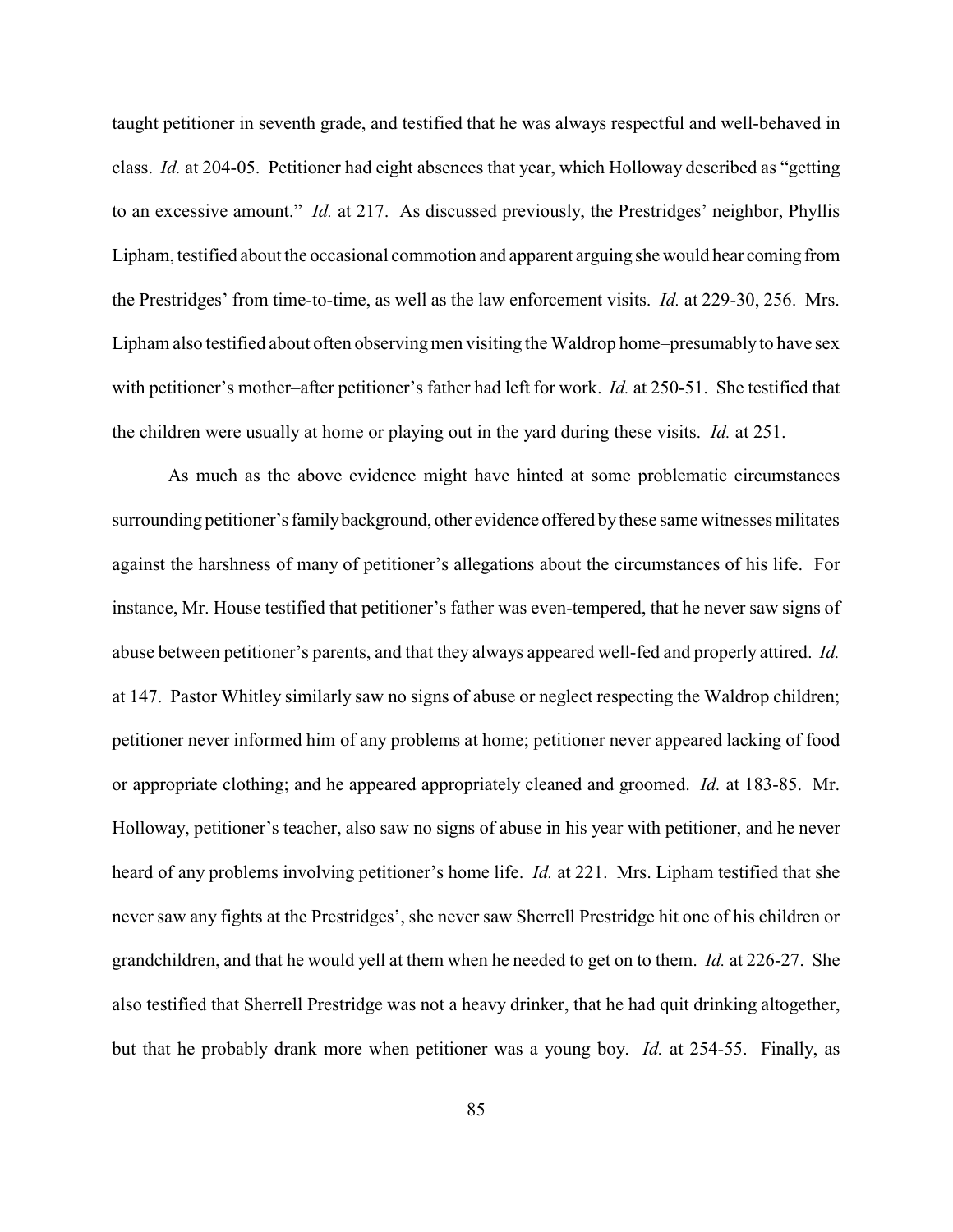discussed above and consistent with many other witnesses, Mrs. Lipham–who lived next to the Prestridges from around 1969 until their deaths–testified that she never saw signs of abuse on the Waldrop children, other than ordinary knicks and bruises, which she attributed to child's play, and that she always observed them to be properly fed and clothed. *Id.* at 257-58.

In addition to the above non-family member witnesses, petitioner presented the testimonies of numerous family members at the Rule 32 evidentiary hearing. Petitioner's aunt on his father's side, Retha McGehee, testified that she lived with the Waldrops shortly after petitioner was born. *Id.* at 262. She testified that petitioner's mother made sure that he was "fed and bathed," but that she was not very affectionate with him, "wouldn't get him out of the baby bed much," and would often leave him alone in his crib while she visited her parents. *Id.* at 263. She also testified that petitioner's mother had affairs with other men, and that they would fight about it when petitioner's father, Wesley, learned of the affairs. *Id.* at 266-67. She testified that petitioner's mother was often violent toward and showed little affection for Wesley, and that they often argued over little things that led to physical fighting. *Id.* at 267-69. Mrs. McGehee also testified about her and Wesley's own histories of abuse and neglect, which predated petitioner's birth, including that theywere taken from their parents and lived with their uncle, that their parents were alcoholics, that she did not know her real mother's identity until her mother died, that her uncle would beat petitioner's father, that her uncle molested her, and that her uncle's children were treated more favorably than she and petitioner's father. *Id.* at 269-76. On the subject of Wesley's drinking, Mrs. McGehee testified that he would sometimes drink "two or three beers" after coming home from work during the time that she lived with the Waldrops shortly after petitioner's birth. *Id.* at 279. She further testified that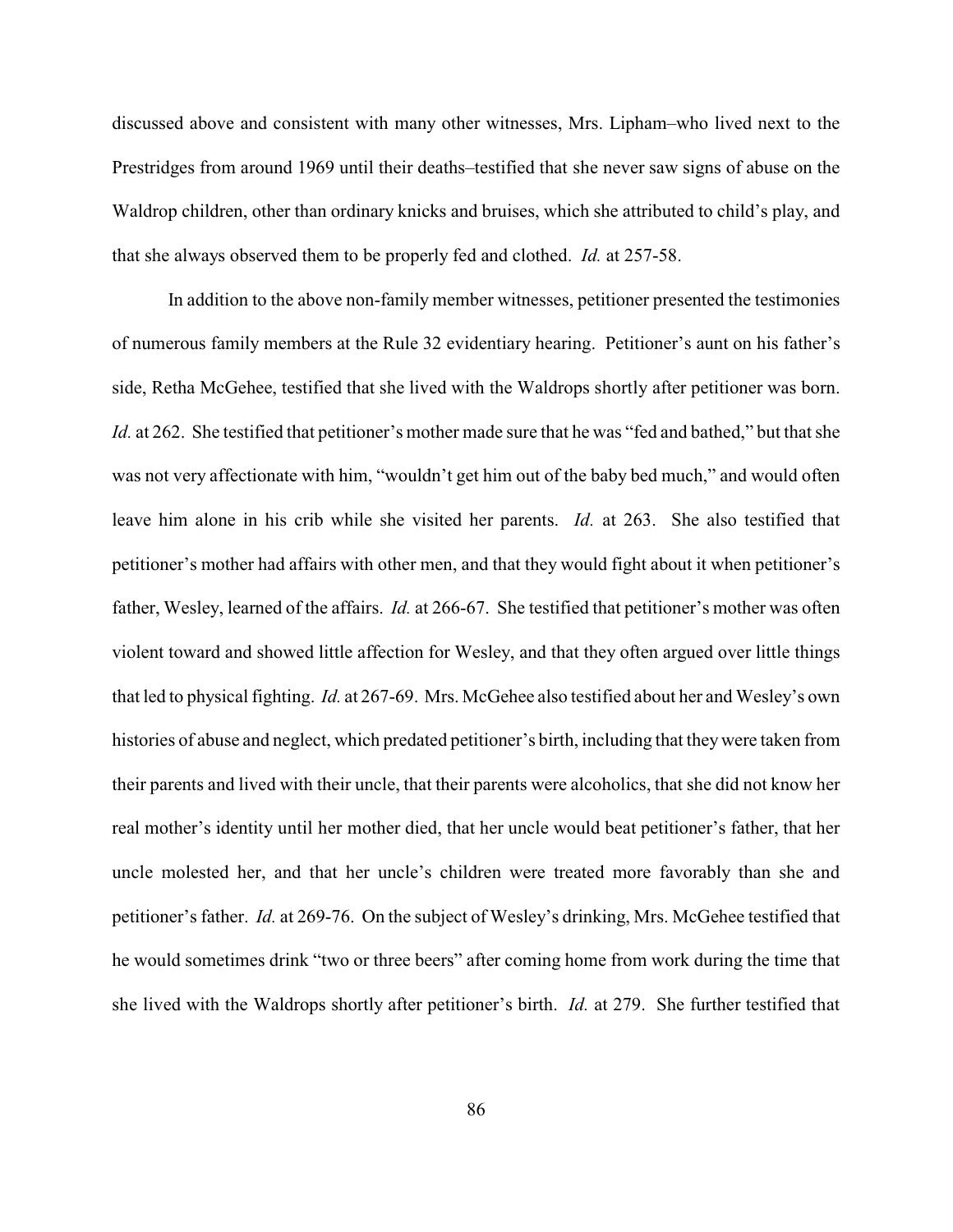petitioner began using smokeless tobacco, with his parents knowledge, around the age of four. *Id.* at 280.

Petitioner's mother was the focal point of his presentation of mitigating evidence about the circumstances of his childhood and family background. Mrs. Irelan first testified that she was not aware that she was pregnant with petitioner until approximately the seventh month of the pregnancy. *Id.* at 304. In general, due to her age and lack of time to prepare, she did not know how to take care of a baby. *Id.* at 305. She testified that the family sometimes went hungry, that they stole food from a neighbor's garden, that petitioner worked in a chicken house to help provide food, and that Everett Pauley, whom Mrs. Lipham said was one of the men who would visit while Wesley Waldrop was at work, helped them buy groceries. *Id.* at 306. In addition, the Waldrops were once without power for over three months, and were forced to used a propane stove provided by Mr. Prestridge to cook food. *Id.*

Mrs. Irelan testified about the circumstances of her own childhood, including that the family lacked "whole, whole lots" of groceries, her parents often argued and physically fought, and, as discussed above, her father often severely beat her all the way into her twenties. *Id.* at 306-11. Mrs. Irelan testified about other violence around the Prestridge and Waldrop households, including when she threw a sledgehammer at her brother-in-law, fights between her husband and brother-in-law, and fights between her father and her brother-in-law and his brothers. *Id.* at 311-13. She testified about a fight between petitioner's father and petitioner's uncle which petitioner observed. *Id.* at 313. She explained that alcohol was always involved in these fights. *Id.* Her grandfather and uncles were involved in producing and selling moonshine. *Id.* at 315. She testified that petitioner's father would drink on the weekends, "especially when the kids was little." *Id.* at 316. She stated that she drank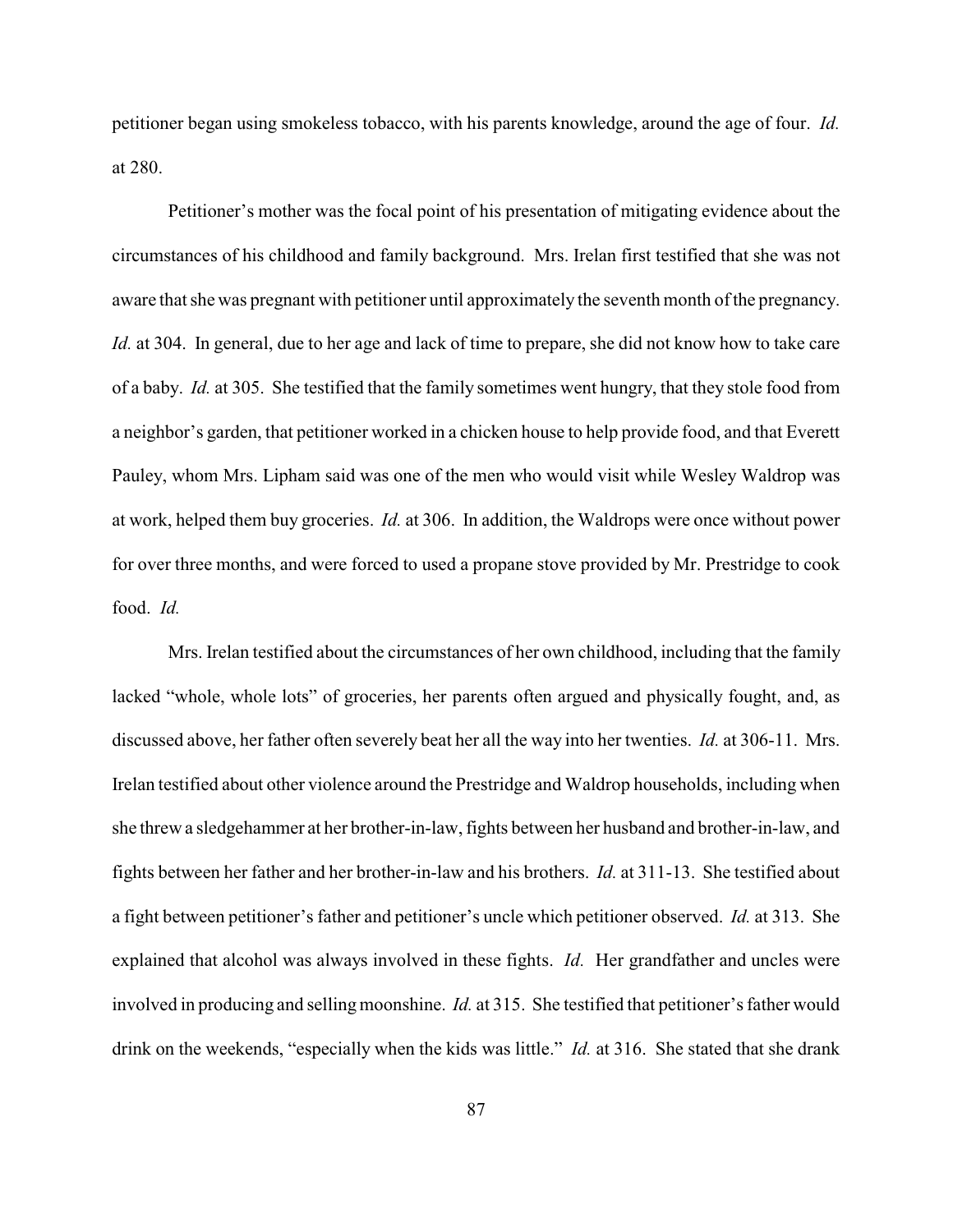alcohol and smoked pot while pregnant with petitioner, but did not quantify the amount of this behavior and did not clarify if it occurred only during the time during which she was unaware she was pregnant. *Id.* at 317.

Mrs. Irelan also testified about the appearance of her son as it became apparent that he was using drugs. *Id.* at 317. She explained that, in short succession, petitioner's wife had a miscarriage, a car that he had been working on was lost in a fire, and he was arrested for the first time on drug possession charges. *Id.* at 317-24. According to Mrs. Irelan, petitioner seemed unable to cope with these events as he lost a lot of weight and was very unhappy. *Id.* at 324. After these events it became clear that petitioner was involved in heavier drug use. On the topic of petitioner's history of substance abuse, she testified that she saw petitioner "huffing" gasoline around the age of eight or nine and found marijuana in his clothes when he was fifteen or sixteen. *Id.* at 325.

Mrs. Irelan also vaguely testified about the violence between her and petitioner's father. Within a year of their marriage, they began having physical fights involving hitting, choking, and biting. *Id.* at 325-27. She described one instance in which she stabbed Wesley in the leg in front of the children. *Id.* at 327-28. She also testified about trying to shoot petitioner's father, again in front of the children, when he attacked her after she had been gone from the home for a couple of days. *Id.* at 328. The gun did not discharge. *Id.* She testified that her fights with Wesley often left her with marks and bruises, which she attempted to hide. *Id.* at 330. Law enforcement often visited the home as a result of these fights. *Id.*

Mrs. Irelan also testified about violence inflicted on petitioner by his father. She explained that, as he grew, petitioner would try to intervene when she was fighting Wesley. *Id.* at 331. This started around the age of seven. *Id.* Wesley would usually sling him across the room. *Id.* As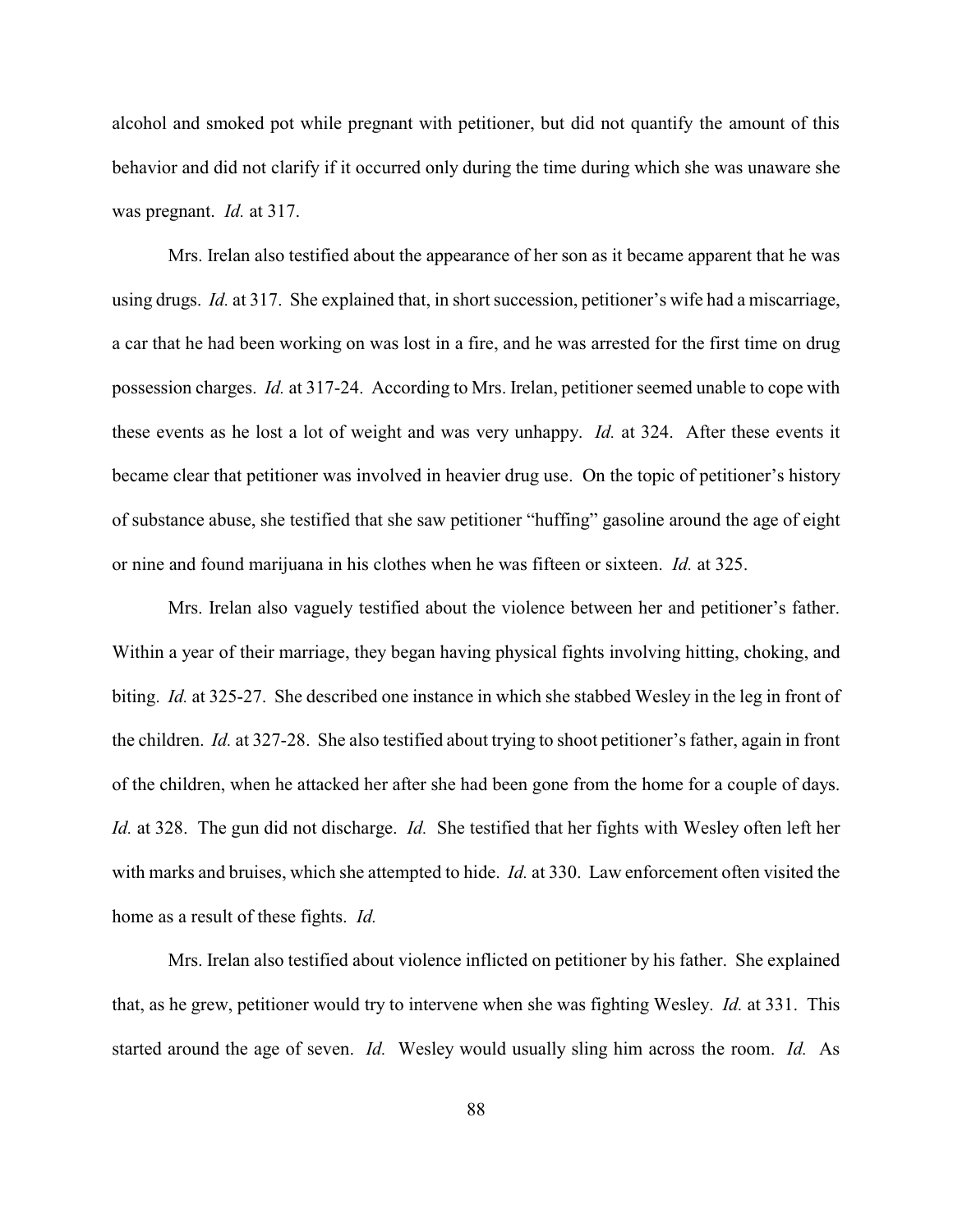petitioner matured, these instances turned into fights between petitioner and his father. *Id.* She also described an instance in which petitioner's father threw food at petitioner because he was a picky eater. *Id.* at 332. According to Mrs. Irelan, Wesley sometimes hit and choked petitioner, as well as verbally abused him. *Id.* at 332-33. Mrs. Ireland admitted that she, too, had hit petitioner. She threw an ashtray, which cut him in his back and hit him several times with a broom handle. *Id.* at 333. Mrs. Irelan testified that she attempted suicide on multiple occasions because of all the violence surrounding her. *Id.* at 334-37. She stayed in a hospital for observation over several nights in connection with the shooting of Johnny Morrison. *Id.* at 337. She fought often with her sister. *Id.* at 339. She would leave the children in the care of her parents for days at a time while staying with one of her boyfriends. *Id.* Sometimes her boyfriends would visit the house while the children were there. *Id.* at 340.

After her divorce from petitioner's father, Mrs. Irelan still fought with him. One time she threw a piece of glass and cut him on his head. *Id.* at 340. She testified–without offering any specifics as to timing, frequency, or severity–that she saw her father whip and yell at petitioner. *Id.* at 341. Nevertheless, she maintained that petitioner loved and cared for his grandparents. *Id.* at 341- 42.

Petitioner's brother, Joey Waldrop, testified that he had seen his mother hit petitioner, and that his parents were violent toward each other. *Id.* at 366. He saw his mother stab his father in the leg. *Id.* at 370. His father drank when he was growing up. *Id.* Petitioner's sister, Christie Fortenberry, testified that their mother was mean to the children, had held them at gunpoint one time, and had fired at a vehicle occupied by petitioner and his father. *Id.* at 373-74. She saw Mrs. Irelan throw the ashtray at petitioner and hit him with things like belt buckles, belts, brooms, and other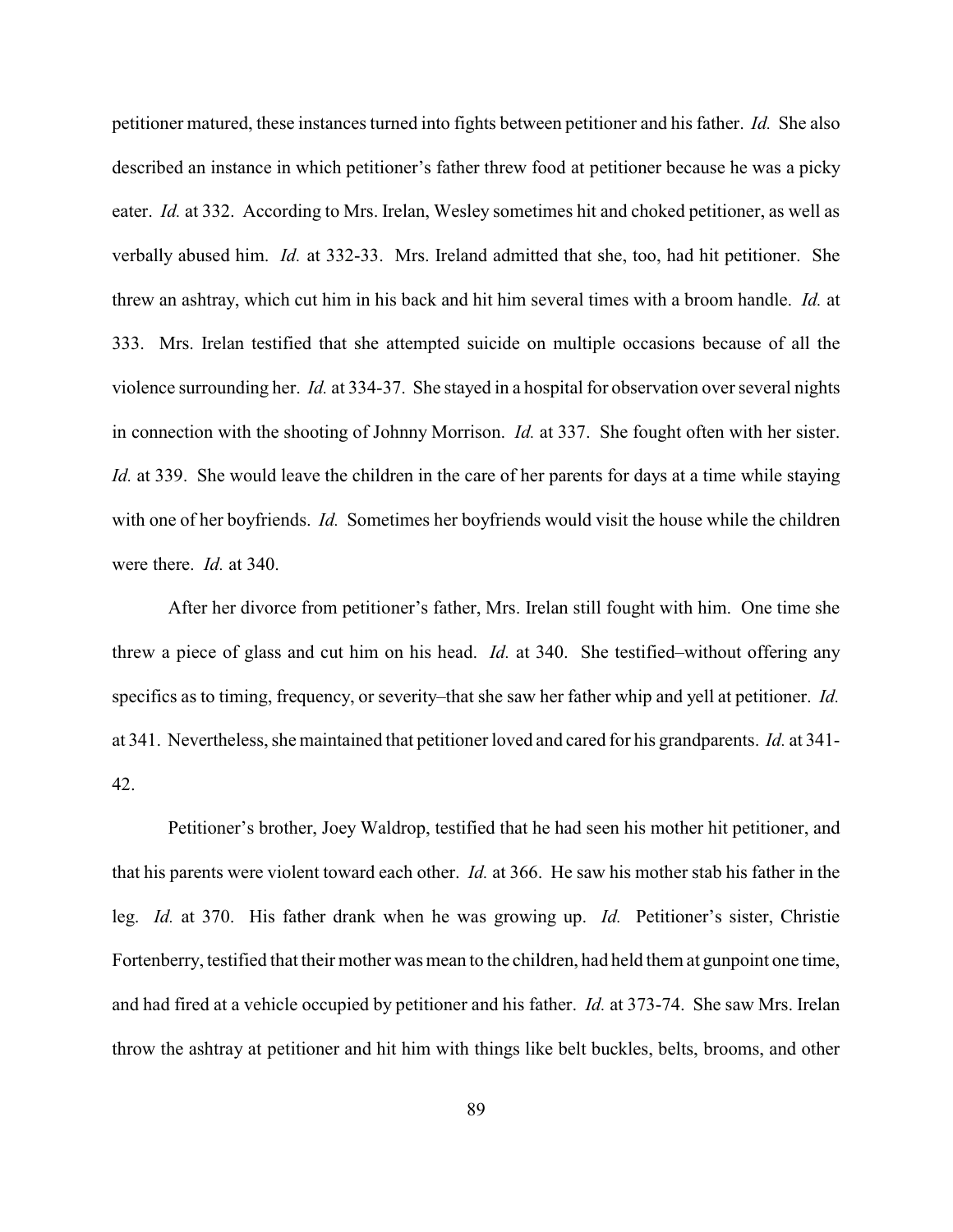things. *Id.* at 374. She saw her mother stab and "severely bite" her father. *Id.* Their mother would leave for hours or weeks at a time, which would upset petitioner. *Id.* at 375-76. The Waldrop children were teased because of their mother's activities with the fathers of other children. *Id.* at 376. She was there when her mother tried to harm herself, and also saw her grandfather threaten to harm himself. *Id.* at 377. She saw her father choke petitioner and hit him with his hands and a belt buckle, as well as throw food at him. *Id.* at 378. She, too, was choked by her father. *Id.* She also observed petitioner caring for his grandparents, including cooking for them and feeding, shaving, and carrying his grandmother. *Id.*

As with some of the non-family member witnesses, petitioner's family member witnesses also offered testimony that, in some instances, dulled the harshness of the allegations in the Rule 32 petition. For example, Mrs. McGehee testified that, although her parents were heavy drinkers, they were not mean to the children when they visited with them at her uncle's house. *Id.* at 277. She also testified that she never observed her brother or Mr. Prestridge strike petitioner at any point in his life, and that she never saw any signs of abuse on petitioner. *Id.* at 291. Although she testified about almost daily fights between petitioner and his father, Mrs. Irelan conceded that she did sign papers conferring custody of the children to petitioner's father as part of her divorce. *Id.* at 351-52. Mrs. Irelan also testified that many of her fights with her sister were the result of her trying to protect her children from Nancy Rostofer's severe discipline of the children, which included slapping. *Id*. at 361. Likewise, she explained that she shot Mr. Morrison because she believed a child molester was planning to live in the trailer he was delivering to the property. *Id.* at 362. Christie Fortenberry testified that her father actually favored petitioner, and that her grandparents "did better" for petitioner than they did for the other grandchildren. *Id.* at 382. She also clarified that the time her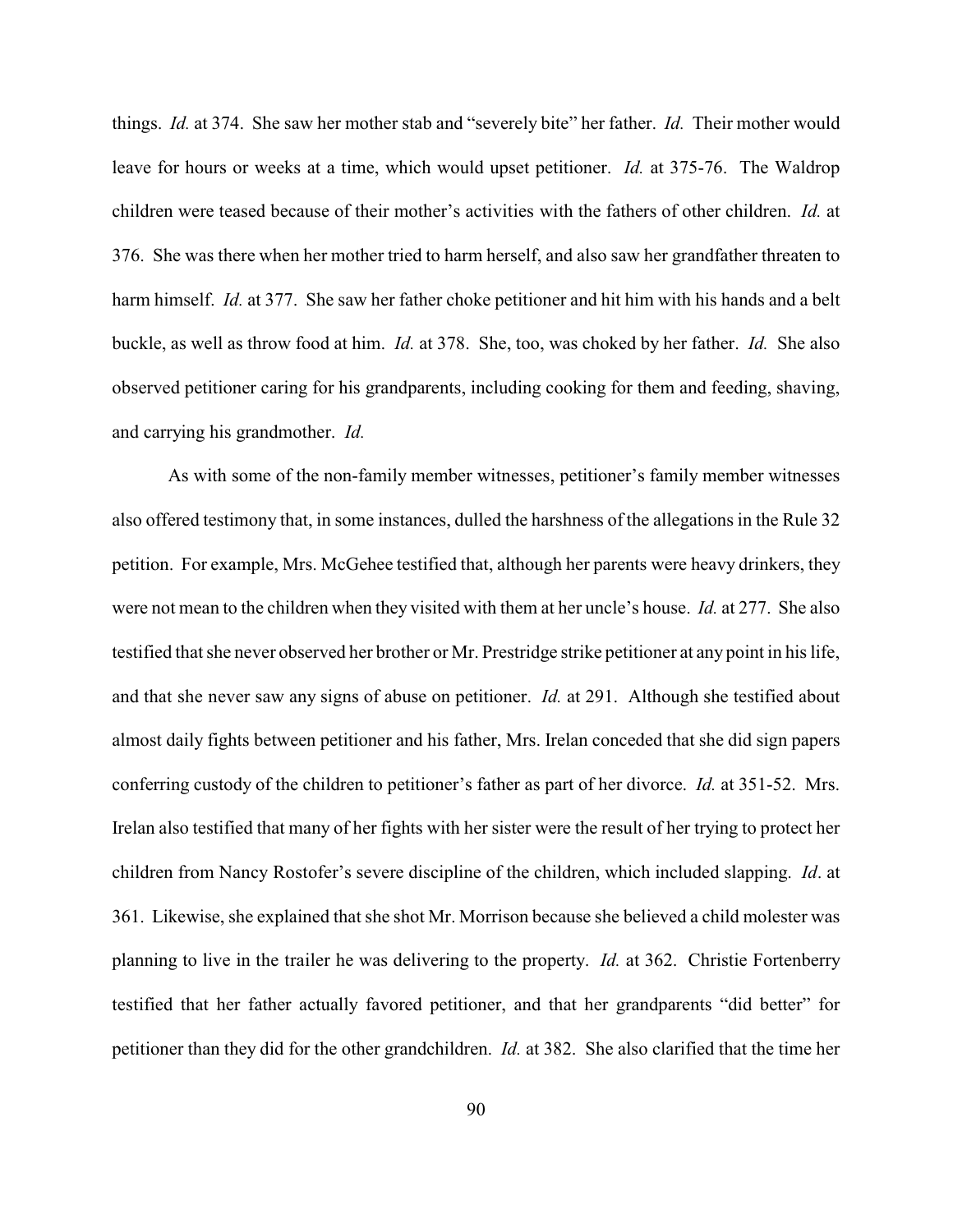mother left for weeks was after her parents divorced and the children were living with their father. *Id.* at 382-83.

In addition to the above witnesses' testimonies, petitioner made a proffer to the court of the expert testimony he had intended to introduce in support of this claim. He explained that Dr. Loring, a licensed social worker, would have "testified about severe and chronic violence in Bobby's household, the trauma he underwent as a child and during the time of this offense, the neglect and rejection that he suffered as a child, acute crises that predate his cocaine abuse." *Id.* at 419. Dr. Loring would have explained to the court the "significance of" all of the events described by the various witnesses. *Id.* at 420. Dr. Tarter, a clinical neuropsychologist, would have testified about

statutory mitigating circumstances that Bobby suffered from a mental disease or defect at the time of the offense; namely, substance abuse disorder with dependency on cocaine and explain to the Court that that is a chronic disease of the brain and a neuro psychiatric illness which would have had an effect on Bobby's behavior at the time of the offense. He would explain that effect. He would also be talking about the ways in which Bobby's substance abuse was both indicated by and exacerbated by his compromised mental developmental history which starts from conception onward, and specifically with respect to exposure to psycho affective chemicals and neuro toxins as a child and up through his cocaine abuse.

*Id.* at 420-21.<sup>29</sup>

 $29$  Petitioner also made a written proffer of the evidence he was precluded from introducing at the evidentiary hearing. The proffer included much of the hearsay evidence that the court had excluded at the hearing, as well as the expert opinion evidence he had intended to offer through Drs. Loring and Tarter. Petitioner's experts provided affidavits describing their conclusions from having interviewed and evaluated petitioner, as well as frominterviewing family members and reviewing the voluminous records that petitioner also provided with his proffer. *See* Rule 32 C.R. 315-668. In pertinent part, Dr. Loring states in her affidavit that petitioner grew up in an extremely violent environment which "put him at high risk for violent behavior as a young adult." *Id.* at 338. She describes the physical abuse petitioner endured as another risk factor leading to petitioner's own violent behavior. *Id.* at 338-39. Petitioner'strauma and emotional abuse led him to mutilate himself and self-medicate with drugs. *Id.* at 339. Petitioner also endured severe neglect and abandonment by his parents. *Id.* at 339-40. This neglect and abandonment is believed to present a "heightened risk for a host of psychological problems ranging from low self-esteem to truncated moral development to difficulty handling aggression." *Id.* at 340. The abuse, neglect, abandonment, and shame (continued...)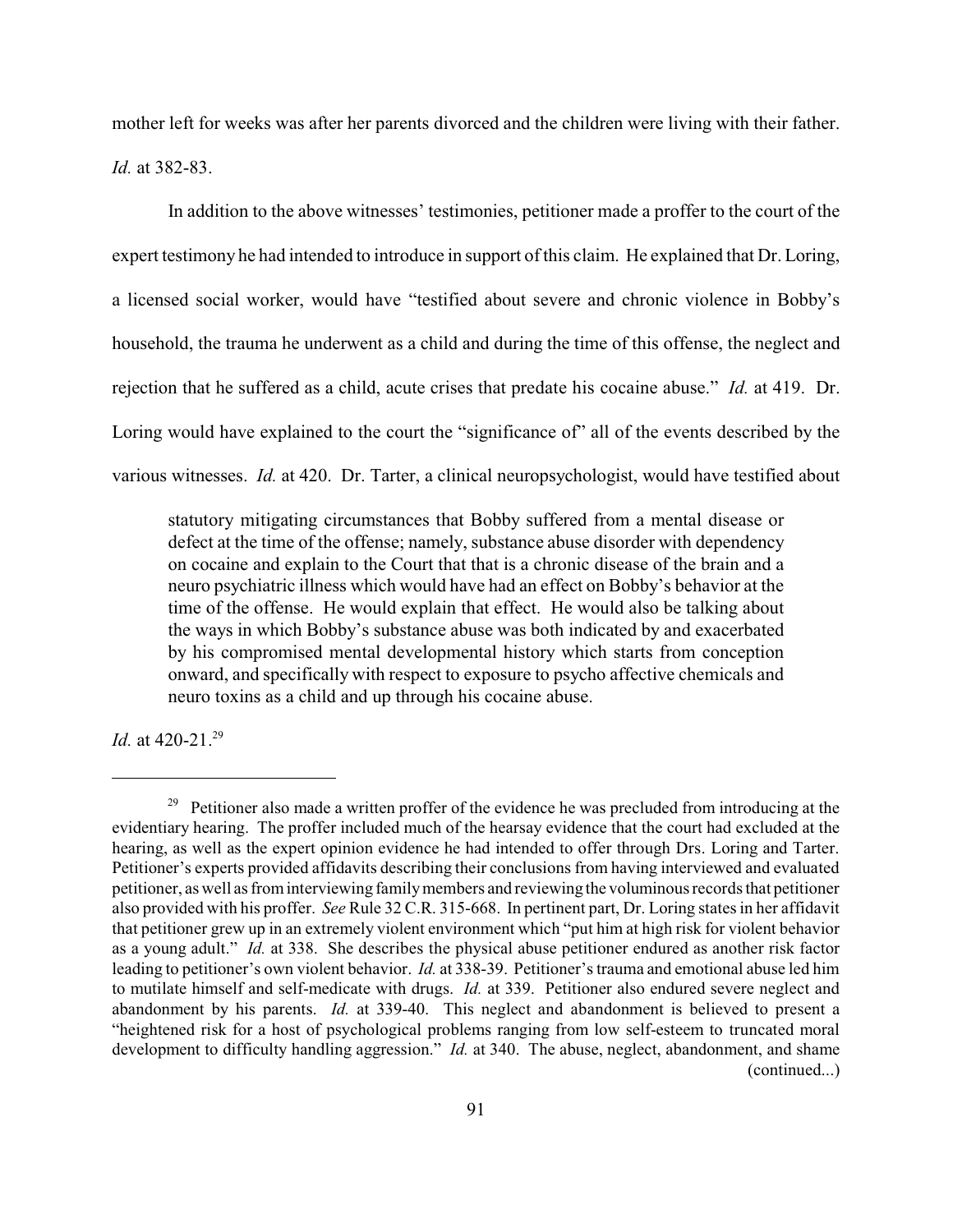## *The Court of Criminal Appeals' weighing of aggravating and mitigating evidence*

After considering all of the evidence before the Court of Criminal Appeals, this court cannot

conclude that the CCA's judgment that petitioner was not prejudiced by counsel's purportedly

Dr. Tarter explained that he was retained "to determine within a developmental perspective the factors underlying and predisposing to the homicide Mr. Waldrop's mental and behavior condition at the time of the crime." *Id.* at 352. Based on his evaluation, Dr. Tarter concluded as follows:

Mr. Waldrop committed the offense while under the influence of extreme mental disturbance, namely substance use disorder with dependency on cocaine, and that his capacity to conform his conduct to the requirements of law was substantially impaired at the time of the homicide. Mr. Waldrop's cognitive functioning and self-control of behavior were diminished at the time of the offense beyond his usual dispositional low self-regulation due to cocaine withdrawal combined with multiple sources of stress. The factors underlying his dispositionally low capacity for self-regulation can be traced to a multigenerational history of alcoholism and violence in the family, adverse prenatal and postnatal development, and lifelong stress. In other words, a set of cumulative factors starting at Mr. Waldrop's conception resulted in hisreduced mental and behavioral competence at the time of the offense.

*Id.* at 352. Dr. Tarter's affidavit describes the numerous cumulative factors which in his opinion combined to make petitioner "dysregulated, highly vulnerable to stress, with limited coping abilities, and predisposed to addiction." *Id.* at 352-55. He explains that, because petitioner was experiencing withdrawal at the time of the murders, his already "low cognitive and behavioral self-regulation," "primed Mr. Waldrop for impulsive aggression precipitated by the rapidly spiraling altercation with his grandfather." *Id.* at 356. Dr. Tarter asserts that the severity of petitioner's "dyscontrol is evidenced by the fact that Mr. Waldrop killed the two people to whom he was most closely attached." *Id.* Dr. Tarter believes "there is no evidence indicating that Mr. Waldrop planned to commit the homicides[, and that] his post-crime behavior, such as having no escape plan or more carefully concealing evidence, illustrates a lack of foresight[.]" *Id.* He concluded from viewing petitioner's interrogation that "Mr. Waldrop had genuine affection for his grandparents" and that petitioner is not "characterologically cruel and has genuine remorse. He does not have a psychopathic personality." *Id.*

 $29$ (...continued)

owing to his mother's promiscuity left him alienated in the community and among his peers. He was bullied. He was forced to protect his mother from his father's beatings and to care for his siblings when his parents were unable or unwilling. This sort of "role reversal" "heightened the chronic stress and terror that characterized his childhood and predisposed him to react aggressively to threats to hissafety." *Id.* at 341-42. Petitioner turned, like many in his family, to substances to cope with the myriad threats to his development, which, in turn, only "contributed to his developmental impairments, exacerbated his deficits in regulating his behavior and coping with environmental threats, and left him particularly vulnerable to addiction." *Id.* 342-43. The trilogy of crises that petitioner endured in rapid succession "overwhelmed [his] minimal coping skills" and sent him on a "downward spiral of depression, anguish, and hopelessness," which led him to consume crack cocaine. *Id.* at 343. All of petitioner's accumulated risk factors combined with the traumatic events he had recently endured and his deepening dependence on drugs to "overwhelm" the "protective factor" that his grandparents had always provided him. *Id.* at 343-44.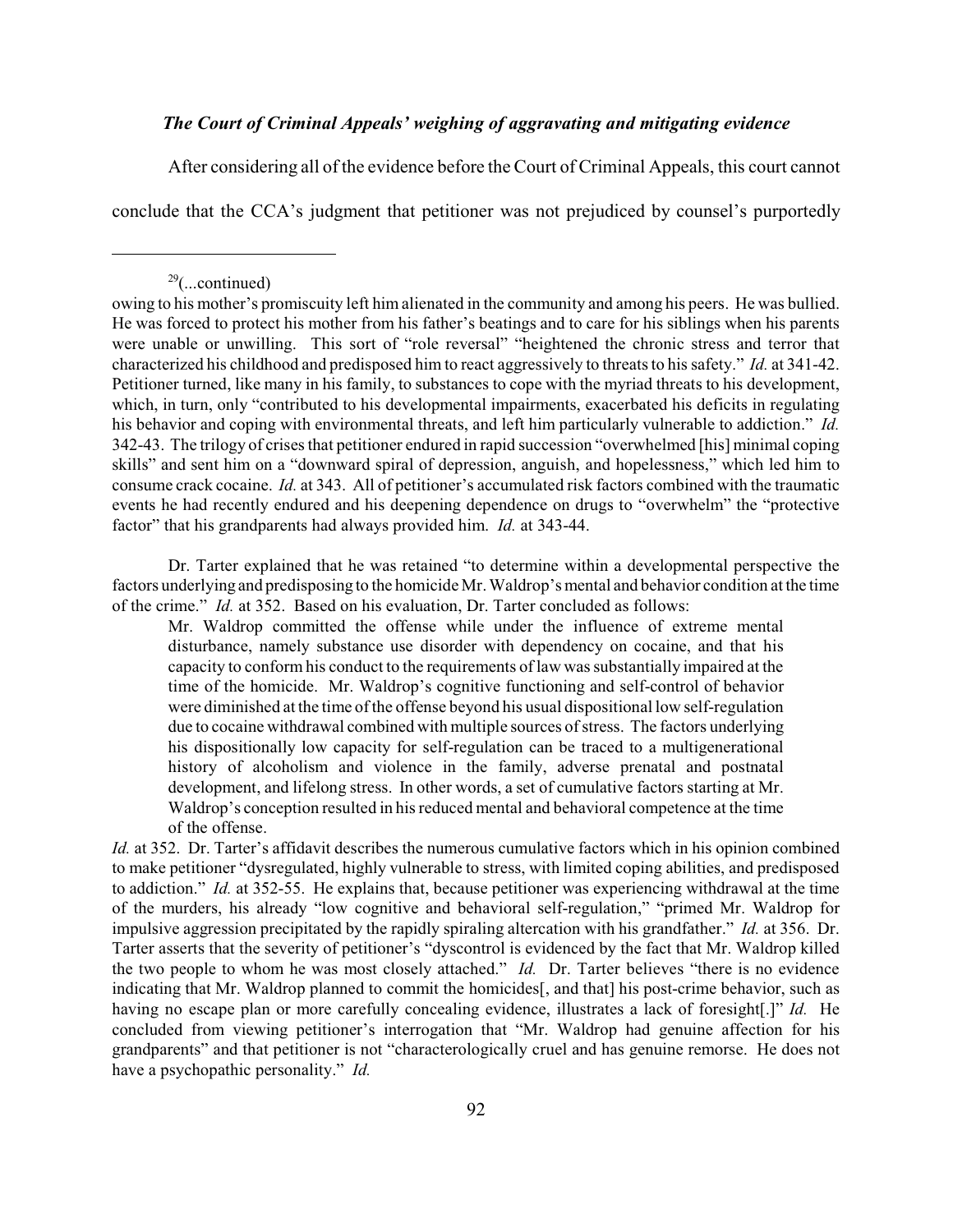deficient investigation is contrary to, or involved an unreasonable application of, clearly established federal law. The court must emphasize at the outset that a court charged with assessing prejudice is required to weigh the mitigating evidence adduced by the petitioner at trial and in collateral proceedings against the aggravating circumstances. *Boyd*, 592 F.3d at 1295. The Eleventh Circuit has described the heinous, atrocious, or cruel aggravator that was established in this case as a "particularly powerful" factor in this weighing process. *Id.* at 1302 n.7; *id.* at 1297 (quoting *Dobbs v. Turpin*, 142 F.3d 1383, 1390 (11th Cir. 1998)) ("With crimes like this one, that are 'carefully planned, or accompanied by torture, rape or kidnapping,' we have often held 'that the aggravating circumstances of the crime outweigh any prejudice caused when a lawyer fails to present mitigating evidence.'"). *See also DeYoung v. Schofield*, 609 F.3d 1260, 1290 (11th Cir. 2010) (describing the "weight of aggravation evidence" as "immense" where the petitioner, who wanted money to start a business, killed his parents in their bed by inflicting over "three dozen slashing, stabbing, cutting, and chopping wounds" on each victim, many of which were "inflicted while the victims were lying down and trying to move around or roll away"). After remand, the trial court explained its finding that the murders were especially heinous, atrocious, or cruel as follows:

The defendant and his co-defendant entered the victims' home, stabbed the victims and slit the victims' throats. According to the medical examiner, Sherrell Prestridge had forty three stab and cut wounds to the head, neck, back and chest. Irene Prestridge had thirty-eight stab and cut wounds. The evidence indicated that Sherrell had heart and hip problems and had difficulty walking. Irene was blind and bedridden. Because of their infirmities, the living room of their house had been converted to a bedroom with two hospital beds where they slept. He repeatedly stabbed and cut both victims. He killed his grandfather by stabbing him to death in the presence of his grandmother. Testimony indicated that Irene was screaming loudly throughout the incident. During a video-taped statement, Waldrop stated that, before he stabbed Irene, she told him that she loved him. The evidence also indicated that Christy Waldrop, Waldrop's sister, made a statement to the police in which she said Waldrop told her that, during the incident, Irene told Sherrell that she loved him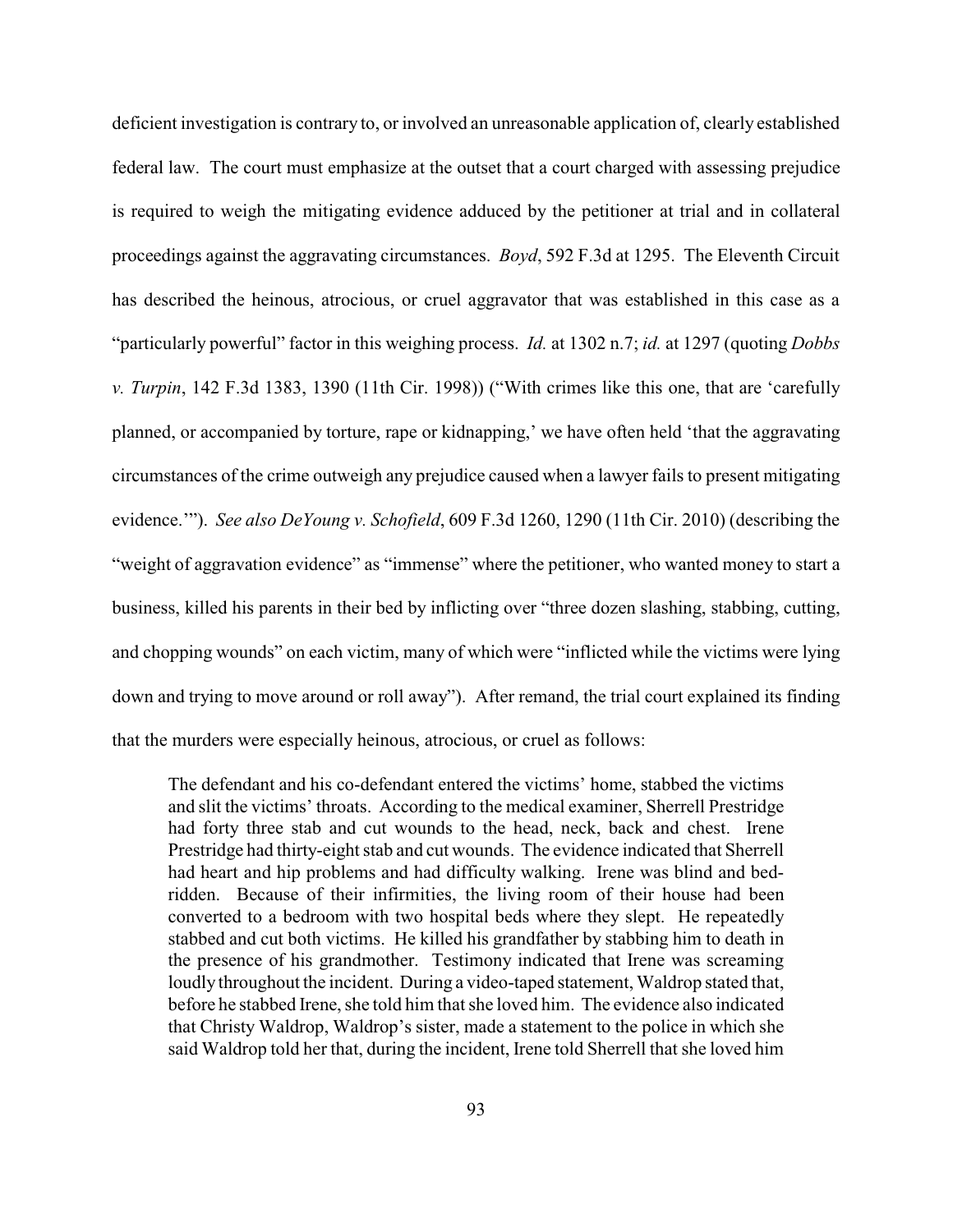and that she would see him in heaven. He then killed his grandmother by repeatedly stabbing and cutting her. He unnecessarily inflicted physical and psychological pain on both victims. Evidence indicating the intentional killing of more than one victim in each other's presence has long been held to support a finding that the murders were especially heinous, atrocious and cruel. In this case, no speculation at all is required to find the existence of this aggravating circumstance. The evidence in this case is that the only victim capable of defending himself, namely, Sherrell Prestridge, was attacked first and that he fought his assailant in a violent struggle taking place only inches away from his wife as she lay helpless in a hospital bed. The evidence is that even the blind victim, Irene Prestridge, was aware of what was happening, first to her husband and then to herself. The evidence was supplied by the defendant's own statement and it was self-evident from the physical evidence at the crime scene. He chose the method of killing and deliberately carried it out. The court finds that the actions of the defendant were cruel and heinous and that they were intended to inflict pain on the victims. The crime was objectively atrocious.

R.-69 at 6-7. The Court of Criminal Appeals affirmed the trial court's finding of this aggravating circumstance. *Waldrop*, 859 So. 2d at 1180. Thus, while it is certainly possible that a habeas petitioner can show prejudice even in a case involving the heinous, atrocious, or cruel aggravator or its functional equivalent in another state, it is clear that petitioner's burden in overcoming the powerful aggravating circumstances in this case is substantial.

So, in light of this powerful aggravating circumstance, the court must assess the reasonableness of the CCA's judgment that the totality of petitioner's mitigating evidence does not support a finding of prejudice. It is clear from the mitigating evidence recounted above that, crediting the evidence as true, petitioner faced substantial adversity in his life due to the confluence of factors described by his lay witnesses and in his proffer of expert opinion evidence. The record indicates that petitioner was raised in an environment in which he at least occasionally experienced the effects of poverty, and in which he experienced or observed frequent violent interactions among essentially all of his family members. Appropriate behavioral modeling appears to have been poor to non-existent. There appear to have been few positive influences in petitioner's home and family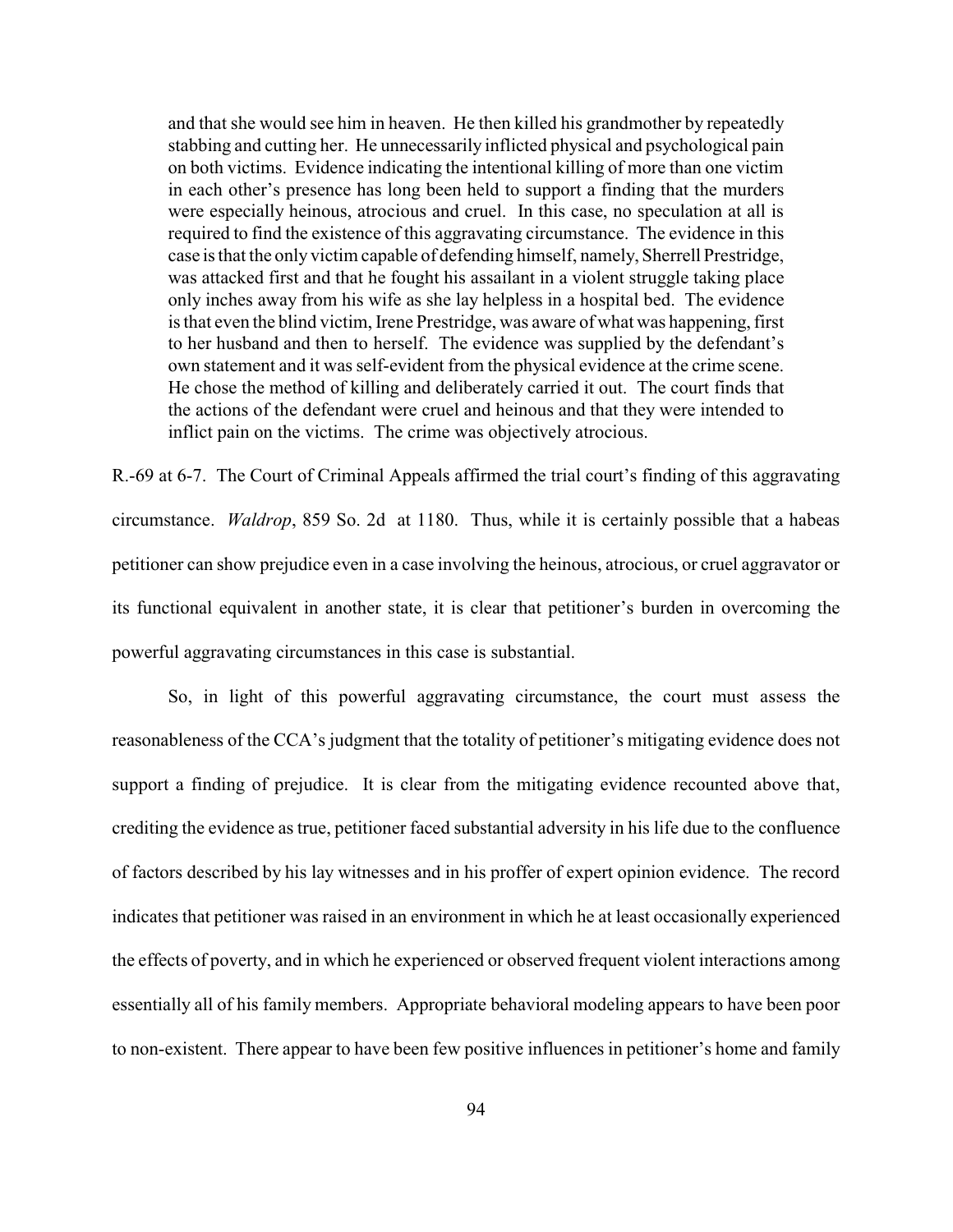life other than his grandparents, and even they–to the extent petitioner alleges that Sherrell Prestridge beat his children or grandchildren and drank excessively–are also alleged to have participated in creating the supposedly toxic milieu that resulted in petitioner's "dispositionally low capacity for self-regulation." Anecdotal evidence about the severity and frequency of any violence inflicted on petitioner by his familymembers is mostly vague, but it appears clear that petitioner was sometimes the target of violent actions by his parents.

Nevertheless, the record also bears evidence that petitioner was loved and cared for by his grandparents, and was generally provided for through the efforts of both his parents and grandparents. Likewise, while petitioner describes the abuse, neglect, and privation he allegedly endured as seemingly constant and pervasive, the court notes that a string of his own witnesses–including his pastor, a teacher, and a lifelong neighbor–all testified that they never observed any objective indicia of such abuse, neglect, or privation. Moreover, petitioner was not alone in experiencing the circumstances of the "nightmarish childhood" he describes. The fact that his two younger siblings grew up in the same circumstances and are not alleged to have resorted to similar criminal behavior, or even to have succumbed to the substance abuse which he has described as essentially an inevitable consequence of genetics and environment in his family, further undercuts his claim of prejudice. *See Kormondy v. Sec'y, Fla. Dep't of Corr.*, 688 F.3d 1244, 1283 (11th Cir. 2012) ("The evidence of Kormondy's impoverished upbringing, lack of parenting, and a father who abandoned him is also problematic. Kormondy's half-siblings . . . were brought up in the same environment of physical abuse, neglect and poverty, their fathers left their mother to fend for herself and her children, yet the emerged as law abiding citizens. The mitigating evidence now pressed by Kormondy has its obvious limitations."); *Reed v. Sec'y, Fla. Dep't of Corr.*, 593 F.3d 1217, 1247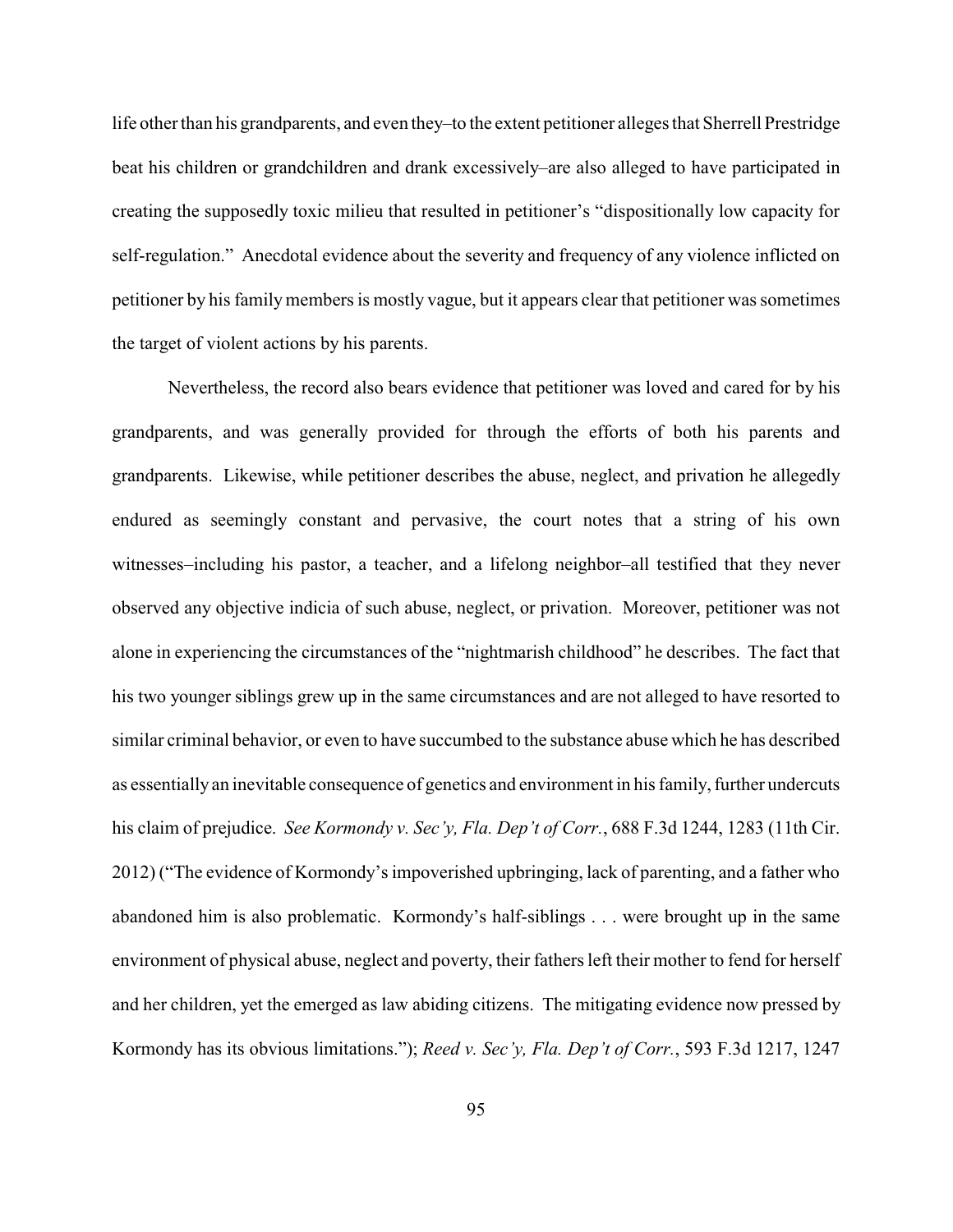(11th Cir. 2010) (finding omitted evidence of childhood abuse evidence "damaging" to the extent it revealed that the petitioner's siblings "were affected by the same childhood abuse and neglect, . . . but acknowledged that [petitioner] was the only one of the siblings who had ever been arrested for a violent crime"). In sum, while the court does not intend to minimize the evident adversities faced by petitioner, the court cannot conclude that the CCA's failure to find that the totality of this mitigating evidence is sufficient to undermine confidence in the outcome of petitioner's sentencing is contrary to or an unreasonable application of Supreme Court precedent, especially considering the formidable evidence in aggravation.

Throughout his briefing, petitioner cites to a number of Supreme Court cases that, he argues, show that the CCA's decision on prejudice unreasonably applies Supreme Court precedent. This approach–essentially arguing that his case is factually similar to the cited Supreme Court cases because one case might involve a petitioner's parents' alcoholism, one might involve abuse, one might involve a mother's promiscuity, etc.–does not embrace the full scope of this court's obligation in habeas review. This court must review the reasonableness of the state court's assessment of the totality of the mitigating evidence in this case and its weighing of that evidence against the aggravating evidence. Petitioner cannot meet his burden merely by pointing to stray factual similarities between his case and a number of Supreme Court cases. Nevertheless, while this court is reluctant to endorse as dogma a review methodology that would have each case devolve into a sort of contest of horribles whereby the petitioner strains vigorously to show that certain unfortunate circumstances of his or her life conform with and even exceed the perceived benchmarks set out in a string of Supreme Court cases decided in recent years, there is little for the court to do but compare the cases cited by petitioner with his own in order to show that the CCA's judgment is not contrary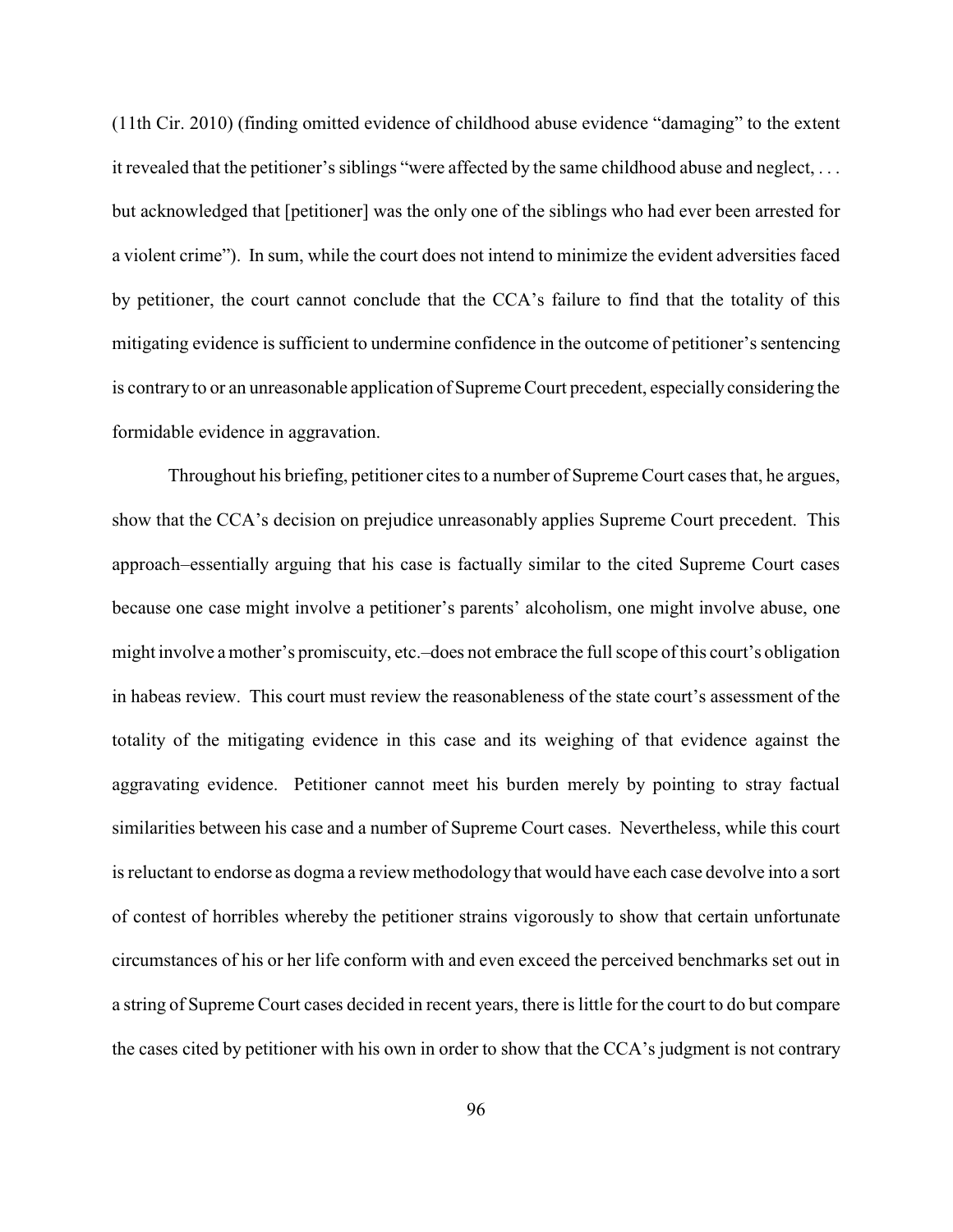to, or an unreasonable application of, those Supreme Court decisions. The Eleventh Circuit too has performed this exercise when considering whether a habeas petitioner has shown prejudice. *See, e.g., Lee*, 726 F.3d at 1194; *Rose v. McNeil*, 634 F.3d 1224, 1245-46 (11th Cir. 2011); and *Boyd*, 592 F.3d at 1299-1300. For the following reasons, a faithful and more comprehensive review of the cases cited by petitioner does not advance his argument.

In *Williams v. Taylor*, 529 U.S. 362 (2000), the Supreme Court held that the Virginia Supreme Court's decision denying post-conviction reliefto Williams was unreasonable because the court "mischaracterized at best the appropriate rule . . . for determining whether counsel's assistance was effective within the meaning of the Constitution[,]" and because it "failed to evaluate the totality of the available mitigation evidence . . . ." *Id.* at 397-98. On the latter point, the Supreme Court described the "[s]ignificant mitigating evidence unrelated to dangerousness" which counsel failed to discover and present at sentencing, including "extensive records graphically describing Williams' nightmarish childhood," which were generated in connection with Williams' commitment to state custody at the age of eleven when his parents were incarcerated due to their criminal neglect of Williams and his siblings. *Id.* at 395. These records revealed "that Williams had been severely beaten by his father," that Williams' "home was a complete wreck" with feces and urine left on the floors and trash scattered everywhere, and that the Williams children "were all dirty and none of them had on under-pants." *Id.* at 395 n.19. In addition, counsel had failed to present "available evidence that Williams was 'borderline mentally retarded[,]'" or that he "had suffered repeated head injuries, and might have mental impairments organic in origin." *Id.* at 396, 370.

By contrast, in this case petitioner's own mitigating evidence simply does not paint as compelling a picture as that in *Williams v. Taylor*. There is no evidence that petitioner's parents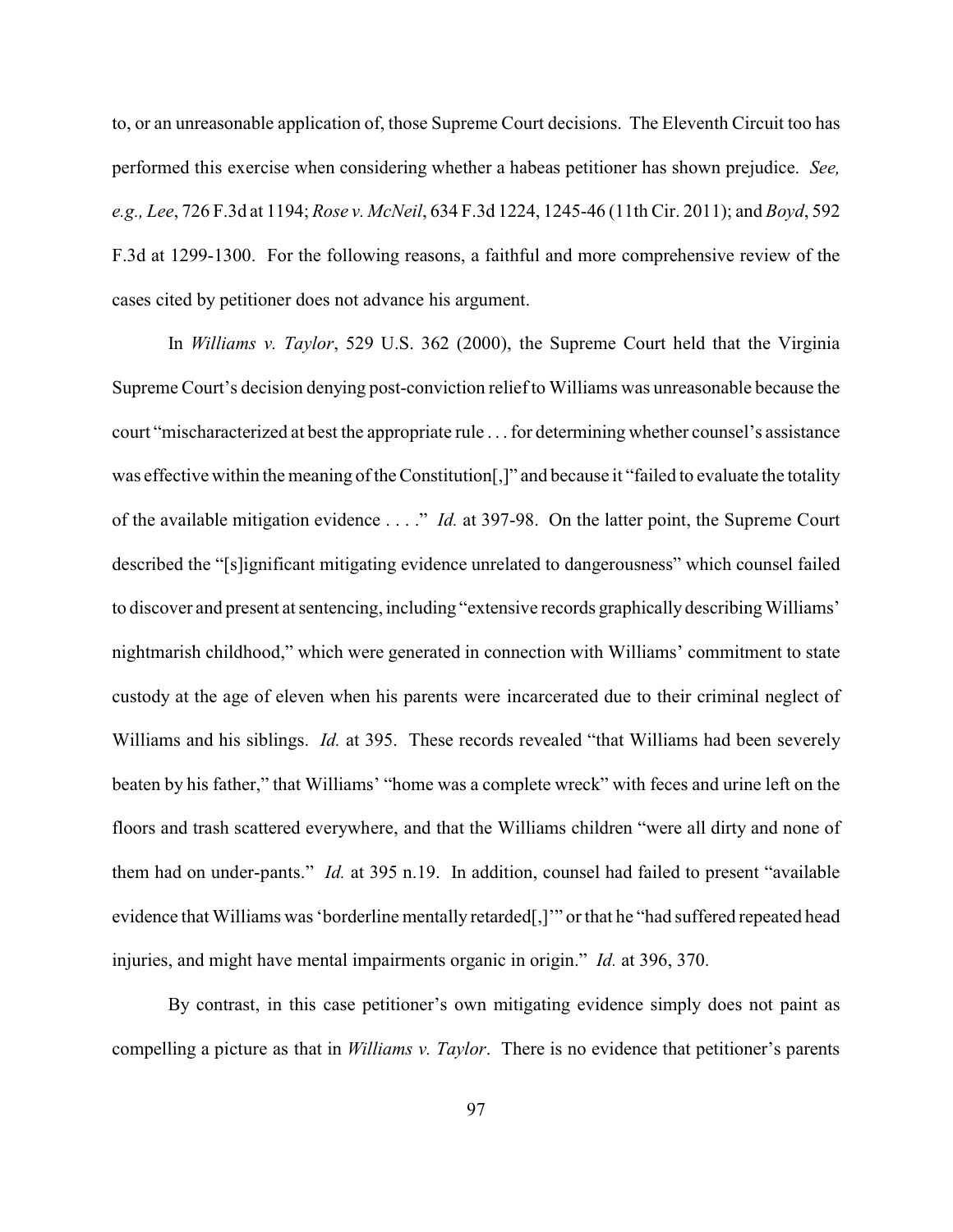were imprisoned due to neglect, or even that social service programs of any sort were required to intervene on behalf of the children due to parental neglect or abuse, even after petitioner's mother was prosecuted for shooting Mr. Morrison. Nor is there any account of petitioner's home life that describes the circumstances of his home in the dire, explicitly detailed, and squalid terms cited by the Court in *Williams*. On the contrary, the testimony indicated that petitioner was always properly clothed, cleaned, and attired, and that he enjoyed access to his grandparents' nurturing when his own parents were unable or unwilling. Moreover, while petitioner's experts opined about the effects of petitioner's substance abuse on his mental health, there is little to no evidence that petitioner is borderline mentally retarded, has suffered repeated head trauma, or possibly suffers from mental impairments that are organic in nature like the petitioner in *Williams*. 30

In *Wiggins v. Smith*, 539 U.S. 510, 536 (2003), the Supreme Court held, without the constraints of the AEDPA's deference to a state court's judgment, $31$  that, "had the jury been confronted with" the powerful mitigating evidence which counsel had failed to offer at trial, "there is a reasonable probability that it would have returned a different sentence." The mitigating

<sup>&</sup>lt;sup>30</sup> Dr. Tarter expressed his opinion, based upon petitioner's mother's account of her behavior and other circumstances she experienced while pregnant, that petitioner's "fetal development was compromised, impeding neurologic development," and also remarked that petitioner's "low forceps delivery" is "associated with high risk for neurologic injury." *See* C.R. 353. However, Dr. Tarter did not offer any specific opinion about the extent or nature of any actual injury to petitioner's brain, and there is no evidence of any specific testing or imaging that was performed to confirm the existence, and the extent of, any injury or damage to petitioner's brain. Rather, Dr. Tarter met with petitioner for four hours on one day in 2005. *Id.* at 352. He "administered the drug dependence section of the Diagnostic Interview Schedule and a number of psychological tests to gain information about Mr. Waldrop's lifetime exposure to psychoactive drugs and evaluate cognitive, emotion and behavior functioning. *Id.*

 $31$  The fact that a federal court is not bound by AEDPA deference to a state court's judgment is an important factor not to be overlooked in those cases where federal courts have found prejudice without AEDPA deference. *See Johnson v. Sec'y, DOC*, 643 F.3d 907, 937 (11th Cir. 2011).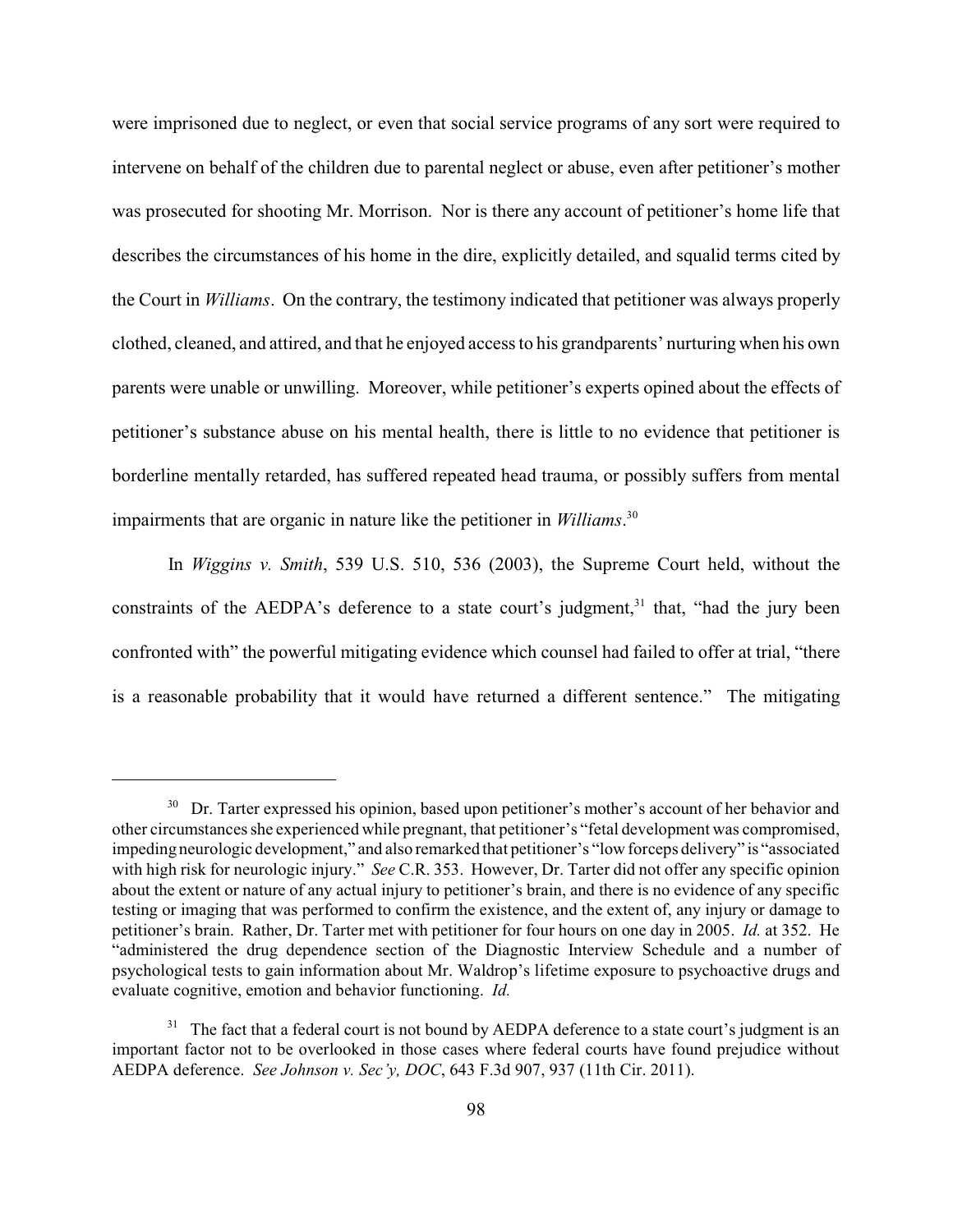evidence, which was drawn from "state social services, medical, and school records, as well as interviews with petitioner and numerous family members" included that

petitioner's mother, a chronic alcoholic, frequently left Wiggins and his siblings home alone for days, forcing them to beg for food and to eat paint chips and garbage. Mrs. Wiggins' abusive behavior included beating the children for breaking into the kitchen, which she often kept locked. She had sex with men while her children slept in the same bed and, on one occasion, forced petitioner's hand against a hot stove burner-an incident that led to petitioner's hospitalization. At the age of six, the State placed Wiggins in foster care. Petitioner's first and second foster mothers abused him physically, and . . . the father in his second foster home repeatedly molested and raped him. At age 16, petitioner ran away from his foster home and began living on the streets. He returned intermittently to additional foster homes, including one in which the foster mother's sons allegedly gang-raped him on more than one occasion. After leaving the foster care system, Wiggins entered a Job Corps program and was allegedly sexually abused by his supervisor.

### *Id.* at 517 (citations omitted).

Once again, petitioner's own account of abuse and neglect in this case pales by comparison. There is no evidence that petitioner was often abandoned by all of his caretakers, even if his mother did occasionally leave him in the care of his father or his grandparents. Nor is there any evidence that, even if the Waldrop family was poor, petitioner was so desperate that he would eat paint chips or trash or other non-food materials to ward off hunger. Indeed, the evidence indicated that petitioner's grandparents provided for him, that the family sometimes received assistance from others to purchase groceries, and that, in any event, no one ever observed any indication that the Waldrop children were underfed. Moreover, even if there is general evidence about petitioner's mother's promiscuity, there is no evidence that she had sex with men while her children were in the bed. Finally, petitioner's allegations of occasional fights with his father or physical abuse by his mother simply are not as compelling as the "physical torment, sexual molestation, and repeated rape," 539 U.S. at 535, described by the Court in *Wiggins*.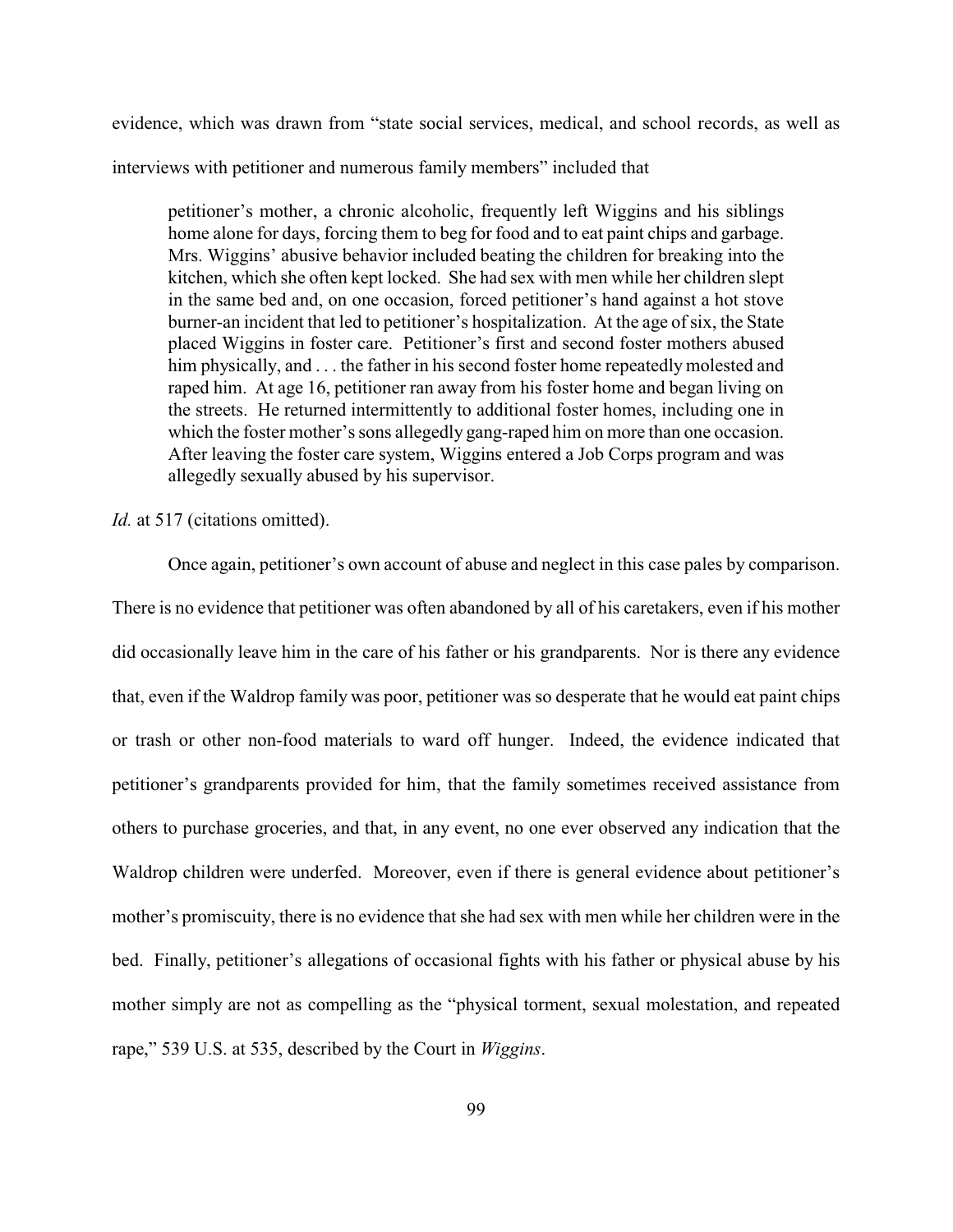In *Rompilla v. Beard*, 545 U.S. 374 (2005), again without the constraints of the AEDPA, the

Supreme Court found prejudice due to counsel's failure to investigate and present mitigating

evidence. The Court recounted the mitigating evidence counsel could have uncovered:

"Rompilla's parents were both severe alcoholics who drank constantly. His mother drank during her pregnancy with Rompilla, and he and his brothers eventually developed serious drinking problems. His father, who had a vicious temper, frequently beat Rompilla's mother, leaving her bruised and black-eyed, and bragged about his cheating on her. His parents fought violently, and on at least one occasion his mother stabbed his father. He was abused by his father who beat him when he was young with his hands, fists, leather straps, belts and sticks. All of the children lived in terror. There were no expressions of parental love, affection or approval. Instead, he was subjected to yelling and verbal abuse. His father locked Rompilla and his brother Richard in a small wire mesh dog pen that was filthy and excrement filled. He had an isolated background, and was not allowed to visit other children or to speak to anyone on the phone. They had no indoor plumbing in the house, he slept in the attic with no heat, and the children were not given clothes and attended school in rags."

545 U.S. at 392 (citations omitted). Had counsel discovered this available mitigating evidence and presented it to the mental health experts that examined Rompilla prior to trial, the "red flags" indicated by this evidence would presumably have led to further testing of Rompilla which, when finally performed during post-conviction proceedings, revealed that "Rompilla suffers from organic brain damage, an extreme mental disturbance significantly impairing several of his cognitive functions[,]" and that his "problems relate back to his childhood, and were likely caused by fetal alcohol syndrome [and that] Rompilla's capacity to appreciate the criminality of his conduct or to conform his conduct to the law was substantially impaired at the time of the offense." *Id.* (citations and internal quotations omitted). Furthermore, according to the Court, this mitigating evidence would have pointed the way to still more evidence available in "school and juvenile records," including that "when Rompilla was 16 his mother was missing from home frequently for a period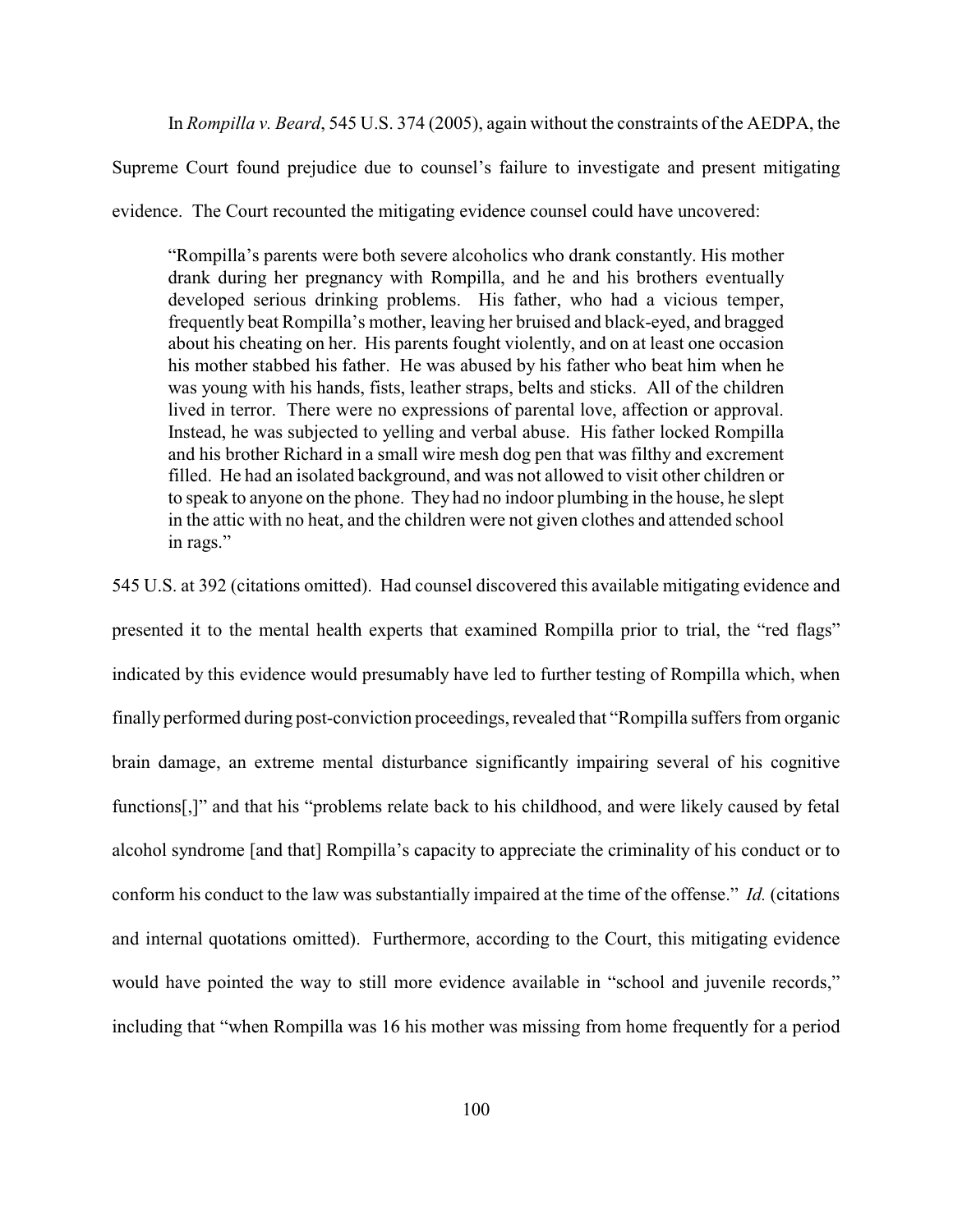of one or several weeks at a time[,]" that "his mother "has been reported . . . frequently under the influence of alcoholic beverages, with the result that the children have always been poorly kept and on the filthy side which was also the condition of the home at all times[,]" and that "Rompilla's IQ was in the mentally retarded range." *Id.* at 393 (citations and internal quotations omitted).

As with the other cases cited by petitioner, the mitigating evidence described in *Rompilla* has some of the same elements of the mitigating evidence in petitioner's case. However, in its totality, it presents a far more compelling mitigation case than petitioner has presented. In particular, there is no evidence in this case that the abuse and neglect allegedly endured by petitioner included anything on the order of being locked in a small, filthy, and excrement-filled dog pen. There is no evidence that petitioner's parents "drank constantly." Instead, the evidence indicated that petitioner's father drank a couple beers after work or moderately on the weekends and was able to maintain regular employment throughout petitioner's childhood. Nor is there any evidence establishing that petitioner's mother was a heavy drinker. Nor is there any compelling evidence that petitioner was not given clothes and was forced to attend school in "rags," that he was "poorly kept and on the filthy side," or that his home could accurately be described in the same terms. On the contrary, a string of petitioner's own witnesses testified that the Waldrop children always appeared well-fed and properly clothed, and that they enjoyed access to their caring grandparents. Finally, there is little compelling evidence, unlike in *Rompilla*, that petitioner suffers any sort of organic brain damage that has affected his cognitive functioning, that he is "mentally retarded," or that he suffered fetal alcohol syndrome. Rather, petitioner has only offered his expert's speculation about possible impeded neurologic development, which he based upon petitioner's mother's account of her own prenatal behavior and possible brain injury at birth due to "a low forceps delivery."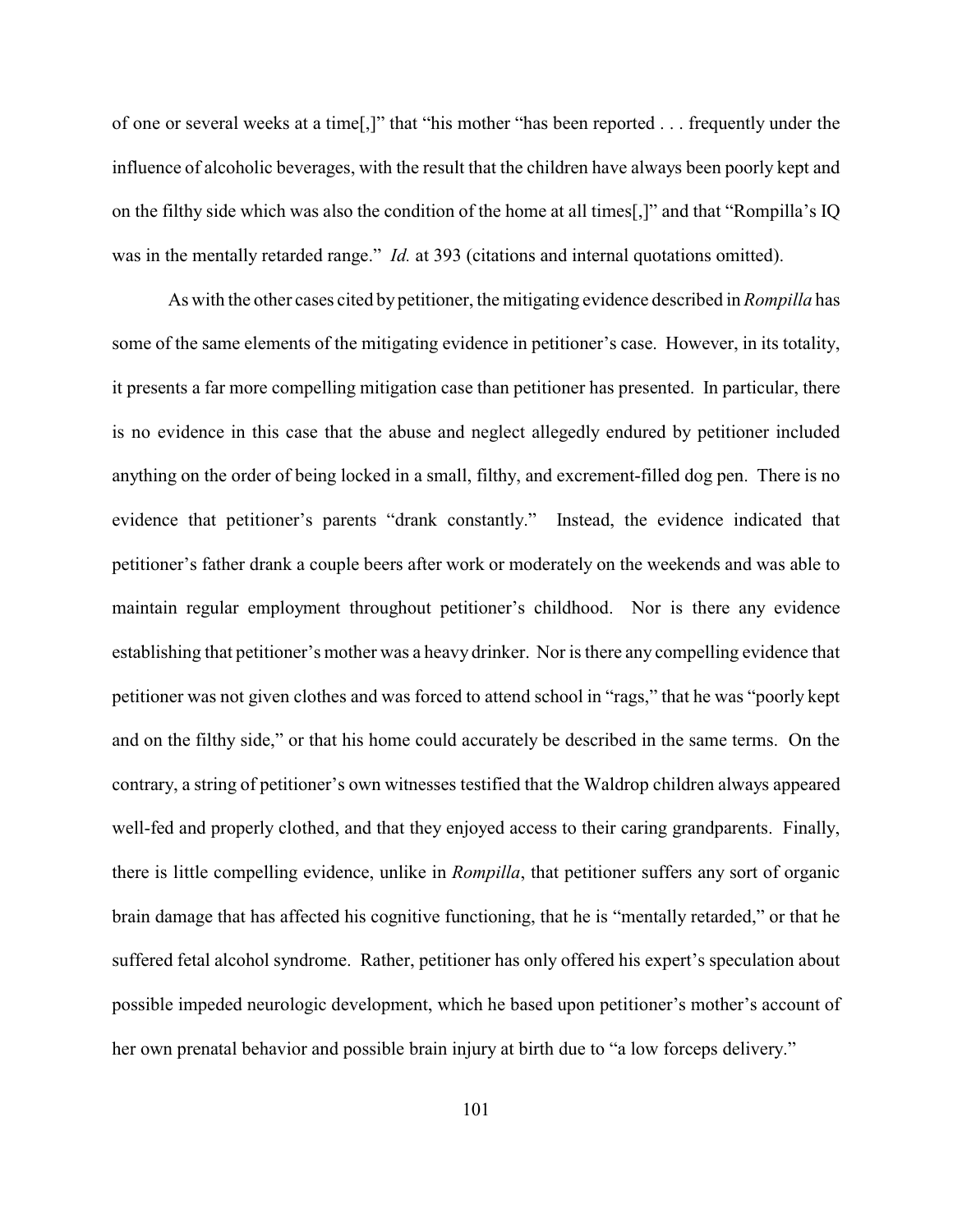In *Porter v. McCollum*, 558 U.S. 30, 42 (2009), the Supreme Court held that the state court's finding that petitioner was not prejudiced by his counsel's failure to investigate and present certain mitigating evidence was unreasonable because the state court "either did not consider or unreasonably discounted the mitigation evidence adduced in the postconviction hearing." This evidence would have informed the sentencer about "(1) Porter's heroic military service in two of the most critical–and horrific–battles of the Korean War, (2) his struggles to regain normality upon his return from war, (3) his childhood history of physical abuse, and (4) his brain abnormality, difficulty reading and writing, and limited schooling." *Id.* at 41. The Court recounted the mitigating evidence adduced in state postconviction proceedings:

The depositions of his brother and sister described the abuse Porter suffered as a child. Porter routinely witnessed his father beat his mother, one time so severely that she had to go to the hospital and lost a child. Porter's father was violent every weekend, and by his siblings' account, Porter was his father's favorite target, particularly when Porter tried to protect his mother. On one occasion, Porter's father shot at him for coming home late, but missed and just beat Porter instead. According to his brother, Porter attended classes for slow learners and left school when he was 12 or 13.

To escape his horrible family life, Porter enlisted in the Army at age 17 and fought in the Korean War. His company commander, Lieutenant Colonel Sherman Pratt, testified at Porter's postconviction hearing. Porter was with the 2d Division, which had advanced above the 38th parallel to Kunu-ri when it was attacked by Chinese forces. Porter suffered a gunshot wound to the leg during the advance but was with the unit for the battle at Kunu-ri. While the Eighth Army was withdrawing, the 2d Division was ordered to hold off the Chinese advance, enabling the bulk of the Eighth Army to live to fight another day. As Colonel Pratt described it, the unit "went into position there in bitter cold night, terriblyworn out, terriblyweary, almost like zombies because we had been in constant—forfive days we had been in constant contact with the enemy fighting our way to the rear, little or no sleep, little or no food, literally as I say zombies." The next morning, the unit engaged in a "fierce hand-to-hand fight with the Chinese" and later that day received permission to withdraw, making Porter's regiment the last unit of the Eighth Army to withdraw.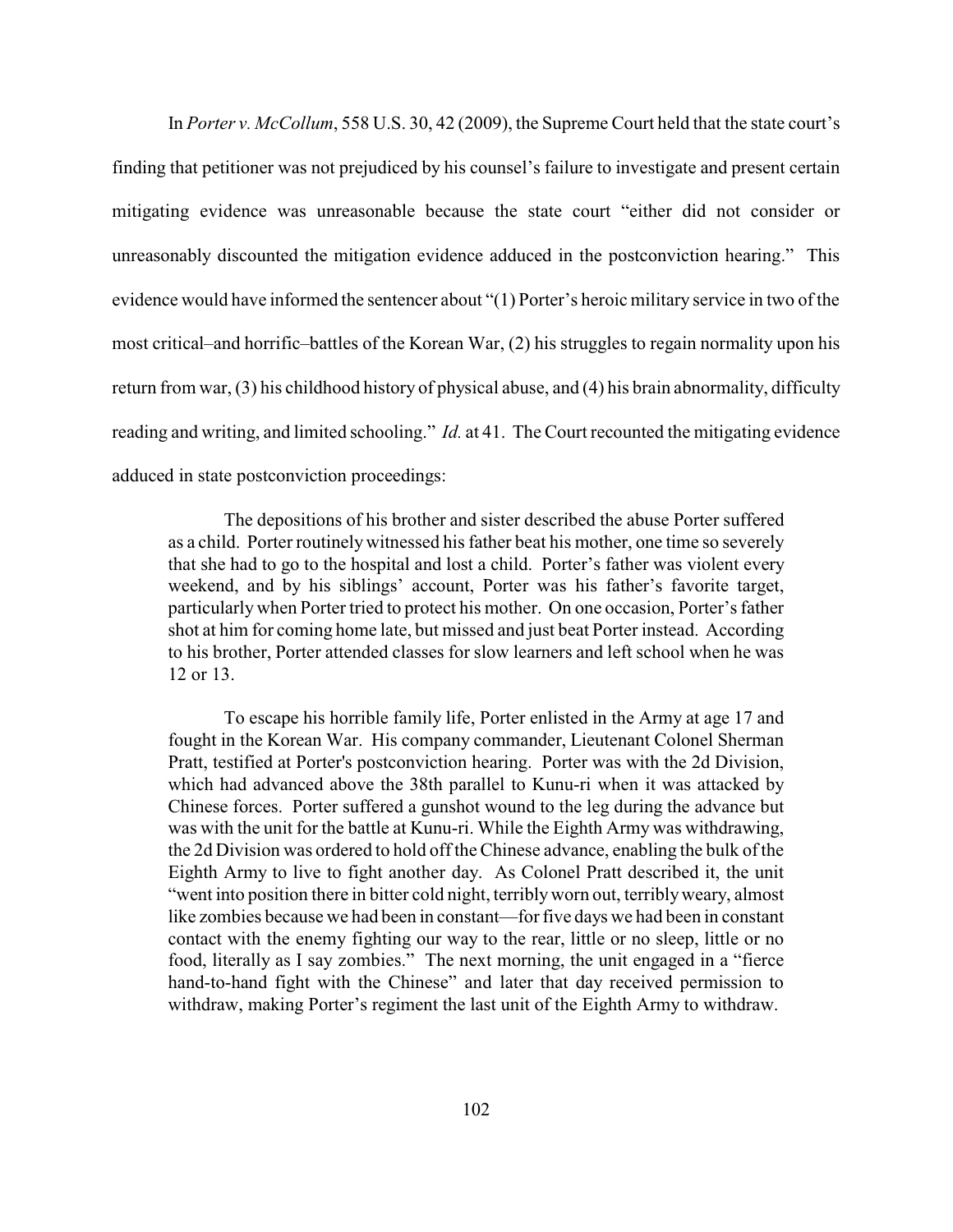Less than three months later, Porter fought in a second battle, at Chip'yong-ni. His regiment was cut off from the rest of the Eighth Army and defended itself for two days and two nights under constant fire. After the enemy broke through the perimeter and overtook defensive positions on high ground, Porter's company was charged with retaking those positions. In the charge up the hill, the soldiers "were under direct open fire of the enemy forces on top of the hill. They immediately came under mortar, artillery, machine gun, and every other kind of fire you can imagine and they were just dropping like flies as they went along." Porter's company lost all three of its platoon sergeants, and almost all of the officers were wounded. Porter was again wounded and his company sustained the heaviest losses of any troops in the battle, with more than 50% casualties. Colonel Pratt testified that these battles were "very trying, horrifying experiences," particularly for Porter's company at Chip'yong-ni. Porter's unit was awarded the Presidential Unit Citation for the engagement at Chip'yong-ni, and Porter individually received two Purple Hearts and the Combat Infantryman Badge, along with other decorations.

Colonel Pratt testified that Porter went absent without leave (AWOL) for two periods while in Korea. He explained that this was not uncommon, as soldiers sometimes became disoriented and separated from the unit, and that the commander had decided not to impose any punishment for the absences. In Colonel Pratt's experience, an "awful lot of [veterans] come back nervous wrecks. Our [veterans'] hospitals today are filled with people mentally trying to survive the perils and hardships  $[of]$ ... the Korean War," particularly those who fought in the battles he described.

When Porter returned to the United States, he went AWOL for an extended period of time.[] He was sentenced to six months' imprisonment for that infraction, but he received an honorable discharge. After his discharge, he suffered dreadful nightmares and would attempt to climb his bedroom walls with knives at night.[] Porter's family eventually removed all of the knives from the house. According to Porter's brother, Porter developed a serious drinking problem and began drinking so heavily that he would get into fights and not remember them at all.

In addition to this testimony regarding his life history, Porter presented an expert in neuropsychology, Dr. Dee, who had examined Porter and administered a number of psychological assessments. Dr. Dee concluded that Porter suffered from brain damage that could manifest in impulsive, violent behavior. At the time of the crime, Dr. Dee testified, Porter was substantially impaired in his ability to conform his conduct to the law and suffered from an extreme mental or emotional disturbance, two statutorymitigating circumstances, Fla. Stat. § 921.141(6). Dr. Dee also testified that Porter had substantial difficulties with reading, writing, and memory, and that these cognitive defects were present when he was evaluated for competency to stand trial. Although the State's experts reached different conclusions regarding the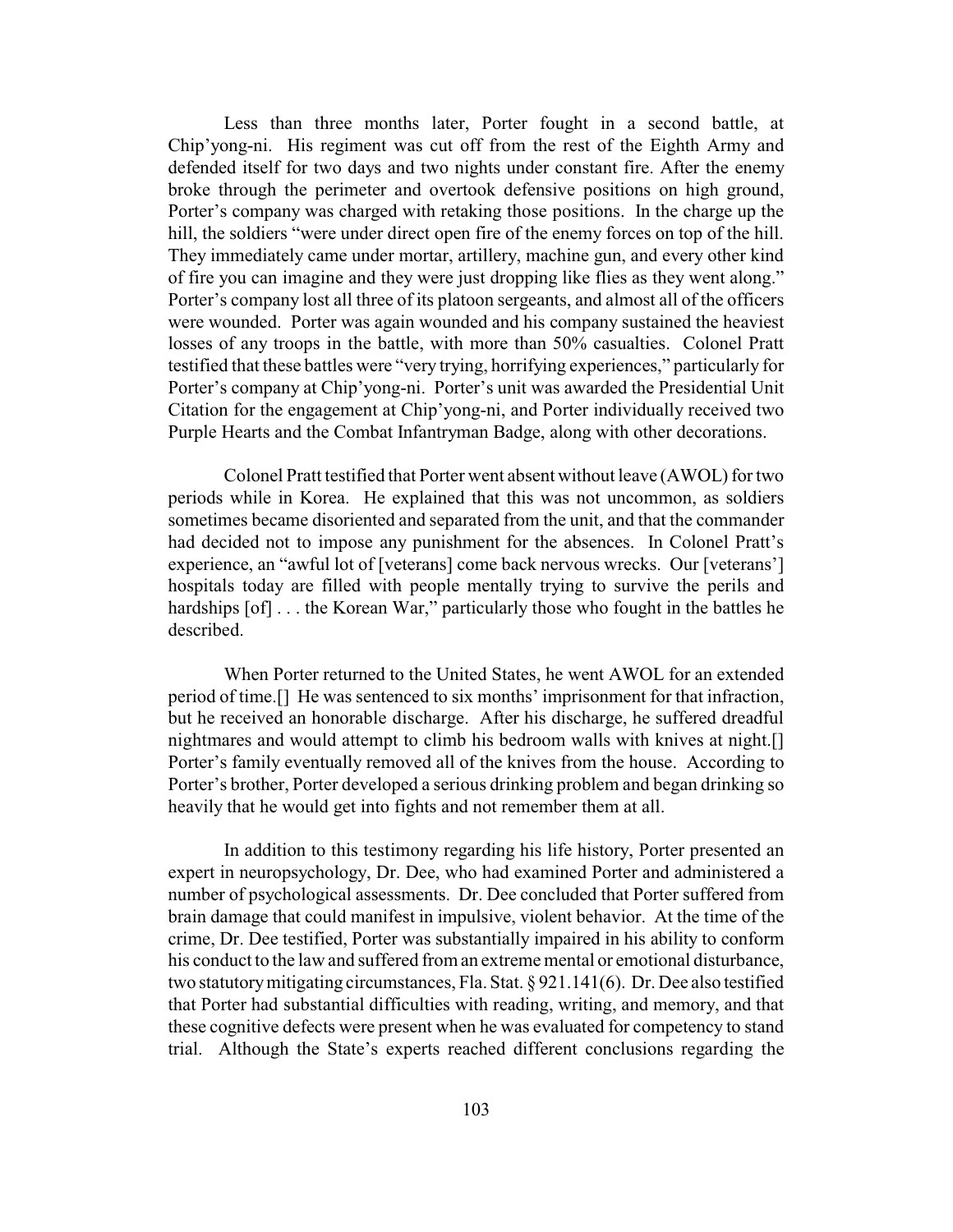statutory mitigators,[] each expert testified that he could not diagnose Porter or rule out a brain abnormality.

*Id.* at 33-37 (footnotes and citations to the record omitted).

Once again, while there are common threads in the mitigating evidence adduced bypetitioner and that discussed in *Porter*, the differences in the total mitigation cases presented are substantial and material. First, in *Porter* the Court observed that "the weight of evidence in aggravation is not as substantial as the sentencing judge thought" because, of the four aggravating circumstances which the trial judge found in sentencing Porter to death, two implicitly were not sufficient to tip toward death because petitioner did not receive a death sentence for a separate murder where those same two circumstances applied and, of the remaining two aggravating circumstances, the state appellate court subsequently rejected the heinous, atrocious, or cruel aggravating circumstance, meaning that only one remaining aggravating circumstance could have warranted death. *Id.* at 41-42.<sup>32</sup> In this case, by contrast, no subsequent appellate opinion has negated the aggravating circumstances, particularly the especially powerful heinous, atrocious, or cruel aggravating circumstance found bythe trial court but specifically rejected by the appellate court in *Porter*. Nor is petitioner's case supported by the sort of uniquely powerful mitigating evidence Porter presented about his military service. As the Supreme Court observed,

Our Nation has a long tradition of according leniency to veterans in recognition of their service, especially for those who fought on the front lines as Porter did.[]

<sup>&</sup>lt;sup>32</sup> The two aggravating circumstances applicable to both murders in *Porter* were that "the defendant" was previously convicted of another capital felony or a felony involving the use or threat of violence to that person" and that "the capital felonies were committed while the defendant was engaged in the commission of a burglary." *Porter v. State*, 564 So. 2d 1060, 1062 n.2 (Fla. 1990). The two additional circumstances applicable to the murder for which Porter received a death sentence were the HAC aggravating circumstance and that "the murder was committed in a cold, calculated, and premeditated manner without any pretense of moral or legal justification[.]" *Id.*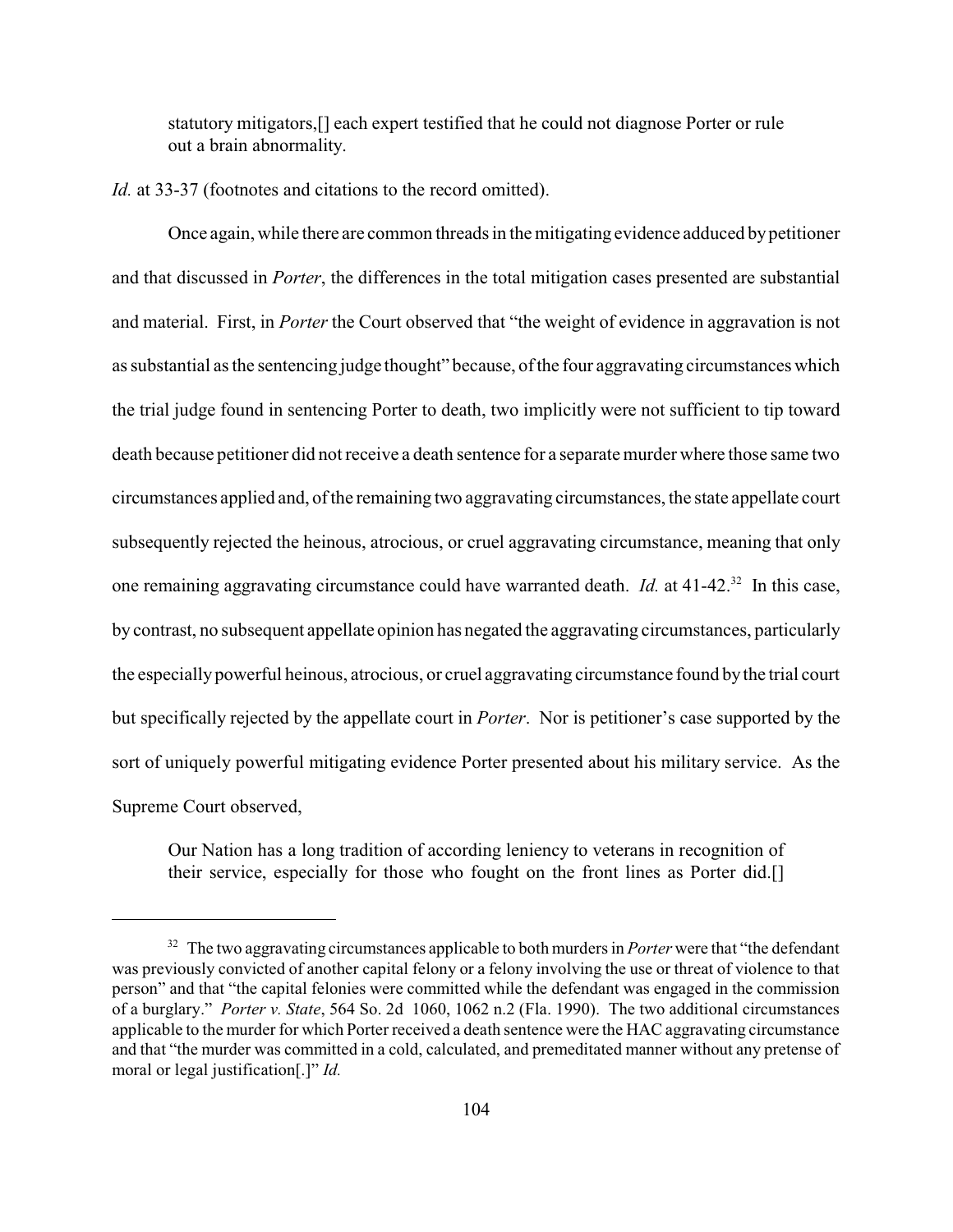Moreover, the relevance of Porter's extensive combat experience is not only that he served honorably under extreme hardship and gruesome conditions, but also that the jury might find mitigating the intense stress and mental and emotional toll that combat took on Porter.

*Id.* at 43-44 (footnotes omitted). In sum, in *Porter* the totality of the mitigating evidence, when weighed against "the appropriately reduced [] ballast on the aggravating side of the scale," established a "reasonable probability that the advisory jury–and the sentencing judge–'would have struck a different balance,' and it is unreasonable to conclude otherwise." *Id.* at 42 (citing *Wiggins*, 539 U.S. at 537). Based upon a review of the mitigating evidence and aggravating circumstances in this case, this court cannot conclude that the CCA's failure to find prejudice is an unreasonable application of *Strickland* in light of *Porter*.

The final Supreme Court case cited by petitioner in support of his prejudice argument is *Sears v. Upton*, U.S. , 130 S.Ct. 3259, 3261 (2010). In that case, the Supreme Court held that the state courts had "failed to apply the correct prejudice inquiry" in deciding Sears' ineffective assistance of counsel claim. In relevant part, the state courts had found Sears' counsel performed deficiently with respect to his mitigation investigation, but "found itself unable to assess whether counsel's inadequate investigation might have prejudiced Sears" because Sears' counsel had presented some mitigating evidence during the penalty phase and that, therefore, the state court was unable to speculate about the possible effects had a different mitigation theory been presented. *Id.* at 3261, 3264. Thus, even though the Court discussed the mitigation evidence counsel could have presented had counsel conducted a reasonable investigation, *see id.* at 3262-63, the Court did not render any finding about whether Sears was actually prejudiced. *See id.* at 3267 ("It is for the state court–and not for either this court or even Justice Scalia–to undertake this reweighing in the first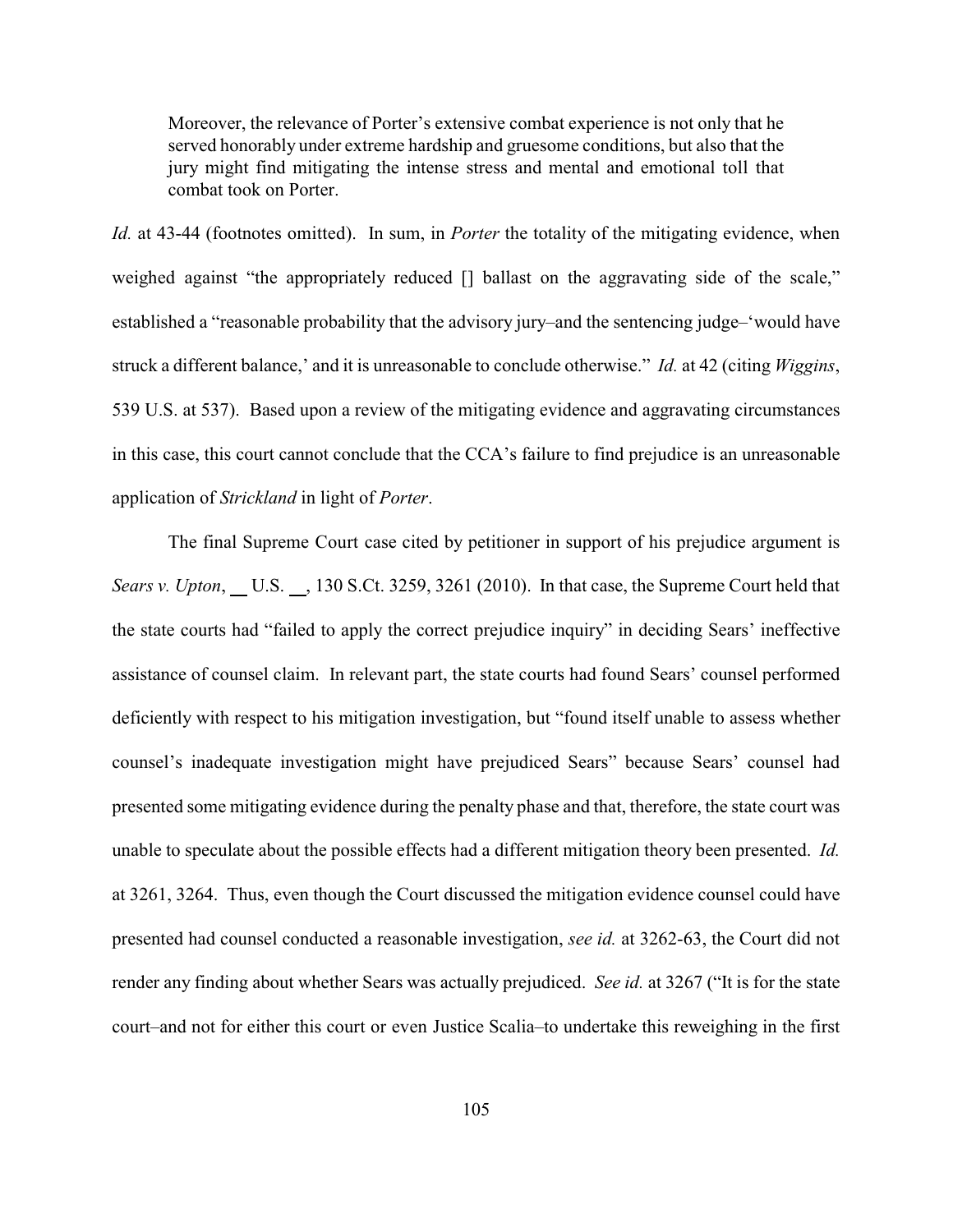instance."). Accordingly, this court cannot conclude that *Sears* somehow illustrates the CCA's failure to reasonably apply *Strickland* in this case.<sup>33</sup>

Recent Eleventh Circuit cases in which the Court of Appeals has found that the habeas petitioner was prejudiced by counsel's failure to investigate and present mitigating evidence are likewise distinguishable from petitioner's case due to the totality of the mitigating evidence found in those cases. For example, in *Johnson*, 643 F.3d at 935-937, the Eleventh Circuit, without applying AEDPA deference to a state court's decision, found prejudice. The evidence counsel should have presented included that Johnson's parents were "abusive alcoholics" rather than the moderate drinkers depicted at trial, that Johnson was "singled-out" for physical and emotional abuse and torment by his mother, that Johnson's grandparents, rather than being the nurturing safe-haven portrayed to the jury, also "inflicted horrible physical and emotional abuse on [Johnson] in a home he described as 'pure hell,'" that Johnson's grandparents psychologically tormented him by rubbing his face in his own urine when he wet the bed, and that Johnson's mother and brother died in the same manner–drug overdose–and that when petitioner found his mother after her suicide she was clutching a picture of his dead brother. *Id.* at 936-37. If for no other reason, *Johnson* is plainly

<sup>&</sup>lt;sup>33</sup> The court does note, however, that, as with the numerous other Supreme Court cases cited by petitioner, the mitigating evidence counsel failed to discover and present in *Sears* presents a more compelling case than that omitted by counsel in this case. The mitigating evidence in *Sears* included, *inter alia*, that Sears "suffered sexual abuse at the hands of an adolescent male cousin," was subject to severe and humiliating verbal abuse by both of his parents, including in front of his teachers and others, and that Sears was described in high school as "severely learning disabled and as severely behaviorally handicapped." *Sears*, 130 S.Ct. at 3262 (internal quotations and citations to the record omitted). Even apart from this evidence, however, the Court found "more significant[]" evidence that "Sears suffered significant frontal lobe abnormalities" which were traceable, at least in part, to the "several serious head injuries he suffered as a child[.]" *Id.* at 3262-63. Even if this evidence were not more compelling than the evidence that petitioner has produced, it bears mentioning that on remand to the state courts in *Sears*, the Supreme Court of Georgia unanimously held, after a far more exhaustive review of the evidence than that conducted by the United States Supreme Court, that Sears was unable to establish prejudice. *See Sears v. Humphrey*, 294 Ga. 117, 751 So. 2d 365, 377-95 (Ga. 2013).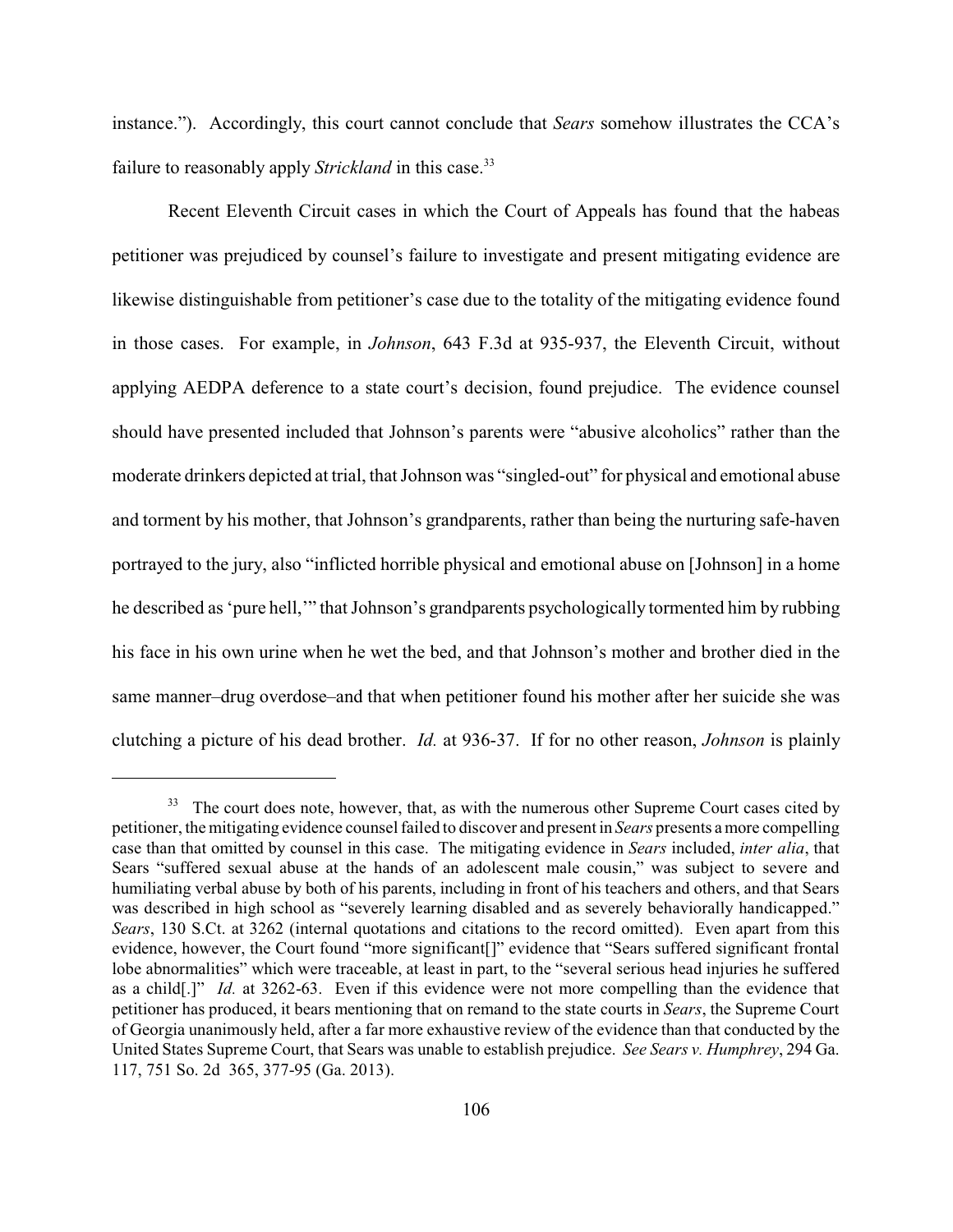distinguishable from the instant case because there is no doubt that, unlike in *Johnson*, petitioner's grandparents actually provided him with a caring and nurturing haven from whatever abusive circumstances he alleges were created by his own parents.

Likewise, in *Cooper v. Secretary, Department of Corrections*, 646 F.3d 1328, 1342-46 (11th Cir. 2011), a case which the Eleventh Circuit deemed "strikingly similar" to *Johnson*, *see* 646 F.3d at 1354, the Eleventh Circuit again found prejudice without the constraints of the AEDPA. The petitioner presented during post-conviction proceedings extensive evidence about, *inter alia*, the pervasive and extreme physical abuse inflicted by his father, which was corroborated by evidence of bruising that was observed by the petitioner's school principal, significant head trauma related to petitioner's abuse that caused neurological deficits, and the fact that he was "borderline mentally retarded." This evidence, combined with evidence establishing that the petitioner was under the substantial domination of another at the time of the murder, was sufficient to establish prejudice. *Id.* at 1354-56.

Finally, in *Ferrell*, 640 F.3d at 1234, the Eleventh Circuit found that the state court's judgment that petitioner did not suffer prejudice was unreasonable because the petitioner's "'new' mitigating evidence is consistent, unwavering, compelling, and wholly unrebutted." The evidence counsel should have presented in *Ferrell* had both a familial/home-life component and a mental illness component. As to the former, counsel failed to present evidence that

Ferrell's father regularly abused his children, especially Ferrell, waking them in the middle of the night to beat them, sometimes stripped naked, with razor strops, fan belts, and old used belts. The family also lived in fear of loan sharks and those to whom their father owed gambling debts. And Ferrell's mother suffered from clinical depression, suicidal ideations, rage blackouts, and urges to physically hurt her children.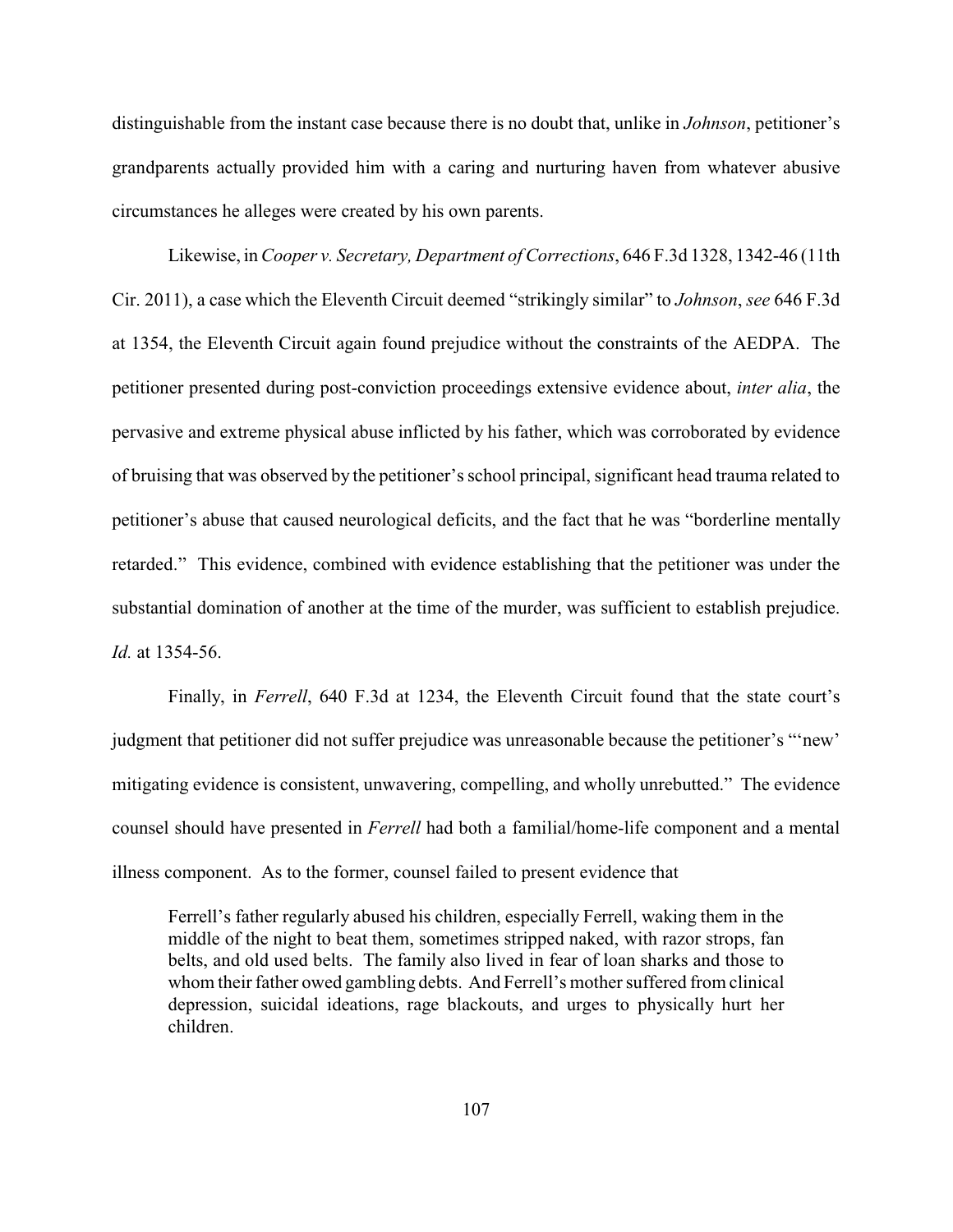*Id.* at 1234. As to the latter, three separate "mental health professionals averred that Ferrell suffers from organic brain damage, bipolar disorder, an epileptic seizure disorder, and borderline mental retardation." *Id.* at 1234. This mental health evidence "weakens the aggravating circumstances" applied against Ferrell because, his experts opined,

organic brain damage to Ferrell's frontal lobe has led to impaired insight, impaired judgment, increased impulsiveness and explosiveness, emotional and mental dysfunctions, decreased ability to plan and understand consequences, and inability to process information in stressful situations. The experts further opined that due to Ferrell's temporal lobe epilepsy, he is hyperreligous and hypergraphic, has grandiose ideations, takes actions that are sudden, unplanned and undirected, is overtaken by powerful emotions (anger or fear), hallucinations or flashbacks, and has altered behavior after seizures that results in dullness, unawareness and confusion.

Cumulatively, say the experts, Ferrell has increased impulsivity, decreased sound judgment, and takes actions that are not entirely volitional. Thus, the mental health expert opinions would have served to reduce the volitional nature of the crime, as well as Ferrell's ability to plan and act rationally, and as a result, undercut the senselessness and cold-blooded nature of the crime as stressed bythe prosecutor, and, importantly, explain Ferrell's odd, disaffected behavior afterwards.

# *Id.* at 1235.

For the reasons already discussed elsewhere in this opinion, these cases are materially distinguishable from petitioner's case despite the apparent stray similarities petitioner's case might have with aspects of the cases. Considering the mitigating evidence offered by petitioner, the court simply cannot conclude that the CCA's determination that he was not prejudiced by his counsel's investigation, preparation, and presentation of evidence at the penalty phase of trial unreasonably applied clearlyestablished federal law. Rather, petitioner's case is consistent with a number of cases where, although additional mitigating evidence was presented in postconviction proceedings, it simplywas not enough to undermine confidence in the outcome of petitioner's sentencing. *See, e.g., Puiatti v. Sec'y, Fla. Dep't of Corr.*, 732 F.3d 1255, 1286-88 (11th Cir. 2013) (finding no prejudice,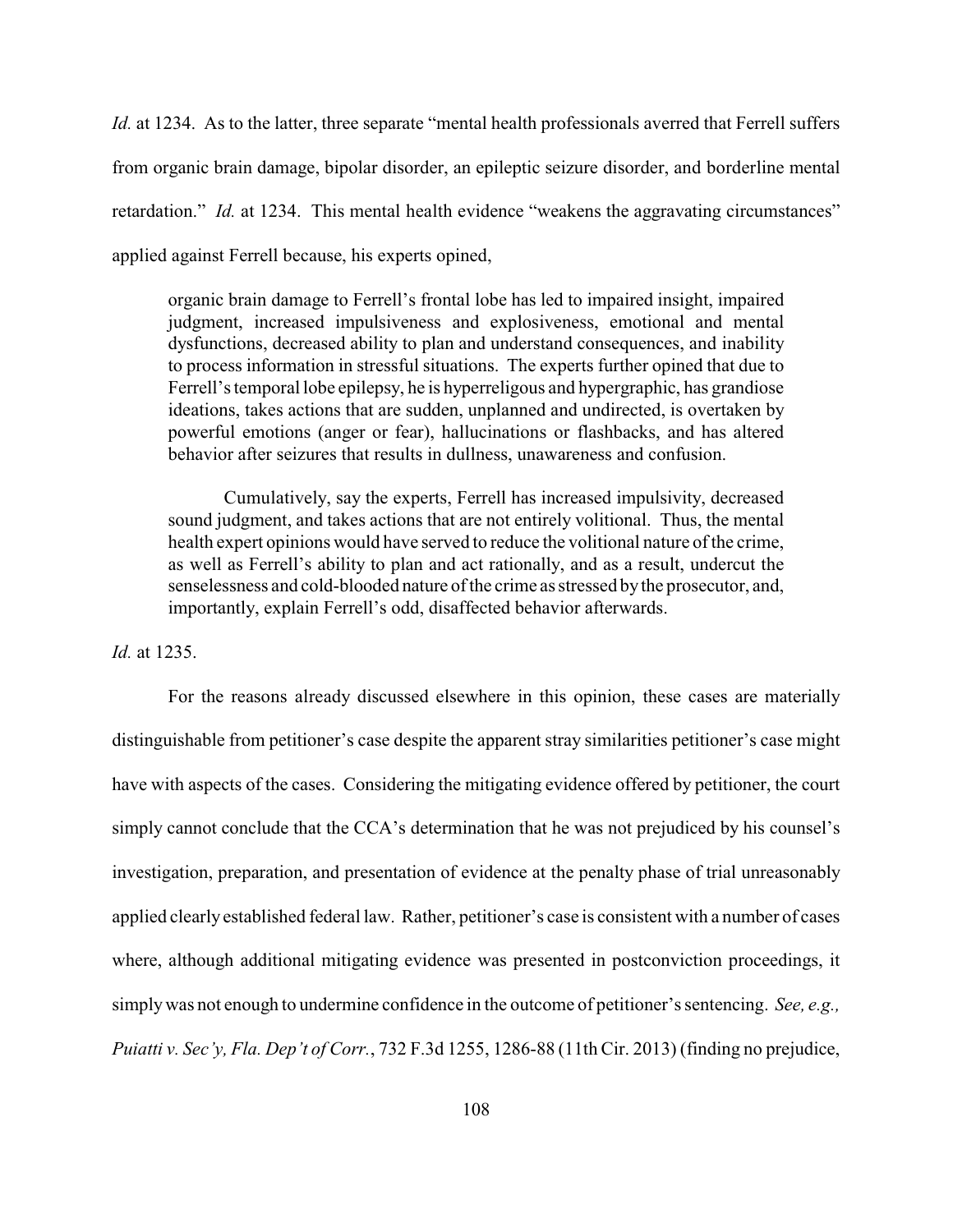despite that the petitioner presented new mitigating evidence including that he was "physically abused by his father and mother, sometimes with objects like wooden spoons, and sometimes without provocation," "verbally abused by his father," and "had a mother who was abused by [his] father and let men inside the family home," because of the strength of the aggravating circumstances and the possibility that additional mitigating evidence would have opened to door to negative information about the petitioner); *Lee*, 726 F.3d at 1194-96 (finding, without AEDPA deference, that petitioner's mitigating evidence was not cumulatively on par with that of *Rompilla, Wiggins,* or *Porter* because the evidence was not as compelling on the issues of poverty, abuse, and neglect presented in those cases, the petitioner's "new" substance abuse evidence, which was cumulative of evidence already presented at trial, and the mitigating evidence failed to link any asserted head trauma he suffered with any alleged mental illness); *Boyd*, 592 F.3d at 1294-1304 (finding, without AEDPA deference, and despite the fact that the trial court overruled the jury's recommendation of a life sentence, that petitioner's mitigating evidence about alleged abuse, neglect, and poverty, including that petitioner "had been abandoned by an alcoholic, violent father, beaten byan assaultive stepfather, raised by an ineffective mother in an impoverished environment, and looked after by alcoholic, if loving, grandparents," "does not reveal the kind of abuse and deprivation inherent in other cases where *Strickland* prejudice actually has been found"). *See also Rose*, 634 F.3d at 1245- 46; *Suggs v. McNeil*, 609 F.3d 1218, 1229-33 (11th Cir. 2010); and *DeYoung*, 609 F.3d at 1290-91.

Petitioner's claim placed the state courts in the difficult position of surmising whether the new mitigating evidence he offered during post-conviction proceedings would have so re-calibrated the balance between the aggravating circumstances and the mitigating evidence adduced at trial that there is a reasonable probability that he would have received a different sentence had his counsel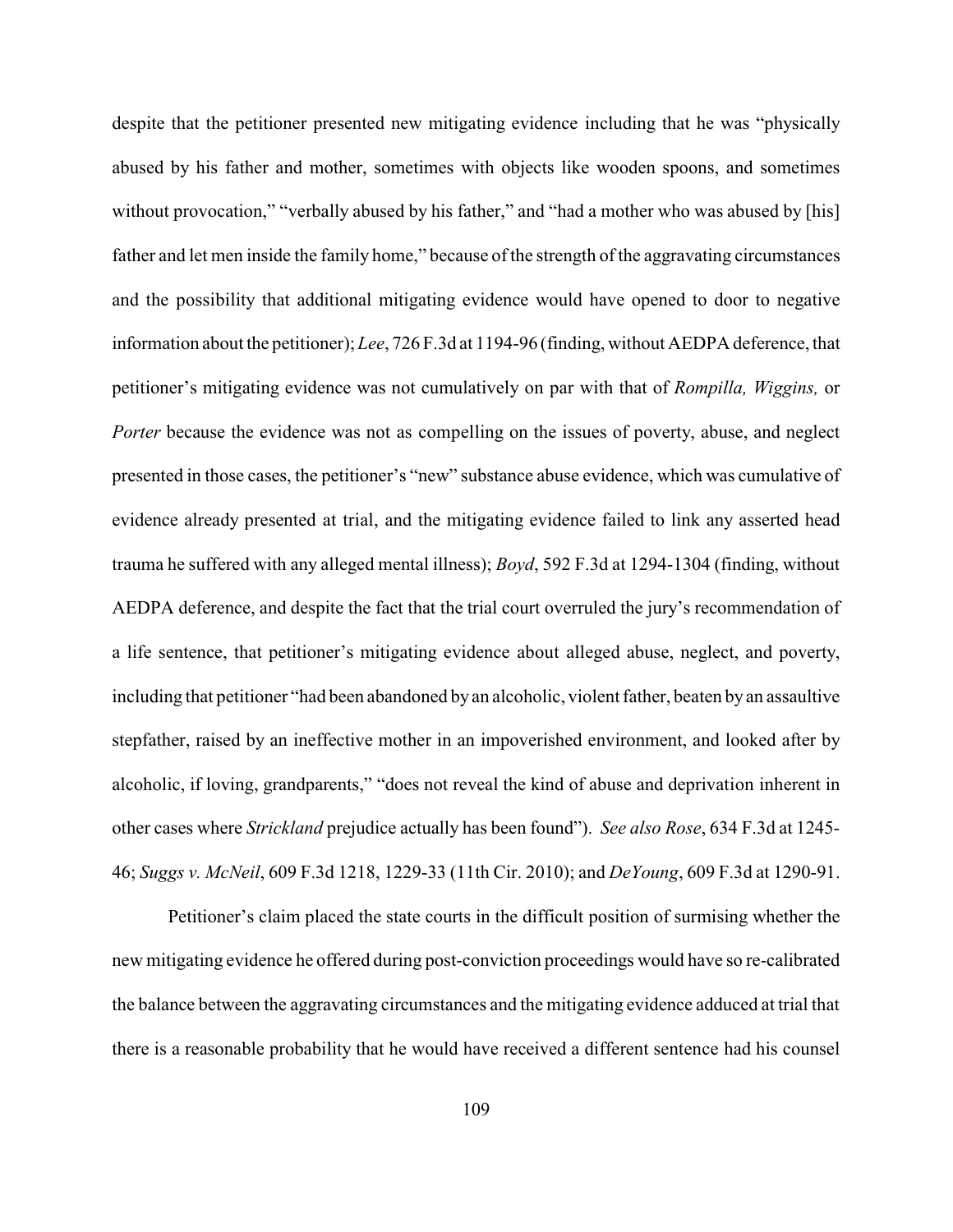discovered and presented the evidence. There is no formula whereby petitioner's new facts can be plugged in and an answer to the court's inquiry is computed. It is not an exercise in formalism or pedantry; petitioner should not win just because he can point to some similar factual elements between his case and those decided by the Supreme Court, and nor should he lose just because he cannot show that his case bears substantially all of the factual elements of any given case in which prejudice has been found. The reviewing court's obligation is only to consider the totality of the mitigating evidence in conducting its required re-weighing. Even if this court disagrees with the CCA's judgment or would strike a different balance if conducting its own reweighing of the aggravating and mitigating evidence, habeas relief must be denied unless petitioner can show that the CCA's judgment was unreasonable. Based upon a review of the entire state court record, this court cannot conclude that the CCA's judgment that petitioner was not prejudiced by his counsel's failure to discover and present the mitigating evidence introduced during post-conviction proceedings was contrary to, or an unreasonable application of, clearly established federal law, as petitioner argues in his petition, *see* Pet. ¶ 81, and in his extensive briefing on the matter, s*ee* Pet'r's Br. (Doc. # 44) at 94 and Pet'r's Reply (Doc. # 53) at 19. Accordingly, the court concludes that petitioner is not entitled to habeas corpus relief on his claim that counsel failed to adequately investigate and prepare for the penalty phase of his trial.

# *Petitioner's separate claims about counsel's investigation of mental health evidence and failure to hire an independent psychologist and social worker*

Petitioner's penalty phase claims about counsel's failure to investigate mental health evidence, retain an independent psychologist, and retain a social worker or other mitigation expert (*see* Pet. ¶¶ 82-84) are not separately addressed in his briefing. Rather, it appears they are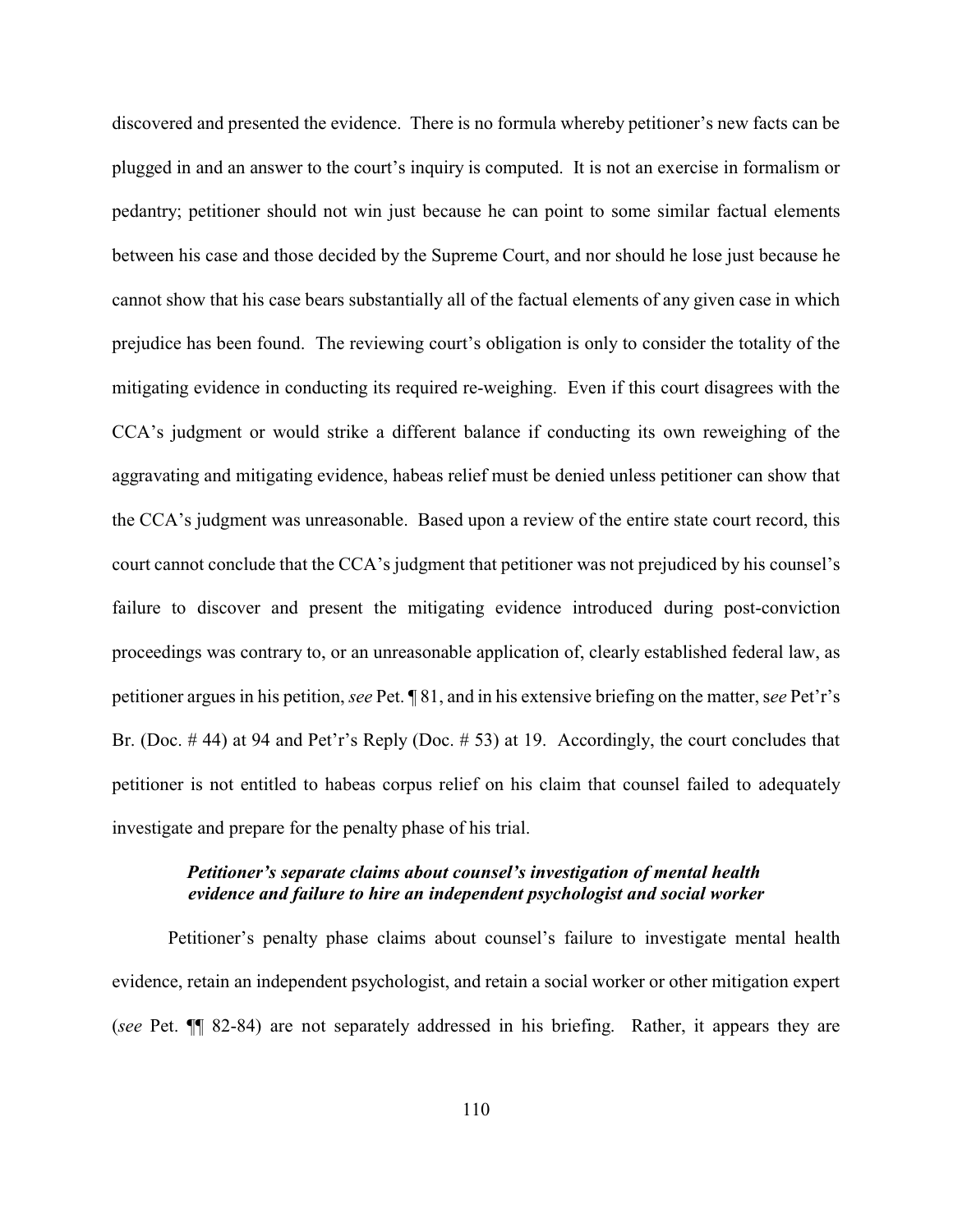incorporated into the discussion of his broader claim that counsel was ineffective in his investigation for the penalty phase. He makes explicit reference to the subject of the claims in his discussion of counsel's deficient performance. *See* Pet'r's Br. (Doc. # 44) at 50 ("He did not assemble a defense team, obtain co-counsel, or seek assistance from a mental health expert."). And, without explicitly referencing the conclusions of his experts, he appears to have incorporated them into at least one portion of his argument that he was prejudiced by counsel's failure to investigate and prepare for the penalty phase. *See, e.g., id.* at 69 ("Trial counsel was ineffective for failing to present mitigating evidence showing that Bobby's family history and early exposure to substance abuse made him particularly vulnerable to addiction and demonstrating that he became addicted to crack cocaine not as a result of recreational drug use but because he was predisposed by nature and nurture to use substances to shore up his limited capacity to cope with conflict and stress."). For the reasons already stated, to the extent these claims are subsumed within petitioner's larger penalty phase ineffective assistance claim, the court concludes that petitioner is not entitled to relief.

To the extent these claims present discrete allegations of ineffective assistance of counsel that are not incorporated into petitioner's larger claim about counsel's failure to investigate for the penalty phase, petitioner has failed to offer any discernible argument about whether the CCA's judgment on the claims is contrary to, or an unreasonable application of, clearly established federal law, or is based upon unreasonable factual determinations in light of the record before the state court, or even if it is entitled to AEDPA deference in these proceedings. As recounted above, the CCA addressed petitioner's claims about his counsel's failure to investigate mental health evidence and procure expert assistance for the penalty phase in the context of his argument that the circuit court incorrectly precluded him from offering the testimony of the experts at the evidentiary hearing on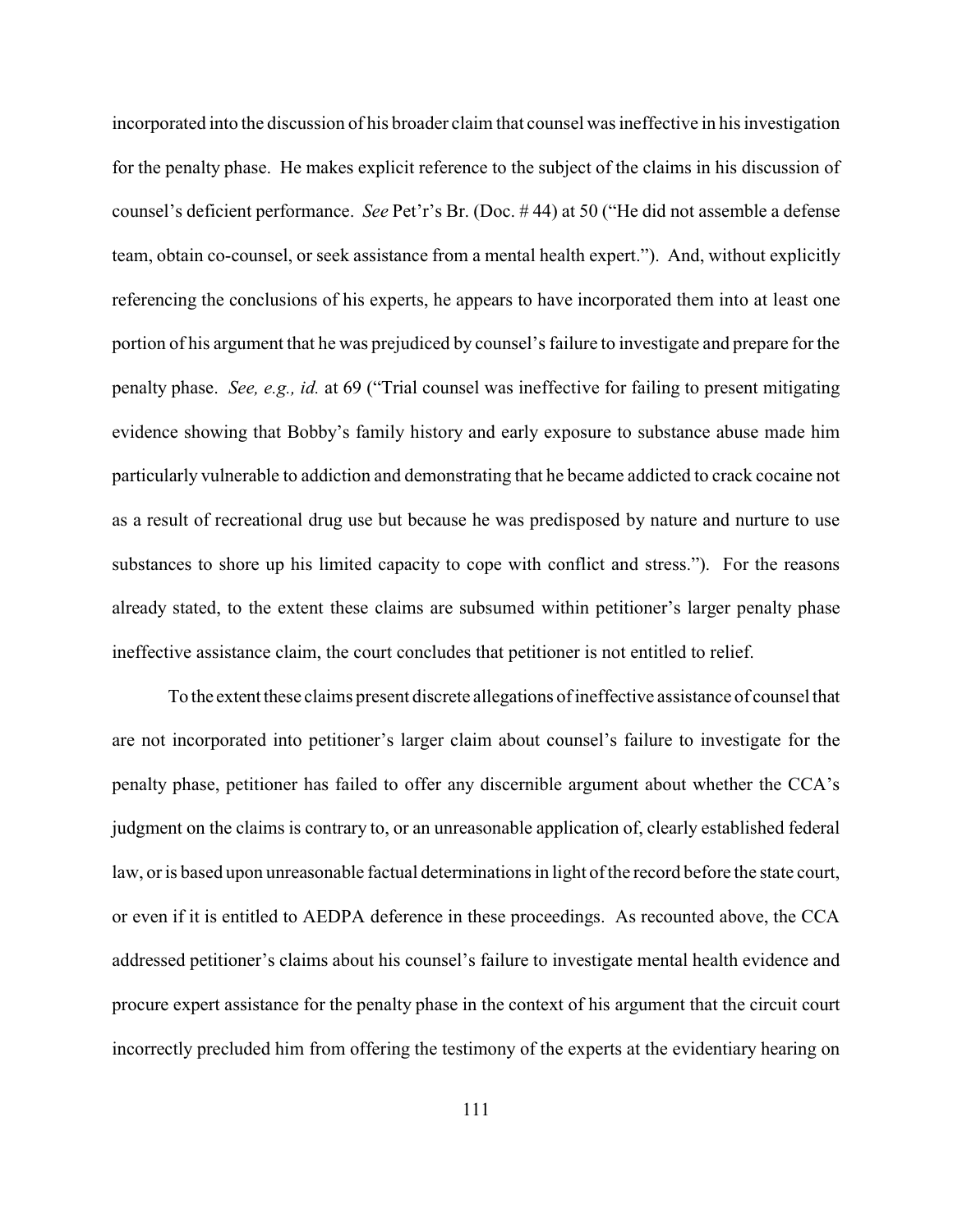his claim that counsel was ineffective at the penalty phase. *See Waldrop*, 987 So. 2d at 1190-93. The CCA articulated distinct bases for upholding the exclusion of petitioner's expert witnesses. As to counsel's failure to sufficiently investigate mental health evidence and failure to retain an independent psychologist for the penalty phase, the CCA held that, given the mental health opinion evidence already available to counsel and his strategic decision not to pursue a "mental-disease defense," counsel had no need for further mental health investigation and hiring an independent psychologist. *Id.* at 1193. The court has already construed this as a judgment on the merits of the performance prong of *Strickland*. As to counsel's failure to hire a social worker, the CCA concluded that petitioner's underlying ineffective assistance claim was meritless because the social worker's "testimony was cumulative of other evidence that had already been presented at the evidentiary hearing," which the CCA would go on to find insufficient to establish prejudice. *Id.*

The court must first determine whether the state court's judgment that counsel did not perform deficiently in his investigation of mental health evidence and failing to hire an independent psychologist and social worker for the penalty phase is contrary to, or an unreasonable application of, clearly established federal law. As discussed in relation to the guilt phase aspect of this claim, counsel initially investigated mental health issues by reviewing the pretrial forensic psychological evaluation and speaking with petitioner. He did not perceive any obvious mental health issues other than the possibility that petitioner's substance abuse and addiction might be relevant to both attacking the intent element at the guilt phase and establishing important statutory mitigating circumstances at the penalty phase. Moreover, he was mindful that Judge Segrest had overrode a jury's life recommendation in a previous, more compelling case in which he had presented a mental health defense utilizing expert opinion from an independent mental health expert. Accordingly, he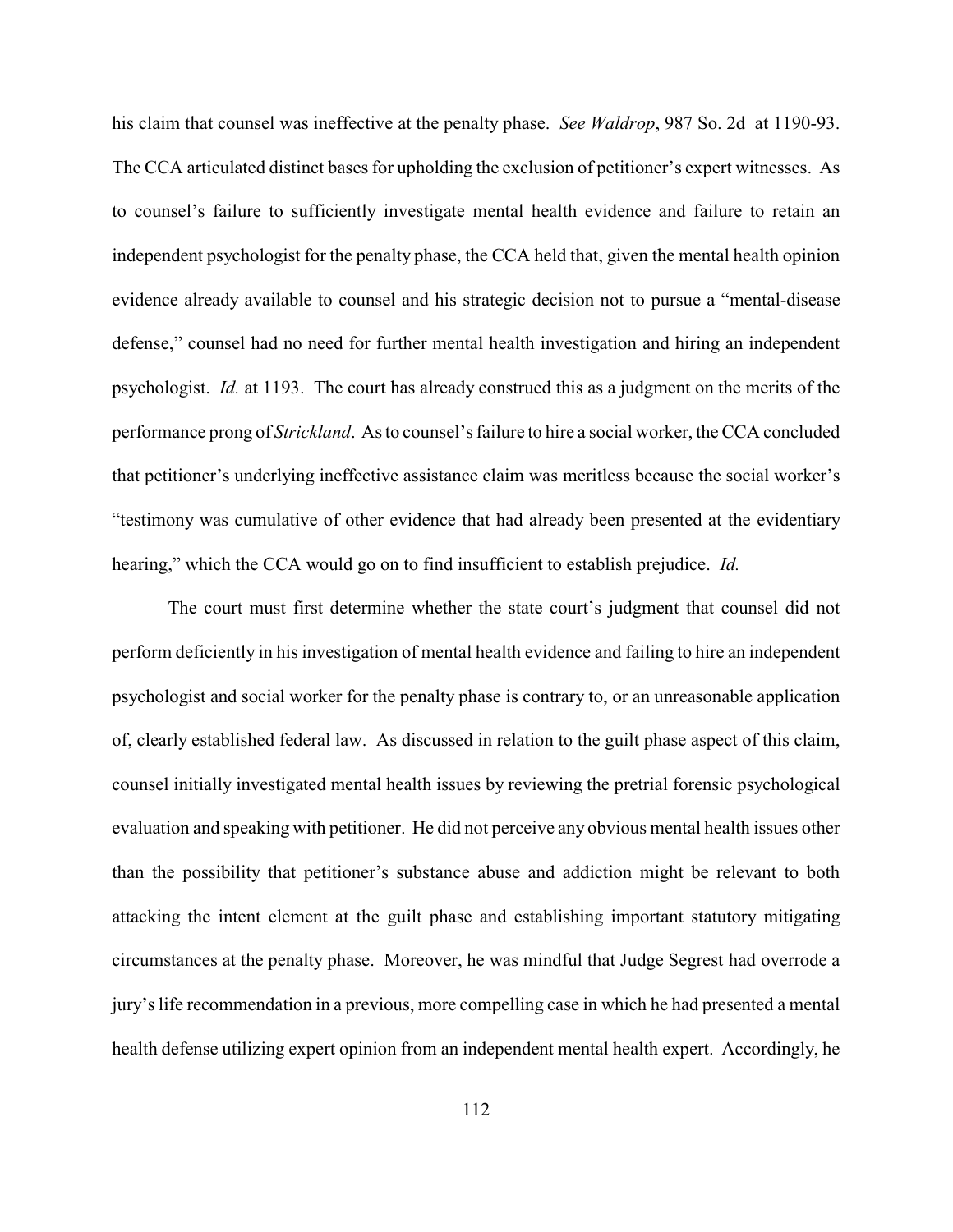consulted with the SCHR and decided to retain an expert pharmacologist to testify before the jury about how crack cocaine affects the brain and influences behavior, cognition, and decisionmaking.

At the penalty phase of the trial, counsel then elicited from Dr. Tackett the sort of pertinent

testimony about mitigating circumstances that counsel clearly had anticipated. Dr. Tackett testified

as follows:

Basically what crack cocaine does is, not only when it hits the brain does it change the brain chemistry, but actuallywhat happens is, in Mr. Waldrop's case, Ithink what is occurring, or what occurred was, is that basically with his addiction that his body–in an addictive state, your body has adapted to where it needs the drug, and the body considers having the drug present as normal functioning. So, that when the drug starts disappearing, the body starts rebelling in the sense of something that it thinks is normal, which is the crack cocaine, is missing; and, so, that changes people's behaviors.

Q: Would that cause him to suffer extreme mental or emotional disturbance?

A: I think so. That is many of the symptoms we see with people that not only are on crack cocaine, but that are going through withdrawal, and that is welldocumented in the literature.

Q: Based–would it be your opinion that back on April the 5th of 1998, that he was suffering extreme mental or emotional disturbance at the time?

A: Yes. I think his body was–I think there was a conflict between what his moral values were.... [Y] our body normally has or your mind has several core values, and when a person becomes impaired, addicted with a substance of abuse, what happens is those core values get swapped out for the drug, because it changes the brain chemistry.

Trial Tr. 1017-18. Dr. Tackett also confirmed his opinion that, as to the other pertinent statutory

mitigating circumstance argued bycounsel, due to the changes in petitioner's brain chemistry caused

by crack cocaine, petitioner was impaired in his capacity to conform his conduct to the requirements

of law. *See id.* at 1020, 1024. Dr. Tackett even offered testimony about the effect crack cocaine

could have on somebody with petitioner's "family history": "Well, I think that with the family

history that–you know, that I am aware of, there's already some emotional troubles that have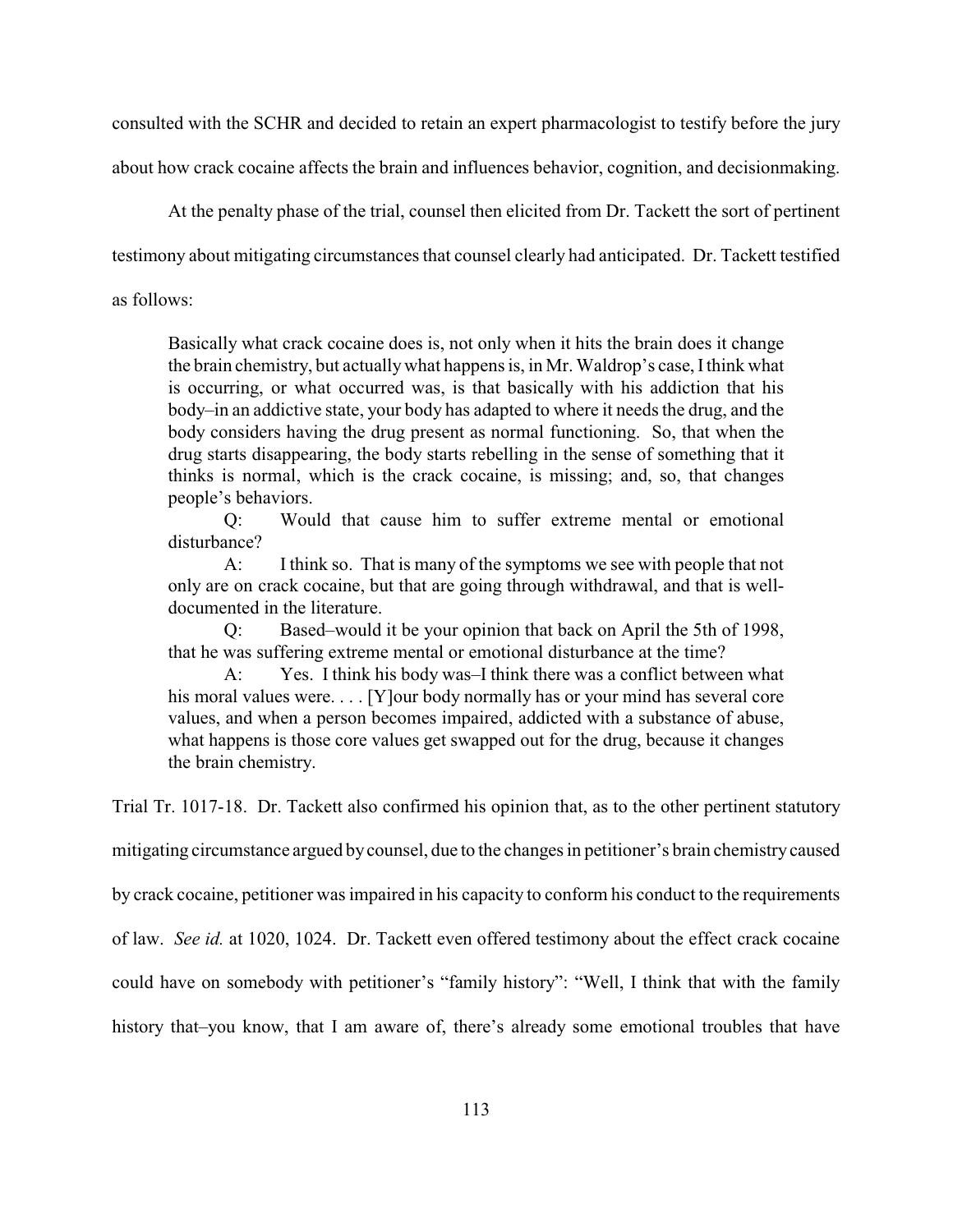occurred, and that tends to be exacerbated by crack. Ithink also there is some conflict between value systems, based upon some of the conflicts that he has." *Id.* at 1020.<sup>34</sup>

Thus, trial counsel reviewed the evidence, observed petitioner, considered already-available expert opinion about petitioner's mental state at the time of the offense, consulted with a reputable organization experienced in litigating capital cases in Alabama, and, relying upon SCHR's advice and his own prior experience with Judge Segrest in a separate case, determined that he could best explain the serious mitigating evidence implicated by petitioner's use of and addiction to crack cocaine through an expert in neuropharmacology. He then utilized that expert to present compelling testimony about crack cocaine's effects on the brain and how it influences behavior. He succeeded in procuring the expert's testimony that two key statutorymitigating circumstances were applicable. Petitioner's claim, in effect, boils down to whether, in light of the circumstances described above, counsel can be found ineffective for choosing a neuropharmacologist rather than a psychologist to present his overriding mitigation theory. It is certainly plausible that an expert psychologist who

<sup>&</sup>lt;sup>34</sup> On the vital issue of crack cocaine's affect on petitioner at the time of the offense, Dr. Tackett's testimony resembles the opinion of the expert psychologist petitioner faults counsel for failing to retain. Petitioner's expert psychologist opined in the Rule 32 proceedings that petitioner

was in cocaine withdrawal in the immediate period prior to the homicide. . . . Accordingly, he was under emotional distress and was in a diminished state of self-control . . . . Cocaine withdrawal is distinguishable from being 'high' on cocaine in that the withdrawal state is aversive. It is not readily observable by others but experienced nonetheless by the person as impaired social, occupational or psychological functioning. Whereas euphoria is the predominant response while under cocaine influence, the withdrawal period is featured by agitation, fatigue, and sleep disturbance.

Rule 32 C.R. at 355-56. Likewise, petitioner's Rule 32 expert, even if more authoritatively, similarly opined that the applicability of the same two mitigating circumstances advanced by Dr. Tackett at the trial. *See id.* at 357 ("I therefore conclude that the offense was committed while Mr. Waldrop was under the influence of extreme mental or emotional disturbance and that his capacity to conform his conduct to the requirements of law was substantially impaired at the time of the homicide.").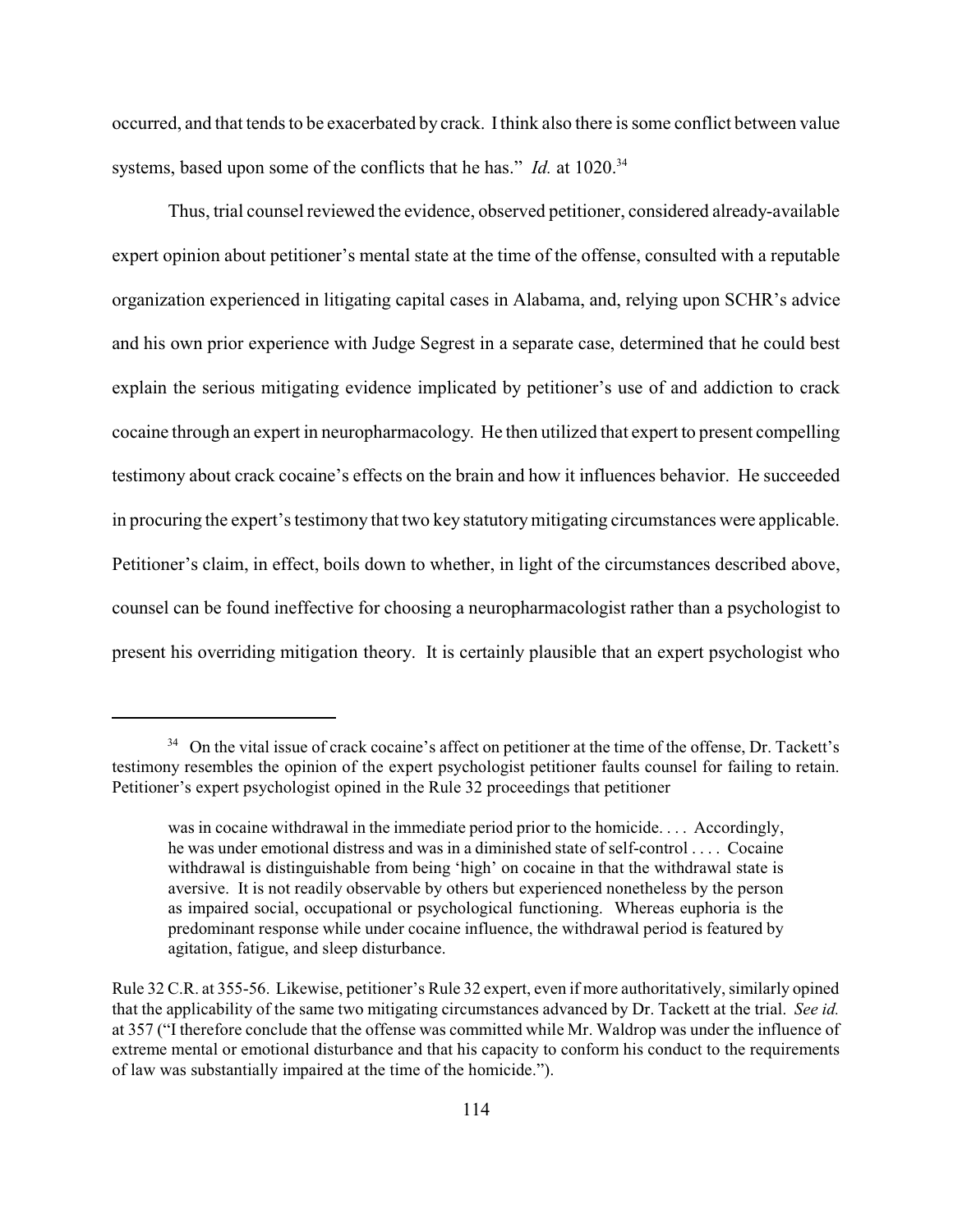conducted a clinical evaluation of petitioner might have better explained petitioner's actions in the global context of his biological and environmental influences, substance abuse, and other stressors.<sup>35</sup> The state court may even have erred in concluding that counsel reasonably decided not to further investigate mental health evidence or retain such an expert. But it is patentlydebatable among jurists of reason whether no competent counsel would have done what counsel did in this case.<sup>36</sup> Accordingly, the state court's judgment finding that petitioner cannot show deficient performance is not contrary to, or an unreasonable application of, clearly established federal law and he is not entitled to habeas corpus relief.<sup>37</sup>

*See, e.g., Gissendaner*, 735 F.3d at 1331-32 (concluding that state court's finding that counsel 36 adequately investigated mental health evidence was not unreasonable where counsel obtained the petitioner's mental health records, relied upon a mental health exam which might have concerned more than just "mental retardation and insanity," and, importantly, the petitioner did not exhibit the sort of "red flags" calling for further investigation of her mental health–including talking about religion excessively, speaking directly to God, hallucinating, suffering seizures, shaking, speaking gibberish, "or otherwise behaving strangely"–which have been recognized in other cases to compel more stringent investigation into mental health issues).

 $37$  Furthermore, the court is not convinced that, were this claim not denied on deficient performance grounds, petitioner could show prejudice. The petition states that counsel should have hired an independent (continued...)

 $135$  In this respect, the court is mindful that in his Revised Sentencing Order the trial judge found, contradicting his own prior findings before remand, that neither of the two statutory mitigating circumstances discussed by Dr. Tackett were supported by the evidence. In rejecting the applicability of the "extreme mental or emotional disturbance" mitigating circumstance, the trial judge reasoned that "Dr. Tackett is neither a psychologist nor a psychiatrist. His expertise is not in the mental health field. He has no clinical experience that qualifies him as an expert concerning *mental or emotional disturbances*" R.-69 at 8 (emphasis in original). However, Dr. Tackett's perceived lack of qualifications to opine on the subject is not the only, or even the most important, factor which influenced the trial judge to reject the mitigating circumstance. Rather, it appears the trial judge rejected the mitigating circumstance primarily because he did not believe it could ever be supported merely by evidence of drug addiction, intoxication, or withdrawal. *See id.* ("Voluntary chemical addiction with its highs and lows is simply not the kind of extreme mental or emotional disturbance that the legislature had in mind when it enacted statutory mitigating circumstance No. 2."). While it is likely that a hypothetical reasonable sentencer might find that this statutory mitigating circumstance could be supported by substance addiction evidence, it is also possible that a reasonable sentencer would not reject out-of-hand Dr. Tackett's opinions about how crack cocaine was affecting petitioner's behavior and decision making at the time of the offense merely because he is not a psychologist or a psychiatrist.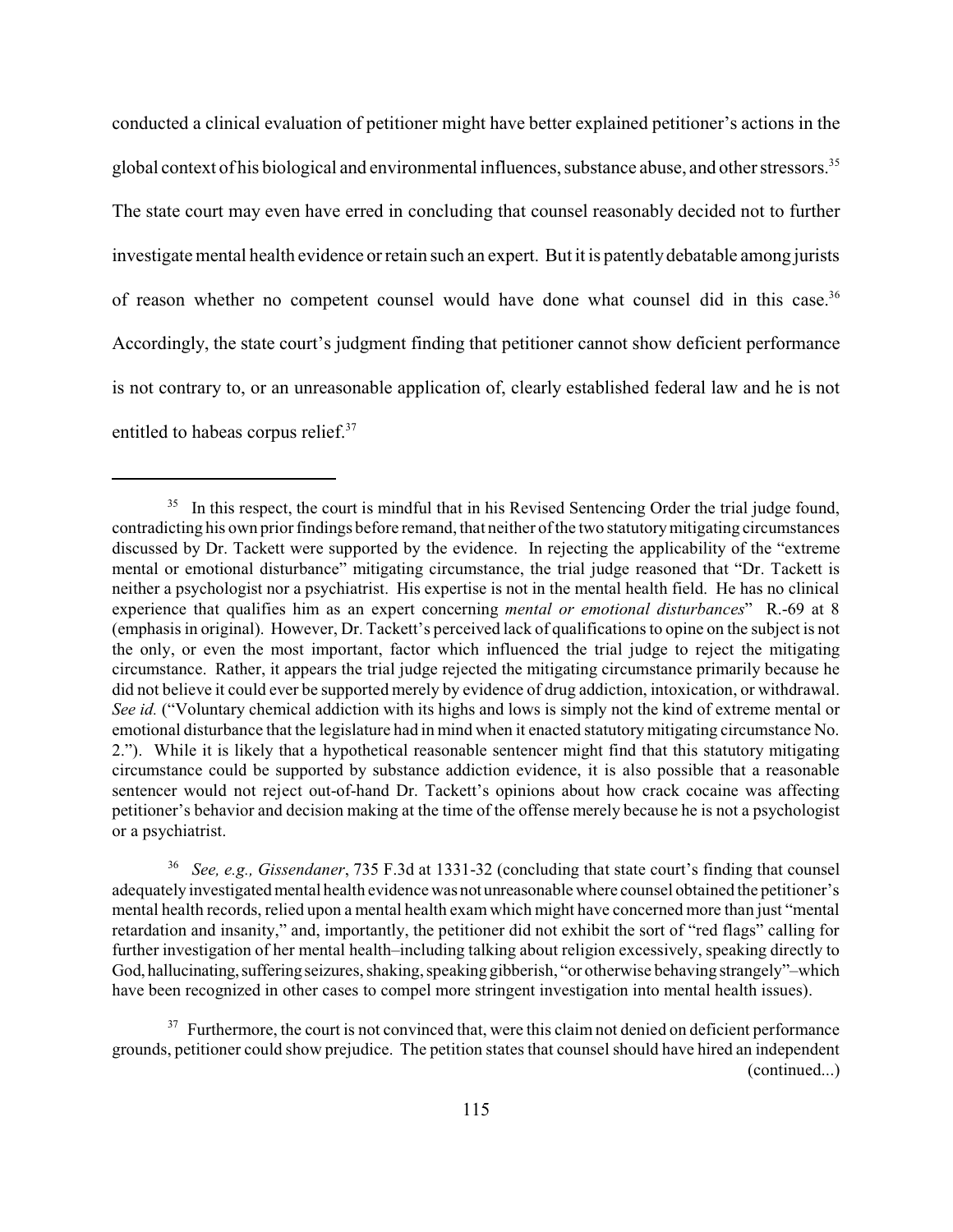Petitioner's final allegation in support of his claim about counsel's failure to sufficiently investigate and prepare for the penalty phase is his claim that counsel failed to hire a social worker or other mitigation expert to prepare a social history of petitioner or otherwise assist with counsel's investigation and preparation of mitigating evidence. The court has already determined that, to the extent this claim is separate from the larger claim about counsel's failure to investigate, it is not procedurally barred because it was presented to the CCA in the context of the circuit court's exclusion of petitioner's expert at the Rule 32 evidentiary hearing. The CCA merely held that the circuit court's exclusion of the expert's testimony was permissible because it would have been cumulative of the lay testimony already presented at the evidentiary hearing. The CCA therefore at least implicitly found that petitioner's ineffective assistance claim was without merit for two reasons: 1) as to deficient performance, the state court observed that "'the decision to hire a social worker appears to be second-guessing by current counsel, rather than identification of a defect in trial

 $37$ (...continued)

psychologist to testify that "this tragedy resulted from a chemical dependency on crack cocaine." Pet. ¶ 83. However, such testimony would have been markedly similar to the testimony counsel did offer through Dr. Tackett who testified that "the deaths resulted as a result of wanting to get the necessary funds to buy the drug. That the individuals were killed in order to get the money in order to purchase enough drugs to get out of the craving stage." Trial Tr. (R.-10) at 819; *id.* at 829 ("I think that the necessity of getting the drug was the motivating factor for the murder."). Dr. Tackett described petitioner's addiction as a "psychological addiction" in that, although the addict's body can function without the drug, withdrawal from the drug typically causes severe psychological symptoms, including depression, paranoia, and extreme agitation, irrationality, confusion, and hyperactivity. *Id.* at 820-21. Perhaps a reasonable sentencer would have been better swayed by such testimony if coming from a psychologist. But the court cannot conclude that it was folly to offer the testimony from Dr. Tackett, or that there is a reasonable probability that petitioner's sentence would have been different merely had counsel offered such an expert.

Likewise, "the mere fact a defendant can find, years after the fact, a mental health expert who will testify favorably for him does not demonstrate that trial counsel was ineffective for failing to produce that expert at trial." *Reed*, 593 F.3d at 1242. *See also Gissendaner*, 735 F.3d at 1332. Indeed, new or improved expert opinion evidence about the applicability of the type of statutory mitigating circumstances petitioner's psychological expert would have testified about in this case has been held in analogous circumstances insufficient to establish prejudice, even under a *de novo* standard of review. *See Ponticelli v. Secretary, Florida Dep't of Corrections*, 690 F.3d 1271, 1301-02 (11th Cir. 2012).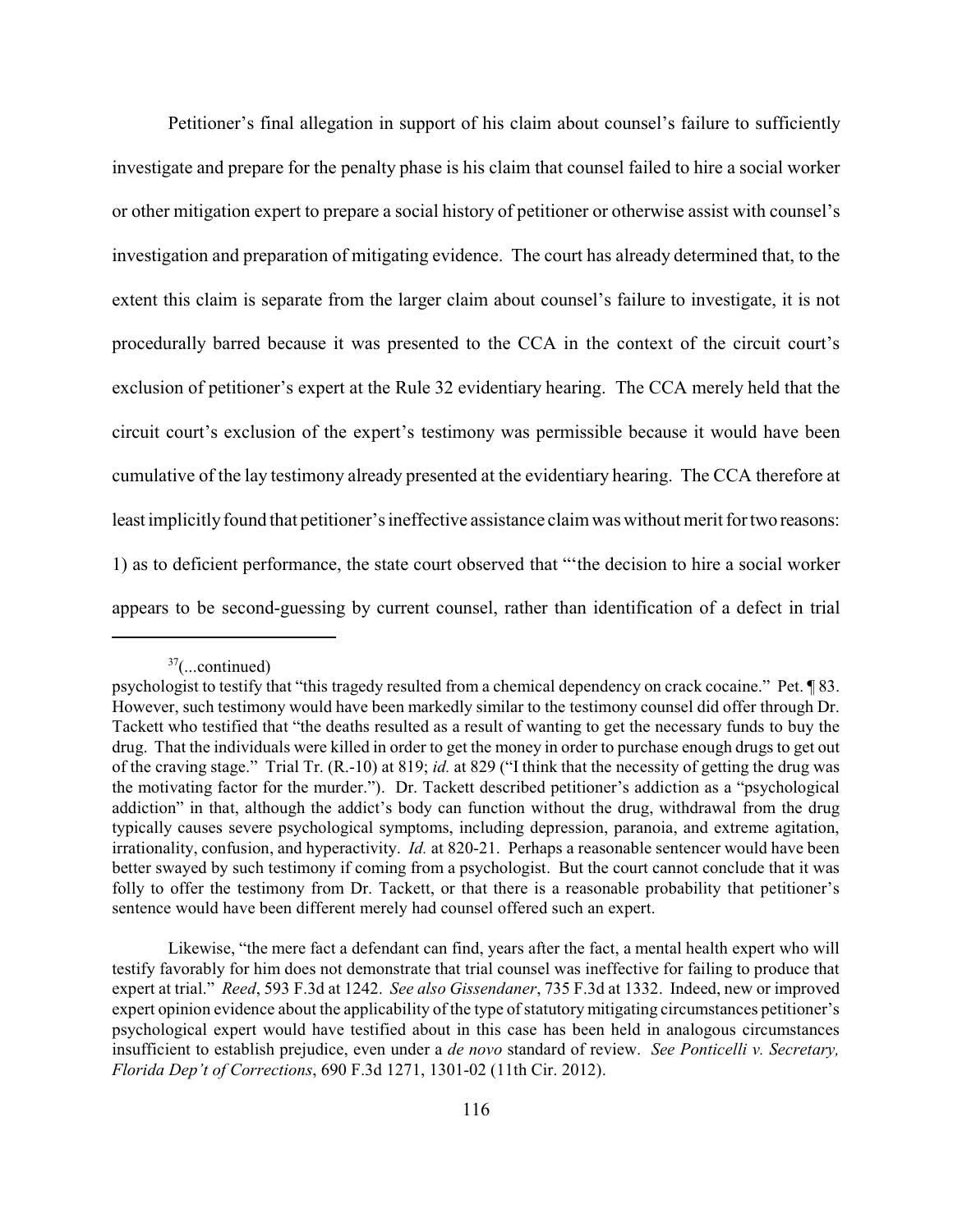counsel's strategy[,]'" *Waldrop*, 987 So. 2d at 1193 n.5 (quoting *Gudinas v. State*, 816 So. 2d 1095, 1108 (Fla. 2002)); and 2) as to prejudice, the state court found that the social worker's testimony would have been cumulative of the evidence petitioner presented at the Rule 32 hearing, including, *inter alia*, the evidence of childhood abuse, neglect, family violence, social isolation and alienation, and substance abuse, which the court would go on to find insufficient to establish prejudice.

Other than his more general argument that counsel failed to sufficiently investigate and prepare for the penalty phase of trial, petitioner has not presented any argument that the state court's judgment on this claim is contrary to, or an unreasonable application of, clearly established federal law. As to deficient performance, for the reasons this court has already articulated, the court finds that the state court's judgment that counsel did not perform deficiently is not contrary to, or an unreasonable application of, clearly established federal law. Indeed, while counsel is certainly obligated to undertake a reasonable investigation of mitigating evidence in preparation for the penalty phase, there is no general requirement that counsel retain a social worker or any other expert for the penalty phase, even if doing so is a sensible and widely accepted practice.

Petitioner did not ask counsel at the evidentiary hearing why he chose not to hire a social worker or other mitigation expert. Counsel did testify that petitioner did not tell him that "he had been abused in anymanner by any individual" in their interviews. Rule 32 Tr. (R.-60) at 67. Rather, petitioner only indicated that his parents had often been uninvolved in his life, and that "his grandparents were his providers and raised him mainly his entire life." *Id.* Counsel further testified at the Rule 32 evidentiary hearing that his efforts to speak with petitioner's family were not very fruitful because "much of the family was not very cooperative and did not want to assist Bobby in any way." Rule 32 Tr. (R.-60) at 48. He attributed this reluctance to the fact that petitioner's family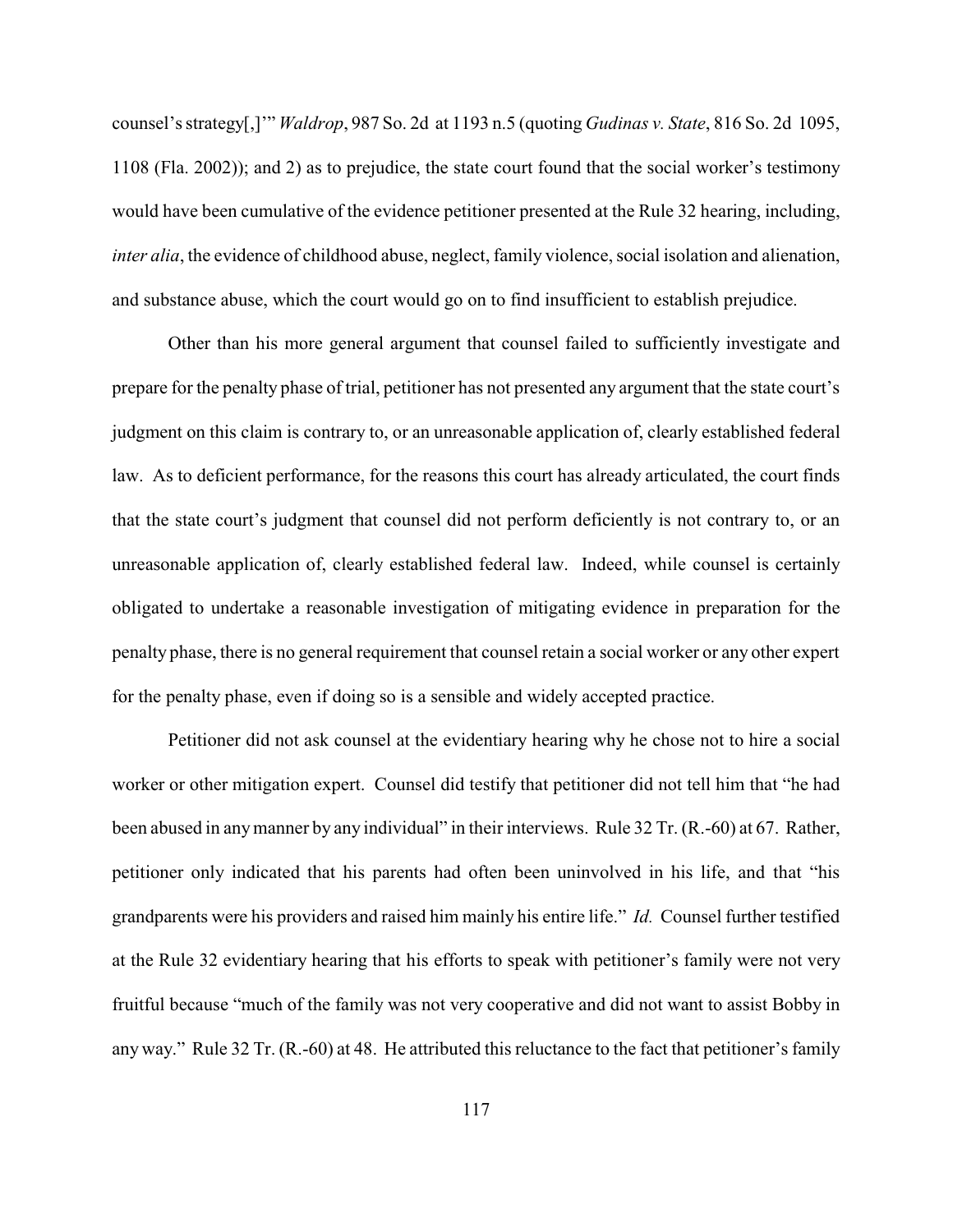was the victims' family as well. *Id.* at 60. To the extent counsel might have been unable to gather substantial mitigating evidence about petitioner's childhood and family history from petitioner or a diverse range of family members that might have persuaded him to seek a social worker to compile a social history because petitioner was not forthcoming<sup>38</sup> and his family members were understandably aggrieved by their loss and harboring resentment toward petitioner,<sup>39</sup> his strategic decision to pivot his defense onto the substance abuse and addiction evidence is only made more reasonable. It is certainly debatable among jurists of reason, therefore, whether in similar circumstances no competent attorney would devote his limited resources and time to retaining and working with a social worker to craft a social history, especially where, as here, counsel perceives his stronger argument lies in explaining the significance of drug abuse and addiction. To the extent the state court found that counsel did not perform deficiently in failing to hire a social worker, the state court's judgment is not contrary to, or an unreasonable application of, clearly established federal law.

As to prejudice, petitioner has failed to present any argument in his briefing about why he was prejudiced by counsel's failure specifically to hire a social worker. Petitioner's brief describes the generations of abuse, neglect, and chemical dependence that he argues precipitated the

<sup>&</sup>lt;sup>38</sup> Petitioner did not testify at the Rule 32 evidentiary hearing and has not challenged counsel's contention that he did not inform counsel of the abuse and neglect evidence that was presented in the Rule 32 proceedings. The Eleventh Circuit hasrecognized that counsel's strategy is very reasonably informed by the information conveyed by the client, and that, in particular, "'an attorney does not render ineffective assistance by failing to discover and develop evidence of childhood abuse that his client does not mention to him.'" *Newland v. Hall*, 527 F.3d 1162, 1202 (11th Cir. 2008) (quoting *Williams v. Head*, 185 F.3d 1223, 1237 (11th Cir. 1999)). *See also De Young*, 609 F.3d at 1288; *Stewart v. Secretary, Dep't of Corrections*, 476 F.3d 1193, 1210-11 (11th Cir. 2007).

<sup>&</sup>lt;sup>39</sup> See DeYoung, 609 F.3d at 1285-86 (recognizing that the reluctance of family member witnesses to support the defendant/petitioner because the victims were also family members is an important factor in assessing attorney performance).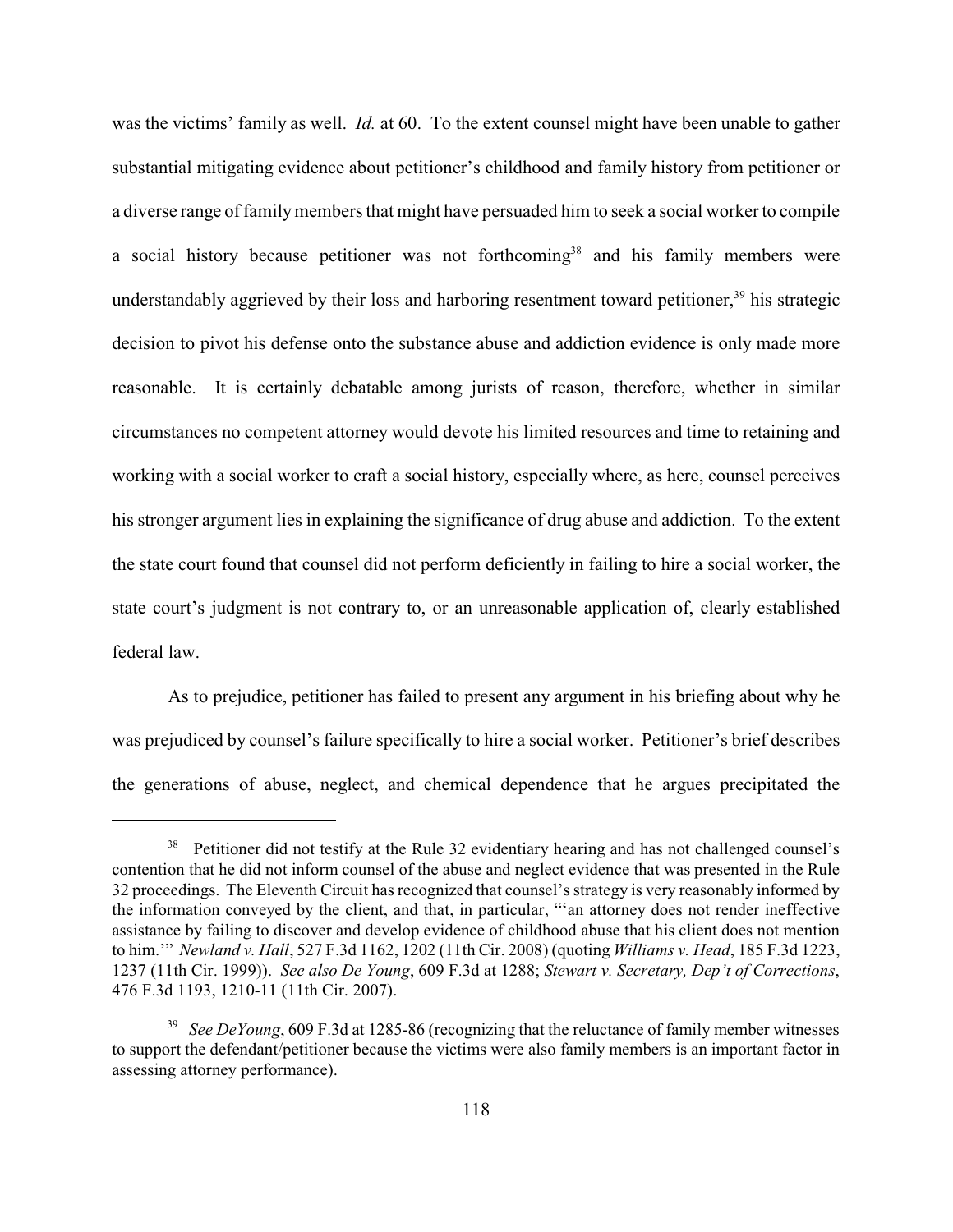circumstances under which he killed his grandparents, but he does not intimate, specifically, how a social worker was uniquely essential in conveying the mitigating value of this information. The court has reviewed the affidavit of his social worker, *see* Rule 32 C.R. at 335-44, in which he presents the social history he faults counsel for having failed to present. The court observes that the social history largely rehashes the evidence introduced in the Rule 32 proceedings, as well as the hearsay evidence the circuit court excluded, and, in interpreting this evidence, offers a theory to explain petitioner's behavior as a function of his environment and the "risk factors" he accumulated over his lifetime leading up to the murders. Even if the context it provides is informative, a state court could reasonably conclude that it is not sufficiently compelling that, due to its absence at trial, confidence in the outcome of the petitioner's sentence is undermined. Accordingly, any state court decision finding that petitioner was not prejudiced by counsel's failure to hire a social worker was not contrary to, or an unreasonable application of, clearly established federal law.

### **3.** *Specifically alleged errors in counsel's performance at trial*

In addition to his allegations about counsel's investigation and preparation for the guilt and penalty phases of trial, petitioner presents a number of allegations that counsel was ineffective in his performance at trial. *See* Pet. ¶¶ 85-92. However, petitioner does not discuss the merits of these claims in his briefing, instead relying on the petition to present the entirety of his argument. The court will address these claims in the order in which they are presented in the petition.

## **a. Failure to challenge the admission of petitioner's statement as the fruit of an illegal arrest**

Petitioner first claims that his attorney "was ineffective for not challenging the admission of Mr. Waldrop's statement as the fruit of an illegal arrest." Pet. ¶ 85 (citing *Payton v. New York*, 445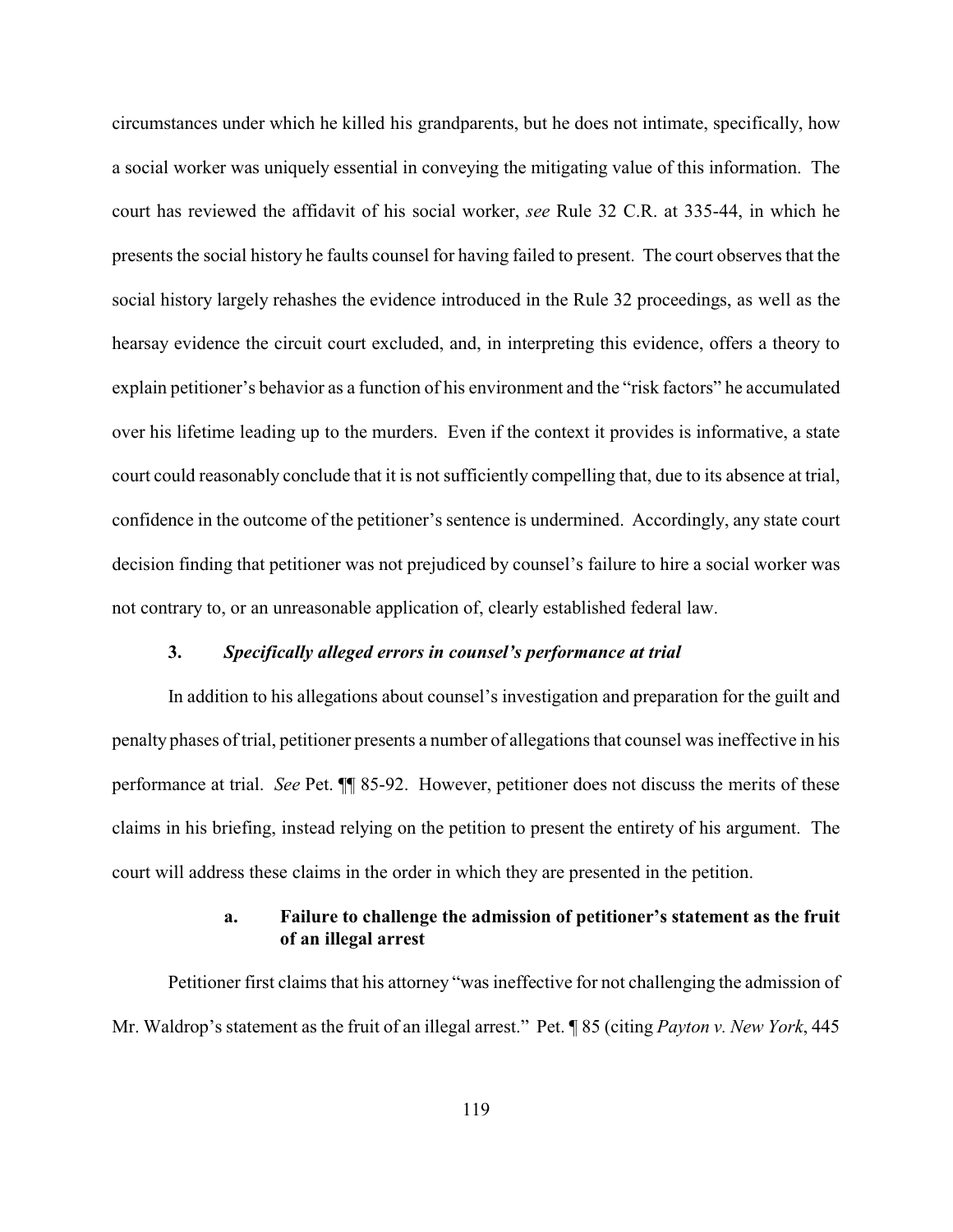U.S. 573, 590 (1980)). He incorporates his argument on the overlying substantive claim set forth in Claim M of his petition to demonstrate prejudice. *Id.* Respondents argue that this claim was exhausted in the state courts, and that petitioner cannot show that the state court's judgment denying this claim was contraryto, or an unreasonable application of, Supreme Court precedent, or that it was based upon unreasonable factual determinations in light of the record before the state courts. Resps.' Br. (Doc. # 50) at 61.

Petitioner first raised this claim in his Rule 32 petition. He argued that, because police officers entered his home and forcibly arrested him without a warrant or exigent circumstances, the subsequent custodial statement he gave was inadmissible. R.-52 at 35. The circuit court denied the claim on its merits, finding that, based upon the testimony at trial, petitioner was not arrested at his home because he was living with his grandparents in Alabama at the time of the murders and he was arrested at his mother's mobile home in Georgia. R.-73 at 10. He argued on appeal to the CCA that the circuit court erred in summarily denying his claim "without giving Mr. Waldrop an opportunity to prove his allegations." R.-63 at 78. The CCA affirmed. 987 So. 2d at 1207. Petitioner then raised the claim in his petition for certiorari review in the Alabama Supreme Court. R.-67 at 67. The Alabama Supreme Court denied certiorari. R.-76.

Petitioner has not presented any argument that the CCA's decision denying relief on this claim is not entitled to AEDPA deference, that it is contrary to, or unreasonably applies, Supreme Court precedent, or that it is based upon an unreasonable finding of fact. There is no appreciable argument in support of his illegal arrest contention in the portion of his brief discussing Claim M, and he has pointed to no evidence, in state court or in this court, which substantiates his claim that he was arrested in his own home. *See* Pet'r's Br. (Doc. # 44) at 135-36. In ¶ 139 of the petition, he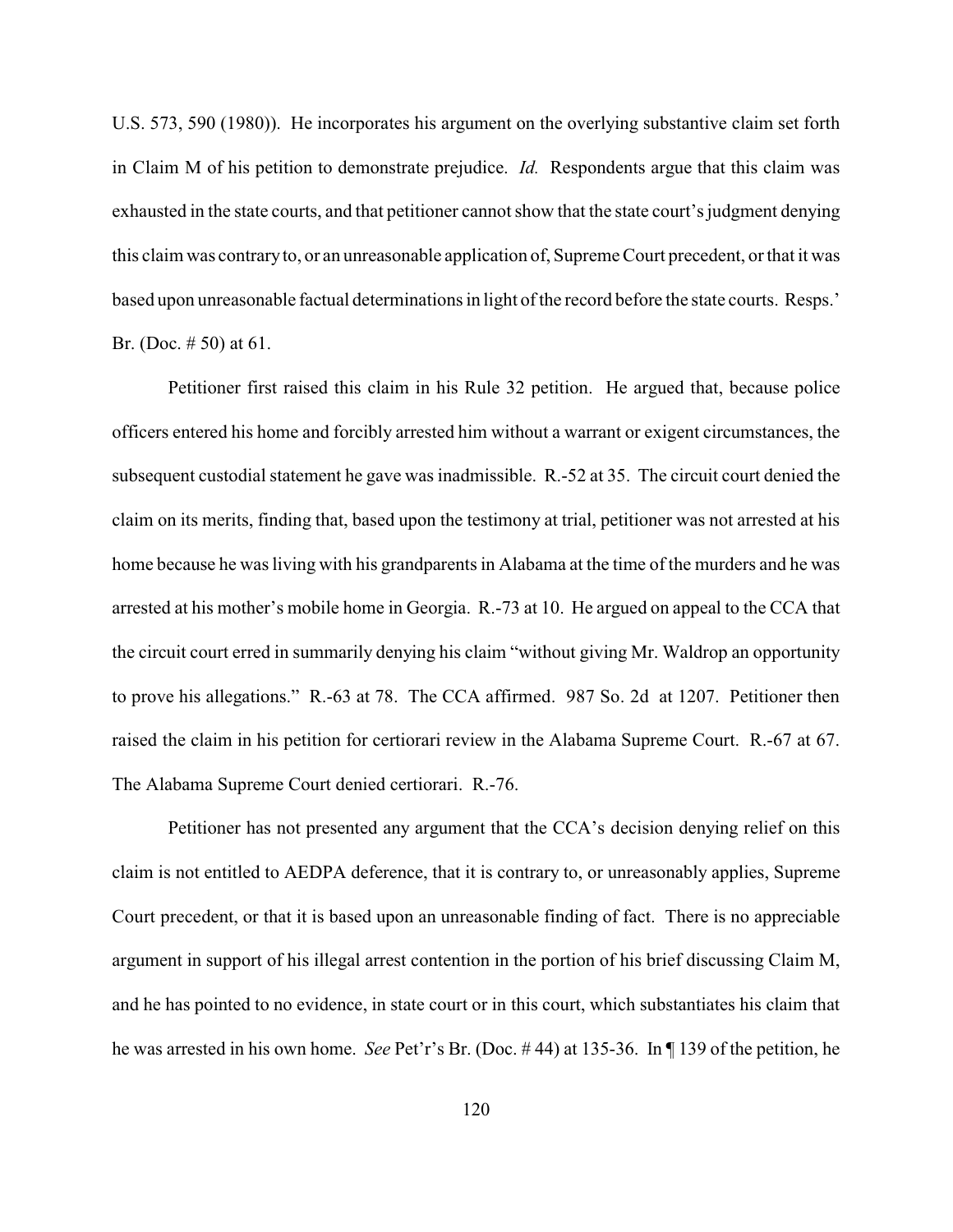asserts that the "arrest took place in a mobile home where Mr. Waldrop resided with members of his family." But the portion of the trial record he cites to support this allegation consists only of the testimony of one of the arresting officers about the circumstances surrounding the arrest at the mobile home in Georgia. It offers nothing in support of any contention that petitioner lived at the mobile home at the time of the arrest.<sup>40</sup> Petitioner has failed to show, therefore, that the state court's finding of fact on this issue is not entitled to the presumption of correctness under  $\S$  2254(e)(1). Moreover, petitioner has not overcome the deference owed to the state court's judgment under § 2254(d), and he has not demonstrated deficient performance or prejudice. Accordingly, this claim is due to be denied.

### **b. Failure to move for a change of venue**

Petitioner asserts that his attorney was "ineffective for not moving for a change of venue" considering the small, mostly rural population of Randolph County and the "extensive media and public attention" devoted to the murders. Pet. ¶ 86. Respondents argue that this claim is procedurally barred because it was not raised in petitioner's appeal of the denial of his Rule 32 petition, it is consequentlyunexhausted in the state courts, and petitioner would be precluded bystate procedural rules from returning to state court to exhaust the claim. Resps.' Br. (Doc. # 41) at 18-19. Petitioner has asserted, without specific argument, that the claim is not procedurally barred because

 $40$  Indeed, as the state courts concluded, the trial evidence consistently demonstrated that petitioner lived with his grandparents, not his mother, at the time of the murders. *See* Trial Tr. 363-64 (petitioner's aunt testifying that petitioner had lived with his grandparents for two weeks at the time of the murders, that he had lived with Clara's parents before that, that he had lived with Mrs. Irelan before that, and that he had lived with his grandparents before that). Petitioner's mother testified that he and Clara came to her home on Tuesday morning, and that they were brought there by Clara's mother. *Id.* at 739-40. She testified that petitioner had last lived in her home in "the last part of November" in the year before the murders, and that that had lasted for six or eight weeks. *Id.* at 741-42. She confirmed that petitioner had lived with his grandparents for a few weeks before the murders. *Id.* at 742. Even petitioner testified that he was living with his grandparents at the time of the murders. *Id.* at 1029-30.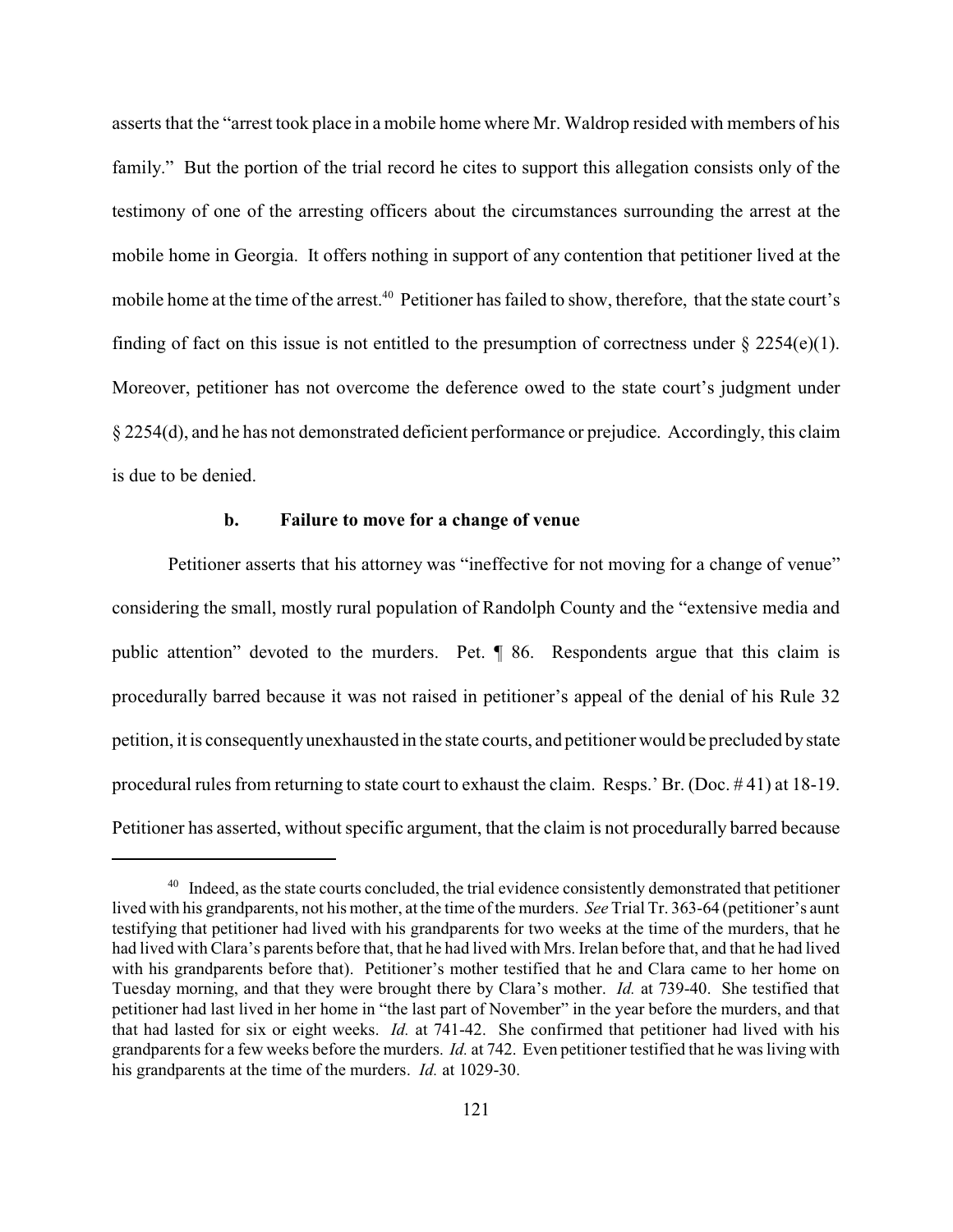he did exhaust the claim in the state courts. Pet'r's Br. (Doc. # 44) at 95-96; Pet'r's Reply (Doc. # 53) at 19-20.

Petitioner raised this issue in his Rule 32 petition. R.-52 at 36-37. The circuit court summarily denied the claim on its merits, relying on the trial court's statement at the conclusion of *voir dire* that, although many of the potential jurors had been exposed to some pretrial publicity about the case, there was no indication that the potential jurors responded emotionally to the publicity or that they could not cooly and impartially judge the evidence and apply the law. R.-73 at 11. Despite this determination on the merits of his claim, petitioner did not specifically reference this claim in his larger objection on appeal about the circuit court's summary denial of his claim of ineffective assistance at the guilt phase. *See* R.-63 at 77-79. For this reason, the CCA did not address the circuit court's denial of the claim. *Waldrop*, 987 So. 2d at 1205.

Petitioner has not directed the court to any portion of the record which demonstrates that he presented this claim in his state court appeals of the denial of his Rule 32 petition. Thus, because petitioner did not raise this claim in his appeal of the circuit court's denial of his Rule 32 petition, he did not fairly present the claim at all levels of the state court's review process and, consequently, he has not exhausted the claim. Because petitioner would likewise now be barred by state procedural rules from returning to state court to exhaust the claim, the claim is procedurally defaulted from federal habeas corpus review and is due to be dismissed.

# **c. Failure to conduct an adequate voir dire, failure to obtain necessary information to support peremptory and cause challenges to jurors, and failure to move to strike a biased venireperson**

Petitioner next claims that his attorney "did not conduct an adequate voir dire and thereby deprived Mr. Waldrop of a fair and impartial jury," (Pet. ¶ 87), did not "obtain the information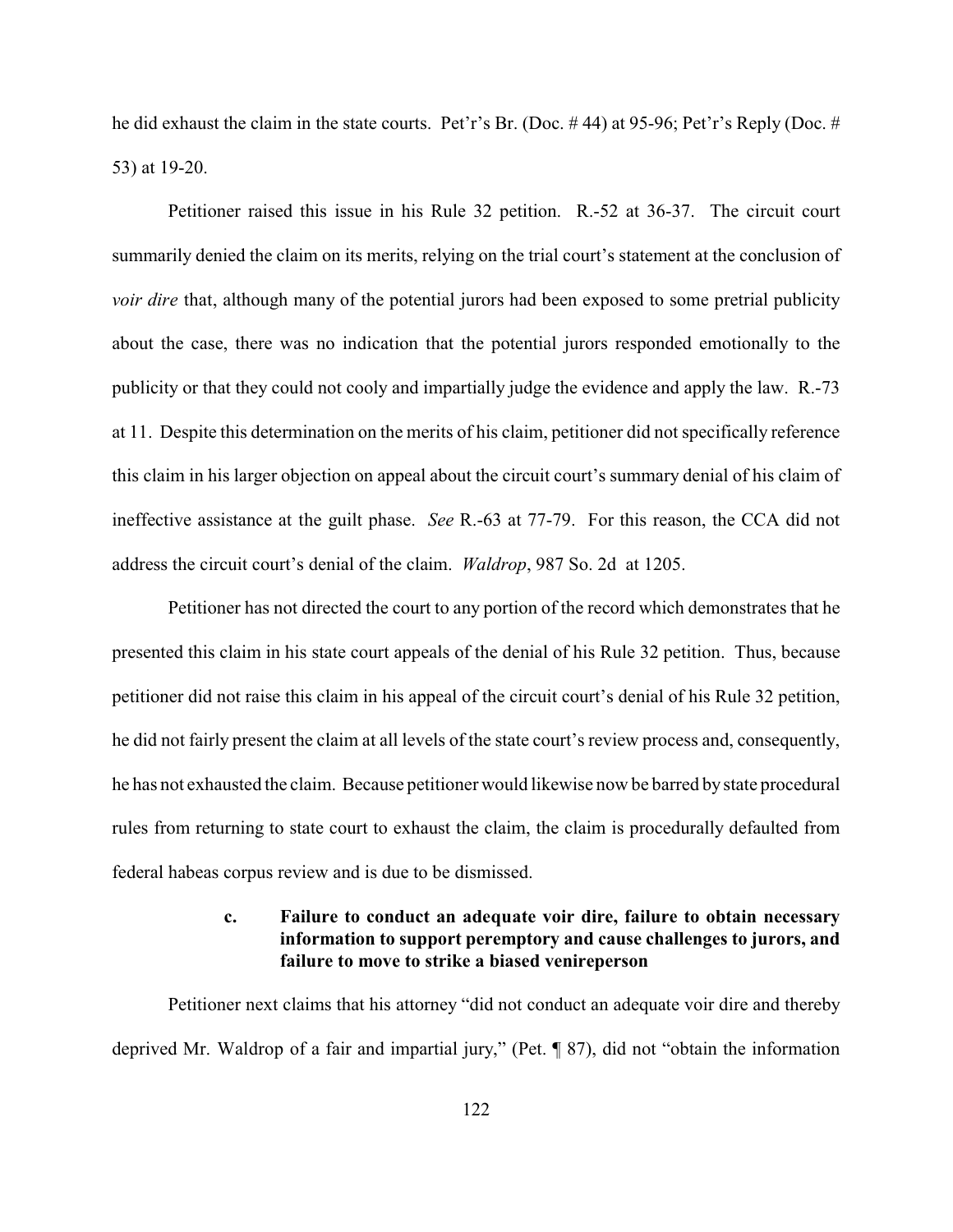necessary to remove biased jurors for cause and to make effective use of peremptory challenges," (*id.* at ¶ 88), and "did not move to strike" juror M.S. for cause (*id.* at ¶ 89). Respondents contend that these claims are procedurally barred because petitioner did not raise any of the claims in his appeal of the denial of his Rule 32 petition. Resps.' Br. (Doc. # 41) at 19-23.

Petitioner raised these claims in his Rule 32 petition. R.-52 at 38-40. The circuit court summarily denied the claims on their merits, citing to the juror questionnaires and instructions to the jury as indicating that petitioner could not show prejudice. R.-73 at 12-13. Despite this determination on the merits of his claim, petitioner did not specifically reference these claims in his larger objection on appeal about the circuit court's summary denial of his claim of ineffective assistance at the guilt phase. *See*R.-63 at 77-79. For this reason, the CCA did not address the circuit court's denial of the claims. *Waldrop*, 987 So. 2d at 1205.

Petitioner has not directed the court to any portion of the record that demonstrates that he presented these claims in his state court appeals of the denial of his Rule 32 petition. Thus, because petitioner did not raise these claims in his appeal of the circuit court's denial of his Rule 32 petition, he did not fairly present them at all levels of the state court's review process and, consequently, he has not exhausted the claims for federal habeas review. Because petitioner would likewise now be barred by state procedural rules from returning to state court to exhaust the claims, they are procedurally defaulted from federal habeas corpus review and are due to be dismissed.

#### **d. Failure to object to prejudicial evidence**

Petitioner claims that his attorneywas ineffective because he "did not object to evidence that Mr. Waldrop and his co-defendant Clara stole and illegally pawned a riding lawnmower earlier on the day of the offense." Pet. ¶ 90. He asserts that counsel's objection to "evidence regarding the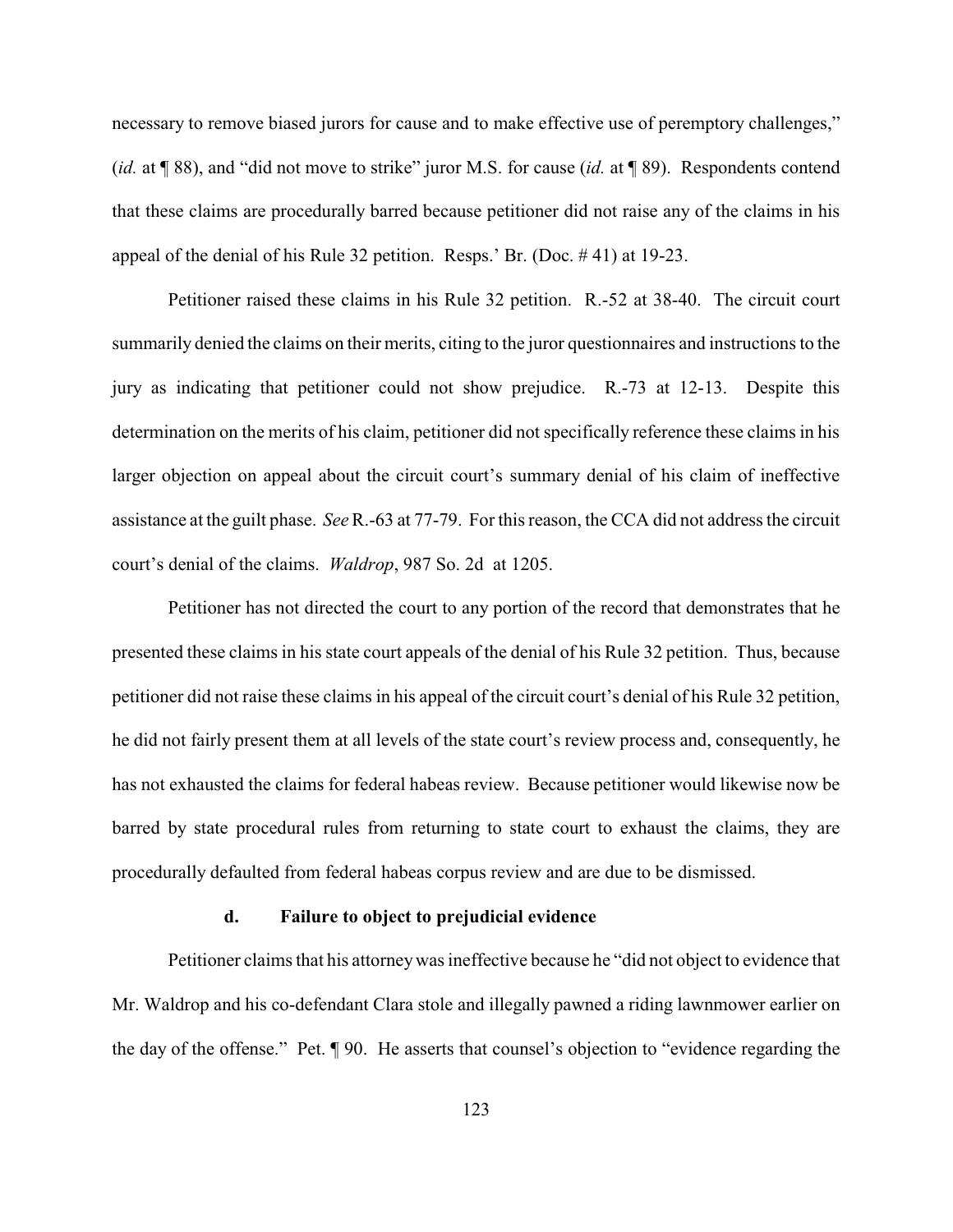pawning of other stolen items was sustained" because such evidence was prejudicial, and, had counsel similarly objected to evidence about the lawnmower, it too would have been excluded. *Id.* Respondents assert that this claim is procedurally barred because petitioner did not raise it in his direct appeal of the circuit court's denial of his Rule 32 petition. Resps.' Br. (Doc. # 41) at 23-24.

Petitioner first raised this claim in his Rule 32 petition. R.-52 at 40-41. The circuit court denied the claim on its merits, finding that "counsel is not required to make every possible objection to be effective." R.-73 at 13. On appeal to the CCA, petitioner only argued that the circuit court erred in denying this claim to the extent the court based its decision on the fact that it was determined on direct appeal that admission of the lawnmower evidence did not constitute plain error. R.-63 at 79. Citing a decision of the Alabama Supreme Court, petitioner argued that the circuit court applied the "wrong legal standard." *Id.* The CCA did not specifically refer to or discuss this claim in its opinion affirming the denial of the Rule 32 petition.

Given all of the above, it is arguable whether this claim was fairly presented and exhausted in the state courts. However, the court ultimately need not resolve that question because, even assuming that the claim is not procedurally defaulted and is entitled to *de novo* review in this court, petitioner is not entitled to habeas relief. First, as to deficient performance, petitioner has not shown that the circumstances surrounding the pawning or selling of the lawnmower were not so different from those of the other items counsel succeeded in having excluded such that his failure to object to evidence about the lawnmower could be deficient. That is, while evidence about other items stolen and pawned by petitioner might have been inadmissible as prior bad acts because those events were not necessarily temporally related to the crime for which petitioner was on trial, petitioner has not rebutted the CCA's conclusion on direct appeal that evidence about the lawnmower was part of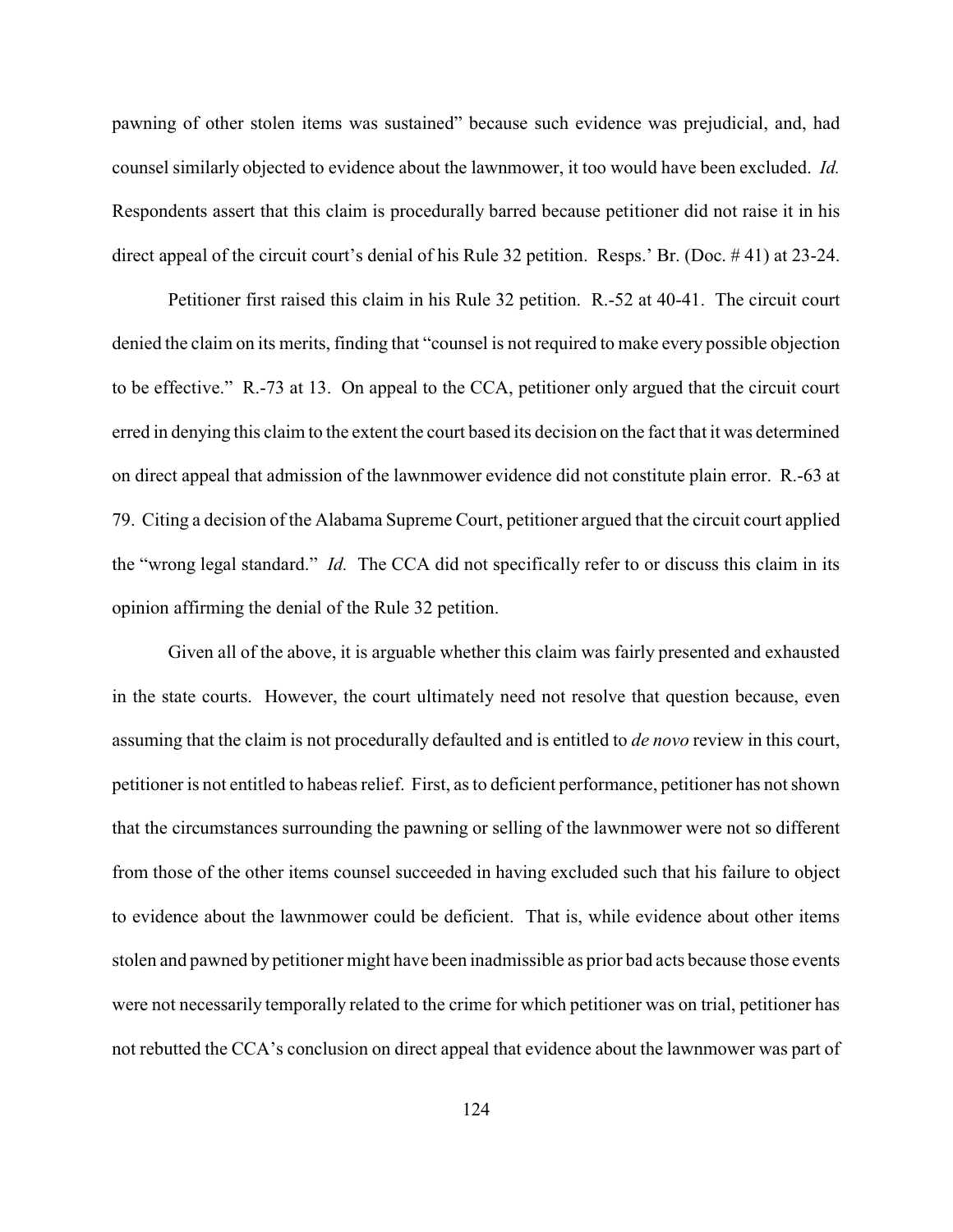the "corpus delicti of a robbery committed during a murder," *Waldrop*, 859 So. 2d at 1167, since it occurred on the same day as the murders. More importantly, though, petitioner has not presented any argument or rationale for how he suffered cognizable *Strickland* prejudice due to counsel's failure to object to the evidence about the lawnmower. The evidence of petitioner's guilt, even absent any testimony about the lawnmower, is overwhelming. There simply is no reasonable probability that the jury would have had a reasonable doubt about petitioner's guilt had counsel objected to the testimony about the lawnmower. *See, e.g.*, *Peoples v. Campbell*, 377 F.3d 1208, 1236-37 (11th Cir. 2004) (denying conclusory ineffective assistance claim based upon counsel's failure to object to certain evidence because petitioner could not show prejudice); *Duren v. Hopper*, 161 F.3d 655, 662-63 (11th Cir. 1998) (finding no prejudice on petitioner's claim that counsel failed to object to improper prosecutorial remarks because evidence of guilt, including petitioner's confession, was "overwhelming"); *McKenzie v. Sec'y, Fla. ep't of Corr.*, 507 F. App'x 907, 908-09 (11th Cir. 2013) (citing *Strickland*, 466 U.S. at 697) (finding that habeas petitioner was not prejudiced by counsel's failure to object to the admission of prejudicial hearsay statements given the totality of the other evidence admitted at trial). Because petitioner cannot establish deficient performance or prejudice, he is not entitled to habeas corpus relief on this claim.

## **e. Failure to adequately cross-examine Ricky Whaley**

Petitioner next claims that his attorney failed to cross-examine "Ricky Whaley, a crucial state witness who is related to one of the victims' daughters, about his interest in the outcome of the trial." Pet. ¶ 91. Respondents contend that this claim is procedurally barred because it was not raised in petitioner's appeal of the denial of his Rule 32 petition. Resps.' Br. (Doc. # 41) at 25-26.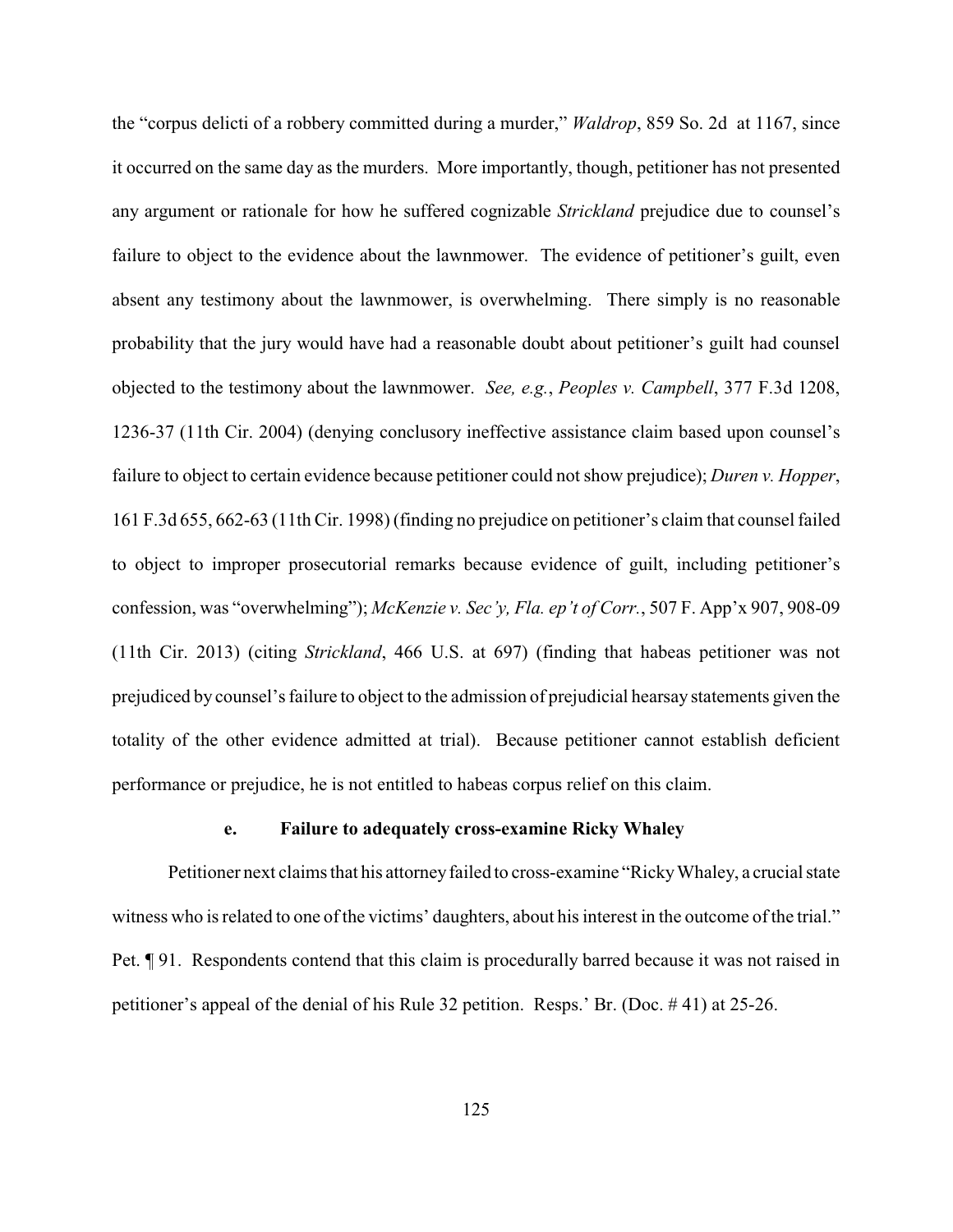Petitioner first raised this claim in his Rule 32 petition. R.-53 at 41-42. The circuit court denied the claim on its merits. R.-73 at 14-15. Petitioner did not discuss or otherwise mention this claim in the portion of his appellate brief challenging the circuit court's denial of his guilt phase ineffective assistance claims. R.-63 at 77-80. For this reason, the CCA did not address the circuit court's denial of the claim in its opinion. *Waldrop*, 987 So. 2d at 1205.

Petitioner has not directed the court to any portion of the record that demonstrates that he presented this claim in his state court appeals of the denial of his Rule 32 petition. Thus, because petitioner did not raise the claim in his appeal of the circuit court's denial of his Rule 32 petition, he did not fairly present it at all levels of the state court's review process and, consequently, he has not exhausted the claim for federal habeas review. Because petitioner would likewise now be barred by state procedural rules from returning to state court to exhaust the claim, it is procedurally defaulted from federal habeas corpus review and is due to be dismissed.

### **f. Failure to prepare Shirley Irelan for her testimony**

Petitioner next claims that his attorney "did not prepare . . . Shirley Irelan for crossexamination bythe State and never discussed with her techniques for effective communication." Pet. ¶ 92. Petitioner appears to allege that this failure manifested itself when Mrs. Irelan was interrupted in her testimony by the trial judge, "admonished and intimidated" by him about her testimony, and then forced to continue with her testimony "while she was shaken and unprepared." *Id.* Respondents contend that this claim is procedurally barred because it was not raised in petitioner's appeal of the circuit court's denial of his Rule 32 petition. Resps.' Br. (Doc. # 41) at 26-27.

Petitioner first raised this claim in his Rule 32 petition. R.-53 at 42. The circuit court denied the claim on its merits, concluding that it was insufficiently pleaded because petitioner had failed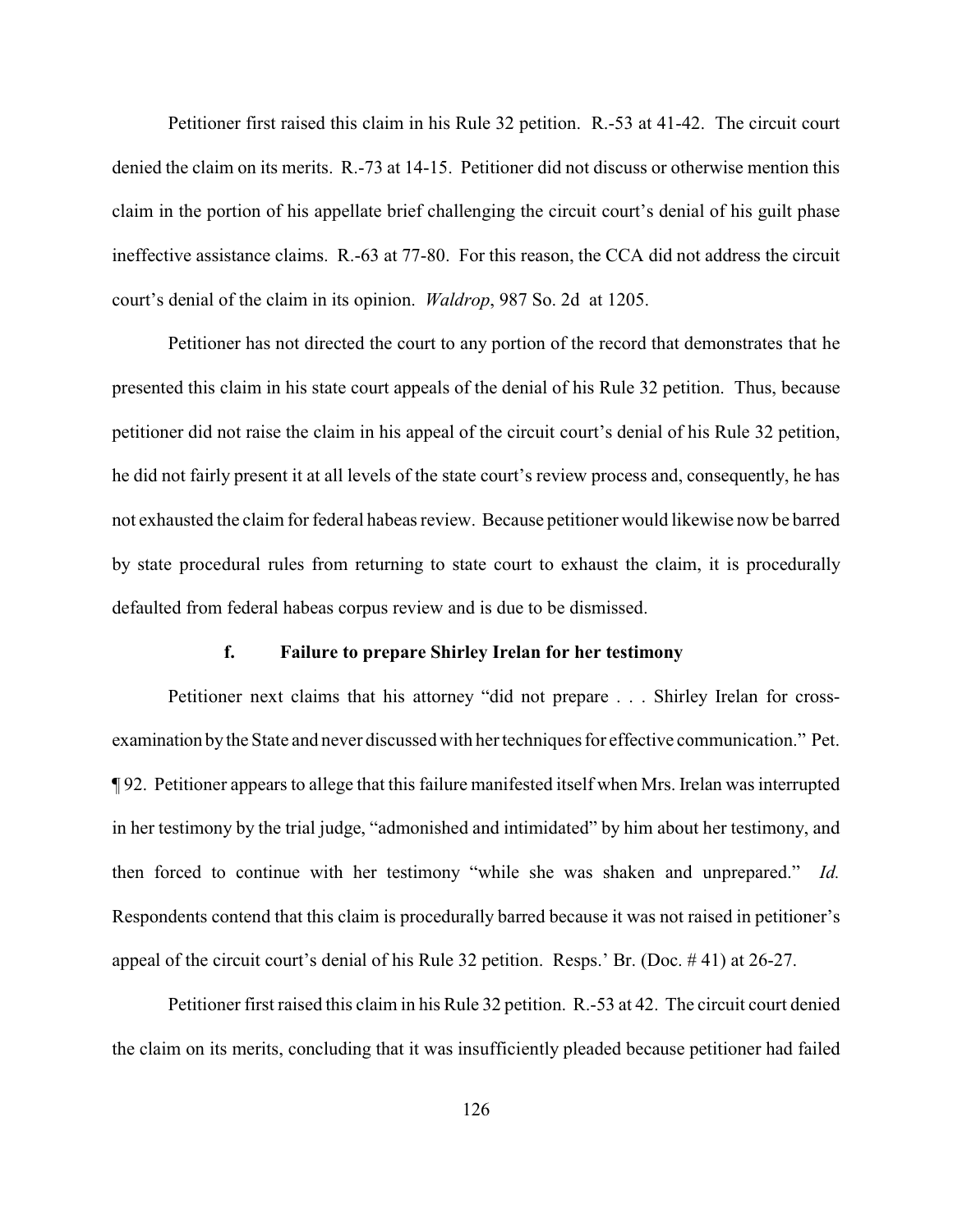to allege how he was prejudiced. R.-73 at 15. Petitioner did not discuss or otherwise mention this claim in the portion of his appellate brief challenging the circuit court's denial of his guilt phase ineffective assistance claims. R.-63 at 77-80. Consequently, the CCA did not address the circuit court's denial of the claim in its opinion. *Waldrop*, 987 So. 2d at 1205.

Petitioner has not directed the court to any portion of the record that demonstrates that he presented this claim in his state court appeals of the denial of his Rule 32 petition. Thus, because petitioner did not raise the claim in his appeal of the circuit court's denial of his Rule 32 petition, he did not fairly present it at all levels of the state court's review process and, consequently, he has not exhausted the claim for federal habeas review. Because petitioner would likewise now be barred by state procedural rules from returning to state court to exhaust the claim, it is procedurally defaulted from federal habeas corpus review and is due to be dismissed.

### **4.** *Cumulative Error*

Petitioner's final claim of ineffective assistance is that all of the errors he identifies in the petition "individuallyand collectivelydenied Mr. Waldrop the effective assistance of counsel[,]" and that his attorney's "performance in its entirety was so lacking it undermined the reliability of Bobby Waldrop's conviction and sentence." Pet. ¶ 93. He asserts that the "state court adjudication of this claim resulted in a decision that was contraryto, and involved an unreasonable application of, clearly established United States Supreme Court precedent." *Id.* Respondents assert that this claim is procedurally barred because it was not raised in petitioner's appeal of the denial of his Rule 32 petition. Resps.' Br. (Doc. # 41) at 27-29.

In his Rule 32 petition, petitioner alleged that counsel's individual and cumulative errors in both the guilt and penalty phases of trial denied him the effective assistance of counsel. R.-52 at 41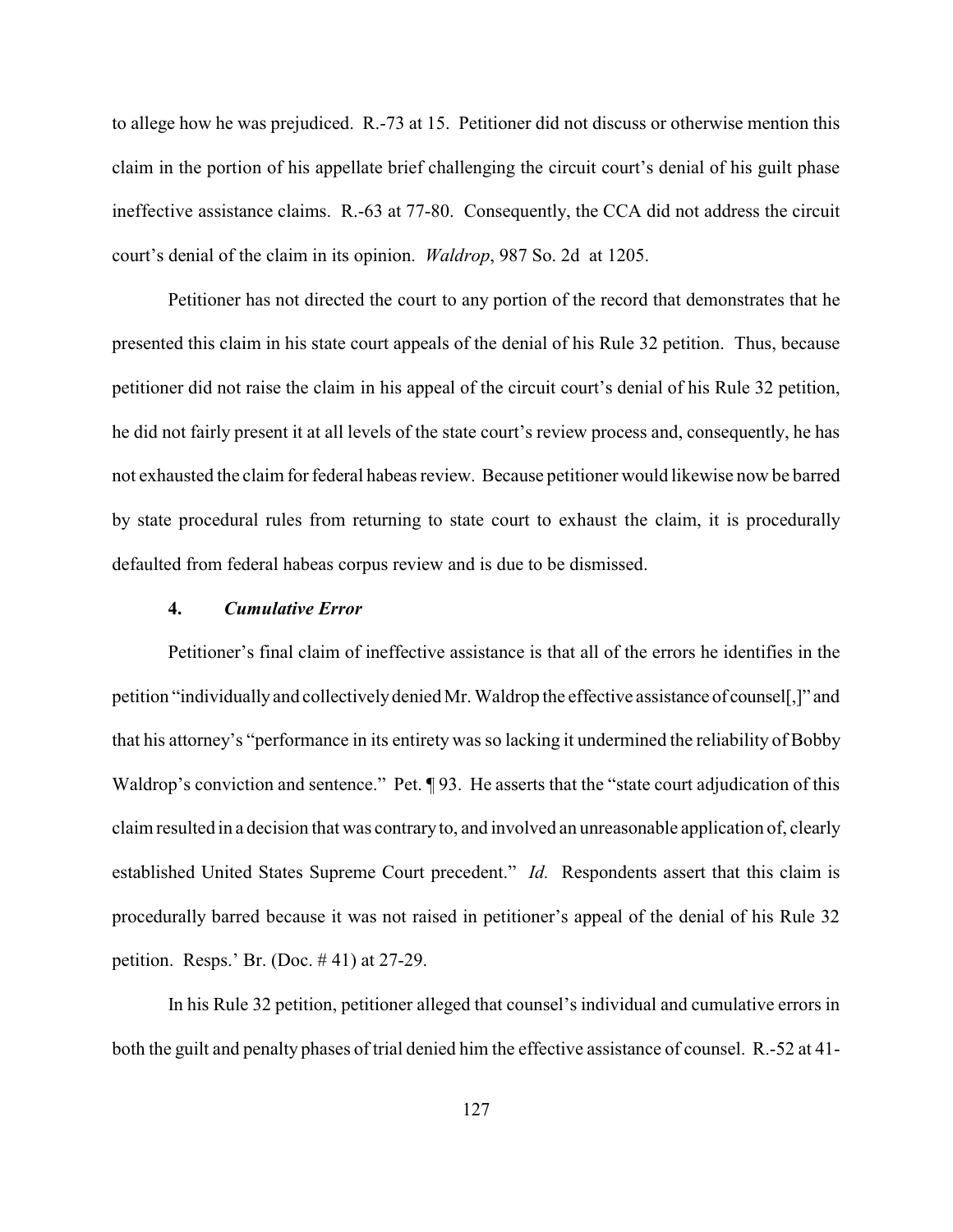42, 49-50. The circuit court first denied the claim with respect to the guilt phase based upon its finding that petitioner had failed to present any meritorious guilt phase ineffective assistance claim in the Rule 32 petition. R.-73 at 15. After the evidentiary hearing, the court denied petitioner's ineffective assistance claims related to the penalty phase. R.-74. On appeal, petitioner argued that he had alleged that his counsel was ineffective at both phases of the trial, but that the circuit court "failed to respond to the claim as a whole and ignored the cumulative nature of the ineffectiveness analysis[.]" R.-63 at 77.

Even assuming that petitioner did fairly present and exhaust a claim that he was denied the effective assistance of counsel due to counsel's cumulative error, the court finds that, contrary to petitioner's assertion in ¶ 93 of the petition, the state court's adjudication of that claim was not contrary to, or an unreasonable application of, United States Supreme Court precedent. Petitioner has presented no substantial argument in support of any claim of cumulative error, and "he has not shown that in this case the cumulative effect of counsel's alleged errors amounted to ineffective assistance." *Hunt*, 666 F.3d at 731-32. *See also Borden*, 646 F.3d at 823 (declining to "elaborate further on the concept of 'cumulative effect'" where the petitioner did not plead sufficient facts to establish prejudice with respect to any single ineffectiveness claim or on such a "cumulative effect" claim).

## **C. Claim F**

Claim F is petitioner's claim that his due process rights were violated because the trial judge failed to recuse himself on the basis of personal bias against petitioner. Pet.  $\P$  94-101. Petitioner cites a number of instances as examples of the trial judge's bias, including the following: his denial of petitioner's application for youthful offender status (¶ 95); his involvement in a pretrial meeting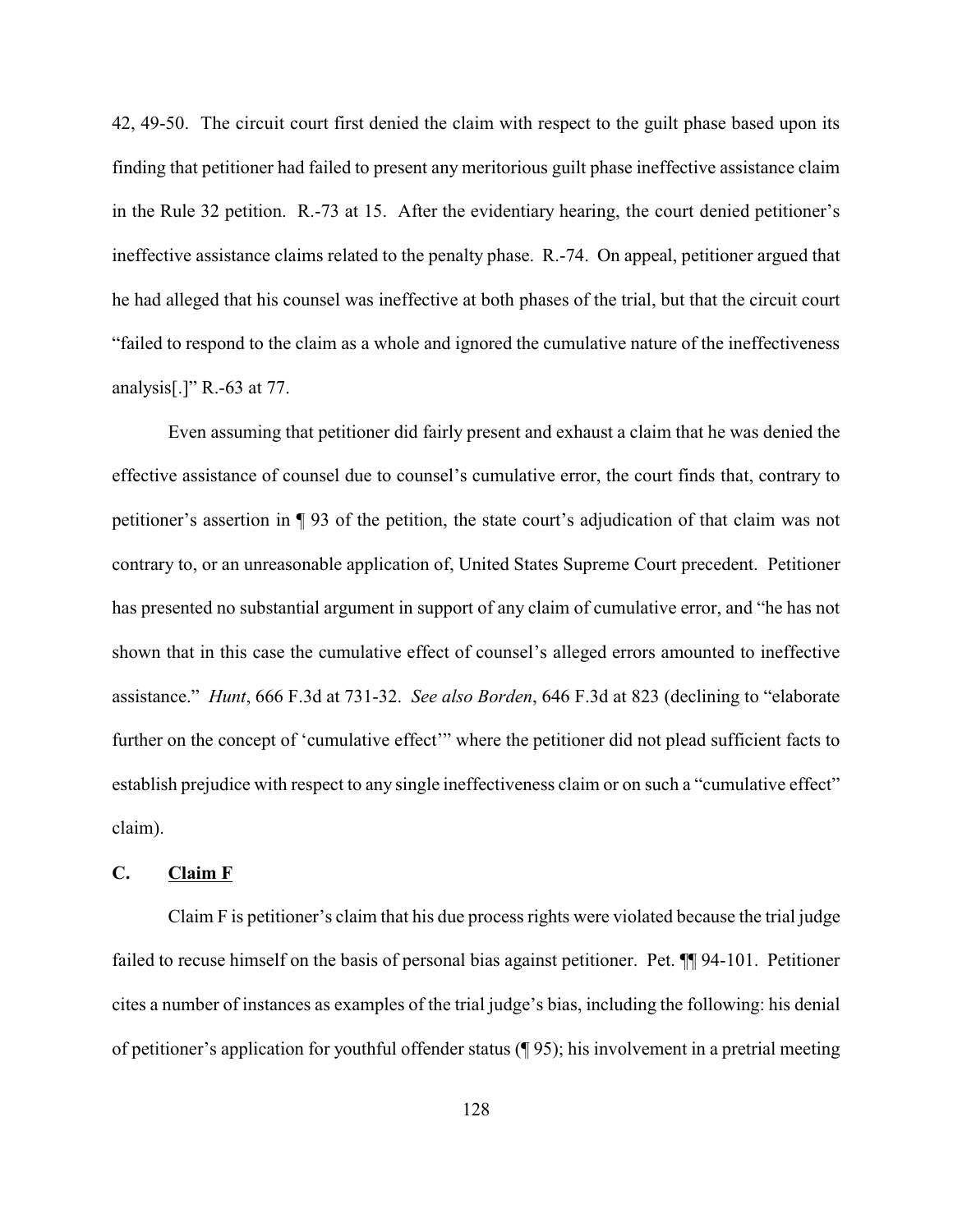with petitioner's sister in which he sought to intimidate her and secure testimony helpful to the State (¶ 96); his prejudicial comments about whether petitioner had the requisite intent to kill the victims (¶ 97); his conduct in scolding, intimidating, or circumscribing witnesses testifying on petitioner's behalf (¶¶ 98-99); and his appearing to prejudge petitioner's sentence and rely upon evidence not introduced at trial to support the death sentence he imposed (¶ 100).

Respondents first assert that this claim is procedurally defaulted because petitioner did not raise it at trial or on direct appeal, and because the state court found it procedurally barred in collateral review. Resps.' Br. (Doc. # 41) 29-31. Petitioner replies that, as to his allegations related to the trial judge's conduct with petitioner's sister, the state courts' imposition of a procedural bar was erroneous and, as to his other allegations in support of his claim, he "fairly presented" such claims in his petition for discretionary review in the Alabama Supreme Court. *See* Pet'r's Br. (Doc. # 44) 101-04. In light of petitioner's reliance on his briefing in discretionary review before the Alabama Supreme Court, respondents assert that raising any components of this claim for the first and only time in the petition for certiorari review failed to "fairly present" those components in the state courts and they are procedurally defaulted on that basis in addition to the other asserted procedural bars. Resps.' Reply (Doc. # 50) 8 n.2. Notwithstanding his prior representations about having presented at least a portion of his claim for the first and only time in his petition for discretionaryreview, petitioner clarifies that his "claim was raised in postconviction at the trial court, the Court of Criminal Appeals, and the Alabama Supreme Court." Pet'r's Reply (Doc. # 53) 1 n.1.

Petitioner first presented a claim in his brief in support of his petition for discretionary review in the Alabama Supreme Court under the header "The Trial Judge Erred by Failing to Recuse Himself on the Basis of Personal Bias or Prejudice and Personal Knowledge of Disputed Evidentiary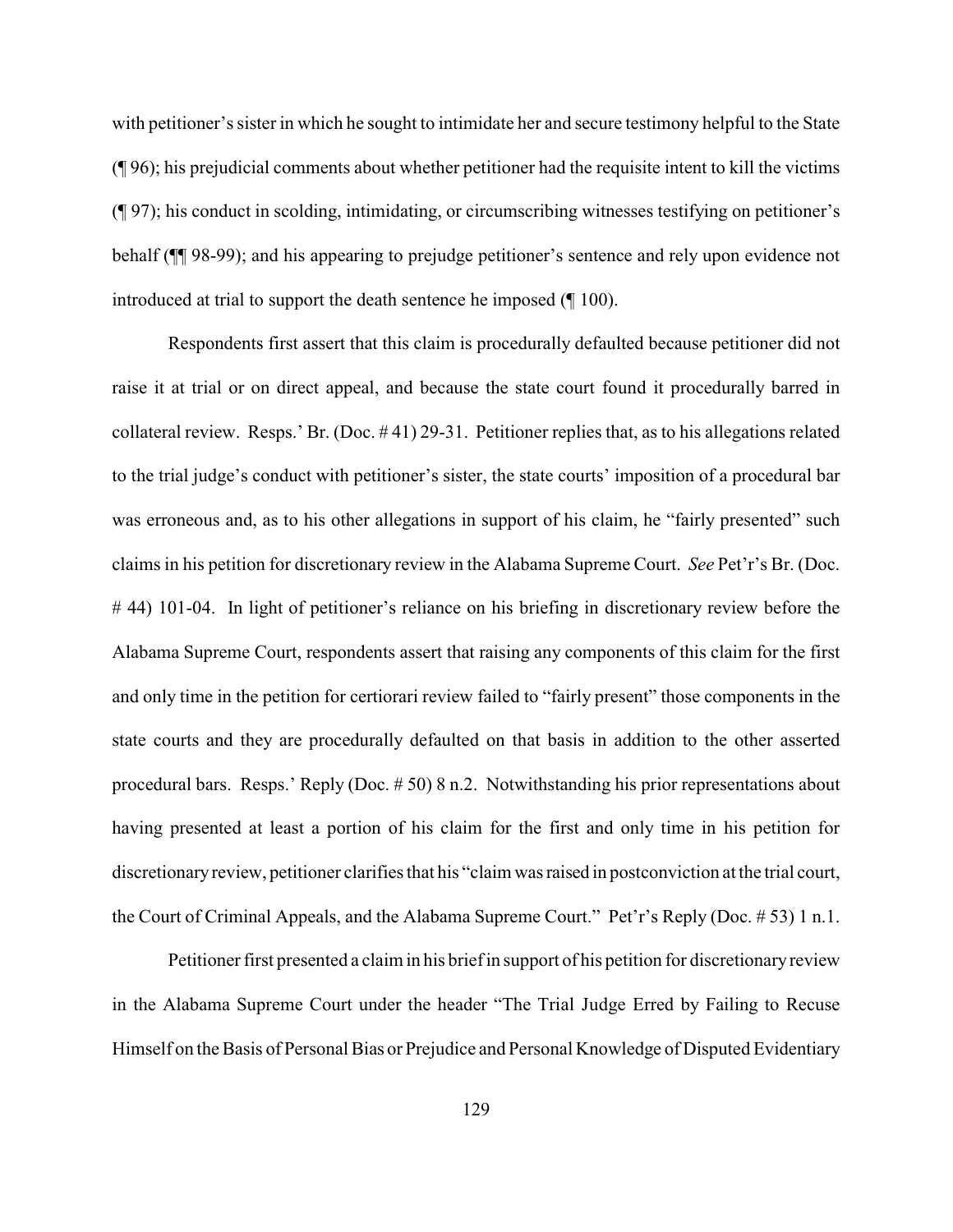Facts." R.-39 at 66. Petitioner did not present this claim in the Court of Criminal Appeals. In his brief in support of the petition, he offered several of the same examples of trial judge conduct that are set forth in the petition as indicative of the judge's personal bias. *See id.* at 67-71. As detailed in previous sections of this opinion, this claim was not among those the Alabama Supreme Court considered when it granted certiorari review in this case. Any component allegations of petitioner's claim, therefore, that were presented for the first and only time in his petition for discretionary review were not "fairly presented" in the state courts and, therefore, were not exhausted in the state courts and are now procedurally defaulted from federal habeas review. The factual allegations set out in paragraphs other than ¶ 96 of the petition are subject to this procedural default on this basis.

The allegation of judicial bias in ¶ 96 of the petition, that the trial judge coerced petitioner's sister to testify against him at trial, was first presented in collateral review in Waldrop's Rule 32 petition. R.-52 at 58. The circuit court found this claim procedurally barred because it could have been raised at trial or on appeal. R.-73 at 20-21. The court also found that the claim was not stated with sufficient specificity, pursuant to Ala. R. Crim. P. 32.6(b), and that it failed to state a claim, pursuant to Ala. R. Crim. P. 32.7(d), because of other evidence in the record tending to demonstrate the trial judge's impartiality.<sup> $41$ </sup> *Id.* at 21. On appeal, petitioner argued that the trial judge's alleged conduct violated his constitutional rights, that he was improperly denied the opportunity to prove the claim by the circuit court, that the claim was sufficiently pleaded and specific, and that there is no requirement that he prove a claim at the pleading stage in Rule 32. R.-63 at 71-74. In denying this claim, the Court of Criminal Appeals quoted from the circuit court's order and held that the "court

<sup>&</sup>lt;sup>41</sup> As this court has already noted, this determination by the state court pursuant to Rules 32.6(b) and 32.7(d) is an adjudication on the merits for purposes of applying § 2254(d). *See Lee*, 726 F.3d at 1208.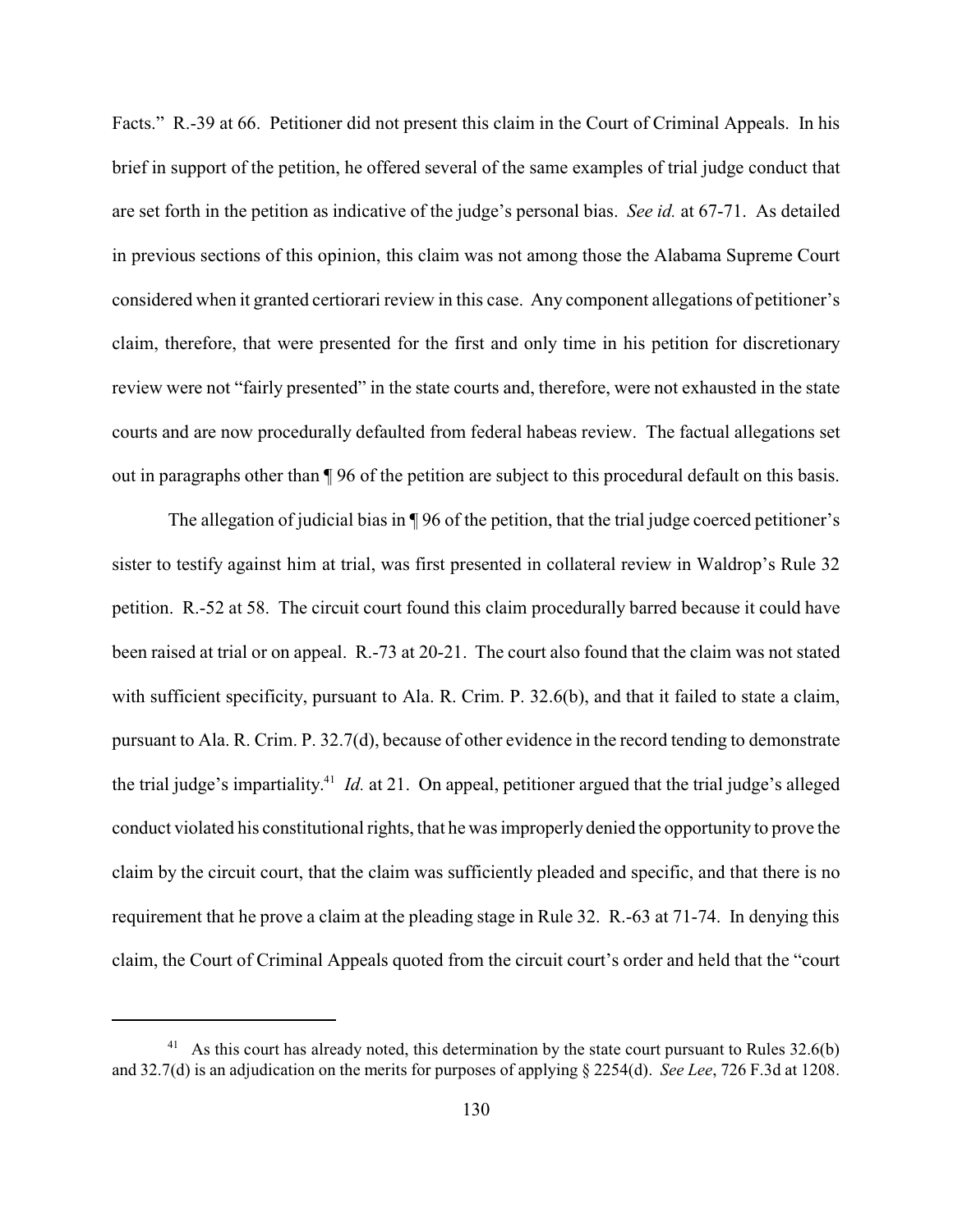correctly found that this claim was procedurally barred because it could have been raised at trial or on appeal." *Waldrop*, 987 So. 2d at 1203-04. In addition, after recounting the testimony of petitioner's sister at the Rule 32 hearing, the Court of Criminal Appeals found as follows: "There was no indication that Judge Segrest had had any unlawful contact with Fortenberry, much less that he coerced Fortenberry to testify. Thus, relief was properly denied on this claim." *Id.* at 1204. Petitioner further raised this claim in his petition for certiorari in the Alabama Supreme Court, *see* R.-67 at 59-62, which denied certiorari review, *see* R.-76. Respondents contend that, due to the Court of Criminal Appeals' finding of a state procedural bar, the judicial bias claim supported by ¶ 96 of the petition is procedurally defaulted. Resp.'s Br. (Doc. # 41) 30-31.

Petitioner argues that, contrary to the Court of Criminal Appeals' holding, he could not have raised his claim of bias based on the judge's conduct toward his sister at trial or on appeal and, in any event, the procedural bar applied in this context is not regularly and consistently applied by the state courts. Pet'r's Br. (Doc. # 44) 101-02. As discussed above, in order for a state court's finding of a state procedural bar to preclude federal habeas review of a claim, the state court must "clearly and expressly say that it is relying on state procedural rules[,]" "the state court decision must rest solidly on state law grounds," and, most pertinent here, the state law procedural rule must be "adequate." *Boyd*, 697 F.3d at 1335-36. A state procedural rule is "adequate" if it is not "applied in an arbitrary or unprecedented fashion." *Id.* at 1336. Importantly, "[t]he state court's procedural rule cannot be 'manifestly unfair' in its treatment of the petitioner's federal constitutional claim to be considered adequate for purposes of the procedural default doctrine." *Id.*

Applying these principles, the court is troubled by respondents' assertion of procedural default as to this claim. While there is no doubt that the Court of Criminal Appeals "clearly and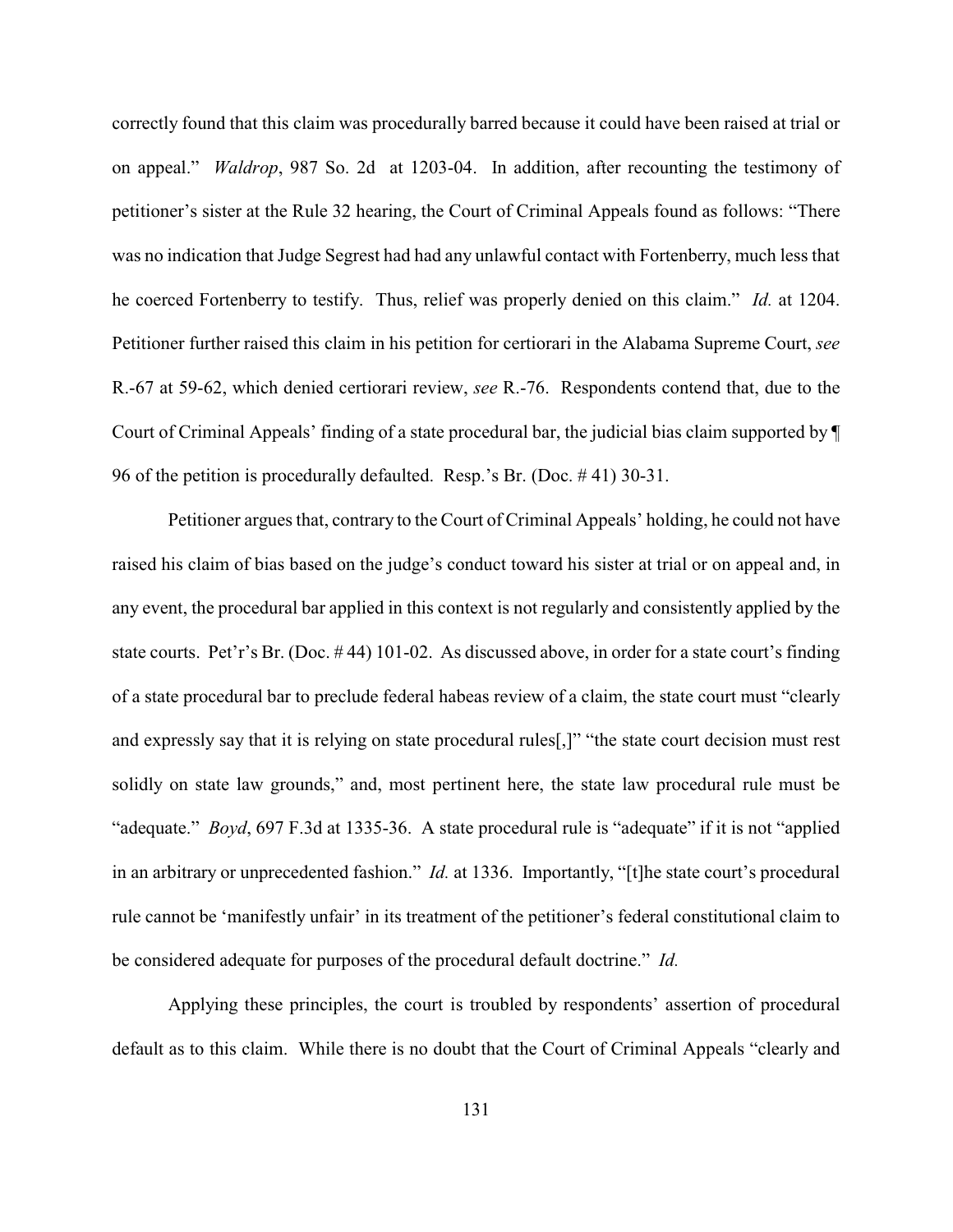expressly" stated its intent to impose a state procedural bar, $42$  and that its decision rested firmly on state law grounds, the court is not persuaded that the procedural ground utilized by the state courts is "adequate" because it is not clear that the state courts have regularly and consistently imposed a similar procedural bar to claims premised on allegations of judicial bias or misconduct<sup>43</sup> and, more concerning, the state court's treatment of this claim arguably is "manifestly unfair" considering the nature of petitioner's allegations.

To be sure, federal courts have previously recognized that the Alabama state courts' imposition of a procedural bar due to a Rule 32 petitioner's failure to raise his claim at trial or on appeal, *see* Ala. R. Crim. P. 32.2(a)(3) & (5), constitutes an adequate and independent state procedural ground for purposes of procedural default. *See, e.g. Boyd*, 697 F.3d at 1335 ("We have squarely held that claims barred under Rule 32.2(a)(3) and (a)(5) are procedurally defaulted from federal habeas review.")(listing cases). However, in this instance petitioner persuasively argues that he could not have raised this particular claim of judicial bias at trial or on appeal "because neither Bobby Waldrop nor trial counsel knew about the facts underlying the claim." Pet'r's Br. (Doc. #44) 101. Petitioner alleges that the trial judge "engaged in a coordinated, *ex parte* effort with the District Attorney to secure the testimony of BobbyWaldrop's sister," which allegedly included threats of jail time should she refuse to testify. Pet. ¶ 96. Petitioner rightfully argues that, by virtue of the Canons

 $42$  Notably, a claim may be procedurally defaulted in federal habeas review even where, as here, the state court reaches a merits determination in the alternative to its procedural ruling. *See Philmore v. McNeil*, 575 F.3d 1251, 1260 (11th Cir. 2009).

 $43$  To this end, petitioner cites a number of cases for the proposition that Alabama has failed to consistently apply the procedural bar imposed on this claim because "Alabama postconviction courts have, on numerous occasions, considered themerits of claims involving previously unknown judicial bias." Pet'r's Br. (Doc. # 44) 102. Respondent does not rebut petitioner's assertion or cited cases. *See* Resps.' Br. (Doc. # 50) 8 n.2.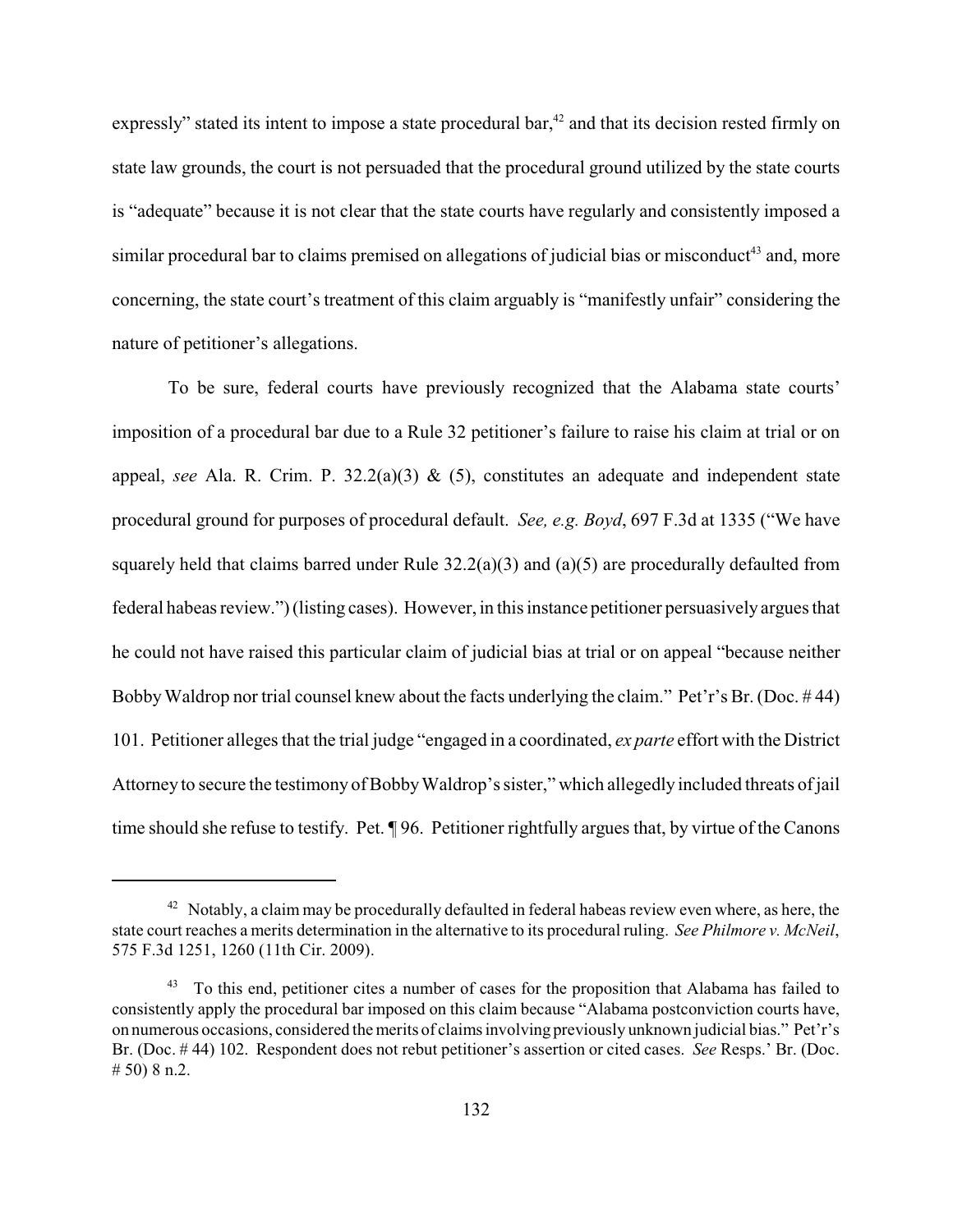of Judicial Ethics, he and his counsel were entitled to rely upon the trial judge's fidelity to his essential obligation to remain impartial or, at a minimum, to avoid participating in a clandestine, *ex parte* meeting where, in collusion with prosecutors, he will intimidate reluctant witnesses into testifying for the State's benefit.

The state courts, however, would afford criminal defendants no such reasonable accommodation. Despite that nothing in the trial record suggests that counsel should have suspected that petitioner's sister was coerced into testifying by the trial judge, $44$  in concluding that petitioner could have raised his claim at trial or on appeal, the circuit court found as follows: "If the witness remained unwilling to testify against Mr. Waldrop, then the most logical participant in the trial to report this to would have been her brother's lawyer. If the event occurred and she told Waldrop's attorney, this could have been raised at trial or on appeal." R.-73 at 21. The circuit court's explanation, wholly endorsed and adopted by the Court of Criminal Appeals, *see Waldrop*, 987 So. 2d at 1203-04, unfairlyassumes that petitioner's then teenaged sister, or anyreasonable witness who has just been threatened with incarceration in the presence of both the prosecutor and a powerful judge, would immediately report the judge's conduct to the very entity whose interests are apparently adverse to that of the judge.

Moreover, the state court's rationale also unfairly imposes on defendants and their counsel the obligation to inquire of each witness testifying at trial whether he or she has been coerced into testifying by the improper and intimidating actions of the judge presiding over the trial. Not only would this tact bog down the trial and distract jurors, it would needlessly antagonize trial judges who

<sup>&</sup>lt;sup>44</sup> At trial, petitioner's sister testified both within and without the presence of the jury concerning her acquisition of a letter that was admitted as evidence at trial. *See* Trial Tr. (R.-11) at 840-847, 857-64. She did not offer any testimony suggesting that her testimony was the result of coercion by the trial judge.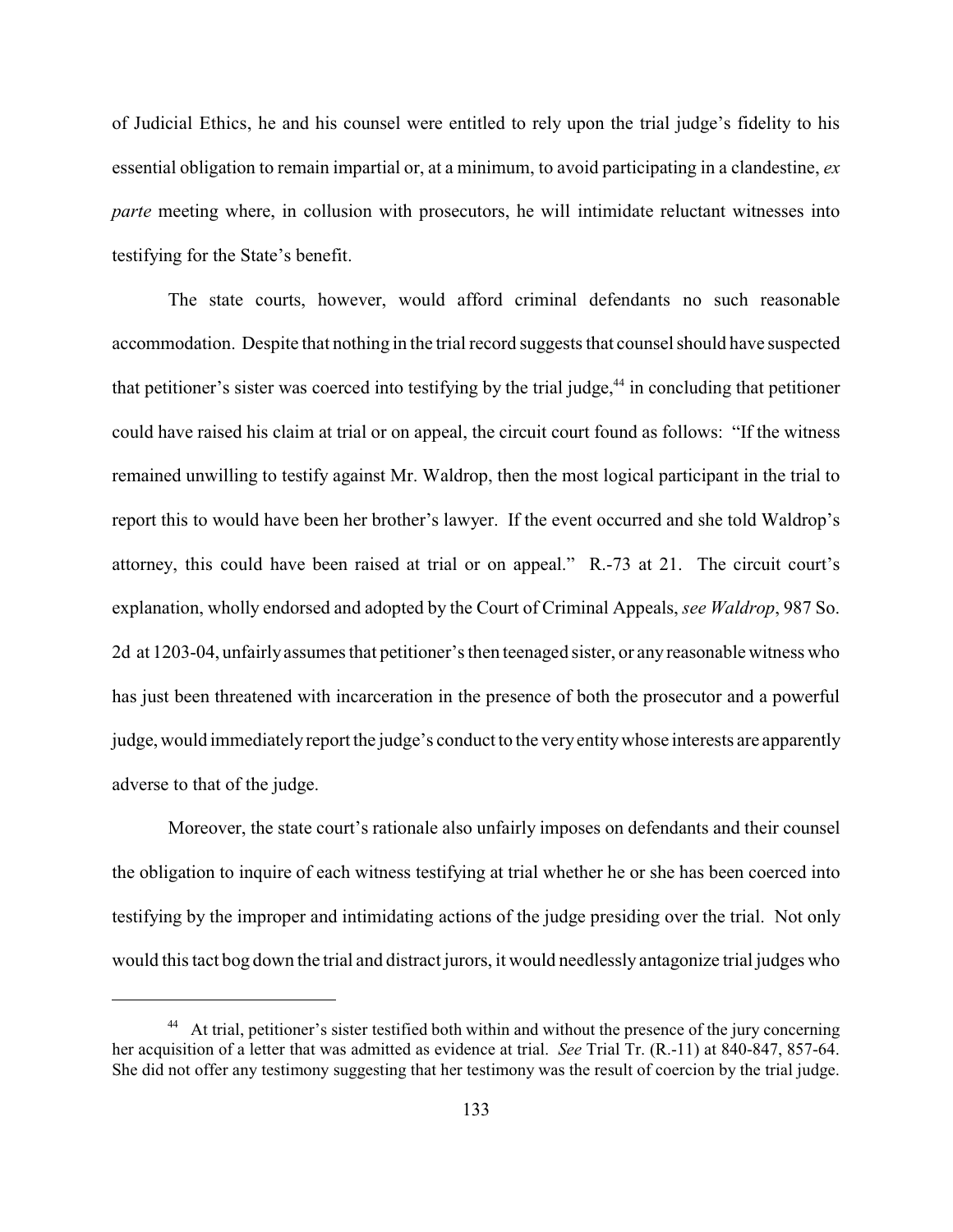have not engaged in such behavior. Assuming this sort of vigilance byunsophisticated laywitnesses, and requiring this sort of vigilance by counsel, is fanciful and unfair to the litigant who very understandably does not reap the benefit of such extraordinary vigilance in everyday criminal proceedings. Accordingly, the court cannot conclude that, in this case, the state court's application of the procedural rule was not "'manifestly unfair' in its treatment of the petitioner's federal constitutional claim." *Boyd*, 697 F.3d at 1336. The court finds that this claim, as set forth in ¶ 96 of the petition, is not procedurallydefaulted and will review the state court's alternative merits ruling on the claim pursuant to § 2254(d).

Petitioner's allegation in ¶ 96 of the petition is as follows:

Judge Segrest further demonstrated his lack of impartiality when prior to trial he engaged in a coordinated, *ex parte* effort with the District Attorney to secure the testimony of Bobby Waldrop's sister, Kristy Fortenberry, against Mr. Waldrop. Mrs. Fortenberry did not want to testify, but after the District Attorney and Judge Segrest threatened her with jail time, she felt pressured and ultimately took the stand at trial.

This allegation was first presented in petitioner's Rule 32 petition. *See* R.-52 at 58-59. Although the Rule 32 court summarily dismissed the claim prior to the evidentiary hearing, *see*R.-73 at 20-21, petitioner nevertheless procured Fortenberry's testimony about the meeting with Judge Segrest at the evidentiary hearing. *See* R.-60 at 391-97. In making its alternative merits determination, the Alabama Court of Criminal Appeals found Fortenberrry's testimony about the event unpersuasive:

Moreover, Fortenberry testified at the Rule 32 hearing that she met with the prosecutor before trial, that he encouraged her to testify, and that she felt coerced. She said that at the meeting "It was just me and him for a little while, and then Iseen Mr. Segrest." There was no indication that Judge Segrest had had any unlawful contact with Fortenberry, much less that he coerced Fortenberry to testify. Thus, relief was properly denied on this claim.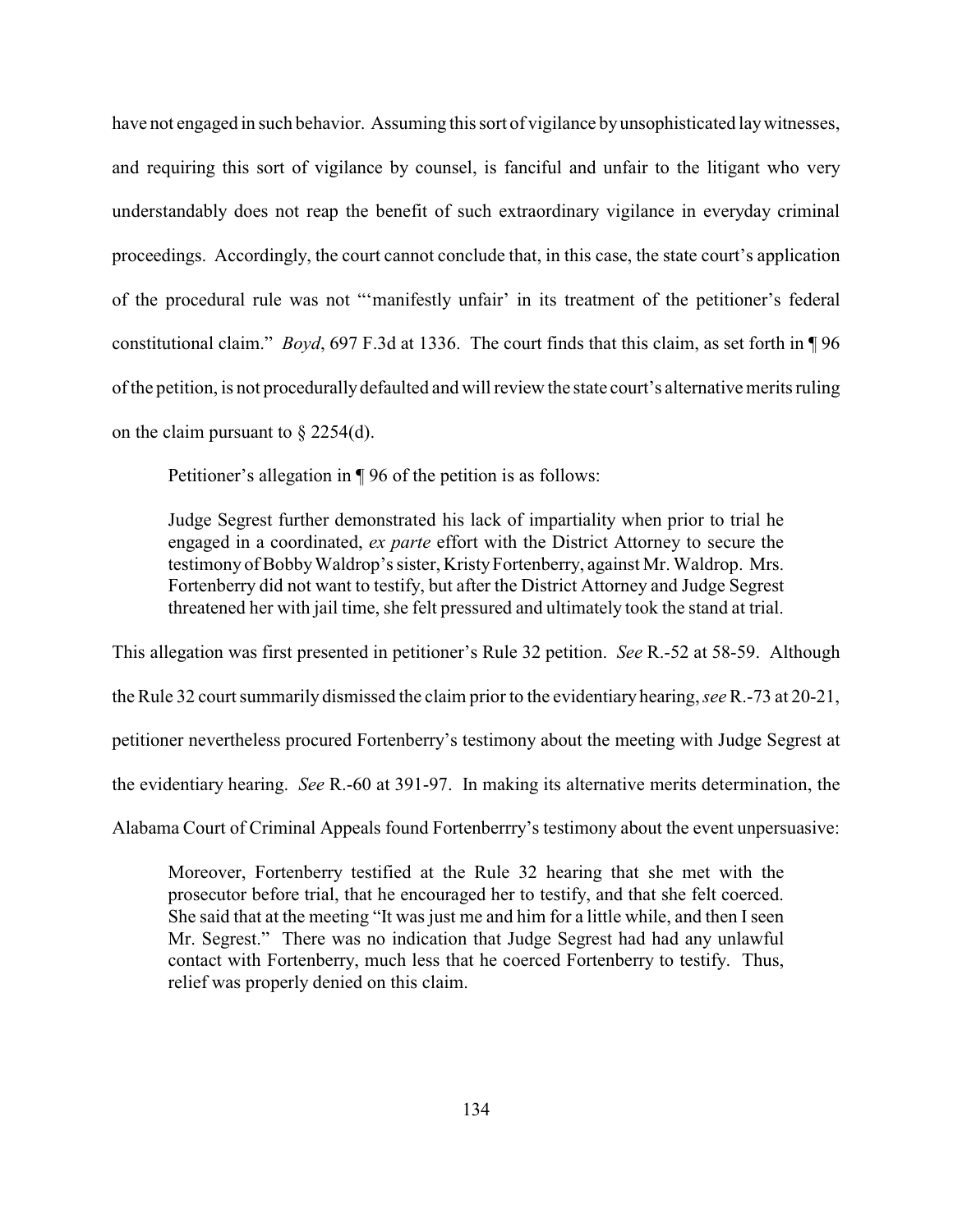*Waldrop*, 987 So. 2d at 1204. Petitioner argues "[t]his assertion 'was based upon an unreasonable determination of the facts in light of the evidence presented in the State court proceeding.'" Pet'r's Br. (Doc.  $\#$  44) at 100 (citing 28 U.S.C. § 2254(d)(2)). He contends that the Court of Criminal Appeals misapprehended Fortenberry's Rule 32 testimony:

Mrs. Fortenberry clearly and unequivocally testified that she was summoned for a meeting with the District Attorney "[a]nd at some point in the meeting, Judge Segrest was present" and, upon leaving the meeting, Mrs. Fortenberry felt that "they tricked [her] into [testifying]." She explained that "they told [her] if [she] didn't [testify she] could go to jail."[] These facts establish Judge Segrest's involvement in an *ex parte* meeting with the District Attorney and Mrs. Fortenberry during which he assisted in securing her testimony at trial.

*Id.* (citations to the record and footnote omitted). Because respondents only assert that this claim

is procedurally defaulted, they have not responded to petitioner's argument that the state court's

adjudication of this claim is based upon an unreasonable determination of the facts pursuant to §

 $2254(d)(2)$ .

To review, in determining

whether a state court's decision was based on an "unreasonable determination of the facts" under  $\S 2254(d)(2)$ , [this court must] presume the state court's factual findings are correct, and the petitioner has the burden to rebut those facts by clear and convincing evidence. 28 U.S.C. § 2254(e)(1); *see also Miller–El v. Cockrell*, 537 U.S. 322, 340 (2003). This statutory presumption of correctness applies to the factual determinations of both state trial and appellate courts. *Bui v. Haley*, 321 F.3d 1304, 1312 (11th Cir. 2003).

*Wellons*, 695 F.3d at 1206. Upon review of the state court record, and considering the deference and

the presumption of correctness owed to the Court of Criminal Appeals' findings of fact, the court

cannot conclude that the CCA's decision is based upon an unreasonable determination of the facts

in light of the record before the state courts.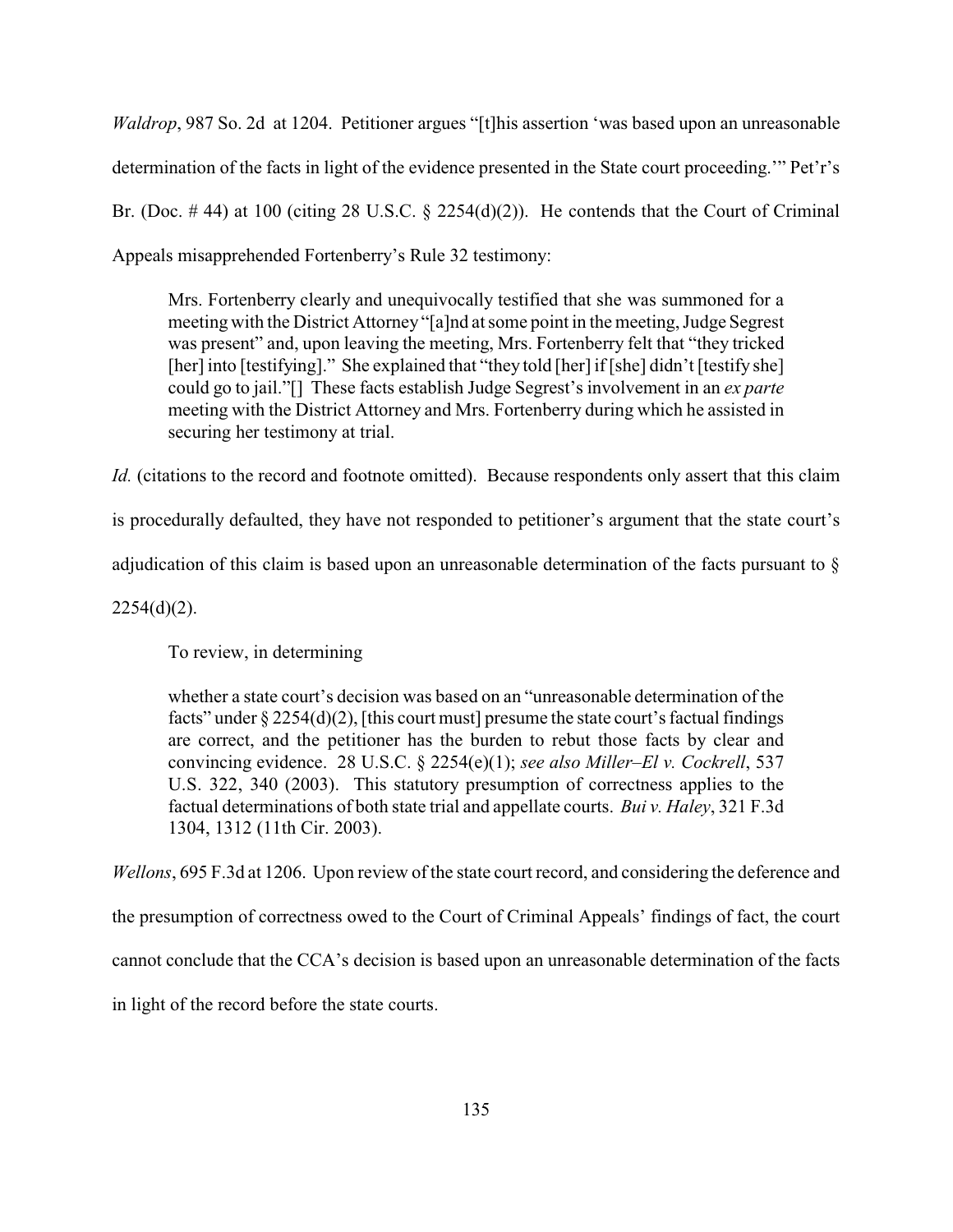Because of the circuit court's prior ruling that this claim is procedurally barred, the State sought to exclude and then limit Fortenberry's testimony at the evidentiary hearing about her alleged meeting with Judge Segrest. Thus, the hearing testimony utilized by the CCA in its denying this claim is sparse, equivocal, and is often interrupted with objections and argument about the relevance of the testimony.<sup>45</sup> Nevertheless, petitioner was able to elicit sufficient testimony such that he voluntarily ceased his questioning on the matter. Rule 32 Tr. (R.-60) at 397. In pertinent part, Fortenberry testified that she was asked by the prosecutor and investigator James Bailey to testify about her recovery of a letter, written by petitioner and intended for his co-defendant wife, which the prosecution intended to introduce into evidence at trial. Rule 32 Tr. (R.-60) at 390. She stated that she had sought to have the letter provided to Bailey, who assured her "that it would be used against Clara, and that it would never be known that I turned it in." *Id.* After ongoing pressure from the prosecutor and Bailey, whom she testified visited her house several times to speak with her about testifying, she went to the courthouse during the trial to discuss the matter with the prosecutor. She testified that at some point during the meeting with the prosecutor she saw Judge Segrest. *Id.* at 391. She testified that Judge Segrest "came into" the meeting. *Id.* at 394. She clarified that neither petitioner or his attorney were present for the meeting. *Id.* at 396-97. Fortenberry did not provide any testimony about Judge Segrests' specific conduct or statements at the meeting. Rather, when asked what happened at the meeting, Fortenberry testified as follows:

<sup>&</sup>lt;sup>45</sup> Notably, the entirety of the testimony at issue was elicited in redirect examination of Fortenberry at the evidentiary hearing. Petitioner devoted his entire direct examination of Fortenberry to eliciting evidence about the circumstances of petitioner's childhood and his relationship with the victims and other family members. Petitioner questioned Fortenberry about the meeting with Judge Segrest only after the State had questioned her about the circumstances of her trial testimony on cross-examination.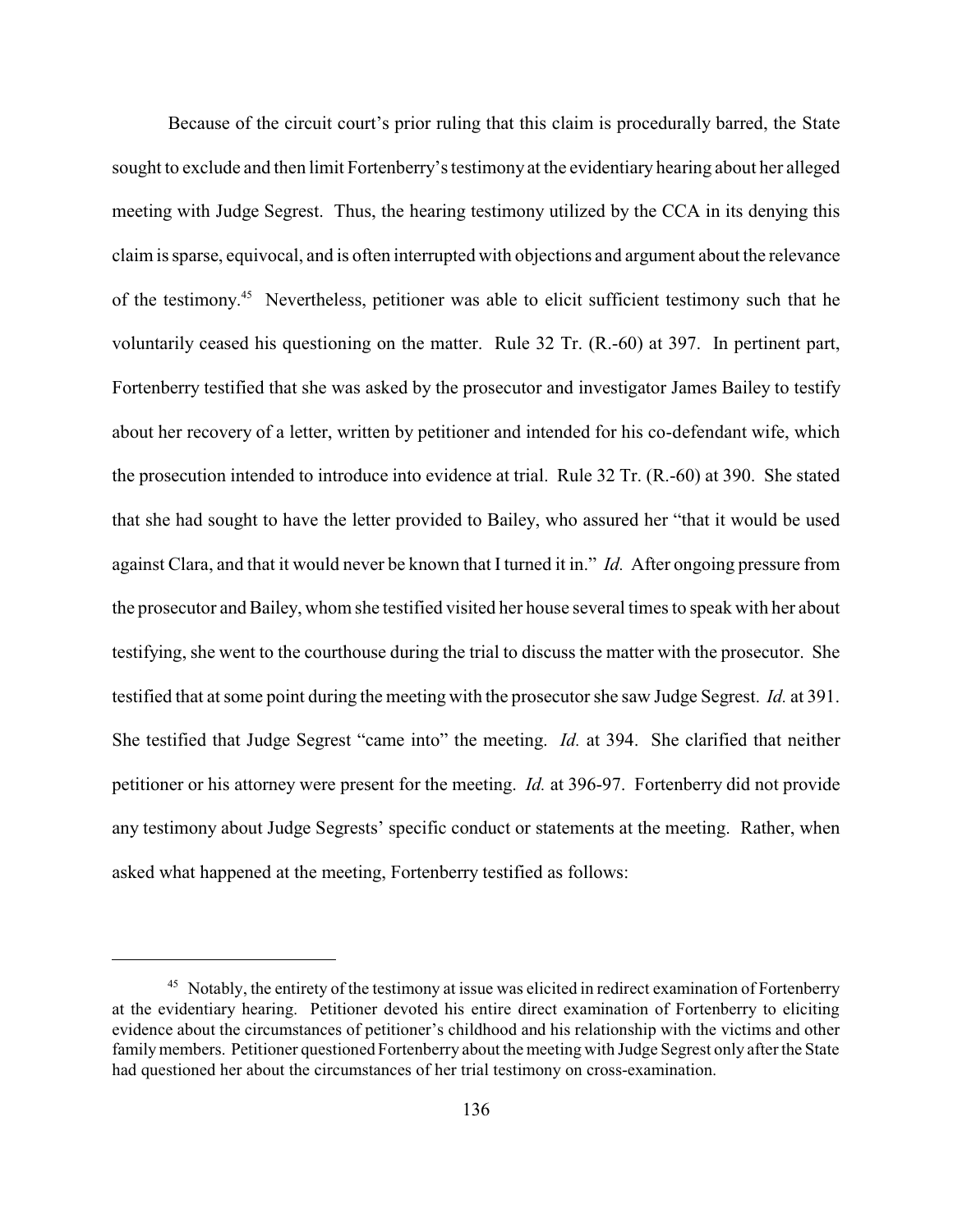- A. First when Italked to Mr. Clark [the prosecutor], I was upset because I didn't want to testify because I felt like they tricked me into it any way because of the letter. Like I said, they ensured me about the letter. And he showed me a picture of my grandpa and asked me if it changed my mind.
- Q. Were you pressured to testify?
- A. I felt like I was, because they told me if I didn't I could go to jail.

*Id.* at 397. After this exchange, petitioner concluded his examination of Fortenberry. *Id.*

It is apparent from the above summary that Fortenberry's testimony at the Rule 32 hearing was, at most, equivocal and vague as to the precise actions or role of Judge Segrest during the meeting about which she testified. Nowhere did Fortenberry specifically testify that Judge Segrest directly pressured her into testifying, much less that he threatened her with jail for refusing to testify. The most she says of Judge Segrest is that he appeared at a meeting involving her and the prosecutor and that she felt she had been pressured to testify due to the actions of the unspecified "they." Petitioner relies upon his own interpretation of the meaning behind Fortenberry's use of "plural pronouns" to substitute for the lack of direct testimony about specific words or actions by Judge Segrest. *See* Pet'r's Br. (Doc. # 44) at 100 n.25 ("In contrast with Mrs. Fortenberry's use of plural pronouns to refer to the actions of both Judge Segrest and the District Attorney, she used a singular pronoun when referencing statements or actions undertaken only by the District Attorney."). However, from a fair reading of the transcript, it is not clear that when Fortenberry testified that she felt pressured to testify because "they" told her she could go to jail if she refused, that she was referring to Judge Segrest. Fortenberry testified that she didn't want to testify but felt tricked into doing so "because of the letter. Like I said, *they* ensured me about the letter." Rule 32 Tr. (R.-60) at 397 (emphasis supplied). However, her earlier testimony makes clear that any assurances about "the letter," including whether it would be used against petitioner and whether it would be disclosed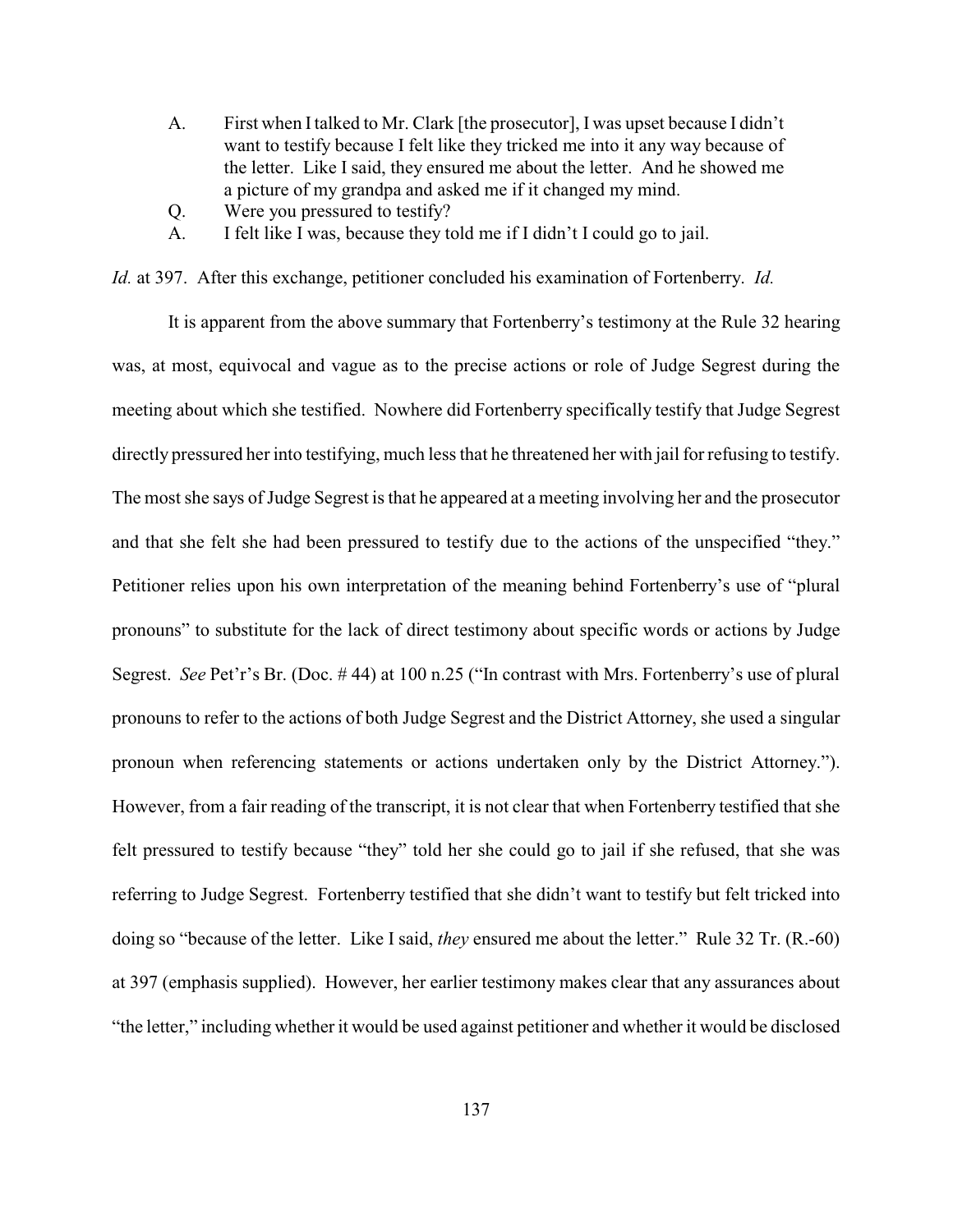that she had provided the supposedly crucial evidence, were advanced by the prosecutor and Bailey, the investigator who had repeatedly visited her at her home prior to trial.<sup>46</sup> Thus, it is far from clear that Fortenberry is referring specifically to Judge Segrest when she complains that she felt tricked or pressured into testifying by unspecified persons. While it is possible that Fortenberry was referring to Clark and Bailey with her first and second "they" and Clark and Judge Segrest with her third "they," such a conclusion certainly is not compelled by the state court record. It is equally plausible that Clark or Bailey may have told her that she could go to jail for refusing to testify, especially considering her unambiguous testimony that the two men visited her often to discuss her testimony and made her promises about how and against whom the letter would be used. The record simply is not clear. Fortenberry could have clarified the matter by offering direct and unequivocal testimony about Judge Segrest's specific words or deeds that caused her to feel tricked, pressured, or threatened into testifying, but she did not do so before counsel ceased questioning her about the meeting.

Ultimately, the fact that petitioner's claim hinges on the ambiguous diction of the witness and his own grammatical acrobatics to divine her intent is dispositive of this claim. Considering Fortenberry's ambiguous testimony and the deference owed to the state court's findings of fact and the statutory presumption of correctness, the court simply cannot conclude that the Court of Criminal Appeals' factual finding that "[t]here was no indication that Judge Segrest had had any unlawful contact with Fortenberry, much less that he coerced Fortenberry to tesify" constitutes an unreasonable determination of the facts in light of the record before the state courts.  $\S 2254(d)(2)$ .

<sup>&</sup>lt;sup>46</sup> See Rule 32 Tr. (R.-60) at 391 ("And I called my aunt, and I asked her to take it to James Bailey because he was the investigator. And so she did. But it was, like I said, it was supposed to–he ensured me that it would be used against Clara, and that it would never be known that I turned it in.").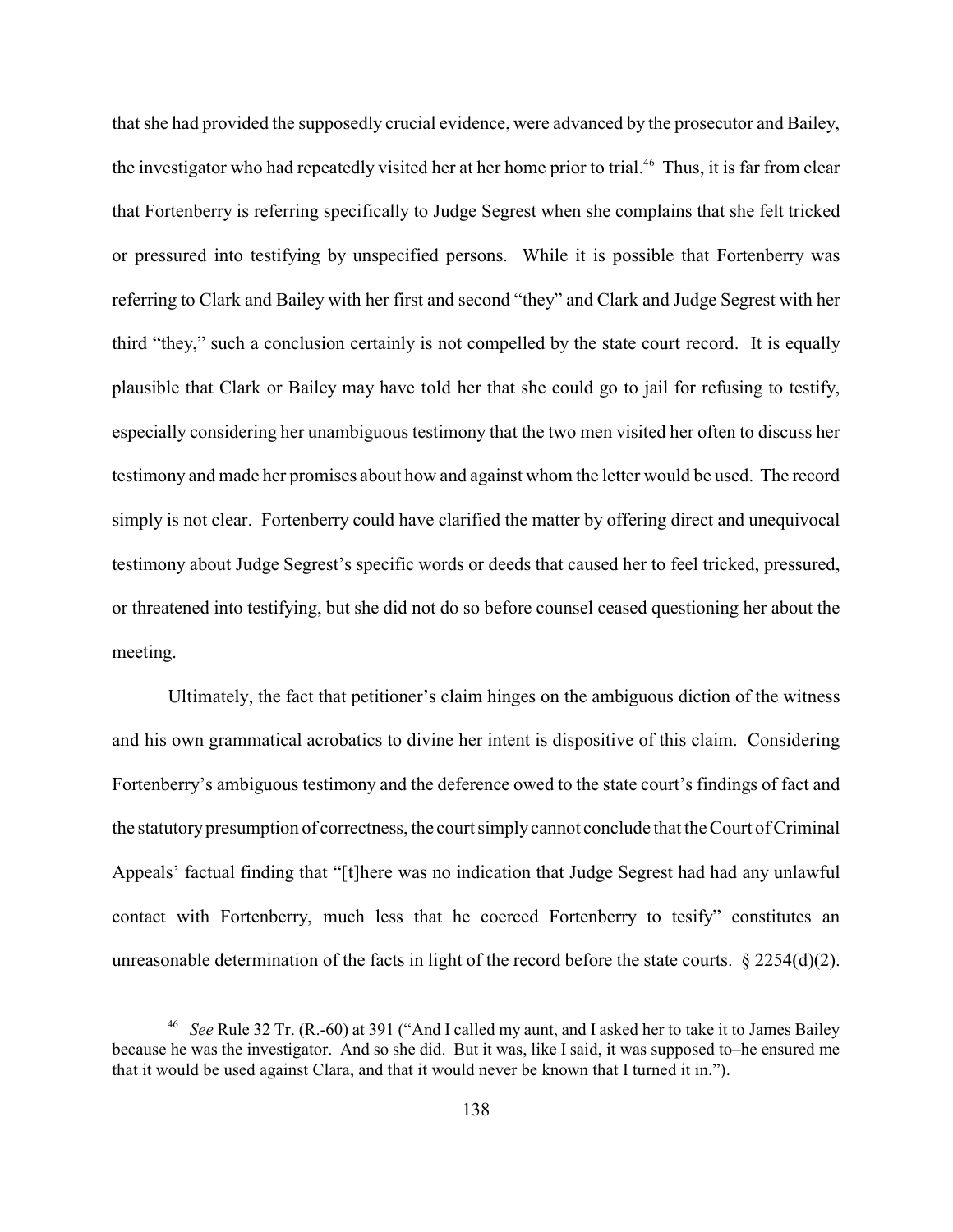Accordingly, petitioner is not entitled to relief on his claim of judicial bias based upon the trial judge's purported coercion of Fortenberry's testimony. To the extent Claim F is not procedurally defaulted, it is denied.

# **D. Claim M**

Claim M is petitioner's claim that his statement was erroneously entered into evidence at trial because it was the product of an illegal arrest, it was involuntary, and it was culled from interview notes that were unlawfully withheld by the State prior to trial. Pet. ¶¶ 137-43. Respondents contend that, to the extent this claim is predicated on *Brady v. Maryland*, 373 U.S. 83 (1963), in that petitioner is alleging that the State unconstitutionally withheld exculpatory information contained within the interview notes, the claim was exhausted in the state courts and decided on its merits. Resps.' Ans. (Doc. # 16) 69-70. However, respondents maintain, the state court's decision is not contrary to, or an unreasonable application of, Supreme Court precedent and, moreover, is not based upon an unreasonable determination of the facts. *Id.* Respondents further contend that, to the extent petitioner is complaining that his statement should not have been admitted because it is the product of an illegal arrest, his claim is barred pursuant to the doctrine of *Stone v. Powell*, 428 U.S. 465 (1976). *Id.* at 71-72. Finally, as to petitioner's claim that his statement was involuntary, respondents concede that the claim was exhausted and decided on its merits in the state courts, but argue that the state court's judgment denying the claim is not contrary to, or an unreasonable application of, Supreme Court precedent, and is not based upon an unreasonable determination of the facts before the state courts. *Id.* at 72-73. The court will examine each of petitioner's discrete arguments about the admission of his statement separately.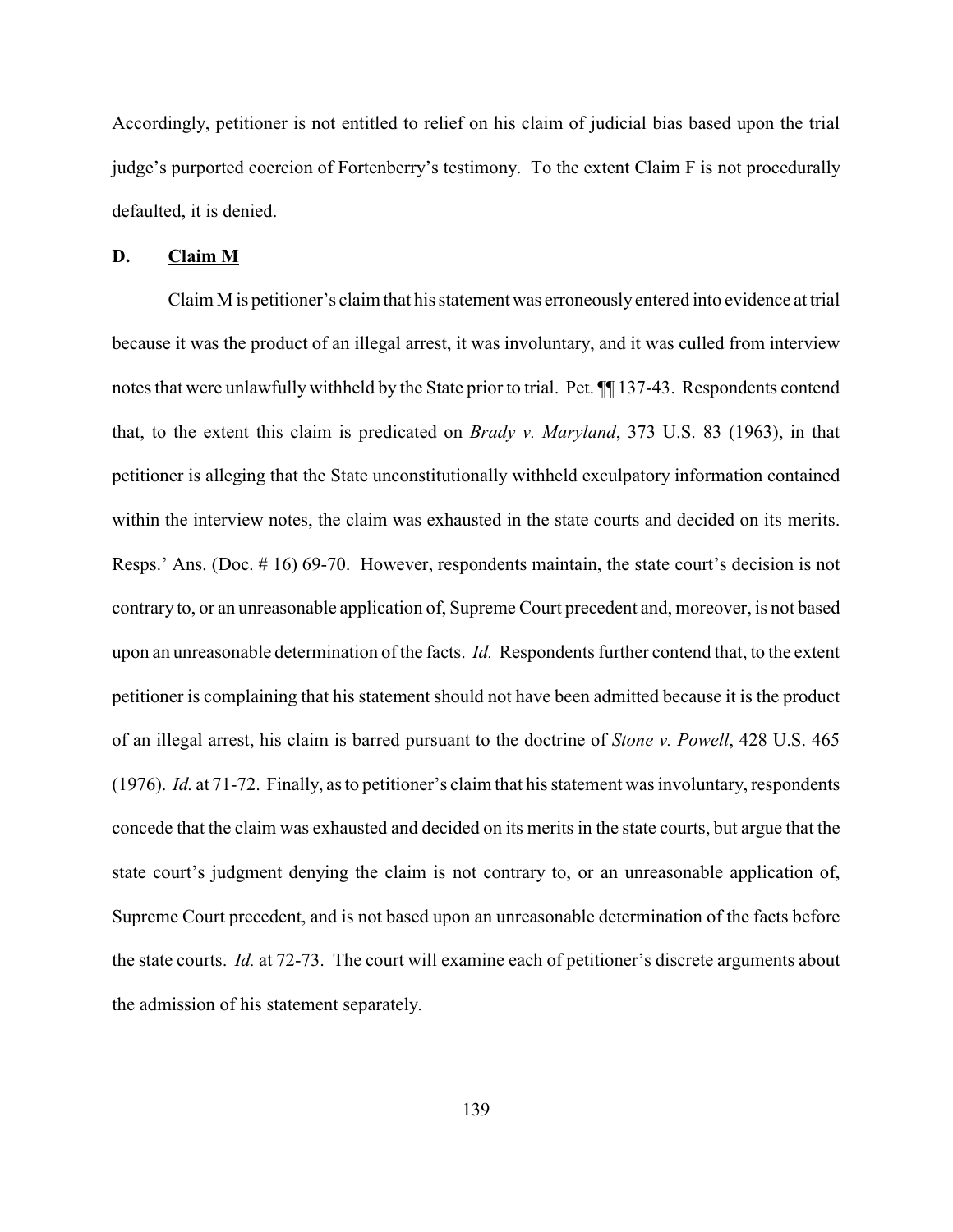### **1.** *Failure to disclose interview notes*

Petitioner first appears to argue that his statement should not have been admitted at trial because it was not complete.

The document was not a verbatim account of what Bobby Waldrop said and it omitted portions of Mr. Waldrop's statement. It was compiled from notes taken by Agent Wheeles, who destroyed them before providing them to defense counsel (who specifically requested them). The notes contained potentially exculpatory information that Wheeles did not include in his typewritten report, which contained only statements that he believed were truthful.

Pet'r's Br. (Doc. # 44) at 133-34 (citations omitted). He maintains that it was erroneous for the court to admit the statement because the State's failure to turn over the notes "denied Bobby Waldrop his rights to a fair trial and due process" in violation of *Brady*. *Id.* at 134. Petitioner presented this claim on direct appeal of his conviction to the Alabama Court of Criminal Appeals, *see* R.-32 at 68- 75, which denied the claim on the merits. *See Waldrop*, 859 So. 2d at 1159-60. Petitioner sought discretionary review of this claim in the Alabama Supreme Court, *see* R.-38 at 64-67, which was denied except as to unrelated claims. Hence, the claim was exhausted in the state courts and the Court of Criminal Appeals' opinion is the relevant state court decision for purposes of applying § 2254(d). In denying this claim, the Court of Criminal Appeals observed as follows:

Waldrop maintains that, under *Brady v. Maryland*, 373 U.S. 83 (1963), he was denied due process because, he says, the State failed to comply with the trial court's discovery order concerning alleged exculpatory evidence. Specifically, he refers to notes written by Investigator Wheeles during his interview with him on April 7, 1998. Waldrop argues that because Investigator Wheeles destroyed his notes containing allegedly exculpatory material, the trial court should not have admitted into evidence the signed statement summarizing the information contained in the notes taken during Waldrop's interview.

The evidence at issue here was notes taken by Investigator Wheeles during an interview of Waldrop on April 7, 1998. During a suppression hearing, Investigator Wheeles testified that, in accordance with a standard precautionary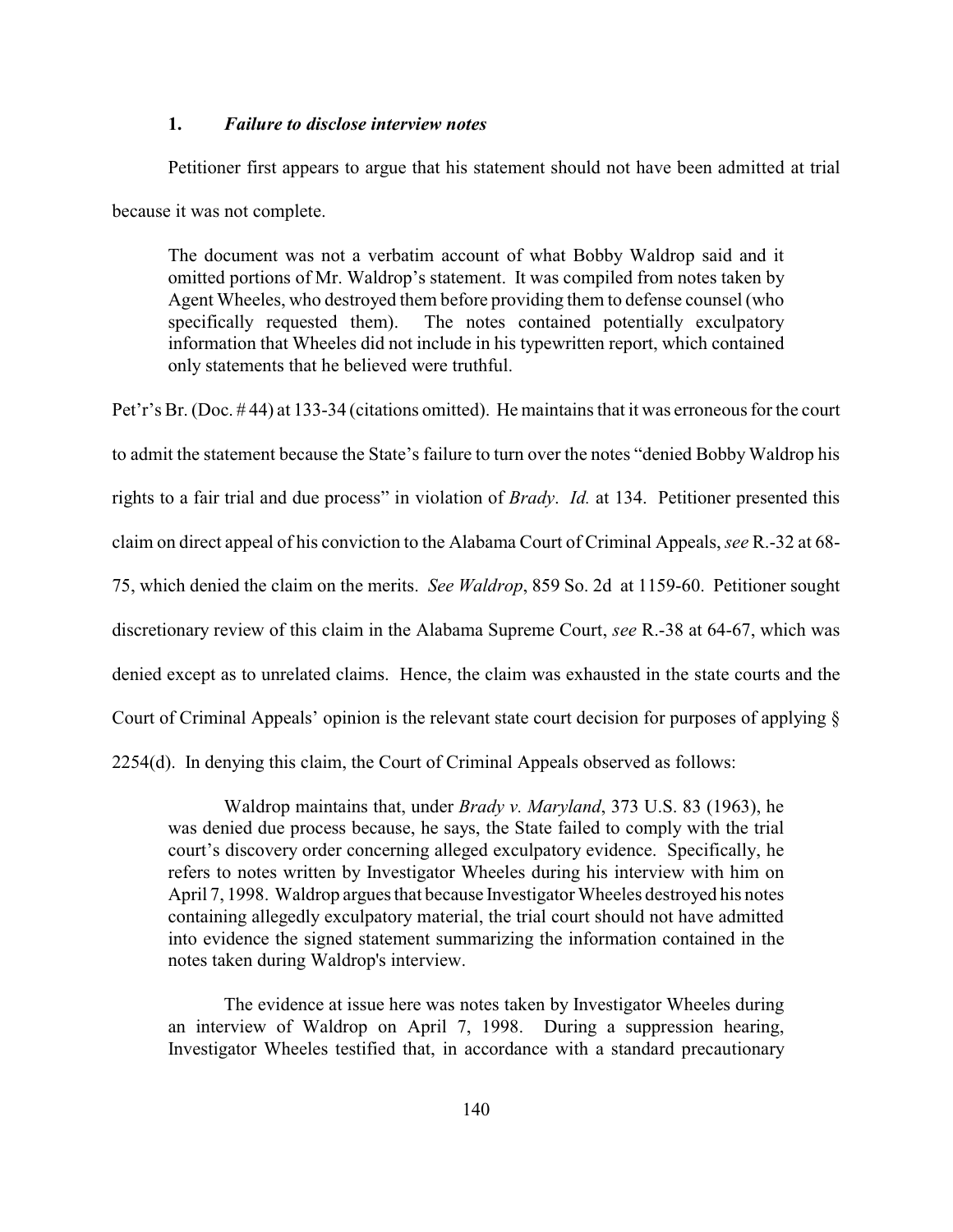procedure of the Alabama Bureau of Investigation, he destroyed those notes. Additionally, Investigator Wheeles stated that Investigator James Bailey compiled a statement summarizing the information contained in his and Investigator Bailey's notes taken during the interview. Investigator Wheeles indicated that the information contained in that statement did not vary from the destroyed notes. However, at trial, Investigator Wheeles testified that Waldrop had initially told him that he was in Georgia when his grandparents were killed. Waldrop's statement concerning his alleged absence from the state during the murders was not contained in the statement summarizing Waldrop's interview. Defense counsel objected and moved for a mistrial on the ground that the State had violated the trial court's discovery order and had failed to produce the statement concerning Waldrop's alleged absence from the state during the murders. The trial court overruled the objection and denied the motion for a mistrial. The trial court further determined that, because defense counsel was able to confer with Waldrop concerning any statements he had made, defense counsel had access to the information.

In *Freeman v. State*, 722 So. 2d 806 (Ala. Crim. App. 1998), this Court addressed the discovery of a defendant's statements to the police, wherein we stated:

"To prove a *Brady* violation, a defendant must show that '(1) the prosecution suppressed evidence; (2) the evidence was favorable to the defendant; (3) the evidence was material to the issues at trial.'" *Johnson v. State*, 612 So. 2d 1288, 1293 (Ala. Crim. App. 1992), quoting *Stano v. Dugger*, 901 F.2d 898, 899 (11th Cir. 1990), *cert. denied*, *Stano v. Singletary*, 516 U.S. 1122 (1996). *See Smith v. State*, 675 So. 2d 100 (Ala. Cr. App. 1995). "'The evidence is material only if there is a reasonable probability that, had the evidence been disclosed to the defense, the result of the proceeding would have been different. A 'reasonable probability' is a probability sufficient to undermine confidence in the outcome.'" *Johnson*, 612 So. 2d at 1293, quoting *United States v. Bagley*, 473 U.S. 667, 682, (1985)."  $\dddot{\cdot}$  . . .

" . . . As for the appellant's statement to the police, the appellant's counsel could have discovered from the appellant himself the fact that the appellant had given a statement. Thus, the appellant could have obtained all of the evidence in question by exercising due diligence. 'There is no *Brady* violation where the information in question could have been obtained by the defense through its own efforts.' *Johnson*, 612 So. 2d at 1294; *see also Jackson v. State*, 674 So. 2d 1318 (Ala. Cr. App. 1993), *aff'd in part and rev'd in part on other grounds*, 674 So. 2d 1365 (Ala. 1994). "Evidence is not 'suppressed' if the defendant either knew . . . or should have known . . . of the essential facts permitting him to take advantage of any exculpatory evidence."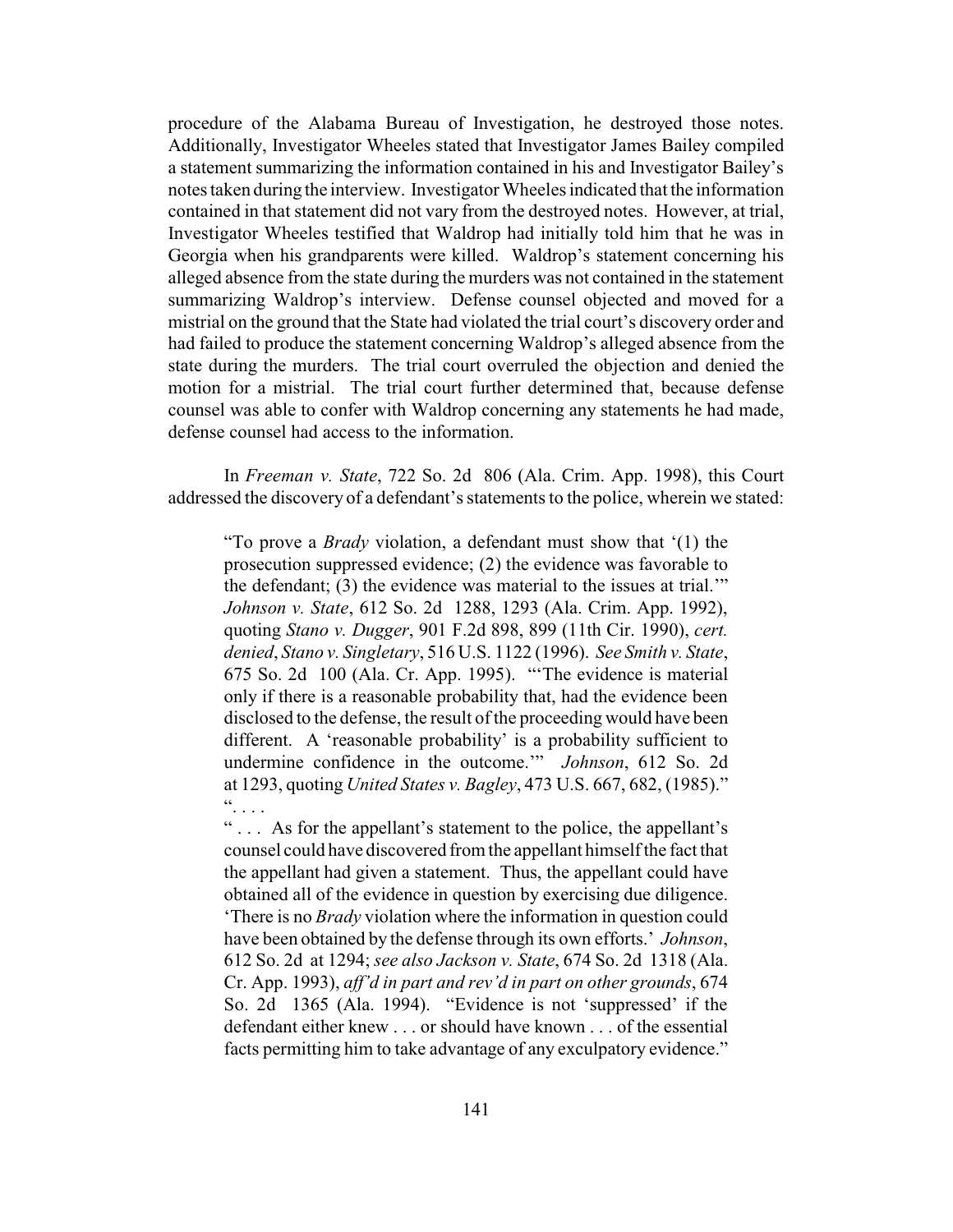*United States v. LeRoy*, 687 F.2d 610, 618 (2d Cir. 1982)[, *cert. denied*, 459 U.S. 1174 (1983)]. *Carr v. State*, 505 So. 2d 1294, 1297 (Ala. Cr. App. 1987) (noting, 'The statement the appellant contends was suppressed in this case was his own, and no reason was set forth to explain why he should not have been aware of it.') Where there is no suppression of evidence, there is no *Brady* violation. *Carr*, 505 So. 2d at 1297."

722 So. 2d at 810–11.

Given that defense counsel was able to confer with Waldrop regarding the statement, Waldrop has failed to establish that he was injured by the destruction of Investigator Wheeles's notes. Because a *Brady* violation did not occur, the trial court did not abuse its discretion in admitting into evidence the statement summarizing Waldrop's interview.

*Waldrop*, 859 So. 2d at 1159-60. Petitioner argues that the CCA's decision "unreasonably applies *Brady*" and "is unreasonable in light of the record, which shows that Bobby had not slept or eaten for a long period and was laboring under extreme intoxication and/or withdrawal at the time of his statement and therefore could not recall what was said during his interrogation with police." Pet'r's Reply (Doc. # 53) at 21.

Petitioner's argument that the state court's decision was contrary to or an unreasonable application of *Brady* is without merit. It is evident that the only information encompassed within this particular *Brady* claim is petitioner's own purportedly exculpatory statements to law enforcement investigators. The Eleventh Circuit has affirmed the denial of habeas corpus relief under similar circumstances. In *Boyd v. Commisioner, Alabama Department of Corrections*, the habeas petitioner sought post-conviction reliefin state court, alleging that "the State failed to provide exculpatory statements made by Boyd while he was in police custody and at the District Attorney's office prior to being charged." 697 F.3d at 1327-28. The state court denied relief on procedural and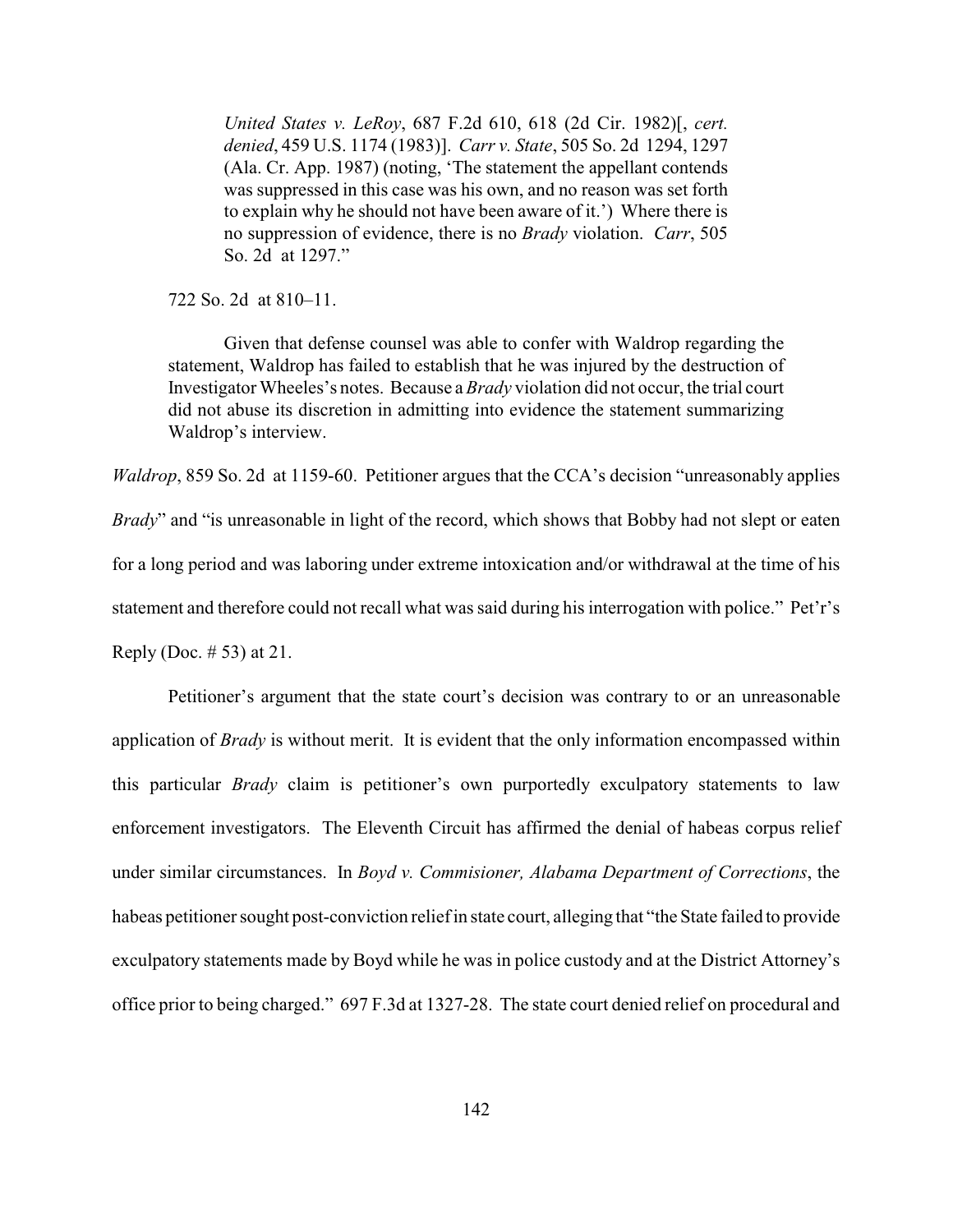substantive grounds. *Id.* at 1329. In affirming the district court's denial of Boyd's petition for habeas relief, the Court of Appeals held as follows:

But even if the *Brady* claims, somehow, were not procedurally barred, the state court did not act contrary to or unreasonably apply clearly established Supreme Court law in rejecting them. As for the first one–that Boyd's statement to police was suppressed–this is not *Brady* material. Boyd was obviously present during this questioning and thus aware of anything he may have said. Evidence is not suppressed "if the evidence itself . . . proves that [the petitioner] was aware of the existence of that evidence before trial." *Felker[v. Thomas*, 52 F.3d 907, 910 (11th Cir. 1995)].

*Id.* at 1335. Thus, it was not unreasonable in this case for the Court of Criminal Appeals to rely upon petitioner's presence and presumed knowledge of his own statements to the investigators in concluding that no *Brady* violation occurred.

To the extent petitioner claims that the Court of Criminal Appeals' opinion "is unreasonable in light of the record," in that he could not have been aware of the possibly exculpatory content of his own statements given his mental state and purported "extreme intoxication" at the time of the statement, *see* Pet'r's Br. (Doc. # 53) at 21, the Court of Criminal Appeals separately addressed this issue in its consideration of petitioner's *Miranda* claim, which the court will discuss below. In short, the state court rendered presumptively correct findings of fact in support of its conclusion that petitioner's statement was voluntary which petitioner has not rebutted by clear and convincing evidence. Accordingly, the findings are entitled to deference under the AEDPA, and the court does not find them, or the state court's legal conclusion based on those findings, unreasonable. The court concludes that, in accordance with *Boyd*, the CCA's judgment that petitioner's rights under *Brady* were not violated by the State's failure to disclose the investigators' notes of petitioner's own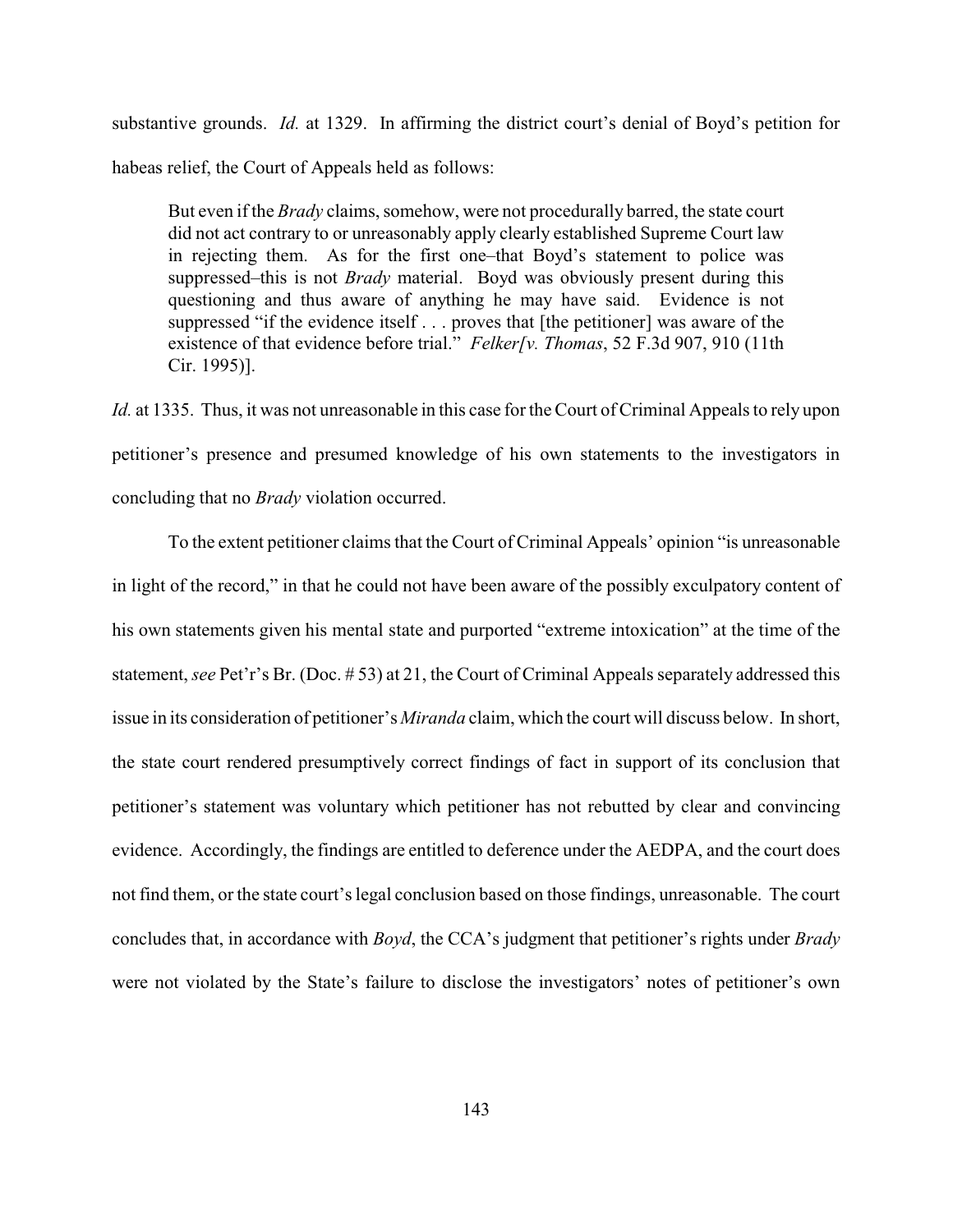statements to the investigators is not contrary to, or an unreasonable application of, *Brady* or any other Supreme Court precedent.

#### **2.** *Petitioner's claim of illegal arrest*

Petitioner claims that his "statement should have been suppressed because it was the product of an illegal arrest[,]" in that he was "arrested in his home without a warrant, without consent, and without exigent circumstances." Pet.  $\P$  139. In response to respondents' argument that this claim is barred in habeas corpus by the doctrine of *Stone v. Powell*, petitioner argues that respondents "overlook[] the claim that counsel was ineffective for failing to challenge the statement as the fruit of Mr. Waldrop's illegal arrest." Pet'r's Reply (Doc. # 53) at 22. Indeed, petitioner did allege in the petition that "counsel was ineffective for not challenging the admission of Mr. Waldrop's statement as the fruit of an illegal arrest." Pet. ¶ 85. He maintains that *Stone* "does not bar ineffectiveness claims." Pet'r's Reply (Doc. # 53) at 22. To the extent this may be accurate, it nonetheless appears petitioner concedes that any freestanding illegal arrest claim is barred by *Stone*. To the extent petitioner argues that this claim remains viable due to his ineffective assistance claim, the court has already disposed of the ineffective assistance claim in a prior portion of this opinion. Accordingly, the court finds that petitioner is not entitled to relief on his claim that his statement was erroneously admitted because it was the fruit of an illegal arrest.

#### **3.** *Petitioner's claim that his statement was involuntary*

Petitioner also claims that his statement "should have been suppressed because it was involuntary." Pet. ¶ 141. He argues that he "was arrested and interrogated immediately after a period of several days during which he consumed cocaine and other drugs and had not slept or eaten regularly[,]" and that trial testimony "established that he was experiencing the effects of the cocaine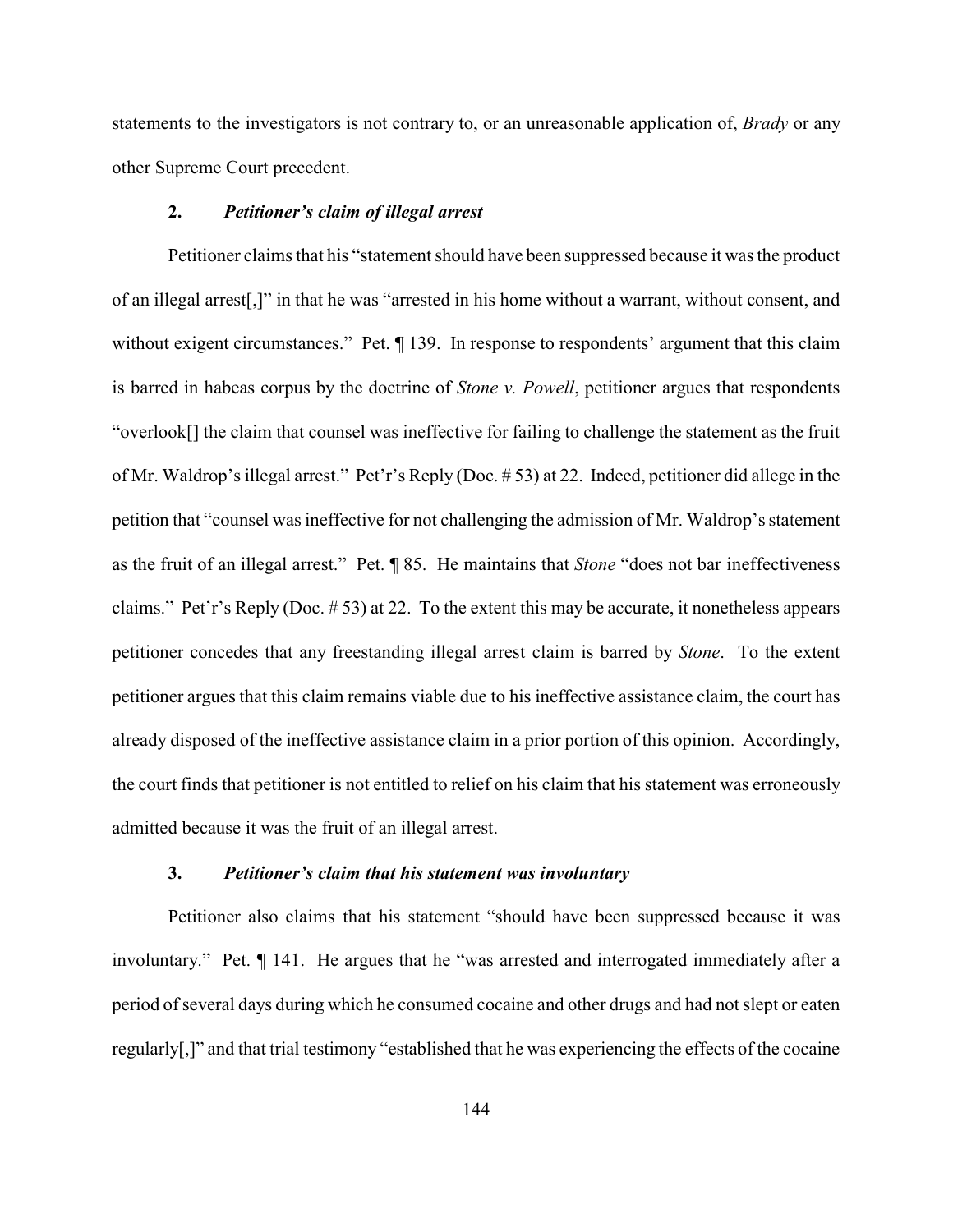or the withdrawal symptoms associated with its use at the time he was subjected to the investigator's leading questions." *Id.* at ¶ 142. Thus, he maintains, "there is insufficient evidence to establish that his confession was voluntary or that it conforms with the commands of *Miranda* and its progeny." *Id.* Petitioner presented this claim on direct appeal of his conviction to the Alabama Court of Criminal Appeals, *see* R.-32 at 75-79, which denied it on the merits. *See Waldrop*, 859 So. 2d at 1155-59. Petitioner sought discretionary review in the Alabama Supreme Court, *see* R.-38 at 72- 73, which was denied except as to unrelated claims. Hence, the claim was exhausted in the state courts and the CCA's opinion is the relevant state court decision for purposes of applying § 2254(d).

In denying this claim, the CCA thoroughly examined the governing law and the relevant

evidence:

Waldrop maintains that the trial court erred in denying his motion to suppress statements he made to the police. Specifically, he claims that he was unable to understand his *Miranda*[] rights and that he did not voluntarily waive those rights because, he says, at the time of the interrogation, he was under the influence of crack cocaine, he had been deprived of food and sleep, and he was emotional.

In *Maples v. State*, 758 So. 2d 1 (Ala. Crim. App. 1999), this Court stated:

"'In reviewing the correctness of the trial court's ruling on a motion to suppress, this Court makes all the reasonable inferences and credibility choices supportive of the decision of the trial court.'" *Kennedy v. State*, 640 So. 2d 22, 26 (Ala. Cr. App. 1993), quoting *Bradley v. State*, 494 So. 2d 750, 761 (Ala. Cr. App. 1985), *aff'd*, 494 So. 2d 772 (Ala. 1986), *cert. denied*, 480 U.S. 923 (1987). A trial court's ruling on a motion to suppress will not be disturbed unless it is "palpably contrary to the great weight of the evidence." [citations omitted]

758 So. 2d at 41.

It has long been the law that a confession is *prima facie* involuntary and inadmissible, and that before a confession may be admitted into evidence, the burden is upon the State to establish voluntariness and a *Miranda* predicate. *Jackson v.*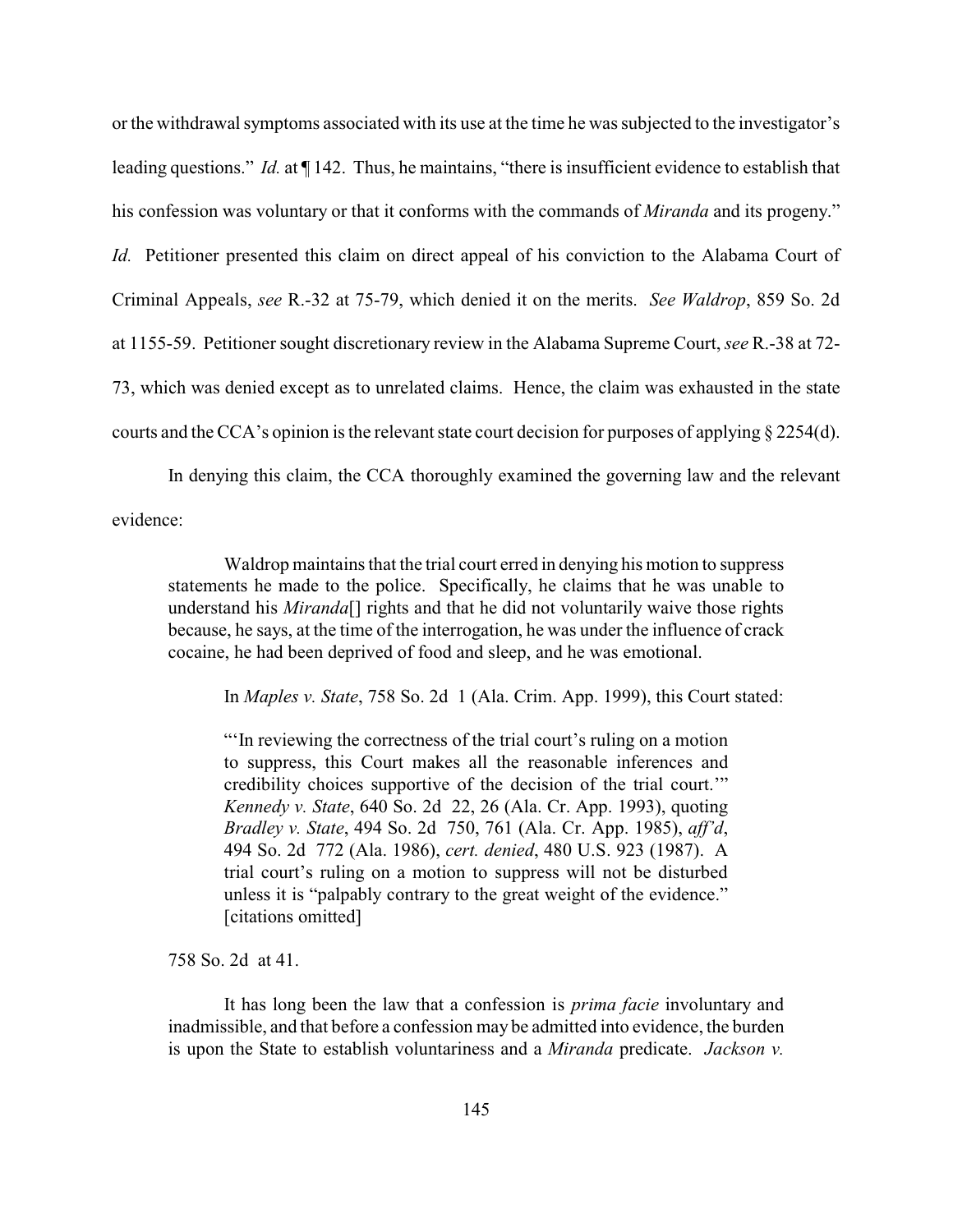*State*, 562 So. 2d 1373, 1380 (Ala. Crim. App. 1990). A two-pronged test is used to determine whether an accused's statement is admissible. First, the trial court must determine whether the accused was informed of his *Miranda* rights. Second, the trial court must determine whether the accused voluntarily and knowingly waived his *Miranda* rights before making his statement. *Holder v. State*, 584 So. 2d 872, 878 (Ala. Crim. App. 1991); *Carpenter v. State*, 581 So. 2d 1277, 1278 (Ala. Crim. App. 1991).

This Court addressed the voluntariness of a waiver of *Miranda* rights in *Click v. State*, 695 So. 2d 209 (Ala. Crim. App. 1996):

"Whether a waiver is voluntary, knowing, and intelligent depends on the particular facts and underlying circumstances of each case, including the background, experience, and conduct of the accused—i.e., the totality of the circumstances. *Magwood v. State*, 494 So. 2d 124, 135 (Ala. Cr. App. 1985), *aff'd*, 494 So. 2d 154 (Ala.), *cert. denied*, 479 U.S. 995 (1986); *Chandler v. State*, 426 So. 2d 477 (Ala. Cr. App. 1982) (citing *Edwards v. Arizona*, 451 U.S. 477 (1981)); *Myers v. State*, 401 So. 2d 288 (Ala. Cr. App. 1981). The trial court need only be convinced from a preponderance of the evidence that a confession or inculpatory statement was voluntarily made. *Magwood v. State*, *supra*; *Harris v. State*, 420 So. 2d 812 (Ala. Cr. App. 1982). The finding of the trial court as to voluntariness will not be disturbed unless it appears contrary to the great weight of the evidence. *Dill v. State*, 600 So. 2d 343, 368 (Ala. Cr. App. 1991), *aff'd*, 600 So. 2d 372 (Ala. 1992), *cert. denied*, 507 U.S. 924 (1993); *Magwood v. State*, *supra*."

695 So. 2d at 218.

In *Jackson v. State*, 674 So. 2d 1318 (Ala. Crim. App. 1993), *aff'd as to conviction, rev'd and rem'd as to sentence*, 674 So. 2d 1365 (Ala. 1994), this Court stated:

"'[U]nless intoxication, in and of itself, so impairs the defendant's mind that he is 'unconscious of the meaning of his words,' the fact that the defendant was intoxicated at the time he confessed is simply one factor to be considered when reviewing the totality of the circumstances surrounding the confession.'" *Carr v. State*, 545 So. 2d 820, 824 (Ala. Cr. App. 1989). "The intoxicated condition of an accused when he makes a confession, unless it goes to the extent of mania, does not affect the admissibility and evidence of the confession, but may effect its weight and credibility." *Callahan v.*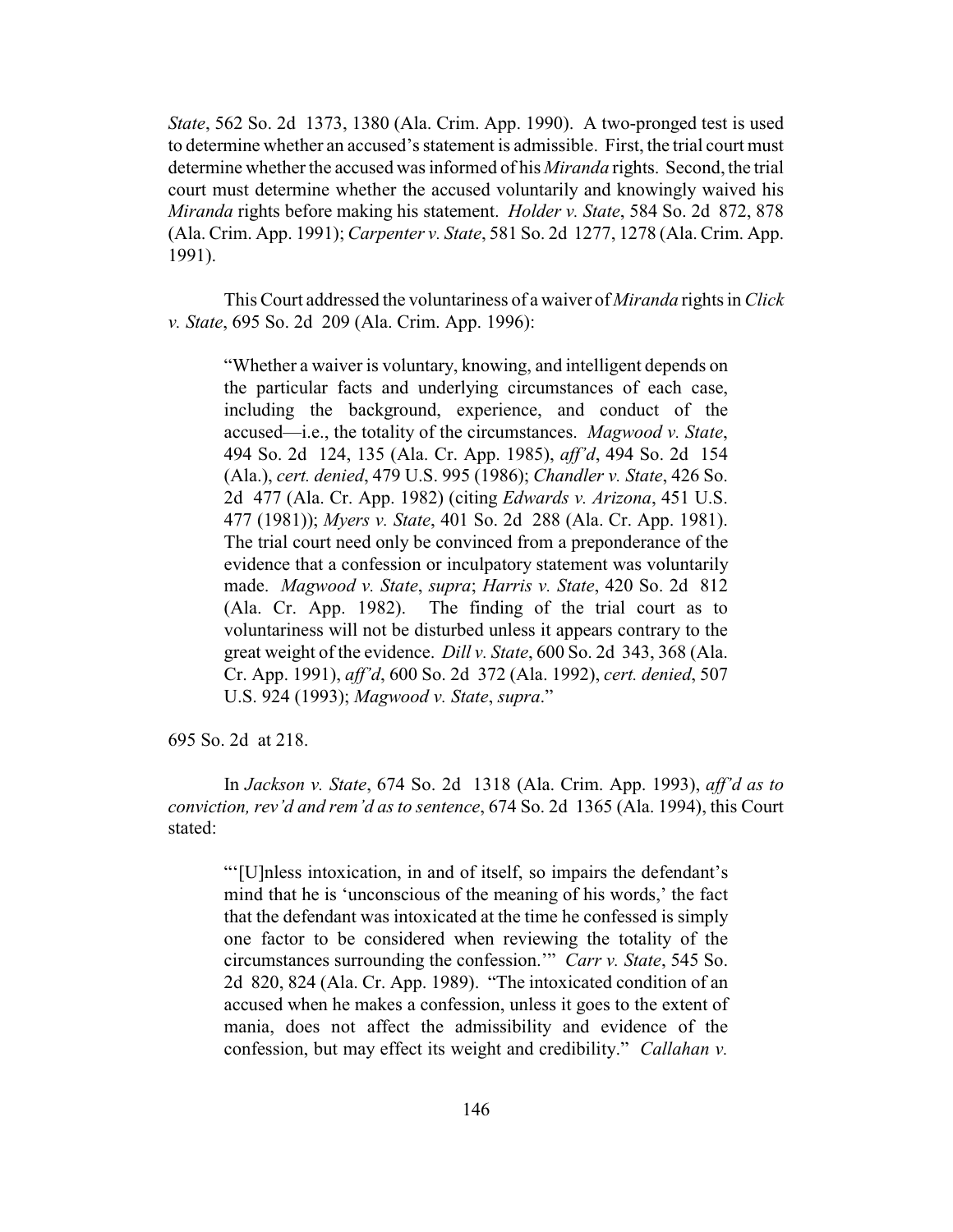*State*, 557 So. 2d 1292, 1300 (Ala. Cr. App.), *affirmed*, 557 So. 2d 1311 (Ala. 1989)." [citations omitted]

*Jackson v. State*, 674 So. 2d at 1326. *See also Gaddy v. State*, 698 So. 2d 1100, 1117 (Ala. Crim. App. 1995), *aff'd*, 698 So. 2d 1150 (Ala.), *cert. denied*, 522 U.S. 1032 (1997). "'Mere emotionalism and confusion do not dictate a finding of mental incompetency or insanity' so as to render a statement inadmissible." *Callahan v. State*, 557 So. 2d 1292, 1300 (Ala. Crim. App. 1989), quoting *Sullivan v. Alabama*, 666 F.2d 478, 483 (11th Cir. 1982).

A trial court's determination that a defendant voluntarilywaived his *Miranda* rights will not be overturned absent an abuse of discretion. *Thompson v. State*, 503 So. 2d 871, 877–78 (Ala. Crim. App. 1986); *Duncan v. State*, 278 Ala. 145, 176 So. 2d 840 (Ala. 1965). "Where the trial judge finds conflicting evidence that the confession was voluntarily made, its finding will not be disturbed on appeal unless found to be contrary to the great weight of the evidence." *Thompson*, 503 So. 2d at 878. "'When there is conflicting evidence of the circumstances surrounding an incriminating statement or a confession, it is the duty of the trial judge to determine its admissibility, and if the trial judge decides it is admissible his decision will not be disturbed on appeal 'unless found to be manifestly contrary to the evidence.'" *A.W.M. v. State*, 627 So. 2d 1148, 1150 (Ala. Crim. App. 1993), quoting *Ex parte Matthews*, 601 So. 2d 52, 53 (Ala.), *cert. denied*, 505 U.S. 1206 (1992). *See, e.g.*, *Burks v. State*, 600 So. 2d 374, 380 (Ala. Crim. App. 1991); *Leonard v. State,* 551 So. 2d 1143, 1148 (Ala. Crim. App. 1989).

During the suppression hearing, Todd Wheeles, an agent for the Alabama Bureau of Investigations, testified that at 11:55 a.m. on April 7, 1998, in a room at the Coweta County sheriff's office, he read Waldrop his *Miranda* rights and the waiver-of-rights form. Investigator Wheeles stated that he did not speak to Waldrop before he read him his *Miranda* rights. Additionally, the record indicates that Waldrop was not handcuffed and that he had not been charged with the murder of his grandparents. Investigator Wheeles stated that Waldrop signed the waiver-of-rights form, which listed his *Miranda* rights. The form signed by Waldrop stated:

"I have been advised of my rights and I understand what my rights are. I am willing to make a statement and answer questions. I do not want a lawyer at this time. I understand and know what I am doing. No promises or threats have been made to me and no pressure or coercion of any kind has been used against me."

Investigator Wheeles stated that James Bailey, an investigator for the Randolph County Sheriff's Department, was also present and took notes during the interview.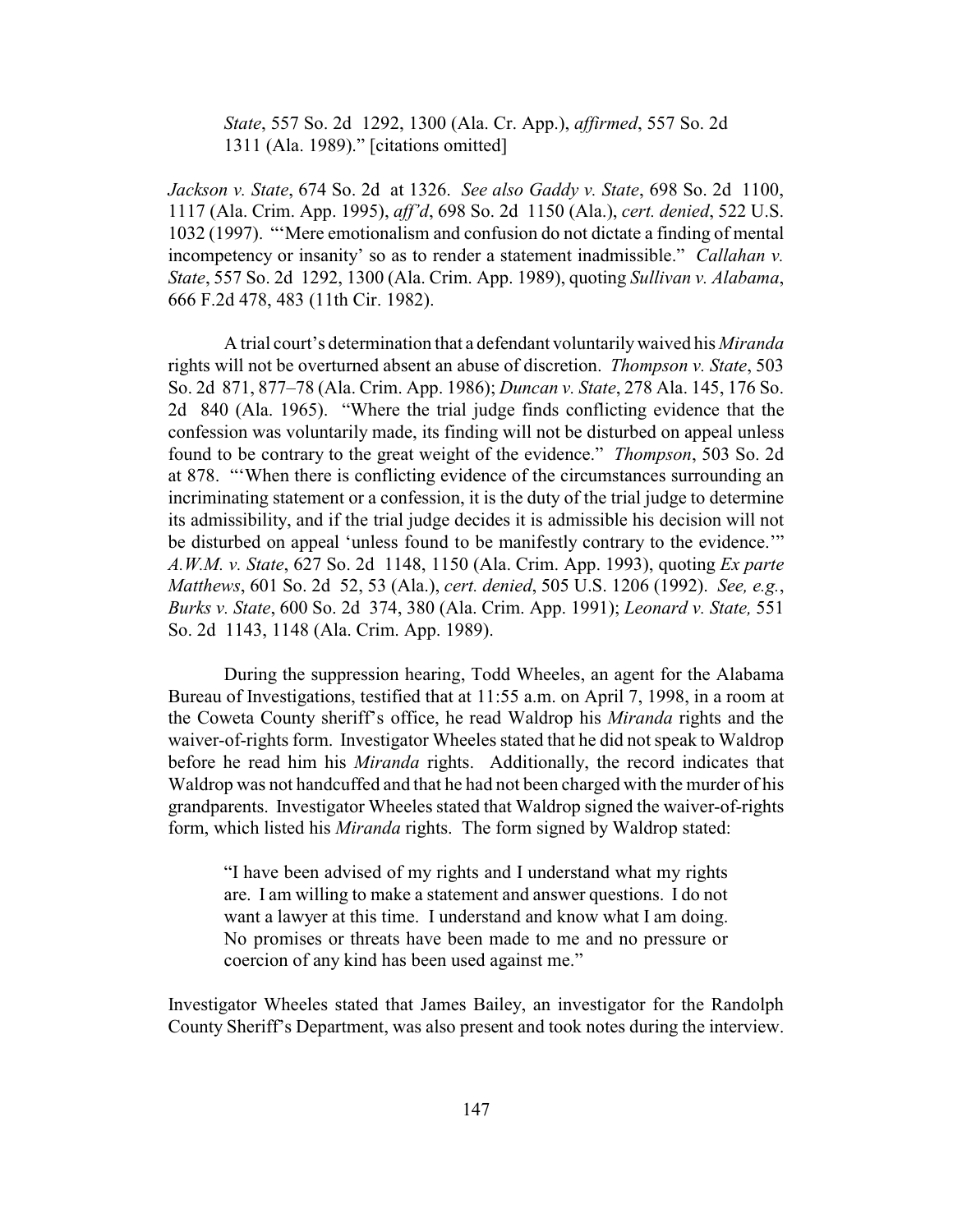According to Investigator Wheeles, neither he nor Investigator Bailey threatened, coerced, or promised Waldrop anything in return for his making a statement.

Investigator Wheeles testified that, after Waldrop waived his rights, he asked Waldrop if he understood why he was being questioned, and Waldrop stated that he knew that the questioning was in reference to the deaths of Irene and Sherrell. Investigator Wheeles stated that, in his opinion, Waldrop did not appear to be under the influence of crack cocaine. According to Investigator Wheeles, Waldrop drank a soft drink and smoked cigarettes during the interview.

Additionally, Investigator Wheeles testified that, after initially questioning Waldrop, Investigator Bailey reviewed his notes and wrote a summary of Waldrop's statement. Investigator Wheeles stated that Investigator Bailey read the statement to Waldrop, and that, at 1:28 p.m., Waldrop signed the statement. In that statement, Waldrop indicated that, on the evening of April 5, 1998, he and Clara went to a friend's house and smoked crack cocaine for several hours. Waldrop stated that, later that evening, he and Clara returned to his grandparents' house, and that he and his grandfather argued about money. Waldrop gave a detailed statement relating the killing of his grandparents. Waldrop indicated that, during the early morning hours of April 6, he and Clara returned to his friend's house and that he purchased approximately \$250 worth of crack cocaine, and that he and the friend smoked the crack cocaine. Waldrop stated that, after he finished smoking the cocaine, he purchased another \$250 worth of crack cocaine and that he and a friend smoked it. The statement reveals that Waldrop stated that, later, on the evening of April 6, he smoked an additional amount of crack cocaine worth approximately \$50.

The record indicates that, on April 7 at 1:05 p.m. in a room at the Coweta County Sheriff's Department, Investigator Wheeles and Investigator Bailey interrogated Waldrop and that Waldrop gave a second videotaped statement. In that videotape, Waldrop acknowledged that the officers had read to him his *Miranda* rights and that he understood that he had waived his rights. Additionally, Waldrop acknowledged that he understood he was being questioned about the deaths of his grandparents. Waldrop stated that, after killing his grandparents during the late evening of April 5 or the early morning hours of April 6, he and Clara went to a friend's house and smoked approximately \$250 worth of crack cocaine. Additionally, Waldrop indicated that, after most of the crack cocaine was gone, he purchased approximately \$200 worth of crack cocaine and smoked it with friends. Waldrop stated that, on the afternoon of April 6, he and Clara drove around and smoked approximately \$40 worth of crack cocaine. Waldrop indicated that the car ran out of gas and that he and Clara remained in the car overnight. Waldrop stated that, on the early morning of April 7, Clara obtained gasoline from a nearby gas station and filled up their car. Waldrop further stated that they went to Clara's mother's house, and that Clara's mother told them about the incident, and told them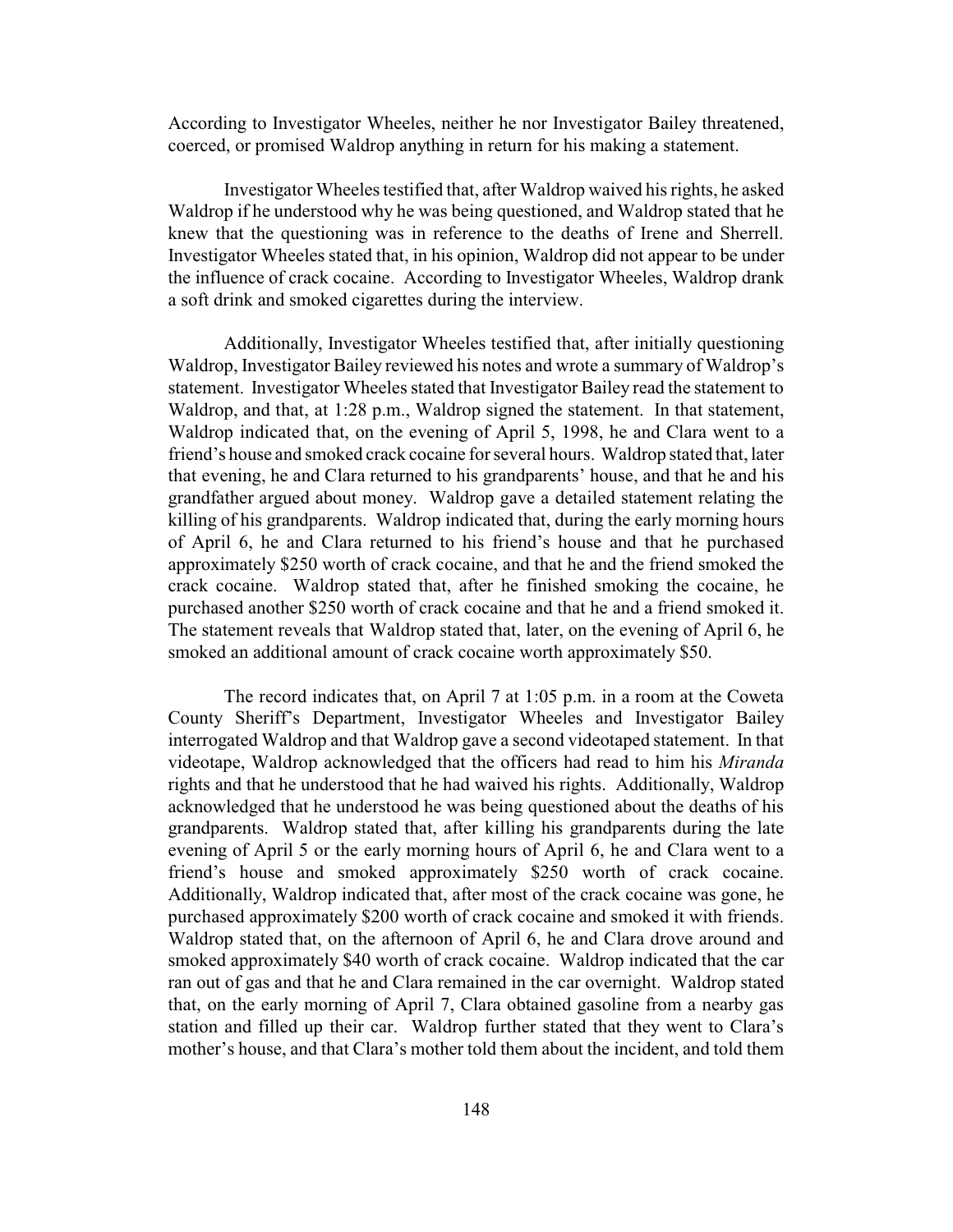that they needed to give a statement to the police. Waldrop's videotaped interview ended at 1:25 p.m.

The trial court made the following determination:

"I have heard the evidence. There is no question that the defendant was properlyMirandized. There is no question that the statement was voluntarily made. I have looked at the tape. There's no visible evidence that he was under the influence of drugs so as to be impaired to the extent that he didn't know what he was doing or that he was subject to any—or being coerced or influenced by the police to do what he was doing. In fact, his statement was the epitome of voluntariness. He freely told everything that he did and said. And, of course, I'm not expert enough to know whether he might have had some drugs in his system or not. I think legally it didn't make too much difference even if he had some lingering effects of voluntarily ingested drugs in his system. I don't think that would effect the admissibility of the evidence. And, how much effect it has on the weight would be up to the trier of fact, not the Court. So, the motion to suppress is denied."

At trial, the videotaped statement was played to the jury.

As did the trial court, we have reviewed the statement contained in the record and the videotaped statement. Although the record indicates that Waldrop was emotional and that he cried during the videotaped statement, a review of the videotape reveals that Waldrop answered the law-enforcement officers' questions in a coherent manner and that he appeared to understand their questions. We conclude that there is no indication that Waldrop was so intoxicated that he could not comprehend his circumstances or that his statements were rendered involuntary.

Additionally, we reject Waldrop's argument that his statements were not voluntary because, he says, when he made them he had been deprived of food or sleep for a prolonged time. *See, e.g., Pardue v. State*, 695 So. 2d 199 (Ala. Crim. App. 1996). Indeed, there was no testimony from any officers indicating that Waldrop had not received any food or that he had been prevented from sleeping, or that he was exhausted to the point of being unable to give a voluntary statement. The record simply does not establish that Waldrop was deprived of food or sleep before he made the statement. Moreover, whether a defendant was physically exhausted when he gave his statement is merely one factor to be considered by the jury in determining the credibility and weight to afford the statement. *Burgess v. State*, *supra*.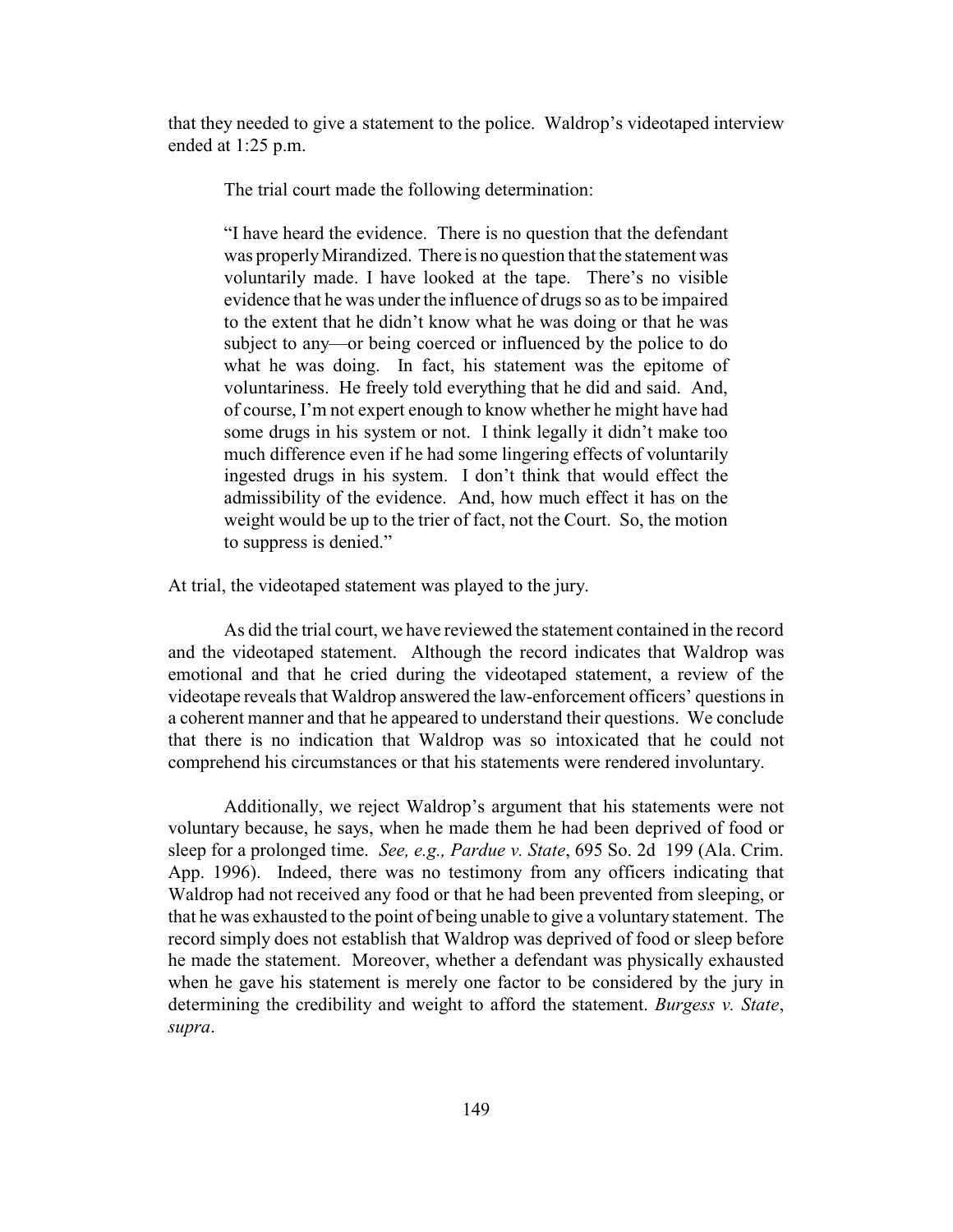Waldrop also appears to argue that there was no showing that he was able to read the waiver-of-rights form and the transcribed statement he signed. Although testimony during the suppression hearing did not reveal the level of Waldrop's education, Investigator Bailey testified at trial that Waldrop told him he had completed ninth grade, and that he could read, and write, and that he understood the English language. In *Ex parte Price*, 725 So. 2d 1063 (Ala. 1998), the Supreme Court of Alabama stated:

"[W]e will apply the long-standing rule that, in considering whether the trial court properly overruled a defendant's motion to suppress an extrajudicial confession or other inculpatory statement, a reviewing court may consider both the evidence presented at the pretrial suppression hearing and the evidence presented at trial. *See, e.g., Henry v. State*, 468 So. 2d 896, 899 (Ala. Crim. App. 1984)."

725 So. 2d at 1067 (some citations omitted.). Because Investigator Bailey's testimony revealed that Waldrop was capable of reading the waiver-of-rights form and the transcribed statement, the trial court did not err in admitting the statement.

There was ample evidence from which the trial court could conclude that Waldrop's statements were knowingly and voluntarily made. Thus, the trial court's determination was not palpably contrary to the great weight of the evidence.

*Waldrop*, 859 So. 2d at 1155-59 (citations to record on appeal omitted).

Respondents maintain that the Court of Criminal Appeals' disposition of this claim is not contrary to, or an unreasonable application of, clearly established federal law, and is not based upon an unreasonable determination of fact in light of the record before the state court. Resps.' Br. (Doc. # 50) at 76-77. In response, petitioner argues that, given the trial evidence of his drug use, withdrawal symptoms, deprivation of food, water, and sleep, and obvious heightened emotional state and anxiety during the interview, respondents have not sufficiently rebutted his argument that he is entitled to relief pursuant to  $\S 2254(d)(2)$  because the state court's factual findings are unreasonable in light of the evidence. Pet'r's Reply (Doc. # 53) 22-23. Petitioner also argues that the "state court's exclusive reliance on *Miranda* to resolve Mr. Waldrop's Fourteenth Amendment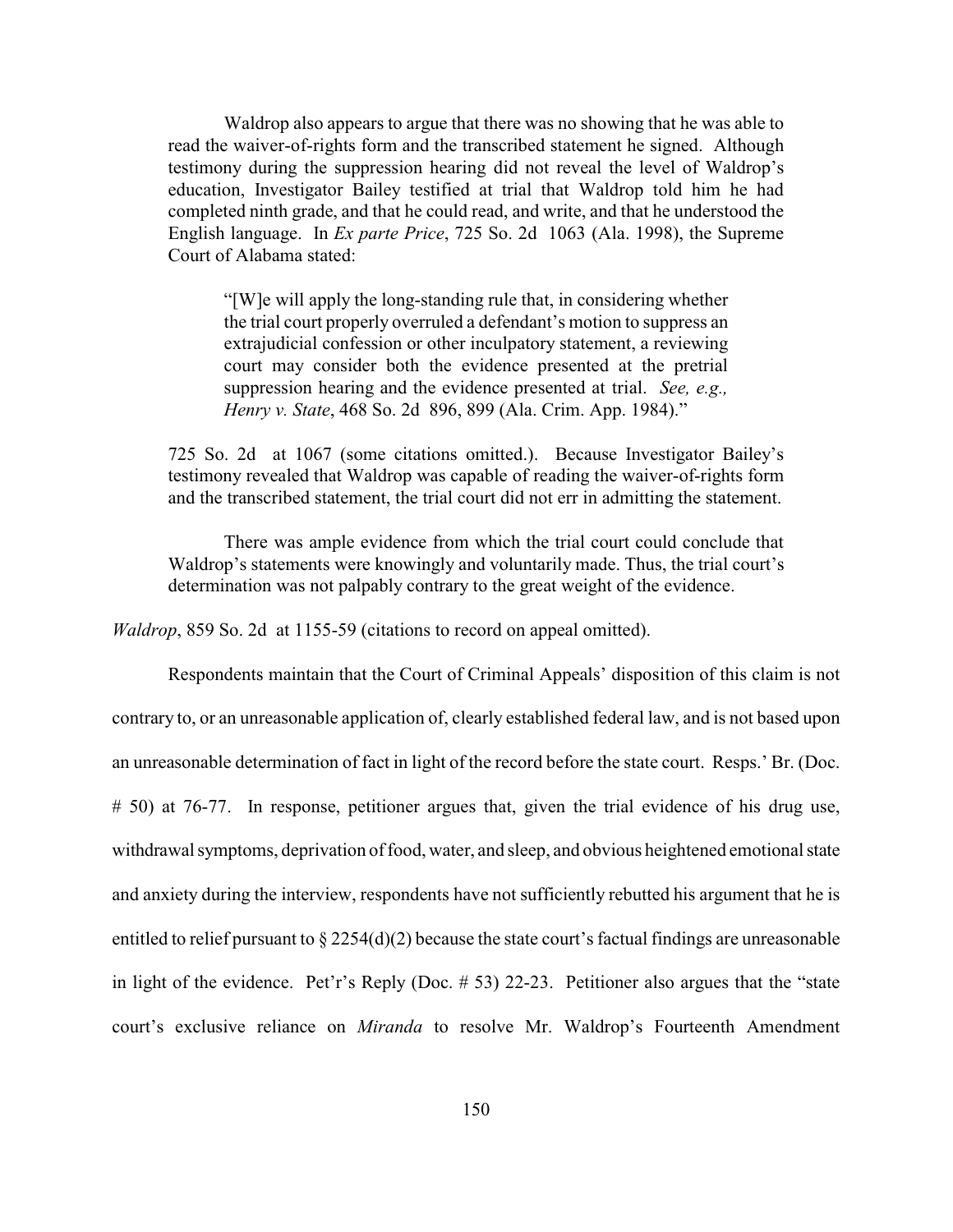voluntariness claim was unreasonable[,]" and that this court should "address the merits of the claim under" separate Supreme Court precedents concerning the due process requirements for determining the voluntariness of a statement. *Id.* at 23.

The determination of a confession's voluntariness requires an examination of the totality of the circumstances and ultimately requires an inquiry into whether the statement was "the product of an essentially free and unconstrained choice." *Hubbard v. Haley*, 317 F.3d 1245, 1252-53 (11th Cir. 2003) (citation and quotation marks omitted). We consider a number of factors, and the presence of one alone is not determinative. *Id.* at 1253. A confession that was not the product of free will and rational[] intellect or that was made when the individual's will was "overborne" by physical, psychological, or drug-induced means, is inadmissible. *Townsend v. Sain*, 372 U.S. 293, 307 (1963), *overruled on other grounds by Keeney v. Tamayo–Reyes*, 504 U.S. 1, 5 (1992). In determining whether or not a confession is constitutionally voluntary, the truth or lack thereof of the statement is irrelevant. *See Rogers v. Richmond*, 365 U.S. 534, 544 (1961).

In Alabama, although a confession will be deemed inadmissible if the defendant's mind was "substantially impaired" at the time of the confession, "[i]ntoxication, short of . . . impairment of the will and mind as to make the individual unconscious of the meaning of his words, will not render a statement or confession inadmissible." *Free v. State*, 495 So. 2d 1147, 1156 (Ala. Crim. App. 1986) (citation and quotation marks omitted). The voluntariness determination is a matter of law for the trial court, and that court's decision will not be reversed unless it is manifestly wrong or contrary to the great weight of the evidence. *Id.*

*Parker v. Allen*, 565 F.3d 1258, 1280 (11th Cir. 2009). In short, a habeas petitioner claiming that

his out-of-court statement was improperly admitted because it was involuntary due to intoxication or undue physical, psychological, or emotional influence must show that the affecting circumstance was so pervasive that it rendered him unable to exercise free will and unaware of the meaning and effect of his words and actions. Because this standard is so high, courts routinely deny claims alleging involuntary confessions based upon intoxication, mental defect, and emotional and psychological vulnerability. *See, e.g., Parker*, 556 F.3d at 1279-80 (holding that petitioner could not show prejudice from counsel's failure to challenge voluntariness of statement, despite that evidence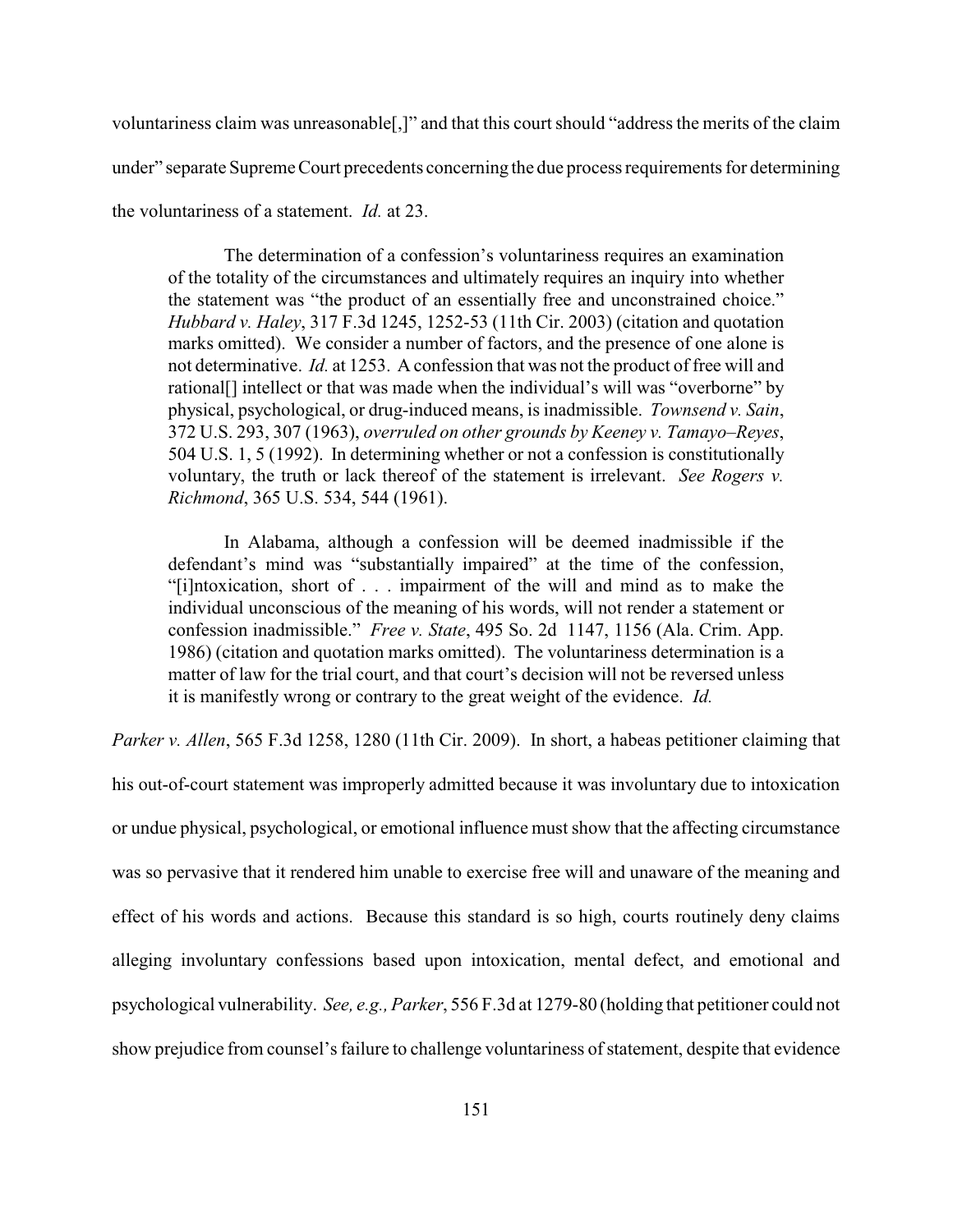indicated petitioner had consumed several beers and smoked copious marijuana on the day he gave a statement to police); *Hubbard*, 317 F.3d at 1251-52 (rejecting petitioner's claim that his statement was involuntary due to his "'biologically coercive state,'" caused by his alcoholism and "low I.Q.[,]" where he gave his statement at a time when he was either intoxicated by alcohol or suffering severe withdrawal from alcohol); and *Grayson v. Thompson*, 257 F.3d 1194, 1230 (11th Cir. 2001) (denying claim that confession should have been suppressed due to alcohol intoxication and "coercive environment" of the interrogation). *See also United States v. Smith*, 322 F. App'x 876, 878-79 (11th Cir. 2009) (holding that statement was voluntary where defendant showed only that, while he had been intoxicated, "at least three hours elapsed" before questioning began); and *Duran v. Walker*, 223 F. App'x 865, 874 (11th Cir. 2007) (denying habeas relief on involuntary confession claim where police officer testified at the suppression hearing that petitioner did not appear to be under the influence of alcohol or narcotics, petitioner appeared to understand all questions and answer coherently, and trial court viewed videotape of interrogation before determining that statement was voluntary).

On the issue of voluntariness, petitioner does not appear to argue that the CCA's decision was contrary to or unreasonably applied any clearly established federal law. Indeed, it is apparent that, consistent with the cases discussed above, the state court correctly identified the principles governing its review of petitioner's claim. *See Waldrop*, 859 So. 2d at 1155-58. Rather, it appears that petitioner is primarily arguing

that the state court's decision is based on an unreasonable determination of the facts in light of the evidence presented at trial, 28 U.S.C. § 2254(d), specifically, the considerable evidence showing that at the time Mr. Waldrop was brought in for questioning, he had been using significant amounts of narcotic drugs, was reeling from the pangs of withdrawal, and had gone without sleep, food, and water.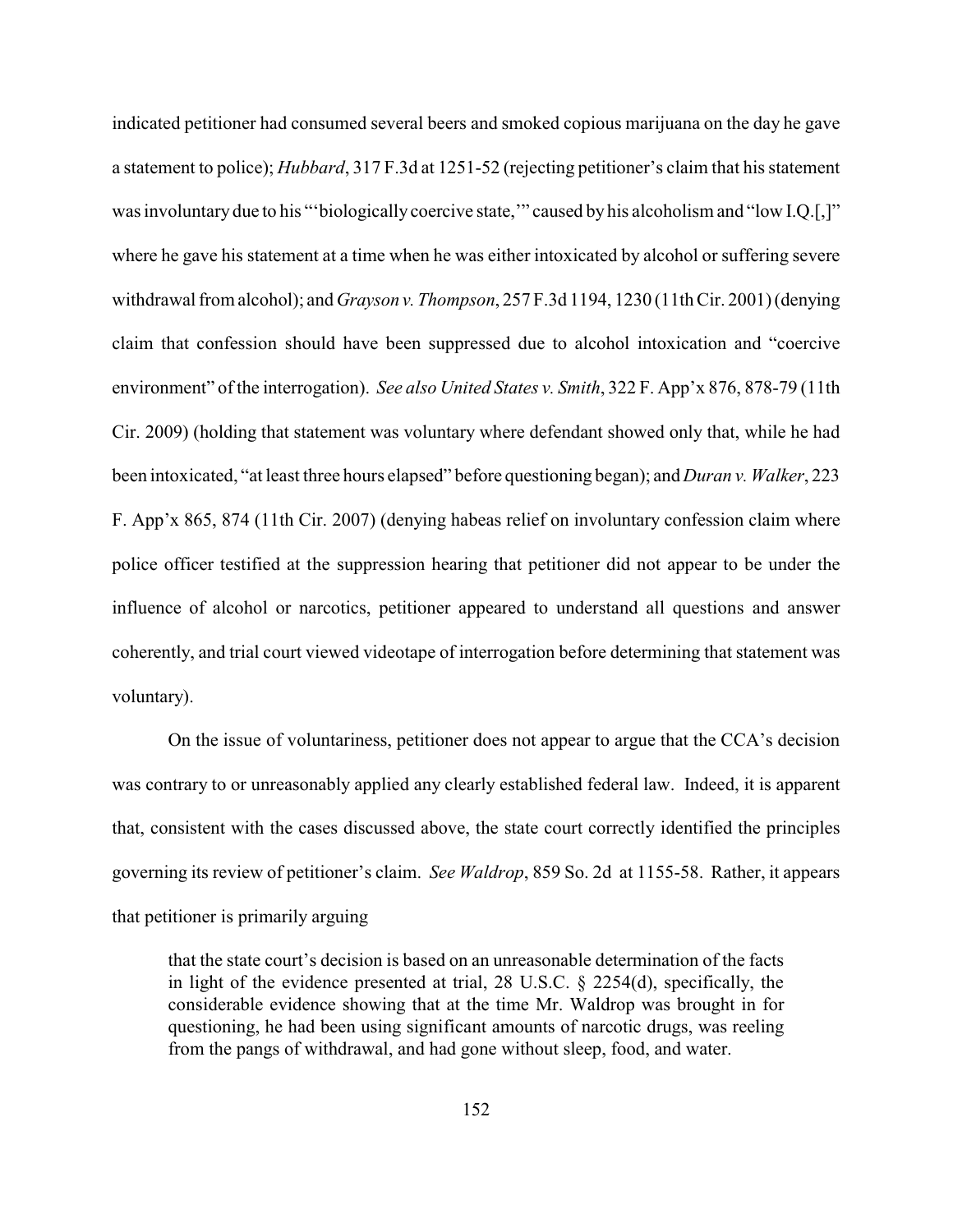Pet'r's Reply (Doc. # 53) 22-23. However, even as to this issue, the state court's judgment survives review under  $\S$  2254(d)(2).

The Court of Criminal Appeals reviewed the entire record and determined that, although petitioner was clearly emotional as he recounted his actions during the interview, he nevertheless "answered the law-enforcement officers' questions in a coherent manner and . . . appeared to understand their questions." *Waldrop*, 859 So. 2d at 1159. Thus, the state court held that "there is no indication that Waldrop was so intoxicated that he could not comprehend his circumstances or that his statements were rendered involuntary." *Id.* This conclusion, as a finding of fact that petitioner challenges pursuant to  $\S 2254(d)(2)$ , is entitled to a presumption of correctness under § 2254(e)(1) which petitioner can rebut only by presenting "clear and convincing evidence" that the state court erred in its fact finding. *Burgess v. Comm'r, Ala. Dep't of Corr.*, 723 F.3d 1308, 1315 (11th Cir. 2013). To meet this burden, petitioner only provides a handful of citations to the state court record, *see* Pet'r's Br. (Doc. # 44) at 135 & Pet'r's Reply (Doc. # 53) at 22-23, consisting of testimony and the statement itself, in support of his sweeping claim that he was so overcome by intoxication or the symptoms of withdrawal that his statement must be considered involuntary. Indeed, there is no dispute that petitioner consumed crack cocaine and possibly other drugs between the time he murdered his grandparents and when he gave his statement. The statement itself indicated that he and his co-defendant purchased \$400-\$500 dollars worth of crack cocaine in the day after the murders. R.-2 at 225-27. Petitioner indicated that they had consumed all of their drugs by the end of the day after the murders, which was the day before petitioner gave his statement to investigators. R.-27 at 32-33. Petitioner also cites to the trial testimony of his expert witness that his behavior during the interview–characterized by "a lot of remorse and emotional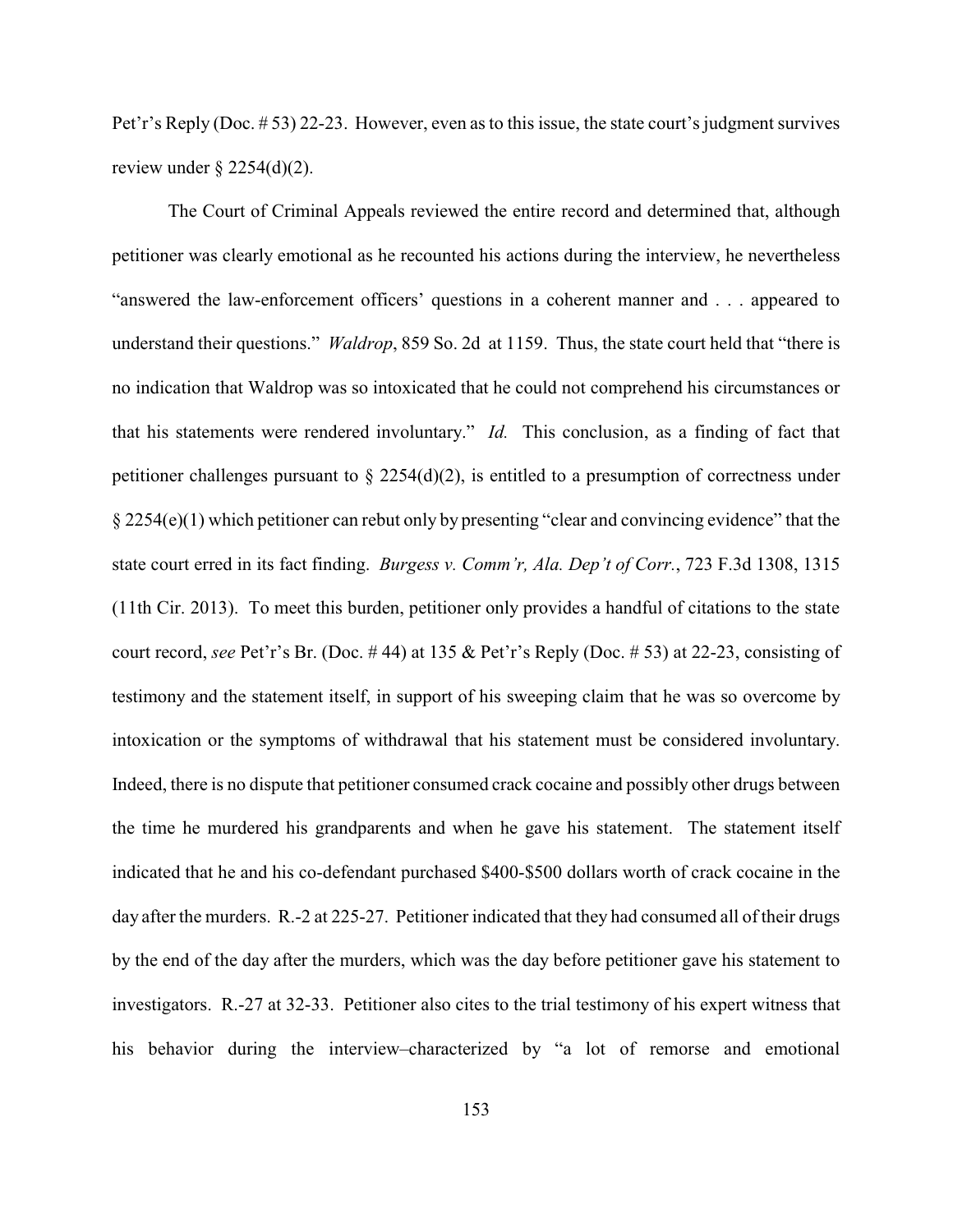fluctuations"–exhibited signs of someone "on the downside of being on crack cocaine." R.-10 at 825.

Thus, while there is evidence that petitioner consumed significant quantities of drugs prior to his statement, there is essentially no evidence that he remained intoxicated at the time of his statement, much less that he was intoxicated to a degree that his statement was involuntary. Agent Wheeles testified that he did not observe any evidence that petitioner was intoxicated at the time he gave his statement, R.-27 at 17, and he attributed petitioner's emotional state during the interview to petitioner's coping with what he had done, not the influence of drugs or withdrawal. *Id.* at 31-32. Moreover, petitioner's own expert testified that petitioner did not appear to be under the "direct" influence of the drug at the time of his statement. R.-10 at 825. While the expert did opine that the drug had altered petitioner's "brain chemistry" such that he was "still experiencing the effects of the drug" without manifest intoxication, he surmised only that petitioner's emotional state was consistent with someone "on the downside of being on crack cocaine." *Id.; id.* at 833. Whatever the lingering effects of crack cocaine or withdrawal might have had on petitioner, the expert conceded that petitioner answered investigators' questions, offered lengthynarrative accounts on his own, and, in general, appropriately engaged in the conversation with investigators. *Id.* at 833-34.<sup>47</sup> Petitioner has not presented any compelling evidence that his emotional behavior during the interview was the result of intoxication or withdrawal from narcotics, as opposed to his own attempt to cope with his actions and grasp their implications, or that his physical, psychological, or emotional

<sup>&</sup>lt;sup>47</sup> Petitioner's expert psychologist in the Rule 32 proceedings offered a similar opinion: "In the videotaped statement taken by law enforcement, Mr. Waldrop was distraught and emotional and unable to withhold information. He answered every question posed by the interviewer, was not evasive, and demonstrated appropriate emotional response." Rule 32 C.R. at 356.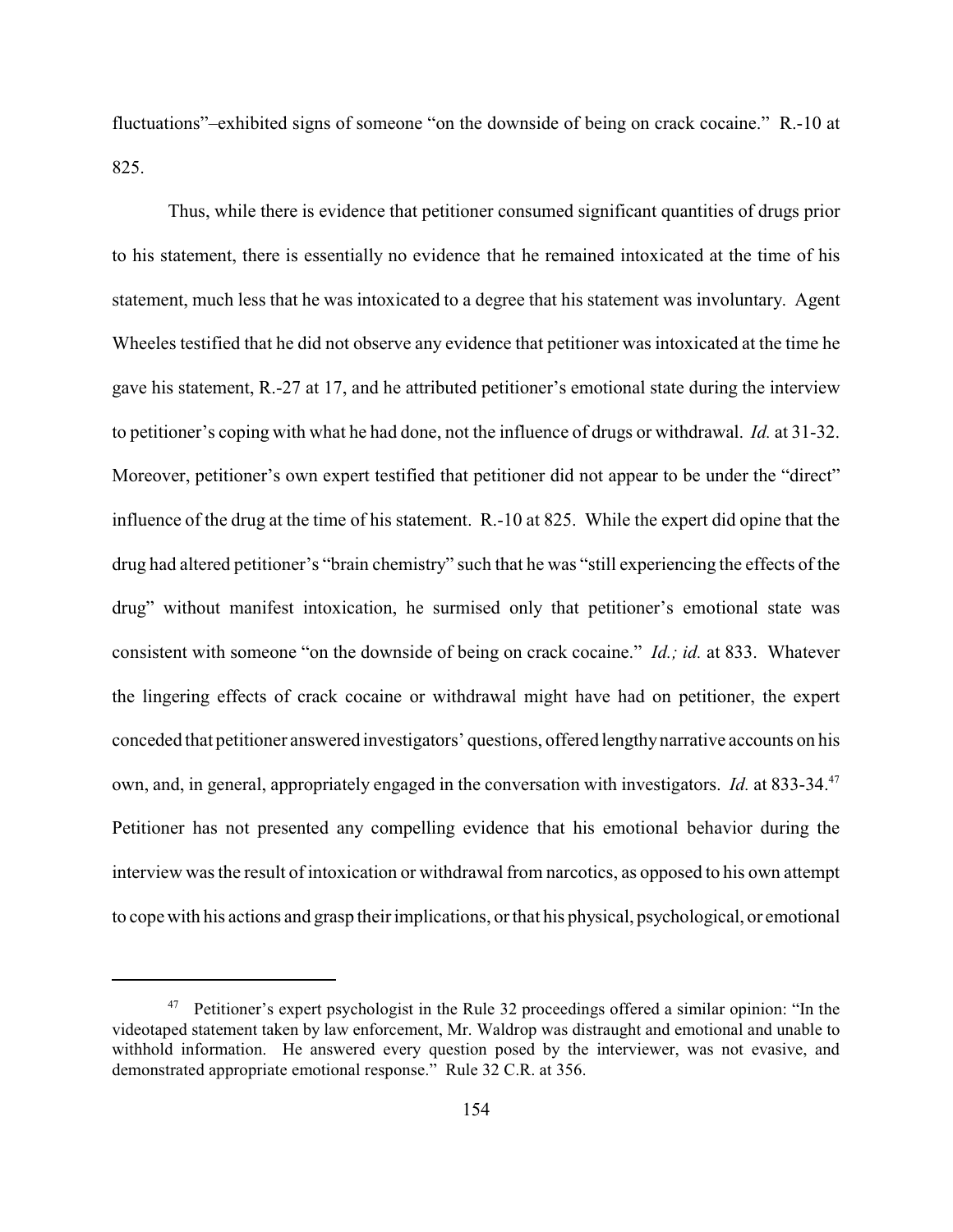state–whatever its provenance–overcame his ability to exercise his free will. Finally, petitioner failed to present any evidence that he was so deprived of food or sleep prior to making the statement that he was incapable of rendering a voluntary confession. Indeed, the evidence indicates that petitioner was at least provided with soft drinks and cigarettes during the interview, R.-27 at 36-37, and, according to petitioner's own statement, he had slept in his car the night before the interview. Trial Tr. (R.-2) at 226.

Considering all of this evidence, this court cannot conclude that petitioner has sufficiently rebutted the presumption of correctness to be afforded the state court's findings supporting its conclusion that his statement was voluntarily given. The court finds that the state court's judgment was not based upon an unreasonable determination of the facts in light of the record before the state courts, and petitioner is therefore not entitled to relief pursuant to  $\S 2254(d)(2)$ .

Petitioner's final argument related to this claim is that the state courts erred in failing to address his argument "that his statement was obtained unlawfully under the Fourteenth Amendment line of cases which includes *Jackson v. Denno*, 378 U.S. 368 (1964), and *Brown v. Mississippi*, 297 U.S. 278 (1936)." Pet'r's Reply (Doc. # 53) at 23. Petitioner does not afford this court with a more detailed description of any claim or argument premised on these authorities. Neither petitioner's petition for writ of certiorari review to the Alabama Supreme Court nor his brief in support of the petition cites *Jackson* or *Brown* in support of his argument that the trial court erred in admitting his statement because it was involuntarily given. *See* R.-38 at 72-73; R.-39 at 106-08. Both of these filings present the claim straightforwardly as a voluntariness claim premised on *Miranda* and its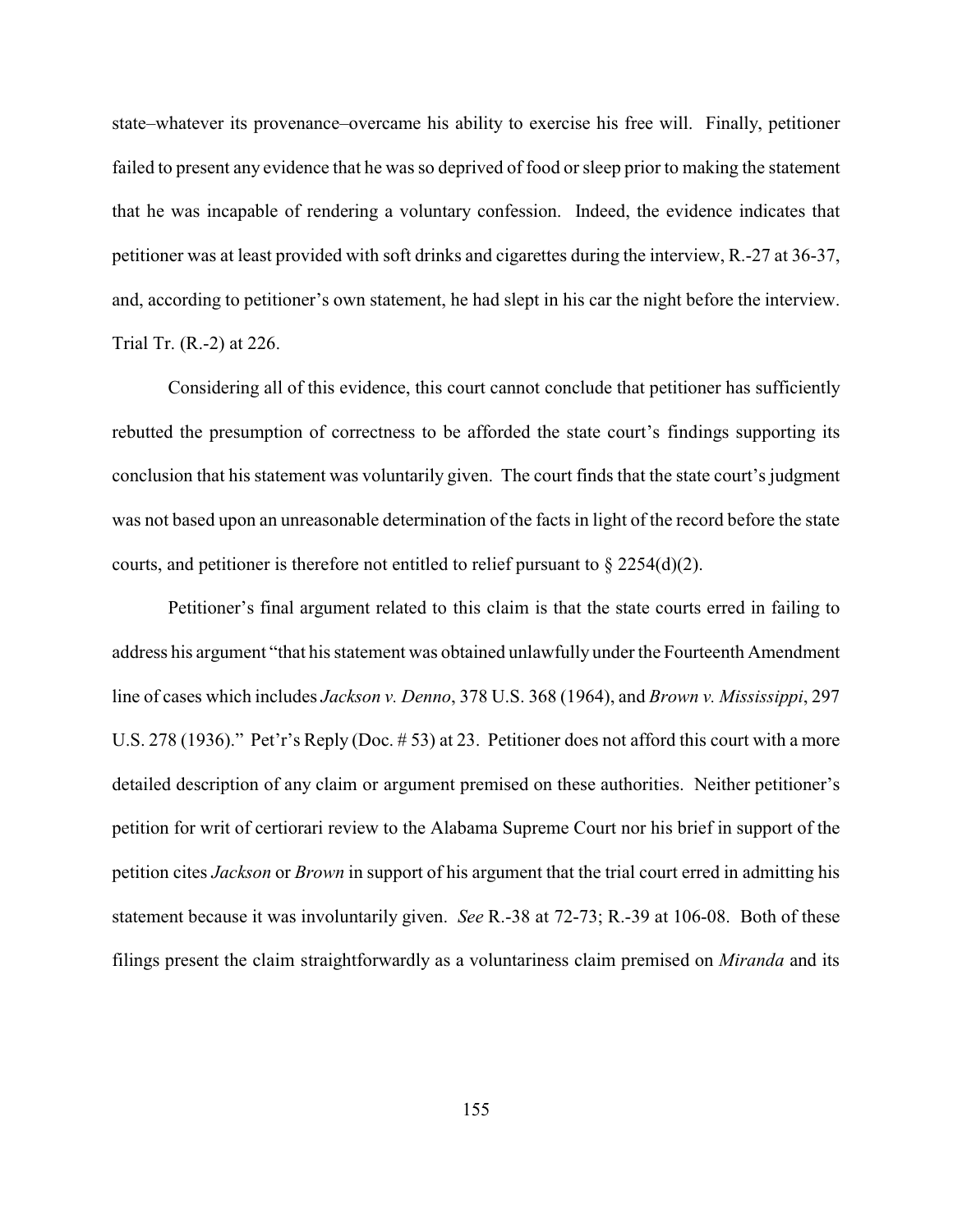progeny. *Id.*<sup>48</sup> Thus, while petitioner's brief to the Court of Criminal Appeals included a citation to *Jackson*, *see* R.-32 at 79, it is not clear that any discrete argument predicated on this line of cases was fully exhausted in the state courts. Ultimately, though, whether petitioner exhausted any such argument is inconsequential because, even assuming he did, the state court's decision is not contrary to, or an unreasonable application of, Supreme Court precedent.

As if petitioner's silence on the matter was not sufficiently confounding, the court fails, on its own, to discern the specific relevance of *Jackson* and *Brown* to his case. In *Brown*, which was decided in 1936, the Supreme Court reversed a state conviction where the only evidence against the defendant consisted of a statement that, indisputably, was the product of "[c]ompulsion by torture to extort a confession[.]" 297 U.S. at 285. The Court simply held that due process forbids a state to "contrive[] a conviction resting solely upon confessions obtained by violence." *Id.* at 286. Petitioner fails to explain how *Brown* compels the conclusion that his own due process rights were violated by the admission of his confession, or how the state court's judgment was otherwise contrary to, or an unreasonable application of, *Brown*.

Likewise, in *Jackson*, which also predated *Miranda*, the Supreme Court rejected the State of New York's trial procedure for determining the voluntariness of confessions, pursuant to which the trial judge "submitted that issue to the jury along with the other issues in the case" and instructed the jury that "if it found the confession involuntary, it was to disregard it entirely" but that "if it found the confession voluntary, it was to determine its truth or reliability and afford it weight accordingly." 378 U.S. at 374-75. Ultimately, the Court held that this procedure did not comport

At most, petitioner's supporting brief only includes a boilerplate reference to the Fourteenth 48 Amendment in the conclusion of the claimand does not present any specific argument outside of his *Miranda* claim. R.-39 at 108.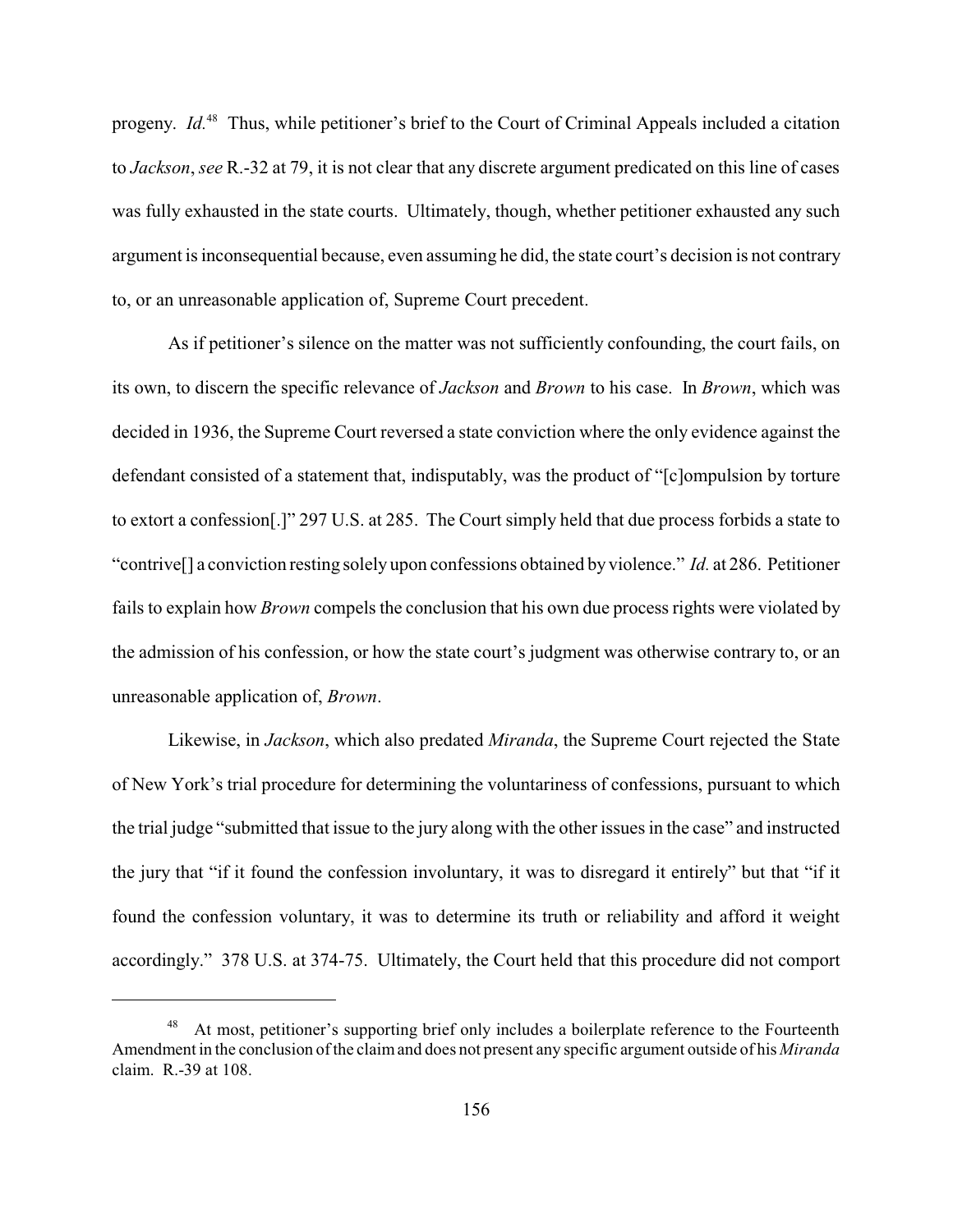with due process where the voluntariness of the confession is a disputed issue: "In our view, the New York procedure employed in this case did not afford a reliable determination of the voluntariness of the confession offered in evidence at the trial, did not adequately protect Jackson's right to be free of a conviction based upon a coerced confession and therefore cannot withstand constitutional attack under the Due Process Clause of the Fourteenth Amendment." *Id.* at 377.

The essential problem with New York's procedure, according to the Court, was that because "the New York jury returns only a general verdict upon the ultimate question of guilt or innocence[,] . . . [i]t is impossible to discover whether the jury found the confession voluntary and relied upon it, or involuntary and supposedly ignored it." *Id.* at 379. This uncertaintywas problematic because due process requires that a "defendant objecting to the admission of a confession is entitled to a fair hearing in which both the underlying factual issues and the voluntariness of his confession are actually and reliably determined." *Id.* at 380; *id.* at 387 ("The admixture of reliability and voluntariness in the considerations of the jury would itself entitle a defendant to further proceedings in any case in which the essential facts are disputed, for we cannot determine how the jury resolved these issues and will not assume that they were reliably and properly resolved against the accused. And it is only a reliable determination on the voluntariness issue which satisfies the constitutional rights of the defendant and which would permit the jury to consider the confession in adjudicating guilt or innocence.").

At its core, then, *Jackson* is concerned with the process employed by a court to reach a reliable determination about the voluntariness of the confession. *See id.* at 391 ("The procedures used in the trial court to arrive at its conclusions on the coercion issue progressively take on added significance as the actual measure of the protection afforded a defendant under the Due Process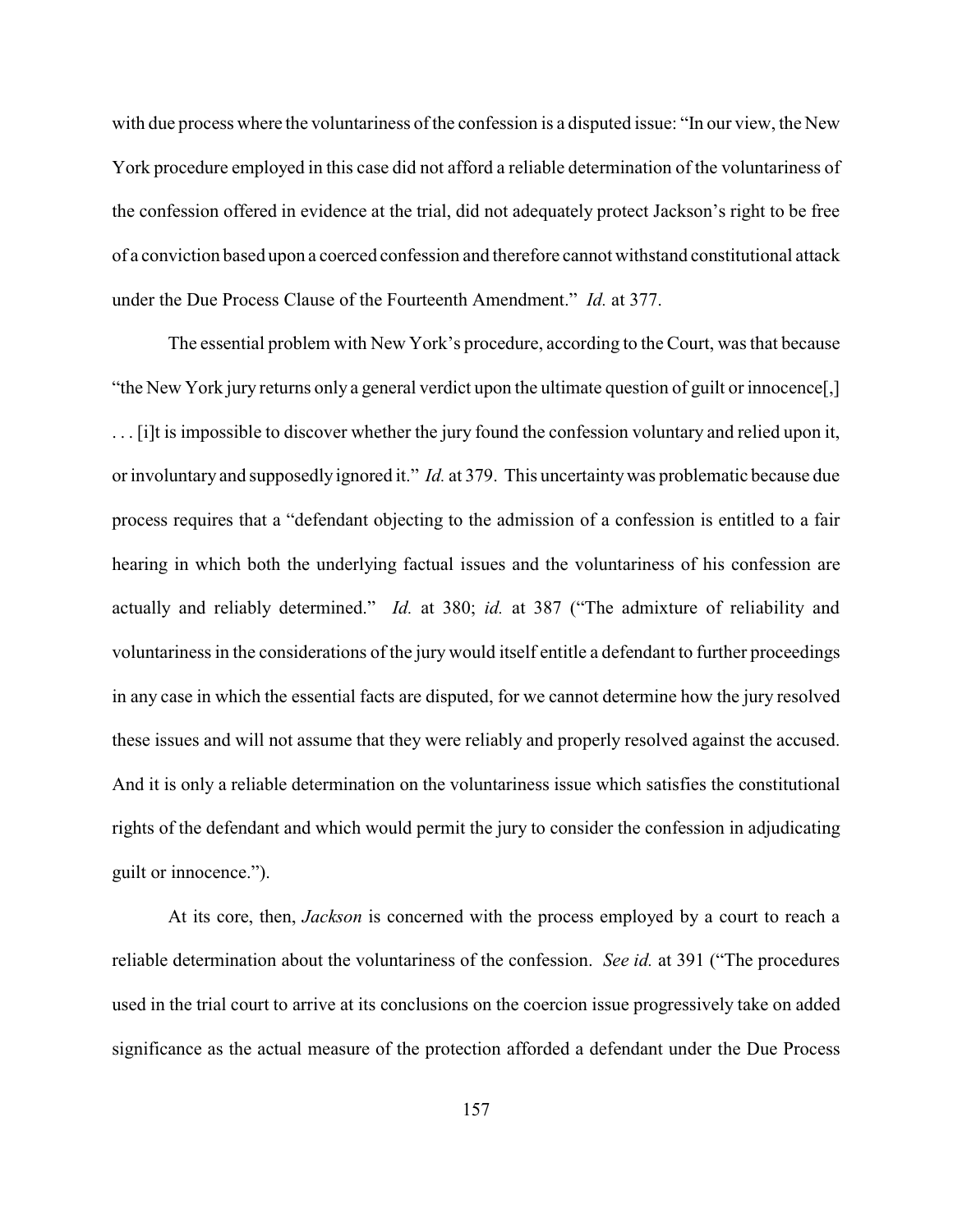Clause of the Fourteenth Amendment against the use of involuntary confessions. These procedures must, therefore, be fully adequate to insure a reliable and clear-cut determination of the voluntariness of the confession, including the resolution of disputed facts upon which the voluntariness issue may depend."). It is evident that courts applying *Jackson* have recognized this as the decision's import; courts often refer to a "*Jackson-Denno* hearing" as a sort of shorthand for a separate hearing where the parties litigate the issue of voluntariness before the trial court. *See, e.g., Jones v. Walker*, 540 F.3d 1277, 1295 (11th Cir. 2008); *United States v. Woodard*, 531 F.3d 1352, 1363 (11th Cir. 2008); and *Hagins v. United States*, 267 F.3d 1202, 1205 (11th Cir. 2001). Petitioner's allegations establish, at most, only that he disagrees with the ruling of the state courts on whether his confession was voluntary. He does not appear to argue that he was afforded insufficient due process by the state courts in reaching its determination on the matter. Petitioner has not shown that the state court's decision is contrary to or an unreasonable application of *Jackson*.

Petitioner has not shown that the state court's judgment that his statement was voluntary is contrary to or an unreasonable application of clearly established federal law, or that it is based upon an unreasonable determination of fact. Accordingly, he is not entitled to habeas corpus relief on his claim that his statement should not have been admitted on that basis.

# **E. Claim N**

Claim N is petitioner's claim that his rights to a fair trial and due process were violated by the failure of certain jurors to truthfully answer questions during voir dire and otherwise disclose pertinent information. The majority of these jurors' alleged failures to truthfully answer questions relate to their supposed relationships with prosecutors, court employees, members of the victims' (and, by extension, petitioner's) family, and law enforcement officers. Other jurors are alleged to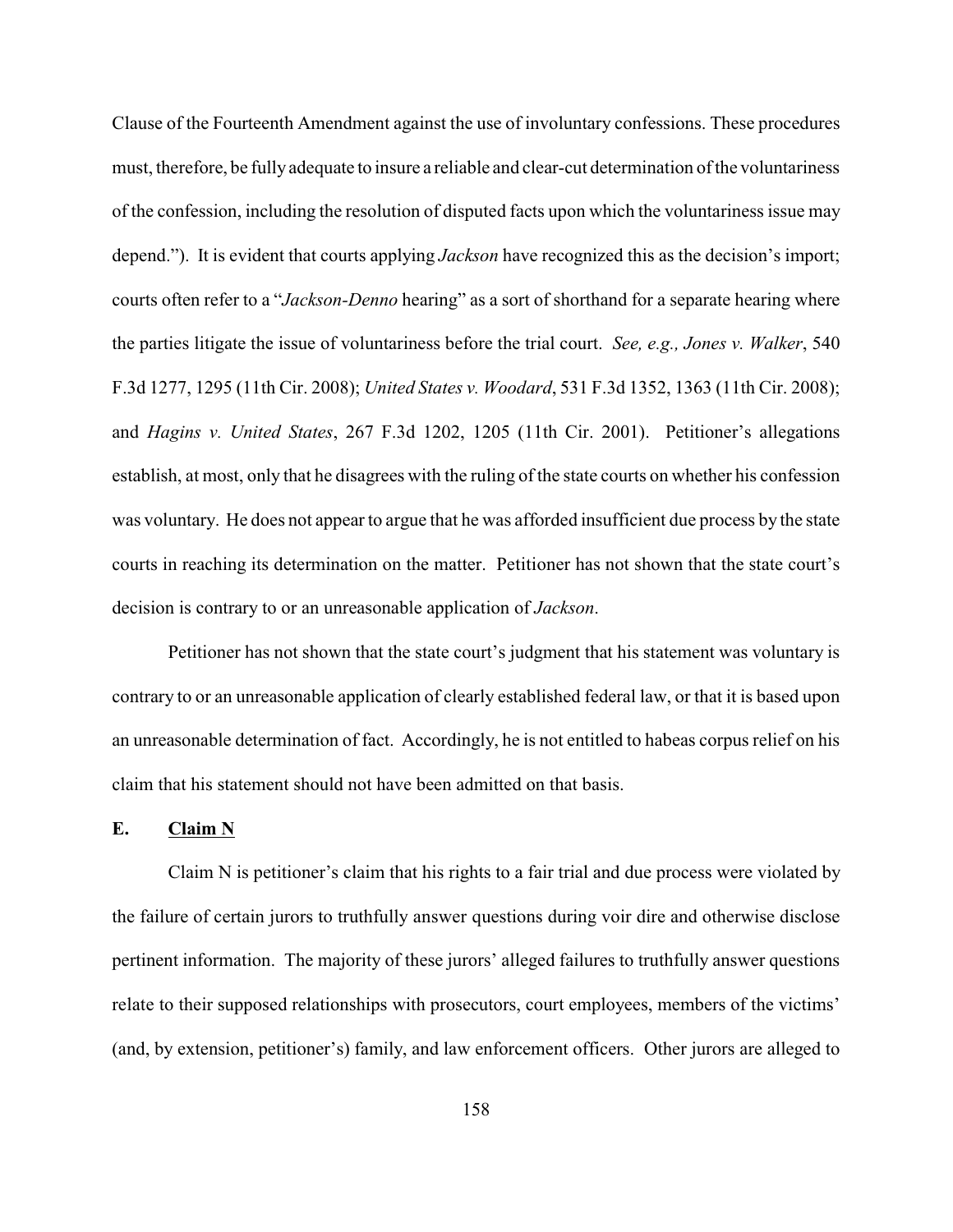have failed to relate information like a juror's motivation to serve on the jury, past involvement with law enforcement, "preoccupation" with crime-scene photographs, and failure to disclose pretrial familiarity with the case. Pet. ¶¶ 145-150.

Petitioner first raised this claim in his Rule 32 petition. *See* R.-52 at 50-57. The trial court found the claim procedurally barred, pursuant to Ala. R. Crim. P.  $32.2(a)(3) \& (5)$ , because petitioner could have, but did not, raise the claim at trial or on direct appeal. The court reasoned that "nothing prohibited counsel from speaking with the jurors after their deliberations were completed and they were excused. This could have occurred prior to the sentencing hearing before the judge or before the time for a Motion for New Trial expired." R.-73 at 18-19. In addition to its procedural ruling, the court determined that the claim was due to be dismissed as insufficiently specific, pursuant to Rule 32.6(b), and that, given petitioner's insufficient allegations, the claim was also due to be dismissed pursuant to Rule 32.7(d) because "there is no material issue of fact or law that would entitle the petitioner to relief<sup>[1]</sup>, *Id.* at 19. The circuit court thus summarily dismissed this claim without affording petitioner an evidentiary hearing. Petitioner appealed this judgment to the Court of Criminal Appeals, *see* R.-63 at 75-76, which affirmed. *Waldrop*, 987 So. 2d at 1205. Petitioner then sought discretionary review in the Alabama Supreme Court, R.-67 at 64-66, which was denied. R.-76.

Respondents contend that this claim is procedurally defaulted because of the procedural bar imposed by the Court of Criminal Appeals. Resps.' Br. (Doc. # 41) at 40. Petitioner argues that the CCA's procedural ruling conflicts with state law, as made clear by the Alabama Supreme Court's subsequent opinion in *Ex parte Burgess*, 21 So. 3d 746, 754 (Ala. 2008). Pet'r's Br. (Doc. # 44) 139-41. Petitioner also argues that Alabama state courts do not regularly or consistently apply the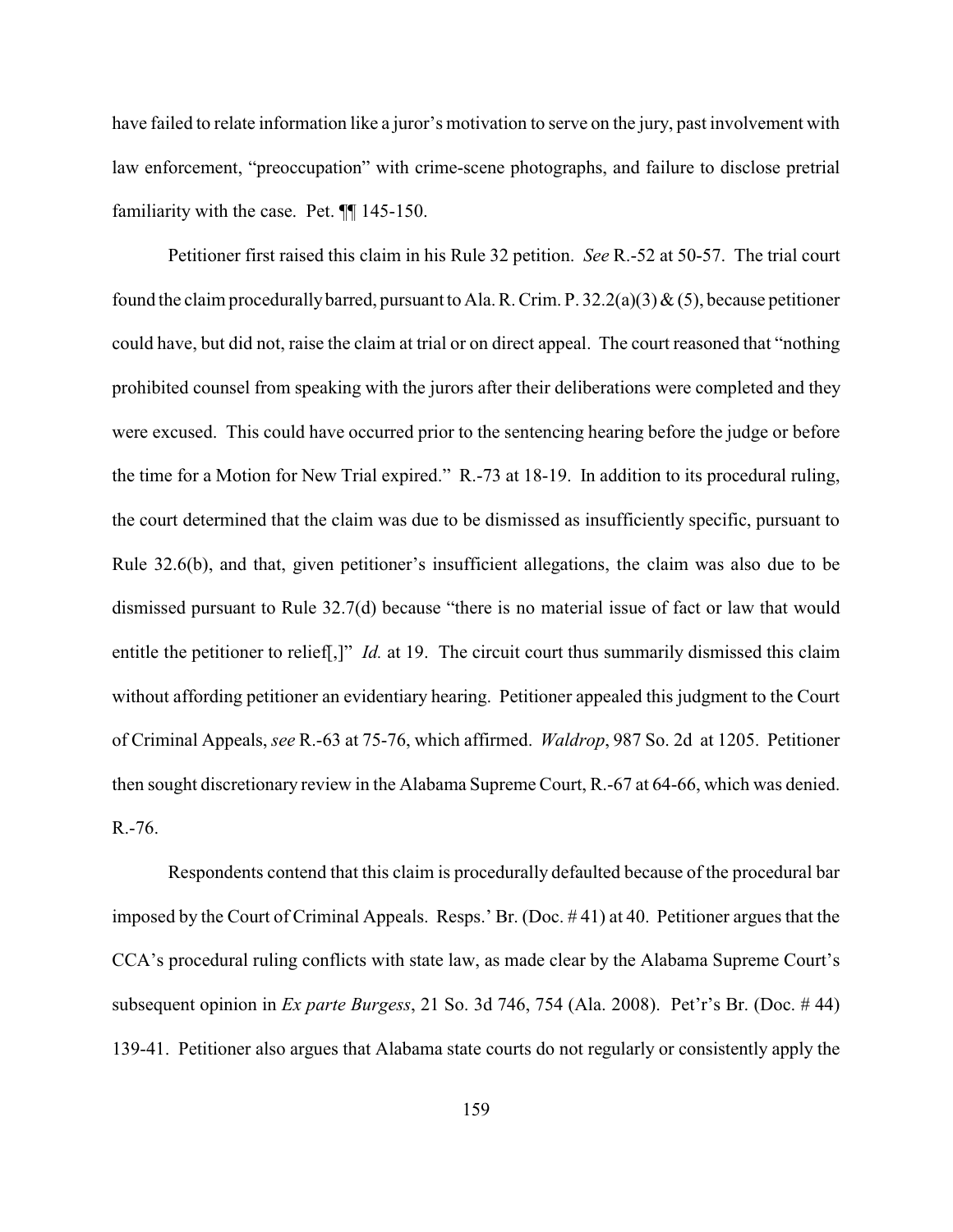procedural bar in similar juror misconduct cases. *Id.* a 141-42. Respondents then maintain that Alabama's state courts continue to bar juror misconduct claims in collateral review, even after *Ex parte Burgess*. Resps.' Br. (Doc. # 50) 77-79.

## **1.** *Procedural default*

Once again, in order for a state procedural rule that barred review of a claim in state court to suffice for procedural default purposes in federal habeas corpus, the rule must be "adequate" in that the rule is "'firmly established and regularly followed.'" *Boyd*, 697 F.3d at 1336 (quoting *Ford v. Georgia*, 498 U.S. 411, 423-24 (1991)). And, as noted above, federal courts generally have recognized that Alabama's procedural bars resulting from a Rule 32 petitioner's failure to raise his claim at trial or on appeal are adequate and independent state law grounds for imposing procedural default. *Id.* at 1335. Thus, the court must determine whether, in this instance, the procedural bar imposed is firmly and consistently followed in the context of claims like petitioner's. Upon reviewing relevant case law, the court simply cannot conclude that Alabama's state courts regularly have applied the relevant procedural bars as in this case.

Petitioner's trial occurred in August of 1999. At that time, the law in Alabama on whether a claim of juror misconduct predicated on a failure to truthfully answer voir dire questions could be barred in a Rule 32 petition was on the precipice of a period of considerable flux. In 1992, the Court of Criminal Appeals had decided, in *State v. Freeman*, 605 So. 2d 1258 (Ala Ct. Crim. App. 1992),

that a Rule 32 petitioner's claim alleging a juror's misconduct in failing to truthfully answer questions on voir dire examination was not procedurally barred by Rule 32.2, where defense counsel was not aware of the juror's failure to truthfully answer until one week before the court conducted the evidentiary hearing on the defendant's Rule 32 petition.[] In *Freeman*, the defendant's counsel uncovered the information during juror interviews. Thus, the Court of Criminal Appeals held that the issue was not procedurally barred because "the fact that the juror had been a policeman [that fact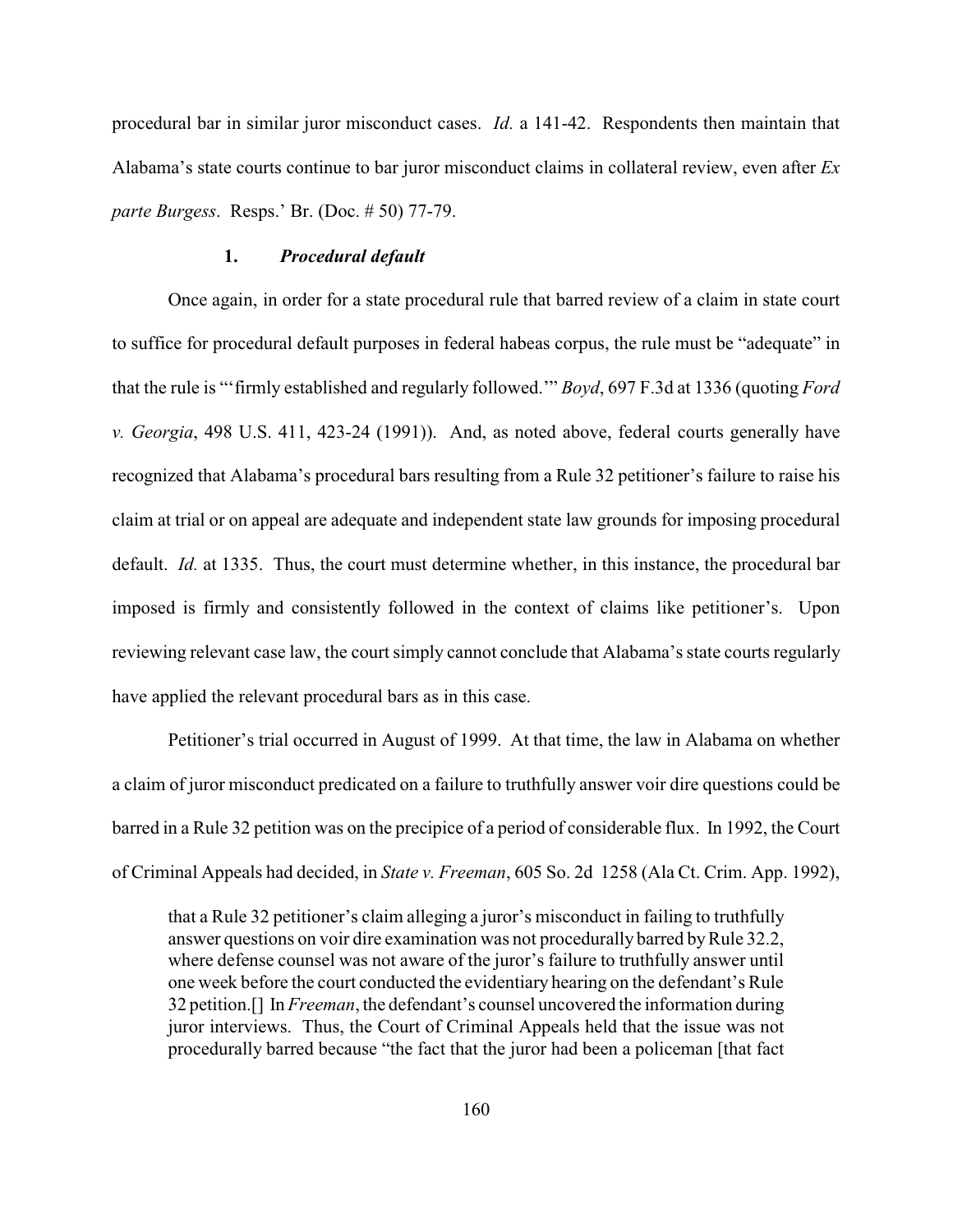was the information withheld] was not known at the time of trial or at the time of direct appeal."

*Ex parte Pierce*, 851 So. 2d 606, 616 (Ala. 2000) (citation omitted). Then, on October 1, 1999, shortly after the conclusion of petitioner's trial, the Court of Criminal Appeals reversed its holding in *Freeman* and held that "[b]efore a claim of juror misconduct may be addressed on the merits in a postconviction petition the petitioner must meet the requirements for newly discovered evidence contained in Rule 32.1(e), Ala.R.Crim.P." *Brown v. State*, 807 So. 2d 1, 8 (Ala. Crim. App. 1999). Then, approximately eleven months later, in *Ex parte Pierce*, the Alabama Supreme Court held that, in presenting a claim of juror misconduct based on the failure to truthfully answer questions during voir dire, a Rule 32 petitioner is not required to satisfy the requirements for presenting a Rule 32 petition premised on "newly discovered material facts" pursuant to Rule 32.2(e). 851 So. 2d at 613. Rather, because such claims are brought pursuant to Rule 32.1(a), they may be excluded only if they "could have been raised at trial or on appeal," but were not so raised. *Id.* In *Ex parte Pierce*, the Alabama Supreme Court clearly envisioned that, in order for a petitioner to be able to show that he could not have raised his juror misconduct claim at trial or on appeal, meaningful evidentiary development was essential to a court's ability to resolve the issue. *Id.* at 614-17. In the following years, Alabama courts sometimes found similar claims barred in collateral review due to the petitioner's failure to raise them at trial or on appeal<sup>49</sup> and sometimes concluded otherwise.<sup>50</sup>

*See, e.g., Jenkins v. State*, 972 So. 2d 165, 167-68 (Ala. Crim. App. 2005). Notably, in *Jenkins*, 49 the Rule 32 petitioner was afforded the opportunity to establish at an evidentiary hearing whether or not his counsel could have raised his juror misconduct claim at trial or on direct appeal prior to the claim being dismissed by the circuit court. Because Jenkins failed to offer any "evidence indicating why this claim was raised in the Rule 32 petition and not in earlier proceedings[,]" the procedural bar was upheld. *Id.*

<sup>&</sup>lt;sup>50</sup> See, e.g., *McGahee v. State*, 885 So. 2d 191, 201-03 (Ala. Crim. App. 2003). McGahee, too, was provided with an evidentiary hearing during which he introduced evidence concerning his counsel's inability (continued...)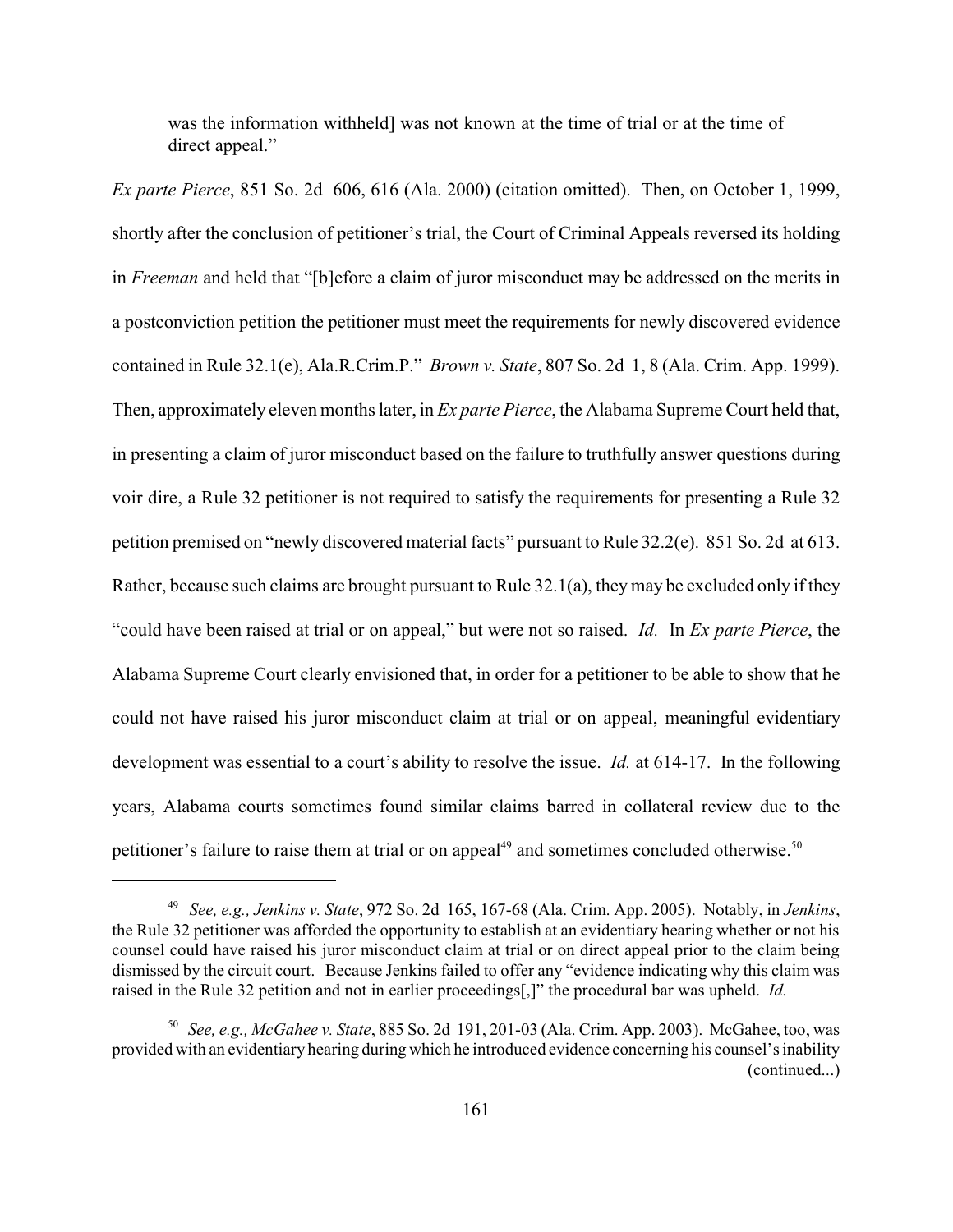Finally, in *Ex parte Burgess*, 21 So. 3d 746 (Ala. 2008), the Alabama Supreme Court greatly clarified the viability of applying the Rule  $32.2(a)(3)$  & (5) procedural bars to claims of this type, and, in doing so, unambiguously repudiated the reasoning employed by the circuit court and Court of Criminal Appeals in this case. The Court explicitly rejected the notion that counsel should be required to engage in a "fishing expedition" to obtain evidence that jurors failed to truthfully answer questions during voir dire in time to present such claims in a motion for new trial or on direct appeal. The Court held as follows:

Burgess reasonably expected that potential jurors answered accurately the questions posed to them during the voir dire examination. It is unreasonable to hold that a defendant must uncover any and all juror misconduct in the form of inaccurate responses to voir dire examination in time to raise such claims in a motion for a new trial or on appeal. Requiring a defendant to raise such claims of juror misconduct during the interval between the voir dire examination and the filing of posttrial motions places an impracticable burden on defendants. In this case, there is no evidence before us indicating that Burgess suspected or should have suspected that any jurors did not accurately answer a question during the voir dire examination. Burgess particularly did not have any reason to suspect that a juror allegedly had a personal relationship with the district attorney because before trial his counsel had moved for the district attorney to disclose any relationships he had with potential jurors.

The trial court, in finding that Burgess's claims were procedurally barred by Rule  $32.2(a)(3)$  and  $(a)(5)$ , found "that the information obtained from the jurors was available to newly appointed appellate counsel and could have been raised in [Burgess's] Motion for New Trial. All counsel had to do was to interview the jurors in post-trial interviews just as was done by petitioner's counsel herein." However, it is unreasonable to require that a defendant, unaware of any failure to answer correctly questions posed during the voir dire examination, must contact each juror and ask whether he or she accurately and truthfully answered such questions. Jury service is sufficiently disruptive of a citizen's regular activities without this Court announcing a rule that would routinely subject jurors to potentially insulting postverdict

 $50$ (...continued)

to present his juror misconduct claim at trial or on appeal. Although the circuit court nevertheless found the claim barred, the Court of Criminal Appeals reversed as to this finding, concluding that McGahee had "sustained his burden of disproving the grounds of preclusion pleaded by the State." *Id.* at 203.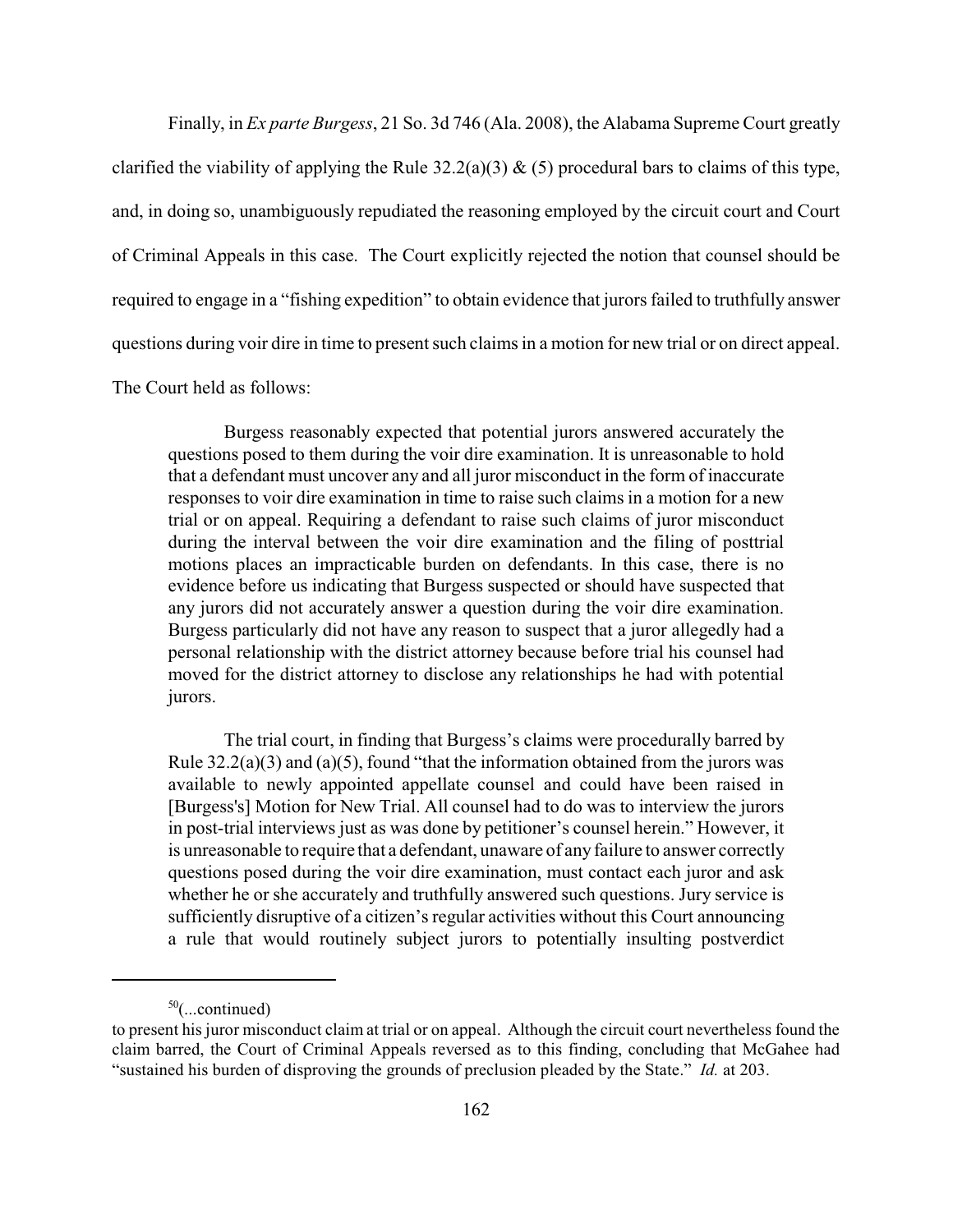interrogation concerning their veracity. Absent any evidence that a telephone call to some or all the jurors would have been nothing more than a mere fishing expedition, we cannot hold on this record that Burgess's claims are precluded.

#### 21 So. 3d at 754-55.

Thus, it is clear that the procedural bar imposed in this case is not to be imposed where counsel reasonably has no cause to believe that jurors have failed to truthfully answer questions and that, moreover, counsel is not required to "speak[] with the jurors after their deliberations [are] completed and they [are] excused[,]" R.-73 at 18-19, in order to fish for hints of juror misconduct to be presented in time for a motion for new trial. Importantly, the Alabama Supreme Court made clear that its opinion in *Ex parte Burgess* was not a recalibration of existing law but was, instead, merely based upon the CCA holdings in *Freeman* and *DeBruce v. State*, 890 So. 2d 1068 (Ala. Crim. App. 2003), and, especially, its own opinion in *Ex parte Pierce*. *Id.* at 754. In addition, after *Ex parte Burgess*, the Alabama Supreme Court has clarified that a Rule 32 petitioner is not required to show in his Rule 32 petition "why he could not have reasonably discovered the alleged juror misconduct in time to assert that claim in his motion for a new trial or on appeal." *Ex parte Harrison*, 61 So. 3d 986, 990-91 (Ala. 2010). Rather, where the trial record does not indicate that the petitioner "should have been aware before he filed his motion for a new trial or his direct appeal that some jurors had provided untruthful or inaccurate answers during voir dire examination[,]" a claim of juror misconduct discovered during post-conviction investigation will not be procedurally barred. *Id.* at 991.

In sum, it is apparent that, at the time petitioner's trial was ongoing and in the months following trial, Alabama's law concerning the viability of certain procedural defenses in the context of juror misconduct claims like petitioner's was in a considerable state of flux. However, it is now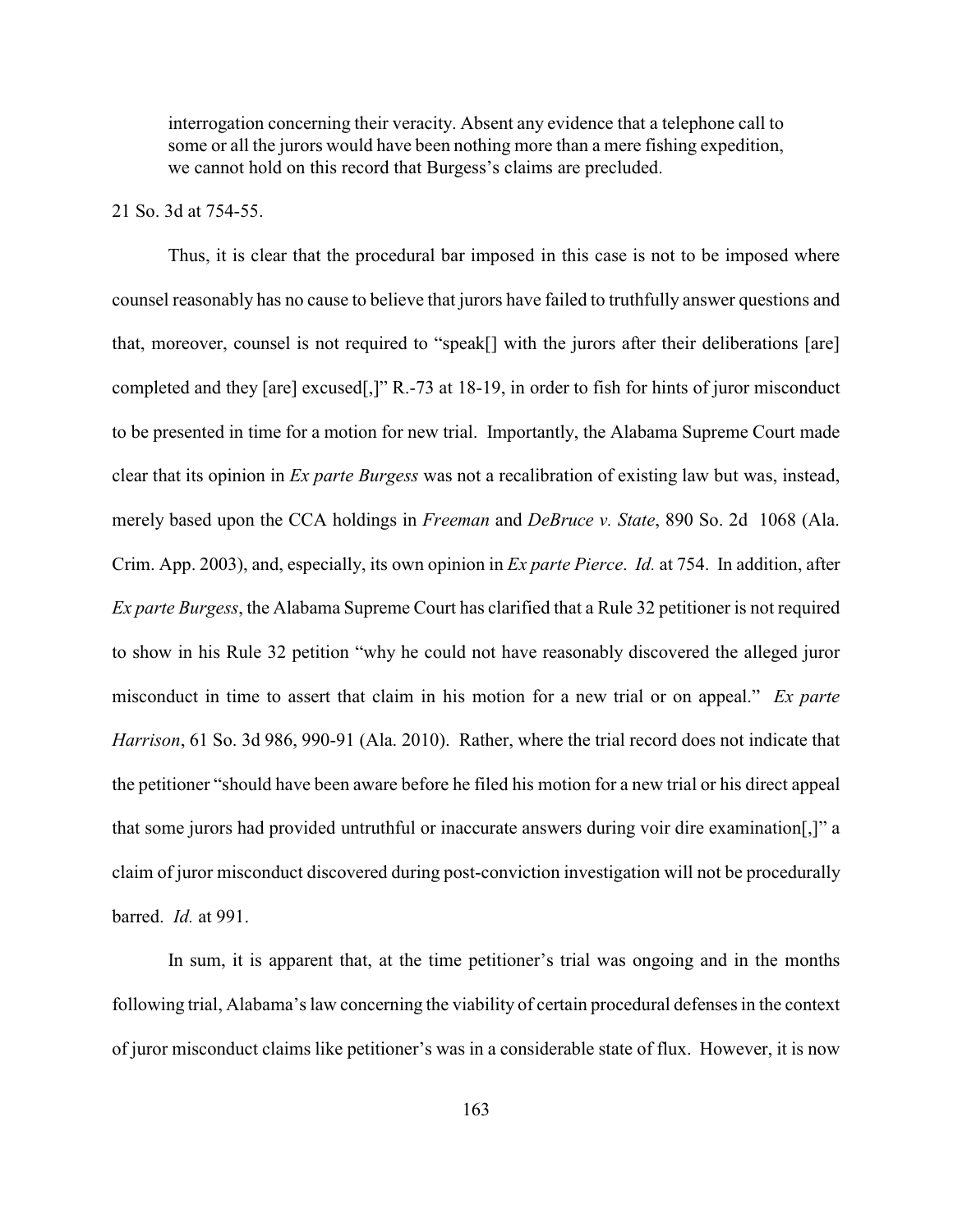clear that the Alabama Supreme Court explicitly rejects the twin premises relied upon by the state courts in finding petitioner's claim procedurally barred. The Court has made clear that, where there was nothing in the trial court record that reasonably should have caused counsel to question the veracity of jurors,<sup>51</sup> petitioner's counsel was not obliged to undertake a "fishing expedition" in the form of interviews with the jurors in time to raise his claim in a motion for new trial or on direct appeal. Likewise, where the record evinced no reason to suspect that jurors had misled counsel, petitioner was not required to show in his Rule 32 petition why he could not have raised his juror misconduct claims at trial or on direct appeal. Moreover, even assuming that petitioner was required to show that he could not have raised his juror misconduct claims at trial or on direct appeal–despite the apparencyof this circumstance in the trial record itself–petitioner was not afforded an evidentiary hearing by the circuit court before this claim was summarily dismissed.<sup>52</sup> All of these facts compel the court to conclude that the state courts' imposition of a procedural bar in this instance is not "adequate" for procedural default purposes because it was not fairly imposed and, furthermore, is not firmly established and regularly followed in the state courts. The court finds, therefore, that petitioner's juror misconduct claim is not procedurally defaulted.

<sup>&</sup>lt;sup>51</sup> Petitioner asserts that "[t]he trial record in this case contains no indication counsel should have known jurors were not being truthful during voir dire." Pet'r's Resp. (Doc. # 44) 140 n.33. Respondents do not dispute this assertion and do not point to any part of the record which should have caused trial counsel to question the veracity of jurors during voir dire. Nor is this court aware of anything after its own review of the record.

 $52$  To be sure, when the State first argued that the circuit court should summarily dismiss petitioner's juror misconduct claims pursuant to Rule  $32.2(a)(3)$  & (5), petitioner vehemently objected, arguing that his "trial counsel could not have had any information that jurors had failed to disclose information during voir dire" and that the voir dire transcript was not even prepared until "nearly two months after the date upon which the motion for new trial was due." R.-54 at 15-16. Nevertheless, the circuit court adopted the State's proposed order dismissing this claim as procedurally barred prior to the evidentiary hearing.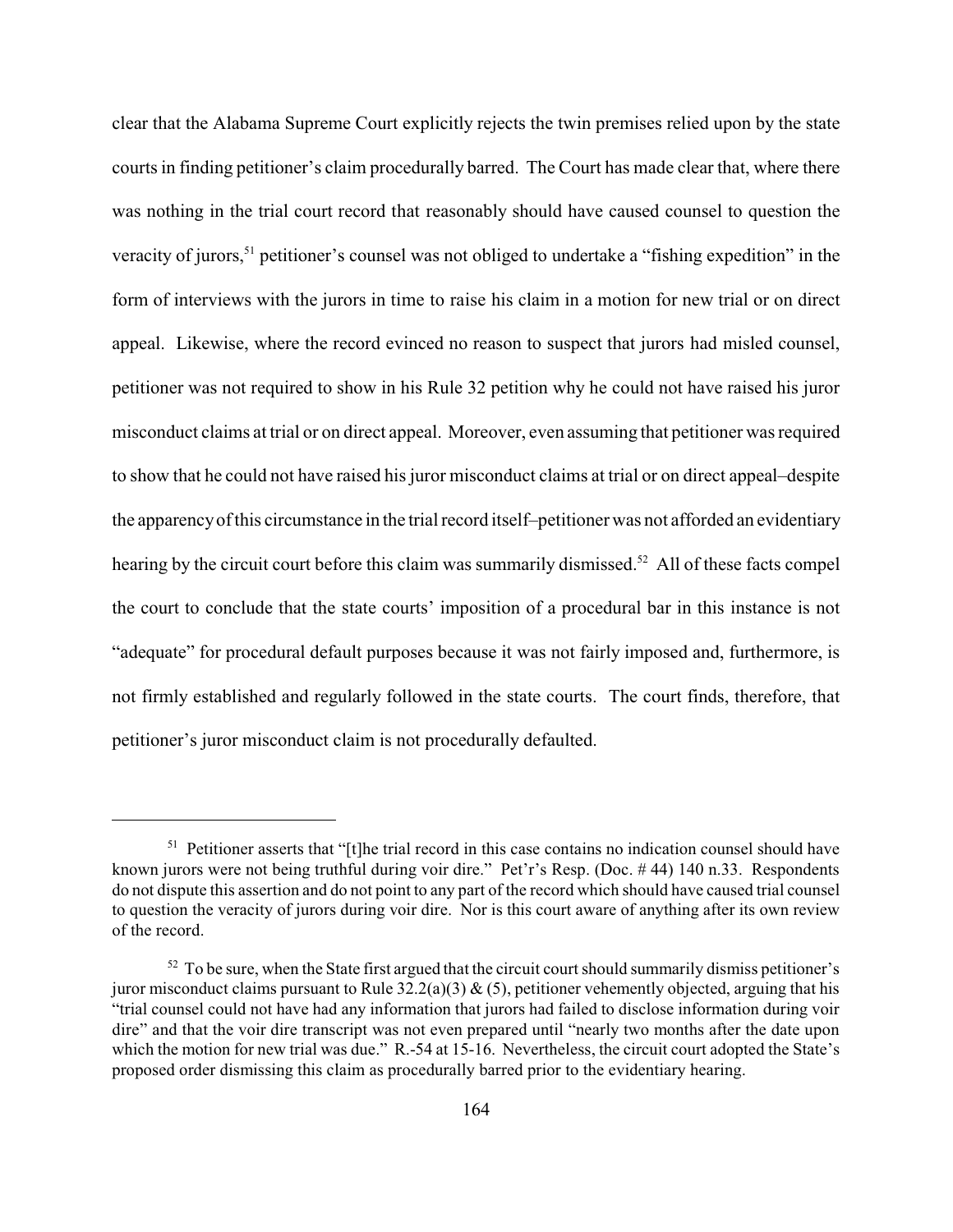## **2.** *Application of § 2254(d)*

The court's conclusion that this claim is not procedurally defaulted does not entitle petitioner to *de novo* review of his juror misconduct claim on its merits. Rather, as the parties concede, the state courts also dismissed petitioner's juror misconduct claims on the grounds that they were insufficiently specific, pursuant to Rule 32.6(b), and that, therefore, petitioner failed to show any material issue of fact or law that, if proven, would entitle him to relief, as required by Rule  $32.7(d)$ .<sup>53</sup> This court must treat this determination as an adjudication on the merits for purposes of applying §

 $53$  In fairness, the parties agree only that the circuit court also dismissed this claim pursuant to Rules 32.6(b) and 32.7(d). Petitioner maintains that "the Court of Criminal Appeals did not adopt the trial court's finding that the juror misconduct allegations were insufficiently specific under Rule 32.6(b)." Pet'r's Resp. (Doc. # 44) 142. Petitioner arrives at this conclusion despite that the Court of Criminal Appeals never explicitly limited its adoption of the circuit court's judgment and, furthermore, it quotes verbatim from that portion of the circuit court's order dismissing the claim pursuant to Rules 32.6(b) and Rule 32.7(d) and ultimately concludes that petitioner "failed to meet his burden under Rule 32.3" to sufficiently plead his claim. *See Waldrop*, 987 So. 2d at 1205. Indeed, the portion of the CCA's opinion recounting the circuit court's "alternative" holding constitutes the greatest portion of its discussion of this claim, as it includes the circuit court's numerousfactual findings about the supposed inadequacies of petitioner's claims about several different jurors' alleged misconduct. *Id.*

Petitioner offers no compelling justification for his proposition that the Court of Criminal Appeals did not adopt the circuit court's full judgment. Rather, he only asserts that "[t]hough the court did reference Rule 32.3, it did so only on [sic] to the extent that Mr. Waldrop failed to allege in CCA is petition that his juror misconduct claim could not have been raised at trial or on appeal (as opposed to the trial court's finding that the claim was not specific for various other reasons)." Petr's' Resp. (Doc. # 44) 142-43 n.34. But petitioner does not explain why or how he draws this conclusion, and it is not self-evident, or even implicit, on the face of the opinion itself. In order to accept petitioner's argument, the court would have to conclude that theCCA deliberately butsuperfluously included a lengthy excerpt fromthe circuit court's opinion which provides many factual findings about the merits of petitioner's allegations but which was wholly irrelevant to the court's singular procedural ruling. Lacking any indication of such intent, the court believes that the CCA is entitled to the benefit of doubt. In any event, at most, the opinion is only ambiguous on this point. A more reasonable reading, however, isthat, where theCCA did not expressly limit its adoption of the circuit court's opinion to its procedural bar judgment, and it further devoted the greatest portion of its discussion of this claim to a verbatim quote of the lower court's application of Rules 32.6(b) and 32.7(d), and where it concluded its analysis by upholding the lower court's finding that petitioner failed to fulfill his sufficient pleading obligations under Rule 32.3, the CCA also adopted the circuit court's finding that petitioner failed to sufficiently plead his claim and that it was therefore due to be dismissed pursuant to Rules 32.6(b) and 32.7(d).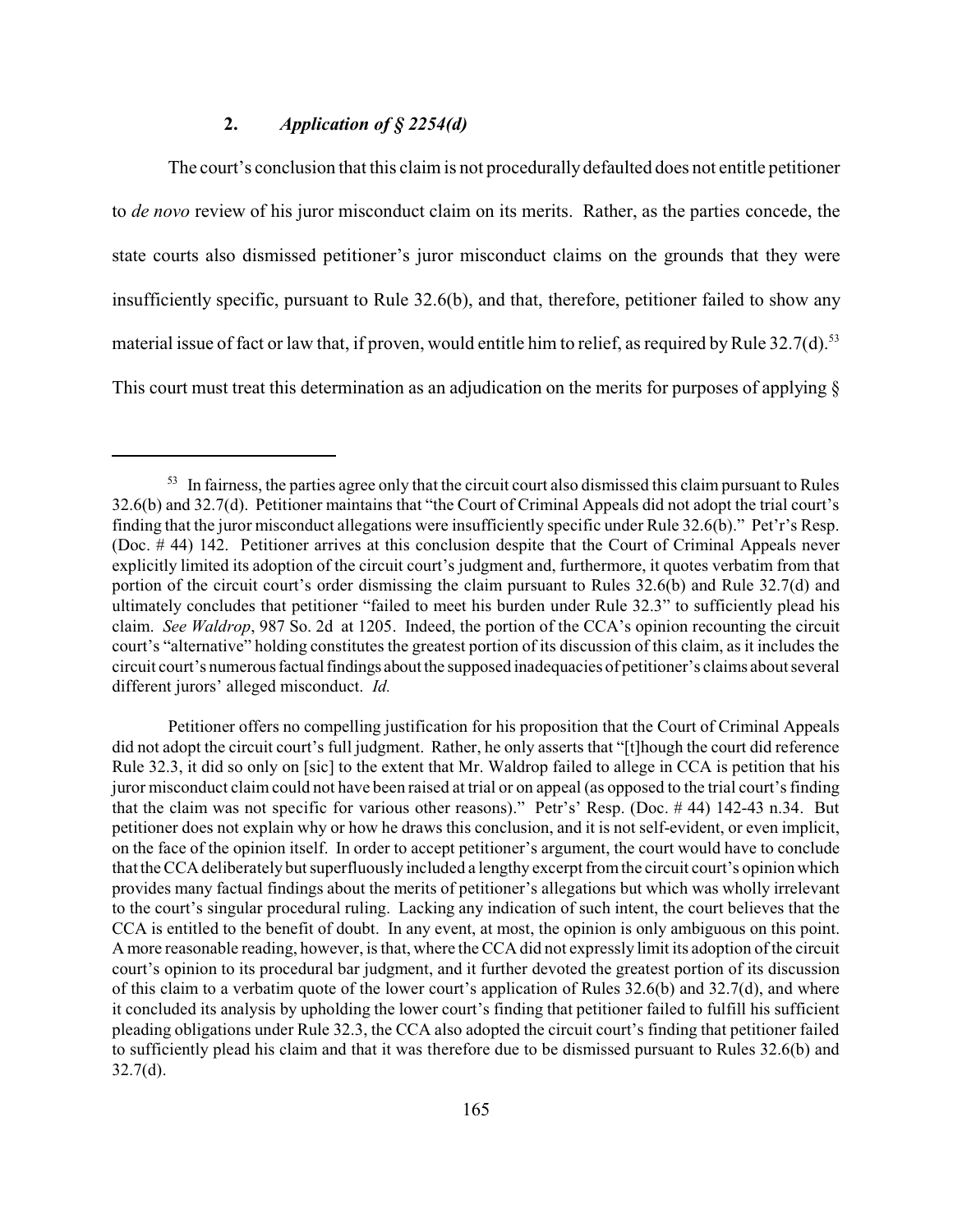2254(d). *Lee*, 726 F.3d at 1208; *Borden*, 646 F.3d at 816. Thus, the circuit court rendered, and the Court of Criminal Appeals later adopted, numerous factual findings related to the underlying merit of petitioner's juror misconduct claims before denying them on their merits. As the court has determined that petitioner's claim is not procedurally defaulted, the court is required to review the state court's merits determinations pursuant to the AEDPA.

The court will first summarize petitioner's specific allegations of juror misconduct. Petitioner's allegations respecting each juror are as follows: a) juror A.W. failed to disclose that she "knew the prosecutor and her husband[,]" that she knew "Sheriff Jeff Fuller and his wife on a personal basis[,]" and that "she knew the victims' son-in-law and Mr. Waldrop's uncle, Darrell Boyd" (Pet. ¶ 145); b) juror H.S. failed to disclose that he or she had met Circuit Clerk Kim Benefield "when she spoke at the juror's community club[,]" and that he or she knew Sheriff Fuller (*Id.* at ¶ 146); c) juror W.W. failed to disclose that she had previously "spoken to Ms. Benefield when filing legal papers" (*Id.*); d) juror A.M. failed to disclose that she knew "deputy district attorney Baldwin and had worked at a Movie Gallery video rental store, which Ms. Baldwin frequented" (*Id.*); e) juror C.S. "did not reveal that he knew Sheriff Fuller" (*Id.*); f) juror M.S. failed to "disclose that he knew several members of victim Irene Prestridge's family[,]" from whom he had frequently purchased moonshine, failed to disclose that his interest in serving on the case stemmed from guilt he felt for previously lying to escape jury duty in a separate murder case, failed to disclose that he knew Deputy District Attorney Baldwin and Sheriff Fuller, failed to disclose that he had a DUI conviction, and failed to disclose supposedly relevant information about his own preconceived notions regarding the presumption of innocence, the defendant's right to remain silent, and the need for trial "sinceBobbyplead guilty" (*Id.* at ¶ 147); g) juror L.W. failed to disclose that her brother had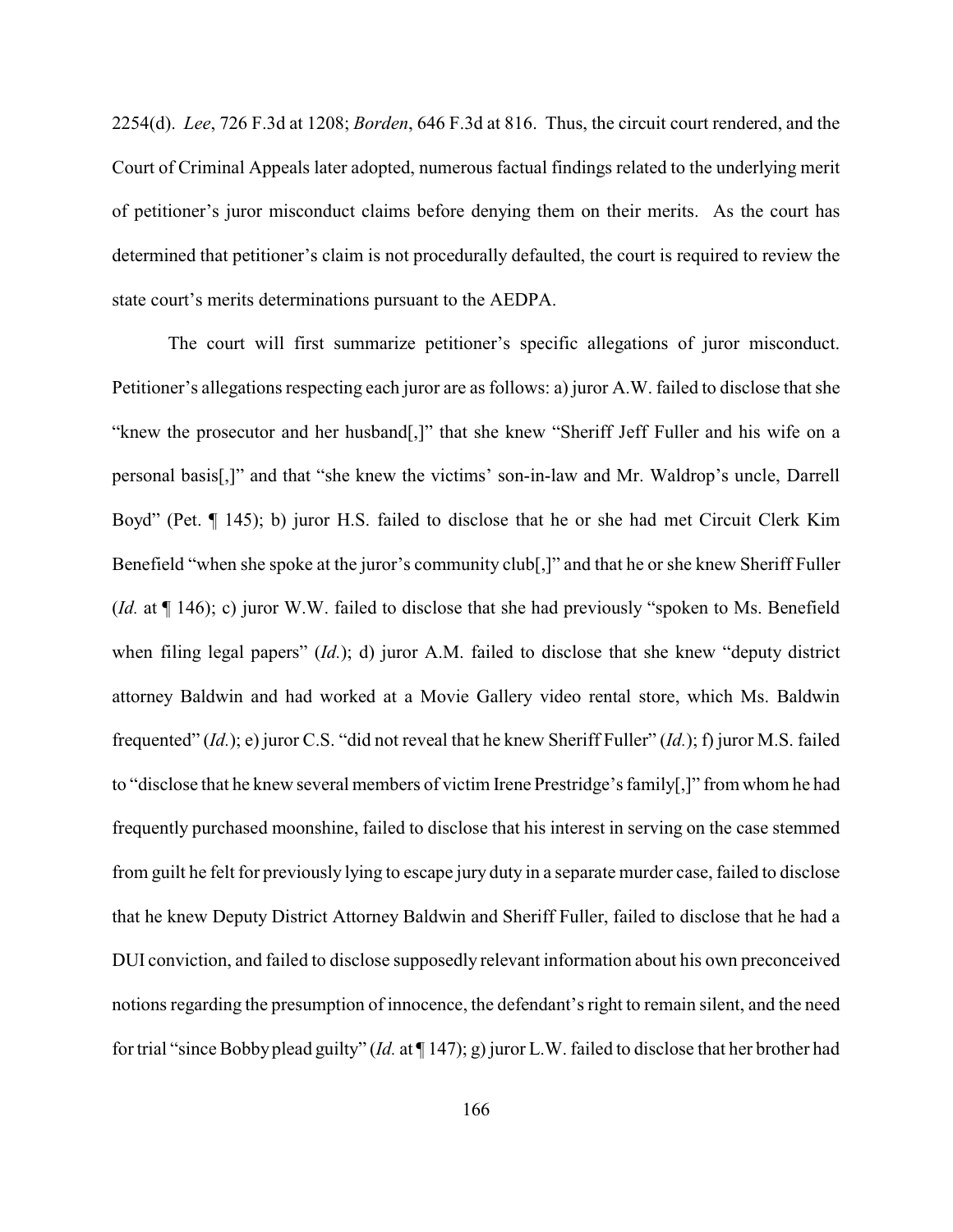"repeated run-ins with the Randolph CountySheriff's Department and recently had been prosecuted, convicted, and sent to jail" for DUI (*Id.* at ¶ 148); h) juror S.N. failed to disclose–apparently before having seen any of the crime scene photographs–that she would be preoccupied by the gore depicted in the photographs (*Id.* at ¶ 149); and i) juror D.C. failed to disclose that she "had been neighbors with Sheriff Fuller's parents and had met Sheriff Fuller socially on several occasions" and failed to disclose that she<sup>54</sup> had heard of the case prior to being called for jury service (*Id.* at  $\P$  150).

All material allegations in support of petitioner's juror misconduct claim were raised in his Rule 32 petition in the state courts. *See* R.-52 at 50-57. In addition to finding the claim procedurally barred because petitioner did not raise it at trial or on direct appeal, the circuit court found as follows:

In addition to the procedural bar discussed above, the Court further finds that these claims are not sufficiently specific and are subject to being denied for that reason. Waldrop's petition discusses an individual juror in each section of this claim. Most of the allegations concern the juror "knowing" some named person, but not disclosing that information. For example, Juror A.W. is suppose to know the Assistant District Attorney Melody Baldwin and her husband, while juror H.S. is suppose to know Sheriff Jeff Fuller. However, Waldrop does not indicate how or when he discovered "the relationships" existed, when they occurred, or whether they might have had any effect on the juror's ability to remain unbiased. Also juror W.H. acknowledged that he knew Sheriff Fuller (R. 275), but was not struck. Similarly, juror W.W. is suppose to know Circuit Clerk Kim Benefield through "filing legal papers." A relationship such as this is not the kind of "knowledge" that would influence a juror. Additionally, two people who remained on the jury acknowledged knowing Ms. Benefield–juror A.K. (R. 206) and alternate C.S. (R. 90). It should also be noted that two of the Sections (D and G) concern the two alternates, juror C.S. and juror M.S. A juror who is dismissed before deliberations begin would not be in a position to improperly influence those deliberations. . . . For these reasons, this claim is denied because it is not sufficiently specific, Rule 32.6(b), and because there is no material issue of fact or law that would entitle the petitioner to relief. Rule  $32.7(d)$ .

<sup>&</sup>lt;sup>54</sup> The petition uses both "he" and "she" as pronouns referring to juror D.C. *See* Pet. 150. Upon review of the trial transcript, the court believes that D.C. is female.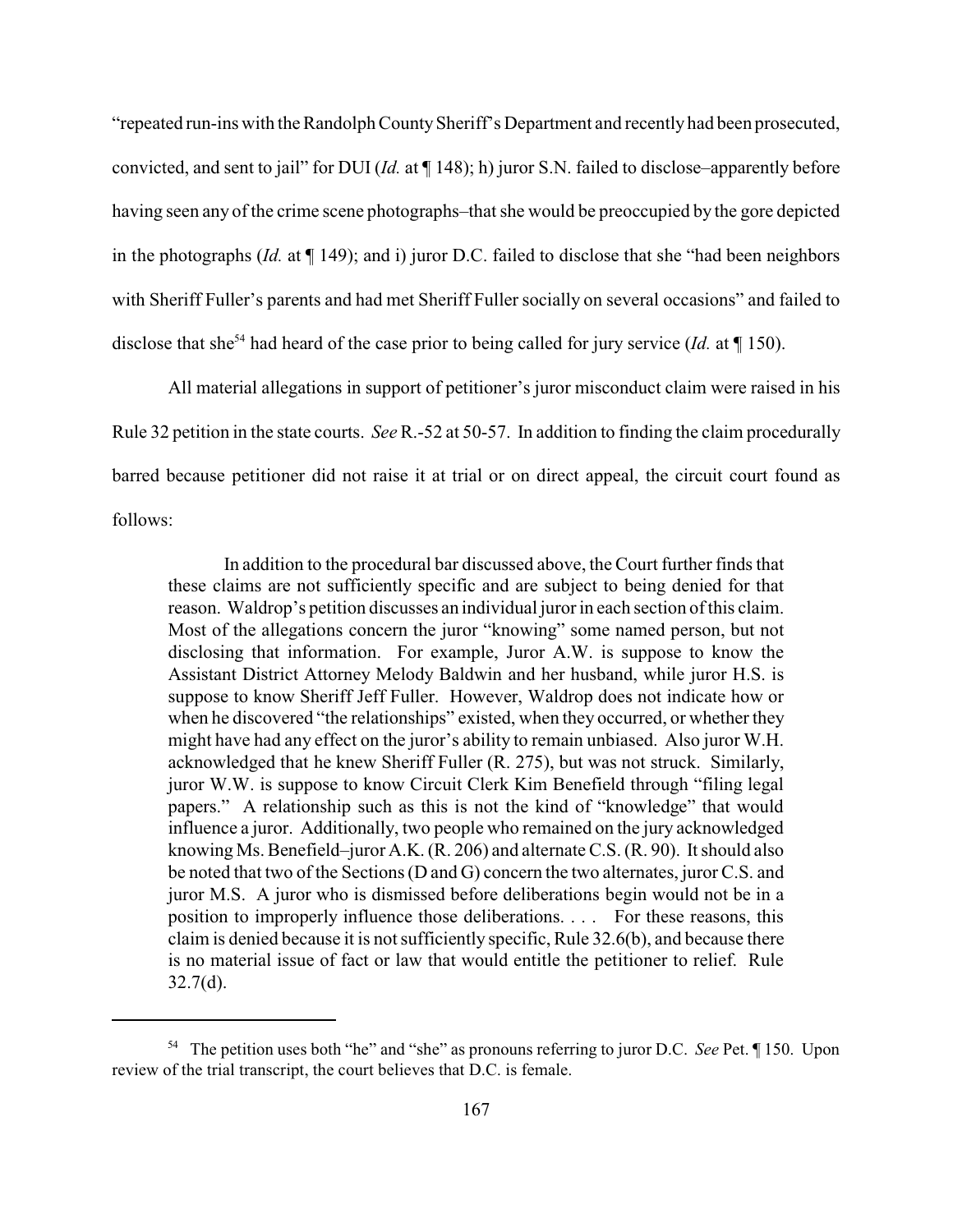R.-73 at 19. As discussed above, the Court of Criminal Appeals wholly included and adopted the circuit court's finding. *See Waldrop*, 987 So. 2d at 1205.

Petitioner argues that the failure of the subject jurors to truthfully answer questions or disclose requested information violated his "rights to due process, a fair and impartial jury, and a reliable conviction and sentence as guaranteed by the Fifth, Sixth, Eighth, and Fourteenth Amendments of the United States Constitution." Pet'r's Br. (Doc. # 44) at 136-37 (citing *Morgan v. Illinois*, 504 U.S. 719, 727 (1992); *Irwin v. Dowd*, 366 U.S. 717, 722 (1961); and *Rogers v. McMullen*, 673 F.2d 1185, 1188 (11th Cir. 1982)). He asserts that he was prevented from "challenging [the jurors] for cause or using a peremptory challenge to remove them from the venire[,]" and, therefore, he was "not tried before a panel of 'impartial, indifferent jurors.'" *Id.* at 144 (quoting *Irwin*, 366 U.S. at 722). Petitioner therefore argues that "the state court adjudication of this claim resulted in a decision that was contraryto, and involved an unreasonable application of, clearly established United States Supreme Court precedent." Pet. ¶ 151; Pet'r's Br. (Doc. # 44) at 144. Despite that the court entered an order instructing respondent to submit briefing addressing the merits of petitioner's claims in addition to raising any applicable procedural defenses, respondents have not addressed the merit of petitioner's juror misconduct claim and , instead, have only argued that the claim is procedurally defaulted. *See* Resp.'s Br. (Doc. # 41) at 39-41; Resp.'s Br. (Doc. # 50) at 77-80.

The Supreme Court has recognized that "due process alone has long demanded that, if a jury is to be provided the defendant, regardless of whether the Sixth Amendment requires it, the jury must stand impartial and indifferent to the extent commanded by the Sixth Amendment." *Morgan*, 504 U.S. at 727. Moreover, "part of the guarantee of a defendant's right to an impartial jury is an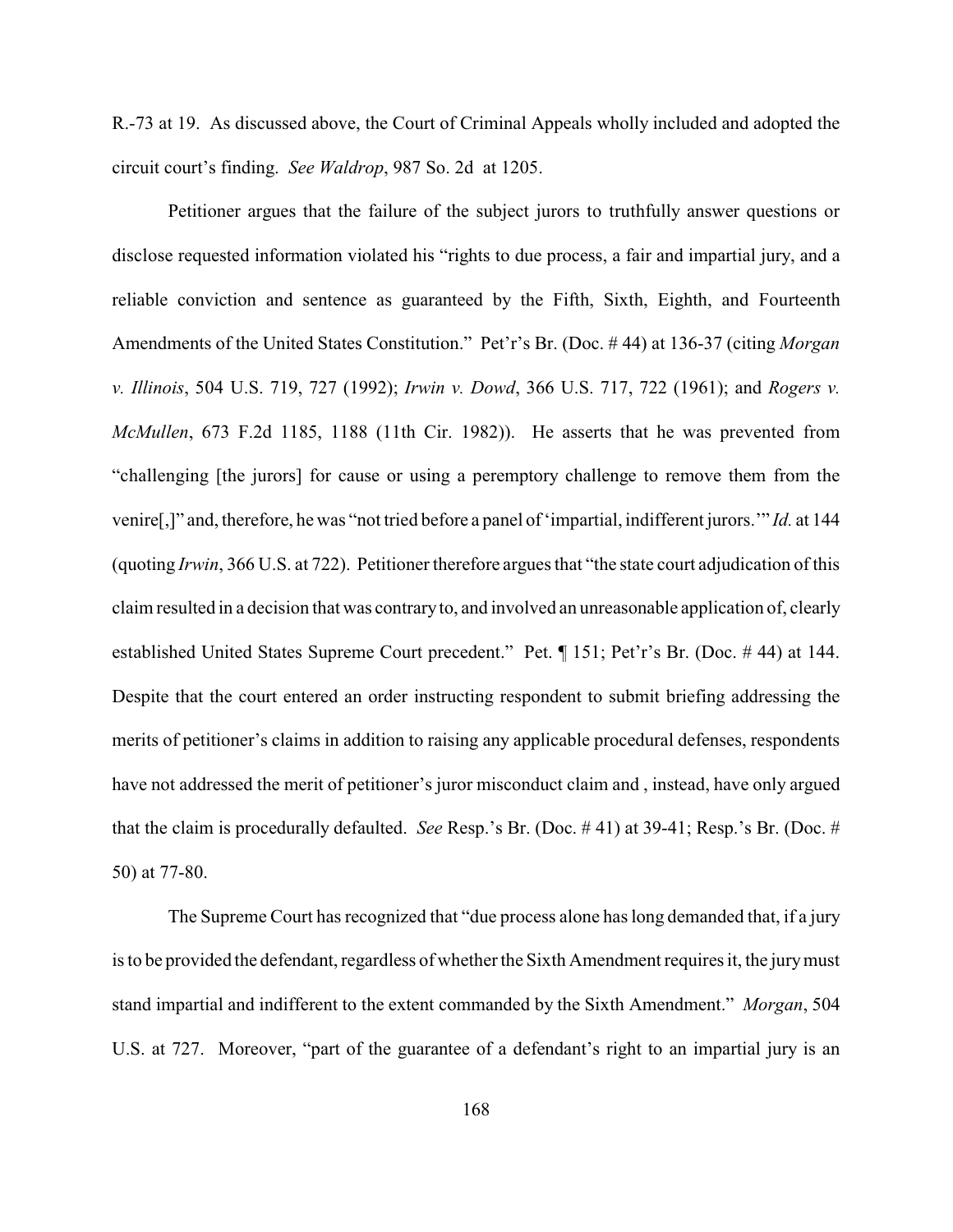adequate *voir dire* to identify unqualified jurors." *Id.* at 729. Of course, truthful responses by jurors

during voir dire are essential to vindicating the defendant's right to a fair trial.

*Voir dire* examination serves to protect that right by exposing possible biases, both known and unknown, on the part of potential jurors. Demonstrated bias in the responses to questions on voir dire may result in a juror being excused for cause; hints of bias not sufficient to warrant challenge for cause may assist parties in exercising their peremptory challenges. The necessity of truthful answers by prospective jurors if this process is to serve its purpose is obvious.

*McDonough Power Equip., Inc., v. Greenwood*, 464 U.S. 548, 554 (1984). Given the interests at

stake, each instance of alleged juror misconduct must be considered in its own context, as not all

errors, mistakes, or obfuscations require a retrial.

A trial represents an important investment of private and social resources, and it ill serves the important end of finality to wipe the slate clean simply to recreate the peremptory challenge process because counsel lacked an item of information which objectively he should have obtained from a juror on *voir dire* examination. . . . We hold that to obtain a new trial in such a situation, a party must first demonstrate that a juror failed to answer honestly a material question on *voir dire*, and then further show that a correct response would have provided a valid basis for a challenge for cause. The motives for concealing information may vary, but only those reasons that affect a juror's impartiality can truly be said to affect the fairness of a trial.

*Id.* at 555-56.

Thus, assuming the veracityof petitioner's allegations that certain jurors failed to adequately respond to voir dire questions or otherwise disclose pertinent information, the question becomes at what point did such "juror misconduct" deprive petitioner of a fair trial as required by the Constitution? This inquiry–whether the juror failed to disclose information that would have provided grounds supporting a for-cause challenge–requires the court to assess whetherthe withheld information establishes or suggests "a showing of bias that would disqualify the juror." *United States v. Ervin*, 517 F. App'x 734, 743 (11th Cir. 2013). "Actual bias may be shown either by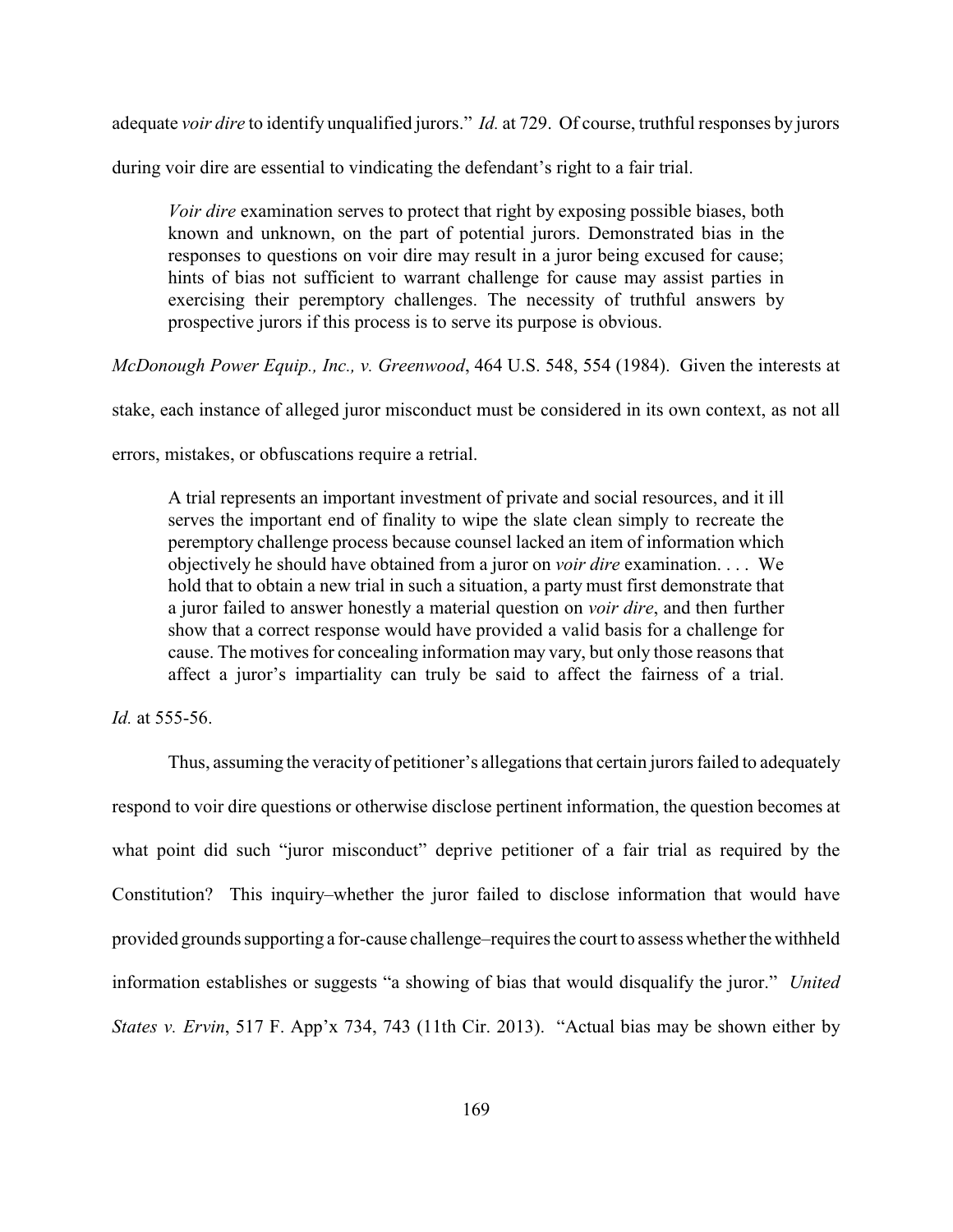express admission or by proof of specific facts showing such a close connection to the circumstances at hand that bias must be presumed." *Id.* (citing *United States v. Carpa*, 271 F.3d 962, 967 (11th Cir. 2001)). Furthermore, a "juror's bias may be implied if the juror has a special relationship with a party, such as a familial or master-servant relationship." *Id.* (citing *United States v. Rhodes*, 177 F.3d 963, 965 (11th Cir. 1999)).

Applying these standards to petitioner's allegations of juror misconduct, the court cannot conclude that the state court's finding that petitioner's claim is inadequate or insufficient on the merits is contrary to, or an unreasonable application of, the Supreme Court precedents discussed above. To begin, the great majority of petitioner's allegations of misconduct concern jurors who failed to disclose their supposed relationships or familiarity with Assistant District Attorney Baldwin, Sheriff Fuller, or Circuit Clerk Benefield. None of these relationships is described as anything more substantive than just "knowing" the respective person, as in having met them at some social or political event, through work encounters such as at a movie rental store, or through ordinary and perfunctory interactions like filing legal papers. These jurors' mere familiaritywith one of these persons would not have supported a for-cause challenge of the respective jurors and, indeed, many jurors who disclosed their familiarity or relationship with the same individuals were not challenged for cause on that basis.<sup>55</sup> In addition, petitioner does not even allege that any of the subject jurors were rendered biased due to their supposed familiarity with Baldwin, Fuller, or Benefield. In sum,

<sup>&</sup>lt;sup>55</sup> For example, potential jurors C.H., M.A., B.C., P.R., W.H, and L.T. all indicated that they knew Sheriff Fuller but were not challenged for cause on that basis. Likewise, numerous potential jurorsindicated that they knew Clerk Benefield, including eventual jurors C.S., L.W., and A.K., yet also were not challenged on that basis. Notably, in contrast to his voir dire questioning of the other panels, counsel did not even inquire of the second panel of potential jurors whether they knew Baldwin, Fuller, or Benefield. *See* Trial Tr. (R.-4) at 120-140.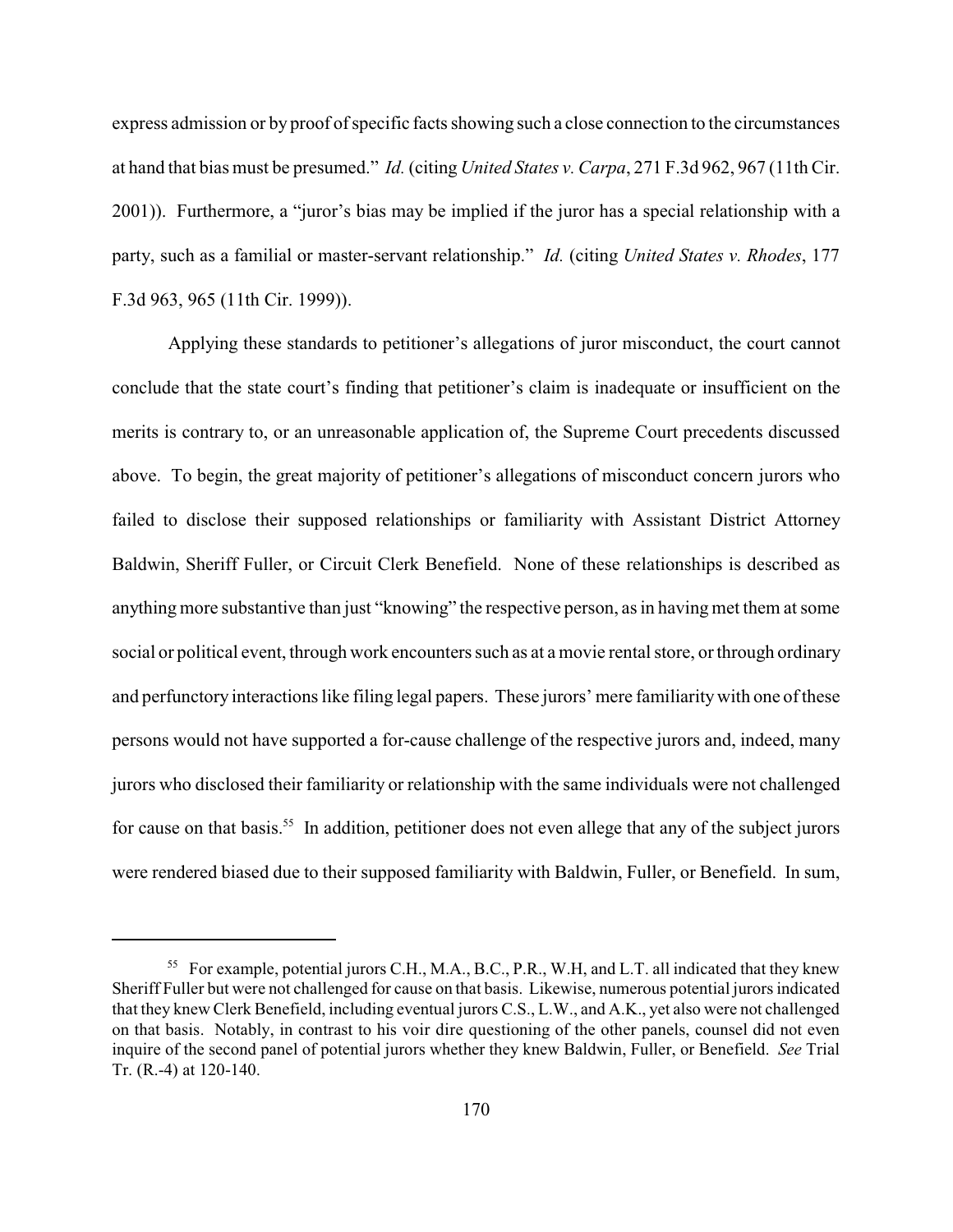none of the attenuated relationships or interactions with the persons described in the petition demonstrate "actual bias" on the part of the juror or even suggest that the juror enjoyed a "special relationship" with a party or otherwise had "such a close connection to the circumstances at hand that bias must be presumed." *Ervin*, 517 F. App'x at 743.

Petitioner also alleges that certain jurors failed to disclose their familiarity or relationships with the victims or their families. *See* Pet. ¶¶ 145, 147, and 150. Depending on the strength or character of any such relationships, the prospect of actual or implicit bias is certainly more acute where the victims or their close family members are concerned, and is therefore deserving of heightened scrutiny. However, even in this respect, petitioner's allegations are insufficient, as none of the information supposedly withheld by the jurors would have supported a for-cause challenge of the juror. First, petitioner claims that juror A.W. "knew the victims' son-in-law and Mr. Waldrop's uncle, Darrell Boyd." *Id.* at ¶ 145. Petitioner does not describe the circumstances of this juror's relationship with Mr. Boyd, and the mere fact that A.W. may have known an in-law of the victims does not compel the conclusion that the juror had a "special relationship" with the victims or, for that matter, any other party, or was otherwise closely connected to the circumstances of the case.<sup>56</sup> Likewise, petitioner claims that juror M.S. failed to "disclose that he knew several members of victim Irene Prestridge's family[, from whom] he had purchased moonshine . . . on numerous occasions." *Id.* at ¶ 147. Petitioner does not more fully describe these members of Irene Prestridge's

 $56$  Petitioner contends that "[t]rial counsel struck both jurors who disclosed during voir dire that they knew one or both of the victims." Pet. ¶ 145. Even if true, this does not resolve the court's inquiry. The withheld information must be sufficient to support a for-cause strike. *Greenwood*, 464 U.S. at 556. Trial counsel did not lodge a for-cause challenge to all jurors who knew the victims. For example, potential juror C.H. testified that she knew Mr. Prestridge from his having purchased auto insurance at her place of employment. Trial Tr. (R.-4) at 113-14. She was not challenged for cause by trial counsel.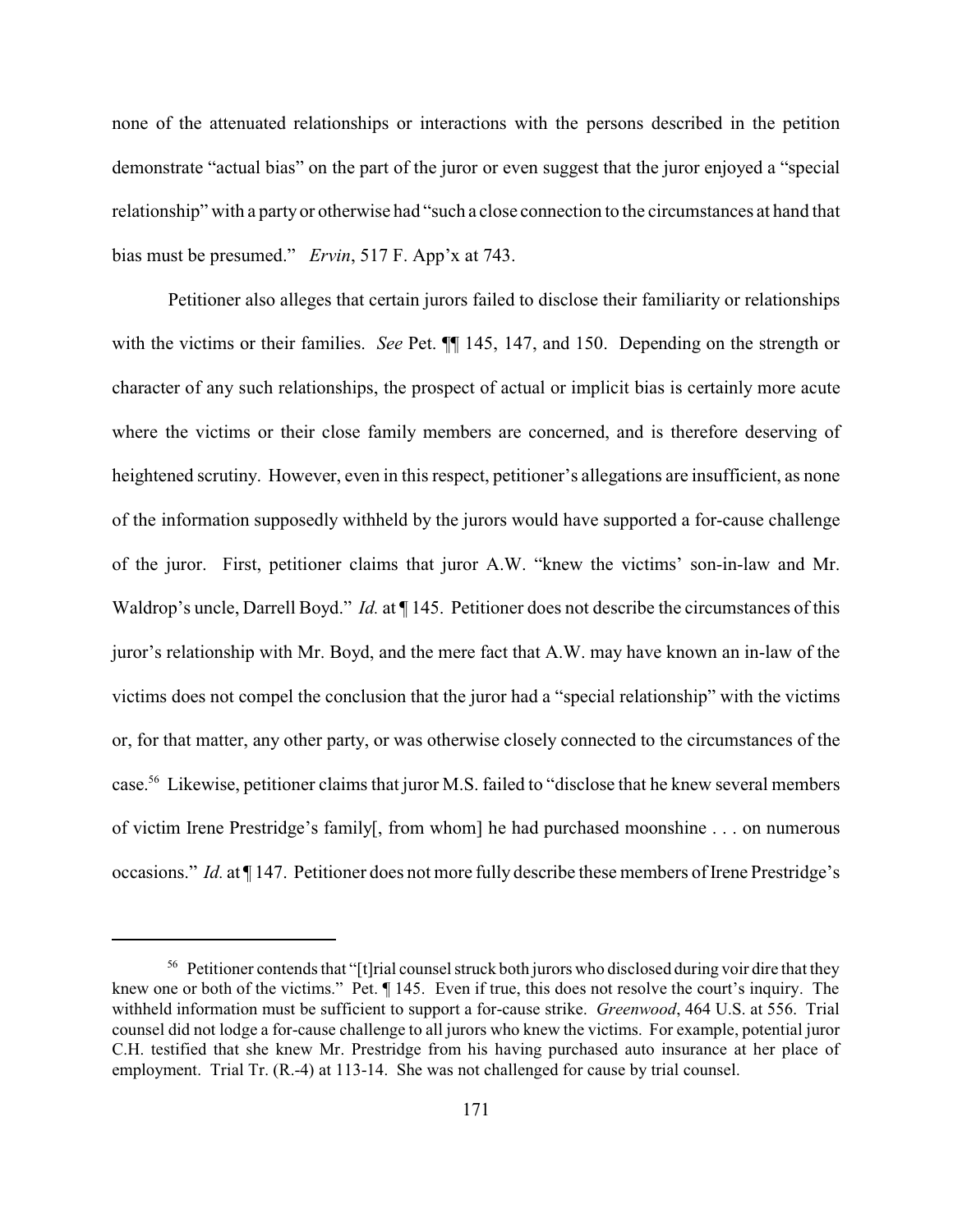family so that a court could attempt to discern whether M.S. even arguably could have had a "special relationship" with the victim or was otherwise closely connected with the circumstances of the case. Nor is the court persuaded that M.S.'s purported purchasing of moonshine from these family members could establish any such "special relationship" were the family members better described in the petition.<sup>57</sup> Finally, petitioner claims that juror D.C. failed to disclose that she had "heard of the Prestridge and Waldrop families" because she had grown up near where they lived." *Id.* at 150. This allegation is plainly inadequate, as it does not indicate a relationship of any sort with the victims, petitioner, or any of their close family members.

Petitioner claims that juror L.W. failed to disclose that her brother had multiple run-ins with the Randolph County Sheriff's Department and had recently been convicted of DUI in Randolph County. Pet. ¶ 148. During voir dire of the panel that included L.W., the prosecutor asked, "Have you, or any member of your family, ever been prosecuted by me personally or member of my staff?" Trial Tr. (R.-4) at 76. A follow-up question was whether "any member of your immediate family, that is, mother, father, brother, sister, or children, ever been charged with or convicted of a crime? . . . I will be interested in knowing if you, or some immediate member of your family, has been arrested for DUI, for example." *Id.* As an initial matter, the court struggles to perceive how L.W.'s alleged failure to disclose information concerning her brother's conviction could have prejudiced petitioner, considering that any implicit bias resulting from the conviction would most logically be directed at the State. This is why it was the prosecutor, not petitioner's counsel, who asked the question during voir dire in hopes of discovering potential sources of bias against his office. In any

 $157$  In addition, as will be discussed below, M.S. was an alternate juror and was dismissed prior to deliberations. *See* Trial Tr. (R.-15) at 988-89. Petitioner has not shown, or even alleged, that the jury's deliberations could have been affected by M.S.'s alleged "misconduct."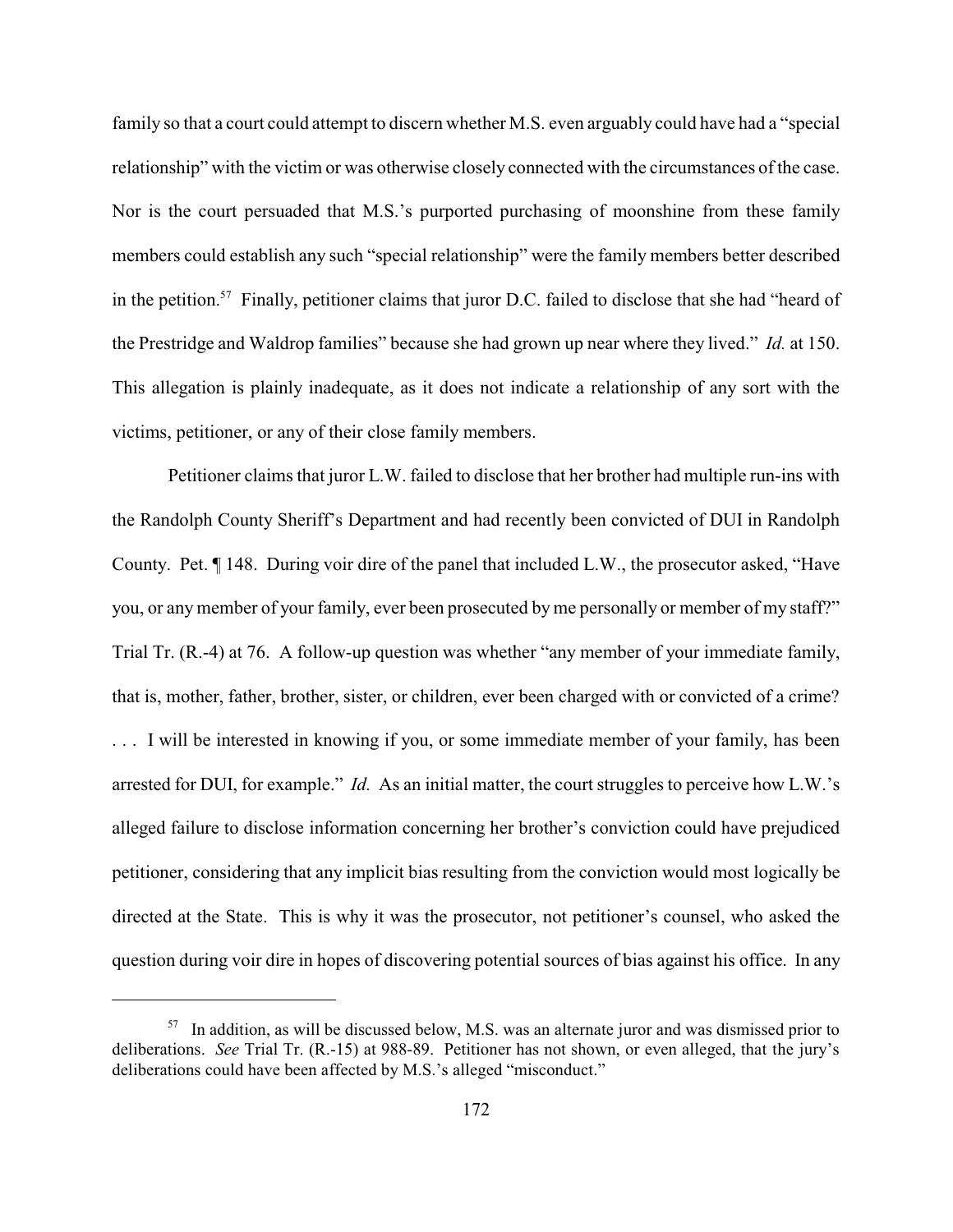event, had L.W. fully disclosed her brother's legal entanglements or conviction during voir dire, she would not have revealed any information establishing ground for a for-cause challenge.<sup>58</sup> Petitioner does not allege that L.W. was somehow biased against him as a result of her brother' conviction, such that she was unable to impartially consider the evidence and make findings of fact. Thus, at most, had L.W. fully responded to the prosecutor's voir dire examination, she would have provided additional information for petitioner to consider in using his peremptory challenges. However, "it ill serves the important end of finality to wipe the slate clean simply to recreate the peremptory challenge process because counsel lacked an item of information which objectively he should have obtained from a juror on *voir dire* examination." *Greenwood*, 464 U.S. at 555. Because L.W.'s failure-to-disclose did not result in actual or even suggested bias to petitioner, the state court's conclusion that this claim is insufficient and without merit is not contrary to or an unreasonable application of Supreme Court precedent.

Petitioner also faults juror S.N. for failing to respond to "counsel's question whether any of the prospective jurors thought the gore of the crime scene and autopsy pictures would preclude them from fairly considering the evidence." Pet. ¶ 149. He claims that S.N. "was so disturbed by the pictures that she discussed them with another juror at night and felt like the pictures were out of a horror movie." *Id.* He asserts that none of the prospective jurors who suggested that they might be unable to fairly consider the evidence due to the photographs actually served on the jury. During voir dire examination, petitioner's trial counsel repeatedly asked the juror panels whether

<sup>&</sup>lt;sup>58</sup> Indeed, other potential jurors disclosed their or their family members' criminal convictions and were not challenged for cause. For example, prospective juror A.Y. disclosed her own conviction for "a bad check" and her father's assault conviction in Randolph County, while prospective juror L.T. disclosed his grandsons' drug charges in Randolph County. *See* Trial Tr. (R.-4) at 261-64. Neither was challenged for cause by petitioner or the State.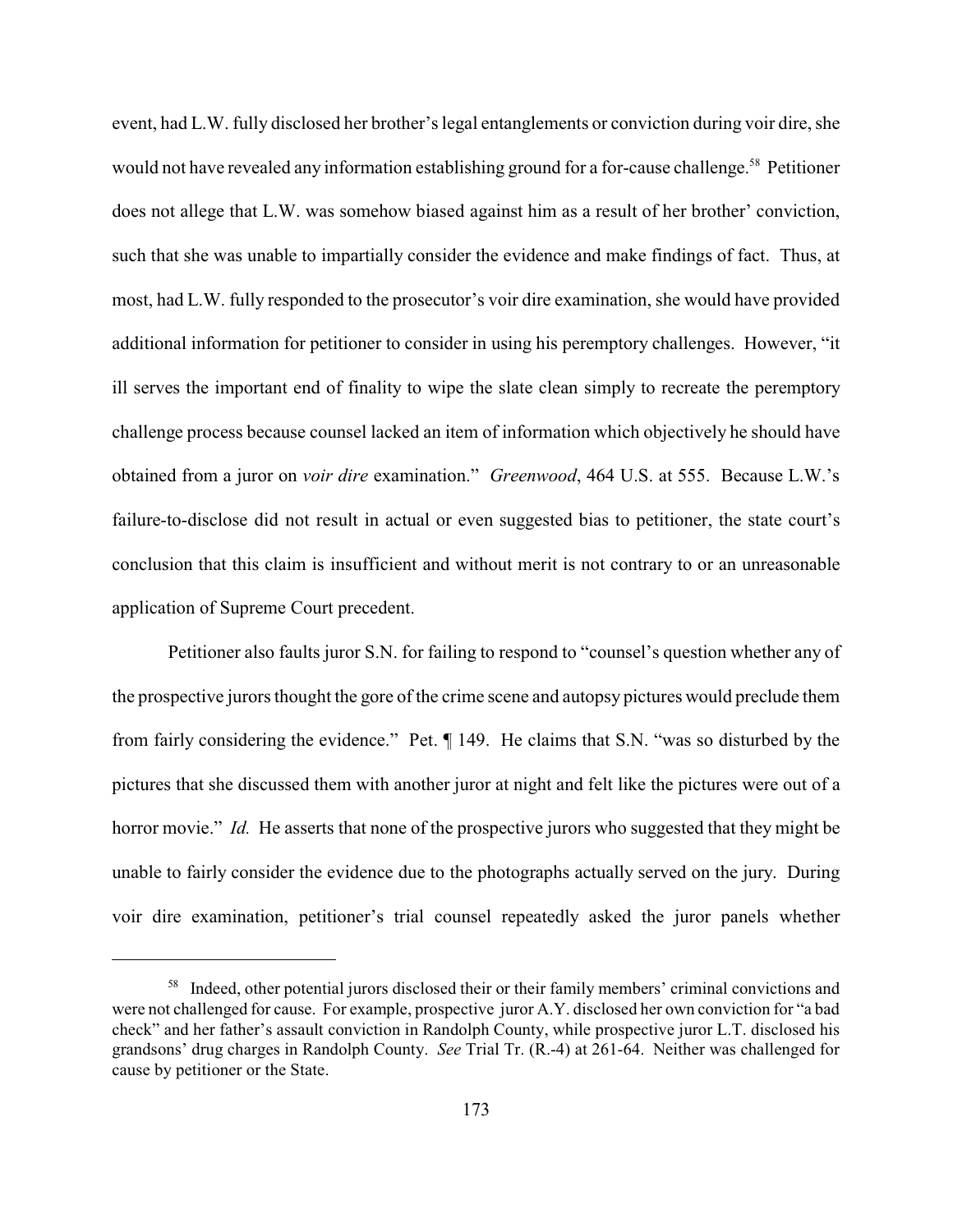photographs depicting the gory results of his client's actions might so affect the jurors that they would not be able to consider all of the evidence introduced at trial. Of course, at this point, none of the jurors had actually seen the photographs. During examination of the panel that included S.N., panel two, trial counsel again attempted to query the jurors about the photographs. Trial Tr. (R.-4) at 137. The trial court interjected that counsel was "asking them to judge the evidence in advance" and asked that counsel rephrase his question. *Id.* at 137-38. Trial counsel rephrased the question and the prosecutor requested a sidebar at which he argued that the pictures were important evidence that the jury should consider. *Id.* at 138. Trial counsel then attempted again to probe the jury on whether they would be so "inflamed" by the pictures that they would be unable to consider other evidence. *Id.* No member of the panel responded. The trial judge then queried the jury as follows:

If you see a picture of two elderly people with their throats cut and a puddle of blood, gory pictures, horrible pictures, would that inflame your passions so much that you would not consider the other evidence, corroborating evidence, being so angry and upset about those pictures that you wouldn't require the full measure of proof that you would have required in the absence of [the] gory picture[s]?

*Id.* at 139. At this point, it appears that prospective juror M.L. responded to the judge's questions but was not further examined by counsel before moving on to his next question for the entire panel. *Id.*

Petitioner's claim about the alleged misconduct of S.N. is problematic in several respects. First, it is difficult to fault S.N. for purportedly failing to truthfully answer a question about how affecting certain gory pictures might be without her having been afforded the opportunity to actually view the pictures. In effect, S.N. is accused of "misconduct" for failing to accurately anticipate her reaction to visceral stimuli that she had not yet experienced. Even being asked to assume the worst by the trial judge may not have prepared her for what was depicted in the photographs. Second,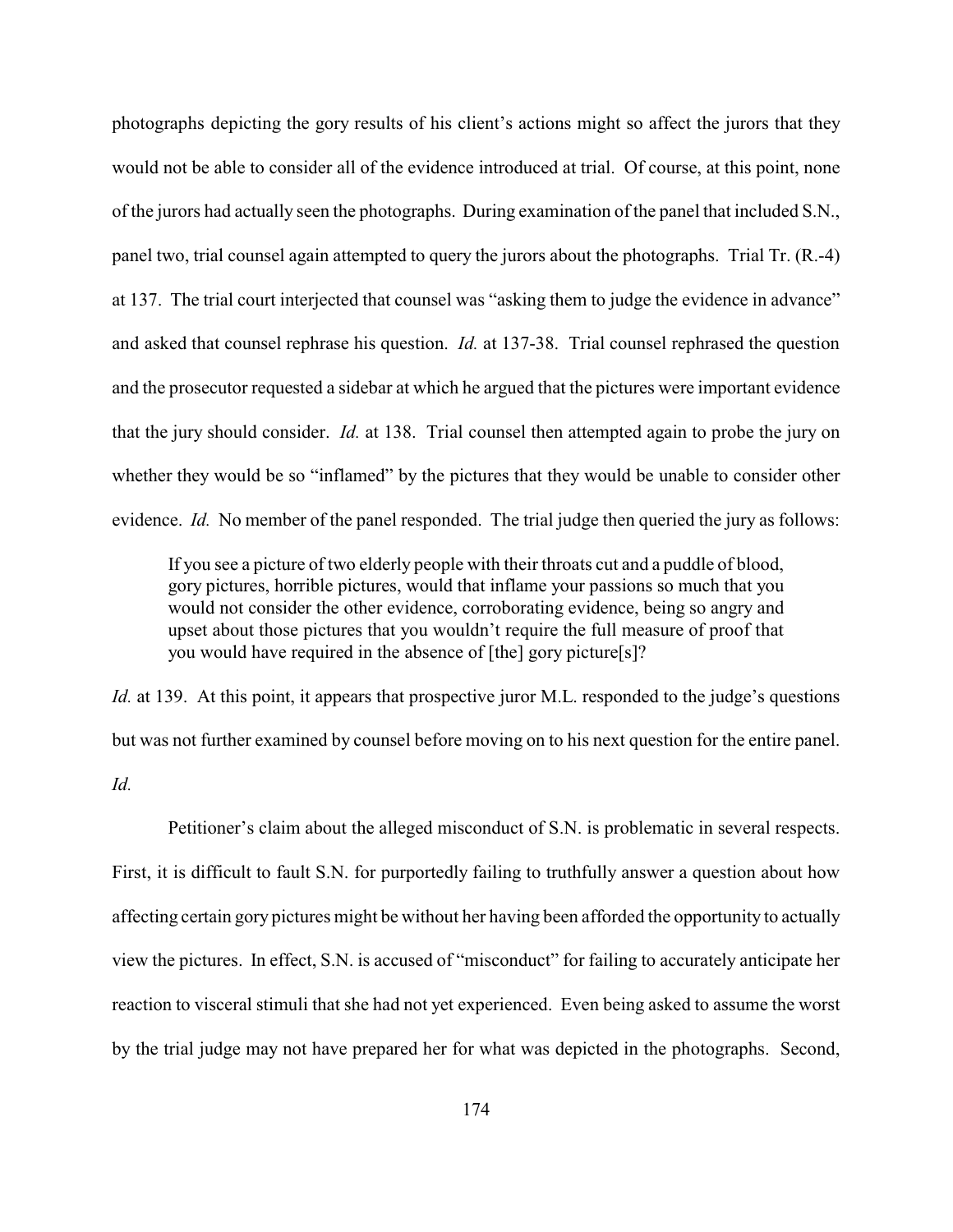given the back-and-forth that occurred between the attorneys and the judge when this question was put to S.N.'s panel, any confusion about the question and how to answer is perhaps understandable. Third, other prospective jurors who suggested some uncertainty about their ability to dispassionately consider the evidence despite the photographs were not challenged for cause. For example, prospective juror M.L. responded to the trial judge's question about the photographs but was not challenged for cause on that basis. Instead, she was challenged-for-cause by the State because her answers to certain questions indicated that she could not participate in a decision resulting in a death sentence. *See* Trial Tr. (R.-4) at 163-64. In panel one, L.W. (not the L.W. who eventually served on the jury), H.T., and C.S. (who served as an alternate juror) all initially indicated that the photographs might affect their ability to impartially and dispassionately consider the evidence. *Id.* at 87-89. After the trial judge elicited their assurances that they could fairly consider the evidence at trial, none of these prospective jurors were challenged for cause by counsel. Finally, petitioner's allegations with respect to S.N. are simply insufficient. Petitioner states that S.N. was "preoccupied" with the photographs because she found them "disturbing," and that she discussed them with another juror and felt like they were something "out of a horror movie." Petitioner does not allege that S.N. was unable to fairly and impartially consider other evidence introduced at trial when deliberating on a verdict. Thus, petitioner alleges nothing more substantial than that S.N. was very understandably affected by the gore depicted in the photographs of his dead grandparents, and that she likely remained so whenever she discussed the matter with persons acting on petitioner's behalf years later. Because petitioner does not allege that S.N. was unable to fairly perform her role as a juror due to her purported preoccupation with crime scene photographs, the state court's judgment that this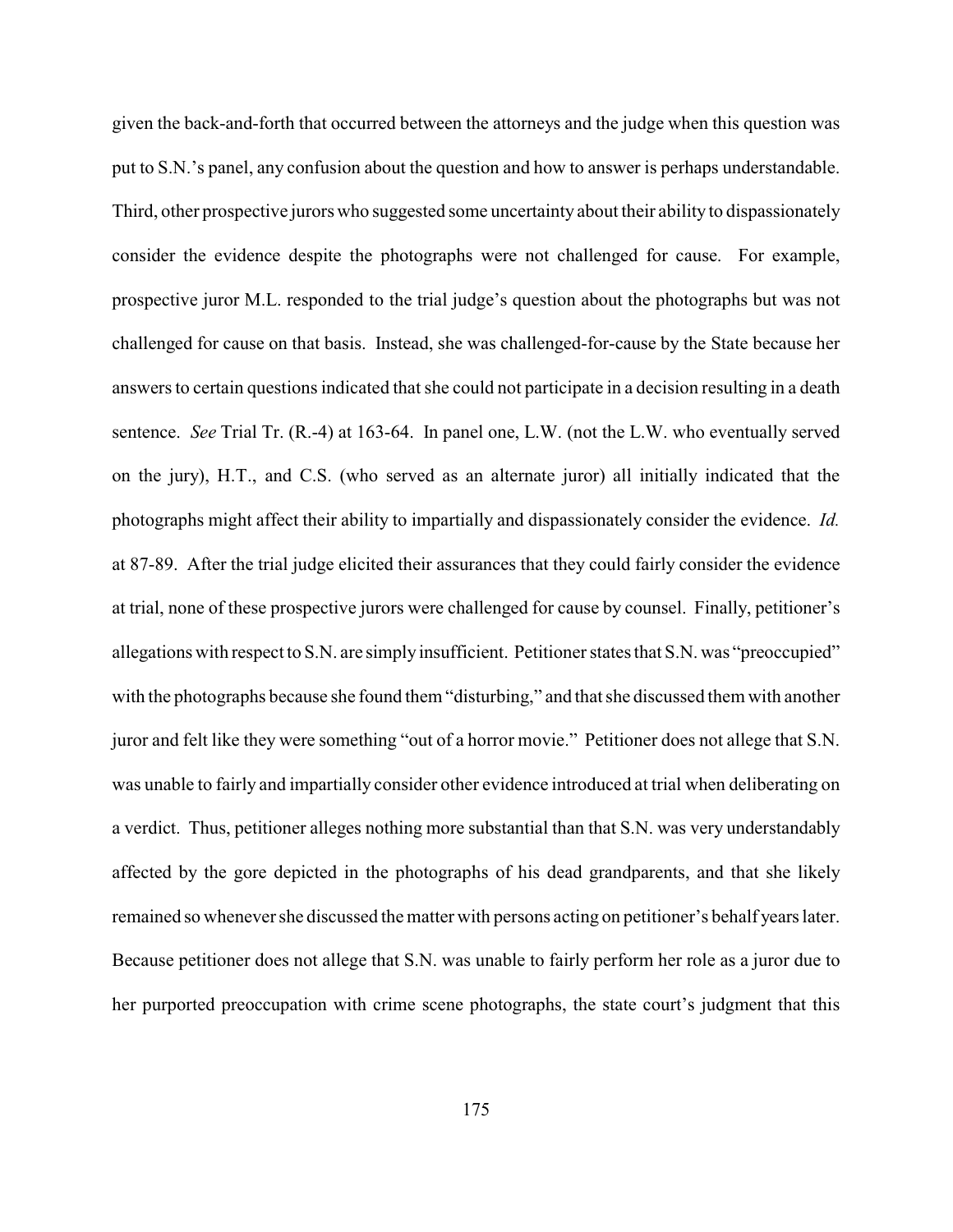allegation of juror misconduct is insufficient and without merit is not contrary to, or an unreasonable application of, Supreme Court precedent.

Petitioner alleges that juror D.C. failed to disclose that she "had heard about the crime before she was called for jury service." Pet. ¶ 150. Petitioner alleges only that D.C. had "heard" of the crime, not that her pretrial exposure to information about the crime rendered her biased against petitioner or otherwise affected her ability to fairly and impartially consider the evidence at trial. Petitioner does not even provide specific allegations about the form or depth of D.C.'s pretrial knowledge of the crime. Most of the prospective jurors across all four panels disclosed some familiarity with the crime from local newspaper accounts or through conversations with others in the community. Overwhelmingly, these prospective jurors were not challenged for cause on this basis. Thus, had D.C. disclosed that she had simply "heard" of the crime during voir dire, she would not have revealed any information that would have supported a for-cause challenge. Moreover, for the reasons discussed above, petitioner's argument that "[h]ad trial counsel been aware of Juror D.C.'s knowledge, counsel would have been able to ask follow up questions to determine the extent to which Juror D.C. could fairly and impartially apply the law" is unavailing. Because D.C.'s failure to disclose at most then deprived trial counsel of "an item of information which objectively he should have obtained" for purposes of considering peremptory strikes, but did not deny counsel the opportunity to challenge D.C. for cause, the state court's judgment that this claim is insufficient and lacks merit is not contrary to, or an unreasonable application of, Supreme Court precedent. *Greenwood*, 464 U.S. at 555.

Petitioner's final allegation of juror misconduct concerns alternate juror M.S., whom, he alleges, in addition to the allegations discussed above with respect to M.S.'s relationships with the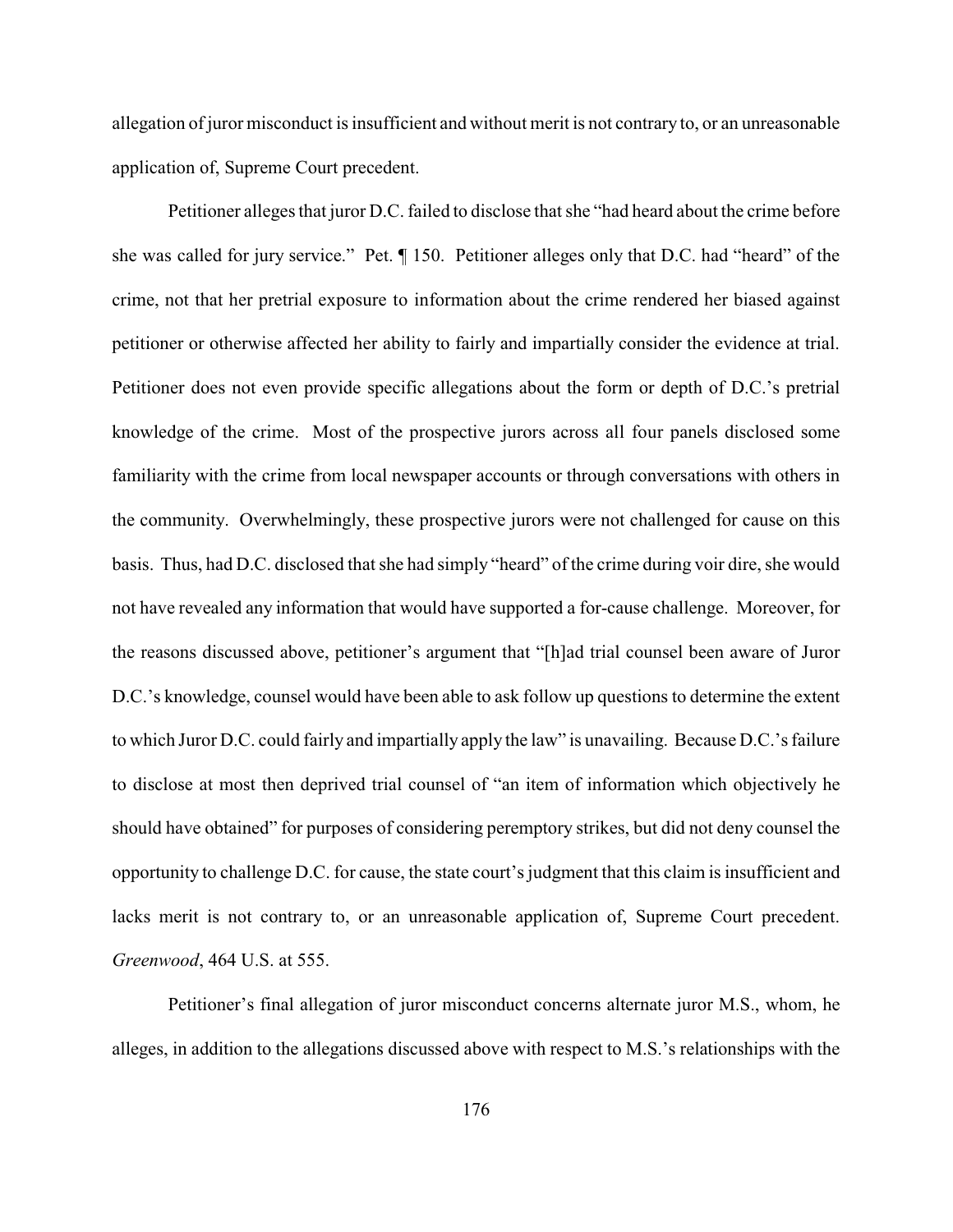victims' family, A.D.A. Baldwin, and Sheriff Fuller, failed to disclose his motive for wanting to serve on the jury, failed to disclose his rejection of the presumption of innocence and petitioner's right to remain silent, failed to disclose his apparent belief that the trial was a "waste" "'since Bobby plead guilty[,]'" and failed to disclose a prior conviction for DUI. Pet. ¶ 147. Petitioner's allegations with respect to M.S. are similarly insufficient. First, petitioner does not explain why M.S.'s purported motive to serve on the jury would have rendered him biased or subject to a forcause strike. He also does not indicate when or how M.S. should have disclosed his supposed motive. There was no question in voir dire for which such disclosure would have been expected. As for M.S.'s feelings about the presumption of innocence, petitioner's right to remain silent, and the "waste" of holding a trial, petitioner fails to show how these views affected his trial considering, as the state courts noted, that M.S. was an alternate juror who did not participate in deliberations. *See* Trial Tr. (R.-15) 988-89. Petitioner does not allege that M.S.'s views somehow influenced the jurors who did serve on the jury. Ultimately, the Constitution is concerned only that the jury which decides the defendant's fate be "impartial and indifferent to the extent commanded by the Sixth Amendment." *Morgan*, 504 U.S. at 727. While M.S.'s alleged failure to disclose several important beliefs, relationships, or a prior conviction could be concerning in some contexts, any constitutional concerns are mitigated by the fact that M.S. did not participate in the jury's deliberations and petitioner has made no allegation that M.S.'s alleged "misconduct" somehow influenced the jury or otherwise deprived him of a fair trial. Accordingly, the state court's conclusion that this aspect of petitioner's juror misconduct claim is insufficient and without merit is not contrary to, or an unreasonable application of, Supreme Court precedent.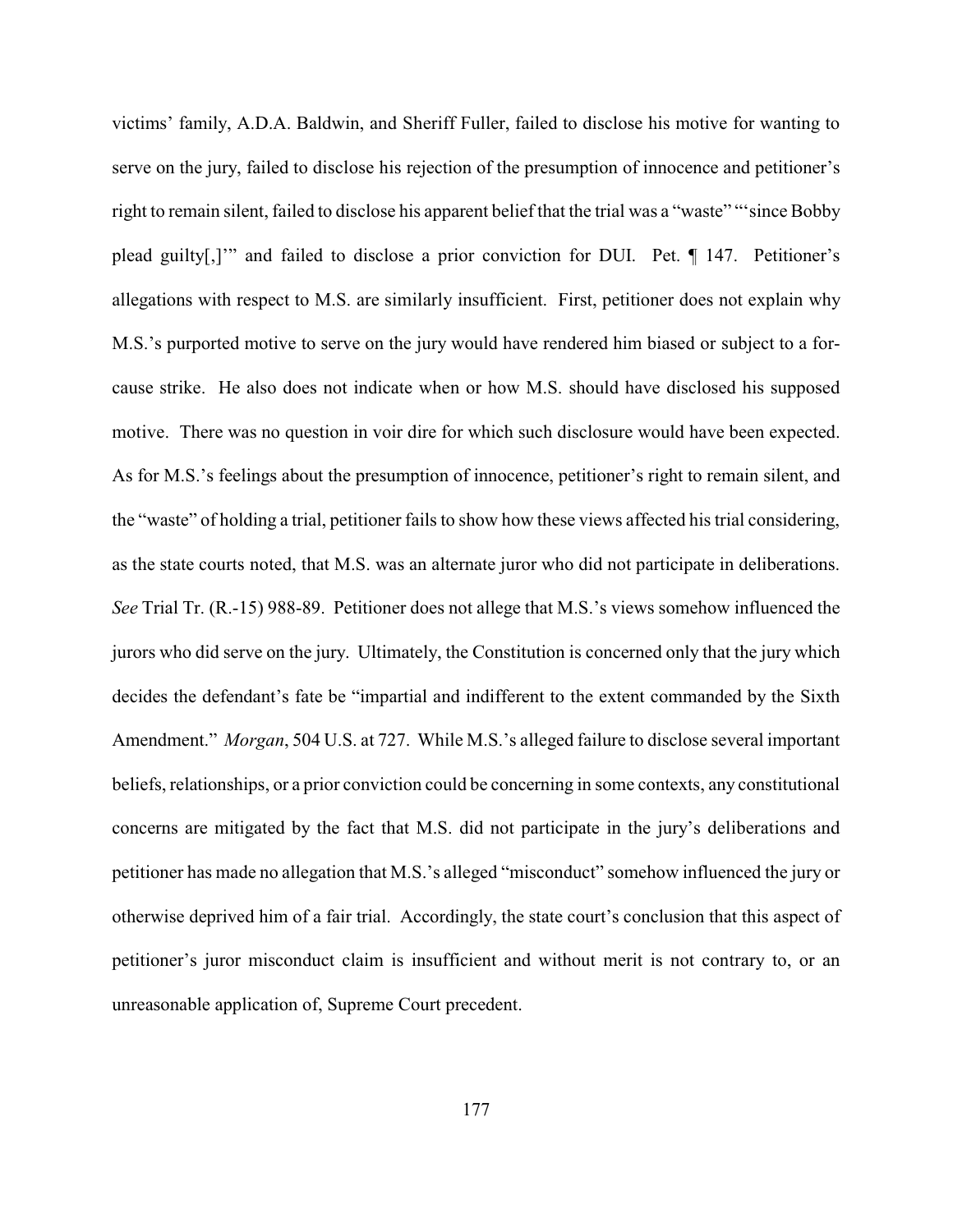In sum, each of petitioner's claims of juror misconduct concerning jurors who actually participated in deliberations is insufficient because it faults the juror for failing to disclose some item of information that would not have alone supported a for-cause challenge of the juror but, rather, would have at most only provided an item of information for consideration in making peremptory challenges. Petitioner does not allege that the items of information withheld by the jurors represented actual biases held by those jurors against petitioner. Rather, he only argues that he was prevented "from challenging them for cause or using a peremptory challenge to remove them from the venire." Pet'r's Br. (Doc. # 44) at 144. However, as shown above, with respect to each category of withheld information, petitioner did not challenge for cause other prospective jurors with similar disclosures and, as to any restriction on his ability to make peremptory challenges, the Constitution does not require a new trial "simply to recreate the peremptory challenge process because counsel lacked an item of information which objectively he should have obtained from a juror on *voir dire* examination." *Greenwood*, 464 U.S. at 555-56. Accordingly, the court concludes that the state court's judgment that petitioner's juror misconduct claim is insufficient and without merit is not contrary to, or an unreasonable application of, Supreme Court precedent.

#### **F. Claim P**

Claim P is petitioner's claim that the State failed to disclose exculpatory evidence to him at trial. Specifically, he alleges that the State failed to turn over the investigator's notes which were later used in composing his statement, as discussed in conjunction with Claim M, *supra*, and that the State failed to disclose "evidence that Bobby Waldrop's mother had been arrested." Pet. ¶ 156. As the court has already concluded that petitioner is not entitled to habeas corpus relief with respect to the *Brady* component of Claim M, Claim P will be denied to the extent that it relies upon the same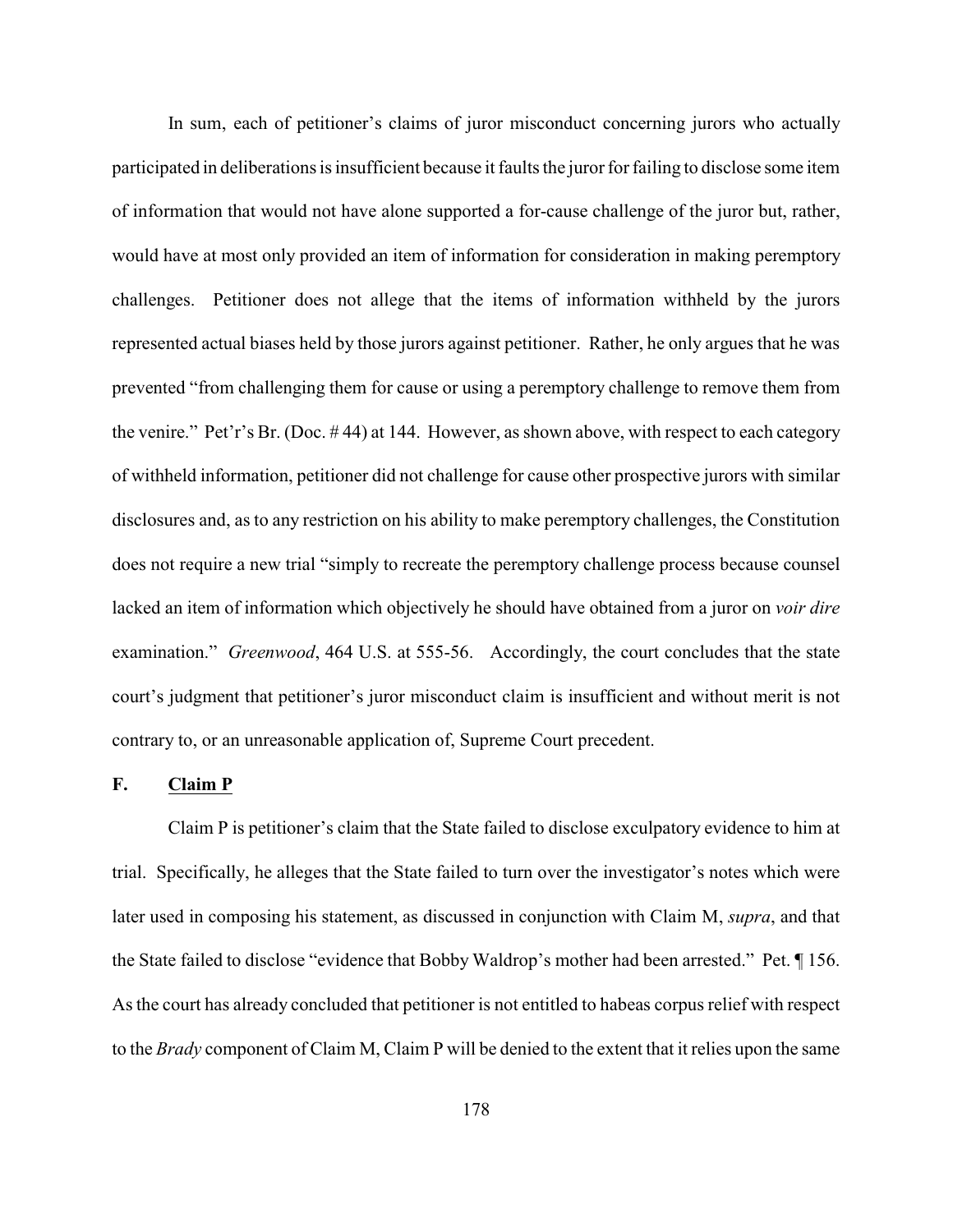allegations already addressed in the disposition of Claim M. Thus, the remainder of the court's discussion of Claim P will concern only petitioner's *Brady* claim about the State's alleged suppression of the records of contacts, arrests, and/or convictions of his mother.

According to petitioner, information about his mother's arrests "would have led to a wealth of mitigation evidence, including information relating to her incessant adultery, maternal abandonment, and all-around inadequate parenting skills[,]" and ultimately would have "prompted more jurors to vote for life and tipped the scales in favor of preventing the trial judge from overriding." Pet'r's Br. (Doc. # 44) at 147, 149. He contends that the State's actions denied "his rights to due process, a fair trial and a reliable sentencing proceeding in violation of the Fifth, Sixth, Eighth and Fourteenth Amendments to the United States Constitution." *Id.* at 149. Respondents maintain that the state courts addressed this claim on the merits, and that the Court of Criminal Appeals' decision is not contrary to, or an unreasonable application of, clearly established federal law, and is not based upon an unreasonable determination of the facts in light of the record before the state courts. Resps.' Br. (Doc.  $# 50$ ) 80-82.

Petitioner first raised this claim in his Rule 32 petition, in which he claimed that the State violated his due process rights by withholding "exculpatory information favorable to the defense, including facts about Shirley Irelan's prior dealing with the prosecutor's office." R.-52 at 57-58. The Rule 32 court denied the claim, concluding that information pertaining to the arrests of petitioner's mother was not exculpatory: "Ms. Irelan testified as a defense witness in the guilt phase of the trial. During the cross examination of Ms. Irelan, the State did not bring out any 'prior dealings with the prosecutor's office.' Therefore no harm befell Waldrop at the trial." R.-73 at 20. Thus, the Rule 32 court held that petitioner had failed, pursuant to Ala. R. Crim. P. 32.7(d), to show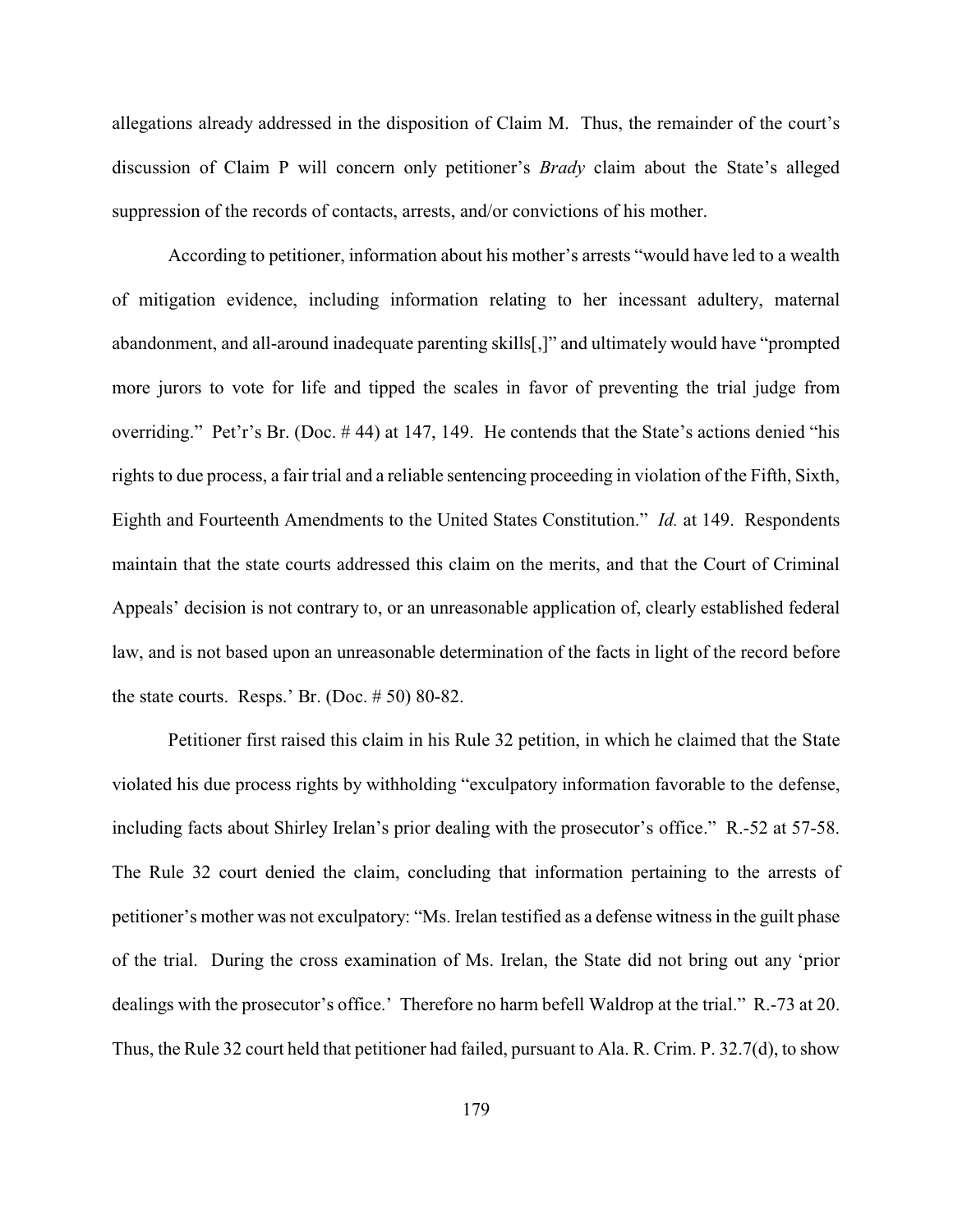that a material issue of fact or law existed that would entitle him to relief. *Id.* On appeal, petitioner challenged the summary nature of the Rule 32 court's denial of his claim, faulting the Rule 32 court for accepting the "State's assumptions" that the withheld material was not exculpatory and arguing that his *Brady* claim could not be denied "based on assumptions about what the withheld material contains." R.-63 at 74-75. The Court of Criminal Appeals affirmed, citing its own previous holding that "'a defendant is not entitled to the general disclosure of the criminal records of the state's witnesses.'" *Waldrop*, 987 So. 2d at 1204 (quoting *Hardy v. State*, 804 So. 2d 247, 286 (Ala. Crim. App. 1999)). Petitioner subsequently raised this claim in his petition for certiorari to the Alabama Supreme Court, *see* R.-67 at 63-64, which was denied. *See* R. 76.

In this court, petitioner contends that, in denying the claim, the state courts "misapprehend[ed] the nature" of the claim, thereby resulting in a decision that is "contrary to and an unreasonable application of *Brady*." Pet'r's Br. (Doc. # 44) at 148-49. He maintains that his *Brady* claim about the withholding of information about his mother's arrests "pertains to the sentencing phase," in that itsupposedlywould have provided insight about petitioner's dysfunctional upbringing, not any need to impeach petitioner's mother during her guilt phase testimony. *Id.* Respondents contend that any misapprehension of petitioner's claim is his own fault, not that of the state courts.<sup>59</sup> In any event, even assuming that petitioner "fairly presented" and thus exhausted this

<sup>&</sup>lt;sup>59</sup> Notably, petitioner did not articulate at all levels of the state courts the rationale he now argues in support of this claim. In his Rule 32 petition, he did not plead that information about his mother's prior arrests was essential to his preparation for the sentencing phase of his trial. *See* R.-52 at 57-58. Even after the State asked that the Rule 32 court summarily dismiss this claim as insufficiently specific because, in part, the Rule 32 petition did not "contain any information about . . . how this information would have been helpful to Waldrop[,]" R.-55 at 18, petitioner still failed to argue that such information was material to his preparation for the sentencing phase. *See* R.-56 at 15-16. In the portion of his brief before the Court of Criminal Appeals which concerned this claim, petitioner again failed to describe how the supposedly suppressed information would have been helpful to him. Instead, petitioner argued only that summary (continued...)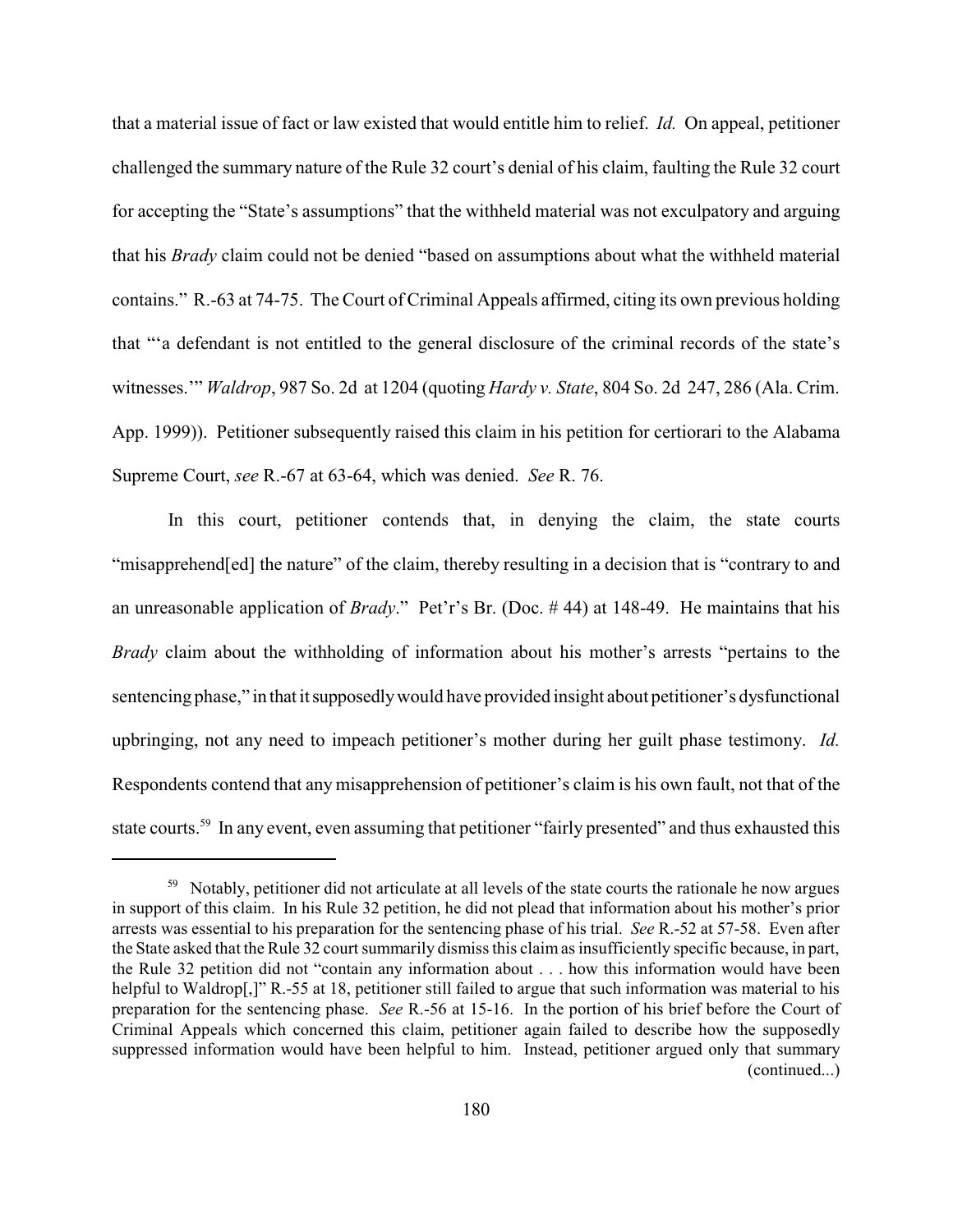claim in the state courts, the claim is due to be denied because the Court of Criminal Appeals'

decision is not contrary to or an unreasonable application of *Brady*, as argued by petitioner.

The Eleventh Circuit recently recited the burden to be carried by a habeas petitioner alleging

a *Brady* violation:

To prove a *Brady* violation, a defendant must establish three elements: (1) the evidence at issue is "favorable to the accused, either because it is exculpatory, or because it is impeaching"; (2) this favorable evidence was "suppressed by the State, either willfully or inadvertently"; and (3) the defendant suffered prejudice as a result. *Allen v. Sec'y, Fla. Dep't of Corr.*, 611 F.3d 740, 745–46 (11th Cir. 2010) (internal quotation marks omitted). To establish prejudice (also referred to as materiality), a defendant must demonstrate "'a reasonable probability that, had the evidence been disclosed to the defense, the result of the proceeding would have been different.'" *Id.* at 746 (quoting *United States v. Bagley*, 473 U.S. 667, 682 (1985)). "A 'reasonable probability' is a probability sufficient to undermine confidence in the outcome." *Parker v. Allen*, 565 F.3d 1258, 1277 (11th Cir. 2009) (internal quotation marks omitted).

*Downs v. Sec'y, Fla. Dep't of Corr.*, 738 F.3d 240, 258 (11th Cir. 2013). As a preliminary matter,

the court finds that petitioner has failed to sufficiently describe the evidence that he accuses the State of unlawfully suppressing. Petitioner alleges only that the State suppressed "evidence that Bobby Waldrop's mother had been arrested." Pet.  $\P$  156. In his brief, he alludes to "evidence of his mother's convictions" and other evidence of her contacts with law enforcement, "including that she had been arrested or had the authorities called on her when Bobby was a child. ["Pet'r's Br. (Doc. # 44) at 148. However, the habeas petition does not provide the particulars of these various arrests,

 $59$ (...continued)

dismissal of his claim was inappropriate, and that he was entitled to "full process," including presenting evidence in support of the claim, in the lower court. R.-63 at 74-75. It was only in his subsequent petition for certiorari review in the Alabama Supreme Court that petitioner finally argued that the purportedly suppressed material was pertinent to his effort to investigate mitigation evidence for the sentencing phase. *See* R.-67 at 63-64. Thus, it is apparent that much of the state courts' "misapprehension" of petitioner's claim in the relevant state court decision is attributable to petitioner's own failure to properly describe the contours of his claim, even when the State's arguments and the lower court's ruling implored him to do so.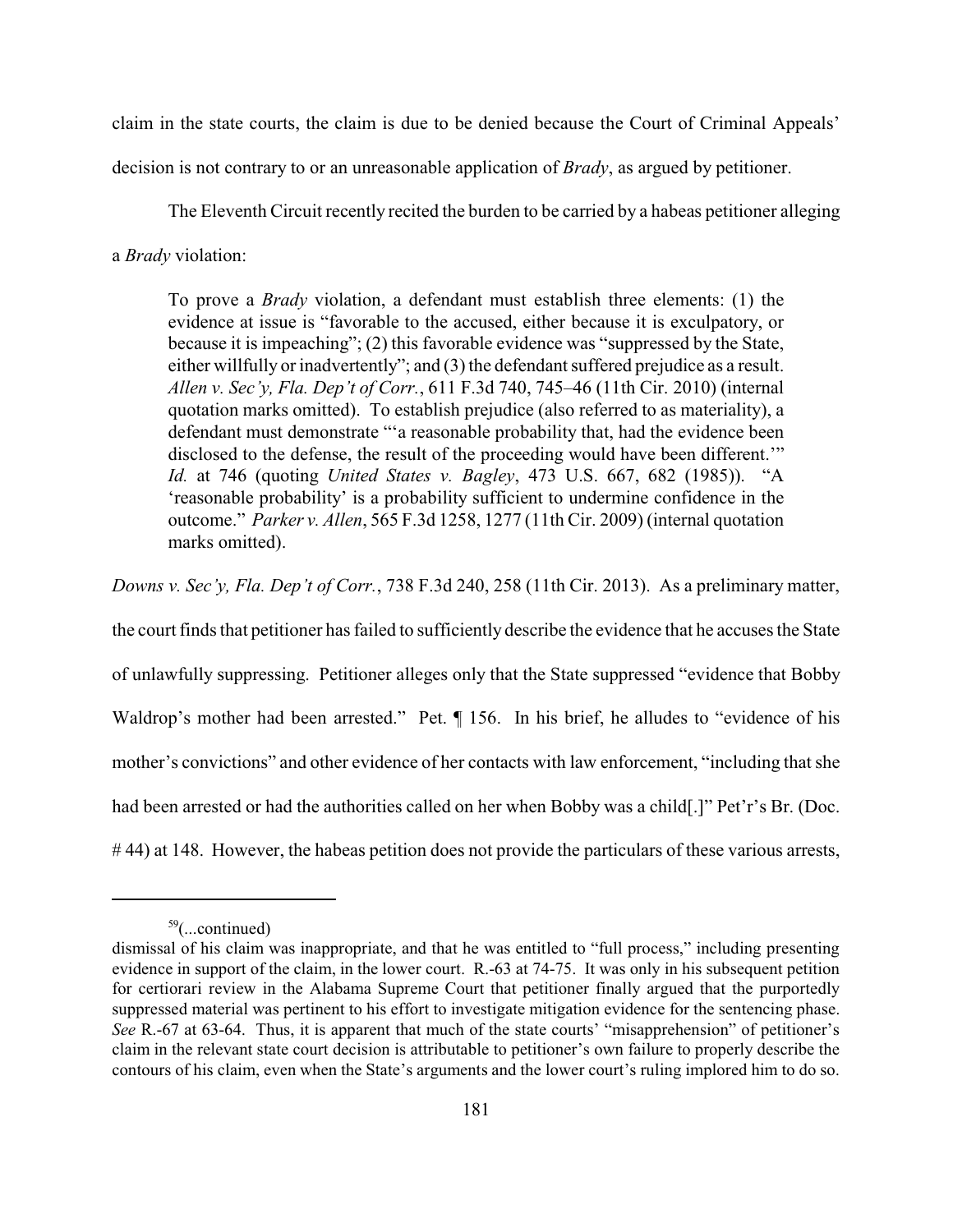contacts, or convictions, including their number, the circumstances of any such event, or how any of them might have uniquely caused or influenced the dysfunctional home environment that they are purported to have evidenced.<sup>60</sup> However, even if the court assumes that evidence about petitioner's mother's arrests was indeed "favorable" to his mitigation case, and that such information was also "suppressed" by the State $^{61}$ , petitioner's claim still must fail. Because petitioner cannot satisfy the prejudice or materiality requirement, he cannot show that the state court's conclusion that information about his mother's arrests or convictions was not *Brady* material is contrary to or an unreasonable application of *Brady*.

Petitioner cannot show that, had he been privy to information about his mother's law enforcement contacts, arrests, or convictions–and it strains credulity to suggest that he was not aware of at least some this information anecdotally or through his own observation, independent of the prosecution–there is a reasonable probability that the outcome of his trial and sentencing would have been different. First, it is not reasonably probable that evidence about petitioner's mother's

 $60$  In his Rule 32 petition, petitioner described frequent law enforcement contacts at his home for "domestic violence calls" and also alleged that, during her marriage to his father, petitioner's mother "was repeatedly arrested for disorderly conduct and disturbing the peace." R.-52 at 12, 13. He also alleged that his mother was arrested, in separate incidents, for throwing a sledgehammer at her sister's boyfriend and "shooting into an occupied vehicle," the latter of which resulted in criminal charges, a guilty plea, and a probationary sentence for his mother. *Id.* at 14-15.

This assumption is made for the purposes of argument. As with his omission of specific 61 allegations about the information allegedly suppressed, petitioner also omits any allegations in the petition indicating that prosecutors knew or should have known about each and every of his mother's various "contacts," "arrests," or "convictions." This alone is a basis for denying this claim. *See Parker*, 565 F.3d at 1277-78. Furthermore, petitioner's extensive allegations about counsel's ineffective pretrial investigation describe several of his mother's "contacts" with law enforcement as events which counsel should have discovered and presented as mitigation at the penalty phase. *See* Pet. ¶ 77; Pet'r's Br. (Doc. # 44) at 62. To the extent counsel indeed should have uncovered evidence of these events in his pretrial investigation, the court fails to see how the State could have violated *Brady* in failing to disclose evidence which could have been obtained by counsel with reasonable diligence. *Ponticelli*, 690 F.3d at 1292.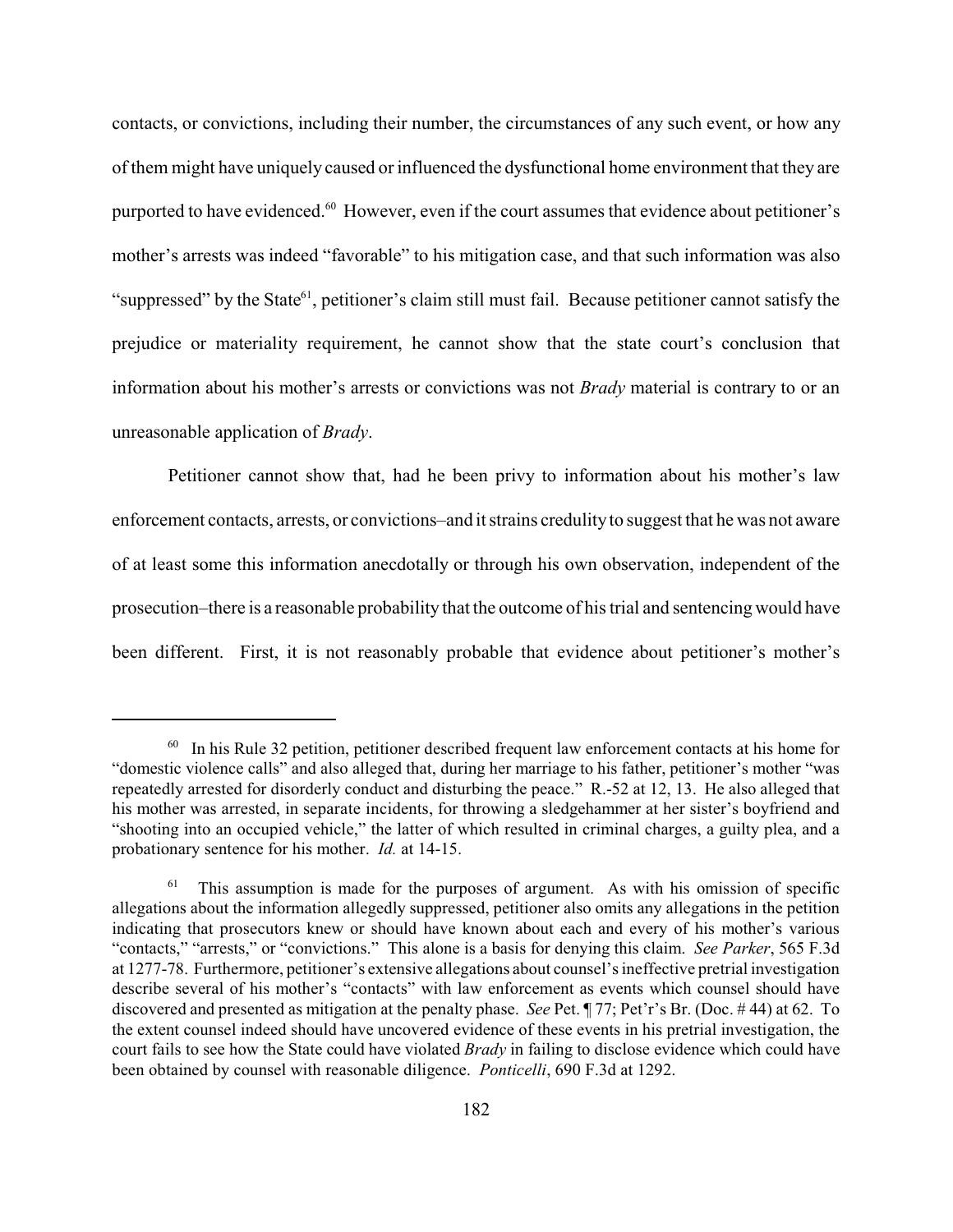interactions with law enforcement or convictions would have, on its own, seriously mitigated the aggravating evidence admitted at trial. Petitioner himself concedes this point when he argues that evidence of his mother's arrests was critical to his case not because it was uniquely momentous but, rather, because it would have "led to a wealth of mitigation evidence, including information relating to herincessant adultery, maternal abandonment, and all-around inadequate parenting skills." Pet'r's Br. (Doc. # 44) at 147; *id.* at 148-49 ("Evidence of law enforcement contact with family members and particularly Shirley Irelan (Bobby's mother), including that she had been arrested or had the authorities called on her when Bobby was a child, would have provided critical insight into the type of dysfunctional familial environment in which Bobby was reared.").

However, information about Shirley's Irelan's "inadequate parenting skills" and petitioner's "dysfunctional familial environment" was available to petitioner through far more immediate, profound, and affecting sources, including his own recollection and that of his familymembers. Any of these sources would have provided the sort of "leads" or "insight" of which petitioner complains he was deprived due to the purported suppression of his mother's arrest records. Petitioner substantiates this point when he faults counsel for failing to contact family members, excepting his mother, as well as "friends, neighbors, [petitioner's] minister, teachers, or employers," all of whom could have "testified about his violent and impoverished upbringing . . . ." Pet. ¶ 67. Even without the arrest records, or, apparently, sufficient contacts with other potential mitigation witnesses, petitioner alleges that his counsel nevertheless "obtained leads about mitigating evidence that any competent attorney would pursue, including cues about physical abuse, domestic violence, and neglect." *Id.* at ¶ 73. Thus, even according to petitioner, counsel had other means of gaining the sort of "insight" that could have been provided by the records, and indeed he apparently succeeded in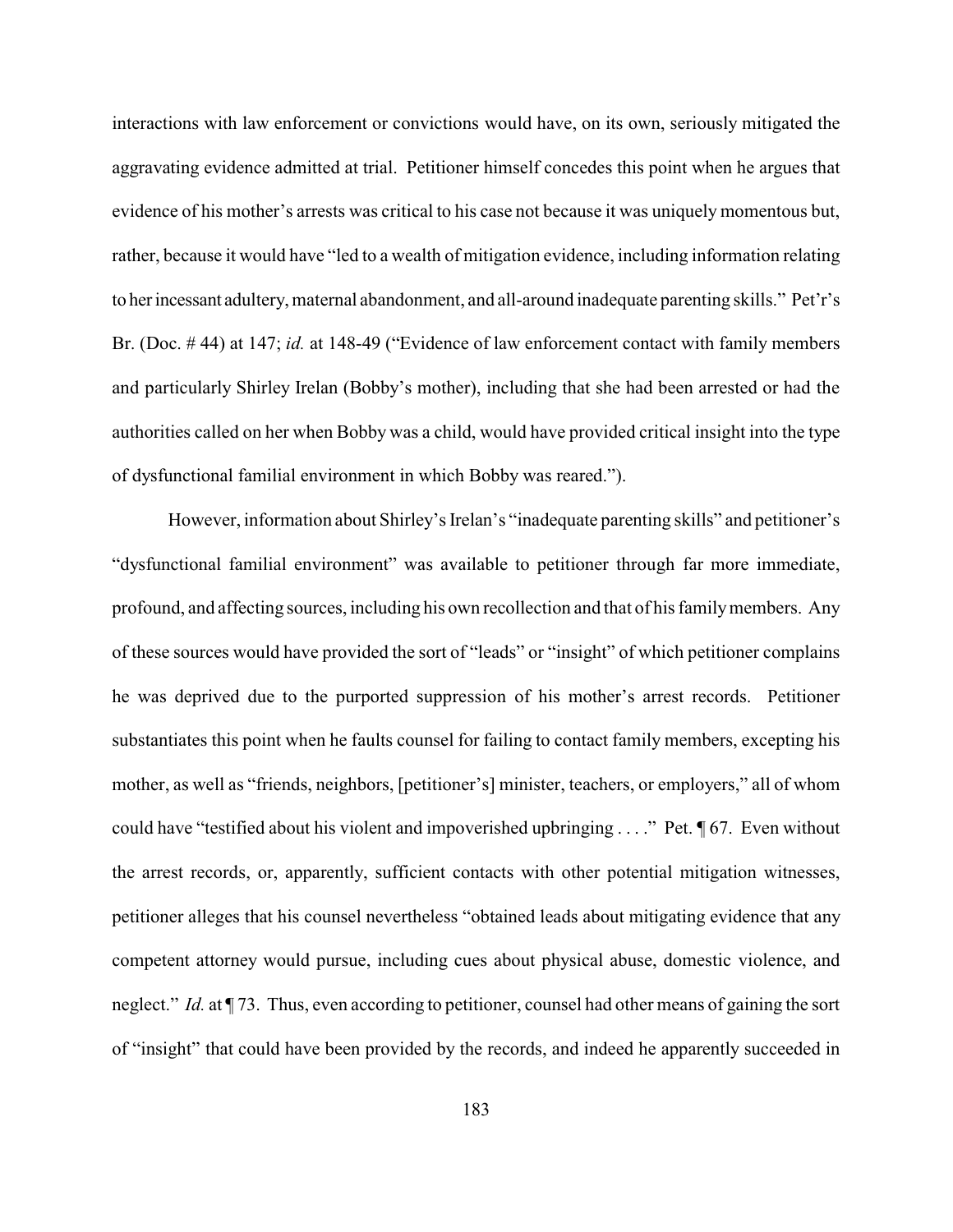uncovering some of the "leads" that he believes the records would have provided for the punishment phase. At most, then, the records would have served as a gateway to more substantial information that was already known or available to petitioner or, on their own, as a small and mostly inconsequential piece of petitioner's larger sentencing phase presentation. In either respect, any assumed failure to disclose the records simply does not undermine confidence in the outcome of petitioner's sentencing.

In addition, as this court has discussed in conjunction with petitioner's claim that he was prejudiced by his counsel's failure to investigate and present mitigating evidence at the penalty phase, it is not reasonably likely that, had the information about petitioner's mother's arrests been disclosed, the outcome of petitioner's sentencing would have been different. Petitioner opines that the "critical insight into the type of dysfunctional familial environment" provided by the arrest records "would have prompted more jurors to vote for life and tipped the scales in favor of preventing the trial judge from overriding." Pet'r's Br. (Doc. # 44) at 149. Of course, the trial judge, or any presumed "reasonable sentencer," was not prevented by Alabama law from overriding the jury's sentencing recommendation, and imposing a death sentence, even if the jury unanimously recommended life imprisonment. For all of the foregoing reasons, the court concludes that the state court's decision denying petitioner's *Brady* claim related to records detailing his mother's arrests and/or convictions is not contrary to, or an unreasonable application of, clearly established federal law, and is not based upon an unreasonable determination of the facts in light of the record before the state courts.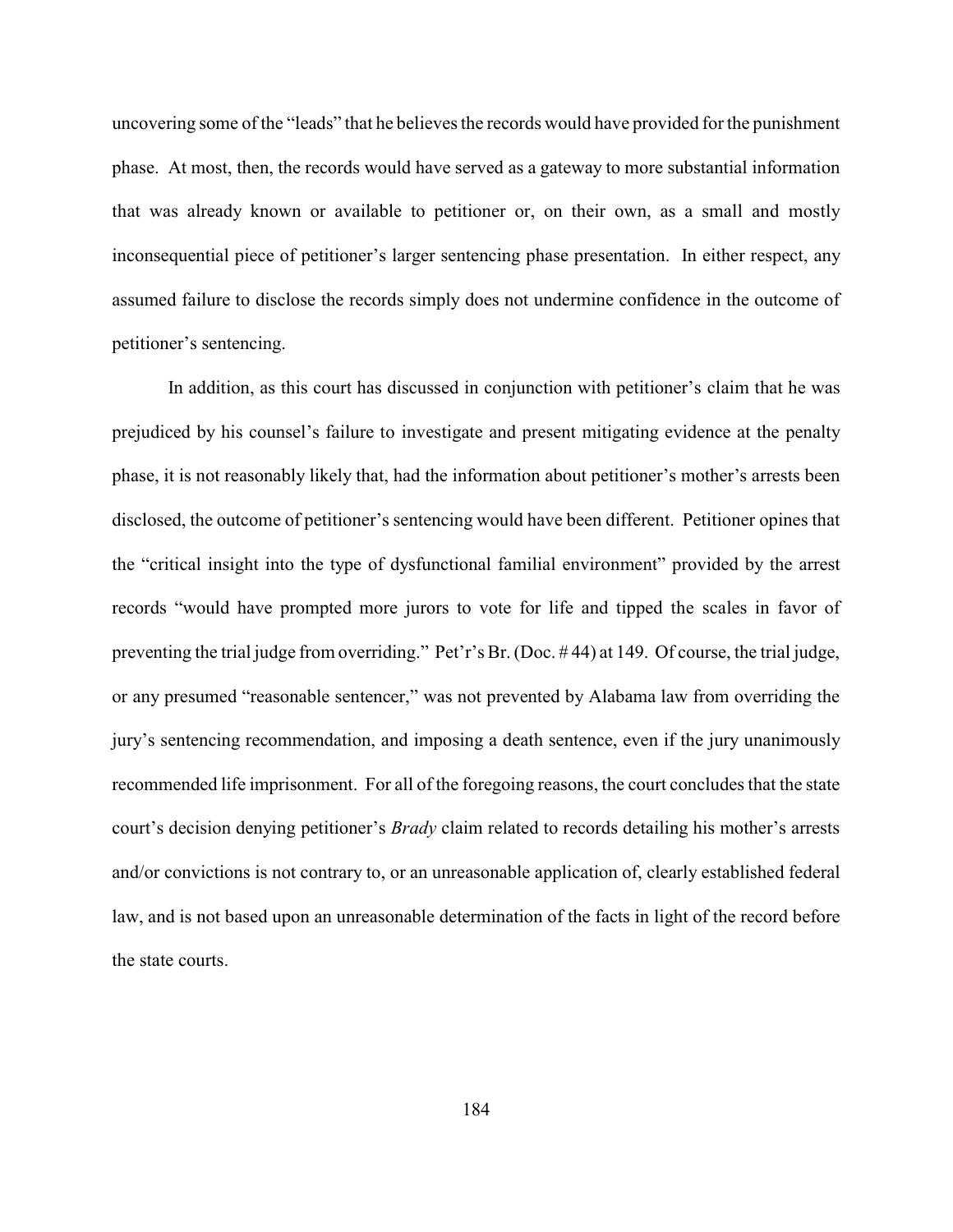## **V. CERTIFICATE OF APPEALABILITY**

Pursuant to Rule 11(a) of the Rules Governing Section 2254 Cases in the United States District Courts, the "district court must issue or deny a certificate of appealability when it enters a final order adverse to the applicant." As this court has determined that petitioner is not entitled to habeas corpus relief, the court must now consider whether petitioner is entitled to a certificate of appealability.

In a habeas corpus case involving a state prisoner, the district court may issue a certificate of appealability "only if the applicant has made a substantial showing of the denial of a constitutional right." 28 U.S.C. § 2253(c)(2). "A petitioner satisfies this standard by demonstrating that jurists of reason could disagree with the district court's resolution of his constitutional claims or that jurists could conclude the issues presented are adequate to deserve encouragement to proceed further." *Miller-El v. Cockrell*, 537 U.S. 322, 327 (2003). If the petitioner seeks a certificate of appealability concerning a district court's procedural ruling on a given claim, he must show that "jurists of reason would find it debatable whether the district court was correct in its procedural ruling." *Slack v. McDaniel*, 529 U.S. 473, 484 (2000). If the district court grants a certificate of appealability, it "shall indicate which specific issue or issues satisfy" the required showing.  $\S 2253(c)(3)$ .

Upon review of the record, the court concludes that, for good cause shown, petitioner is entitled to a certificate of appealability on the following claims or issues alleged in the petition: Claim E, petitioner's ineffective assistance of counsel claim, but only to the extent he alleges that he was denied the effective assistance of counsel due to counsel's allegedly deficient investigation and preparation for the penalty phase of trial, including counsel's failure to adequately investigate